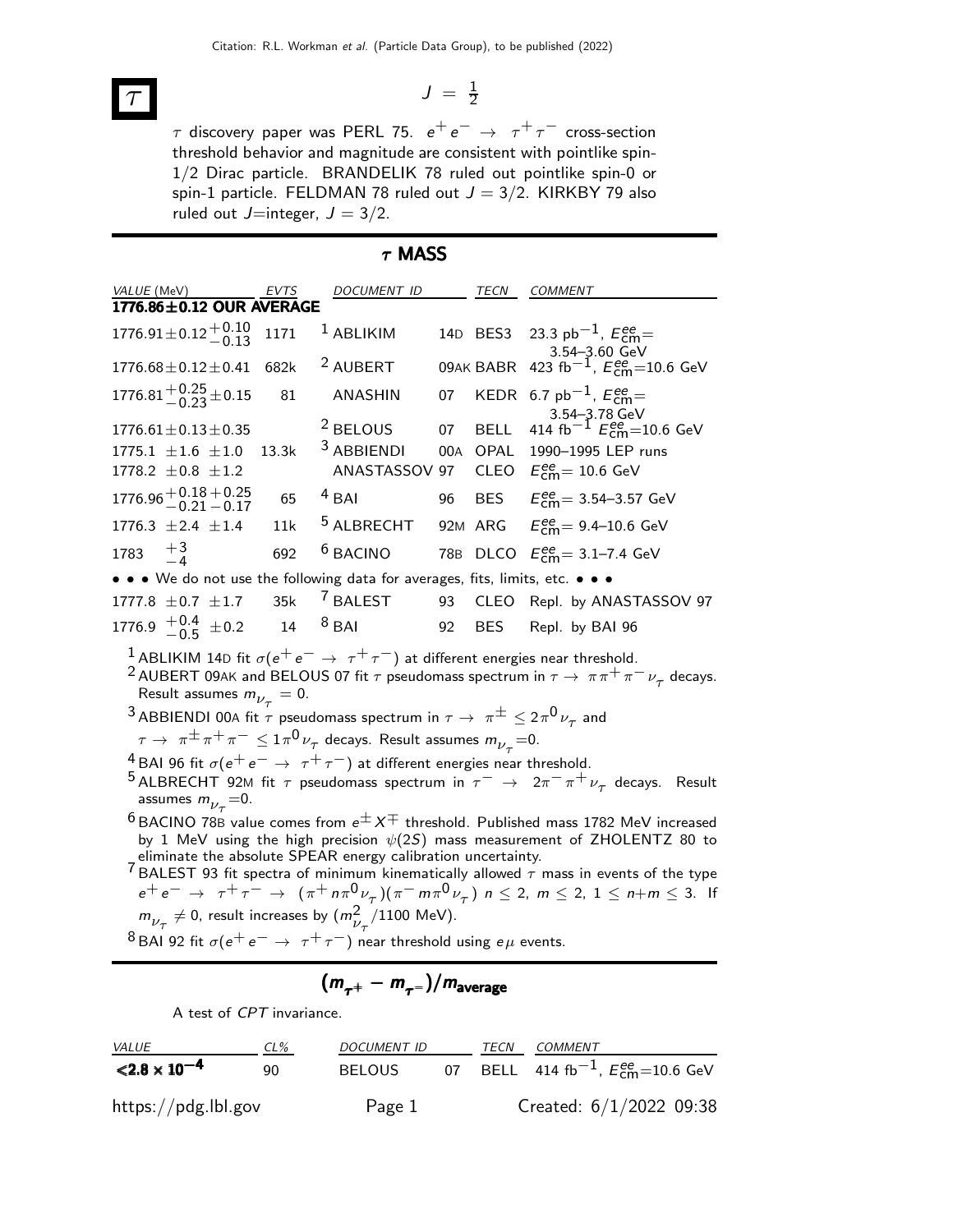• • • We do not use the following data for averages, fits, limits, etc. • • •

| ${<}5.5\times10^{-4}$ | 90                                        | $1$ AUBERT | 09AK BABR 423 fb <sup>-1</sup> , $E_{cm}^{ee}$ =10.6 GeV                                                        |
|-----------------------|-------------------------------------------|------------|-----------------------------------------------------------------------------------------------------------------|
| ${<}3.0\times10^{-3}$ | 90                                        | ABBIENDI   | 00A OPAL 1990-1995 LEP runs                                                                                     |
|                       |                                           |            | <sup>1</sup> AUBERT 09AK quote both the listed upper limit and $(m_{\tau^+} - m_{\tau^-})/m_{\text{average}} =$ |
|                       | $(-3.4 \pm 1.3 \pm 0.3) \times 10^{-4}$ . |            |                                                                                                                 |

### $\tau$  MEAN LIFE

|               | VALUE $(10^{-15} s)$    |                                   | <b>EVTS</b> | <b>DOCUMENT ID</b>                                                            |        | TECN        | <b>COMMENT</b>                                       |
|---------------|-------------------------|-----------------------------------|-------------|-------------------------------------------------------------------------------|--------|-------------|------------------------------------------------------|
|               |                         | 290.3 $\pm$ 0.5 OUR AVERAGE       |             |                                                                               |        |             |                                                      |
|               |                         | 290.17 $\pm$ 0.53 $\pm$ 0.33 1.1M |             | <b>BELOUS</b>                                                                 |        |             | 14 BELL 711 fb <sup>-1</sup> $E_{cm}^{ee}$ =10.6 GeV |
|               | $290.9 \pm 1.4 \pm 1.0$ |                                   |             | ABDALLAH                                                                      |        | 04T DLPH    | 1991-1995 LEP runs                                   |
|               | $293.2 \pm 2.0 \pm 1.5$ |                                   |             | <b>ACCIARRI</b>                                                               | 00B L3 |             | 1991-1995 LEP runs                                   |
|               | $290.1 \pm 1.5 \pm 1.1$ |                                   |             | <b>BARATE</b>                                                                 |        | 97R ALEP    | 1989-1994 LEP runs                                   |
|               | $289.2 \pm 1.7 \pm 1.2$ |                                   |             | ALEXANDER                                                                     | 96E    | OPAL        | 1990-1994 LEP runs                                   |
|               |                         | 289.0 $\pm$ 2.8 $\pm$ 4.0         | 57.4k       | <b>BALEST</b>                                                                 | 96     | CLEO        | $E_{\text{cm}}^{ee}$ = 10.6 GeV                      |
|               |                         |                                   |             | • • • We do not use the following data for averages, fits, limits, etc. • • • |        |             |                                                      |
|               | $291.2 \pm 2.0 \pm 1.2$ |                                   |             | <b>BARATE</b>                                                                 | 971    | ALEP        | Repl. by BARATE 97R                                  |
|               | 291.4 $\pm$ 3.0         |                                   |             | ABREU                                                                         | 96B    | <b>DLPH</b> | Repl. by ABDALLAH 04T                                |
|               | 290.1 $\pm$ 4.0         |                                   | 34k         | <b>ACCIARRI</b>                                                               |        | 96K L3      | Repl. by ACCIARRI 00B                                |
| 297           | ± 9                     | ± 5                               | 1671        | ABE                                                                           |        | 95Y SLD     | 1992-1993 SLC runs                                   |
| 304           | $\pm 14$                | $\pm$ 7                           | 4100        | <b>BATTLE</b>                                                                 | 92     |             | CLEO $E_{\text{cm}}^{\text{ee}} = 10.6 \text{ GeV}$  |
| 301           | ±29                     |                                   | 3780        | <b>KLEINWORT</b>                                                              | 89     | JADE        | $E_{\text{cm}}^{\text{ee}}$ = 35-46 GeV              |
| 288           | $\pm 16$                | $\pm 17$                          | 807         | AMIDEI                                                                        | 88     |             | MRK2 $E_{\text{cm}}^{\text{ee}}$ = 29 GeV            |
| 306           | $\pm 20$                | ±14                               | 695         | BRAUNSCH                                                                      | 88C    | <b>TASS</b> | $E_{\text{cm}}^{\text{ee}}$ = 36 GeV                 |
| 299           | $\pm 15$                | $\pm 10$                          | 1311        | <b>ABACHI</b>                                                                 | 87C    | HRS         | $E_{\text{cm}}^{\text{ee}}$ = 29 GeV                 |
| 295           | $\pm 14$                | $\pm 11$                          | 5696        | ALBRECHT                                                                      |        |             | 87P ARG $E_{cm}^{ee} = 9.3 - 10.6$ GeV               |
| 309           | $\pm 17$                | $+7$                              | 3788        | BAND                                                                          |        | 87B MAC     | $E_{\rm cm}^{\rm ee}$ = 29 GeV                       |
| 325           | $\pm 14$                | $\pm 18$                          | 8470        | <b>BEBEK</b>                                                                  |        |             | 87C CLEO $E_{\text{cm}}^{ee} = 10.5 \text{ GeV}$     |
| 460 $\pm$ 190 |                         |                                   | 102         | <b>FELDMAN</b>                                                                | 82     | MRK2        | $E_{\text{cm}}^{\text{ee}}$ = 29 GeV                 |

$$
\left(\tau_{\tau^+}~-~\tau_{\tau^-}\right)/~\tau_{\rm average}
$$

Test of CPT invariance.

| <b>VALUE</b>          | $CL\%$ | DOCUMENT ID |  | <b>TECN COMMENT</b> |                                                                                  |
|-----------------------|--------|-------------|--|---------------------|----------------------------------------------------------------------------------|
| ${<}7.0\times10^{-3}$ | 90     |             |  |                     | <sup>1</sup> BELOUS 14 BELL 711 fb <sup>-1</sup> $E_{\text{cm}}^{ee} = 10.6$ GeV |
| $1 - 1$               |        |             |  |                     |                                                                                  |

<sup>1</sup> BELOUS 14 quote limit on the absolute value of the relative lifetime difference.

### $\tau$  MAGNETIC MOMENT ANOMALY

The  $q^2$  dependence is expected to be small providing no thresholds are nearby.

# $\mu_\tau/(\text{e}\hbar/2m_\tau){-1} = (g_\tau{-2})/{2}$

For a theoretical calculation  $[(g_T - 2)/2 = 117721(5) \times 10^{-8}]$ , see EIDELMAN 07.<br>VALUE CL% DOCUMENT ID TECN COMMENT TECN COMMENT  $\frac{32.66}{2}$   $> -0.052$  and  $< 0.013$  (CL = 95%) OUR LIMIT  $> -0.052$  and  $< 0.013$  95  $^{-1}$  ABDALLAH  $>$  − 0.052 and < 0.013 95  $^{-1}$  ABDALLAH 04K DLPH  $e^+e^ \rightarrow$   $e^+e^-\tau^+\tau^-$ <br>at LEP2 https://pdg.lbl.gov Page 2 Created: 6/1/2022 09:38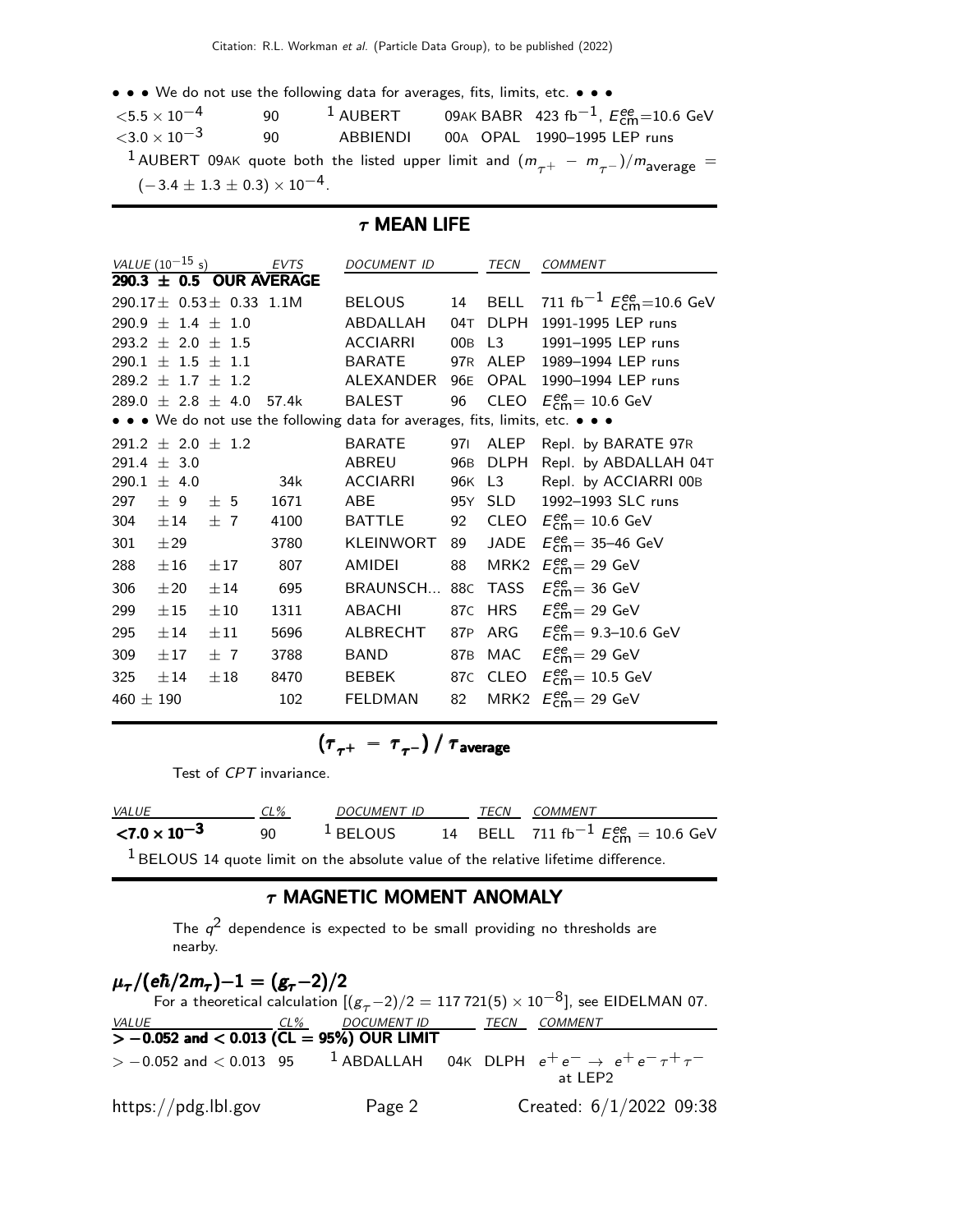• • • We do not use the following data for averages, fits, limits, etc. • • •

| < 0.107                     | 95 |  | $2$ ACHARD 04G L3 $e^+e^- \rightarrow e^+e^- \tau^+\tau^-$                                                         |
|-----------------------------|----|--|--------------------------------------------------------------------------------------------------------------------|
| $> -0.007$ and $< 0.005$ 95 |    |  | at LEP2<br><sup>3</sup> GONZALEZ-S00 RVUE $e^+e^- \rightarrow \tau^+\tau^-$ and<br>$W \rightarrow \tau \nu_{\tau}$ |
| $> -0.052$ and $< 0.058$ 95 |    |  | <sup>4</sup> ACCIARRI 98E L3 1991-1995 LEP runs                                                                    |
| $> -0.068$ and $< 0.065$ 95 |    |  | 5 ACKERSTAFF 98N OPAL 1990-1995 LEP runs                                                                           |
| $> -0.004$ and $< 0.006$ 95 |    |  | <sup>6</sup> ESCRIBANO 97 RVUE $Z \rightarrow \tau^+\tau^-$ at LEP                                                 |
| ${<}0.01$                   | 95 |  | <sup>7</sup> ESCRIBANO 93 RVUE $Z \rightarrow \tau^+\tau^-$ at LEP                                                 |
| < 0.12                      | 90 |  | GRIFOLS 91 RVUE $Z \rightarrow \tau \tau \gamma$ at LEP                                                            |
| < 0.023                     | 95 |  | <sup>8</sup> SILVERMAN 83 RVUE $e^+e^- \rightarrow \tau^+\tau^-$ at                                                |
|                             |    |  |                                                                                                                    |

- <sup>1</sup> ABDALLAH 04K limit is derived from  $e^+e^- \rightarrow e^+e^-\tau^+\tau^-$  total cross-section measurements at  $\sqrt{s}$  between 183 and 208 GeV. In addition to the limits, the authors also quote a value of  $-0.018 \pm 0.017$ .
- <sup>2</sup> ACHARD 04G limit is derived from  $e^+e^- \rightarrow e^+e^-\tau^+\tau^-$  total cross-section measurements at √*s* between 189 and 206 GeV, and is on the absolute value of the magnetic moment anomaly.
- 3 GONZALEZ-SPRINBERG 00 use data on tau lepton production at LEP1, SLC, and LEP2, and data from colliders and LEP2 to determine limits. Assume imaginary compo-
- 4 nent is zero.<br>4 ACCIARRI 98E use  $Z \to \tau^+ \tau^- \gamma$  events. In addition to the limits, the authors also quote a value of  $0.004 \pm 0.027 \pm 0.023$ .
- $^5$  ACKERSTAFF 98N use  $Z \rightarrow \tau^+ \tau^- \gamma$  events. The limit applies to an average of the form factor for off-shell  $\tau$ 's having  $p^2$  ranging from  $m_\tau^2$  to  $(M_Z - m_\tau)^2$ .
- 6 ESCRIBANO 97 use preliminary experimental results.
- <sup>7</sup> ESCRIBANO 93 limit derived from  $\Gamma(Z \to \tau^+ \tau^-)$ , and is on the absolute value of the magnetic moment anomaly.
- <sup>8</sup> SILVERMAN 83 limit is derived from  $e^+e^- \rightarrow \tau^+\tau^-$  total cross-section measurements for  $q^2$  up to  $(37 \text{ GeV})^2$ .

## $\tau$  electric dipole moment  $(d_{\tau})$

A nonzero value is forbidden by both  $T$  invariance and  $P$  invariance.

The  $q^2$  dependence is expected to be small providing no thresholds are nearby.

# $\mathsf{Re}(d_{\bm{\tau}})$

|         | VALUE $(10^{-16}$ ecm)                                                        | $CL\%$ | DOCUMENT ID             |                 | TECN   | <b>COMMENT</b>                                                                 |
|---------|-------------------------------------------------------------------------------|--------|-------------------------|-----------------|--------|--------------------------------------------------------------------------------|
|         | $-0.22$ to 0.45                                                               | 95     | $1$ INAMI               |                 |        | 03 BELL $E_{cm}^{ee}$ = 10.6 GeV                                               |
|         | • • • We do not use the following data for averages, fits, limits, etc. • • • |        |                         |                 |        |                                                                                |
| $\,<\,$ | 2.3                                                                           | 90     | <sup>2</sup> GROZIN     |                 |        | 09A RVUE From e EDM limit                                                      |
| $\lt$   | 3.7                                                                           | 95     | <sup>3</sup> ABDALLAH   |                 |        | 04K DLPH $e^+e^- \rightarrow e^+e^- \tau^+\tau^-$                              |
|         | $<$ 11.4                                                                      | 95     | <sup>4</sup> ACHARD     |                 | 04G L3 | at LEP2<br>$e^+e^- \rightarrow e^+e^-\tau^+\tau^-$<br>at LEP2                  |
| $\,<\,$ | 4.6                                                                           | 95     | <sup>5</sup> ALBRECHT   | 00 <sup>1</sup> |        | ARG $E_{cm}^{ee} = 10.4$ GeV                                                   |
|         | $> -3.1$ and $< 3.1$                                                          | 95     | <b>ACCIARRI</b>         | 98E             |        | L3 1991-1995 LEP runs                                                          |
|         | $> -3.8$ and $< 3.6$                                                          | 95     | <sup>b</sup> ACKERSTAFF | 98 <sub>N</sub> | OPAL   | 1990-1995 LEP runs                                                             |
| $\lt$   | 0.11                                                                          | 95     | 7,8 ESCRIBANO           | 97              |        | RVUE $Z \rightarrow \tau^+\tau^-$ at LEP                                       |
| $\lt$   | 0.5                                                                           | 95     | <sup>9</sup> ESCRIBANO  | 93              |        | RVUE $Z \rightarrow \tau^+\tau^-$ at LEP                                       |
| $\lt$   | 7                                                                             | 90     | <b>GRIFOLS</b>          | 91              |        | RVUE $Z \rightarrow \tau \tau \gamma$ at LEP                                   |
| $\lt$   | 1.6                                                                           | 90     | DELAGUILA               | 90              |        | RVUE $e^+e^- \rightarrow \tau^+\tau^-$<br>$E_{\text{cm}}^{\text{ee}}$ = 35 GeV |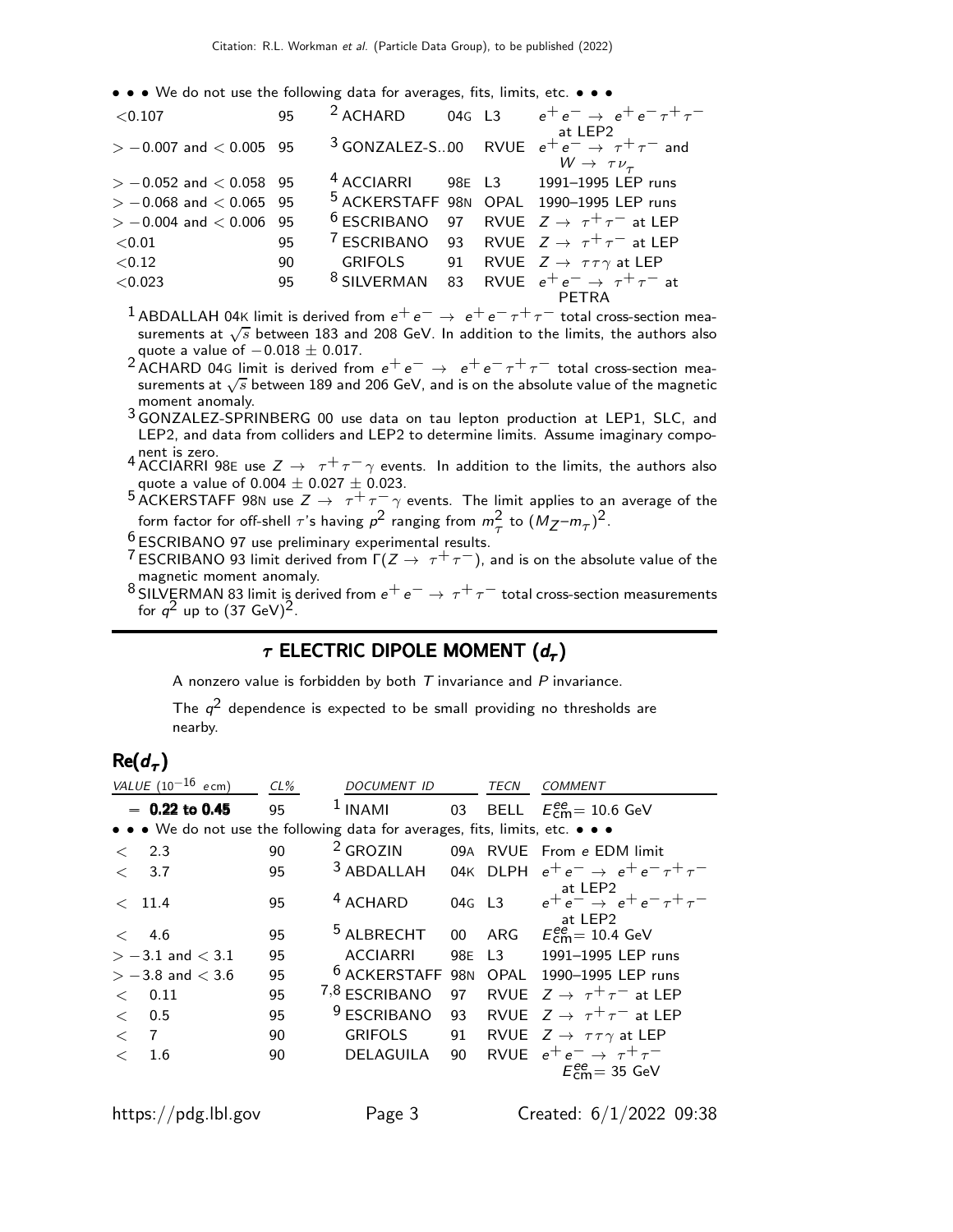1 INAMI 03 use  $e^+e^- \rightarrow \tau^+\tau^-$  events.

- $2$  GROZIN 09A calculate the contribution to the electron electric dipole moment from the  $τ$  electric dipole moment appearing in loops, which is  $\Delta \mathsf{d}_e = 6.9 \times 10^{-12} \; \mathsf{d}_τ$ . Dividing the REGAN 02 upper limit  $|\mathsf{d}_e| \leq 1.6 \times 10^{-27}$  e cm at CL=90% by  $6.9 \times 10^{-12}$  gives this limit.
- <sup>3</sup> ABDALLAH 04K limit is derived from  $e^+e^- \rightarrow e^+e^-\tau^+\tau^-$  total cross-section measurements at  $\sqrt{s}$  between 183 and 208 GeV and is on the absolute value of  $d_{\tau}$ .
- <sup>4</sup> ACHARD 04G limit is derived from  $e^+e^-$  →  $e^+e^-\tau^+\tau^-$  total cross-section mea-<br>\_surements at  $\sqrt{s}$  between 189 and 206 GeV, and is on the absolute value of  $d_{\tau}$ .
- <sup>5</sup> ALBRECHT 00 use  $e^+e^- \rightarrow \tau^+\tau^-$  events. Limit is on the absolute value of Re( $d_{\tau}$ ).
- <sup>6</sup> ACKERSTAFF 98N use  $Z \rightarrow \tau^+ \tau^- \gamma$  events. The limit applies to an average of the form factor for off-shell  $\tau$ 's having  $p^2$  ranging from  $m_\tau^2$  to  $(M_Z - m_\tau)^2$ .
- $^7$ ESCRIBANO 97 derive the relationship  $\vert d_\tau\vert= \cot\theta_W\,\vert d_V^W\vert$  using effective Lagrangian τ methods, and use a conference result  $\left|d_\tau^W\right| < 5.8 \times 10^{-18}$  e cm at 95% CL (L. Silvestris, ICHEP96) to obtain this result.
- 8 ESCRIBANO 97 use preliminary experimental results.
- 9 ESCRIBANO 93 limit derived from  $\Gamma(Z \to \tau^+ \tau^-)$ , and is on the absolute value of the electric dipole moment.

## lm $(d_\tau)$

| VALUE $(10^{-16}$ ecm)                                                        | CL% | DOCUMENT ID | TECN | <i>COMMENT</i>                                                                                                                                                                                     |
|-------------------------------------------------------------------------------|-----|-------------|------|----------------------------------------------------------------------------------------------------------------------------------------------------------------------------------------------------|
| $-0.25$ to 0.008                                                              | 95  |             |      | <sup>1</sup> INAMI 03 BELL $E_{cm}^{ee} = 10.6$ GeV                                                                                                                                                |
| • • • We do not use the following data for averages, fits, limits, etc. • • • |     |             |      |                                                                                                                                                                                                    |
| $\langle$ 1.8                                                                 |     |             |      | 95 <sup>2</sup> ALBRECHT 00 ARG $E_{cm}^{ee}$ = 10.4 GeV                                                                                                                                           |
|                                                                               |     |             |      | <sup>1</sup> INAMI 03 use $e^+e^-\rightarrow \tau^+\tau^-$ events.<br><sup>2</sup> ALBRECHT 00 use $e^+e^-\rightarrow \tau^+\tau^-$ events. Limit is on the absolute value of Im(d <sub>7</sub> ). |

### $\tau$  WEAK DIPOLE MOMENT ( $d_{\tau}^{w}$  $\tau$  WEAK DIPOLE MOMENT  $(d_\tau^{{\sf w}})$

A nonzero value is forbidden by CP invariance.

The  $q^2$  dependence is expected to be small providing no thresholds are nearby.

#### $Re(d_{\tau}^{w})$  $_{\tau}^{\mathsf{w}})$

| VALUE $(10^{-17}$<br>$e$ cm)                                                  | $CL\%$ | DOCUMENT ID           |     | TECN     | COMMENT                                   |
|-------------------------------------------------------------------------------|--------|-----------------------|-----|----------|-------------------------------------------|
| < 0.50                                                                        | 95     | $1$ HEISTER           |     | 03F ALEP | 1990-1995 LEP runs                        |
| • • • We do not use the following data for averages, fits, limits, etc. • • • |        |                       |     |          |                                           |
| $<$ 3.0                                                                       | 90     | <sup>1</sup> ACCIARRI |     |          | 98C L3 1991-1995 LEP runs                 |
| < 0.56                                                                        | 95     |                       |     |          | ACKERSTAFF 97L OPAL 1991-1995 LEP runs    |
| < 0.78                                                                        | 95     | <sup>2</sup> AKERS    |     |          | 95F OPAL Repl. by ACKERSTAFF 97L          |
| ${<}1.5$                                                                      | 95     | <sup>2</sup> BUSKULIC |     |          | 95C ALEP Repl. by HEISTER 03F             |
| ${<}7.0$                                                                      | 95     | <sup>2</sup> ACTON    | 92F |          | OPAL $Z \rightarrow \tau^+ \tau^-$ at LEP |
| < 3.7                                                                         | 95     | <sup>2</sup> BUSKULIC | 921 | ALEP     | Repl. by BUSKULIC 95C                     |

 $<sup>1</sup>$  Limit is on the absolute value of the real part of the weak dipole moment.</sup>

 $2$  Limit is on the absolute value of the real part of the weak dipole moment, and applies for  $q^2 = m_Z^2$ .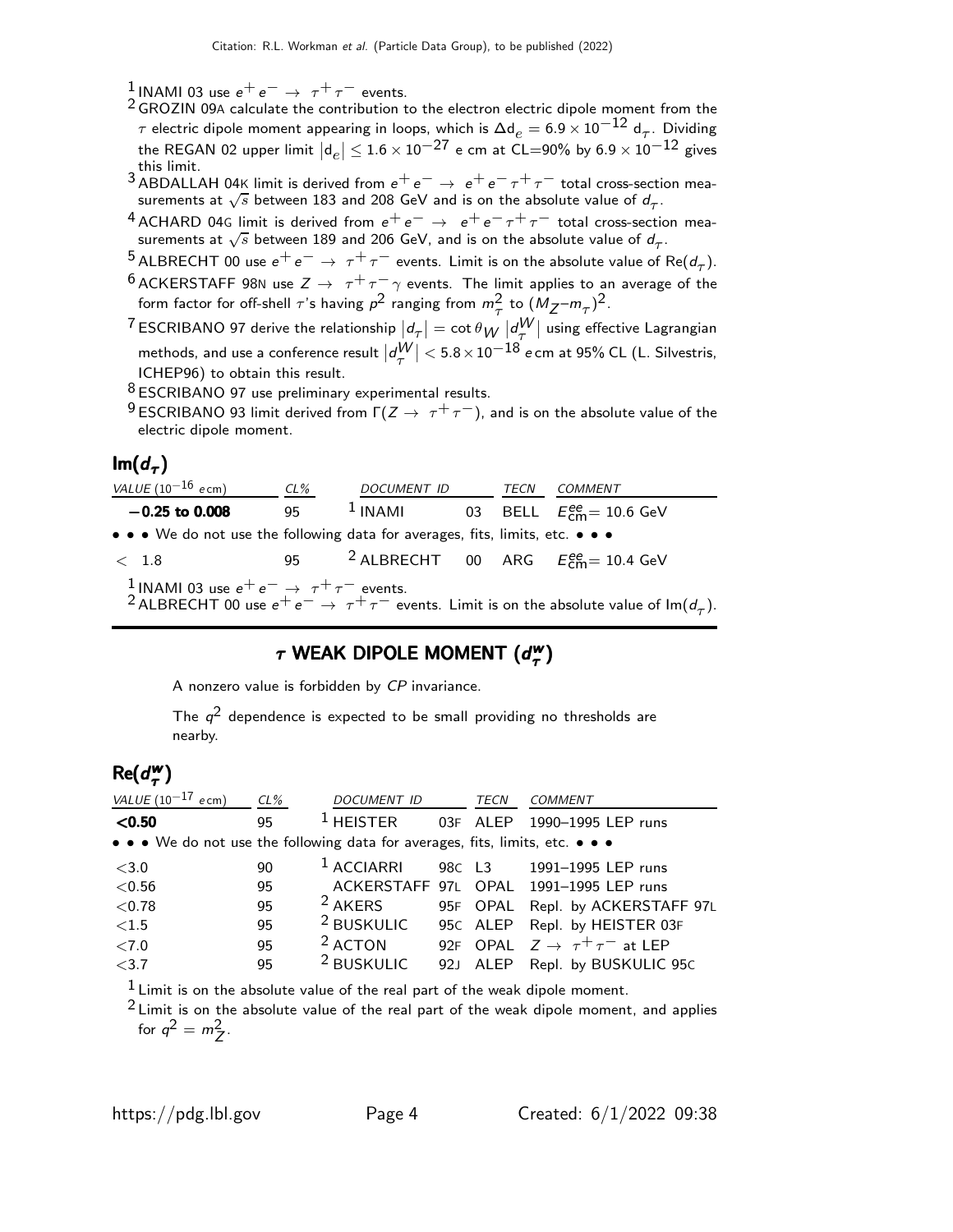#### $Im(d^w_\tau)$  $_{\tau}^{\mathsf{w}})$

| VALUE $(10^{-17}$ ecm) | CL% | DOCUMENT ID                                                                                                           | TECN | COMMENT                                |
|------------------------|-----|-----------------------------------------------------------------------------------------------------------------------|------|----------------------------------------|
| $\langle 1.1$          | 95  | $^1$ HEISTER                                                                                                          |      | 03F ALEP 1990-1995 LEP runs            |
|                        |     | $\bullet \bullet \bullet$ We do not use the following data for averages, fits, limits, etc. $\bullet \bullet \bullet$ |      |                                        |
| $\langle 1.5$          | 95  |                                                                                                                       |      | ACKERSTAFF 97L OPAL 1991-1995 LEP runs |
| $<$ 4.5                | 95  | $2$ AKERS                                                                                                             |      | 95F OPAL Repl. by ACKERSTAFF 97L       |
|                        |     |                                                                                                                       |      |                                        |

<sup>1</sup> HEISTER 03F limit is on the absolute value of the imaginary part of the weak dipole moment.<br> $^2$  Limit is on the absolute value of the imaginary part of the weak dipole moment, and

applies for  $q^2 = m_Z^2$ .

### $\tau$  WEAK ANOMALOUS MAGNETIC DIPOLE MOMENT ( $\alpha^{\rm{w}}_{\tau}$  $\tau$  WEAK ANOMALOUS MAGNETIC DIPOLE MOMENT  $(\alpha_{\bm{\tau}}^{\bm{\mathsf{w}}})$

Electroweak radiative corrections are expected to contribute at the  $10^{-6}$ level. See BERNABEU 95.

The  $q^2$  dependence is expected to be small providing no thresholds are nearby.

#### $Re(\alpha_{\tau}^{w})$ τ )

| <i>VALUE</i>                                                                  | CL% | DOCUMENT ID TECN |  | <i>COMMENT</i>                                                                         |
|-------------------------------------------------------------------------------|-----|------------------|--|----------------------------------------------------------------------------------------|
| ${<}1.1 \times 10^{-3}$                                                       | 95  |                  |  | $1$ HEISTER 03F ALEP 1990-1995 LEP runs                                                |
| • • • We do not use the following data for averages, fits, limits, etc. • • • |     |                  |  |                                                                                        |
| $> -0.0024$ and $< 0.0025$ 95                                                 |     |                  |  | <sup>2</sup> GONZALEZ-S00 RVUE $e^+e^- \rightarrow \tau^+\tau^-$                       |
| $\leq 4.5 \times 10^{-3}$                                                     | 90. |                  |  | and $W \rightarrow \tau \nu_{\tau}$<br><sup>1</sup> ACCIARRI 98C L3 1991-1995 LEP runs |

 $1$  Limit is on the absolute value of the real part of the weak anomalous magnetic dipole moment.

2 GONZALEZ-SPRINBERG 00 use data on tau lepton production at LEP1, SLC, and LEP2, and data from colliders and LEP2 to determine limits. Assume imaginary component is zero.

#### $\mathsf{Im}(\alpha_\tau^{\mathsf{w}})$ ")<br>π

| <i>VALUE</i>                                                                  | $CL\%$ | DOCUMENT ID | <i>TECN</i> | COMMENT                                 |
|-------------------------------------------------------------------------------|--------|-------------|-------------|-----------------------------------------|
| $\langle 2.7 \times 10^{-3} \rangle$                                          | 95     |             |             | $1$ HEISTER 03F ALEP 1990-1995 LEP runs |
| • • • We do not use the following data for averages, fits, limits, etc. • • • |        |             |             |                                         |
| $<$ 9.9 $\times$ 10 $^{-3}$                                                   | 90     |             |             | $1$ ACCIARRI 98C L3 1991-1995 LEP runs  |

 $<sup>1</sup>$  Limit is on the absolute value of the imaginary part of the weak anomalous magnetic</sup> dipole moment.

### $\tau^-$  Decay modes

 $\tau^+$  modes are charge conjugates of the modes below. "h $^{\pm}$ " stands for  $\pi^{\pm}$  or  $\kappa^{\pm}$ . " $\ell$ " stands for e or  $\mu$ . "Neutrals" stands for  $\gamma$ 's and/or  $\pi^{0}$ 's.

|      |                              | Scale factor/    |
|------|------------------------------|------------------|
| Mode | Fraction $(\Gamma_i/\Gamma)$ | Confidence level |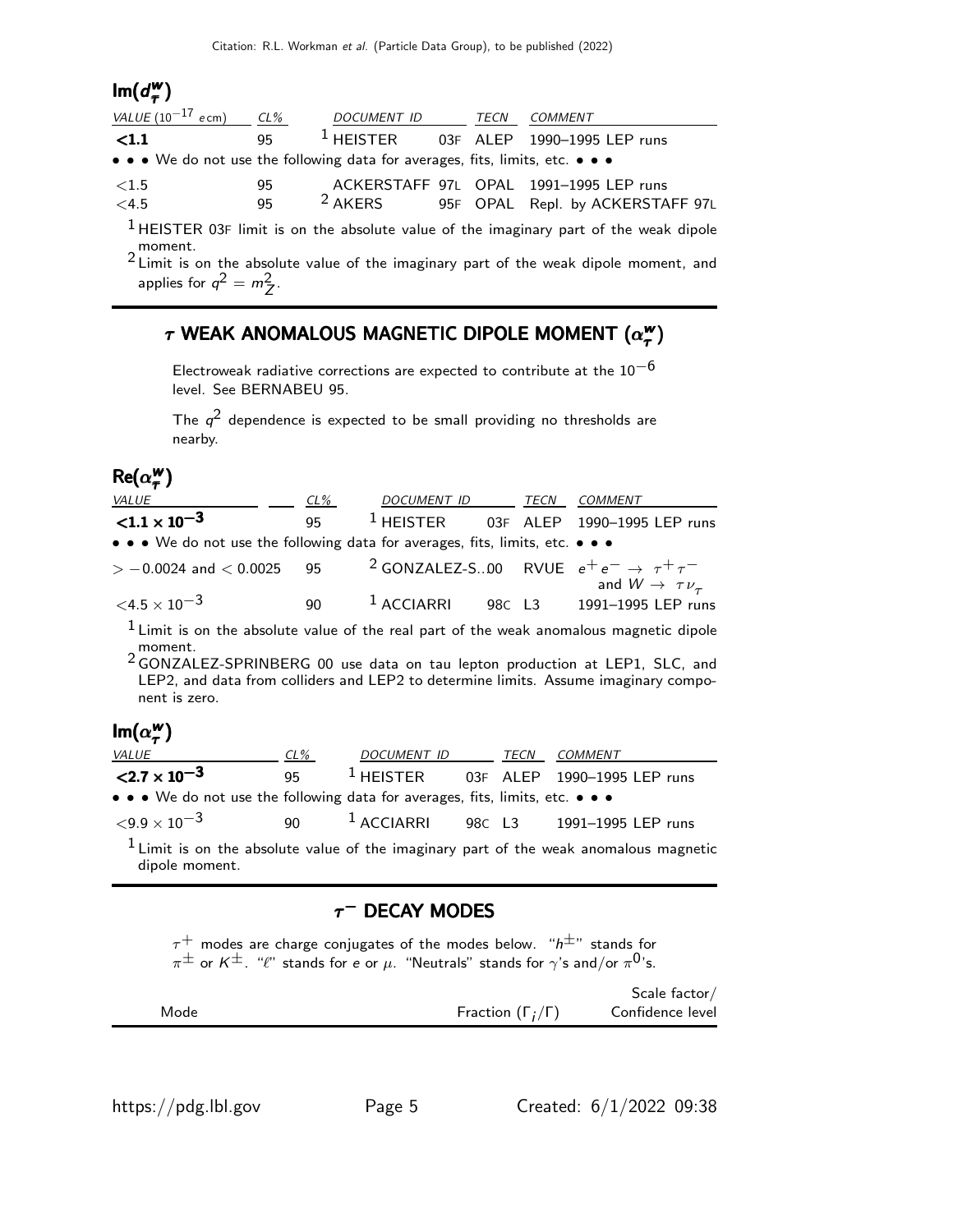Modes with one charged particle

| $\Gamma_1$    | particle <sup>-</sup> $\geq$ 0 neutrals $\geq$ 0K <sup>0</sup> $\nu_{\tau}$<br>$('1-prong")$ |                   | $(85.24 \pm 0.06)$ %     |                                                                        |                         |
|---------------|----------------------------------------------------------------------------------------------|-------------------|--------------------------|------------------------------------------------------------------------|-------------------------|
| $\Gamma_2$    | particle $^{-} \geq 0$ neutrals $\geq 0$ K $_{I}^{0}$ $\nu_{\tau}$                           |                   | $(84.58 \pm 0.06) %$     |                                                                        |                         |
| $\Gamma_3$    | $\mu^- \overline{\nu}_{\mu} \nu_{\tau}$                                                      |                   | [a] $(17.39 \pm 0.04)$ % |                                                                        |                         |
| $\Gamma_4$    | $\mu^- \overline{\nu}_{\mu} \nu_{\tau} \gamma$                                               |                   |                          | [b] $(3.67 \pm 0.08) \times 10^{-3}$                                   |                         |
| $\Gamma_5$    | $e^{-}\overline{\nu}_{e}\nu_{\tau}$                                                          |                   | [a] $(17.82 \pm 0.04)$ % |                                                                        |                         |
| $\Gamma_6$    | $e^{-}\overline{\nu}_{e}\nu_{\tau}\gamma$                                                    | $[b]$             | $(1.83 \pm 0.05) \%$     |                                                                        |                         |
| $\Gamma_7$    | $h^{-} \geq 0 \mathcal{K}_{I}^{0}$ $\nu_{\tau}$                                              |                   | $(12.03 \pm 0.05)$ %     |                                                                        |                         |
| $\Gamma_8$    | $h^ \nu_\tau$                                                                                |                   | $(11.51 \pm 0.05)$ %     |                                                                        |                         |
| $\Gamma_{9}$  | $\pi^ \nu_{\tau}$                                                                            |                   | [a] $(10.82 \pm 0.05)$ % |                                                                        |                         |
| $\Gamma_{10}$ | $K^-\nu_\tau$                                                                                | $[a]$             |                          | $(6.96 \pm 0.10) \times 10^{-3}$                                       |                         |
| $\Gamma_{11}$ | $h^{-} \geq 1$ neutrals $\nu_{\tau}$                                                         |                   | $(37.01 \pm 0.09)$ %     |                                                                        |                         |
| $\Gamma_{12}$ | $h^{-} \geq 1 \pi^{0} \nu_{\tau} (\text{ex. } K^{0})$                                        |                   | $(36.51 \pm 0.09)$ %     |                                                                        |                         |
| $\Gamma_{13}$ | $h^{-} \pi^{0} \nu_{\tau}$                                                                   |                   | $(25.93 \pm 0.09)$ %     |                                                                        |                         |
| $\Gamma_{14}$ | $\pi^{-} \pi^{0} \nu_{\tau}$                                                                 |                   | [a] $(25.49 \pm 0.09)$ % |                                                                        |                         |
| $\Gamma_{15}$ | $\pi^{-} \pi^{0}$ non- $\rho$ (770) $\nu_{\tau}$                                             |                   |                          | $(3.0 \pm 3.2) \times 10^{-3}$                                         |                         |
| $\Gamma_{16}$ | $K^{-} \pi^{0} \nu_{\tau}$                                                                   | $\lceil a \rceil$ |                          | $(4.33 \pm 0.15) \times 10^{-3}$                                       |                         |
| $\Gamma_{17}$ | $h^{-} \geq 2\pi^{0} \nu_{\tau}$                                                             |                   | $(10.81 \pm 0.09)$ %     |                                                                        |                         |
| $\Gamma_{18}$ | $h = 2\pi^0 \nu_{\tau}$                                                                      |                   | $(9.48 \pm 0.10)$ %      |                                                                        |                         |
| $\Gamma_{19}$ | $h = 2\pi^0 \nu_\tau (\text{ex. } K^0)$                                                      |                   | $(9.32 \pm 0.10)$ %      |                                                                        |                         |
| $\Gamma_{20}$ | $\pi^{-}2\pi^{0}\nu_{\tau}$ (ex. K <sup>0</sup> )                                            |                   | [a] $(9.26 \pm 0.10)$ %  |                                                                        |                         |
| $1_{21}$      | $\pi^{-}2\pi^{0}\nu_{\tau}$ (ex. K <sup>0</sup> ),                                           |                   | < 9                      |                                                                        | $\times 10^{-3}$ CL=95% |
| $\Gamma_{22}$ | scalar<br>$\pi^{-} 2\pi^{0} \nu_{\tau}$ (ex. K <sup>0</sup> ),                               |                   | < 7                      |                                                                        | $\times 10^{-3}$ CL=95% |
| $\Gamma_{23}$ | vector<br>$K^{-2}\pi^{0}\nu_{\tau}$ (ex. $K^{0}$ )                                           |                   |                          | [a] $(6.5 \pm 2.2) \times 10^{-4}$                                     |                         |
| $\Gamma_{24}$ | $h^{-} \geq 3\pi^{0} \nu_{\tau}$                                                             |                   | $(1.34 \pm 0.07)$ %      |                                                                        |                         |
| $\Gamma_{25}$ | $h^{-} \geq 3\pi^{0} \nu_{\tau}$ (ex. K <sup>0</sup> )                                       |                   | $(1.25 \pm 0.07)$ %      |                                                                        |                         |
| $\Gamma_{26}$ | $h^- 3\pi^0 \nu_\tau$                                                                        |                   | $(1.18 \pm 0.07)$ %      |                                                                        |                         |
| $\Gamma_{27}$ | $\pi^{-}3\pi^{0}\nu_{\tau}$ (ex. K <sup>0</sup> )                                            |                   | [a] $(1.04 \pm 0.07)$ %  |                                                                        |                         |
| $\Gamma_{28}$ | $K^- 3\pi^0 \nu_\tau (\text{ex.} K^0, \eta)$                                                 |                   |                          | $[a]$ (4.8 $\pm$ 2.1 ) $\times$ 10 <sup>-4</sup>                       |                         |
| $\Gamma_{29}$ | $h^- 4\pi^0 \nu_\tau (\text{ex.}\, K^0)$                                                     |                   |                          | $(1.6 \pm 0.4) \times 10^{-3}$                                         |                         |
| $\Gamma_{30}$ | $h^- 4\pi^0 \nu_\tau (\text{ex.} K^0, \eta)$                                                 |                   |                          | $[a]$ (1.1 $\pm$ 0.4 ) × 10 <sup>-3</sup>                              |                         |
|               | $\Gamma_{31}$ $a_1(1260)\nu_\tau \to \pi^- \gamma \nu_\tau$                                  |                   |                          | $(3.8 \pm 1.5) \times 10^{-4}$                                         |                         |
|               | $\Gamma_{32}$ $K^- \ge 0 \pi^0 \ge 0 K^0 \ge 0 \gamma \nu_{\tau}$                            |                   | $(1.552 \pm 0.029)$ %    |                                                                        |                         |
| $\Gamma_{33}$ | $K^- \geq 1$ $(\pi^0$ or $K^0$ or $\gamma)$ $\nu_\tau$                                       |                   |                          | $(8.59 \pm 0.28) \times 10^{-3}$                                       |                         |
|               | Modes with $K^0$ 's                                                                          |                   |                          |                                                                        |                         |
| $\Gamma_{34}$ | $K_S^0$ (particles) <sup>-</sup> $\nu_\tau$                                                  |                   |                          | $(9.43 \pm 0.28) \times 10^{-3}$                                       |                         |
| $\Gamma_{35}$ | $h^{-} \overline{K}{}^{0} \nu_{\tau}$                                                        |                   |                          | $(9.87 \pm 0.14) \times 10^{-3}$                                       |                         |
| $\Gamma_{36}$ | $\pi^{-} \overline{K}{}^{0} \nu_{\tau}$                                                      |                   |                          | [a] $(8.38 \pm 0.14) \times 10^{-3}$                                   |                         |
| $\Gamma_{37}$ | $\pi^{-} \overline{K}^{0}$ (non-K <sup>*</sup> (892) <sup>-</sup> ) $\nu_{\tau}$             |                   |                          | $(\phantom{-}5.4\phantom{0}\pm\phantom{0}2.1\phantom{0})\times10^{-4}$ |                         |
| $\Gamma_{38}$ | $K^- K^0 \nu_\tau$                                                                           |                   |                          | $[a]$ (1.486 ± 0.034) × 10 <sup>-3</sup>                               |                         |
| $\Gamma_{39}$ | $K^- K^0 \ge 0 \pi^0 \nu_{\tau}$                                                             |                   |                          | $(2.99 \pm 0.07) \times 10^{-3}$                                       |                         |
|               |                                                                                              |                   |                          |                                                                        |                         |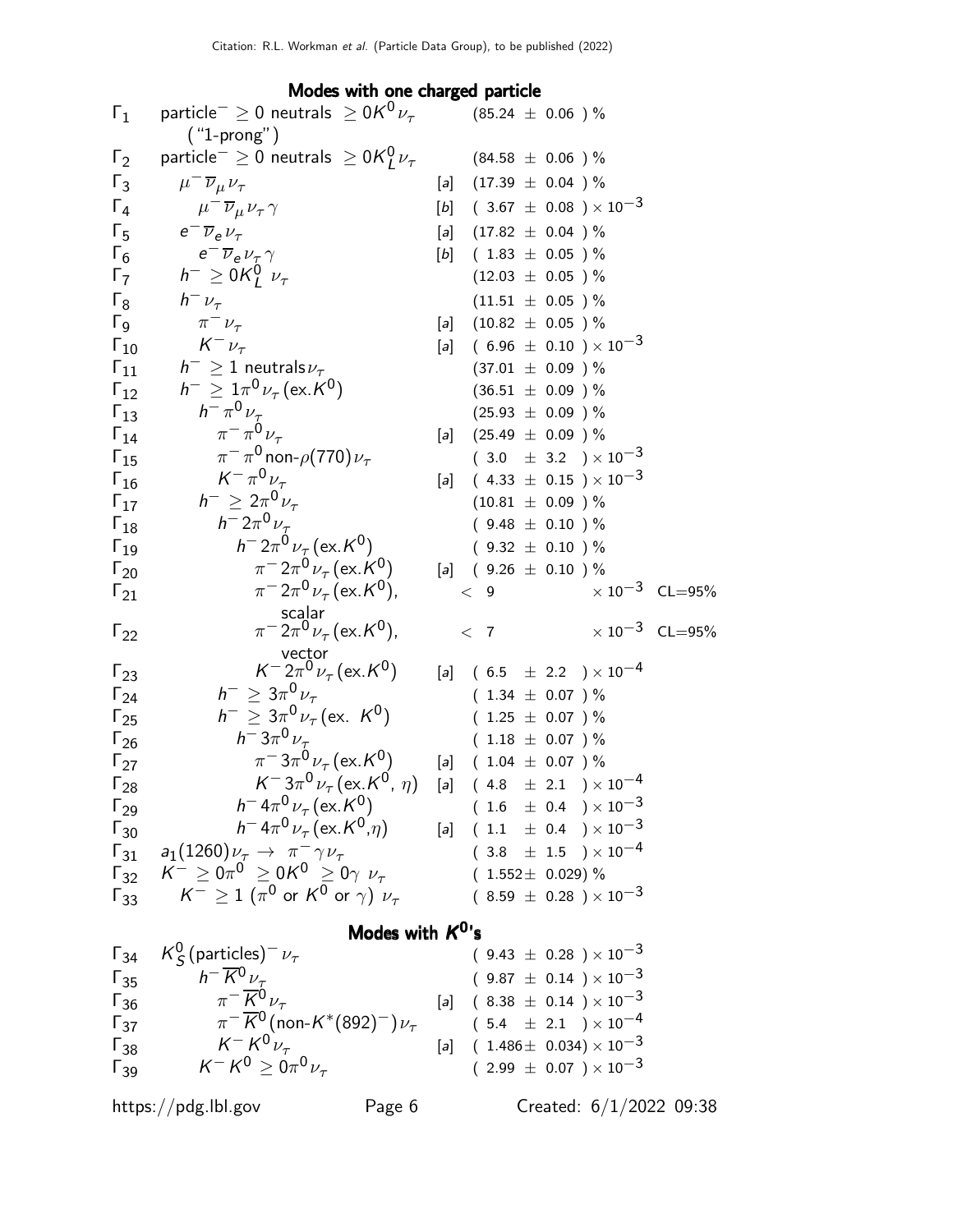| $F_{40}$ | $h^- \overline{K^0} \pi^0 \nu_{\tau}$   | $(5.32 \pm 0.13) \times 10^{-3}$ |                                  |
|----------|-----------------------------------------|----------------------------------|----------------------------------|
| $F_{41}$ | $\pi^- \overline{K^0} \pi^0 \nu_{\tau}$ | $[a]$                            | $(3.82 \pm 0.13) \times 10^{-3}$ |
| $F_{42}$ | $\overline{K^0} \rho^- \nu_{\tau}$      | $(2.2 \pm 0.5) \times 10^{-3}$   |                                  |
| $F_{43}$ | $K^- K^0 \pi^0 \nu_{\tau}$              | $[a]$                            | $(1.50 \pm 0.07) \times 10^{-3}$ |
| $F_{44}$ | $\pi^- \overline{K^0} \pi^0 \nu_{\tau}$ | $(4.08 \pm 0.25) \times 10^{-3}$ |                                  |
| $F_{45}$ | $\pi^- K^0 \overline{K^0} \nu_{\tau}$   | $(1.55 \pm 0.24) \times 10^{-3}$ |                                  |
| $F_{46}$ | $K^- K^0 \overline{K^0} \nu_{\tau}$     | $[a]$                            | $(2.35 \pm 0.06) \times 10^{-4}$ |
| $F_{49}$ | $\pi^- K^0 \overline{K^0} \nu_{\tau}$   | $[a]$                            | $(1.08 \pm 0.24) \times 10^{-3}$ |
| $F_{50}$ | $\pi^- K^0 \overline{K^0} \nu_{\tau}$   | $[a]$                            | $(1.08 \pm 0.24) \times 10^{-3}$ |
| $F_{51}$ | <math< td=""></math<>                   |                                  |                                  |

# Modes with three charged particles

| $\Gamma_{62}$ | $h^- h^- h^+ \geq 0$ neutrals $\geq 0$ K $^{0}_{I}$ $\nu_{\tau}$ | $(15.20 \pm 0.06)$ %    |             |
|---------------|------------------------------------------------------------------|-------------------------|-------------|
| $\Gamma_{63}$ | $h^- h^- h^+ > 0$ neutrals $\nu_\tau$                            | $(14.55 \pm 0.06) \%$   |             |
|               | (ex. $K_S^0 \to \pi^+ \pi^-$ )                                   |                         |             |
|               | $("3-prong")$                                                    |                         |             |
| $\Gamma_{64}$ | $h^- h^- h^+ \nu_\tau$                                           | $(9.80 \pm 0.05) \%$    |             |
| $\Gamma_{65}$ | $h^- h^- h^+ \nu_\tau (\text{ex.} K^0)$                          | $(9.46 \pm 0.05)$ %     |             |
| $\Gamma_{66}$ | $h^- h^- h^+ \nu_\tau (\text{ex. } K^0, \omega)$                 | $(9.43 \pm 0.05)$ %     |             |
| $\Gamma_{67}$ | $\pi^{-} \pi^{+} \pi^{-} \nu_{\tau}$                             | $(9.31 \pm 0.05)$ %     |             |
| $\Gamma_{68}$ | $\pi^{-} \pi^{+} \pi^{-} \nu_{\tau}$ (ex. K <sup>0</sup> )       | $(9.02 \pm 0.05) \%$    |             |
| $\Gamma_{69}$ | $\pi^{-} \pi^{+} \pi^{-} \nu_{\tau}$ (ex. K <sup>0</sup> ),      | < 2.4<br>$\%$           | $CL = 95\%$ |
|               | non-axial vector                                                 |                         |             |
| $\Gamma_{70}$ | $\pi^{-} \pi^{+} \pi^{-} \nu_{\tau}$ (ex. $K^{0}$ , $\omega$ )   | [a] $(8.99 \pm 0.05)$ % |             |
| $\Gamma_{71}$ | $h^- h^- h^+ \geq 1$ neutrals $\nu_{\tau}$                       | $(5.29 \pm 0.05) \%$    |             |
| $\Gamma_{72}$ | $h^- h^- h^+ > 1 \pi^0 \nu_\tau (\text{ex. } K^0)$               | $(5.09 \pm 0.05)$ %     |             |
| $\Gamma_{73}$ | $h^- h^- h^+ \pi^0 \nu_{\tau}$                                   | $(4.76 \pm 0.05) \%$    |             |
| $\Gamma_{74}$ | $h^- h^- h^+ \pi^0 \nu_\tau (\text{ex. } K^0)$                   | $(4.57 \pm 0.05)$ %     |             |
| $\Gamma_{75}$ | $h^- h^- h^+ \pi^0 \nu_\tau (\text{ex. } K^0, \omega)$           | $(2.79 \pm 0.07)$ %     |             |
|               |                                                                  |                         |             |

https://pdg.lbl.gov Page 7 Created: 6/1/2022 09:38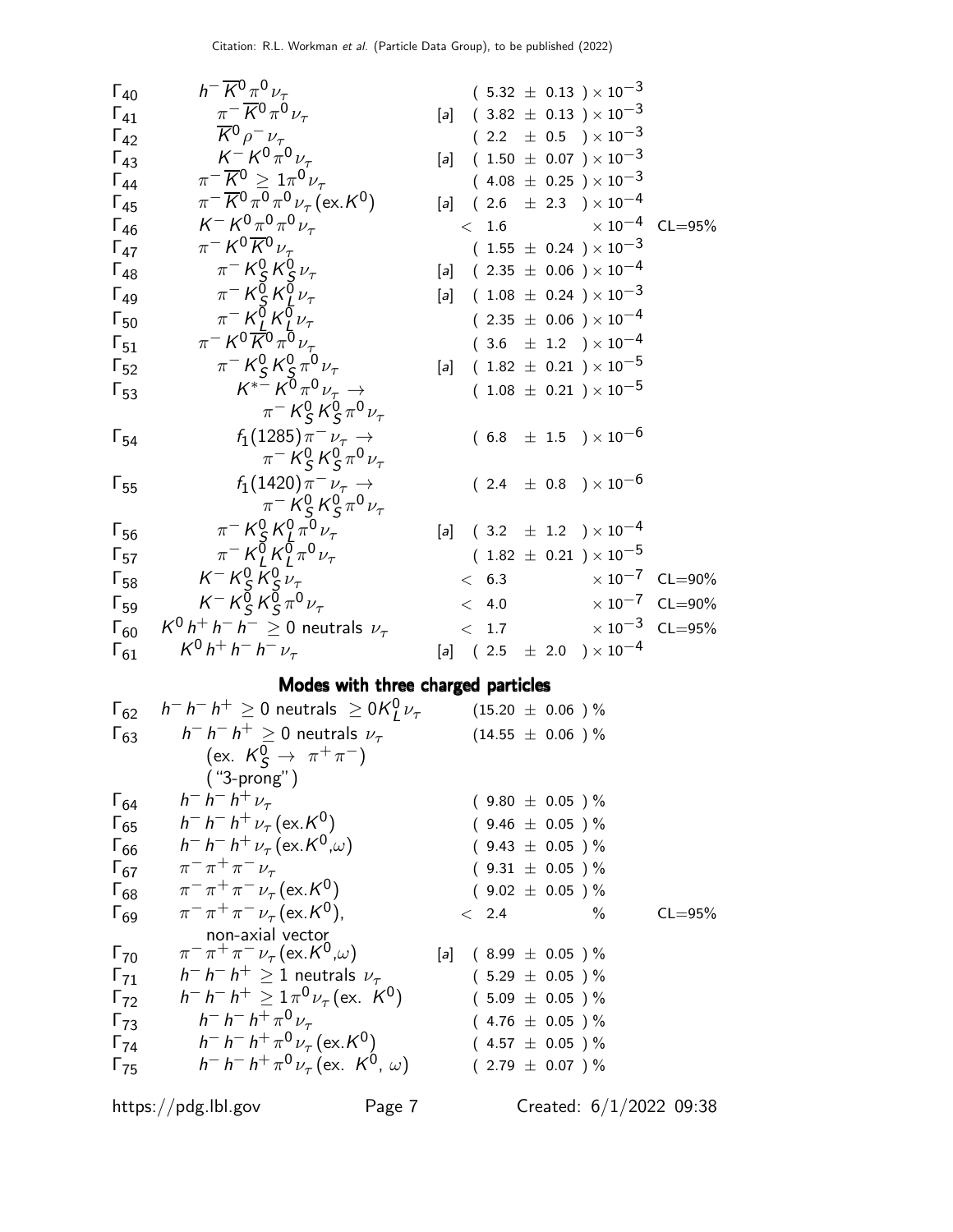| $\Gamma_{76}$                                             | $\pi^{-} \pi^{+} \pi^{-} \pi^{0} \nu_{\tau}$                                                       |     | $(4.62 \pm 0.05)$ %                                                            |                                           |                         |
|-----------------------------------------------------------|----------------------------------------------------------------------------------------------------|-----|--------------------------------------------------------------------------------|-------------------------------------------|-------------------------|
| $\Gamma_{77}$                                             | $\pi^{-} \pi^{+} \pi^{-} \pi^{0} \nu_{\tau}$ (ex. K <sup>0</sup> )                                 |     | $(4.49 \pm 0.05)$ %                                                            |                                           |                         |
| $\Gamma_{78}$                                             | $\pi^{-} \pi^{+} \pi^{-} \pi^{0} \nu_{\tau}$ (ex. $K^{0}(\omega)$ )                                | [a] | $(2.74 \pm 0.07)$ %                                                            |                                           |                         |
| $\Gamma_{79}$                                             | $h^- \rho \pi^0 \nu_{\tau}$                                                                        |     |                                                                                |                                           |                         |
|                                                           | $h^ \rho^+$ $h^ \nu_{\tau}$                                                                        |     |                                                                                |                                           |                         |
| $\Gamma_{80}$                                             | $h^- \rho^- h^+ \nu_\tau$                                                                          |     |                                                                                |                                           |                         |
| $\Gamma_{81}$                                             | $h^- h^- h^+ \geq 2\pi^0 \nu_\tau$ (ex.                                                            |     |                                                                                |                                           |                         |
| $1_{82}$                                                  | $K^0$ )                                                                                            |     |                                                                                | $(5.17 \pm 0.31) \times 10^{-3}$          |                         |
| $\Gamma_{83}$                                             | $h^- h^- h^+ 2\pi^0 \nu_\tau$                                                                      |     |                                                                                | $(5.05 \pm 0.31) \times 10^{-3}$          |                         |
| $\Gamma_{84}$                                             | $h^- h^- h^+ 2\pi^0 \nu_\tau (\text{ex. } K^0)$                                                    |     |                                                                                | $(4.95 \pm 0.31) \times 10^{-3}$          |                         |
| $\Gamma_{85}$                                             | $h^- h^- h^+ 2\pi^0 \nu_\tau (\text{ex. } K^0, \omega, \eta)$                                      | [a] | (10)                                                                           | $\pm$ 4 $\phantom{0}$ $\times$ 10 $^{-4}$ |                         |
| $\Gamma_{86}$                                             | $h^- h^- h^+ 3\pi^0 \nu_\tau$                                                                      |     |                                                                                | $(2.13 \pm 0.30) \times 10^{-4}$          |                         |
| $\Gamma_{87}$                                             | $2\pi^{-} \pi^{+} 3\pi^{0} \nu_{\tau}$ (ex. K <sup>0</sup> )                                       |     |                                                                                | $(1.95 \pm 0.30) \times 10^{-4}$          |                         |
| $\begin{array}{c} \n\text{I} \\ \n\text{88}\n\end{array}$ | $2\pi^{-} \pi^{+} 3\pi^{0} \nu_{\tau}$ (ex. K <sup>0</sup> , $\eta$ ,                              |     |                                                                                | $(1.7 \pm 0.4) \times 10^{-4}$            |                         |
|                                                           | $f_1(1285)$                                                                                        |     |                                                                                |                                           |                         |
| $\Gamma_{89}$                                             | $2\pi^{-} \pi^{+} 3\pi^{0} \nu_{\tau}$ (ex. K <sup>0</sup> , $\eta$ ,<br>$\omega$ , $f_1(1285)$    | [a] |                                                                                | $(1.4 \pm 2.7) \times 10^{-5}$            |                         |
|                                                           | $K^- h^+ h^- \geq 0$ neutrals $\nu_\tau$                                                           |     |                                                                                |                                           |                         |
| $\Gamma_{90}$                                             |                                                                                                    |     |                                                                                | $(6.29 \pm 0.14) \times 10^{-3}$          |                         |
| $\Gamma_{91}$                                             | $K^- h^+ \pi^- \nu_\tau (\text{ex.} K^0)$<br>$K^- h^+ \pi^- \pi^0 \nu_\tau (\text{ex.} K^0)$       |     |                                                                                | $(4.37 \pm 0.07) \times 10^{-3}$          |                         |
| $\Gamma_{92}$                                             |                                                                                                    |     |                                                                                | $(8.6 \pm 1.2) \times 10^{-4}$            |                         |
| $\Gamma_{93}$                                             | $K^-\pi^+\pi^- \geq 0$ neutrals $\nu_{\tau}$                                                       |     |                                                                                | $(4.77 \pm 0.14) \times 10^{-3}$          |                         |
| $\Gamma_{94}$                                             | $K^-\pi^+\pi^- \ge 0\pi^0\nu_\tau$ (ex. K <sup>0</sup> )                                           |     |                                                                                | $(3.73 \pm 0.13) \times 10^{-3}$          |                         |
| $\Gamma_{95}$                                             | $K^{-} \pi^{+} \pi^{-} \nu_{\tau}$                                                                 |     |                                                                                | $(3.45 \pm 0.07) \times 10^{-3}$          |                         |
| $\Gamma_{96}$                                             | $K^{-} \pi^{+} \pi^{-} \nu_{\tau}$ (ex. $K^{0}$ )                                                  |     |                                                                                | $(2.93 \pm 0.07) \times 10^{-3}$          |                         |
| $\Gamma_{97}$                                             | $K^-\pi^+\pi^-\nu_{\tau}$ (ex. $K^0,\omega$ )                                                      | [a] |                                                                                | $(2.93 \pm 0.07) \times 10^{-3}$          |                         |
| $\Gamma_{98}$                                             | $K^- \rho^0 \nu_\tau \rightarrow$                                                                  |     |                                                                                | $(1.4 \pm 0.5) \times 10^{-3}$            |                         |
|                                                           | $K^{-} \pi^{+} \pi^{-} \nu_{\tau}$                                                                 |     |                                                                                |                                           |                         |
| $\Gamma_{99}$                                             | $K^- \pi^+ \pi^- \pi^0 \nu_{\tau}$                                                                 |     |                                                                                | $(1.31 \pm 0.12) \times 10^{-3}$          |                         |
| $\Gamma_{100}$                                            | $K^-\pi^+\pi^-\pi^0\nu_{\tau}$ (ex. K <sup>0</sup> )                                               |     |                                                                                | $(7.9 \pm 1.2) \times 10^{-4}$            |                         |
| $\Gamma_{101}$                                            | $K^-\pi^+\pi^-\pi^0\nu_{\tau}$ (ex. $K^0,\eta$ )                                                   |     |                                                                                | $(7.6 \pm 1.2) \times 10^{-4}$            |                         |
| $\Gamma_{102}$                                            | $K^{-} \pi^{+} \pi^{-} \pi^{0} \nu_{\tau}$ (ex. $K^{0}$ , $\omega$ )                               |     |                                                                                | $(3.7 \pm 0.9) \times 10^{-4}$            |                         |
| $\Gamma_{103}$                                            | $K^-\pi^+\pi^-\pi^0\nu_{\tau}$ (ex. $K^0,\omega,\eta$ )[a] (3.9 ± 1.4 ) × 10 <sup>-4</sup>         |     |                                                                                |                                           |                         |
| $\Gamma_{104}$                                            | $K^-\pi^+K^-\geq 0$ neut. $\nu_\tau$ $<$ 9                                                         |     |                                                                                | $\times$ 10 $^{-4}~$ CL $=$ 95%           |                         |
| $\Gamma_{105}$                                            | $K^- K^+ \pi^- \geq 0$ neut. $\nu_\tau$                                                            |     | $(\ \ 1.496 \pm \ \ 0.033) \times 10^{-3}$                                     |                                           |                         |
| $\Gamma_{106}$                                            | $K^- K^+ \pi^- \nu_\tau$                                                                           |     | [a] $(1.435 \pm 0.027) \times 10^{-3}$                                         |                                           |                         |
| $\Gamma_{107}$                                            | $K^- K^+ \pi^- \pi^0 \nu_{\tau}$                                                                   |     | [a] $(6.1 \pm 1.8) \times 10^{-5}$                                             |                                           |                         |
| $\Gamma_{108}$                                            | $K^- K^+ K^- \nu_\tau$                                                                             |     | $( \ \ 2.2 \ \ \ \pm \ \ 0.8 \ \ \ )\times 10^{-5} \qquad {\mathsf S}{=}{5.4}$ |                                           |                         |
| $\Gamma_{109}$                                            | $K^- K^+ K^- \nu_\tau (\text{ex. } \phi)$                                                          |     | < 2.5                                                                          | $\times$ 10 $^{-6}$ $\,$ CL $=$ 90%       |                         |
|                                                           | $\Gamma_{110} \, \quad \  \, \mathcal{K}^- \, \mathcal{K}^+ \, \mathcal{K}^- \, \pi^0 \, \nu_\tau$ |     | < 4.8                                                                          |                                           | $\times 10^{-6}$ CL=90% |
|                                                           | $\Gamma_{111}$ $\pi^- K^+ \pi^- \ge 0$ neut. $\nu_\tau$                                            |     | < 2.5                                                                          | $\times\,10^{-3}$ CL=95%                  |                         |
|                                                           | $\Gamma_{112}$ $e^-e^-e^+\overline{\nu}_e\nu_\tau$                                                 |     | $(2.8\ \pm\ 1.5\ \ ) \times 10^{-5}$                                           |                                           |                         |
|                                                           | $\Gamma_{113}$ $\mu^- e^- e^+ \overline{\nu}_\mu \nu_\tau$                                         |     | < 3.2                                                                          | $\times$ 10 $^{-5}$ $\,$ CL $=$ 90%       |                         |
|                                                           | $\Gamma_{114}$ $\pi^- e^- e^+ \nu_{\tau}$                                                          |     |                                                                                |                                           |                         |
|                                                           |                                                                                                    |     | seen                                                                           |                                           | $\times 10^{-5}$ CL=90% |
|                                                           | $\Gamma_{115}$ $\pi^{-} \mu^{-} \mu^{+} \nu_{\tau}$                                                |     | < 1.14                                                                         |                                           |                         |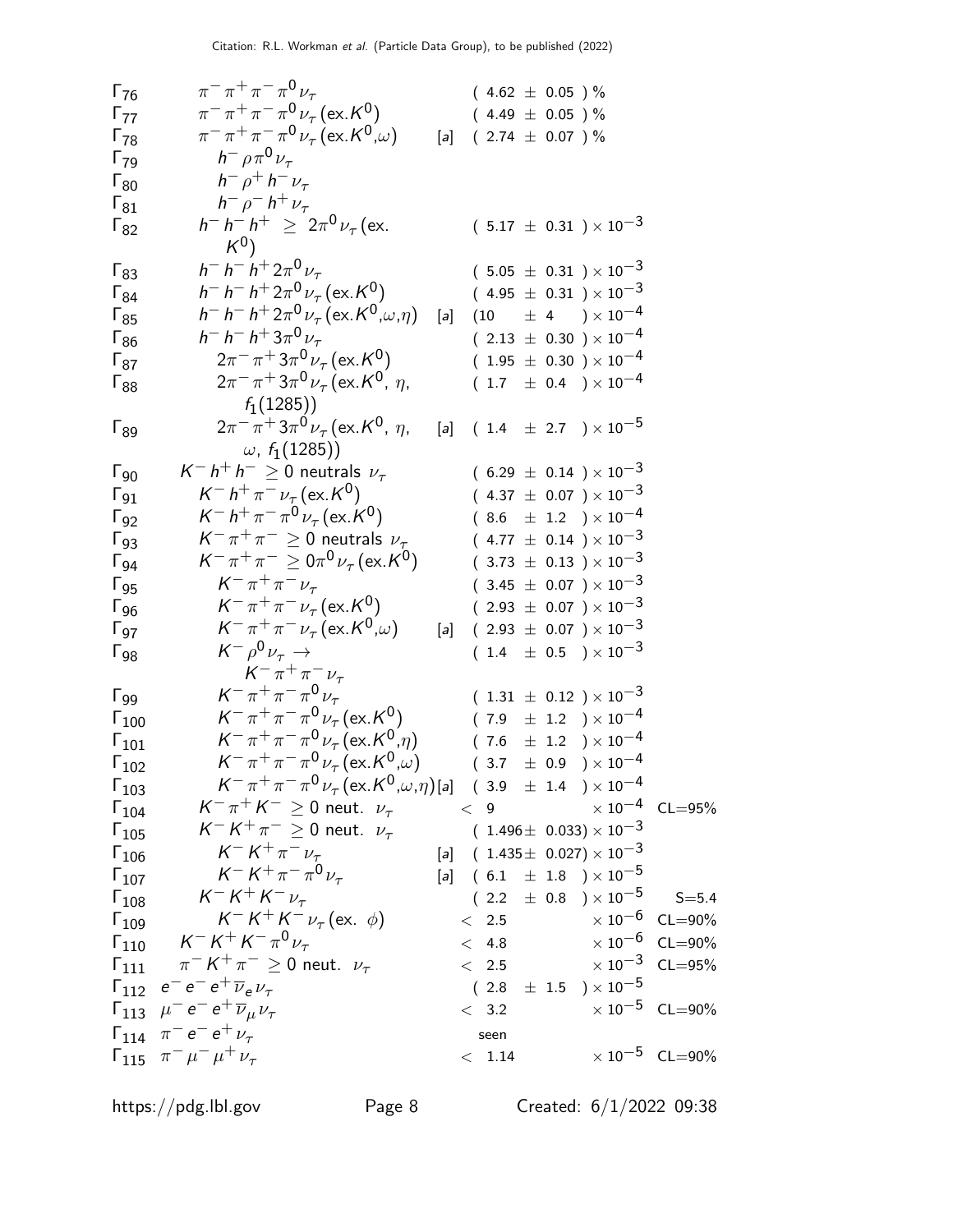# Modes with five charged particles

| $\Gamma_{116}$ | $3h^-2h^+ \geq 0$ neutrals $\nu_{\tau}$                                                                                 |  |       |                      | $(9.9 \pm 0.4) \times 10^{-4}$                     |                                      |
|----------------|-------------------------------------------------------------------------------------------------------------------------|--|-------|----------------------|----------------------------------------------------|--------------------------------------|
|                | (ex. $K^0_S \rightarrow \pi^- \pi^+$ )                                                                                  |  |       |                      |                                                    |                                      |
|                | $("5-prong")$                                                                                                           |  |       |                      |                                                    |                                      |
| $\Gamma_{117}$ | $3h^{-} 2h^{+} \nu_{\tau}$ (ex. K <sup>0</sup> )                                                                        |  |       |                      | $(8.29 \pm 0.31) \times 10^{-4}$                   |                                      |
| $\Gamma_{118}$ | $3\pi^{-}2\pi^{+}\nu_{\tau}$ (ex. K <sup>0</sup> , $\omega$ )                                                           |  |       |                      | $(8.27 \pm 0.31) \times 10^{-4}$                   |                                      |
| $\Gamma_{119}$ | $3\pi^{-}2\pi^{+}\nu_{\tau}$ (ex. K <sup>0</sup> , $\omega$ ,                                                           |  |       |                      | $[a]$ (7.75 $\pm$ 0.30 ) $\times$ 10 <sup>-4</sup> |                                      |
|                | $f_1(1285)$                                                                                                             |  |       |                      |                                                    |                                      |
| $\Gamma_{120}$ | $K^- 2\pi^- 2\pi^+ \nu_\tau$ (ex. K <sup>0</sup> )                                                                      |  |       |                      | [a] $(6 \pm 12) \times 10^{-7}$                    |                                      |
| $\Gamma_{121}$ | $K^{+}3\pi^{-}\pi^{+}\nu_{\tau}$                                                                                        |  |       |                      |                                                    | $< 5.0$ $\times 10^{-6}$ CL=90%      |
| $\Gamma_{122}$ | $K^+ K^- 2\pi^- \pi^+ \nu_\tau$                                                                                         |  |       |                      |                                                    | $< 4.5$ $\times 10^{-7}$ CL=90%      |
| $\Gamma_{123}$ | $3h^- 2h^+ \pi^0 \nu_\tau (\text{ex. } K^0)$                                                                            |  |       |                      | $(1.65 \pm 0.11) \times 10^{-4}$                   |                                      |
| $\Gamma_{124}$ | $3\pi^{-}2\pi^{+}\pi^{0}\nu_{\tau}$ (ex. K <sup>0</sup> )                                                               |  |       |                      | $(1.63 \pm 0.11) \times 10^{-4}$                   |                                      |
| $\Gamma_{125}$ | $3\pi$ <sup>-</sup> $2\pi$ <sup>+</sup> $\pi$ <sup>0</sup> $\nu$ <sub>7</sub> (ex. K <sup>0</sup> , $\eta$ ,            |  |       |                      | $(1.11 \pm 0.10) \times 10^{-4}$                   |                                      |
|                | $f_1(1285)$                                                                                                             |  |       |                      |                                                    |                                      |
| $\Gamma_{126}$ | $3\pi$ <sup>-</sup> $2\pi$ <sup>+</sup> $\pi$ <sup>0</sup> $\nu$ <sub>7</sub> (ex. K <sup>0</sup> , $\eta$ , $\omega$ , |  |       |                      | [a] $(3.8 \pm 0.9) \times 10^{-5}$                 |                                      |
|                | $f_1(1285)$                                                                                                             |  |       |                      |                                                    |                                      |
| $\Gamma_{127}$ | $K^- 2\pi^- 2\pi^+ \pi^0 \nu_\tau (\text{ex.} K^0)$                                                                     |  |       |                      | [a] $(1.1 \pm 0.6) \times 10^{-6}$                 |                                      |
| $\Gamma_{128}$ | $K^+ 3\pi^- \pi^+ \pi^0 \nu_\tau$                                                                                       |  |       | < 8                  |                                                    | $\times 10^{-7}$ CL=90%              |
| $\Gamma_{129}$ | $3h^- 2h^+ 2\pi^0 \nu_\tau$                                                                                             |  | < 3.4 |                      |                                                    | $\times$ 10 <sup>-6</sup> CL=90%     |
|                |                                                                                                                         |  |       |                      |                                                    |                                      |
|                | Miscellaneous other allowed modes<br>$\Gamma_{130}$ $(5\pi)^{-1}$                                                       |  |       |                      | $(7.8 \pm 0.5) \times 10^{-3}$                     |                                      |
| $\Gamma_{131}$ | $4h^{-}3h^{+} \geq 0$ neutrals $\nu_{\tau}$                                                                             |  |       |                      |                                                    | $< 3.0$ $\times 10^{-7}$ CL=90%      |
|                | ("7-prong")                                                                                                             |  |       |                      |                                                    |                                      |
|                | $\Gamma_{132}$ 4h <sup>-</sup> 3h <sup>+</sup> $\nu_{\tau}$                                                             |  | < 4.3 |                      |                                                    | $\times 10^{-7}$ CL=90%              |
|                | $\Gamma_{133}$ 4h <sup>-</sup> 3h <sup>+</sup> $\pi^{0}$ <sub>V<sup><math>\tau</math></sup></sub>                       |  |       |                      |                                                    | $< 2.5$ $\times 10^{-7}$ CL=90%      |
|                | $\Gamma_{134}$ $X^{-}(S=-1)\nu_{\tau}$                                                                                  |  |       | $(2.92 \pm 0.04) \%$ |                                                    |                                      |
|                | $\Gamma_{135}$ $K^*(892)^{-} \geq 0$ neutrals $\geq$                                                                    |  |       |                      |                                                    | $(1.42 \pm 0.18)$ % S=1.4            |
|                | $0K_l^0\nu_\tau$                                                                                                        |  |       |                      |                                                    |                                      |
|                | $\Gamma_{136}$ $K^*(892)^{-} \nu_{\tau}$                                                                                |  |       | $(1.20 \pm 0.07) \%$ |                                                    | $S = 1.8$                            |
| $\Gamma_{137}$ | $\mathcal{K}^{*}(892)^{-}\,\nu_{\tau}^{}\rightarrow~\pi^{-}\,\overline{\mathcal{K}}{}^{0}\,\nu_{\tau}^{}$               |  |       |                      | $(7.82 \pm 0.26) \times 10^{-3}$                   |                                      |
|                | $\Gamma_{138}$ $K^*(892)^0 K^- \geq 0$ neutrals $\nu_{\tau}$                                                            |  |       |                      | $(3.2 \pm 1.4) \times 10^{-3}$                     |                                      |
|                | $\Gamma_{139}$ $K^*(892)^0 K^- \nu_\tau$                                                                                |  |       |                      | $(2.1 \pm 0.4) \times 10^{-3}$                     |                                      |
|                | $\Gamma_{140}$ $\overline{K}^*(892)^0 \pi^- \geq 0$ neutrals $\nu_{\tau}$                                               |  |       |                      | $(3.8 \pm 1.7) \times 10^{-3}$                     |                                      |
|                | $\Gamma_{141}$ $\overline{K}$ <sup>*</sup> (892) <sup>0</sup> $\pi$ <sup>-</sup> $\nu_{\tau}$                           |  |       |                      | $(2.2 \pm 0.5) \times 10^{-3}$                     |                                      |
|                |                                                                                                                         |  |       |                      | $(1.0 \pm 0.4) \times 10^{-3}$                     |                                      |
|                | $\Gamma_{142} \ \ (\overline{K}^* (892) \pi)^- \nu_{\tau} \rightarrow$<br>$\pi^- \overline{K^0} \pi^0 \nu_{\tau}$       |  |       |                      |                                                    |                                      |
|                | $\Gamma_{143}$ $K_1(1270)^{-1}$                                                                                         |  |       |                      | $(4.7 \pm 1.1) \times 10^{-3}$                     |                                      |
|                | $\Gamma_{144}$ $K_1(1400)^{-1}$                                                                                         |  |       |                      |                                                    | $(1.7 \pm 2.6) \times 10^{-3}$ S=1.7 |
|                | $\Gamma_{145}$ $K^*(1410)^{-} \nu_{\tau}$                                                                               |  |       |                      | $(1.5 + \frac{1.4}{1.0}) \times 10^{-3}$           |                                      |
|                | $\Gamma_{146}$ $K_0^*(1430)^{-1}$                                                                                       |  |       |                      |                                                    | $< 5$ $\times 10^{-4}$ CL=95%        |
|                |                                                                                                                         |  |       |                      |                                                    |                                      |
|                |                                                                                                                         |  |       |                      |                                                    |                                      |
|                | $\Gamma_{147}$ $K_2^*(1430)^{-1}$<br>$\Gamma_{148}$ $a_0(980)^{-} \geq 0$ neutrals $\nu_{\tau}$                         |  | < 3   |                      |                                                    | $\times$ 10 <sup>-3</sup> CL=95%     |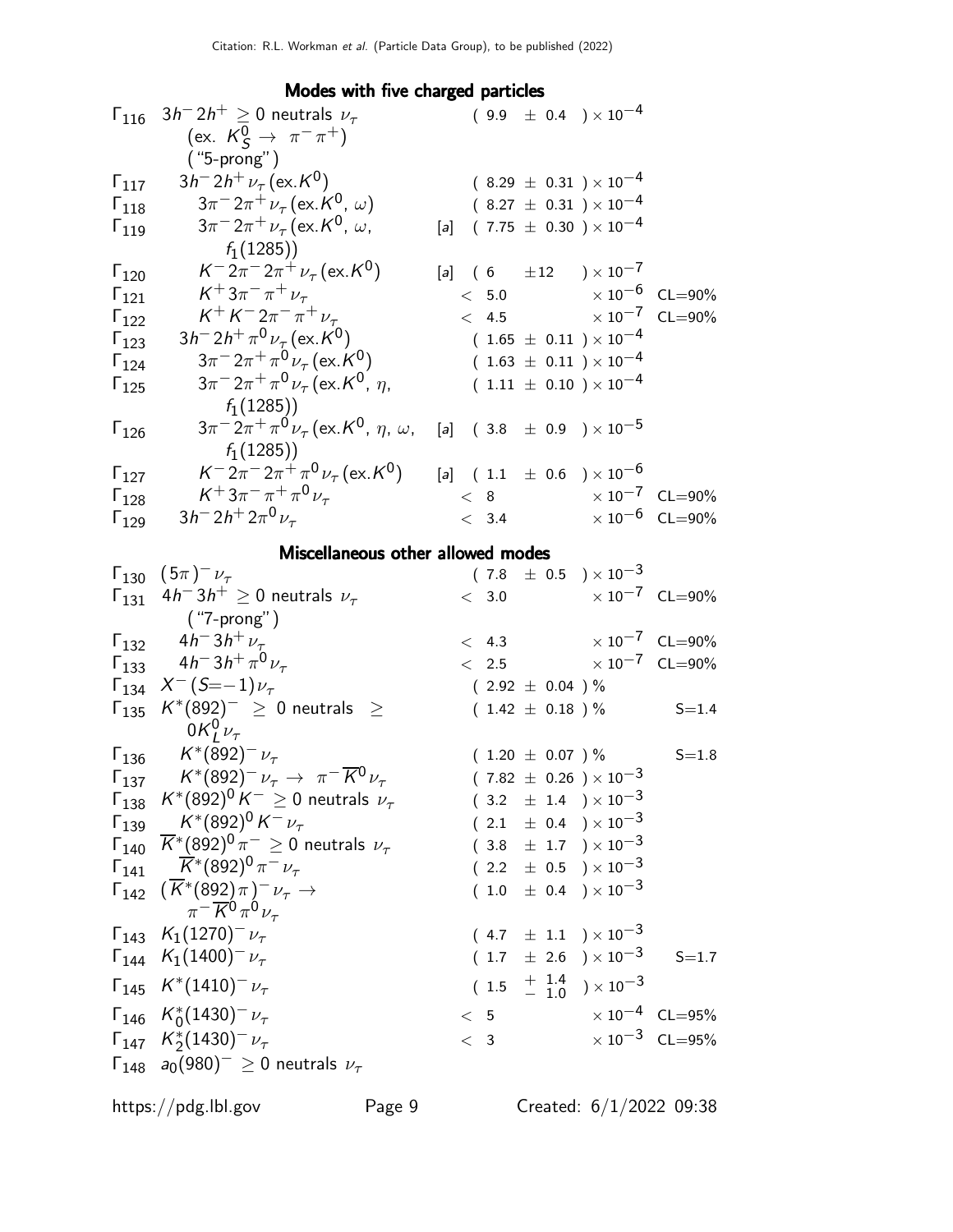|                         | $\Gamma_{149}$ $\eta \pi^{-} \nu_{\tau}$                                                                        |       |                         |  | $< 9.9$ $\times 10^{-5}$ CL=95%                                                              |                            |
|-------------------------|-----------------------------------------------------------------------------------------------------------------|-------|-------------------------|--|----------------------------------------------------------------------------------------------|----------------------------|
|                         | $\Gamma_{150}$ $\eta \pi^- \pi^0 \nu_{\tau}$                                                                    |       |                         |  | $[a]$ (1.39 $\pm$ 0.07 ) $\times$ 10 <sup>-3</sup>                                           |                            |
|                         | $\Gamma_{151}$ $\eta \pi^- \pi^0 \pi^0 \nu_{\tau}$                                                              |       |                         |  | $[a]$ (2.0 $\pm$ 0.4 ) $\times 10^{-4}$                                                      |                            |
|                         | $\Gamma_{152}$ $\eta K^{-} \nu_{\tau}$                                                                          |       |                         |  | $[a]$ (1.55 $\pm$ 0.08 ) × 10 <sup>-4</sup>                                                  |                            |
|                         | $\Gamma_{153}$ $\eta K^{*}(892)^{-} \nu_{\tau}$                                                                 |       |                         |  | $(1.38 \pm 0.15) \times 10^{-4}$                                                             |                            |
|                         | $\Gamma_{154}$ $\eta K^{-} \pi^{0} \nu_{\tau}$                                                                  |       |                         |  | [a] $(4.8 \pm 1.2) \times 10^{-5}$                                                           |                            |
|                         | $\Gamma_{155}$ $\eta K^{-} \pi^{0}$ (non-K*(892)) $\nu_{\tau}$                                                  |       |                         |  | $< 3.5$ $\times 10^{-5}$ CL=90%                                                              |                            |
|                         | $\Gamma_{156}$ $\eta K^{0} \pi^{-} \nu_{\tau}$                                                                  |       |                         |  | [a] $(9.4 \pm 1.5) \times 10^{-5}$                                                           |                            |
| $\Gamma_{157}$          | $\eta \overline{K}^0 \pi^- \pi^0 \nu_\tau$                                                                      |       | < 5.0                   |  |                                                                                              | $\times 10^{-5}$ CL=90%    |
|                         | $\Gamma_{158}$ $\eta K^{-} K^{0} \nu_{\tau}$                                                                    |       | < 9.0                   |  |                                                                                              | $\times$ 10 $^{-6}$ CL=90% |
|                         | $\Gamma_{159}$ $\eta \pi^+ \pi^- \pi^- \geq 0$ neutrals $\nu_{\tau}$                                            |       |                         |  | $< 3$ $\times 10^{-3}$ CL=90%                                                                |                            |
|                         | $\Gamma_{160}$ $\eta \pi^- \pi^+ \pi^- \nu_{\tau} (\text{ex. K}^0)$                                             |       |                         |  | [a] $(2.20 \pm 0.13) \times 10^{-4}$                                                         |                            |
| $\Gamma_{161}$          | $\eta \pi^- \pi^+ \pi^- \nu_\tau (\text{ex.} K^0, f_1(1285))$                                                   |       |                         |  | $(\begin{array}{cc} 9.9 & \pm \end{array} \begin{array}{cc} 1.6 \end{array}) \times 10^{-5}$ |                            |
|                         | $\Gamma_{162}$ $\eta a_1 (1260)^- \nu_\tau \rightarrow \eta \pi^- \rho^0 \nu_\tau$                              |       | < 3.9                   |  |                                                                                              | $\times 10^{-4}$ CL=90%    |
| $\Gamma_{163}$          | $\eta \eta \pi^- \nu_\tau$                                                                                      |       | < 7.4                   |  |                                                                                              | $\times 10^{-6}$ CL=90%    |
|                         | $\Gamma_{164}$ $\eta \eta \pi^- \pi^0 \nu_{\tau}$                                                               |       | < 2.0                   |  |                                                                                              | $\times 10^{-4}$ CL=95%    |
|                         | $\Gamma_{165}$ $\eta \eta K^{-} \nu_{\tau}$                                                                     |       | < 3.0                   |  |                                                                                              | $\times 10^{-6}$ CL=90%    |
|                         | $\Gamma_{166}$ $\eta'(958)\pi^{-}\nu_{\tau}$                                                                    |       | < 4.0                   |  |                                                                                              | $\times$ 10 $^{-6}$ CL=90% |
|                         | $\Gamma_{167}$ $\eta'(958)\pi^{-}\pi^{0}\nu_{\tau}$                                                             |       |                         |  | $< 1.2$ $\times 10^{-5}$ CL=90%                                                              |                            |
|                         | $\Gamma_{168}$ $\eta'(958)K^{-}\nu_{\tau}$                                                                      |       | < 2.4                   |  | $\times$ 10 $^{-6}$ CL=90%                                                                   |                            |
|                         | $\Gamma_{169}$ $\phi \pi^- \nu_{\tau}$                                                                          |       |                         |  | $(\phantom{-}3.4\phantom{0} \pm \phantom{0}0.6\phantom{0})\times 10^{-5}$                    |                            |
|                         | $\Gamma_{170}$ $\phi K^{-} \nu_{\tau}$                                                                          |       |                         |  | [a] $(4.4 \pm 1.6) \times 10^{-5}$                                                           |                            |
|                         | $\Gamma_{171}$ $f_1(1285)\pi^{-}\nu_{\tau}$                                                                     |       |                         |  | $(3.9 \pm 0.5) \times 10^{-4}$ S=1.9                                                         |                            |
|                         | $\Gamma_{172}$ $f_1(1285)\pi^- \nu_\tau \rightarrow$                                                            |       |                         |  | $(1.18 \pm 0.07) \times 10^{-4}$                                                             | $S = 1.3$                  |
|                         | $\eta \pi^- \pi^+ \pi^- \nu_\tau$                                                                               |       |                         |  |                                                                                              |                            |
|                         | $\Gamma_{173}$ $f_1(1285)\pi^-\nu_\tau \rightarrow 3\pi^-2\pi^+\nu_\tau$ [a] (5.2 $\pm$ 0.4 ) $\times\,10^{-5}$ |       |                         |  |                                                                                              |                            |
|                         | $\Gamma_{174}$ $\pi(1300)^{-}\nu_{\tau} \rightarrow (\rho\pi)^{-}\nu_{\tau} \rightarrow$                        |       |                         |  | $< 1.0$ $\times 10^{-4}$ CL=90%                                                              |                            |
|                         | $(3\pi)^{-1} \nu_{\tau}$                                                                                        |       |                         |  |                                                                                              |                            |
|                         | $\Gamma_{175}$ $\pi(1300)^{-} \nu_{\tau}$ $\rightarrow$                                                         |       | < 1.9                   |  |                                                                                              | $\times 10^{-4}$ CL=90%    |
|                         | $((\pi \pi)_{S-wave} \pi)^{-} \nu_{\tau} \rightarrow$                                                           |       |                         |  |                                                                                              |                            |
|                         | $(3\pi)^{-1} \nu_{\tau}$                                                                                        |       |                         |  |                                                                                              |                            |
| $\Gamma_{176}$          | $h^{-} \omega \geq 0$ neutrals $\nu_{\tau}$                                                                     |       | $(2.40 \pm 0.08) \%$    |  |                                                                                              |                            |
| $\Gamma_{177}$          | $h^ \omega \nu_{\tau}$                                                                                          |       | $(1.99 \pm 0.06)$ %     |  |                                                                                              |                            |
|                         | $\Gamma_{178}$ $\pi^{-} \omega \nu_{\tau}$                                                                      |       | [a] $(1.95 \pm 0.06)$ % |  |                                                                                              |                            |
| $\Gamma_{179}$          | $K^ \omega \nu_{\tau}$                                                                                          |       |                         |  | [a] $(4.1 \pm 0.9) \times 10^{-4}$                                                           |                            |
| $\Gamma_{180}$          | $h^- \omega \pi^0 \nu_\tau$                                                                                     |       |                         |  | [a] $(4.1 \pm 0.4) \times 10^{-3}$                                                           |                            |
| $\Gamma_{181}$          | $h^ \omega 2\pi^0 \nu_\tau$                                                                                     |       |                         |  | $(1.4 \pm 0.5) \times 10^{-4}$                                                               |                            |
| $\Gamma_{182}$          | $\pi^{-} \omega 2\pi^{0} \nu_{\tau}$                                                                            | [a]   |                         |  | $(7.2 \pm 1.6) \times 10^{-5}$                                                               |                            |
| $\Gamma_{183}$          | $h = 2\omega \nu_{\tau}$                                                                                        |       | < 5.4                   |  | $\times$ 10 <sup>-7</sup> CL=90%                                                             |                            |
| $\mathsf{\Gamma}_{184}$ | $2h^- h^+ \omega \nu_{\tau}$                                                                                    |       |                         |  | $(1.20 \pm 0.22) \times 10^{-4}$                                                             |                            |
| $\Gamma_{185}$          | $2\pi^{-} \pi^{+} \omega \nu_{\tau}$ (ex. K <sup>0</sup> )                                                      | $[a]$ |                         |  | $(8.4 \pm 0.6) \times 10^{-5}$                                                               |                            |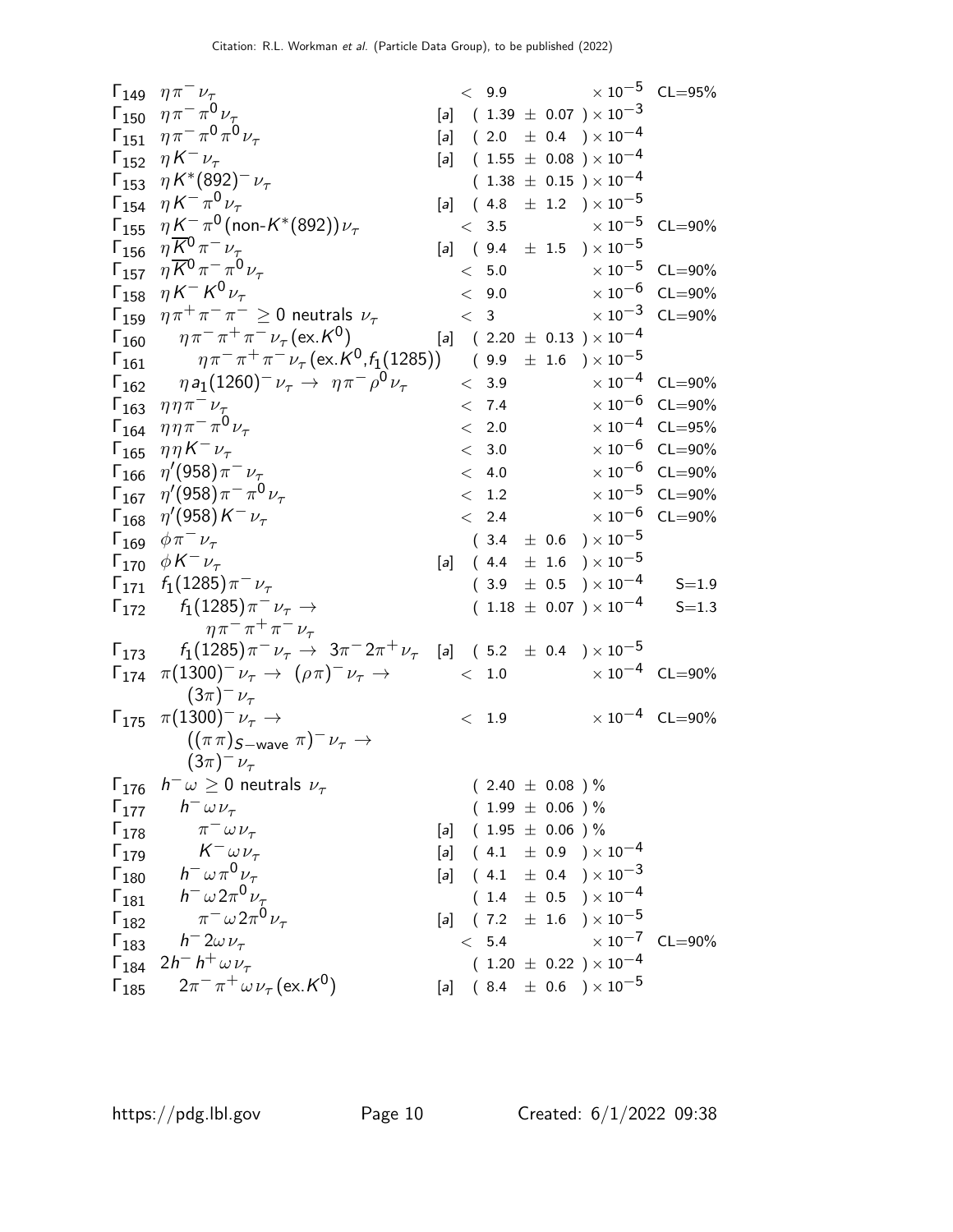# Lepton Family number  $(LF)$ , Lepton number  $(L)$ , or Baryon number  $(B)$  violating modes

L means lepton number violation (e.g.  $\tau^-\,\rightarrow\,\,e^+\pi^-\pi^-)$ . Following common usage, LF means lepton family violation and not lepton number violation (e.g.  $\tau^- \to e^- \pi^+ \pi^-$ ). B means baryon number violation.

| $\Gamma_{186}$ | $e^-\, \gamma$                                               | LF          |        | < 3.3             | $\times$ 10 $^{-8}$ | $CL = 90\%$                      |
|----------------|--------------------------------------------------------------|-------------|--------|-------------------|---------------------|----------------------------------|
| $\Gamma_{187}$ | $e^- \gamma \gamma$                                          |             |        | $< 2.5$           |                     | $\times 10^{-4}$ CL=90%          |
| $\Gamma_{188}$ | $\mu^-\gamma$                                                | LF          | $\leq$ | 4.2               | $\times$ 10 $^{-8}$ | $CL = 90\%$                      |
| $\Gamma_{189}$ | $\mu^-\gamma\gamma$                                          |             | $\lt$  | 5.8               | $\times$ 10 $^{-4}$ | $CL = 90\%$                      |
| $\Gamma_{190}$ | $e^{-} \pi^{0}$                                              | LF          | $\lt$  | 8.0               | $\times$ 10 $^{-8}$ | $CL = 90\%$                      |
| $\Gamma_{191}$ | $\mu^-\pi^0$                                                 | LF          | $\lt$  | 1.1               | $\times\,10^{-7}$   | $CL = 90\%$                      |
| $\Gamma_{192}$ | $e^-$ K <sub>S</sub> <sup>0</sup>                            | LF          |        | $< 2.6$           | $\times$ 10 $^{-8}$ | $CL = 90\%$                      |
| $\Gamma_{193}$ | $\mu^-$ K <sub>S</sub> <sup>0</sup>                          | LF          |        | < 2.3             | $\times\,10^{-8}$   | $CL = 90\%$                      |
| $\Gamma_{194}$ | $e^-\eta$                                                    | LF          | $\lt$  | 9.2               | $\times$ 10 $^{-8}$ | $CL = 90\%$                      |
| $\Gamma_{195}$ | $\mu^-\eta$                                                  | LF          |        | < 6.5             | $\times$ 10 $^{-8}$ | $CL = 90\%$                      |
| $\Gamma_{196}$ | $e^ \rho^0$                                                  | LF          |        | $< 1.8$           | $\times$ 10 $^{-8}$ | $CL = 90\%$                      |
| $\Gamma_{197}$ | $\mu^- \rho^0$                                               | LF          | $\leq$ | 1.2               | $\times$ 10 $^{-8}$ | $CL = 90\%$                      |
| $\Gamma_{198}$ | $e^ \omega$                                                  | LF          | $\lt$  | 4.8               | $\times$ 10 $^{-8}$ | $CL = 90\%$                      |
| $\Gamma_{199}$ | $\mu^-\omega$                                                | LF          | $\lt$  | 4.7               | $\times$ 10 $^{-8}$ | $CL = 90\%$                      |
| $\Gamma_{200}$ | $e^- K^{*}(892)^{0}$                                         | $L\digamma$ |        | < 3.2             | $\times$ 10 $^{-8}$ | $CL = 90\%$                      |
|                | $\Gamma_{201}$ $\mu^- K^*(892)^0$                            | LF          |        | < 5.9             | $\times$ 10 $^{-8}$ | $CL = 90\%$                      |
| $\Gamma_{202}$ | $e^{-\overline{K}^{*}(892)^{0}}$                             | LF          | $\lt$  | 3.4               | $\times$ 10 $^{-8}$ | $CL = 90\%$                      |
| $\Gamma_{203}$ | $\mu^{-} \overline{K}^{*} (892)^{0}$                         | LF          |        | < 7.0             | $\times$ 10 $^{-8}$ | $CL = 90\%$                      |
| $\Gamma_{204}$ | $e^- \eta' (958)$                                            | LF          | $\lt$  | 1.6               | $\times$ 10 $^{-7}$ | $CL = 90\%$                      |
| $\Gamma_{205}$ | $\mu^{-} \eta' (958)$                                        | LF          |        | < 1.3             | $\times$ 10 $^{-7}$ | $CL = 90\%$                      |
|                | $\Gamma_{206}$ $e^- f_0(980) \rightarrow e^- \pi^+ \pi^-$    | $L\digamma$ |        | < 3.2             |                     | $\times$ 10 <sup>-8</sup> CL=90% |
| $\Gamma_{207}$ | $\mu^-$ f <sub>0</sub> (980) $\rightarrow \mu^- \pi^+ \pi^-$ | LF          |        | < 3.4             | $\times$ 10 $^{-8}$ | $CL = 90\%$                      |
| $\Gamma_{208}$ | $e^- \phi$                                                   | LF          |        | < 3.1             | $\times$ 10 $^{-8}$ | $CL = 90\%$                      |
| $\Gamma_{209}$ | $\mu^- \phi$                                                 | LF          | $\lt$  | 8.4               | $\times$ 10 $^{-8}$ | $CL = 90\%$                      |
| $\Gamma_{210}$ | $e^-e^+e^-$                                                  | LF          |        | < 2.7             | $\times$ 10 $^{-8}$ | $CL = 90\%$                      |
| $\Gamma_{211}$ | $e^{-}\mu^{+}\mu^{-}$                                        | LF          |        | < 2.7             | $\times$ 10 $^{-8}$ | $CL = 90\%$                      |
| $\Gamma_{212}$ | $e^+ \mu^- \mu^-$                                            | LF          | $\lt$  | $1.7\,$           | $\times$ 10 $^{-8}$ | $CL = 90\%$                      |
| $\Gamma_{213}$ | $\mu^{-} e^{+} e^{-}$                                        | $L\digamma$ | $\lt$  | $1.8\,$           | $\times$ 10 $^{-8}$ | $CL = 90\%$                      |
| $\Gamma_{214}$ | $\mu^+ e^- e^-$                                              | LF          | $\lt$  | 1.5               |                     | $\times 10^{-8}$ CL=90%          |
| $\Gamma_{215}$ | $\mu^{-} \mu^{+} \mu^{-}$                                    | LF          |        | $\rm <$ 2.1       | $\times$ 10 $^{-8}$ | $CL = 90\%$                      |
| $\Gamma_{216}$ | $e^- \pi^+ \pi^-$                                            | LF          |        | < 2.3             |                     | $\times$ 10 <sup>-8</sup> CL=90% |
|                | $\Gamma_{217}$ $e^+ \pi^- \pi^-$                             | L           |        | $\rm <~2.0$       |                     | $\times$ 10 <sup>-8</sup> CL=90% |
|                | $\Gamma_{218}$ $\mu^{-} \pi^{+} \pi^{-}$                     | LF          |        | $\rm <$ 2.1       |                     | $\times$ 10 <sup>-8</sup> CL=90% |
|                | $\Gamma_{219}$ $\mu^+ \pi^- \pi^-$                           | L           |        | < 3.9             |                     | $\times$ 10 <sup>-8</sup> CL=90% |
|                | $\Gamma_{220}$ $e^- \pi^+ K^-$                               | LF          |        | < 3.7             |                     | $\times$ 10 <sup>-8</sup> CL=90% |
|                | $\Gamma_{221}$ $e^- \pi^- K^+$                               | LF          |        | $<\phantom{0}3.1$ |                     | $\times$ 10 <sup>-8</sup> CL=90% |
|                | $\Gamma_{222}$ $e^+ \pi^- K^-$                               | L           |        | $< 3.2$           |                     | $\times$ 10 <sup>-8</sup> CL=90% |
|                | $\Gamma_{223}$ $e^- K^0_S K^0_S$                             | LF          |        | < 7.1             |                     | $\times$ 10 <sup>-8</sup> CL=90% |
|                | $\Gamma_{224}$ $e^- K^+ K^-$                                 | LF          |        | < 3.4             |                     | $\times$ 10 <sup>-8</sup> CL=90% |
|                |                                                              |             |        |                   |                     |                                  |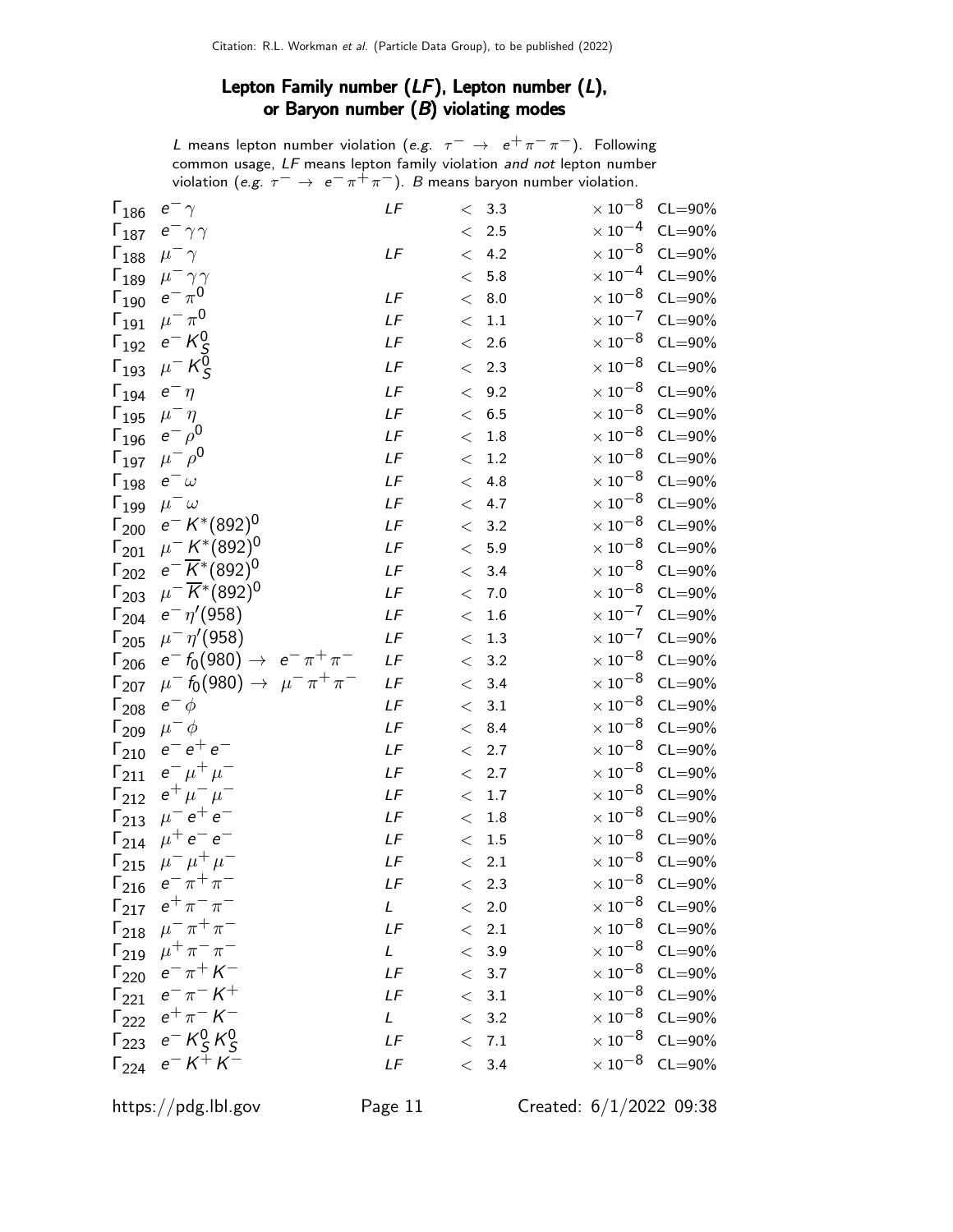| $\Gamma_{225}$ | $e^{+}$ K $-$ K $-$            | L    |       | < 3.3             | $\times$ 10 $^{-8}$ | $CL = 90\%$ |
|----------------|--------------------------------|------|-------|-------------------|---------------------|-------------|
| $\Gamma_{226}$ | $\mu^{-} \pi^{+} K^{-}$        | LF   |       | < 8.6             | $\times$ 10 $^{-8}$ | $CL = 90\%$ |
| $\Gamma_{227}$ | $\mu^{-} \pi^{-} K^{+}$        | LF   |       | < 4.5             | $\times$ 10 $^{-8}$ | $CL = 90\%$ |
| $\Gamma_{228}$ | $\mu^{+} \pi^{-} K^{-}$        | L    | $\lt$ | 4.8               | $\times$ 10 $^{-8}$ | $CL = 90\%$ |
| $\Gamma_{229}$ | $\mu^- K^0_S K^0_S$            | LF   |       | < 8.0             | $\times$ 10 $^{-8}$ | $CL = 90\%$ |
| $\Gamma_{230}$ | $\mu^- K^+ K^-$                | LF   | $\lt$ | 4.4               | $\times$ 10 $^{-8}$ | $CL = 90\%$ |
| $\Gamma_{231}$ | $\mu^{+} K^{-} K^{-}$          | L    | $\lt$ | 4.7               | $\times$ 10 $^{-8}$ | $CL = 90\%$ |
| $\Gamma_{232}$ | $e^-\,\pi^0\,\pi^0$            | LF   |       | < 6.5             | $\times$ 10 $^{-6}$ | $CL = 90\%$ |
| $\Gamma_{233}$ | $\mu^-\pi^0\pi^0$              | LF   |       | < 1.4             | $\times$ 10 $^{-5}$ | $CL = 90\%$ |
| $\Gamma_{234}$ | $e^-\eta\eta$                  | LF   |       | < 3.5             | $\times$ 10 $^{-5}$ | $CL = 90\%$ |
| $\Gamma_{235}$ | $\mu^-\eta\eta$                | LF   |       | < 6.0             | $\times$ 10 $^{-5}$ | $CL = 90\%$ |
| $\Gamma_{236}$ | $e^{-\pi^0\eta}$               | LF   |       | < 2.4             | $\times$ 10 $^{-5}$ | $CL = 90\%$ |
| $\Gamma_{237}$ | $\mu^{-} \pi^{0} \eta$         | LF   |       | < 2.2             | $\times\,10^{-5}$   | $CL = 90\%$ |
| $\Gamma_{238}$ | $p e^- e^-$                    | L, B |       | < 3.0             | $\times$ 10 $^{-8}$ | $CL = 90\%$ |
| $\Gamma_{239}$ | $\overline{p}e^+e^-$           | L, B |       | $< 3.0$           | $\times$ 10 $^{-8}$ | $CL = 90\%$ |
| $\Gamma_{240}$ | $\overline{p}e^+\mu^-$         | L, B |       | $< 2.0$           | $\times$ 10 $^{-8}$ | $CL = 90\%$ |
| $\Gamma_{241}$ | $\overline{p}e^{-}\mu^{+}$     | L, B |       | $< 1.8$           | $\times$ 10 $^{-8}$ | $CL = 90\%$ |
| $\Gamma_{242}$ | $p\mu^{-}\mu^{-}$              | L, B | $\lt$ | 4.0               | $\times\,10^{-8}$   | $CL = 90\%$ |
| $\Gamma_{243}$ | $\overline{p}\mu^+\mu^-$       | L, B |       | < 1.8             | $\times$ 10 $^{-8}$ | $CL = 90\%$ |
| $\Gamma_{244}$ | $\overline{p}\gamma$           | L, B |       | < 3.5             | $\times$ 10 $^{-6}$ | $CL = 90\%$ |
| $\Gamma_{245}$ | $\overline{p}\pi^0$            | L, B |       | $<\phantom{0}1.5$ | $\times\,10^{-5}$   | $CL = 90\%$ |
| $\Gamma_{246}$ | $\overline{p}2\pi^0$           | L, B |       | < 3.3             | $\times\,10^{-5}$   | $CL = 90\%$ |
| $\Gamma_{247}$ | $\overline{p}\eta$             | L, B |       | < 8.9             | $\times$ 10 $^{-6}$ | $CL = 90\%$ |
| $\Gamma_{248}$ | $\overline{p}\pi^0\eta$        | L, B |       | < 2.7             | $\times\,10^{-5}$   | $CL = 90\%$ |
| $\Gamma_{249}$ | $\Lambda\pi^-$                 | L, B |       | < 7.2             | $\times$ 10 $^{-8}$ | $CL = 90\%$ |
| $\Gamma_{250}$ | $\Lambda\pi^-$                 | L, B |       | $< 1.4$           | $\times$ 10 $^{-7}$ | $CL = 90\%$ |
| $\Gamma_{251}$ | $e^-$ light boson              | LF   |       | < 2.7             | $\times$ 10 $^{-3}$ | $CL = 95%$  |
| $\Gamma_{252}$ | $\mu$ <sup>-</sup> light boson | LF   | < 5   |                   | $\times$ 10 $^{-3}$ | $CL = 95%$  |

[a] Basis mode for the  $\tau$ .

[b] See the Particle Listings below for the energy limits used in this measurement.

# CONSTRAINED FIT INFORMATION

An overall fit to 87 branching ratios uses 170 measurements and one constraint to determine 46 parameters. The overall fit has a  $\chi^2=135.0$  for 125 degrees of freedom.

The following off-diagonal array elements are the correlation coefficients  $\left<\delta x_i\delta x_j\right>$ / $(\delta x_i\cdot\delta x_j)$ , in percent, from the fit to the branching fractions,  $x_i$   $\;\equiv$  $Γ_i/Γ_{total}.$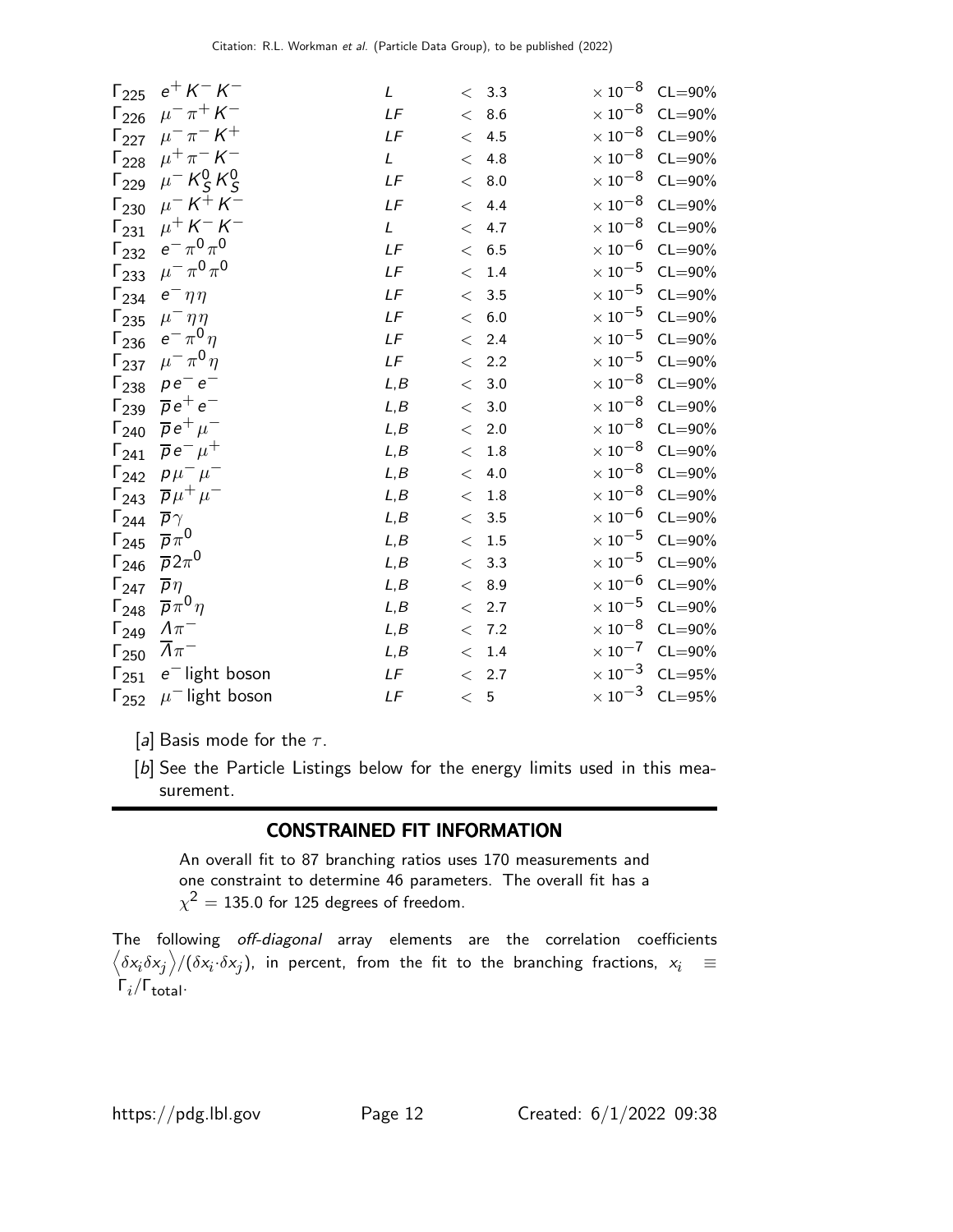| $x_{5}$        | 18               |                  |                  |                  |                  |                  |                  |                  |                  |                  |
|----------------|------------------|------------------|------------------|------------------|------------------|------------------|------------------|------------------|------------------|------------------|
| X <sub>9</sub> | $\overline{c}$   | $-1$             |                  |                  |                  |                  |                  |                  |                  |                  |
| $x_{10}$       | 3                | 4                | 5                |                  |                  |                  |                  |                  |                  |                  |
| $x_{14}$       | $-18$            | $-19$            | $-17$            | $-5$             |                  |                  |                  |                  |                  |                  |
| $x_{16}$       | $-1\,$           | $-1$             | $\boldsymbol{0}$ | $-2$             | $-9$             |                  |                  |                  |                  |                  |
| $x_{20}$       | $-11$            | $-11$            | $-14$            | $-4$             | $-46$            | $-1$             |                  |                  |                  |                  |
| $x_{23}$       | $-1$             | $\mathbf 0$      | $-2$             | $-3$             | $-1$             | $-14$            | $-10$            |                  |                  |                  |
| $x_{27}$       | $-6$             | $-5$             | $-10\,$          | $-1$             | $\boldsymbol{0}$ | $\mathbf 1$      | $-39$            | $\mathbf{1}$     |                  |                  |
| $x_{28}$       | $-1$             | $-1\,$           | $-1$             | $-2$             | $\boldsymbol{0}$ | $-13$            | $-3$             | $-23$            | $-11$            |                  |
| $x_{30}$       | $-4$             | $-3$             | $-11$            | $-1$             | $-9$             | $\boldsymbol{0}$ | $\overline{7}$   | $-2$             | $-44$            | $\overline{2}$   |
| $x_{36}$       | $-2$             | $-2$             | $-3\,$           | $-1$             | $-1$             | $-1$             | $-2$             | $\boldsymbol{0}$ | $-1$             | 0                |
| $x_{38}$       | $-1$             | $-1$             | $\mathbf 1$      | $\boldsymbol{0}$ | $\boldsymbol{0}$ | $\boldsymbol{0}$ | $\pmb{0}$        | $-2$             | $\pmb{0}$        | $-2$             |
| $x_{41}$       | $-2$             | $-2$             | $-2$             | $-1$             | $-1$             | $\boldsymbol{0}$ | $-2$             | $\pmb{0}$        | $-1$             | $\mathbf 0$      |
| $x_{43}$       | $-1$             | $-1\,$           | $-1$             | $-1$             | $\boldsymbol{0}$ | $-3$             | $\boldsymbol{0}$ | $-5$             | 0                | $-5$             |
| $x_{45}$       | $-5$             | $-5$             | $-5$             | $-2$             | $-3$             | $-1$             | $-5$             | $-2$             | $-1$             | $-2$             |
| $x_{48}$       | $-1$             | $-1$             | $\mathbf 2$      | $\boldsymbol{0}$ | $-1$             | $\mathbf 2$      | $-1$             | $-{\bf 1}$       | $\boldsymbol{0}$ | $-1$             |
| $x_{49}$       | $-5$             | $-5$             | $-5$             | $-2$             | $-3$             | $-{\bf 1}$       | $-\mathbf{5}$    | $-2$             | $-1$             | $-2$             |
| $x_{52}$       | $\boldsymbol{0}$ | $\mathbf 0$      | $\boldsymbol{0}$ | $\boldsymbol{0}$ | $\boldsymbol{0}$ | $\boldsymbol{0}$ | $\boldsymbol{0}$ | $-{\bf 1}$       | $\boldsymbol{0}$ | $-1$             |
| $x_{56}$       | $-2$             | $-2$             | $-2$             | $-1$             | $-1$             | $-1$             | $-2$             | $-1$             | $-1$             | $-1$             |
| $x_{61}$       | $-5$             | $-5$             | $-\mathbf{5}$    | $-2$             | $-3$             | $-1$             | $-4$             | $-2$             | $-1$             | $-2$             |
| $x_{70}$       | $-7$             | $-9$             | 4                | $-2$             | $-6$             | 3                | $-12$            | $-2$             | $-7$             | $-1$             |
| $x_{78}$       | $-4$             | $-4$             | $-5$             | $\boldsymbol{0}$ | $-9$             | $\boldsymbol{0}$ | $\mathbf 1$      | $\mathbf{1}$     | $-1$             | $\mathbf 1$      |
| $x_{85}$       | $\boldsymbol{0}$ | $\boldsymbol{0}$ | $-2$             | 0                | $-2$             | 0                | $\pmb{0}$        | $\boldsymbol{0}$ | $\overline{c}$   | $\mathbf 0$      |
| $x_{89}$       | $\boldsymbol{0}$ | $\mathbf 0$      | $\boldsymbol{0}$ | 0                | $\pmb{0}$        | $\boldsymbol{0}$ | $\boldsymbol{0}$ | 0                | $\pmb{0}$        | $\pmb{0}$        |
| $x_{97}$       | $-2$             | $-2$             | $-{\bf 1}$       | $-1$             | $-1$             | $-1$             | $-4$             | $-1\,$           | $-2$             | $^{-1}$          |
| $x_{103}$      | $\mathbf 1$      | $\mathbf 1$      | $\pmb{0}$        | $-1$             | $\mathbf 1$      | $-1$             | $-1$             | $-1$             | $\pmb{0}$        | $-1$             |
| $x_{106}$      | $-1$             | $-2$             | $\overline{2}$   | $-1$             | $-1$             | $\mathbf 1$      | $-2$             | $-{\bf 1}$       | $-1$             | $-1$             |
| $x_{107}$      | $\boldsymbol{0}$ | $\boldsymbol{0}$ | 0                | 0                | $\boldsymbol{0}$ | $\boldsymbol{0}$ | $\boldsymbol{0}$ | $\boldsymbol{0}$ | $\boldsymbol{0}$ | $\pmb{0}$        |
| $x_{119}$      | $-1$             | $-1$             | $\mathbf 1$      | 0                | $-1$             | $\mathbf{1}$     | $-2$             | $-1$             | $-1$             | $\boldsymbol{0}$ |
| $x_{120}$      | $\boldsymbol{0}$ | $\boldsymbol{0}$ | 0                | 0                | $\boldsymbol{0}$ | 0                | $\boldsymbol{0}$ | $\boldsymbol{0}$ | $\pmb{0}$        | $\mathbf 0$      |
| $x_{126}$      | $\boldsymbol{0}$ | $\pmb{0}$        | 0                | 0                | $\boldsymbol{0}$ | $\boldsymbol{0}$ | $\boldsymbol{0}$ | 0                | 0                | $\mathbf 0$      |
| $x_{127}$      | $\boldsymbol{0}$ | $\pmb{0}$        | 0                | 0                | 0                | $\pmb{0}$        | 0                | 0                | 0                | $\mathbf 0$      |
| $x_{150}$      | $-1$             | $-1$             | $-1$             | $\boldsymbol{0}$ | $-1$             | 0                | $-2$             | $-1$             | $\boldsymbol{0}$ | $-1$             |
| $x_{151}$      | $^{-1}$          | $^{-1}$          | $\pmb{0}$        | 0                | $^{-1}$          | 0                | $^{-1}$          | 0                | 0                | 0                |
| $x_{152}$      | $\boldsymbol{0}$ | $\mathbf 0$      | $\mathbf 0$      | $\mathbf 0$      | $\pmb{0}$        | 0                | $\boldsymbol{0}$ | $-1$             | $\boldsymbol{0}$ | $^{-1}$          |
| $x_{154}$      | $\boldsymbol{0}$ | $\boldsymbol{0}$ | 0                | 0                | 0                | 0                | 0                | $\pmb{0}$        | $\mathbf 0$      | $\mathbf 0$      |
| $x_{156}$      | 0                | 0                | 0                | 0                | 0                | 0                | 0                | 0                | 0                | 0                |
| $x_{160}$      | $^{-1}$          | $^{-1}$          | 1                | 0                | $^{-1}$          | $\mathbf 1$      | $^{-1}$          | 0                | $^{-1}$          | 0                |
| $x_{170}$      | $\boldsymbol{0}$ | 0                | 0                | 0                | $\mathbf 0$      | $\mathbf 0$      | 0                | 0                | $\pmb{0}$        | 0                |
| $x_{173}$      | $\boldsymbol{0}$ | $^{-1}$          | 1                | 0                | 0                | $\mathbf 1$      | $^{-1}$          | 0                | 0                | 0                |
| $x_{178}$      | $-3$             | $-3$             | $-3$             | $^{-1}$          | $-4$             | $-1$             | $^{-1}$          | 0                | $-1$             | 0                |
| $x_{179}$      | $\boldsymbol{0}$ | $\pmb{0}$        | $\boldsymbol{0}$ | $\boldsymbol{0}$ | $\boldsymbol{0}$ | $\boldsymbol{0}$ | $\boldsymbol{0}$ | 0                | $\boldsymbol{0}$ | 0                |
| $x_{180}$      | $-2$             | $-2$             | $-5$             | $-1$             | $-3$             | 0                | $-2$             | $-1$             | $\mathbf{2}$     | $-1$             |
| $x_{182}$      | $\boldsymbol{0}$ | $\mathbf 0$      | $\pmb{0}$        | $\boldsymbol{0}$ | $\boldsymbol{0}$ | 0                | $\boldsymbol{0}$ | $\pmb{0}$        | $\boldsymbol{0}$ | 0                |
| $x_{185}$      | $-1$             | $-1$             | $\mathbf 0$      | 0                | $^{-1}$          | $\mathbf{1}$     | $-1$             | 0                | $\mathbf 0$      | 0                |
|                | $x_3$            | $x_{5}$          | $x_{9}$          | $x_{10}$         | $x_{14}$         | $x_{16}$         | $x_{20}$         | $x_{23}$         | $x_{27}$         | $x_{28}$         |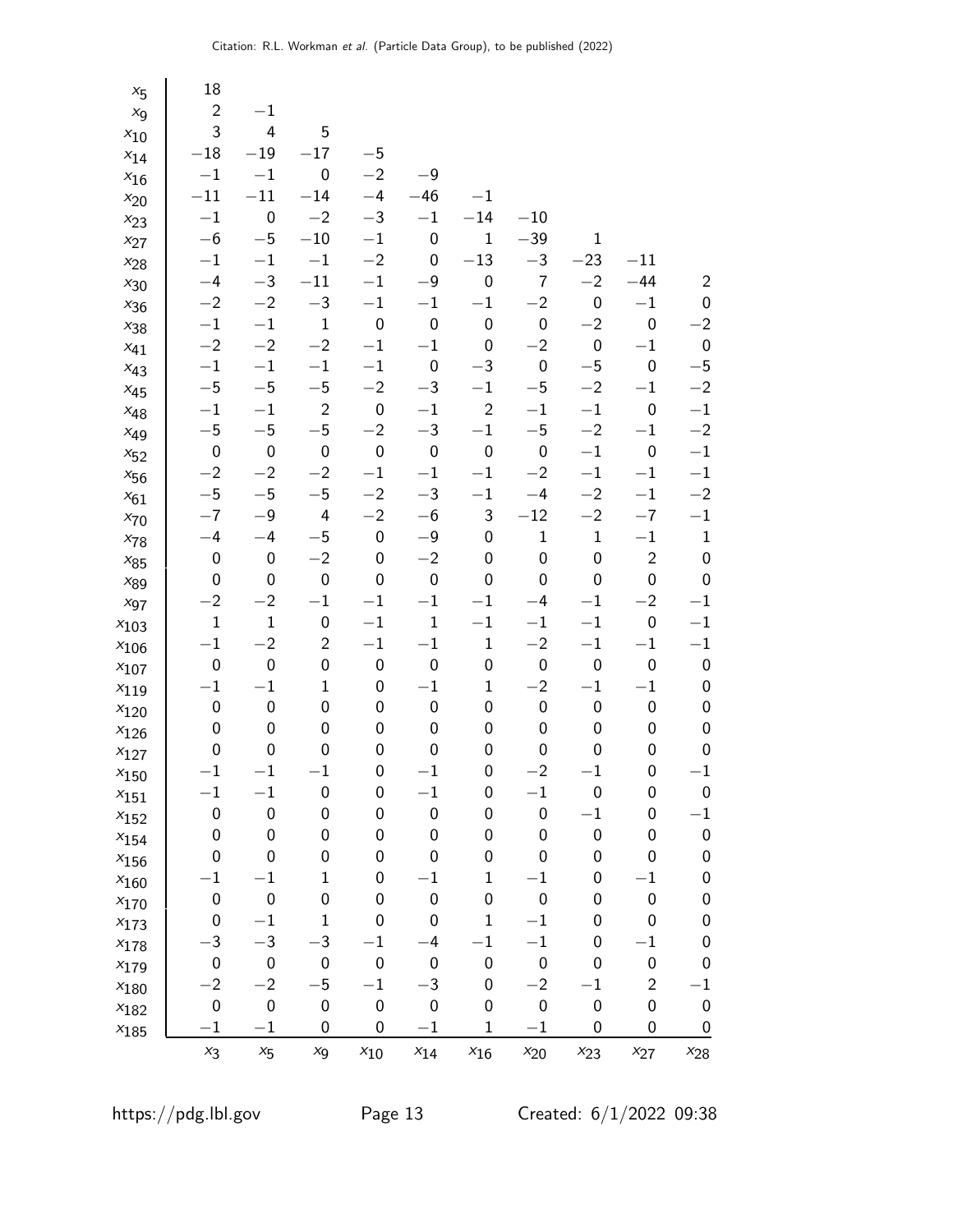| $x_{36}$  | 0                |                  |                  |                  |                  |                  |                  |                  |                  |                  |
|-----------|------------------|------------------|------------------|------------------|------------------|------------------|------------------|------------------|------------------|------------------|
| $x_{38}$  | 0                | $-15\,$          |                  |                  |                  |                  |                  |                  |                  |                  |
| $x_{41}$  | 0                | $-13$            | $\mathbf{2}$     |                  |                  |                  |                  |                  |                  |                  |
| $x_{43}$  | 0                | $-1$             | $-14$            | $-20$            |                  |                  |                  |                  |                  |                  |
| $x_{45}$  | 0                | $-3$             | $\pmb{0}$        | $-6$             | $\boldsymbol{0}$ |                  |                  |                  |                  |                  |
| $x_{48}$  | 0                | $-2$             | 3                | $-4$             | 1                | 0                |                  |                  |                  |                  |
| $x_{49}$  | 0                | $-5$             | $\boldsymbol{0}$ | $-4$             | $-1$             | $-10\,$          | $-1$             |                  |                  |                  |
| $x_{52}$  | 0                | $\mathbf 1$      | 5                | $-1$             | $\boldsymbol{6}$ | 0                | $-7$             | $\boldsymbol{0}$ |                  |                  |
| $x_{56}$  | 0                | $-2$             | 0                | $-2$             | $-1$             | $-4$             | 0                | $-8$             | $\boldsymbol{0}$ |                  |
| $x_{61}$  | 0                | $-2$             | $\boldsymbol{0}$ | $-2$             | $\boldsymbol{0}$ | $-4$             | $\boldsymbol{0}$ | $-4$             | $\boldsymbol{0}$ | $^{-2}$          |
| $x_{70}$  | $-5$             | $-3$             | 3                | $-2$             | $-1$             | $-4$             | 5                | $-4$             | $\boldsymbol{0}$ | $-2$             |
| $x_{78}$  | 3                | $\mathbf{1}$     | $-1$             | $\mathbf{1}$     | $\boldsymbol{0}$ | $\overline{c}$   | $-1$             | $\sqrt{2}$       | $\boldsymbol{0}$ | $\mathbf 1$      |
| $x_{85}$  | $\overline{c}$   | $\boldsymbol{0}$ | $\pmb{0}$        | $\boldsymbol{0}$ | $\pmb{0}$        | $\boldsymbol{0}$ | $\boldsymbol{0}$ | $\boldsymbol{0}$ | $\boldsymbol{0}$ | $\boldsymbol{0}$ |
| $x_{89}$  | 0                | $\boldsymbol{0}$ | $\boldsymbol{0}$ | $\boldsymbol{0}$ | $\pmb{0}$        | 0                | 0                | $\boldsymbol{0}$ | $-1$             | $\pmb{0}$        |
| $x_{97}$  | $-1$             | $-1$             | $\boldsymbol{0}$ | $-1$             | $\boldsymbol{0}$ | $-2$             | $\boldsymbol{0}$ | $-2$             | $\boldsymbol{0}$ | $^{-1}$          |
| $x_{103}$ | $-1$             | $-1$             | $\pmb{0}$        | $-1$             | $\boldsymbol{0}$ | $-1$             | $\boldsymbol{0}$ | $-1$             | $\boldsymbol{0}$ | $-1$             |
| $x_{106}$ | $-1$             | $-1$             | $\mathbf 1$      | $\boldsymbol{0}$ | $\pmb{0}$        | $-1$             | $\mathbf{2}$     | $-1$             | $\boldsymbol{0}$ | $-1$             |
| $x_{107}$ | $\boldsymbol{0}$ | $\boldsymbol{0}$ | $\pmb{0}$        | $\boldsymbol{0}$ | $\pmb{0}$        | $\boldsymbol{0}$ | $\boldsymbol{0}$ | $\boldsymbol{0}$ | $\boldsymbol{0}$ | $\pmb{0}$        |
| $x_{119}$ | $-1$             | $-1$             | $\mathbf 1$      | $\boldsymbol{0}$ | $\boldsymbol{0}$ | $-1$             | $\mathbf{2}$     | $-1$             | $\boldsymbol{0}$ | $\pmb{0}$        |
| $x_{120}$ | 0                | $\boldsymbol{0}$ | $\pmb{0}$        | $\boldsymbol{0}$ | $\pmb{0}$        | $\boldsymbol{0}$ | $\boldsymbol{0}$ | $\boldsymbol{0}$ | $\boldsymbol{0}$ | $\pmb{0}$        |
| $x_{126}$ | 0                | $\boldsymbol{0}$ | $\boldsymbol{0}$ | $\boldsymbol{0}$ | $\boldsymbol{0}$ | 0                | $\boldsymbol{0}$ | $\boldsymbol{0}$ | $\boldsymbol{0}$ | $\pmb{0}$        |
| $x_{127}$ | 0                | $\pmb{0}$        | $\pmb{0}$        | $\boldsymbol{0}$ | $\boldsymbol{0}$ | 0                | $\pmb{0}$        | $\boldsymbol{0}$ | $\boldsymbol{0}$ | $\pmb{0}$        |
| $x_{150}$ | $-2$             | $-1$             | $\pmb{0}$        | $\boldsymbol{0}$ | $\pmb{0}$        | $-1$             | $\boldsymbol{0}$ | $-1$             | $\boldsymbol{0}$ | $\pmb{0}$        |
| $x_{151}$ | $\boldsymbol{0}$ | $\boldsymbol{0}$ | $\pmb{0}$        | $\boldsymbol{0}$ | $\boldsymbol{0}$ | $-1$             | $\boldsymbol{0}$ | $-1$             | $\boldsymbol{0}$ | $\pmb{0}$        |
| $x_{152}$ | 0                | 0                | $\mathbf 1$      | $\boldsymbol{0}$ | $\boldsymbol{0}$ | 0                | $\mathbf{1}$     | 0                | $\boldsymbol{0}$ | $\pmb{0}$        |
| $x_{154}$ | 0                | $\boldsymbol{0}$ | $\pmb{0}$        | $\boldsymbol{0}$ | $\pmb{0}$        | 0                | 0                | $\boldsymbol{0}$ | $\boldsymbol{0}$ | $\pmb{0}$        |
| $x_{156}$ | 0                | $\pmb{0}$        | $\pmb{0}$        | $\boldsymbol{0}$ | $\boldsymbol{0}$ | 0                | $\boldsymbol{0}$ | $-1$             | $\boldsymbol{0}$ | $\pmb{0}$        |
| $x_{160}$ | $-1$             | 0                | $\mathbf{1}$     | 0                | $\pmb{0}$        | $^{-1}$          | $\mathbf 1$      | $-1$             | $\boldsymbol{0}$ | $\pmb{0}$        |
| $x_{170}$ | 0                | $\boldsymbol{0}$ | $\pmb{0}$        | $\boldsymbol{0}$ | $\boldsymbol{0}$ | $\mathbf 0$      | $\boldsymbol{0}$ | 0                | $\boldsymbol{0}$ | $\boldsymbol{0}$ |
| $x_{173}$ | $^{-1}$          | 0                | $\mathbf 1$      | $\boldsymbol{0}$ | $\boldsymbol{0}$ | 0                | $\mathbf 1$      | 0                | $\boldsymbol{0}$ | $\boldsymbol{0}$ |
| $x_{178}$ | $\mathbf 1$      | 0                | $\pmb{0}$        | 0                | 0                | $^{-1}$          | 0                | $^{-1}$          | 0                | $\pmb{0}$        |
| $x_{179}$ | $\boldsymbol{0}$ | $\boldsymbol{0}$ | $\boldsymbol{0}$ | $\boldsymbol{0}$ | $\pmb{0}$        | $\boldsymbol{0}$ | $\boldsymbol{0}$ | $\boldsymbol{0}$ | $\boldsymbol{0}$ | $\boldsymbol{0}$ |
| $x_{180}$ | $\mathbf{2}$     | $-1$             | $\boldsymbol{0}$ | $\boldsymbol{0}$ | 0                | $-1$             | $\boldsymbol{0}$ | $-1$             | $\boldsymbol{0}$ | $\boldsymbol{0}$ |
| $x_{182}$ | 0                | 0                | $\pmb{0}$        | $\boldsymbol{0}$ | $\pmb{0}$        | $\pmb{0}$        | $\boldsymbol{0}$ | $\boldsymbol{0}$ | 0                | $\boldsymbol{0}$ |
| $x_{185}$ | $-1$             | $\boldsymbol{0}$ | $\mathbf 1$      | $\pmb{0}$        | $\mathbf 0$      | 0                | $\mathbf 1$      | $-1$             | $\boldsymbol{0}$ | $\boldsymbol{0}$ |
|           | $x_{30}$         | $x_{36}$         | $x_{38}$         | $x_{41}$         | $x_{43}$         | $x_{45}$         | $x_{48}$         | $x_{49}$         | $x_{52}$         | $x_{56}$         |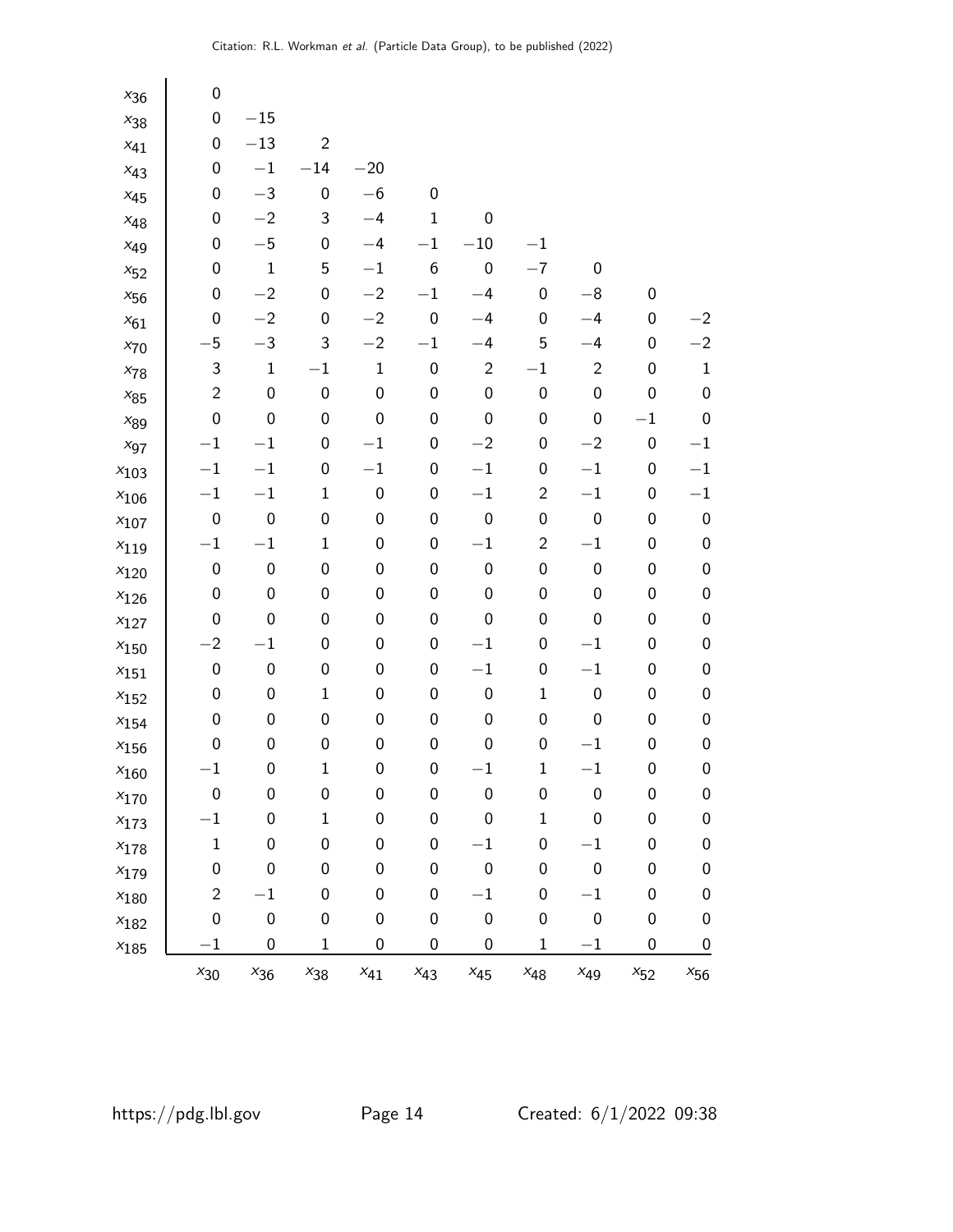| $x_{70}$      | $-4$             |                         |                  |                  |                  |                  |                  |                  |                  |                  |
|---------------|------------------|-------------------------|------------------|------------------|------------------|------------------|------------------|------------------|------------------|------------------|
| $x_{78}$      | $\mathbf 2$      | $-19\,$                 |                  |                  |                  |                  |                  |                  |                  |                  |
| $x_{85}$      | $\boldsymbol{0}$ | $-1\,$                  | $-\bf{8}$        |                  |                  |                  |                  |                  |                  |                  |
| $x_{89}$      | $\boldsymbol{0}$ | $-1$                    | $-1$             | $\boldsymbol{0}$ |                  |                  |                  |                  |                  |                  |
| $x_{97}$      | $-2$             | 19                      | $-6$             | $\mathbf 0$      | $\boldsymbol{0}$ |                  |                  |                  |                  |                  |
| $x_{103}$     | $-1$             | $-4$                    | $-14$            | $-1$             | $\boldsymbol{0}$ | $-1$             |                  |                  |                  |                  |
| $x_{106}$     | $-1$             | 15                      | $-4$             | $\mathbf 0$      | 0                | 0                | $-1$             |                  |                  |                  |
| $x_{107}$     | $\boldsymbol{0}$ | $-1$                    | $-1$             | 0                | 0                | 0                | $-3$             | $\boldsymbol{0}$ |                  |                  |
| $x_{\rm 119}$ | $-1$             | 3                       | $-1\,$           | 0                | $-4$             | $-1$             | $\boldsymbol{0}$ | $\mathbf 1$      | $\boldsymbol{0}$ |                  |
| $x_{120}$     | $\boldsymbol{0}$ | 0                       | $\pmb{0}$        | $\mathbf 0$      | $\boldsymbol{0}$ | $\boldsymbol{0}$ | 0                | 0                | 0                | $^{-1}$          |
| $x_{126}$     | $\boldsymbol{0}$ | 0                       | $\boldsymbol{0}$ | $\mathbf 0$      | $\boldsymbol{0}$ | 0                | $\boldsymbol{0}$ | 0                | $\boldsymbol{0}$ | 3                |
| $x_{127}$     | $\boldsymbol{0}$ | 0                       | 0                | 0                | 0                | 0                | 0                | 0                | $\boldsymbol{0}$ | $-1$             |
| $x_{150}$     | $-1$             | 0                       | $\boldsymbol{0}$ | $-5$             | $\boldsymbol{0}$ | 0                | $\boldsymbol{0}$ | 0                | $\boldsymbol{0}$ | $\pmb{0}$        |
| $x_{151}$     | $-1$             | 0                       | 0                | $\boldsymbol{0}$ | $-11$            | 0                | 0                | 0                | $\boldsymbol{0}$ | 9                |
| $x_{152}$     | $\boldsymbol{0}$ | $\overline{c}$          | 0                | $\mathbf 0$      | $\boldsymbol{0}$ | 0                | $-1$             | 1                | $\boldsymbol{0}$ | $\mathbf 1$      |
| $x_{154}$     | $\boldsymbol{0}$ | $\boldsymbol{0}$        | 0                | $-1$             | $\boldsymbol{0}$ | 0                | $\boldsymbol{0}$ | 0                | $\boldsymbol{0}$ | $\pmb{0}$        |
| $x_{156}$     | $\boldsymbol{0}$ | $\boldsymbol{0}$        | $\boldsymbol{0}$ | $\boldsymbol{0}$ | $-2$             | 0                | $\boldsymbol{0}$ | 0                | $\boldsymbol{0}$ | $\pmb{0}$        |
| $x_{160}$     | $-1$             | $\mathbf{1}$            | $-1$             | $\boldsymbol{0}$ | $-8\,$           | $-1$             | $\boldsymbol{0}$ | $\mathbf 1$      | $\boldsymbol{0}$ | 46               |
| $x_{170}$     | $\boldsymbol{0}$ | $-1$                    | $\pmb{0}$        | $\boldsymbol{0}$ | $\boldsymbol{0}$ | $\mathbf{1}$     | $\boldsymbol{0}$ | 1                | $\boldsymbol{0}$ | $\pmb{0}$        |
| $x_{173}$     | $\boldsymbol{0}$ | $\mathbf 1$             | $\boldsymbol{0}$ | $\boldsymbol{0}$ | $-2$             | $\boldsymbol{0}$ | $\boldsymbol{0}$ | $\mathbf 1$      | $\boldsymbol{0}$ | 34               |
| $x_{178}$     | $-1$             | $-9$                    | $-67$            | $-3$             | $\boldsymbol{0}$ | $-2$             | 10               | $-2$             | $\boldsymbol{0}$ | $^{-1}$          |
| $x_{179}$     | $\boldsymbol{0}$ | $\boldsymbol{0}$        | 12               | $\mathbf 0$      | $\boldsymbol{0}$ | $-2$             | $-58$            | $\pmb{0}$        | $\boldsymbol{0}$ | 0                |
| $x_{180}$     | $^{-1}$          | $-2$                    | $-11$            | $-64$            | $-1$             | $-1$             | $-1$             | $-1$             | $\boldsymbol{0}$ | 0                |
| $x_{182}$     | $\boldsymbol{0}$ | $\boldsymbol{0}$        | $\pmb{0}$        | $\boldsymbol{0}$ | $-16$            | $\pmb{0}$        | $\boldsymbol{0}$ | $\pmb{0}$        | $\boldsymbol{0}$ | 7                |
| $x_{185}$     | $\mathbf 0$      | $\mathbf 1$             | $\boldsymbol{0}$ | $\mathbf 0$      | $-4$             | $\mathbf 0$      | $\boldsymbol{0}$ | $\mathbf 1$      | $\boldsymbol{0}$ | 39               |
|               | $x_{61}$         | $x_{70}$                | $x_{78}$         | $x_{85}$         | $x_{89}$         | $x_{97}$         | $x_{103}$        | $x_{106}$        | $x_{107}$        | $x_{119}$        |
| $x_{126}$     | $\boldsymbol{0}$ |                         |                  |                  |                  |                  |                  |                  |                  |                  |
| $x_{127}$     | $\boldsymbol{0}$ | $-1$                    |                  |                  |                  |                  |                  |                  |                  |                  |
| $x_{150}$     | $\boldsymbol{0}$ | $\mathbf 0$             | $\pmb{0}$        |                  |                  |                  |                  |                  |                  |                  |
| $x_{151}$     | $\pmb{0}$        | $\overline{c}$          | $\boldsymbol{0}$ | 0                |                  |                  |                  |                  |                  |                  |
| $x_{152}$     | $\boldsymbol{0}$ | $\boldsymbol{0}$        | $\pmb{0}$        | 4                | $\boldsymbol{0}$ |                  |                  |                  |                  |                  |
| $x_{154}$     | $\boldsymbol{0}$ | $\boldsymbol{0}$        | $\boldsymbol{0}$ | $\mathbf{1}$     | $\pmb{0}$        | $\mathbf 1$      |                  |                  |                  |                  |
| $x_{156}$     | $\mathbf 0$      | 0                       | $\boldsymbol{0}$ | $\mathbf{2}$     | $^{-1}$          | 1                | $\boldsymbol{0}$ |                  |                  |                  |
| $x_{160}$     | $-1$             | 3                       | $^{-1}$          | $\boldsymbol{0}$ | 25               | 0                | $\boldsymbol{0}$ | 0                |                  |                  |
| $x_{170}$     | $\boldsymbol{0}$ | $\boldsymbol{0}$        | $\pmb{0}$        | 0                | $\pmb{0}$        | 0                | $\boldsymbol{0}$ | 0                | $\boldsymbol{0}$ |                  |
| $x_{173}$     | $-1$             | $\mathbf 1$             | $\boldsymbol{0}$ | $\boldsymbol{0}$ | 4                | 0                | $\boldsymbol{0}$ | 0                | 20               | $\mathbf 0$      |
| $x_{178}$     | $\boldsymbol{0}$ | 0                       | $\boldsymbol{0}$ | $\mathbf 0$      | $\boldsymbol{0}$ | 0                | $\boldsymbol{0}$ | 0                | $-1$             | $\pmb{0}$        |
| $x_{179}$     | $\boldsymbol{0}$ | 0                       | $\boldsymbol{0}$ | $\mathbf 0$      | $\pmb{0}$        | 0                | $\boldsymbol{0}$ | 0                | $\boldsymbol{0}$ | $\pmb{0}$        |
| $x_{180}$     | $\boldsymbol{0}$ | 0                       | $\boldsymbol{0}$ | $\mathbf 0$      | $\boldsymbol{0}$ | 0                | $\boldsymbol{0}$ | 0                | $\boldsymbol{0}$ | $\boldsymbol{0}$ |
| $x_{182}$     | $\mathbf 0$      | $\overline{c}$          | $\boldsymbol{0}$ | $\mathbf 0$      | 10               | $\mathbf{0}$     | $\boldsymbol{0}$ | $^{-1}$          | 20               | $\mathbf 0$      |
| $x_{185}$     | $-1$             | $\overline{\mathbf{c}}$ | $^{-1}$          | 0                | 17               | 0                | 0                | 0                | 38               | 0                |
|               | $x_{120}$        | $x_{126}$               | $x_{127}$        | $x_{150}$        | $x_{151}$        | $x_{152}$        | $x_{154}$        | $x_{156}$        | $x_{160}$        | $x_{170}$        |

https://pdg.lbl.gov Page 15 Created: 6/1/2022 09:38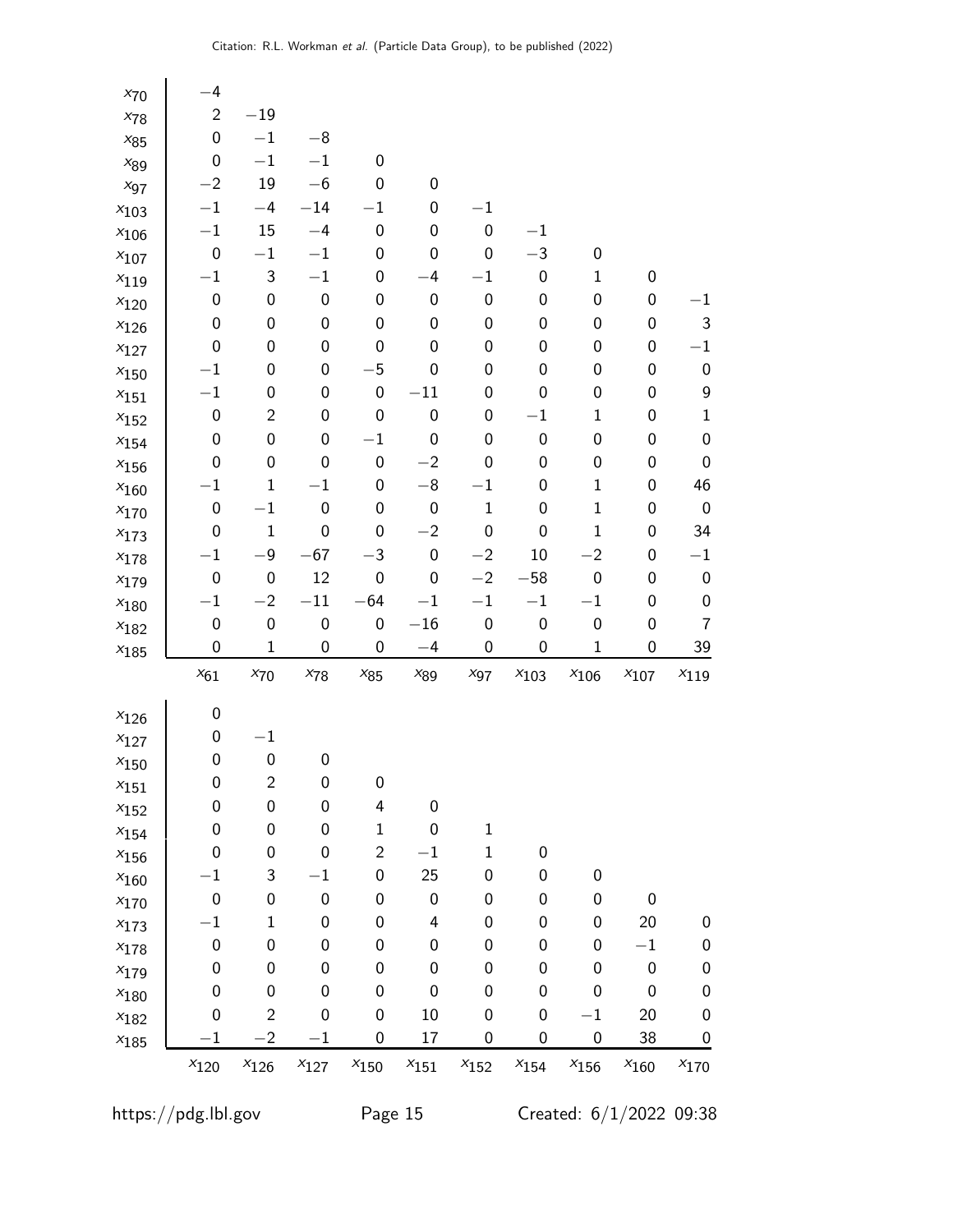|           | See the related review(s): |       | $x_{173}$ $x_{178}$ $x_{179}$ $x_{180}$ | $x_{182}$ |  |
|-----------|----------------------------|-------|-----------------------------------------|-----------|--|
| $x_{185}$ | 17                         |       |                                         | 14        |  |
| $x_{182}$ | 3                          |       |                                         |           |  |
| $x_{180}$ |                            |       |                                         |           |  |
| $x_{179}$ |                            | $-14$ |                                         |           |  |
| $x_{178}$ |                            |       |                                         |           |  |

 $\tau$  [Branching Fractions](http://pdg.lbl.gov/2022/reviews/rpp2021-rev-tau-branching-fractions.pdf)

 $\blacksquare$ 

 $(\Gamma(\tau^+) - \Gamma(\tau^-)) / (\Gamma(\tau^+) + \Gamma(\tau^-))$ 

### $\tau^{\pm} \rightarrow \pi^{\pm} K_S^0$  $\tau^\pm \rightarrow \; \pi^\pm \, \mathsf{K}^0_{\mathsf{S}} \nu_\tau$  (RATE DIFFERENCE) / (RATE SUM) VALUE (%)  $DOCUMENT$  ID TECN COMMENT  $-0.36 \pm 0.23 \pm 0.11$  LEES 12M BABR 476 fb<sup>-1</sup>  $E_{\text{cm}}^{ee} = 10.6 \text{ GeV}$

### $\tau^-$  Branching ratios

### Γ $(\textsf{particle}^-\geq 0$  neutrals  $\geq 0$ Κ $^0\nu_\tau($  "1-prong"  $))/$ Γ $_{\textsf{total}}$  Γ $_1$ /Γ  $\Gamma_1/\Gamma = (\Gamma_3 + \Gamma_5 + \Gamma_9 + \Gamma_{10} + \Gamma_{14} + \Gamma_{16} + \Gamma_{20} + \Gamma_{23} + \Gamma_{27} + \Gamma_{28} + \Gamma_{30} + \Gamma_{36} + \Gamma_{38} + \Gamma_{41} +$  $\Gamma_{43}$ +Γ $_{45}$ +Γ $_{48}$ +Γ $_{49}$ +Γ $_{50}$ +Γ $_{52}$ +Γ $_{56}$ +Γ $_{57}$ +0.7196Γ $_{150}$ +0.7196Γ $_{152}$ + 0.7196Γ $_{154}$ +0.7196Γ $_{156}$ +0.339Γ $_{170}$ +0.0835Γ $_{178}$ +0.0835Γ $_{179}$ +0.0835Γ $_{180})$ /Γ

The charged particle here can be e,  $\mu$ , or hadron. In many analyses, the sum of the topological branching fractions (1, 3, and 5 prongs) is constrained to be unity. Since the 5-prong fraction is very small, the measured 1-prong and 3-prong fractions are highly correlated and cannot be treated as independent quantities in our overall fit. We arbitrarily choose to use the 3-prong fraction in our fit, and leave the 1-prong fraction out. We do, however, use these 1-prong measurements in our average below.

| VALUE(%)                                                                                                                                                                 | EVTS | <i>DOCUMENT ID</i>      | TECN | COMMENT                                                                                                                                                                                                                                                                                                                                                                                   |
|--------------------------------------------------------------------------------------------------------------------------------------------------------------------------|------|-------------------------|------|-------------------------------------------------------------------------------------------------------------------------------------------------------------------------------------------------------------------------------------------------------------------------------------------------------------------------------------------------------------------------------------------|
| 85.24 $\pm$ 0.06 OUR FIT<br>85.26 ±0.13 OUR AVERAGE Error includes scale factor of 1.6. See the ideogram<br>below.                                                       |      |                         |      |                                                                                                                                                                                                                                                                                                                                                                                           |
| • • • We use the following data for averages but not for fits. • • •                                                                                                     |      |                         |      |                                                                                                                                                                                                                                                                                                                                                                                           |
| $85.316 \pm 0.093 \pm 0.049$<br>$85.274 + 0.105 + 0.073$<br>84.48 $\pm$ 0.27 $\pm$ 0.23<br>• • • We do not use the following data for averages, fits, limits, etc. • • • | 78k  | $1$ ABREU<br>$2$ ACHARD |      | 01M DLPH 1992-1995 LEP runs<br>01D L3 1992-1995 LEP runs<br>ACTON 92H OPAL 1990-1991 LEP runs                                                                                                                                                                                                                                                                                             |
| 85.45 $^{+0.69}_{-0.73}$ ±0.65                                                                                                                                           |      |                         |      | DECAMP 92C ALEP Repl. by SCHAEL 05C                                                                                                                                                                                                                                                                                                                                                       |
|                                                                                                                                                                          |      |                         |      | $1$ The correlation coefficients between this measurement and the ABREU 01M measure-<br>ments of B( $\tau \to 3$ -prong) and B( $\tau \to 5$ -prong) are -0.98 and -0.08 respectively.<br>$2$ The correlation coefficients between this measurement and the ACHARD 01D measure-<br>ments of B( $\tau \to$ "3-prong") and B( $\tau \to$ "5-prong") are $-0.978$ and $-0.082$ respectively. |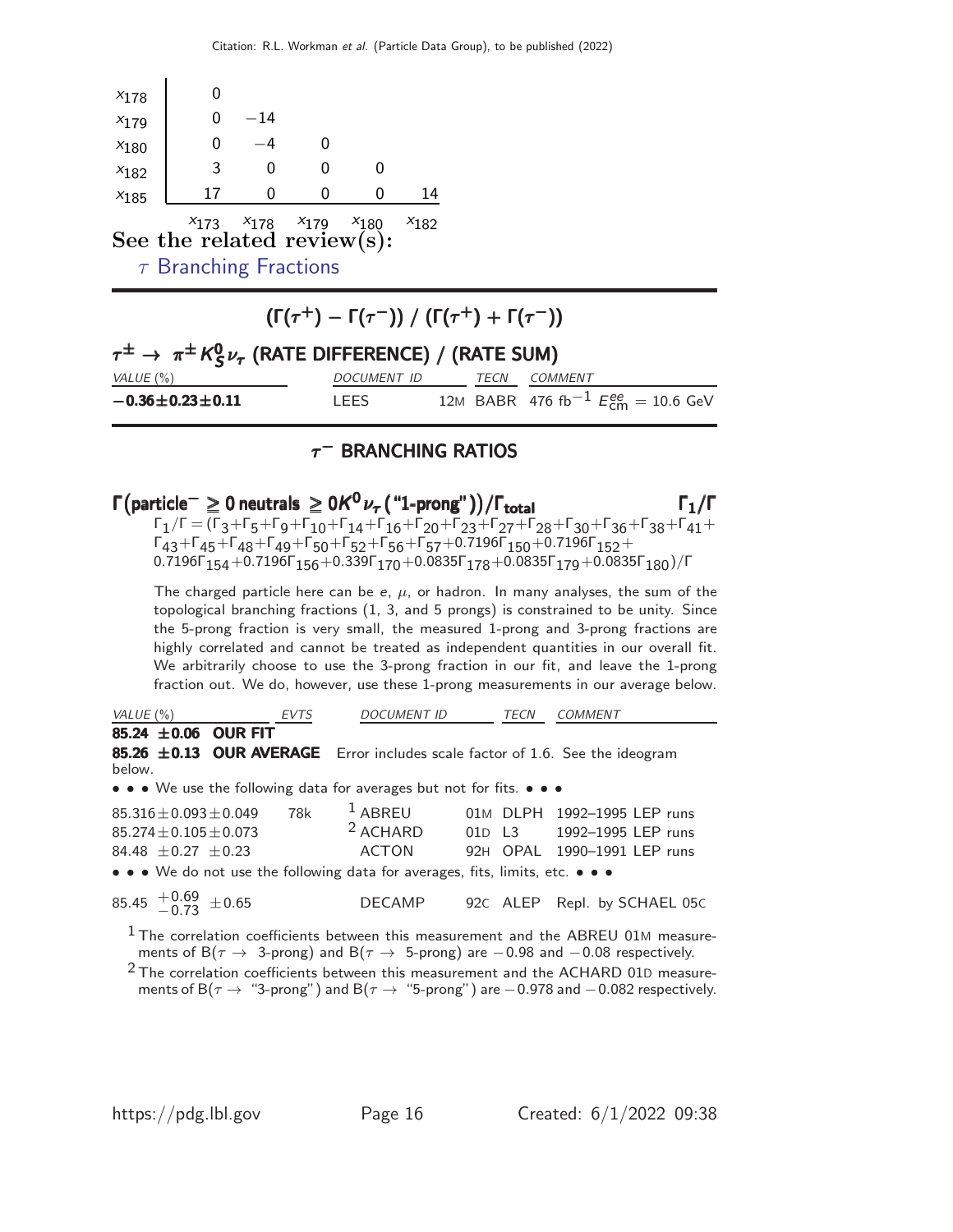

 $\mathsf{\Gamma}\!\left(\mathsf{particle}^-\geq 0\;\mathsf{neutrals}\;\geq 0\mathsf{K}^{\mathsf{0}}\nu_\tau\!\left( \text{ ``1-prong''}\right)\right)\!/\mathsf{\Gamma}_{\mathsf{total}}\;\!\left(\text{''}\right)$ 

#### $Γ$ (particle $^− \geq 0$  neutrals  $\geq 0$   $K_I^0$  $Γ$ (particle $^-\geq 0$  neutrals  $\geq 0$ K $_l^0\nu_{\tau}$ )/ $Γ_{\text{total}}$  Γ  $_{\tau}$  Γ  $_{\tau}$  Γ  $_{\tau}$  Γ  $_{\tau}$

 $\Gamma_2/\Gamma = (\Gamma_3 + \Gamma_5 + \Gamma_9 + \Gamma_{10} + \Gamma_{14} + \Gamma_{16} + \Gamma_{20} + \Gamma_{23} + \Gamma_{27} + \Gamma_{28} + \Gamma_{30} + 0.6534 \Gamma_{36} +$ 0.6534Γ $_{38}+$ 0.6534Γ $_{41}+$ 0.6534Γ $_{43}+$ 0.6534Γ $_{45}+$ 0.0942Γ $_{48}+$ 0.3069Γ $_{49}+$ Γ $_{50}+$ 0.0942Γ $_{\rm 52}$ +0.3069Г $_{\rm 56}$ +Г $_{\rm 57}$ +0.7196Г $_{\rm 150}$ +0.7196Г $_{\rm 152}$ +0.7196Г $_{\rm 154}$ +0.4702Г $_{\rm 156}$ + 0.1049Γ $_{\rm 170}$ +0.0835Γ $_{\rm 178}$ +0.0835Γ $_{\rm 179}$ +0.0835Γ $_{\rm 180})$ /Γ

| VALUE (%)                                                                                                                                   | EVTS | <b>DOCUMENT ID</b>                                        |    | TECN | <b>COMMENT</b>                                   |
|---------------------------------------------------------------------------------------------------------------------------------------------|------|-----------------------------------------------------------|----|------|--------------------------------------------------|
| 84.58±0.06 OUR FIT                                                                                                                          |      |                                                           |    |      |                                                  |
| 85.1 ±0.4 OUR AVERAGE                                                                                                                       |      |                                                           |    |      |                                                  |
| • • • We use the following data for averages but not for fits. • • •                                                                        |      |                                                           |    |      |                                                  |
| 85.6 $\pm$ 0.6 $\pm$ 0.3                                                                                                                    | 3300 | $1$ ADEVA                                                 |    |      | 91F L3 $E_{cm}^{ee} = 88.3 - 94.3$ GeV           |
| 84.9 $\pm$ 0.4 $\pm$ 0.3                                                                                                                    |      |                                                           |    |      | BEHREND 89B CELL $E_{cm}^{ee}$ = 14-47 GeV       |
| 84.7 $\pm$ 0.8 $\pm$ 0.6                                                                                                                    |      | <sup>2</sup> AIHARA 87B TPC $E_{\text{cm}}^{ee}$ = 29 GeV |    |      |                                                  |
| • • • We do not use the following data for averages, fits, limits, etc. • • •                                                               |      |                                                           |    |      |                                                  |
| 86.4 $\pm$ 0.3 $\pm$ 0.3                                                                                                                    |      | ABACHI                                                    |    |      | 89B HRS $E_{cm}^{ee}$ = 29 GeV                   |
| 87.1 $\pm$ 1.0 $\pm$ 0.7                                                                                                                    |      | <sup>3</sup> BURCHAT                                      |    |      | 87 MRK2 $E_{\text{cm}}^{ee}$ = 29 GeV            |
| 87.2 $\pm$ 0.5 $\pm$ 0.8                                                                                                                    |      | <b>SCHMIDKE</b>                                           | 86 |      | MRK2 $E_{\text{cm}}^{\text{ee}}$ = 29 GeV        |
| 84.7 $\pm 1.1$ $^{+1.6}_{-1.3}$                                                                                                             | 169  | <sup>4</sup> ALTHOFF                                      | 85 |      | TASS $E_{cm}^{ee}$ = 34.5 GeV                    |
| 86.1 $\pm$ 0.5 $\pm$ 0.9                                                                                                                    |      | BARTEL                                                    |    |      | 85F JADE $E_{cm}^{ee}$ = 34.6 GeV                |
| 87.8 $\pm 1.3 \pm 3.9$                                                                                                                      |      | $5$ BERGER                                                |    |      | 85 PLUT $E_{\text{cm}}^{ee}$ = 34.6 GeV          |
| 86.7 $\pm$ 0.3 $\pm$ 0.6                                                                                                                    |      | FERNANDEZ 85                                              |    |      | MAC $E_{\text{cm}}^{\text{ee}} = 29 \text{ GeV}$ |
| $\frac{1}{2}$ $\cdots$ $\cdots$ $\cdots$ $\cdots$ $\cdots$ $\cdots$ $\cdots$ $\cdots$ $\cdots$ $\cdots$ $\cdots$ $\cdots$ $\cdots$ $\cdots$ |      |                                                           |    |      |                                                  |

 $1$  Not independent of ADEVA 91F  $\Gamma(h^{-}h^{-}h^{+}\geq0$  neutrals  $\geq0$ K $_{L}^{0}\nu_{\tau})/\Gamma_{\rm total}$  value.  $^2$  Not independent of AIHARA 87B Γ $(\mu^-\,\overline{\nu}_\mu\,\nu_\tau)/$ Γ $_{\rm total}$ , Γ $(e^-\,\overline{\nu}_e\,\nu_\tau)/$ Γ $_{\rm total}$ , and Γ $(h^-\geq$ 0 neutrals  $\geq 0 \mathcal{K}_L^0 \nu_\tau$ )/ $\Gamma_{\text{total}}$  values.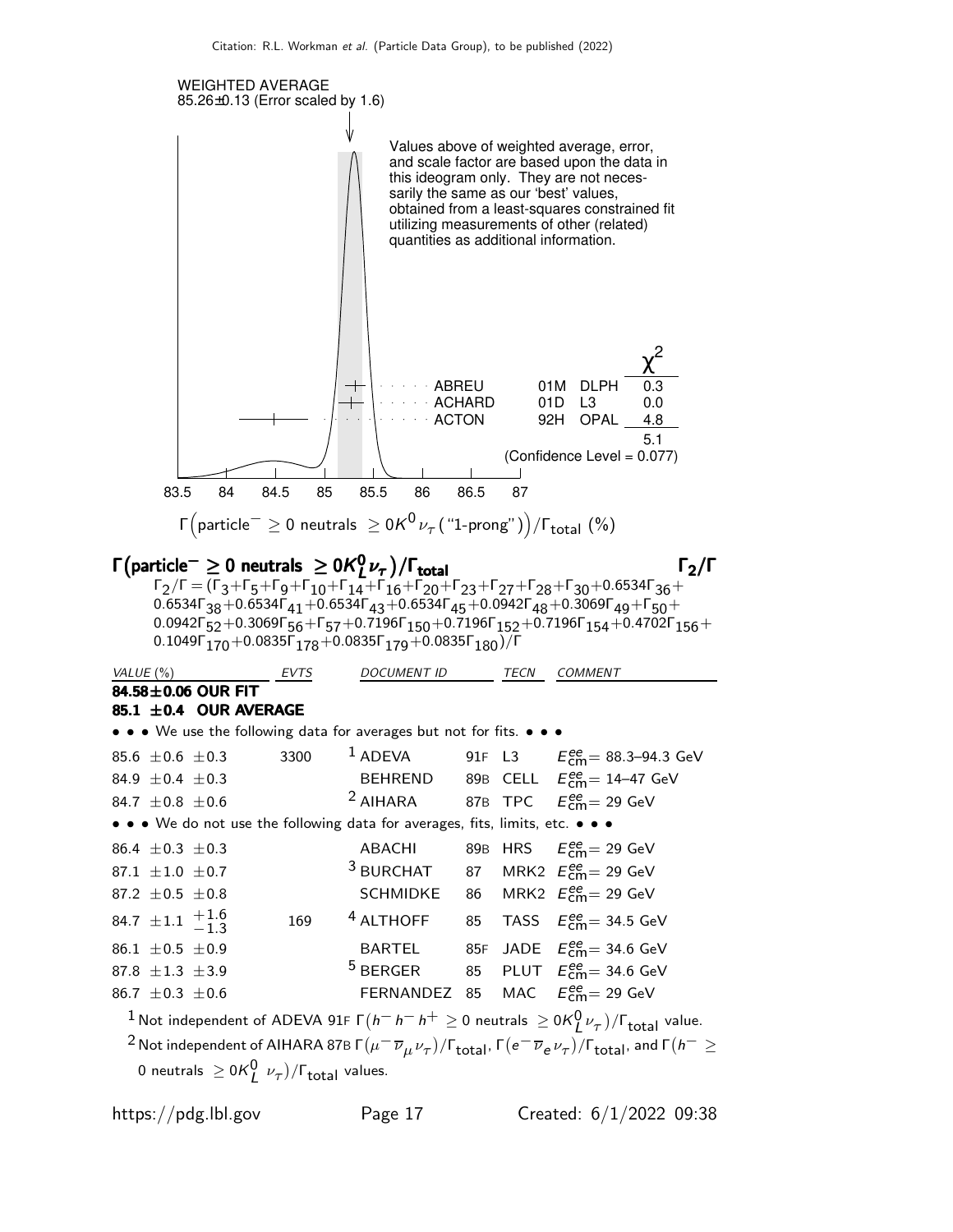3 Not independent of SCHMIDKE 86 value (also not independent of BURCHAT 87 value for Γ $(h^- h^- h^+ \ge 0$  neutrals  $\ge 0$ Κ $_{L}^{0}$ ν $_{\tau}$ )/Γ<sub>total</sub>.

 $^4$ Not independent of ALTHOFF 85 Γ $(\overline{ \mu}^- \overline{\nu}_{\mu} \nu_{\tau})/\Gamma_{\text{total}}$ , Γ $(e^- \overline{\nu}_{\text{e}} \nu_{\tau})/\Gamma_{\text{total}}$ , Γ $(h^- \geq 0$ neutrals  $\geq 0 \kappa_L^0 \nu_\tau) / \Gamma_{\rm total}$ , and  $\Gamma(h^- h^- h^+ \geq 0$  neutrals  $\geq 0 \kappa_L^0 \nu_\tau) / \Gamma_{\rm total}$  values.  $^5$ Not independent of  $(1\text{-prong} + 0\pi^0)$  and  $(1\text{-prong} + \geq 1\pi^0)$  values.

# $\Gamma(\mu^-\overline{\nu}_\mu \nu_\tau)/\Gamma_{\rm total}$  Γ3/Γ

To minimize the effect of experiments with large systematic errors, we exclude experiments which together would contribute 5% of the weight in the average.

| VALUE $(\% )$ |                             |                              | <b>EVTS</b> | <b>DOCUMENT ID</b>                                                            |                 | <b>TECN</b>      | <b>COMMENT</b>                                                  |
|---------------|-----------------------------|------------------------------|-------------|-------------------------------------------------------------------------------|-----------------|------------------|-----------------------------------------------------------------|
|               | $17.39 \pm 0.04$            | <b>OUR FIT</b>               |             |                                                                               |                 |                  |                                                                 |
|               | $17.33 \pm 0.05$            | <b>OUR AVERAGE</b>           |             |                                                                               |                 |                  |                                                                 |
|               |                             | $17.319 \pm 0.070 \pm 0.032$ | 54k         | <sup>1</sup> SCHAEL                                                           | 05 <sub>C</sub> | ALEP             | 1991-1995 LEP runs                                              |
|               |                             | $17.34 \pm 0.09 \pm 0.06$    | 31.4k       | <b>ABBIENDI</b>                                                               | 03              | OPAL             | 1990-1995 LEP runs                                              |
|               |                             | $17.342 \pm 0.110 \pm 0.067$ | 21.5k       | <sup>2</sup> ACCIARRI                                                         | 01F             | L3               | 1991-1995 LEP runs                                              |
|               |                             | $17.325 \pm 0.095 \pm 0.077$ | 27.7k       | <b>ABREU</b>                                                                  |                 | 99X DLPH         | 1991-1995 LEP runs                                              |
|               |                             |                              |             | • • • We use the following data for averages but not for fits. • • •          |                 |                  |                                                                 |
|               | 17.37 $\pm$ 0.08 $\pm$ 0.18 |                              |             |                                                                               |                 |                  | <sup>3</sup> ANASTASSOV 97 CLEO $E_{\text{cm}}^{ee}$ = 10.6 GeV |
|               |                             |                              |             | • • • We do not use the following data for averages, fits, limits, etc. • • • |                 |                  |                                                                 |
|               | $17.31 \pm 0.11 \pm 0.05$   |                              | 20.7k       | <b>BUSKULIC</b>                                                               |                 | 96C ALEP         | Repl. by SCHAEL 05C                                             |
|               | 17.02 $\pm$ 0.19 $\pm$ 0.24 |                              | 6586        | <b>ABREU</b>                                                                  | 95T             | <b>DLPH</b>      | Repl. by ABREU 99X                                              |
| 17.36         | $\pm 0.27$                  |                              | 7941        | <b>AKERS</b>                                                                  | 951             | OPAL             | Repl. by ABBIENDI 03                                            |
| 17.6          | ±0.4                        | ±0.4                         | 2148        | <b>ADRIANI</b>                                                                | 93M L3          |                  | Repl. by ACCIARRI 01F                                           |
| 17.4          | ±0.3                        | ±0.5                         |             | <sup>4</sup> ALBRECHT                                                         | 93 <sub>G</sub> | ARG              | $E_{\text{cm}}^{\text{ee}} = 9.4 - 10.6 \text{ GeV}$            |
| 17.35         | $\pm$ 0.41                  | $\pm 0.37$                   |             | <b>DECAMP</b>                                                                 | 92C             | ALEP             | 1989-1990 LEP runs                                              |
| 17.7          | ±0.8                        | ±0.4                         | 568         | <b>BEHREND</b>                                                                | 90              | <b>CELL</b>      | $E_{\text{cm}}^{\text{ee}}$ = 35 GeV                            |
| 17.4          | ±1.0                        |                              | 2197        | <b>ADEVA</b>                                                                  | 88              | <b>MRKJ</b>      | $E_{\text{cm}}^{\text{ee}}$ = 14–16 GeV                         |
| 17.7          | ±1.2                        | ±0.7                         |             | <b>AIHARA</b>                                                                 | 87 <sub>B</sub> | <b>TPC</b>       | $E_{\text{cm}}^{\text{ee}}$ = 29 GeV                            |
| 18.3          | ±0.9                        | ±0.8                         |             | <b>BURCHAT</b>                                                                | 87              | MRK <sub>2</sub> | $E_{\text{cm}}^{\text{ee}}$ = 29 GeV                            |
| 18.6          | ±0.8                        | ±0.7                         | 558         | <sup>5</sup> BARTEL                                                           | 86 <sub>D</sub> | <b>JADE</b>      | $E_{\text{cm}}^{\text{ee}}$ 34.6 GeV                            |
| 12.9          | ±1.7                        | $^{+0.7}_{-0.5}$             |             | <b>ALTHOFF</b>                                                                | 85              | <b>TASS</b>      | $E_{\text{cm}}^{ee}$ = 34.5 GeV                                 |
| 18.0          | ±0.9                        | ±0.5                         | 473         | $5$ ASH                                                                       | 85 <sub>B</sub> | MAC              | $E_{\text{cm}}^{\text{ee}}$ = 29 GeV                            |
| 18.0          | ±1.0                        | ±0.6                         |             | $6$ BALTRUSAIT85                                                              |                 |                  | MRK3 $E_{\text{cm}}^{\text{ee}} = 3.77 \text{ GeV}$             |
| 19.4          | ±1.6                        | ±1.7                         | 153         | <b>BERGER</b>                                                                 | 85              | PLUT             | $E_{\text{cm}}^{\text{ee}}$ = 34.6 GeV                          |
| 17.6          | ±2.6                        | ±2.1                         | 47          | <b>BEHREND</b>                                                                | 83C             | <b>CELL</b>      | $E_{\text{cm}}^{\text{ee}}$ = 34 GeV                            |
| 17.8          | ±2.0                        | ±1.8                         |             | <b>BERGER</b>                                                                 |                 | 81B PLUT         | $E_{\text{cm}}^{\text{ee}}$ = 9-32 GeV                          |

<sup>1</sup> See footnote to SCHAEL 05C  $\Gamma(\tau^- \to e^- \overline{\nu}_e \nu_\tau)/\Gamma_{\rm total}$  measurement for correlations with other measurements.

2 The correlation coefficient between this measurement and the ACCIARRI 01F measurement of B( $\tau^- \to e^- \overline{\nu}_e \nu_\tau$ ) is 0.08.

 $3$  The correlation coefficients between this measurement and the ANASTASSOV 97 measurements of  ${\sf B}(e\overline\nu_e\nu_\tau)$ ,  ${\sf B}(\mu\overline\nu_\mu\nu_\tau)/{\sf B}(e\overline\nu_e\nu_\tau)$ ,  ${\sf B}(h^-\nu_\tau)$ , and  ${\sf B}(h^-\nu_\tau)/{\sf B}(e\overline\nu_e\nu_\tau)$ are 0.50, 0.58, 0.50, and 0.08 respectively.

 $^4$ Not independent of ALBRECHT 92D Γ $(\mu^-\overline{\nu}_\mu \nu_\tau)/$ Γ $(e^-\overline{\nu}_e \nu_\tau)$  and ALBRECHT 93G

Γ $(\mu^- \overline{\nu}_{\mu} \nu_{\tau}) \times \Gamma(e^- \overline{\nu}_{e} \nu_{\tau})/\Gamma_{total}^2$  values.

<sup>5</sup> Modified using B $(e^- \overline{\nu}_e \nu_\tau)/B("1 \text{ prong}")$  and B $("1 \text{ prong}")$  ,= 0.855.

 $6$  Error correlated with BALTRUSAITIS 85  $e\nu\overline{\nu}$  value.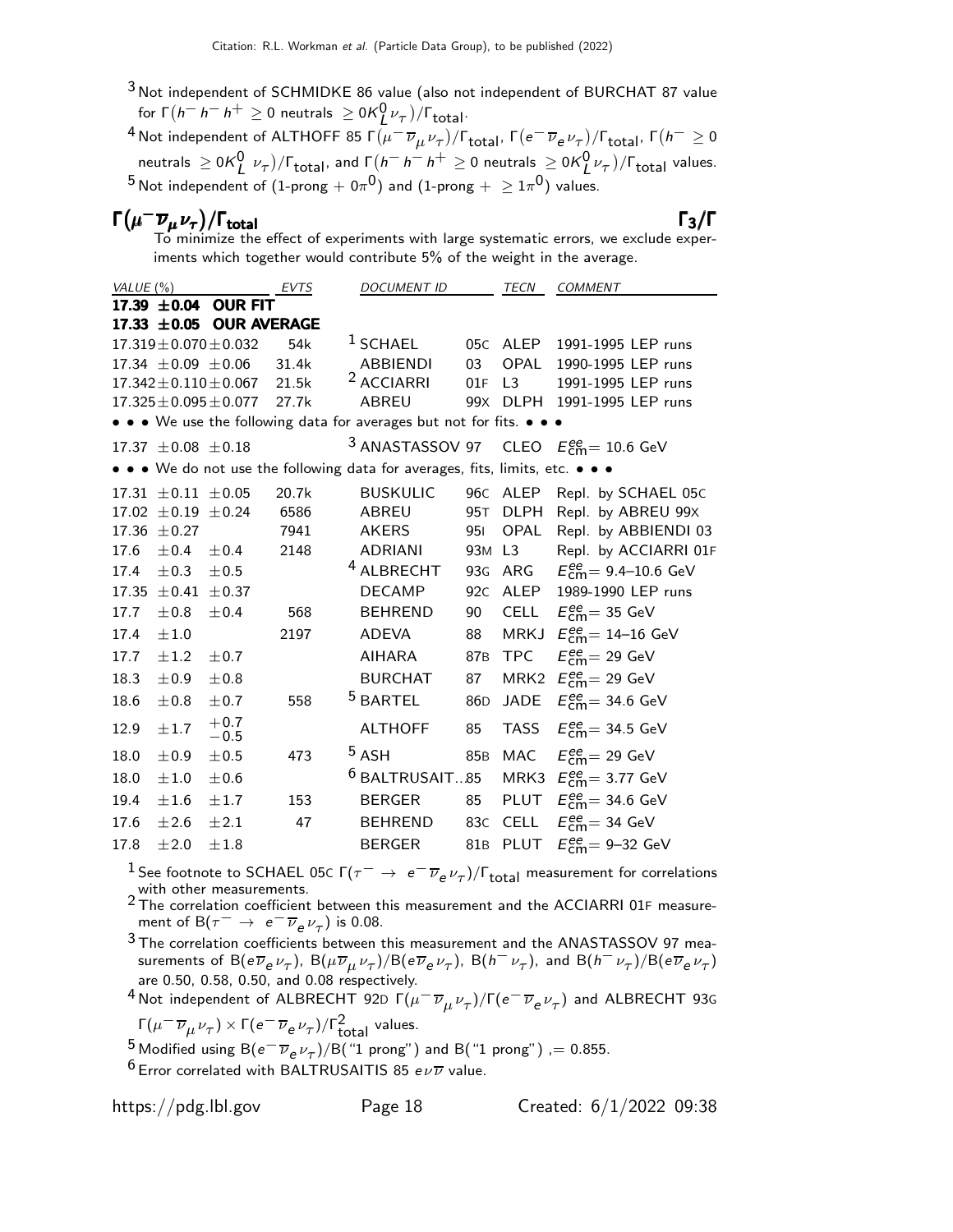| $\Gamma(\mu^- \overline{\nu}_\mu \nu_\tau \gamma)/\Gamma_{\rm total}$         |     |               | $\Gamma_4/\Gamma$ |                                                        |
|-------------------------------------------------------------------------------|-----|---------------|-------------------|--------------------------------------------------------|
| $VALUE(%)$ EVTS                                                               |     | DOCUMENT ID   | TECN              | <b>COMMENT</b>                                         |
| $0.367 \pm 0.008$ OUR AVERAGE                                                 |     |               |                   |                                                        |
| $0.363 \pm 0.002 \pm 0.015$ 22k                                               |     | $1$ SHIMIZU   |                   | 18A BELL 711 fb <sup>-1</sup> $E_{cm}^{ee}$ =10.6 GeV  |
| $0.369 \pm 0.003 \pm 0.010$ 16k                                               |     | $2$ LEES      |                   | 15G BABR 431 fb <sup>-1</sup> $E_{cm}^{ee}$ =10.6 GeV  |
| $0.361 \pm 0.016 \pm 0.035$                                                   |     |               |                   | <sup>3</sup> BERGFELD 00 CLEO $E_{cm}^{ee}$ = 10.6 GeV |
| • • • We do not use the following data for averages, fits, limits, etc. • • • |     |               |                   |                                                        |
| $0.30 \pm 0.04 \pm 0.05$                                                      | 116 |               |                   | <sup>4</sup> ALEXANDER 96S OPAL 1991-1994 LEP runs     |
| $0.23 \pm 0.10$                                                               | 10  | $5 \text{WU}$ |                   | 90 MRK2 $E_{\text{cm}}^{\text{ee}}$ = 29 GeV           |

<sup>1</sup> SHIMIZU 18A impose requirements on detected  $\gamma$ 's corresponding to a  $\tau$ -rest-frame energy cutoff  $E_\gamma^*>10$  MeV.

<sup>2</sup> LEES 15G impose requirements on detected  $\gamma$ 's corresponding to a  $\tau$ -rest-frame energy cutoff  $E_\gamma^*>10$  MeV.

<sup>3</sup> BERGFELD 00 impose requirements on detected  $\gamma$ 's corresponding to a  $\tau$ -rest-frame energy cutoff  $E_\gamma^*>10$  MeV. For  $E_\gamma^*>20$  MeV, they quote  $(3.04\pm 0.14\pm 0.30)\!\times\!10^{-3}$ .

<sup>4</sup> ALEXANDER 96S impose requirements on detected  $\gamma$ 's corresponding to a  $\tau$ -rest-frame energy cutoff  $E_{\gamma} > 20$  MeV.

 $^5$ WU 90 reports  $\Gamma(\mu^-\,\overline{\nu}_\mu\,\nu_\tau\,\gamma)/\Gamma(\mu^-\,\overline{\nu}_\mu\,\nu_\tau)\,=\,0.013\,\pm\,0.006,$  which is converted to Γ( $\mu^-\overline{\nu}_\mu{}{\nu_\tau}\gamma)$ /Γ $_{\rm total}$  using Γ( $\mu^-\overline{\nu}_\mu{}{\nu_\tau}\gamma)$ /Γ $_{\rm total}$  = 17.35%. Requirements on detected  $\gamma$ 's correspond to a  $\tau$  rest frame energy cutoff  $E_\gamma^{\phantom{\dagger}} >$  37 MeV.

#### $\Gamma(e^{-}\overline{\nu}_{e}\nu_{\tau})/\Gamma_{\mathrm{total}}$  Γ<sub>5</sub>/Γ /Γ $_{\rm total}$ Γ5/Γ

To minimize the effect of experiments with large systematic errors, we exclude experiments which together would contribute 5% of the weight in the average.

| VALUE $(\%)$                                                                  |                             |                              | <b>EVTS</b> | <b>DOCUMENT ID</b>    |                 | <b>TECN</b>    | <b>COMMENT</b>                                        |
|-------------------------------------------------------------------------------|-----------------------------|------------------------------|-------------|-----------------------|-----------------|----------------|-------------------------------------------------------|
|                                                                               | $17.82 \pm 0.04$            | <b>OUR FIT</b>               |             |                       |                 |                |                                                       |
|                                                                               | 17.82 $\pm 0.05$            | <b>OUR AVERAGE</b>           |             |                       |                 |                |                                                       |
|                                                                               |                             | $17.837 \pm 0.072 \pm 0.036$ | 56k         | $1$ SCHAEL            | 05C             | ALEP           | 1991-1995 LEP runs                                    |
|                                                                               |                             | $17.806 \pm 0.104 \pm 0.076$ | 24.7k       | <sup>2</sup> ACCIARRI | 01F             | L3             | 1991-1995 LEP runs                                    |
|                                                                               | $17.81 \pm 0.09 \pm 0.06$   |                              | 33.1k       | <b>ABBIENDI</b>       | 99 <sub>H</sub> | <b>OPAL</b>    | 1991-1995 LEP runs                                    |
|                                                                               |                             | $17.877 \pm 0.109 \pm 0.110$ | 23.3k       | ABREU                 | 99 <sub>X</sub> | <b>DLPH</b>    | 1991-1995 LEP runs                                    |
|                                                                               | 17.76 $\pm 0.06 \pm 0.17$   |                              |             | 3<br>ANASTASSOV 97    |                 | <b>CLEO</b>    | $E_{\text{cm}}^{\text{ee}} = 10.6 \text{ GeV}$        |
| • • • We do not use the following data for averages, fits, limits, etc. • • • |                             |                              |             |                       |                 |                |                                                       |
|                                                                               | 17.78 $\pm$ 0.10 $\pm$ 0.09 |                              | 25.3k       | ALEXANDER             |                 | 96D OPAL       | Repl. by ABBI-<br>ENDI 99H                            |
|                                                                               | 17.79 $\pm$ 0.12 $\pm$ 0.06 |                              | 20.6k       | <b>BUSKULIC</b>       | 96C             | ALEP           | Repl. by SCHAEL 05C                                   |
| 17.51                                                                         | $\pm 0.23 \pm 0.31$         |                              | 5059        | <b>ABREU</b>          | 95T             | <b>DLPH</b>    | Repl by ABREU 99X                                     |
| 17.9                                                                          | ±0.4                        | ±0.4                         | 2892        | ADRIANI               | 93M             | L <sub>3</sub> | Repl. by ACCIARRI 01F                                 |
| 17.5                                                                          | $\pm 0.3$                   | ±0.5                         |             | <sup>4</sup> ALBRECHT | 93 <sub>G</sub> | ARG            | $E_{cm}^{ee}$ = 9.4–10.6 GeV                          |
| 17.97                                                                         |                             | $\pm 0.14 \pm 0.23$          | 3970        | <b>AKERIB</b>         | 92              | <b>CLEO</b>    | Repl. by ANAS-<br>TASSOV 97                           |
| 19.1                                                                          | ±0.4                        | $\pm 0.6$                    | 2960        | <sup>5</sup> AMMAR    | 92              | <b>CLEO</b>    | $E_{\text{cm}}^{\text{ee}} = 10.5 - 10.9 \text{ GeV}$ |
| 18.09                                                                         | ± 0.45                      | ±0.45                        |             | <b>DECAMP</b>         | 92C             | ALEP           | Repl. by SCHAEL 05C                                   |
| 17.0                                                                          | $\pm 0.5$                   | $\pm 0.6$                    | 1.7k        | <b>ABACHI</b>         | 90              | <b>HRS</b>     | $E_{\text{cm}}^{\text{ee}}$ = 29 GeV                  |
| 18.4                                                                          | $\pm 0.8$                   | ±0.4                         | 644         | <b>BEHREND</b>        | 90              | <b>CELL</b>    | $E_{\text{cm}}^{\text{ee}}$ = 35 GeV                  |
| 16.3                                                                          | $\pm 0.3$                   | $\pm$ 3.2                    |             | <b>JANSSEN</b>        | 89              | <b>CBAL</b>    | $E_{cm}^{ee}$ = 9.4–10.6 GeV                          |
| 18.4                                                                          | $\pm 1.2$                   | ±1.0                         |             | <b>AIHARA</b>         | 87 <sub>B</sub> | <b>TPC</b>     | $E_{\text{rm}}^{\text{ee}} = 29$ GeV                  |
|                                                                               |                             |                              |             |                       |                 |                |                                                       |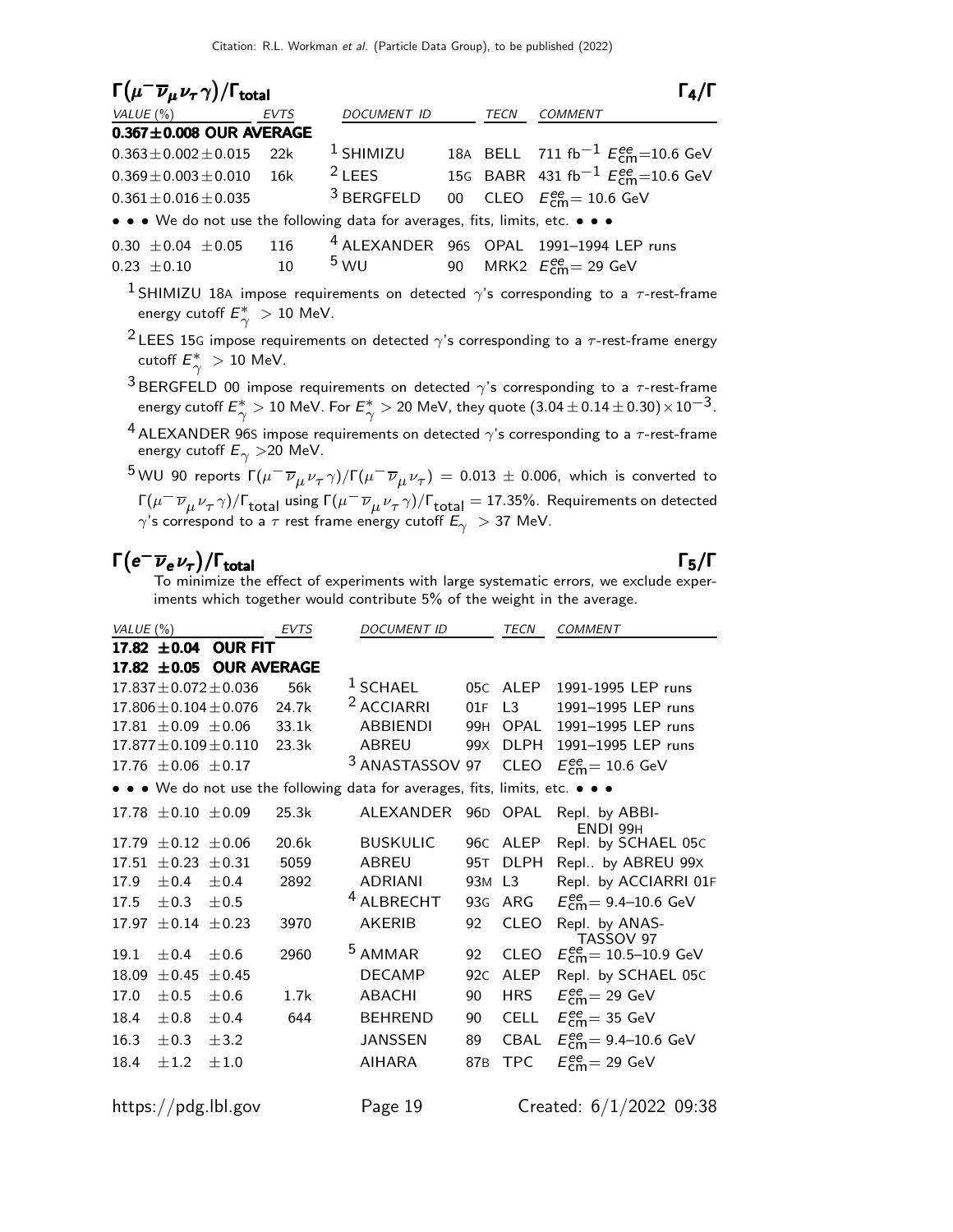| 19.1 $\pm 0.8$ $\pm 1.1$        |     | BURCHAT                                |  | 87 MRK2 $E_{\text{cm}}^{\text{ee}}$ = 29 GeV            |
|---------------------------------|-----|----------------------------------------|--|---------------------------------------------------------|
| 16.8 $\pm$ 0.7 $\pm$ 0.9        | 515 | $5$ BARTEL                             |  | 86D JADE $E_{\text{cm}}^{ee}$ = 34.6 GeV                |
| 20.4 $\pm 3.0$ $^{+1.4}_{-0.9}$ |     |                                        |  | ALTHOFF 85 TASS $E_{cm}^{ee}$ = 34.5 GeV                |
| $17.8 \pm 0.9 \pm 0.6$          | 390 | $5$ ASH 85B MAC $E_{cm}^{ee} = 29$ GeV |  |                                                         |
| 18.2 $\pm$ 0.7 $\pm$ 0.5        |     |                                        |  | <sup>6</sup> BALTRUSAIT85 MRK3 $E_{cm}^{ee}$ = 3.77 GeV |
| 13.0 $\pm 1.9$ $\pm 2.9$        |     |                                        |  | BERGER 85 PLUT $E_{cm}^{ee}$ = 34.6 GeV                 |
| 18.3 $\pm 2.4$ $\pm 1.9$        | 60  |                                        |  | BEHREND 83C CELL $E_{cm}^{ee}$ = 34 GeV                 |
| 16.0 $\pm 1.3$                  | 459 | <sup>7</sup> BACINO                    |  | 78B DLCO $E_{cm}^{ee} = 3.1 - 7.4$ GeV                  |

1 Correlation matrix for SCHAEL 05<sup>C</sup> branching fractions, in percent:

|      | (1) $\Gamma(\tau^- \to e^- \overline{\nu}_e \nu_\tau)/\Gamma_{\text{total}}$                      |  |  |  |  |                                                                            |  |               |  |  |                              |  |
|------|---------------------------------------------------------------------------------------------------|--|--|--|--|----------------------------------------------------------------------------|--|---------------|--|--|------------------------------|--|
|      | (2) $\Gamma(\tau^- \to \mu^- \overline{\nu}_{\mu} \nu_{\tau})/\Gamma_{\text{total}}$              |  |  |  |  |                                                                            |  |               |  |  |                              |  |
|      | (3) $\Gamma(\tau^- \to \pi^- \nu_\tau)/\Gamma_{\text{total}}$                                     |  |  |  |  |                                                                            |  |               |  |  |                              |  |
|      | (4) $\Gamma(\tau^- \to \pi^- \pi^0 \nu_\tau)/\Gamma_{\text{total}}$                               |  |  |  |  |                                                                            |  |               |  |  |                              |  |
|      | (5) $\Gamma(\tau^- \to \pi^- 2\pi^0 \nu_\tau (\text{ex.} K^0))/\Gamma_{\text{total}}$             |  |  |  |  |                                                                            |  |               |  |  |                              |  |
|      | (6) $\Gamma(\tau^- \to \pi^- 3\pi^0 \nu_\tau (\text{ex.} K^0))/\Gamma_{\text{total}}$             |  |  |  |  |                                                                            |  |               |  |  |                              |  |
|      | (7) $\Gamma(\tau^- \to h^- 4\pi^0 \nu_\tau (\text{ex.} K^0, \eta))/\Gamma_{\text{total}}$         |  |  |  |  |                                                                            |  |               |  |  |                              |  |
|      | (8) $\Gamma(\tau^- \to \pi^- \pi^+ \pi^- \nu_\tau (\text{ex.} K^0,\omega))/\Gamma_{\text{total}}$ |  |  |  |  |                                                                            |  |               |  |  |                              |  |
|      | (9) $\Gamma(\tau^- \to \pi^- \pi^+ \pi^- \pi^0 \nu_\tau (\text{ex. K}^0))/\Gamma_{\text{total}}$  |  |  |  |  |                                                                            |  |               |  |  |                              |  |
|      | (10) $\Gamma(\tau^- \to h^- h^- h^+ 2\pi^0 \nu_\tau (\text{ex.} K^0))/\Gamma_{\text{total}}$      |  |  |  |  |                                                                            |  |               |  |  |                              |  |
|      | (11) $\Gamma(\tau^- \to h^- h^- h^+ 3\pi^0 \nu_\tau)/\Gamma_{\text{total}}$                       |  |  |  |  |                                                                            |  |               |  |  |                              |  |
|      | (12) $\Gamma(\tau^- \to 3h^- 2h^+ \nu_\tau (\text{ex. K}^0))/\Gamma_{\text{total}}$               |  |  |  |  |                                                                            |  |               |  |  |                              |  |
|      | (13) $\Gamma(\tau^- \to 3h^- 2h^+ \pi^0 \nu_\tau (\text{ex.} K^0))/\Gamma_{\text{total}}$         |  |  |  |  |                                                                            |  |               |  |  |                              |  |
|      |                                                                                                   |  |  |  |  |                                                                            |  |               |  |  |                              |  |
|      |                                                                                                   |  |  |  |  | $(1)$ $(2)$ $(3)$ $(4)$ $(5)$ $(6)$ $(7)$ $(8)$ $(9)$ $(10)$ $(11)$ $(12)$ |  |               |  |  |                              |  |
|      | $(2)$ -20                                                                                         |  |  |  |  |                                                                            |  |               |  |  |                              |  |
|      | $(3)$ -9 -6                                                                                       |  |  |  |  |                                                                            |  |               |  |  |                              |  |
|      | $(4)$ -16 -12 2<br>$(5)$ -5 -5 -17 -37                                                            |  |  |  |  |                                                                            |  |               |  |  |                              |  |
|      | $(6)$ 0 -4 -15 2 -27                                                                              |  |  |  |  |                                                                            |  |               |  |  |                              |  |
|      | $(7)$ -2 -4 -24 -15 20 -47                                                                        |  |  |  |  |                                                                            |  |               |  |  |                              |  |
|      | $(8)$ -14 -9 15 -5 -17 -14 -8                                                                     |  |  |  |  |                                                                            |  |               |  |  |                              |  |
|      | $(9)$ -13 -12 -25 -30 4 -2 16 -15                                                                 |  |  |  |  |                                                                            |  |               |  |  |                              |  |
|      | $(10)$ 0 -2 -23 -14 4 10                                                                          |  |  |  |  |                                                                            |  | $13 - 6 - 17$ |  |  |                              |  |
|      | $(11)$ 1 0 -5 1 4 6 0 -9 -2 -11                                                                   |  |  |  |  |                                                                            |  |               |  |  |                              |  |
|      | $(12)$ 0 1 9 4 -8 -4 -6 9 -5 -4 -2                                                                |  |  |  |  |                                                                            |  |               |  |  |                              |  |
| (13) | $1 -4 -3 -5 3 2$                                                                                  |  |  |  |  |                                                                            |  |               |  |  | $-4$ $-3$ $-1$ $4$ $1$ $-24$ |  |

 $2$  The correlation coefficient between this measurement and the ACCIARRI 01F measurement of B $(\tau^-\rightarrow\ \mu^-\overline{\nu}_{\mu}\nu_{\tau})$  is 0.08.

<sup>3</sup> The correlation coefficients between this measurement and the ANASTASSOV 97 measurements of  ${\sf B}(\mu\overline\nu_\mu\nu_\tau)$ ,  ${\sf B}(\mu\overline\nu_\mu\nu_\tau)/{\sf B}$ (e $\overline\nu_e\nu_\tau)$ ,  ${\sf B}(h^-\nu_\tau)$ , and  ${\sf B}(h^-\nu_\tau)/{\sf B}(e\overline\nu_e\nu_\tau)$ are 0.50, −0.42, 0.48, and −0.39 respectively.

 $^4$ Not independent of ALBRECHT 92D Γ $(\mu^-\overline{\nu}_\mu \nu_\tau)/$ Γ $(e^-\overline{\nu}_e \nu_\tau)$  and ALBRECHT 93G Γ $(\mu^- \overline{\nu}_{\mu} \nu_{\tau}) \times \Gamma(e^- \overline{\nu}_{e} \nu_{\tau})/\Gamma_{total}^2$  values.

<sup>5</sup> Modified using B $(e^- \overline{\nu}_e \nu_\tau)/B$ ("1 prong") and B("1 prong") ,= 0.855.

 $^6$ Error correlated with BALTRUSAITIS 85 Γ $(\mu^-\,\overline{\nu}_\mu\,\nu_\tau)/$ Γ $_{\rm total}$ .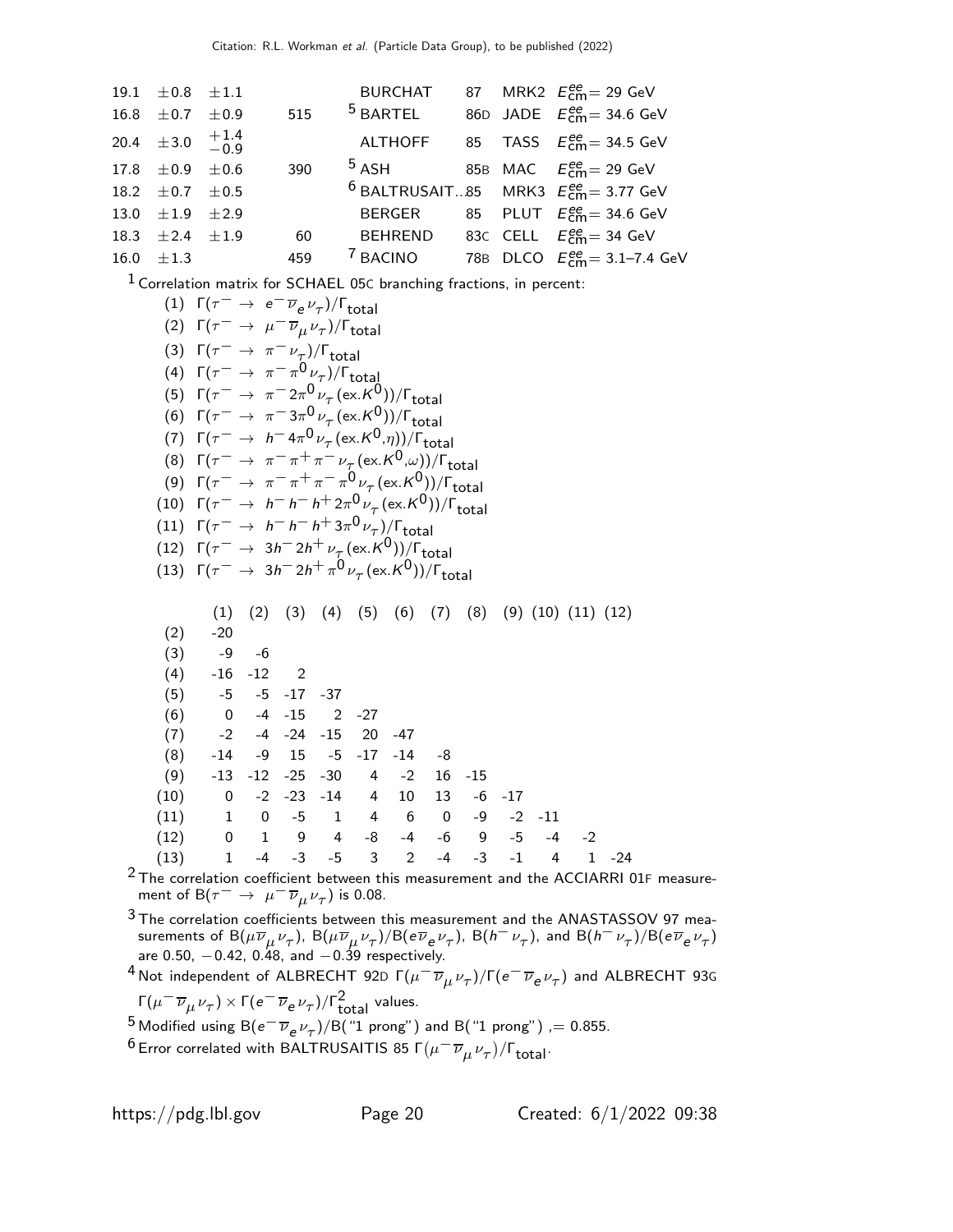$\frac{7}{7}$ BACINO 78B value comes from fit to events with  $e^{\pm}$  and one other nonelectron charged prong.

 $\Gamma(\mu^- \overline{\nu}_\mu \nu_\tau)/\Gamma(e^- \overline{\nu}_e \nu_\tau)$  Γ<sub>3</sub>/Γ<sub>5</sub>  $\frac{1}{\nu} \frac{1}{\nu} \frac{1}{\nu} \frac{1}{\sqrt{1-\nu}} \int \frac{1}{\sqrt{1-\nu}} \frac{1}{\sqrt{1-\nu}} \frac{1}{\sqrt{1-\nu}} \int \frac{1}{\sqrt{1-\nu}} \frac{1}{\sqrt{1-\nu}} \frac{1}{\sqrt{1-\nu}} \frac{1}{\sqrt{1-\nu}}$ VALUE (units  $10^{-2}$ ) ) EVTS DOCUMENT ID TECN COMMENT  $97.62 \pm 0.28$  OUR FIT **97.9**  $\pm$ **0.4 OUR AVERAGE**<br>97.96  $\pm$  0.16  $\pm$  0.36 731 97.96 $\pm$ 0.16 $\pm$ 0.36 731k 1 AUBERT 10F BABR 467 fb $^{-1}$   $E_{\mathsf{cm}}^{ee}$ = 10.6 GeV 97.77 $\pm$ 0.63 $\pm$ 0.87 <sup>2</sup> ANASTASSOV 97 CLEO  $E_{\textsf{cm}}^{ee}$  = 10.6 GeV 99.7 ±3.5 ±4.0 ALBRECHT 92<sup>D</sup> ARG E ee cm= 9.4–10.6 GeV  $1$  Correlation matrix for AUBERT 10F branching fractions: (1) Γ( $\tau^-\rightarrow\ \mu^-\overline{\nu}_\mu^{}\nu_\tau^{})\ /$  Γ( $\tau^-\rightarrow\ e^-\overline{\nu}_e^{}\nu_\tau^{})$ (2)  $\Gamma(\tau^- \to \pi^- \nu_\tau) / \Gamma(\tau^- \to e^- \overline{\nu}_e \nu_\tau)$ (3)  $\Gamma(\tau^- \to K^- \nu_\tau) / \Gamma(\tau^- \to e^- \overline{\nu}_e \nu_\tau)$  $(1)$   $(2)$ (2) 0.25 (3) 0.12 0.33

 $2$  The correlation coefficients between this measurement and the ANASTASSOV 97 measurements of  ${\sf B}(\mu\overline{\nu}_\mu\nu_\tau)$ ,  ${\sf B}({\sf e}\overline{\nu}_{\sf e}\nu_\tau)$ ,  ${\sf B}(h^-\nu_\tau)$ , and  ${\sf B}(h^-\nu_\tau)/{\sf B}({\sf e}\overline{\nu}_{\sf e}\nu_\tau)$  are 0.58, −0.42, 0.07, and 0.45 respectively.

| $\Gamma\bigl( e^-\overline{\nu}_e\,\nu_\tau\,\gamma\bigr)/\Gamma_{\rm total}$ |      |             |      | $\Gamma_6/\Gamma$                                             |
|-------------------------------------------------------------------------------|------|-------------|------|---------------------------------------------------------------|
| VALUE $(\%)$                                                                  | EVTS | DOCUMENT ID | TECN | <b>COMMENT</b>                                                |
| 1.83 $\pm$ 0.05 OUR AVERAGE                                                   |      |             |      |                                                               |
| $1.79 \pm 0.02 \pm 0.10$ 12k                                                  |      | $1$ SHIMIZU |      | 18A BELL 711 fb <sup>-1</sup> $E_{cm}^{ee}$ =10.6 GeV         |
| $1.847 \pm 0.015 \pm 0.052$                                                   | 18k  | $2$ LEES    |      | 15G BABR 431 fb <sup>-1</sup> $E_{cm}^{ee}$ =10.6 GeV         |
| $1.75 \pm 0.06 \pm 0.17$                                                      |      |             |      | <sup>3</sup> BERGFELD 00 CLEO $E_{\text{cm}}^{ee}$ = 10.6 GeV |

<sup>1</sup> SHIMIZU 18A impose requirements on detected  $\gamma$ 's corresponding to a  $\tau$ -rest-frame energy cutoff  $E_\gamma^*>10$  MeV.

<sup>2</sup> LEES 15G impose requirements on detected  $\gamma$ 's corresponding to a  $\tau$ -rest-frame energy cutoff  $E_\gamma^*>10$  MeV.

<sup>3</sup> BERGFELD 00 impose requirements on detected  $\gamma$ 's corresponding to a  $\tau$ -rest-frame energy cutoff  $E_\gamma^*>10$  MeV.

| $\Gamma(h^{-} \ge 0 \mathcal{K}_{L}^{0} \nu_{\tau}) / \Gamma_{\text{total}}$<br>$\Gamma_{7}/\Gamma = (\Gamma_{9} + \Gamma_{10} + \frac{1}{2} \Gamma_{36} + \frac{1}{2} \Gamma_{38} + \Gamma_{50}) / \Gamma$ |      |                                          |      |                                      |  |
|-------------------------------------------------------------------------------------------------------------------------------------------------------------------------------------------------------------|------|------------------------------------------|------|--------------------------------------|--|
|                                                                                                                                                                                                             |      |                                          |      |                                      |  |
| VALUE $(\%)$                                                                                                                                                                                                | EVTS | <b>DOCUMENT ID</b>                       | TECN | COMMENT                              |  |
| 12.03±0.05 OUR FIT                                                                                                                                                                                          |      |                                          |      |                                      |  |
| 12.2 $\pm$ 0.4 OUR AVERAGE                                                                                                                                                                                  |      |                                          |      |                                      |  |
| $12.47 + 0.26 + 0.43$                                                                                                                                                                                       | 2967 | <sup>1</sup> ACCIARRI 95 L3 1992 LEP run |      |                                      |  |
| $12.4 + 0.7 + 0.7$                                                                                                                                                                                          | 283  | <sup>2</sup> ABREU                       |      | 92N DLPH 1990 LEP run                |  |
| $12.1 + 0.7 + 0.5$                                                                                                                                                                                          | 309  | ALFXANDER                                |      | 91D OPAL 1990 LEP run                |  |
| • • • We use the following data for averages but not for fits. • • •                                                                                                                                        |      |                                          |      |                                      |  |
| $11.3 + 0.5 + 0.8$                                                                                                                                                                                          | 798  | $3$ FORD                                 |      | 87 MAC $E_{\text{cm}}^{ee}$ = 29 GeV |  |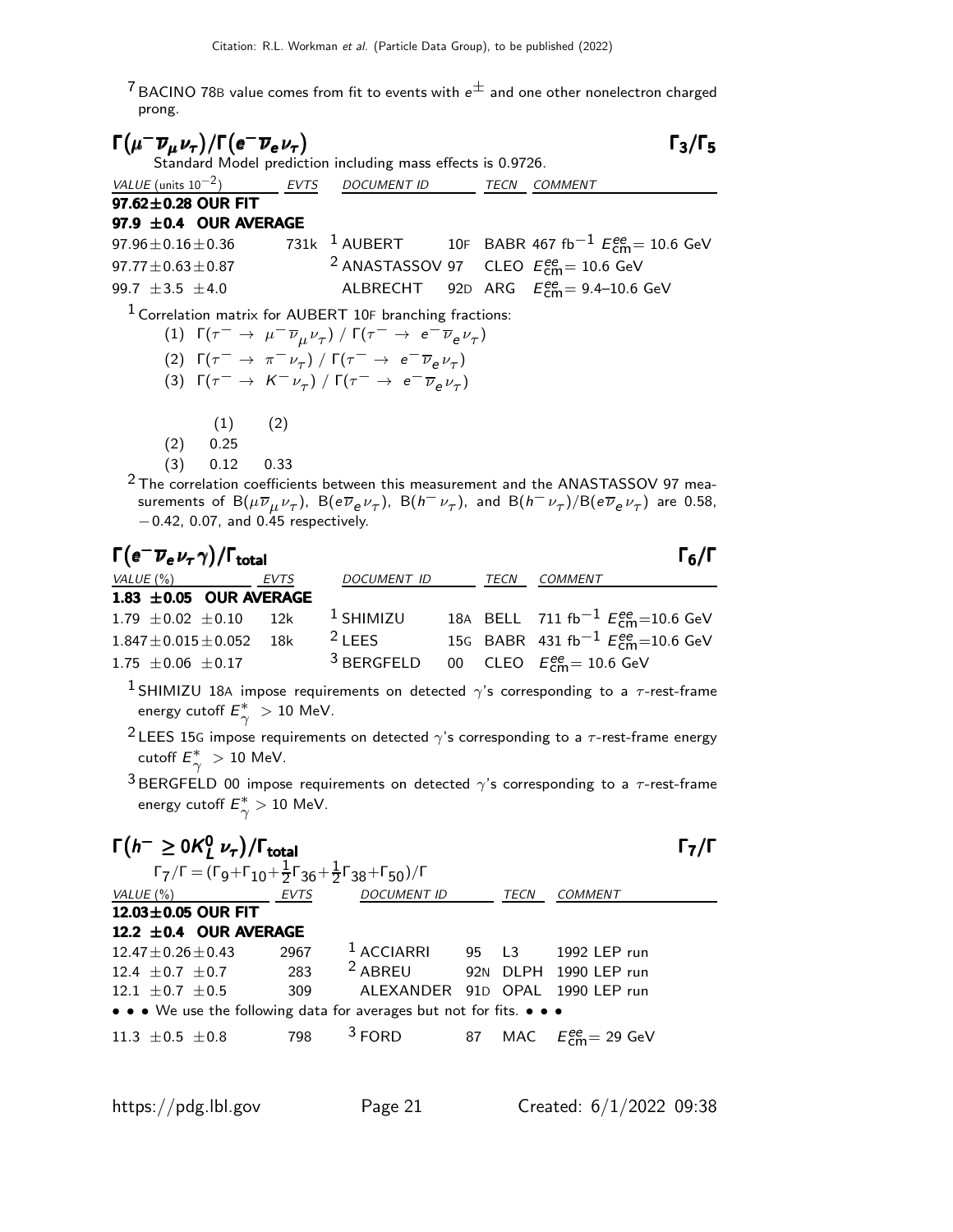• • • We do not use the following data for averages, fits, limits, etc. • • •

| $12.44 \pm 0.11 \pm 0.11$ | 15k  | <sup>4</sup> BUSKULIC |  | 96 ALEP Repl. by SCHAEL 05C                   |
|---------------------------|------|-----------------------|--|-----------------------------------------------|
| 11.7 $\pm$ 0.6 $\pm$ 0.8  |      | <sup>5</sup> ALBRECHT |  | 92D ARG $E_{cm}^{ee} = 9.4 - 10.6$ GeV        |
| $12.98 \pm 0.44 \pm 0.33$ |      | $6$ DECAMP            |  | 92C ALEP Repl. by SCHAEL 05C                  |
| 12.3 $\pm$ 0.9 $\pm$ 0.5  | 1338 | <b>BEHREND</b>        |  | 90 CELL $E_{\text{cm}}^{\text{ee}}$ = 35 GeV  |
| $11.1 \pm 1.1 \pm 1.4$    |      | <sup>7</sup> BURCHAT  |  | 87 MRK2 $E_{\text{cm}}^{\text{ee}}$ = 29 GeV  |
| 12.3 $\pm$ 0.6 $\pm$ 1.1  | 328  | $8$ BARTEL            |  | 86D JADE $E_{\text{cm}}^{ee}$ 34.6 GeV        |
| 13.0 $\pm 2.0 \pm 4.0$    |      | BERGER                |  | 85 PLUT $E_{\text{cm}}^{ee}$ = 34.6 GeV       |
| 11.2 $\pm$ 1.7 $\pm$ 1.2  | 34   | $9$ BEHREND           |  | 83C CELL $E_{\text{cm}}^{\text{ee}}$ = 34 GeV |
|                           |      |                       |  |                                               |

 $^1$  ACCIARRI 95 with 0.65% added to remove their correction for  $\pi^-$  K $^0_L$  backgrounds.

- <sup>2</sup> ABREU 92N with 0.5% added to remove their correction for  $K*(892)^-$  backgrounds.
- <sup>3</sup> FORD 87 result for B( $\pi^- \nu_{\tau}$ ) with 0.67% added to remove their K<sup>-</sup> correction and adjusted for 1992 B $('1)$  prong").

<sup>4</sup> BUSKULIC 96 quote 11.78  $\pm$  0.11  $\pm$  0.13 We add 0.66 to undo their correction for unseen  $K^0_L$  and modify the systematic error accordingly.

 $^5$ Not independent of ALBRECHT 92D  $\Gamma(\mu^-\overline{\nu}_\mu \nu_\tau)/\Gamma(e^-\overline{\nu}_e \nu_\tau)$ ,  $\Gamma(\mu^-\overline{\nu}_\mu \nu_\tau)$   $\times$ Γ $(e^- \overline{\nu}_e \nu_\tau)$ , and Γ $(h^- \ge 0 \overline{K^0_L} \nu_\tau)$ /Γ $(e^- \overline{\nu}_e \nu_\tau)$  values.

 $^6$ DECAMP 92c quote B $(h^{-} \geq 0$ K $_L^0 \geq 0$   $(K_S^0 \to \pi^+ \pi^-)$   $\nu_{\tau}) = 13.32 \pm 0.44 \pm 0.33.$ We subtract 0.35 to correct for their inclusion of the  $\kappa^0_{\cal S}$  decays.

- <sup>7</sup> BURCHAT 87 with 1.1% added to remove their correction for K<sup>-</sup> and K<sup>\*</sup>(892)<sup>-</sup> backgrounds.
- <sup>8</sup> BARTEL 86D result for B( $\pi^{-}$   $\nu_{\tau}$ ) with 0.59% added to remove their  $K^{-}$  correction and adjusted for 1992 B("1 prong").

 $^9$ BEHREND 83C quote B $(\pi^-\,\nu_\tau^{})=$  9.9  $\pm$  1.7  $\pm$  1.3 after subtracting 1.3  $\pm$  0.5 to correct for  $B(K^-\nu_\tau)$ .

| $\Gamma(h^-\nu_\tau)/\Gamma_{\rm total}$ |      |                                                                                    |      | $\Gamma_8/\Gamma = (\Gamma_9 + \Gamma_{10})/\Gamma$ |  |  |
|------------------------------------------|------|------------------------------------------------------------------------------------|------|-----------------------------------------------------|--|--|
| VALUE $(\% )$                            | EVTS | DOCUMENT ID                                                                        | TECN | <b>COMMENT</b>                                      |  |  |
| 11.51 $\pm 0.05$ OUR FIT                 |      |                                                                                    |      |                                                     |  |  |
|                                          |      | 11.63 ±0.12 OUR AVERAGE Error includes scale factor of 1.4. See the ideogram       |      |                                                     |  |  |
| below.                                   |      |                                                                                    |      |                                                     |  |  |
| $11.571 \pm 0.120 \pm 0.114$             | 19k  | $1$ ABDALLAH 06A DLPH 1992-1995 LEP runs                                           |      |                                                     |  |  |
| $11.98 \pm 0.13 \pm 0.16$                |      |                                                                                    |      | ACKERSTAFF 98M OPAL 1991-1995 LEP runs              |  |  |
| 11.52 $\pm$ 0.05 $\pm$ 0.12              |      | <sup>2</sup> ANASTASSOV 97 CLEO $E_{cm}^{ee}$ = 10.6 GeV                           |      |                                                     |  |  |
|                                          |      | $\frac{1}{1}$ Correlation matrix for ARDALI AH 06A branching fractions in percent: |      |                                                     |  |  |

6A branching fractions,

(1)  $Γ(τ<sup>-</sup> → h<sup>-</sup>ν<sub>τ<sub>λ</sub></sub>) / Γ<sub>total</sub>$ (2)  $\Gamma(\tau^- \to h^- \pi^0 \nu_\tau)/\Gamma_{\text{total}}$ (3)  $\Gamma(\tau^- \to h^- \geq 1\pi^0 \nu_\tau (\text{ex. K}^0))/\Gamma_{\text{total}}$ (4)  $\Gamma(\tau^- \to h^- 2\pi^0 \nu_\tau (\text{ex. K}^0))/\Gamma_{\text{total}}$ (5)  $\Gamma(\tau^- \to h^- \geq 3\pi^0 \nu_\tau (\text{ex. K}^0))/\Gamma_{\text{total}}$ (6)  $\Gamma(\tau^- \to h^- h^- h^+ \nu_\tau (\text{ex. K}^0)) / \Gamma_{\text{total}}$ (7)  $Γ(τ<sup>-</sup> → h<sup>-</sup> h<sup>-</sup> h<sup>+</sup> π<sup>0</sup> ν<sub>τ</sub> (e x.K<sup>0</sup>))/Γ<sub>total</sub>$ (8)  $\Gamma(\tau^- \to h^- h^- h^+ \geq 1\pi^0 \nu_\tau (\text{ex. } K^0)) / \Gamma_{\text{total}}$ (9)  $\Gamma(\tau^- \to h^- h^- h^+ \geq 2\pi^0 \nu_\tau (\text{ex. } K^0))/\Gamma_{\text{total}}$ (10)  $\Gamma(\tau^- \to 3h^- 2h^+ \nu_\tau (\text{ex.} K^0)) / \Gamma_{\text{total}}$ (11)  $\Gamma(\tau^- \to 3 h^- 2 h^+ \pi^0 \nu_\tau (\text{ex. K}^0))/\Gamma_{\text{total}}$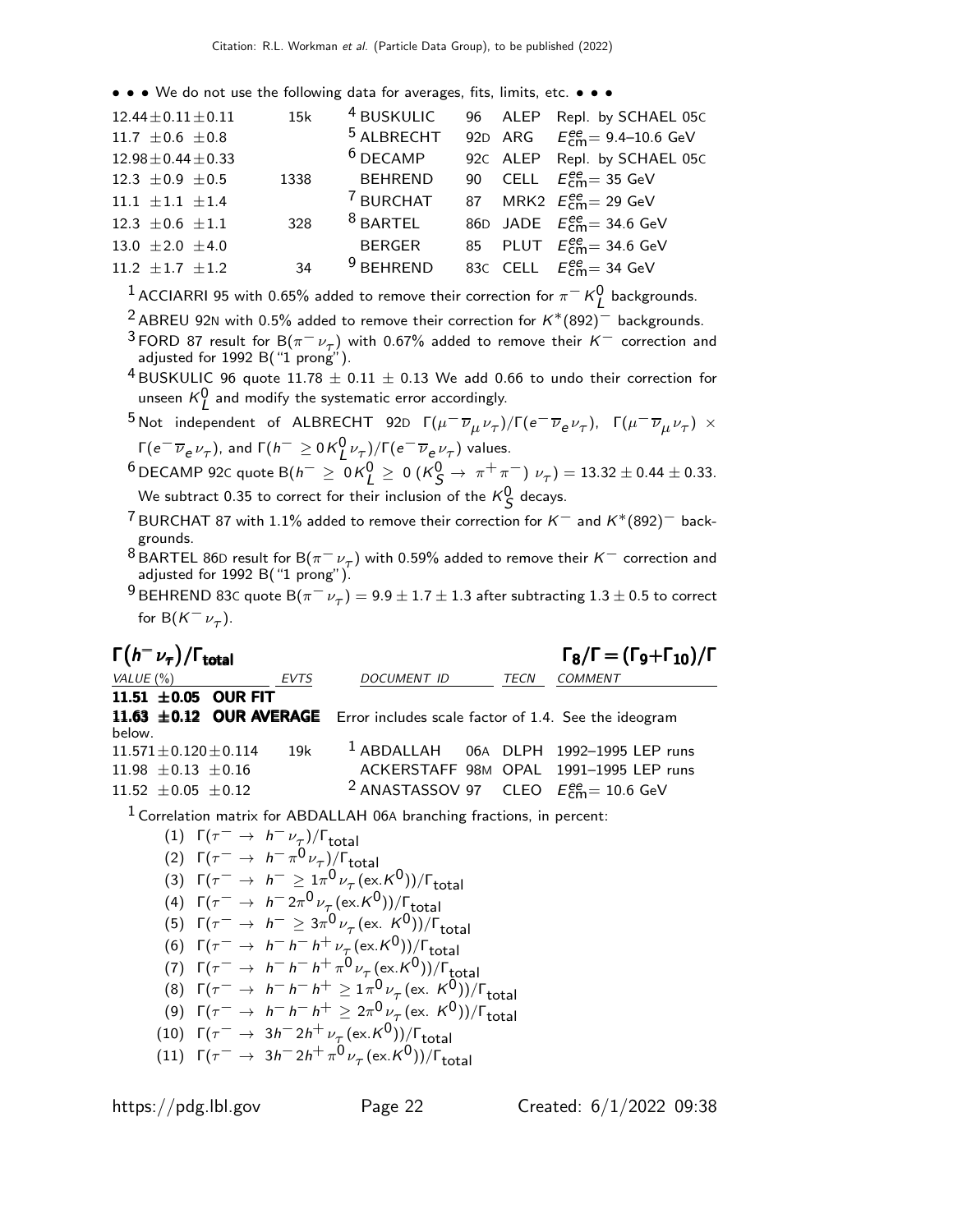| $-34$ |             |                                                                |                               |                    |              |                                               |                |           |                                                              |
|-------|-------------|----------------------------------------------------------------|-------------------------------|--------------------|--------------|-----------------------------------------------|----------------|-----------|--------------------------------------------------------------|
|       |             |                                                                |                               |                    |              |                                               |                |           |                                                              |
|       | -66         | 15                                                             |                               |                    |              |                                               |                |           |                                                              |
|       |             |                                                                |                               |                    |              |                                               |                |           |                                                              |
|       |             | 15                                                             | $\overline{0}$                | $-2$               |              |                                               |                |           |                                                              |
|       |             |                                                                |                               |                    |              |                                               |                |           |                                                              |
| $-4$  |             |                                                                | $-4$                          |                    |              | 75                                            |                |           |                                                              |
|       | $-1$        | -4                                                             | $\mathbf{3}$                  |                    |              |                                               |                |           |                                                              |
|       | $-1$        | 1                                                              | 0                             |                    |              | $-3$                                          | $-1$           | -3        |                                                              |
| 0     | 0           | 0                                                              | 0                             | 0                  | $\mathbf{1}$ | 0                                             | -5             | 5.<br>-57 |                                                              |
|       | (6)<br>(10) | $-47$ 56<br>$6\overline{6}$<br>$-6$ 38<br>$-7$<br>$-1$<br>$-1$ | -8<br>$-2$ $-1$<br>$-4$ $-13$ | 11 -86<br>$-5 - 3$ |              | $3 - 53$<br>$-2 - 56$<br>-6<br>$\overline{0}$ | 26 -78<br>$-2$ | -16       | $(1)$ $(2)$ $(3)$ $(4)$ $(5)$ $(6)$ $(7)$ $(8)$ $(9)$ $(10)$ |

 $2$  The correlation coefficients between this measurement and the ANASTASSOV 97 measurements of  ${\sf B}(\mu\overline\nu_\mu\nu_\tau)$ ,  ${\sf B}(e\overline\nu_e\nu_\tau)$ ,  ${\sf B}(\mu\overline\nu_\mu\nu_\tau)/{\sf B}(e\overline\nu_e\nu_\tau)$ , and  ${\sf B}(h^-\nu_\tau)/{\sf B}(e\overline\nu_e\nu_\tau)$ are 0.50, 0.48, 0.07, and 0.63 respectively.

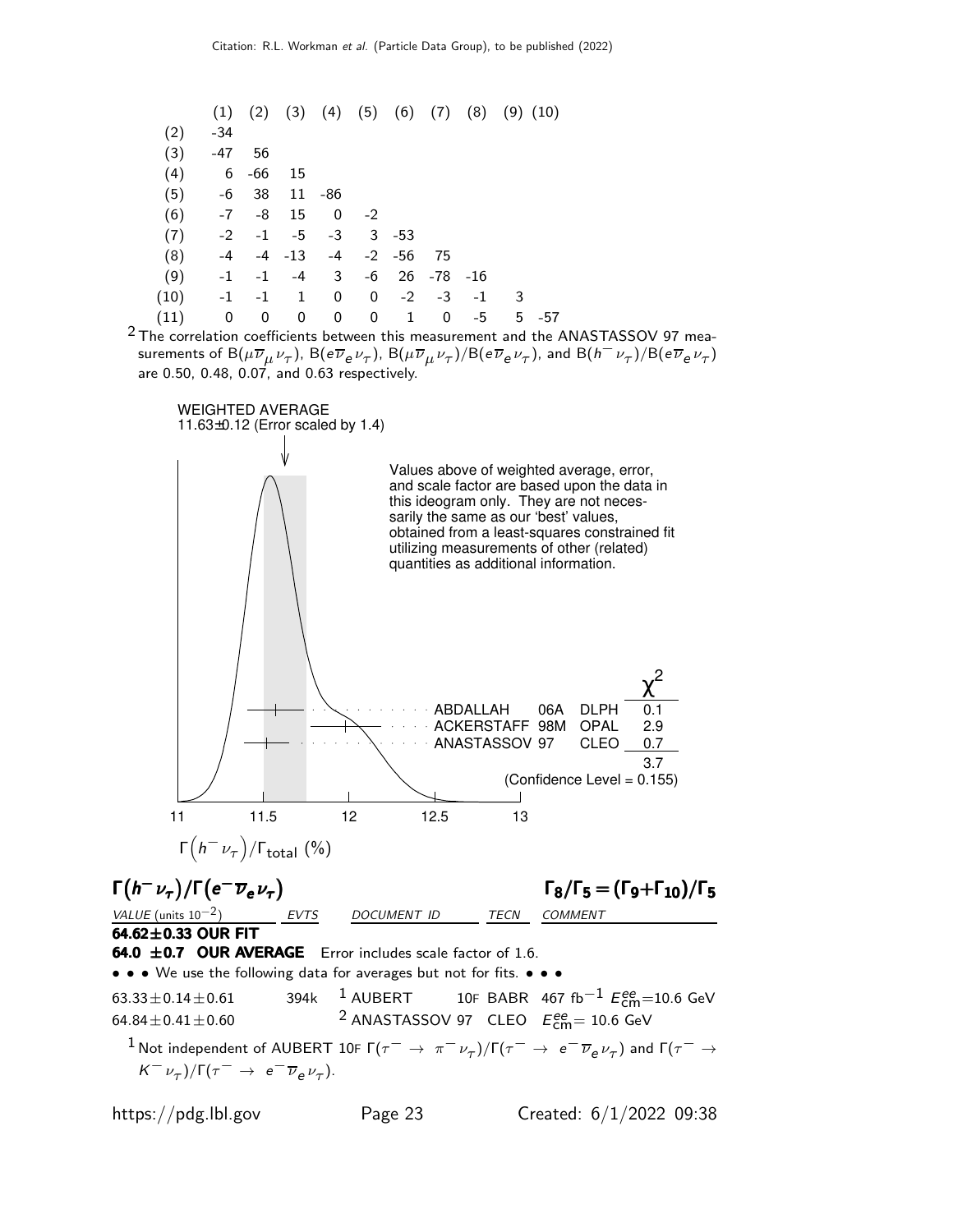$^2$ The correlation coefficients between this measurement and the ANASTASSOV 97 measurements of  ${\rm B}(\mu\overline{\nu}_{\mu}\nu_{\tau})$ ,  ${\rm B}(e\overline{\nu}_{e}\nu_{\tau})$ ,  ${\rm B}(\mu\overline{\nu}_{\mu}\nu_{\tau})/{\rm B}(e\overline{\nu}_{e}\nu_{\tau})$ , and  ${\rm B}(h^-\nu_{\tau})$  are 0.08, −0.39, 0.45, and 0.63 respectively.

| 96 ALEP Repl. by SCHAEL 05C                                                                                                                          |
|------------------------------------------------------------------------------------------------------------------------------------------------------|
|                                                                                                                                                      |
| $^1$ See footnote to SCHAEL 05C Г $(\tau^-\rightarrow\,e^-\,\overline{\nu}_e\,\nu_\tau)/\Gamma_{\rm total}$ measurement for correlations             |
|                                                                                                                                                      |
|                                                                                                                                                      |
| $\Gamma$ <sub>9</sub> /Γ <sub>5</sub>                                                                                                                |
|                                                                                                                                                      |
|                                                                                                                                                      |
| $^{-1}$ AUBERT $^{-1}$ 10F BABR 467 fb $^{-1}$ $E_{\rm cm}^{\rm ee}$ = 10.6 GeV                                                                      |
| $^1$ See footnote to AUBERT 10F Г $(\tau^-\to\mu^-\overline{\nu}_\mu\nu_\tau)/$ Г $(\tau^-\to\,e^-\overline{\nu}_e\nu_\tau)$ for correlations        |
|                                                                                                                                                      |
| $\Gamma_{10}/\Gamma$                                                                                                                                 |
|                                                                                                                                                      |
|                                                                                                                                                      |
|                                                                                                                                                      |
|                                                                                                                                                      |
|                                                                                                                                                      |
|                                                                                                                                                      |
|                                                                                                                                                      |
| ALEP Repl. by BARATE 99K                                                                                                                             |
|                                                                                                                                                      |
|                                                                                                                                                      |
| $^1$ The correlation coefficient between this measurement and the ABBIENDI 01J B( $\tau^-\rightarrow$                                                |
|                                                                                                                                                      |
|                                                                                                                                                      |
| $\Gamma_{10}/\Gamma_5$                                                                                                                               |
|                                                                                                                                                      |
| <sup>1</sup> AUBERT 10F BABR 467 fb <sup>-1</sup> $E_{\text{cm}}^{ee}$ = 10.6 GeV                                                                    |
|                                                                                                                                                      |
| $^1$ See footnote to AUBERT 10F $\Gamma(\tau^-\to\mu^-\overline{\nu}_\mu \nu_\tau)/\Gamma(\tau^-\to\,e^-\overline{\nu}_e \nu_\tau)$ for correlations |
| $\Gamma_{10}/\Gamma_{9}$                                                                                                                             |
|                                                                                                                                                      |
|                                                                                                                                                      |
|                                                                                                                                                      |
|                                                                                                                                                      |
| <sup>1</sup> AUBERT 10F BABR 467 fb <sup>-1</sup> $E_{\text{cm}}^{ee}$ = 10.6 GeV                                                                    |
|                                                                                                                                                      |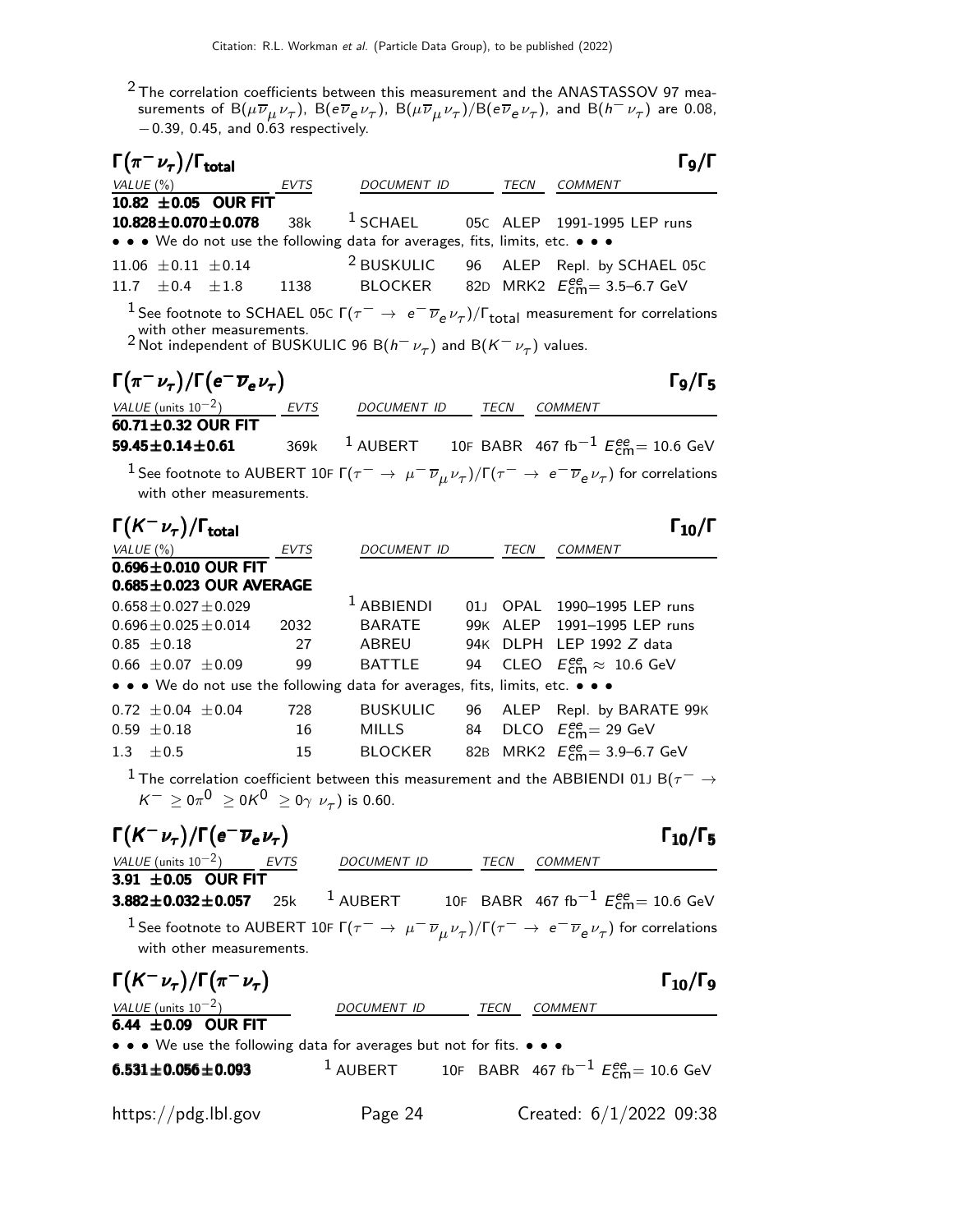$^1$ Not independent of AUBERT 10F Г $(\tau^-\to\pi^-\nu_\tau)/$ Г $(\tau^-\to\,$ e $^-\overline{\nu}_e\,\nu_\tau)$  and Г $(\tau^-\to$  $K^-\nu_\tau$ )/ $\Gamma(\tau^- \to e^- \overline{\nu}_e \nu_\tau)$ .

|           |                                   | $\Gamma(h^{-} \geq 1$ neutrals $\nu_{\tau})/\Gamma_{\text{total}}$                       |      |                                                                                                                               |     |             | $\Gamma_{11}/\Gamma$                                                                                                                                                  |
|-----------|-----------------------------------|------------------------------------------------------------------------------------------|------|-------------------------------------------------------------------------------------------------------------------------------|-----|-------------|-----------------------------------------------------------------------------------------------------------------------------------------------------------------------|
|           |                                   |                                                                                          |      |                                                                                                                               |     |             | $\Gamma_{11}/\Gamma = (\Gamma_{14} + \Gamma_{16} + \Gamma_{20} + \Gamma_{23} + \Gamma_{27} + \Gamma_{28} + \Gamma_{30} + 0.15344 \Gamma_{36} + 0.15344 \Gamma_{38} +$ |
|           |                                   |                                                                                          |      |                                                                                                                               |     |             | $0.15344\Gamma_{41} + 0.15344\Gamma_{43} + 0.0942\Gamma_{48} + 0.0942\Gamma_{52} + 0.7196\Gamma_{150} + 0.7196\Gamma_{152} +$                                         |
|           |                                   |                                                                                          |      | 0.7196 $\Gamma_{154}$ +0.1107 $\Gamma_{156}$ +0.0835 $\Gamma_{178}$ +0.0835 $\Gamma_{179}$ +0.0835 $\Gamma_{180}$ )/ $\Gamma$ |     |             |                                                                                                                                                                       |
| VALUE (%) |                                   |                                                                                          |      | DOCUMENT ID                                                                                                                   |     |             | TECN COMMENT                                                                                                                                                          |
|           |                                   | 37.01±0.09 OUR FIT                                                                       |      |                                                                                                                               |     |             |                                                                                                                                                                       |
|           |                                   |                                                                                          |      | • • • We do not use the following data for averages, fits, limits, etc. • • •                                                 |     |             |                                                                                                                                                                       |
|           | $36.14 \pm 0.33 \pm 0.58$         |                                                                                          |      | $1$ AKERS                                                                                                                     |     |             | 94E OPAL 1991-1992 LEP runs                                                                                                                                           |
|           | 38.4 $\pm 1.2$ $\pm 1.0$          |                                                                                          |      | <sup>2</sup> BURCHAT 87 MRK2 $E_{\text{cm}}^{ee}$ = 29 GeV                                                                    |     |             |                                                                                                                                                                       |
|           | 42.7 $\pm 2.0 \pm 2.9$            |                                                                                          |      | BERGER 85 PLUT $E_{cm}^{ee}$ = 34.6 GeV                                                                                       |     |             |                                                                                                                                                                       |
|           |                                   |                                                                                          |      |                                                                                                                               |     |             | $^1$ Not independent of ACKERSTAFF 98M B $(h^-\,\pi^0\,\nu_\tau)$ and B $(h^-\geq2\,\pi^0\,\nu_\tau)$ values.                                                         |
|           |                                   |                                                                                          |      |                                                                                                                               |     |             | $^2$ BURCHAT 87 quote for B $(\pi^\pm \geq 1$ neutral $\nu_\tau)$ $=$ 0.378 $\pm$ 0.012 $\pm$ 0.010. We add 0.006                                                     |
|           |                                   |                                                                                          |      |                                                                                                                               |     |             | to account for contribution from $(K^{*-} \nu_{\tau})$ which they fixed at BR = 0.013.                                                                                |
|           |                                   |                                                                                          |      |                                                                                                                               |     |             |                                                                                                                                                                       |
|           |                                   | $\Gamma(h^{-} \geq 1\pi^{0}\nu_{\tau}(\text{ex.}\mathcal{K}^{0}))/\Gamma_{\text{total}}$ |      |                                                                                                                               |     |             | $\Gamma_{12}/\Gamma$                                                                                                                                                  |
|           | 0.3257 $\Gamma_{154}$ )/ $\Gamma$ |                                                                                          |      |                                                                                                                               |     |             | $\Gamma_{12}/\Gamma = (\Gamma_{14} + \Gamma_{16} + \Gamma_{20} + \Gamma_{23} + \Gamma_{27} + \Gamma_{28} + \Gamma_{30} + 0.3257\Gamma_{150} + 0.3257\Gamma_{152} +$   |
|           |                                   |                                                                                          |      |                                                                                                                               |     |             |                                                                                                                                                                       |
|           | VALUE (%)                         | $\frac{VALUE (%)}{36.51 \pm 0.09}$ OUR FIT                                               |      | DOCUMENT ID                                                                                                                   |     |             | TECN COMMENT                                                                                                                                                          |
|           |                                   |                                                                                          |      |                                                                                                                               |     |             |                                                                                                                                                                       |
|           |                                   |                                                                                          |      | • • • We use the following data for averages but not for fits. • • •                                                          |     |             |                                                                                                                                                                       |
|           |                                   | $36.641 \pm 0.155 \pm 0.127$ 45k                                                         |      | $1$ ABDALLAH                                                                                                                  |     |             | 06A DLPH 1992-1995 LEP runs                                                                                                                                           |
|           |                                   |                                                                                          |      |                                                                                                                               |     |             | $^1$ See footnote to ABDALLAH 06A Г $(\tau^-\rightarrow\,h^-\,\nu_\tau)/\Gamma_{\rm total}$ measurement for correlations                                              |
|           |                                   | with other measurements.                                                                 |      |                                                                                                                               |     |             |                                                                                                                                                                       |
|           |                                   |                                                                                          |      |                                                                                                                               |     |             |                                                                                                                                                                       |
|           |                                   |                                                                                          |      |                                                                                                                               |     |             |                                                                                                                                                                       |
|           |                                   | $\Gamma(h^-\pi^0\nu_\tau)/\Gamma_{\rm total}$                                            |      |                                                                                                                               |     |             | $\Gamma_{13}/\Gamma = (\Gamma_{14} + \Gamma_{16})/\Gamma$                                                                                                             |
|           | VALUE(%)                          |                                                                                          | EVTS | DOCUMENT ID                                                                                                                   |     | TECN        | <b>COMMENT</b>                                                                                                                                                        |
|           |                                   | 25.93 ±0.09 OUR FIT<br>25.73 ±0.16 OUR AVERAGE                                           |      |                                                                                                                               |     |             |                                                                                                                                                                       |
|           | 25.67 $\pm 0.01 \pm 0.39$         |                                                                                          | 5.4M | <b>FUJIKAWA</b>                                                                                                               | 08  | <b>BELL</b> | 72 fb <sup>-1</sup> $E_{\text{cm}}^{ee}$ = 10.6GeV                                                                                                                    |
|           |                                   | $25.740 \pm 0.201 \pm 0.138$                                                             | 35k  | $1$ ABDALLAH                                                                                                                  | 06A |             | DLPH 1992-1995 LEP runs                                                                                                                                               |
|           | 25.89 $\pm$ 0.17 $\pm$ 0.29       |                                                                                          |      | ACKERSTAFF 98M                                                                                                                |     | OPAL        | 1991-1995 LEP runs                                                                                                                                                    |
|           | $25.05 \pm 0.35 \pm 0.50$         |                                                                                          | 6613 | <b>ACCIARRI</b>                                                                                                               | 95  | L3          | 1992 LEP run                                                                                                                                                          |
|           | 25.87 $\pm$ 0.12 $\pm$ 0.42       |                                                                                          | 51k  | <sup>2</sup> ARTUSO                                                                                                           | 94  | CLEO        | $E_{\text{cm}}^{\text{ee}}$ = 10.6 GeV                                                                                                                                |
|           |                                   |                                                                                          |      | • • • We do not use the following data for averages, fits, limits, etc. • • •                                                 |     |             |                                                                                                                                                                       |
|           | $25.76 \pm 0.15 \pm 0.13$         |                                                                                          | 31k  | <b>BUSKULIC</b>                                                                                                               | 96  | ALEP        | Repl. by SCHAEL 05C                                                                                                                                                   |
|           | $25.98 \pm 0.36 \pm 0.52$         |                                                                                          |      | 3 AKERS                                                                                                                       | 94E | OPAL        | Repl. by ACKER-                                                                                                                                                       |
| 22.9      | $\pm 0.8$                         | ±1.3                                                                                     | 283  | <sup>4</sup> ABREU                                                                                                            | 92N | <b>DLPH</b> | STAFF 98M                                                                                                                                                             |
| 23.1      | ± 0.4                             | ±0.9                                                                                     | 1249 | <sup>5</sup> ALBRECHT                                                                                                         | 92Q | ARG         | $E_{\text{cm}}^{\text{ee}}$ = 88.2–94.2 GeV<br>$E_{\text{cm}}^{\text{ee}} = 10 \text{ GeV}$                                                                           |
|           | 25.02 $\pm$ 0.64 $\pm$ 0.88       |                                                                                          | 1849 | <b>DECAMP</b>                                                                                                                 | 92C | ALEP        |                                                                                                                                                                       |
| 22.0      | $\pm 0.8$                         | ±1.9                                                                                     | 779  | ANTREASYAN 91                                                                                                                 |     |             | 1989-1990 LEP runs<br>CBAL $E_{\text{cm}}^{\text{ee}} = 9.4 - 10.6 \text{ GeV}$                                                                                       |
| 22.6      | $\pm 1.5$                         | ±0.7                                                                                     | 1101 | <b>BEHREND</b>                                                                                                                | 90  | <b>CELL</b> | $E_{\text{cm}}^{\text{ee}}$ = 35 GeV                                                                                                                                  |

<sup>1</sup> See footnote to ABDALLAH 06A  $\Gamma(\tau^- \to h^- \nu_\tau)/\Gamma_{\rm total}$  measurement for correlations with other measurements.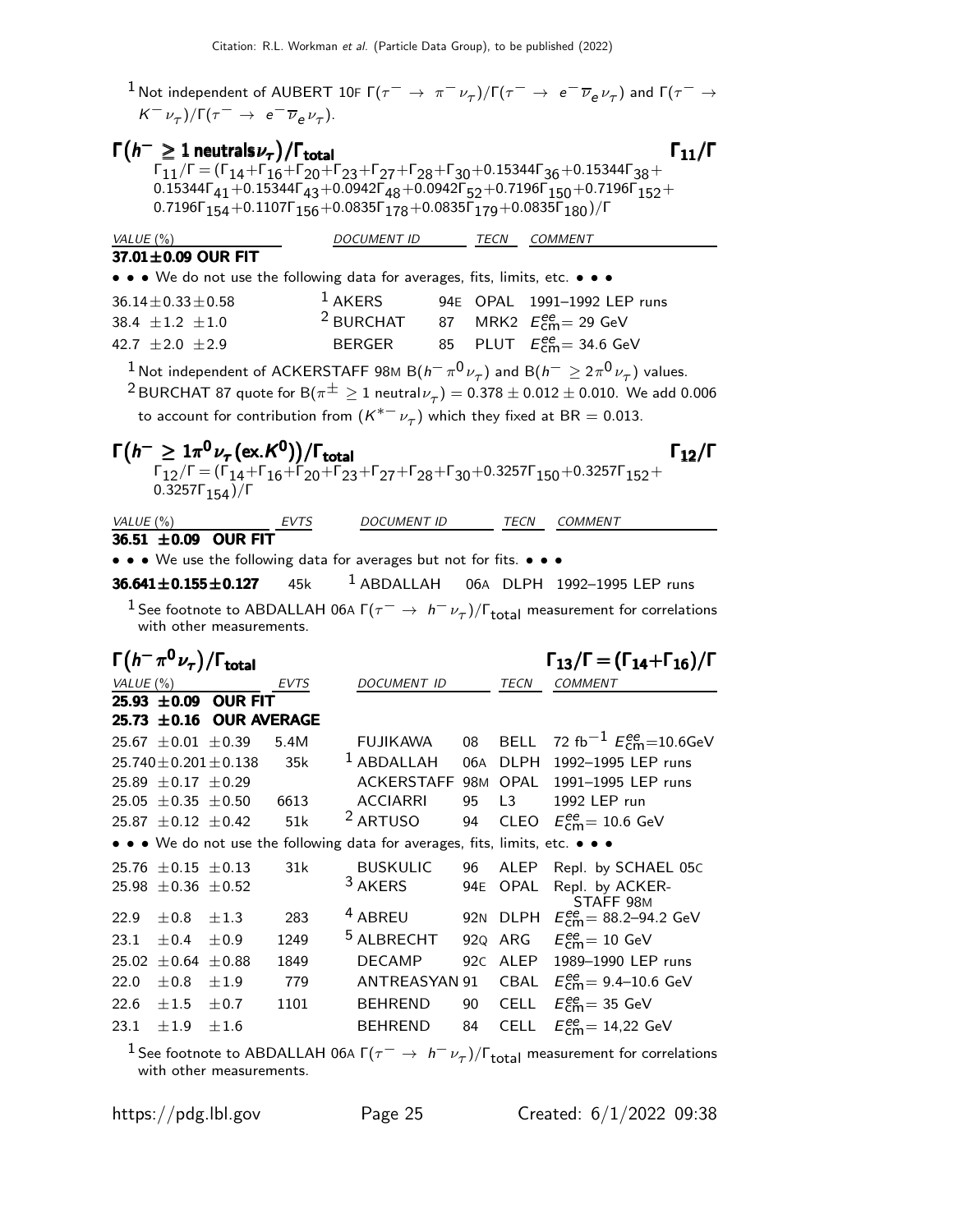- $2$  ARTUSO 94 reports the combined result from three independent methods, one of which (23% of the  $\tau^ \rightarrow$   $h^- \pi^0 \nu_{\tau}$ ) is normalized to the inclusive one-prong branching fraction, taken as 0.854  $\pm$  0.004. Renormalization to the present value causes negligible change.
- $^3$ AKERS 94E quote  $(26.25\pm0.36\pm0.52)\times10^{-2}$ ; we subtract 0.27% from their number to correct for  $\tau^- \to h^- K^0_L \nu_\tau$ .
- <sup>4</sup> ABREU 92N with 0.5% added to remove their correction for  $K*(892)^-$  backgrounds.
- 5 ALBRECHT 92Q with 0.5% added to remove their correction for  $\tau^- \to K^*(892)^- \nu_\tau$ background.

|           |                             | $\Gamma(\pi^-\pi^0\nu_\tau)/\Gamma_{\rm total}$                  |      |                                                                                                                                                                                                                                                                                                                                                                                                                                                                                                                       |                 |             |                                                      | $\Gamma_{14}/\Gamma$                                 |
|-----------|-----------------------------|------------------------------------------------------------------|------|-----------------------------------------------------------------------------------------------------------------------------------------------------------------------------------------------------------------------------------------------------------------------------------------------------------------------------------------------------------------------------------------------------------------------------------------------------------------------------------------------------------------------|-----------------|-------------|------------------------------------------------------|------------------------------------------------------|
| VALUE (%) |                             |                                                                  | EVTS | DOCUMENT ID                                                                                                                                                                                                                                                                                                                                                                                                                                                                                                           |                 | TECN        | <b>COMMENT</b>                                       |                                                      |
|           |                             | 25.49 ±0.09 OUR FIT                                              |      |                                                                                                                                                                                                                                                                                                                                                                                                                                                                                                                       |                 |             |                                                      |                                                      |
|           |                             | 25.46 ±0.12 OUR AVERAGE                                          |      |                                                                                                                                                                                                                                                                                                                                                                                                                                                                                                                       |                 |             |                                                      |                                                      |
|           |                             | $25.471 \pm 0.097 \pm 0.085$                                     | 81k  | $^1$ SCHAEL                                                                                                                                                                                                                                                                                                                                                                                                                                                                                                           |                 |             | 05C ALEP 1991-1995 LEP runs                          |                                                      |
|           |                             |                                                                  |      | • • • We use the following data for averages but not for fits. • • •                                                                                                                                                                                                                                                                                                                                                                                                                                                  |                 |             |                                                      |                                                      |
|           | $25.36 \pm 0.44$            |                                                                  |      | <sup>2</sup> ARTUSO                                                                                                                                                                                                                                                                                                                                                                                                                                                                                                   | 94              |             | CLEO $E_{\text{cm}}^{\text{ee}} = 10.6 \text{ GeV}$  |                                                      |
|           |                             |                                                                  |      | • • • We do not use the following data for averages, fits, limits, etc. • • •                                                                                                                                                                                                                                                                                                                                                                                                                                         |                 |             |                                                      |                                                      |
|           | 25.30 $\pm$ 0.15 $\pm$ 0.13 |                                                                  |      | <sup>3</sup> BUSKULIC                                                                                                                                                                                                                                                                                                                                                                                                                                                                                                 | 96              |             |                                                      | ALEP Repl. by SCHAEL 05C                             |
| 21.5      | $\pm$ 0.4                   | ±1.9                                                             | 4400 | 4,5 ALBRECHT                                                                                                                                                                                                                                                                                                                                                                                                                                                                                                          |                 |             | 88L ARG $E_{\text{cm}}^{ee} = 10 \text{ GeV}$        |                                                      |
| 23.0      | $\pm 1.3$                   | ±1.7                                                             | 582  | <b>ADLER</b>                                                                                                                                                                                                                                                                                                                                                                                                                                                                                                          |                 |             | 87B MRK3 $E_{\text{cm}}^{ee} = 3.77 \text{ GeV}$     |                                                      |
| 25.8      | $\pm 1.7$                   | ±2.5                                                             |      | $6$ BURCHAT                                                                                                                                                                                                                                                                                                                                                                                                                                                                                                           | 87              |             | MRK2 $E_{\text{cm}}^{ee}$ = 29 GeV                   |                                                      |
| 22.3      | $\pm 0.6$                   | ±1.4                                                             | 629  | <sup>5</sup> YELTON                                                                                                                                                                                                                                                                                                                                                                                                                                                                                                   | 86              |             | MRK2 $E_{\text{cm}}^{\text{ee}} = 29 \text{ GeV}$    |                                                      |
| VALUE (%) | included.                   | $\Gamma(\pi^-\pi^0$ non- $\rho(770)\nu_\tau)/\Gamma_{\rm total}$ |      | $^3$ Not independent of BUSKULIC 96 B $(h^-\,\pi^0\,\nu_\tau)$ and B $(K^-\,\pi^0\,\nu_\tau)$ values.<br><sup>4</sup> The authors divide by ( $\Gamma_3 + \Gamma_5 + \Gamma_9 + \Gamma_{10}$ )/ $\Gamma = 0.467$ to obtain this result.<br><sup>5</sup> Experiment had no hadron identification. Kaon corrections were made, but insufficient<br>information is given to permit their removal.<br><sup>6</sup> BURCHAT 87 value is not independent of YELTON 86 value. Nonresonant decays<br>DOCUMENT ID TECN COMMENT |                 |             |                                                      | $\Gamma_{15}/\Gamma$                                 |
|           | $0.3 \pm 0.1 \pm 0.3$       |                                                                  |      | $1$ BEHREND                                                                                                                                                                                                                                                                                                                                                                                                                                                                                                           | 84              |             | CELL $E_{cm}^{ee} = 14,22$ GeV                       |                                                      |
|           |                             | $\Gamma(K^-\pi^0\nu_\tau)/\Gamma_{\rm total}$                    |      | $^1$ BEHREND 84 assume a flat nonresonant mass distribution down to the $\rho(770)$ mass,<br>using events with mass above 1300 to set the level.                                                                                                                                                                                                                                                                                                                                                                      |                 |             |                                                      | $\Gamma_{16}/\Gamma$                                 |
| VALUE (%) |                             |                                                                  | EVTS | DOCUMENT ID                                                                                                                                                                                                                                                                                                                                                                                                                                                                                                           |                 | TECN        | <b>COMMENT</b>                                       |                                                      |
|           |                             | $0.433 \pm 0.015$ OUR FIT                                        |      |                                                                                                                                                                                                                                                                                                                                                                                                                                                                                                                       |                 |             |                                                      |                                                      |
|           |                             | $0.426 \pm 0.016$ OUR AVERAGE                                    |      |                                                                                                                                                                                                                                                                                                                                                                                                                                                                                                                       |                 |             |                                                      |                                                      |
|           | $0.416 \pm 0.003 \pm 0.018$ |                                                                  | 78k  | AUBERT                                                                                                                                                                                                                                                                                                                                                                                                                                                                                                                |                 | 07AP BABR   |                                                      | 230 fb <sup>-1</sup> $E_{\text{cm}}^{ee}$ = 10.6 GeV |
|           | $0.471 \pm 0.059 \pm 0.023$ |                                                                  | 360  | ABBIENDI                                                                                                                                                                                                                                                                                                                                                                                                                                                                                                              | 04 <sub>1</sub> | <b>OPAL</b> | 1991-1995 LEP runs                                   |                                                      |
|           | $0.444 \pm 0.026 \pm 0.024$ |                                                                  | 923  | BARATE                                                                                                                                                                                                                                                                                                                                                                                                                                                                                                                | 99K ALEP        |             | 1991-1995 LEP runs                                   |                                                      |
|           | $0.51 \pm 0.10 \pm 0.07$    |                                                                  | 37   | <b>BATTLE</b>                                                                                                                                                                                                                                                                                                                                                                                                                                                                                                         | 94              | <b>CLEO</b> | $E_{\text{cm}}^{\text{ee}} \approx 10.6 \text{ GeV}$ |                                                      |

• • • We do not use the following data for averages, fits, limits, etc. • • •

 $0.52 \pm 0.04 \pm 0.05$  395 BUSKULIC 96 ALEP Repl. by BARATE 99K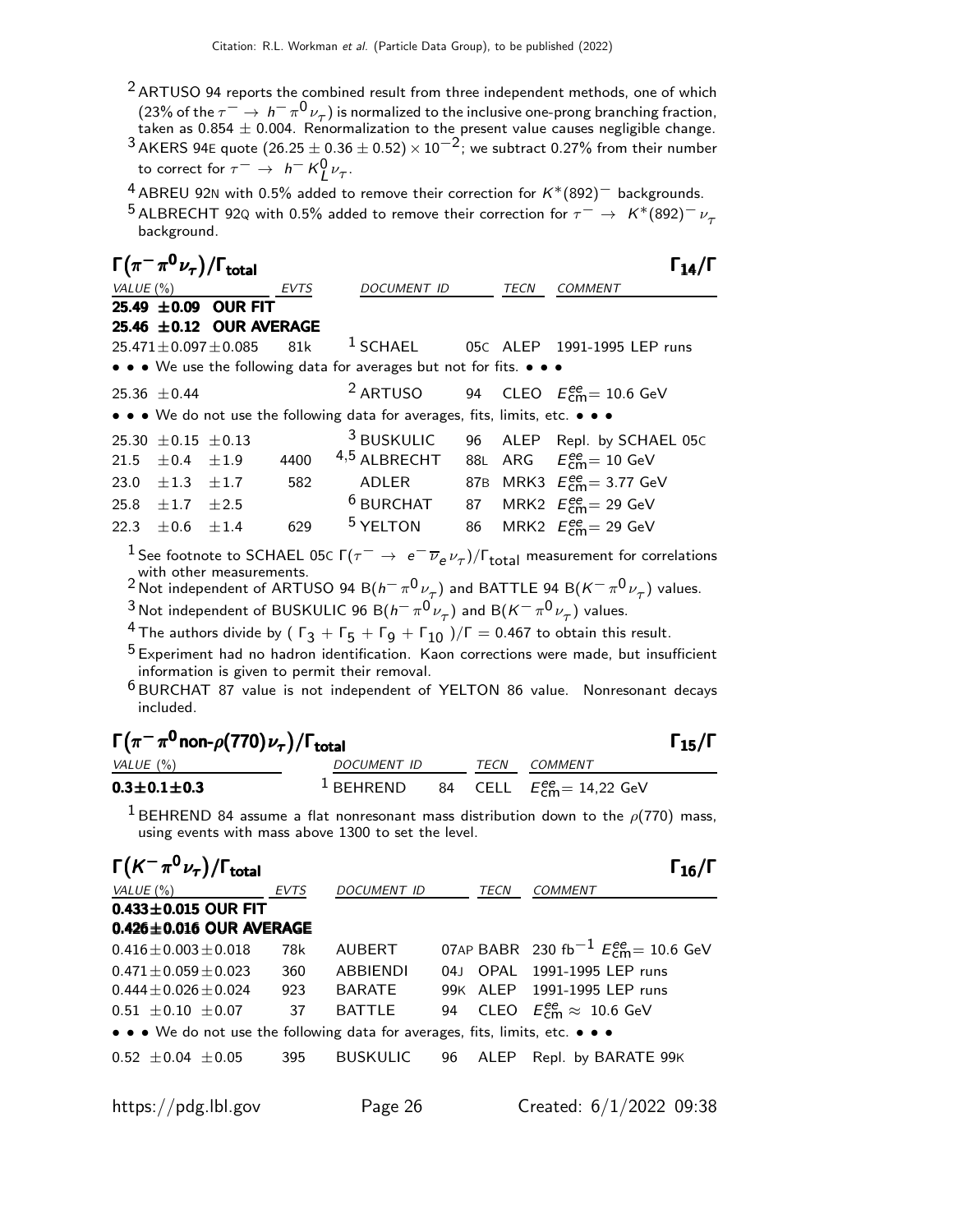$\Gamma(h^{-} \geq 2\pi^{0}\nu_{\tau})/\Gamma_{\text{total}}$  Γ<sub>17</sub>/Γ  $\Gamma_{17}/\Gamma = (\Gamma_{20}+\Gamma_{23}+\Gamma_{27}+\Gamma_{28}+\Gamma_{30}+0.15344\Gamma_{36}+0.15344\Gamma_{38}+0.15344\Gamma_{41}+$ 0.15344Γ<sub>43</sub>+0.09419Γ<sub>48</sub>+0.0942Γ<sub>52</sub>+0.3257Γ<sub>150</sub>+0.3257Γ<sub>152</sub>+0.3257Γ<sub>154</sub>)/Γ<br>VALUE(%) EVTS DOCUMENT ID TECN COMMENT EVTS DOCUMENT ID TECN COMMENT  $10.81 \pm 0.09$  OUR FIT<br> $9.91 \pm 0.31 \pm 0.27$ ACKERSTAFF 98M OPAL 1991-1995 LEP runs • • • We do not use the following data for averages, fits, limits, etc. • • •  $9.89\pm0.34\pm0.55$  1 AKERS 94E OPAL Repl. by ACKER- $14.0 \pm 1.2 \pm 0.6$  938  $2$  BEHREND 90 CELL  $E_{\rm cm}^{\rm ee}$  = 35 GeV  $12.0 \pm 1.4 \pm 2.5$  $3$  BURCHAT  $87$  MRK2  $E_{\rm{cm}}^{ee} = 29$  GeV  $13.9 \pm 2.0 +1.9 -2.2$  $-2.2$  $^4$  AIHARA 86E TPC  $E_{\rm cm}^{\rm ee}$  = 29 GeV  $^1$ AKERS 94E not independent of AKERS 94E B $(h^- \geq 1 \pi^0 \nu_\tau)$  and B $(h^- \pi^0 \nu_\tau)$  measurements. <sup>2</sup> No independent of BEHREND 90 Γ( $h^-$  2π<sup>0</sup>  $\nu_\tau$  (exp. K<sup>0</sup>)) and Γ( $h^ \geq$  3π<sup>0</sup>  $\nu_\tau$ ). <sup>3</sup> Error correlated with BURCHAT 87 Γ $(\rho^- \nu_e)/$ Γ(total) value.  $^4$  AIHARA 86E (TPC) quote B $(2\pi^0\pi^-\nu_\tau)+1.6$ B $(3\pi^0\pi^-\nu_\tau)+1.1$ B $(\pi^0\eta\pi^-\nu_\tau).$  $\Gamma(h^- 2\pi^0 \nu_\tau)/\Gamma_{\rm total}$  Γ<sub>18</sub>/Γ  $\Gamma_{18}/\Gamma = (\Gamma_{20} + \Gamma_{23} + 0.15344\Gamma_{36} + 0.15344\Gamma_{38})/\Gamma$ VALUE (%) **EVTS** DOCUMENT ID TECN COMMENT  $9.48\pm0.10$  OUR FIT • • • We do not use the following data for averages, fits, limits, etc. • • •  $9.48\pm0.13\pm0.10$  12k <sup>1</sup> BUSKULIC 96 ALEP Repl. by SCHAEL 05C <sup>1</sup> BUSKULIC 96 quote 9.29  $\pm$  0.13  $\pm$  0.10. We add 0.19 to undo their correction for  $\tau^ \rightarrow$   $h^-$  K<sup>0</sup> $\nu_{\tau}$ .  $\Gamma(h^- 2\pi^0 \nu_\tau(\text{ex.} K^0))/\Gamma_\text{total}$  Γ<sub>19</sub>/Γ  $\Gamma_{19}/\Gamma = (\Gamma_{20} + \Gamma_{23})/\Gamma$ <br>VALUE (%) EVT EVTS DOCUMENT ID TECN COMMENT  $9.32 \pm 0.10$  OUR FIT **9.17**  $\pm$ **0.27 OUR AVERAGE**<br>9.498  $\pm$  0.320  $\pm$  0.275 9.5k 9.5k  $1$  ABDALLAH 06A DLPH 1992-1995 LEP runs<br>1060 ACCIARRI 95 L3 1992 LEP run 8.88  $\pm 0.37 \pm 0.42$ • • • We use the following data for averages but not for fits. • • • 8.96  $\pm$  0.16  $\pm$  0.44 <sup>2</sup> PROCARIO  $_{\rm cm}^{ee} \approx 10.6 \,\text{GeV}$ • • • We do not use the following data for averages, fits, limits, etc. • • • 10.38  $\pm$ 0.66  $\pm$ 0.82 809 <sup>3</sup> DECAMP 92c ALEP Repl. by SCHAEL 05c 5.7  $\pm$ 0.5  $+1.7$  $-1.0$ <br> $\pm 1.1$ 133  $\frac{4 \text{ ANTREASYAN 91} \text{ CBAL} \quad E_{\text{CM}}^{ee} = 9.4 - 10.6 \text{ GeV}}{4 \text{ ANTREASYAN 91}}$ 10.0  $\pm 1.5$   $\pm 1.1$  333 5 BEHREND 90 CELL  $E_{\textsf{cm}}^{ee}$  = 35 GeV 8.7  $\pm$  0.4  $\pm$  1.1 815  $\frac{6}{5}$  BAND 87 MAC  $E_{\text{cm}}^{ee}$  = 29 GeV 6.2  $\pm 0.6$   $\pm 1.2$  $7$  GAN 87 MRK2  $E_{\text{cm}}^{ee} = 29$  GeV  $6.0 \pm 3.0 \pm 1.8$  BEHREND 84  $_{\text{cm}}^{\text{ee}}$  = 14,22 GeV <sup>1</sup> See footnote to ABDALLAH 06A  $\Gamma(\tau^- \to h^- \nu_\tau)/\Gamma_{\rm total}$  measurement for correlations with other measurements. <sup>2</sup> PROCARIO 93 entry is obtained from B $(h^- \, 2\pi^0 \nu_\tau)/{\rm B} (h^- \, \pi^0 \nu_\tau)$  using ARTUSO 94 result for B $(h^-\pi^0\nu_\tau)$ .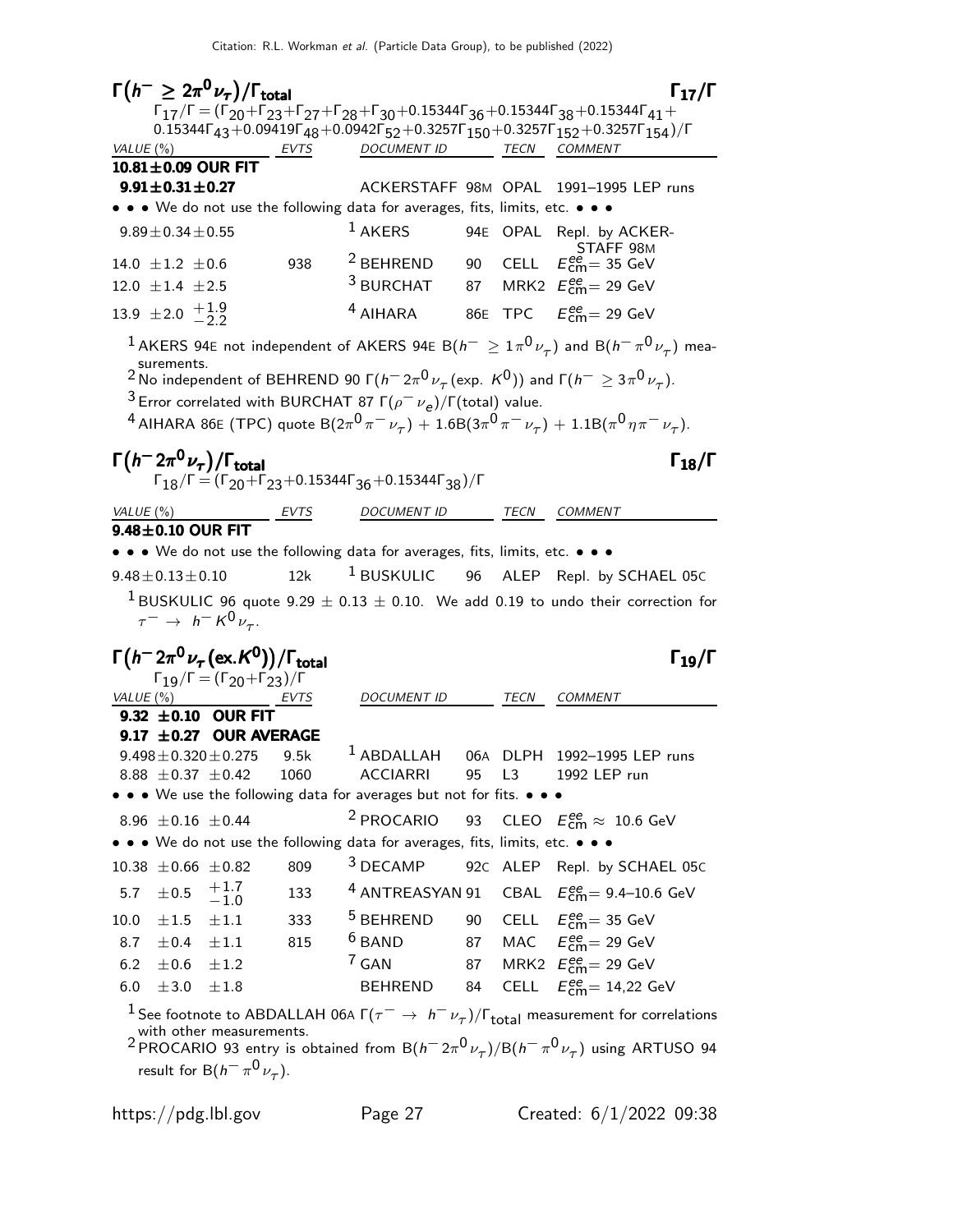<sup>3</sup>We subtract 0.0015 to account for  $\tau^- \to K^*(892)^- \nu_\tau$  contribution.

 $^4$  ANTREASYAN 91 subtract 0.001 to account for the  $\tau^-\to~{\sf K}^\ast (892)^-\nu_\tau$  contribution. <sup>5</sup> BEHREND 90 subtract 0.002 to account for the  $\tau^ \rightarrow$   $K^*(892)^- \nu_\tau$  contribution.  $\frac{6}{7}$ BAND 87 assume B $(\pi^{-}3\pi^{0}\nu_{\tau})=0.01$  and B $(\pi^{-}\pi^{0}\eta\nu_{\tau})=0.005.$ 

 $7$  GAN 87 analysis use photon multiplicity distribution.

| $\Gamma(h^- 2\pi^0 \nu_\tau (\text{ex.}\mathcal{K}^0))/\Gamma(h^-\pi^0 \nu_\tau)$<br>$\Gamma_{19}/\Gamma_{13} = (\Gamma_{20} + \Gamma_{23})/(\Gamma_{14} + \Gamma_{16})$                                                                          |          |                                                                             |    |                     | $\Gamma_{19}/\Gamma_{13}$                                                                                                   |
|---------------------------------------------------------------------------------------------------------------------------------------------------------------------------------------------------------------------------------------------------|----------|-----------------------------------------------------------------------------|----|---------------------|-----------------------------------------------------------------------------------------------------------------------------|
| VALUE (units $10^{-2}$ )                                                                                                                                                                                                                          |          | DOCUMENT ID                                                                 |    | <i>TECN COMMENT</i> |                                                                                                                             |
| 36.0±0.4 OUR FIT<br>$34.2 \pm 0.6 \pm 1.6$                                                                                                                                                                                                        |          | <sup>1</sup> PROCARIO 93 CLEO $E_{\text{cm}}^{ee} \approx 10.6 \text{ GeV}$ |    |                     |                                                                                                                             |
| $^{1}$ PROCARIO 93 quote 0.345 $\pm$ 0.006 $\pm$ 0.016 after correction for 2 kaon backgrounds<br>by 0.990 $\pm$ 0.010 to remove these corrections to B( $h^-\pi^0\nu_\tau$ ).                                                                    |          |                                                                             |    |                     | assuming B( $K^{*-} \nu_{\tau}$ )=1.42 $\pm$ 0.18% and B( $h^- K^0 \pi^0 \nu_{\tau}$ )=0.48 $\pm$ 0.48%. We multiply        |
| $\Gamma(\pi^- 2\pi^0 \nu_\tau (\text{ex.} K^0))/\Gamma_{\text{total}}$<br><u>VALUE (%)</u><br>9.26 $\pm$ 0.10 OUR FIT                                                                                                                             |          | DOCUMENT ID TECN COMMENT                                                    |    |                     | $\Gamma_{20}/\Gamma$                                                                                                        |
| $9.239 \pm 0.086 \pm 0.090$ 31k<br>• • • We do not use the following data for averages, fits, limits, etc. • • •                                                                                                                                  |          |                                                                             |    |                     | <sup>1</sup> SCHAEL 05C ALEP 1991-1995 LEP runs                                                                             |
| 9.21 $\pm$ 0.13 $\pm$ 0.11                                                                                                                                                                                                                        |          |                                                                             |    |                     | <sup>2</sup> BUSKULIC 96 ALEP Repl. by SCHAEL 05C                                                                           |
| $^1$ See footnote to SCHAEL 05 <code>c</code> Г $(\tau^-\rightarrow\ e^-\overline{\nu}_e\nu_\tau)/\Gamma_{\rm total}$ measurement for correlations                                                                                                |          |                                                                             |    |                     |                                                                                                                             |
| 2 with other measurements.<br>2 Not independent of BUSKULIC 96 B( $h^- 2\pi^0 \nu_\tau$ (ex. $K^0$ )) and B( $K^- 2\pi^0 \nu_\tau$ (ex. $K^0$ ))<br>values.                                                                                       |          |                                                                             |    |                     |                                                                                                                             |
| $\Gamma(\pi^- 2\pi^0 \nu_\tau (\text{ex.} K^0)$ , scalar) / $\Gamma(\pi^- 2\pi^0 \nu_\tau (\text{ex.} K^0))$                                                                                                                                      |          |                                                                             |    |                     | $\Gamma_{21}/\Gamma_{20}$                                                                                                   |
| <b>VALUE</b><br>< 0.094                                                                                                                                                                                                                           |          |                                                                             |    |                     | $\underbrace{CL\%}_{95}$ DOCUMENT ID TECN COMMENT<br>$\frac{TCN}{100}$ CLEO 4.7 fb <sup>-1</sup> E <sup>ee</sup> = 10.6 GeV |
| $^1$ Model-independent limit from structure function analysis on contribution to B( $\tau^-\rightarrow$                                                                                                                                           |          |                                                                             |    |                     |                                                                                                                             |
| $\pi$ <sup>-</sup> $2\pi$ <sup>0</sup> $\nu$ <sub>7</sub> (ex. K <sup>0</sup> )) from scalars.                                                                                                                                                    |          |                                                                             |    |                     |                                                                                                                             |
| $\Gamma(\pi^{-}2\pi^{0}\nu_{\tau}$ (ex. K <sup>0</sup> ), vector) / $\Gamma(\pi^{-}2\pi^{0}\nu_{\tau}$ (ex. K <sup>0</sup> ))                                                                                                                     |          |                                                                             |    |                     | $\Gamma_{22}/\Gamma_{20}$                                                                                                   |
| <b>VALUE</b><br>< 0.073                                                                                                                                                                                                                           |          | <u>CL% DOCUMENT ID TECN COMMENT</u>                                         |    |                     | 95 <sup>1</sup> BROWDER 00 CLEO 4.7 fb <sup>-1</sup> $E_{\text{cm}}^{ee}$ = 10.6 GeV                                        |
| $^1$ Model-independent limit from structure function analysis on contribution to B( $\tau^-\rightarrow$<br>$\pi$ <sup>-</sup> $2\pi$ <sup>0</sup> $\nu$ <sub>7</sub> (ex. K <sup>0</sup> )) from vectors.                                         |          |                                                                             |    |                     |                                                                                                                             |
| $\Gamma(K^- 2\pi^0 \nu_\tau (\text{ex.} K^0))/\Gamma_{\text{total}}$                                                                                                                                                                              |          |                                                                             |    |                     | $\Gamma_{23}/\Gamma$                                                                                                        |
| $VALUE$ (units $10^{-4}$ ) EVTS<br>$6.5 \pm 2.2$ OUR FIT<br>5.8± 2.4 OUR AVERAGE                                                                                                                                                                  |          | DOCUMENT ID TECN COMMENT                                                    |    |                     |                                                                                                                             |
| $5.6 \pm 2.0 \pm 1.5$<br>$9 \pm 10 \pm 3$                                                                                                                                                                                                         | 131<br>3 | $1$ BATTLE                                                                  | 94 |                     | BARATE 99K ALEP 1991-1995 LEP runs<br>CLEO $E_{\text{cm}}^{ee} \approx 10.6 \text{ GeV}$                                    |
| • • • We do not use the following data for averages, fits, limits, etc. • • •                                                                                                                                                                     |          |                                                                             |    |                     |                                                                                                                             |
| 8 $\pm$ 2 $\pm$ 2<br>$^1$ BATTLE 94 quote (14 $\pm$ 10 $\pm$ 3) $\times$ 10 $^{-4}$ or $<$ 30 $\times$ 10 $^{-4}$ at 90% CL. We subtract<br>$(5 \pm 2) \times 10^{-4}$ to account for $\tau^- \to K^- (K^0 \to \pi^0 \pi^0) \nu_\tau$ background. | 59       | <b>BUSKULIC</b>                                                             | 96 |                     | ALEP Repl. by BARATE 99K                                                                                                    |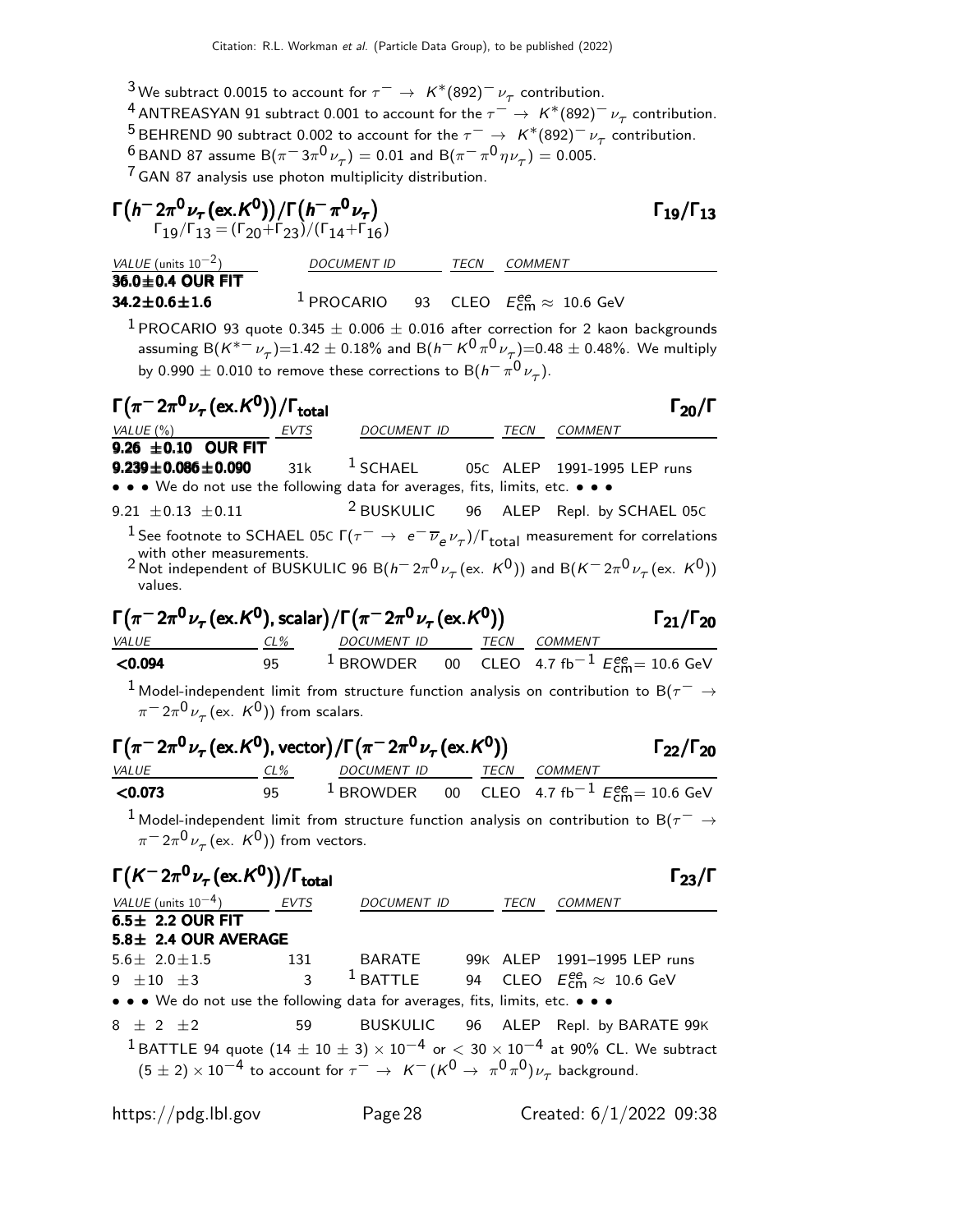$\Gamma(h^{-} \geq 3\pi^{0}\nu_{\tau})/\Gamma_{\text{total}}$   $\Gamma_{24}/\Gamma$  $(h^{-} \geq 3\pi^{0}\nu_{\tau})/\Gamma_{\text{total}}$  Γ<sub>24</sub>/Γ  $\Gamma_{24}/\Gamma$  = (Γ<sub>27</sub>+Γ<sub>28</sub>+Γ<sub>30</sub>+0.15344Γ<sub>41</sub>+0.15344Γ<sub>43</sub>+0.0942Γ<sub>48</sub>+0.0942Γ<sub>52</sub>+  $0.3257\Gamma_{150} + 0.3257\Gamma_{152} + 0.3257\Gamma_{154} + 0.0501\Gamma_{156})/\Gamma$ VALUE (%) EVTS DOCUMENT ID TECN COMMENT  $1.34 \pm 0.07$  OUR FIT • • • We do not use the following data for averages, fits, limits, etc. • • •  $1.53\pm0.40\pm0.46$  186 DECAMP 92c ALEP Repl. by SCHAEL 05c<br>  $3.2\pm1.0\pm1.0$  BEHREND 90 CELL  $E_{\text{cm}}^{\text{ee}} = 35$  GeV  $3.2 \pm 1.0 \pm 1.0$  BEHREND 90 CELL  $E_{\text{cm}}^{ee} = 35 \text{ GeV}$  $\Gamma(h^{-} \geq 3\pi^{0}\nu_{\tau}(\text{ex. } K^{0}))/\Gamma_{\text{total}}$  Γ<sub>25</sub>/Γ  $\Gamma_{25}/\Gamma=(\Gamma_{27}+\Gamma_{28}+\Gamma_{30}+0.3257\Gamma_{150}+0.3257\Gamma_{152}+0.3257\Gamma_{154})/\Gamma$ VALUE (%) EVTS DOCUMENT ID TECN COMMENT 1.25  $\pm$  0.07 OUR FIT<br>1.403  $\pm$  0.214  $\pm$  0.224  $1.1k$   $1$  ABDALLAH 06A DLPH 1992–1995 LEP runs <sup>1</sup> See footnote to ABDALLAH 06A  $\Gamma(\tau^- \to h^- \nu_\tau)/\Gamma_{\rm total}$  measurement for correlations with other measurements.  $\Gamma(h^-3\pi^0\nu_\tau)/\Gamma_{\rm total}$  Γ<sub>26</sub>/Γ  $\frac{1}{\text{FALUE (%)}}$  Γ = (Γ<sub>27</sub>+Γ<sub>28</sub>+0.15344Γ<sub>41</sub>+0.15344Γ<sub>43</sub>+0.3257Γ<sub>152</sub>)/Γ<br><u>VALUE (%) EVTS</u> DOCUMENT ID TECN CO. DOCUMENT ID TECN COMMENT  $1.18\pm0.07$  OUR FIT **1.21** $\pm$ **0.17 OUR AVERAGE** Error includes scale factor of 1.2.<br>1.70 $\pm$ 0.24 $\pm$ 0.38 293 ACCIARRI 95 L3 1.70±0.24±0.38 293 ACCIARRI 95 L3 1992 LEP run • • • We use the following data for averages but not for fits. • • •  $1.15\pm0.08\pm0.13$   $1$  PROCARIO 93 CLEO  $E_{\textsf{cm}}^{\textsf{ee}} \approx 10.6 \text{ GeV}$ • • • We do not use the following data for averages, fits, limits, etc. • • • • 1.24 $\pm$ 0.09 $\pm$ 0.11 2.3k <sup>2</sup> BUSKULIC 96 ALEP Repl. by  $1.24 \pm 0.09 \pm 0.11$  2.3k <sup>2</sup> BUSKULIC 96 ALEP Repl. by SCHAEL 05c  $0.0 + 1.4$  $-0.1$  $+1.1$  $-0.1$  $3$  GAN 87 MRK2  $E_{\text{cm}}^{ee} = 29$  GeV <sup>1</sup> PROCARIO 93 entry is obtained from B $(h^-3\pi^0\nu_\tau)/B(h^-\pi^0\nu_\tau)$  using ARTUSO 94 result for B $(h^-\pi^0\nu_\tau)$ .  $^2$ BUSKULIC 96 quote B $(h^- \, 3\pi^0 \nu_\tau\,(\text{ex.~K}^0)) = 1.17 \pm 0.09 \pm 0.11$ . We add 0.07 to remove their correction for  $K^0$  backgrounds. <sup>3</sup> Highly correlated with GAN 87  $\Gamma(\eta \pi^- \pi^0 \nu_\tau)/\Gamma_{\text{total}}$  value. Authors quote  ${\sf B}(\pi^\pm\,3\pi^0\,\nu_\tau)+ 0.67{\sf B}(\pi^\pm\,\eta\,\pi^0\,\nu_\tau)= 0.047\pm 0.010\pm 0.011.$  $\Gamma(h^- 3\pi^0 \nu_\tau)/\Gamma(h^- \pi^0 \nu_\tau)$ Γ $(h^- 3\pi^0 \nu_\tau)/\Gamma(h^- \pi^0 \nu_\tau)$  Γ $_{26}/\Gamma_{13}$  $\Gamma_{26}/\Gamma_{13}$  $\Gamma_{26}/\Gamma_{13} = (\Gamma_{27} + \Gamma_{28} + 0.15344\Gamma_{41} + 0.15344\Gamma_{43} + 0.3257\Gamma_{152})/(\Gamma_{14} + \Gamma_{16})$ VALUE (units 10<sup>-2</sup>) DOCUMENT ID TECN COMMENT  $4.54 \pm 0.28$  OUR FIT 4.4  $\pm 0.3 \pm 0.5$  $1$  PROCARIO 93 CLEO  $E_{\textsf{cm}}^{ee} \approx 10.6$  GeV <sup>1</sup> PROCARIO 93 quote 0.041  $\pm$  0.003  $\pm$  0.005 after correction for 2 kaon backgrounds assuming B $(K^{*-}\nu_{\tau})=1.42\pm0.18\%$  and B $(h^{-}K^{0}\pi^{0}\nu_{\tau})=0.48\pm0.48\%$ . We add  $0.003 \pm 0.003$  and multiply the sum by  $0.990 \pm 0.010$  to remove these corrections.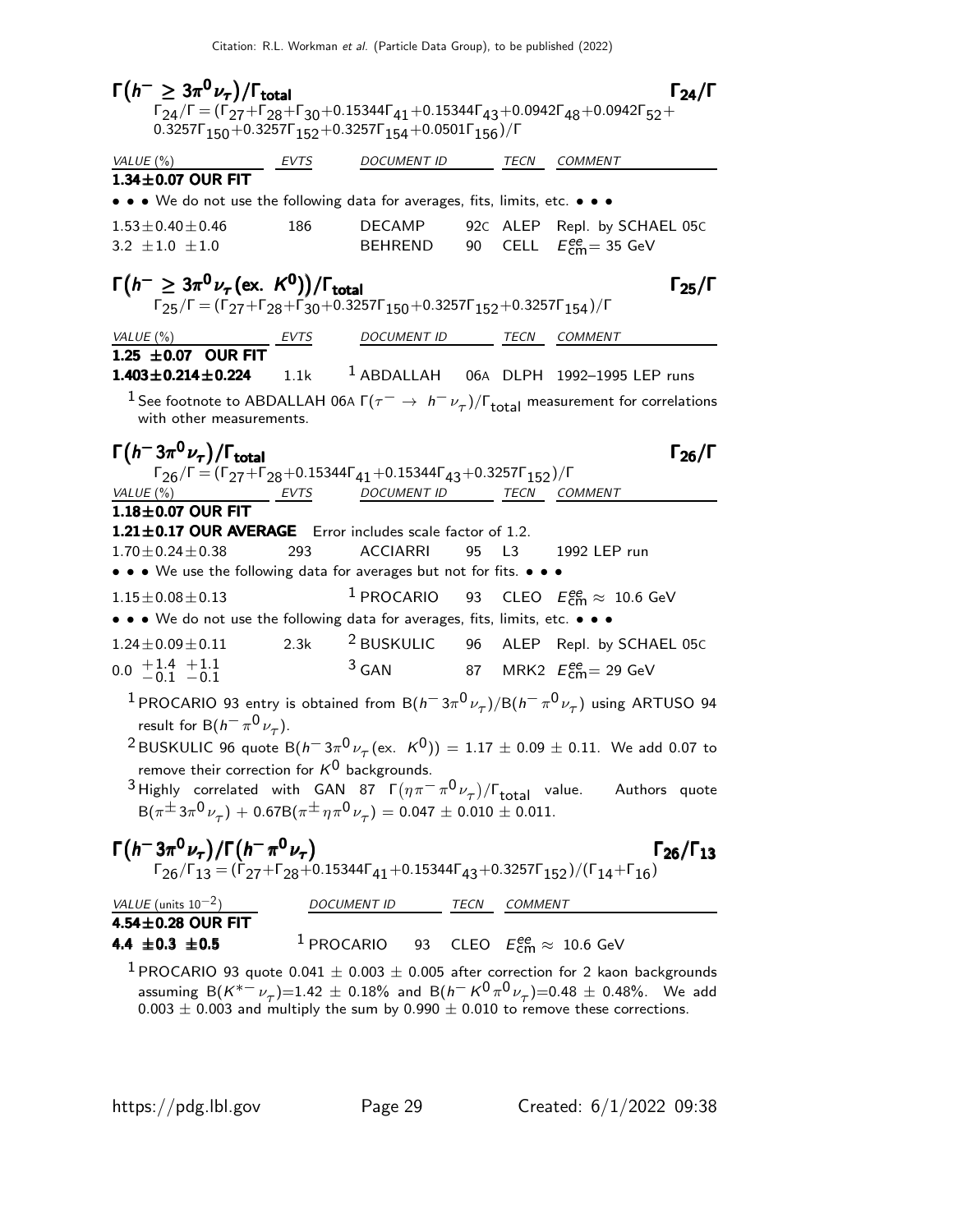Citation: R.L. Workman et al. (Particle Data Group), to be published (2022)

| $\Gamma(\pi^-3\pi^0\nu_\tau(\text{ex.}\mathcal{K}^0))/\Gamma_{\text{total}}$                                                                                                                                                                                                                                                                                                                                                                                                                                                         |             |                                                                             |      |                                                                     | $\Gamma_{27}/\Gamma$ |
|--------------------------------------------------------------------------------------------------------------------------------------------------------------------------------------------------------------------------------------------------------------------------------------------------------------------------------------------------------------------------------------------------------------------------------------------------------------------------------------------------------------------------------------|-------------|-----------------------------------------------------------------------------|------|---------------------------------------------------------------------|----------------------|
| VALUE (%)                                                                                                                                                                                                                                                                                                                                                                                                                                                                                                                            |             | DOCUMENT ID                                                                 | TECN | <b>COMMENT</b>                                                      |                      |
| 1.04 $\pm$ 0.07 OUR FIT<br>$0.977 \pm 0.069 \pm 0.058$                                                                                                                                                                                                                                                                                                                                                                                                                                                                               | 6.1k        | $1$ SCHAEL                                                                  |      | 05C ALEP 1991-1995 LEP runs                                         |                      |
| <sup>1</sup> See footnote to SCHAEL 05c $\Gamma(\tau^-\to\,e^-\,\overline{\nu}_e\,\nu_\tau)/\Gamma_{\rm total}$ measurement for correlations<br>with other measurements.                                                                                                                                                                                                                                                                                                                                                             |             |                                                                             |      |                                                                     |                      |
| $\Gamma(K^-3\pi^0\nu_\tau(\text{ex.}K^0,\eta))/\Gamma_{\text{total}}$                                                                                                                                                                                                                                                                                                                                                                                                                                                                |             |                                                                             |      |                                                                     | $\Gamma_{28}/\Gamma$ |
|                                                                                                                                                                                                                                                                                                                                                                                                                                                                                                                                      |             |                                                                             |      |                                                                     |                      |
| VALUE (units $10^{-4}$ )<br>$4.8 \pm 2.1$ OUR FIT                                                                                                                                                                                                                                                                                                                                                                                                                                                                                    | EVTS        | DOCUMENT ID                                                                 |      | TECN COMMENT                                                        |                      |
| $3.7 \pm 2.1 \pm 1.1$                                                                                                                                                                                                                                                                                                                                                                                                                                                                                                                | 22          | BARATE 99K ALEP 1991-1995 LEP runs                                          |      |                                                                     |                      |
| • • • We do not use the following data for averages, fits, limits, etc. • • •                                                                                                                                                                                                                                                                                                                                                                                                                                                        |             |                                                                             |      |                                                                     |                      |
| 5 $\pm$ 13                                                                                                                                                                                                                                                                                                                                                                                                                                                                                                                           |             | <sup>1</sup> BUSKULIC 94E ALEP Repl. by BARATE 99K                          |      |                                                                     |                      |
| $^1$ BUSKULIC 94E quote B $(K^-~\geq~0\pi^0~\geq~0\kappa^0\,\nu_\tau)$ — $[{\rm B}(K^-\,\nu_\tau)~+~{\rm B}(K^-\,\pi^0\,\nu_\tau)~+~\,$                                                                                                                                                                                                                                                                                                                                                                                              |             |                                                                             |      |                                                                     |                      |
| $B(K^-K^0\nu_{\tau}) + B(K^-\pi^0\pi^0\nu_{\tau}) + B(K^-\pi^0K^0\nu_{\tau})] = (5 \pm 13) \times 10^{-4}$ accounting<br>for common systematic errors in BUSKULIC 94E and BUSKULIC 94F measurements of<br>these modes. We assume B $(K^{-} \geq 2K^{0} \nu_{\tau})$ and B $(K^{-} \geq 4\pi^{0} \nu_{\tau})$ are negligible.                                                                                                                                                                                                         |             |                                                                             |      |                                                                     |                      |
| $\Gamma(h^- 4\pi^0 \nu_\tau (\text{ex.}\, K^0))/\Gamma_{\text{total}}$<br>$\Gamma_{29}/\Gamma = (\Gamma_{30} + 0.3257\Gamma_{150} + 0.3257\Gamma_{154})/\Gamma$                                                                                                                                                                                                                                                                                                                                                                      |             |                                                                             |      |                                                                     | $\Gamma_{29}/\Gamma$ |
| VALUE (%)                                                                                                                                                                                                                                                                                                                                                                                                                                                                                                                            | <u>EVTS</u> | DOCUMENT ID                                                                 |      | TECN COMMENT                                                        |                      |
| $0.16\pm0.04$ OUR FIT                                                                                                                                                                                                                                                                                                                                                                                                                                                                                                                |             |                                                                             |      |                                                                     |                      |
| $0.16 \pm 0.05 \pm 0.05$                                                                                                                                                                                                                                                                                                                                                                                                                                                                                                             |             | <sup>1</sup> PROCARIO 93 CLEO $E_{\text{cm}}^{ee} \approx 10.6 \text{ GeV}$ |      |                                                                     |                      |
|                                                                                                                                                                                                                                                                                                                                                                                                                                                                                                                                      |             |                                                                             |      |                                                                     |                      |
|                                                                                                                                                                                                                                                                                                                                                                                                                                                                                                                                      |             |                                                                             |      |                                                                     |                      |
|                                                                                                                                                                                                                                                                                                                                                                                                                                                                                                                                      | 232         | <sup>2</sup> BUSKULIC 96 ALEP Repl. by SCHAEL 05C                           |      |                                                                     |                      |
| <sup>1</sup> PROCARIO 93 quotes B $(h^-$ 4 $\pi^0\nu_\tau)/$ B $(h^-\pi^0\nu_\tau)$ =0.006 $\pm$ 0.002 $\pm$ 0.002. We multiply                                                                                                                                                                                                                                                                                                                                                                                                      |             |                                                                             |      |                                                                     |                      |
| by the ARTUSO 94 result for B $(h^-\pi^0\nu_\tau)$ to obtain B $(h^-\,4\pi^0\nu_\tau)$ . PROCARIO 93                                                                                                                                                                                                                                                                                                                                                                                                                                 |             |                                                                             |      |                                                                     |                      |
| assume B $(h^{-} \ge 5 \pi^0 \nu_{\tau})$ is small and do not correct for it.                                                                                                                                                                                                                                                                                                                                                                                                                                                        |             |                                                                             |      |                                                                     |                      |
| $^2$ BUSKULIC 96 quote result for $\tau^-\to\ h^-\geq 4\pi^0\nu_\tau.$ We assume B( $h^-\geq 5\pi^0\nu_\tau)$ is<br>negligible.                                                                                                                                                                                                                                                                                                                                                                                                      |             |                                                                             |      |                                                                     |                      |
|                                                                                                                                                                                                                                                                                                                                                                                                                                                                                                                                      |             |                                                                             |      |                                                                     | $\Gamma_{30}/\Gamma$ |
| $\frac{1}{100}$                                                                                                                                                                                                                                                                                                                                                                                                                                                                                                                      | EVTS        | DOCUMENT ID                                                                 |      | TECN COMMENT                                                        |                      |
|                                                                                                                                                                                                                                                                                                                                                                                                                                                                                                                                      |             |                                                                             |      |                                                                     |                      |
| <sup>1</sup> See footnote to SCHAEL 05c $\Gamma(\tau^-\to\ e^-\overline{\nu}_e\nu_\tau)/\Gamma_{\rm total}$ measurement for correlations<br>with other measurements.                                                                                                                                                                                                                                                                                                                                                                 |             | 957 <sup>1</sup> SCHAEL                                                     |      | 05C ALEP 1991-1995 LEP runs                                         |                      |
|                                                                                                                                                                                                                                                                                                                                                                                                                                                                                                                                      |             |                                                                             |      | $\Gamma_{31}/\Gamma = (0.0021\Gamma_{20}+0.0021\Gamma_{70})/\Gamma$ |                      |
|                                                                                                                                                                                                                                                                                                                                                                                                                                                                                                                                      |             |                                                                             |      |                                                                     |                      |
| The uncertainty on $\Gamma(\tau^- \to a_1(1260)\nu_\tau \to \pi^- \gamma \nu_\tau)/\Gamma_{\rm total}$ is the sum in quadrature<br>of the uncertainty on the fit result for $\Gamma(\tau^- \to a_1(1260)\nu_\tau \to \pi^- \gamma \nu_\tau)/\Gamma_{\text{total}}$ and of                                                                                                                                                                                                                                                            |             |                                                                             |      |                                                                     |                      |
|                                                                                                                                                                                                                                                                                                                                                                                                                                                                                                                                      |             |                                                                             |      |                                                                     |                      |
| the uncertainty on $\Gamma(a_1(1260) \to \pi \gamma)/\Gamma_{\rm total}^{a_1(1260)} = ((2.1 \pm 0.8) \times 10^{-3})$ as reported                                                                                                                                                                                                                                                                                                                                                                                                    |             |                                                                             |      |                                                                     |                      |
| in SCHAEL 05C, which is the coefficient of the relationship that defines $\Gamma(\tau^- \rightarrow$                                                                                                                                                                                                                                                                                                                                                                                                                                 |             |                                                                             |      |                                                                     |                      |
| • • • We do not use the following data for averages, fits, limits, etc. • • •<br>$0.16 \pm 0.04 \pm 0.09$<br>$\Gamma(h^- 4\pi^0 \nu_\tau\,(\mathrm{ex.}\mathcal{K}^0,\eta))/\Gamma_\mathrm{total}$<br>VALUE $(\%)$<br>$0.11 \pm 0.04$ OUR FIT<br>$0.112 \pm 0.037 \pm 0.035$<br>$\Gamma(a_1(1260)\nu_\tau \to \pi^-\gamma\nu_\tau)/\Gamma_{\rm total}$<br>$a_1(1260)\nu_\tau \to \pi^- \gamma \nu_\tau$ )/ $\Gamma_{\text{total}}$ in terms of $\Gamma(\tau^- \to \pi^- 2\pi^0 \nu_\tau (\text{ex. K}^0))$ / $\Gamma_{\text{total}}$ |             |                                                                             |      |                                                                     |                      |
| and $\Gamma(\tau^- \to \pi^- \pi^+ \pi^- \nu_\tau (\text{ex. } K^0,\omega))/\Gamma_{\text{total}}$ .<br>VALUE (units $10^{-4}$ )                                                                                                                                                                                                                                                                                                                                                                                                     |             | DOCUMENT ID                                                                 |      |                                                                     |                      |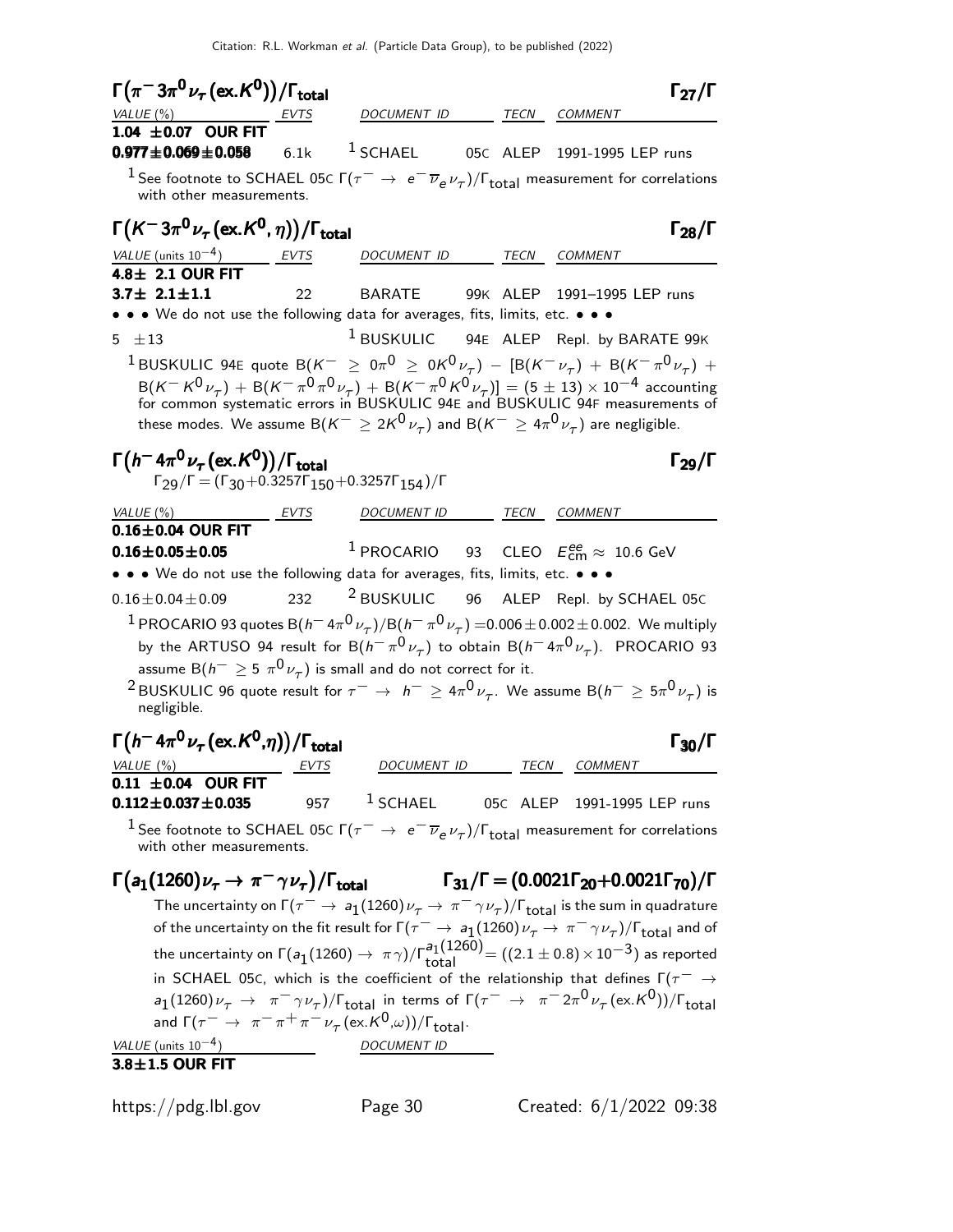| $\Gamma(K^- \geq 0\pi^0 \geq 0K^0 \geq 0\gamma \nu_\tau)/\Gamma_{\rm total}$                                                                                                                                                                                |                          |         | $\Gamma_{32}/\Gamma$                                         |
|-------------------------------------------------------------------------------------------------------------------------------------------------------------------------------------------------------------------------------------------------------------|--------------------------|---------|--------------------------------------------------------------|
| $\Gamma_{32}/\Gamma = (\Gamma_{10} + \Gamma_{16} + \Gamma_{23} + \Gamma_{28} + \Gamma_{38} + \Gamma_{43} + 0.7196\Gamma_{152} + 0.1049\Gamma_{170})/\Gamma$                                                                                                 |                          |         |                                                              |
| $VALUE(%)$ EVTS<br>$1.552\pm0.029$ OUR FIT                                                                                                                                                                                                                  | DOCUMENT ID TECN COMMENT |         |                                                              |
| 1.53 $\pm$ 0.04 OUR AVERAGE                                                                                                                                                                                                                                 |                          |         |                                                              |
| $1.528 \pm 0.039 \pm 0.040$                                                                                                                                                                                                                                 | $^1$ ABBIENDI            | 01J     | OPAL 1990-1995 LEP runs                                      |
| $1.54 \pm 0.24$                                                                                                                                                                                                                                             | ABREU                    |         | 94K DLPH LEP 1992 Z data                                     |
| $1.70 \pm 0.12 \pm 0.19$<br>202                                                                                                                                                                                                                             | <sup>2</sup> BATTLE      |         | 94 CLEO $E_{\text{cm}}^{\text{ee}} \approx 10.6 \text{ GeV}$ |
| • • • We use the following data for averages but not for fits. • • •                                                                                                                                                                                        |                          |         |                                                              |
| 4006                                                                                                                                                                                                                                                        | $3$ BARATE               |         | 99K ALEP 1991-1995 LEP runs                                  |
| $1.520 \pm 0.040 \pm 0.041$<br>• • • We do not use the following data for averages, fits, limits, etc. • • •                                                                                                                                                |                          |         |                                                              |
| $1.70 \pm 0.05 \pm 0.06$ 1610 <sup>4</sup> BUSKULIC 96 ALEP Repl. by BARATE 99K                                                                                                                                                                             |                          |         |                                                              |
| 1.6 $\pm$ 0.4 $\pm$ 0.2 35 AIHARA 87B TPC $E_{\text{cm}}^{\text{ee}}$ = 29 GeV                                                                                                                                                                              |                          |         |                                                              |
| $1.71 \pm 0.29$<br>53                                                                                                                                                                                                                                       | MILLS 84                 |         | DLCO $E_{\text{cm}}^{\text{ee}} = 29 \text{ GeV}$            |
|                                                                                                                                                                                                                                                             |                          |         |                                                              |
| $^1$ The correlation coefficient between this measurement and the ABBIENDI 01J B( $\tau^-\rightarrow$<br>$K^-\nu_{\tau}$ ) is 0.60.                                                                                                                         |                          |         |                                                              |
| <sup>2</sup> BATTLE 94 quote 1.60 $\pm$ 0.12 $\pm$ 0.19. We add 0.10 $\pm$ 0.02 to correct for their rejection                                                                                                                                              |                          |         |                                                              |
| of $K^0$ $\rightarrow \pi^+\pi^-$ decays.                                                                                                                                                                                                                   |                          |         |                                                              |
| <sup>3</sup> Not independent of BARATE 99K B(K <sup>-</sup> $\nu_{\tau}$ ), B(K <sup>-</sup> $\pi^{0}\nu_{\tau}$ ), B(K <sup>-</sup> 2 $\pi^{0}\nu_{\tau}$ (ex. K <sup>0</sup> )),                                                                          |                          |         |                                                              |
| $B(K^- 3\pi^0 \nu_\tau (\text{ex. } K^0))$ , $B(K^- K^0 \nu_\tau)$ , and $B(K^- K^0 \pi^0 \nu_\tau)$ values.                                                                                                                                                |                          |         |                                                              |
| <sup>4</sup> Not independent of BUSKULIC 96 B( $K^-\nu_\tau$ ), B( $K^-\pi^0\nu_\tau$ ), B( $K^-2\pi^0\nu_\tau$ ),                                                                                                                                          |                          |         |                                                              |
| $B(K^-K^0\nu_{\tau})$ , and $B(K^-K^0\pi^0\nu_{\tau})$ values.                                                                                                                                                                                              |                          |         |                                                              |
|                                                                                                                                                                                                                                                             |                          |         |                                                              |
| $\Gamma(K^-\geq 1$ $(\pi^{\mathbf{0}}$ or $K^{\mathbf{0}}$ or $\gamma)$ $\nu_{\tau})/\Gamma_{\text{total}}$                                                                                                                                                 |                          |         | $\Gamma_{33}/\Gamma$                                         |
| $\Gamma_{33}/\Gamma = (\Gamma_{16} + \Gamma_{23} + \Gamma_{28} + \Gamma_{38} + \Gamma_{43} + 0.7196\Gamma_{152} + 0.7196\Gamma_{154} + 0.1049\Gamma_{170})/\Gamma$                                                                                          |                          |         |                                                              |
| $VALUE(%)$ EVTS                                                                                                                                                                                                                                             | DOCUMENT ID              |         | TECN COMMENT                                                 |
| $0.859 \pm 0.028$ OUR FIT                                                                                                                                                                                                                                   |                          |         |                                                              |
| 0.86 $\pm$ 0.05 OUR AVERAGE                                                                                                                                                                                                                                 |                          |         |                                                              |
| • • • We use the following data for averages but not for fits. • • •                                                                                                                                                                                        |                          |         |                                                              |
| $0.869 \pm 0.031 \pm 0.034$                                                                                                                                                                                                                                 | $1$ ABBIENDI 01J         |         | OPAL 1990-1995 LEP runs                                      |
| $0.69 \pm 0.25$                                                                                                                                                                                                                                             |                          |         | <sup>2</sup> ABREU 94K DLPH LEP 1992 Z data                  |
| • • • We do not use the following data for averages, fits, limits, etc. • • •                                                                                                                                                                               |                          |         |                                                              |
| $+0.2$<br>$\pm 0.5$<br>1.2<br>9                                                                                                                                                                                                                             | AIHARA                   | 87B TPC | $E_{\rm CIII}^{\rm ee}$ = 29 GeV                             |
| $^{-1}$ Not independent of ABBIENDI 01J B $(\tau^-\,\rightarrow\,\,K^-\,\nu_\tau)$ and B $(\tau^-\,\rightarrow\,\,K^-\,\geq0\pi^0\,\,\geq\,\,$                                                                                                              |                          |         |                                                              |
| $0K^0 \geq 0\gamma \nu_\tau$ ) values.                                                                                                                                                                                                                      |                          |         |                                                              |
| <sup>2</sup> Not independent of ABREU 94 $\kappa$ B( $K^-\nu_\tau$ ) and B( $K^-\geq 0$ neutrals $\nu_\tau$ ) measurements.                                                                                                                                 |                          |         |                                                              |
|                                                                                                                                                                                                                                                             |                          |         |                                                              |
| $\Gamma(K_S^0 \text{(particles)}^- \nu_\tau)/\Gamma_\text{total}$                                                                                                                                                                                           |                          |         | $\Gamma_{34}/\Gamma$                                         |
| $\Gamma_{34}/\Gamma = (\frac{1}{2}\Gamma_{36} + \frac{1}{2}\Gamma_{38} + \frac{1}{2}\Gamma_{41} + \frac{1}{2}\Gamma_{43} + \frac{1}{2}\Gamma_{45} + \Gamma_{48} + \Gamma_{49} + \Gamma_{52} + \Gamma_{56} + 0.3598\Gamma_{156} + 0.339\Gamma_{170})/\Gamma$ |                          |         |                                                              |
|                                                                                                                                                                                                                                                             |                          |         |                                                              |
| $\frac{VALUE(%)}{0.943 \pm 0.028}$ OUR FIT                                                                                                                                                                                                                  | DOCUMENT ID TECN COMMENT |         |                                                              |
| $0.918 \pm 0.015$ OUR AVERAGE                                                                                                                                                                                                                               |                          |         |                                                              |
| $0.970 \pm 0.058 \pm 0.062$<br>929                                                                                                                                                                                                                          |                          |         | BARATE 98E ALEP 1991-1995 LEP runs                           |
| 141<br>$0.97 \pm 0.09 \pm 0.06$                                                                                                                                                                                                                             | AKERS                    |         | 94G OPAL $E_{\text{cm}}^{ee}$ = 88-94 GeV                    |
| • • • We use the following data for averages but not for fits. • • •                                                                                                                                                                                        |                          |         |                                                              |
| $0.915 \pm 0.001 \pm 0.015$ 398k                                                                                                                                                                                                                            | $1$ RYU                  |         | 14 BELL 669 fb <sup>-1</sup> $E_{cm}^{ee}$ =10.6 GeV         |
|                                                                                                                                                                                                                                                             |                          |         |                                                              |
| https://pdg.lbl.gov                                                                                                                                                                                                                                         | Page 31                  |         | Created: $6/1/2022$ 09:38                                    |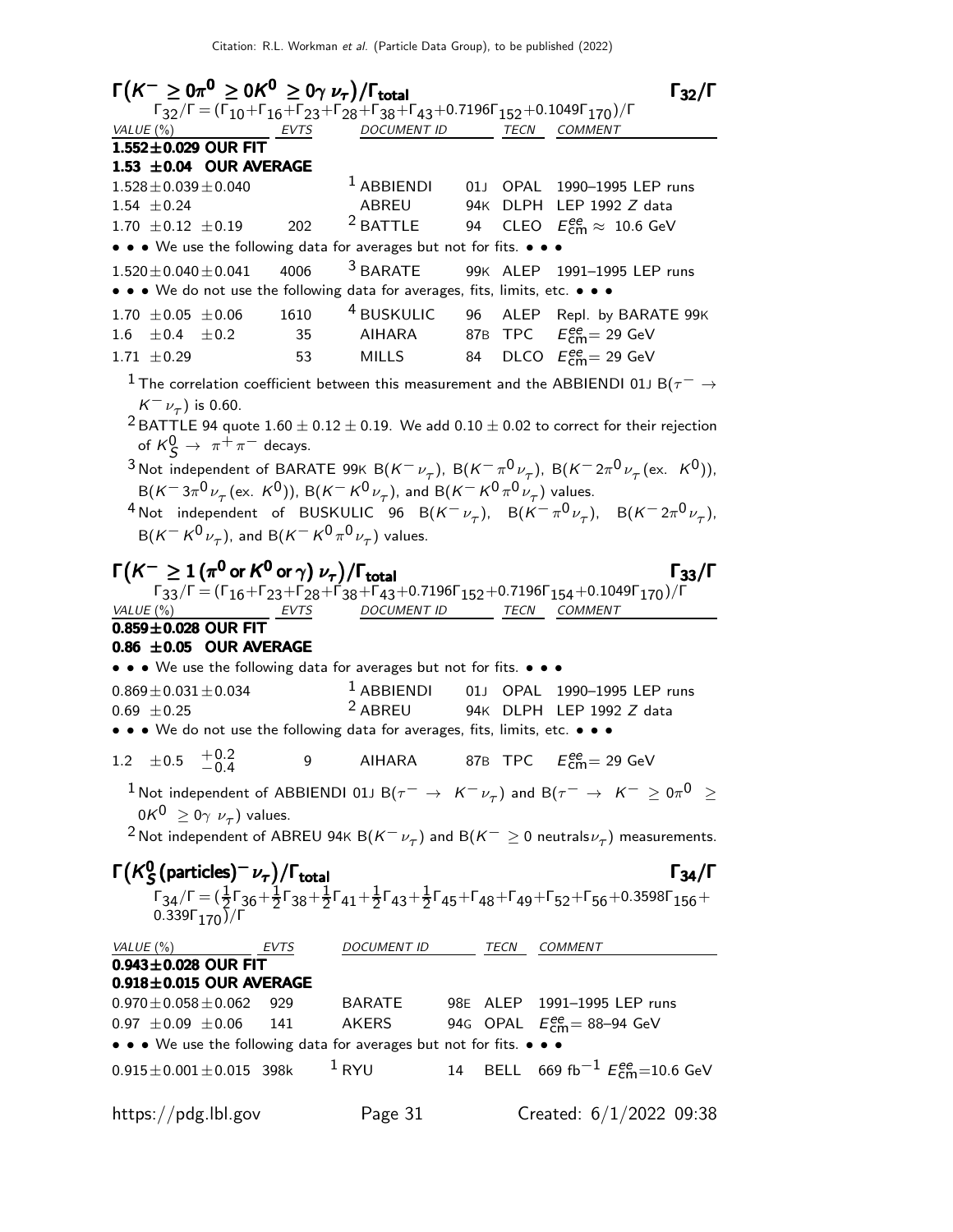$1$ Not independent of RYU 14 measurements of B( $\tau^-$  →  $\pi^ \overline{K}$ 0 $_{\nu_{\tau}}$ ), B( $\tau^-$  →  $K^- K^0 \nu_\tau$ ),  $B(\tau^- \rightarrow \pi^- \overline{K}{}^0 \pi^0 \nu_\tau)$ ,  $B(\tau^- \rightarrow \kappa^- K^0 \pi^0 \nu_\tau)$ ,  $B(\tau^- \rightarrow \tau^- K^0 \pi^0 \nu_\tau)$  $\pi^-$  K $^0_S$  K $^0_S$   $\nu_\tau$ ), and B( $\tau^ \rightarrow \pi^-$  K $^0_S$  K $^0_S$   $\pi^0$   $\nu_\tau$ ). Γ $(h = \overline{K^0} \nu_\tau)$ Γ $(h<sup>-</sup> K<sup>0</sup> \nu_{\tau})$ /Γ<sub>total</sub> Γ<sub>35</sub>/Γ = (Γ<sub>36</sub>+Γ<sub>38</sub>)/Γ VALUE (%) **EVTS** DOCUMENT ID TECN COMMENT  $0.987 \pm 0.014$  OUR FIT **0.90**  $\pm$ **0.07 OUR AVERAGE** 0.855 $\pm$ 0.036 $\pm$ 0.073 1242  $0.855 \pm 0.036 \pm 0.073$  1242 COAN 96 CLEO  $E_{\textsf{cm}}^{\textsf{ee}} \approx 10.6 \,\, \textsf{GeV}$ • • • We use the following data for averages but not for fits. • • • •  $1.01 \pm 0.11 \pm 0.07$  555  $1$  BARATE 98E ALEP 1  $1.01 \pm 0.11 \pm 0.07$  555 <sup>1</sup> BARATE 98E ALEP 1991-1995 LEP runs  $^1$  Not independent of BARATE 98E B $(\tau^-\to\pi^-\overline{K^0}\nu_\tau)$  and B $(\tau^-\to K^-\overline{K^0}\nu_\tau)$  values.  $\Gamma(\pi^- \overline{K^0} \nu_\tau)/\Gamma_{\rm total}$  Γ<sub>36</sub>/Γ total and total and the set of the set of the set of the set of the set of the set of the set of the set of th VALUE (units  $10^{-3}$ ) DOCUMENT ID TECN COMMENT  $8.38\pm0.14$  OUR FIT<br> $8.39\pm0.22$  OUR AVERAGE Error includes scale factor of 1.5. See the ideogram below.  $8.32 \pm 0.02 \pm 0.16$  158k  $^1$  RYU 14 BELL 669 fb $^{-1}$   $E_{\text{cm}}^{\text{ee}}$ =10.6 GeV 9.33 $\pm$ 0.68 $\pm$ 0.49 377 ABBIENDI 00C OPAL 1991-1995 LEP runs<br>9.28 $\pm$ 0.45 $\pm$ 0.34 937 <sup>2</sup> BARATE 99K ALEP 1991-1995 LEP runs  $\frac{2}{3}$ BARATE 99K ALEP 1991–1995 LEP runs<br> $\frac{3}{3}$ ACCIARRI 95F L3 1991–1993 LEP runs  $9.5 \pm 1.5 \pm 0.6$ 1991-1993 LEP runs • • • We use the following data for averages but not for fits. •<br> $8.55 \pm 1.17 \pm 0.66$  509  $^4$  BARATE 98E ALEP  $8.55 \pm 1.17 \pm 0.66$  509 <sup>4</sup> BARATE 98E ALEP 1991–1995 LEP runs<br>7.04 $\pm$ 0.41 $\pm$ 0.72 <sup>5</sup> COAN 96 CLEO  $E_{\rm em}^{\rm gen} \approx 10.6$  GeV  $7.04 \pm 0.41 \pm 0.72$  $_{\rm cm}^{ee} \approx 10.6 \,\text{GeV}$ • • • We do not use the following data for averages, fits, limits, etc. • • •  $8.08 \pm 0.04 \pm 0.26$  53k EPIFANOV 07 BELL Repl. by RYU 14<br>7.9  $\pm$ 1.0  $\pm$ 0.9 98 <sup>6</sup> BUSKULIC 96 ALEP Repl. by BARATI ALEP Repl. by BARATE 99K WEIGHTED AVERAGE 8.39±0.22 (Error scaled by 1.5) Values above of weighted average, error, and scale factor are based upon the data in this ideogram only. They are not necessarily the same as our 'best' values, obtained from a least-squares constrained fit utilizing measurements of other (related) quantities as additional information. ACCIARRI 95F L3 COAN 96 CLEO 2.7 BARATE 98E ALEP BARATE 99K ALEP 2.5 ABBIENDI 00C OPAL 1.3 RYU 14 BELL 0.2 χ 2 6.6 (Confidence Level = 0.086) 4 6 8 10 12 14 Γ $\bigl(\pi^- \overline{K}{}^0\nu_\tau\bigr)/\mathsf{\Gamma}_{\mathsf{total}}$  (units  $10^{-3})$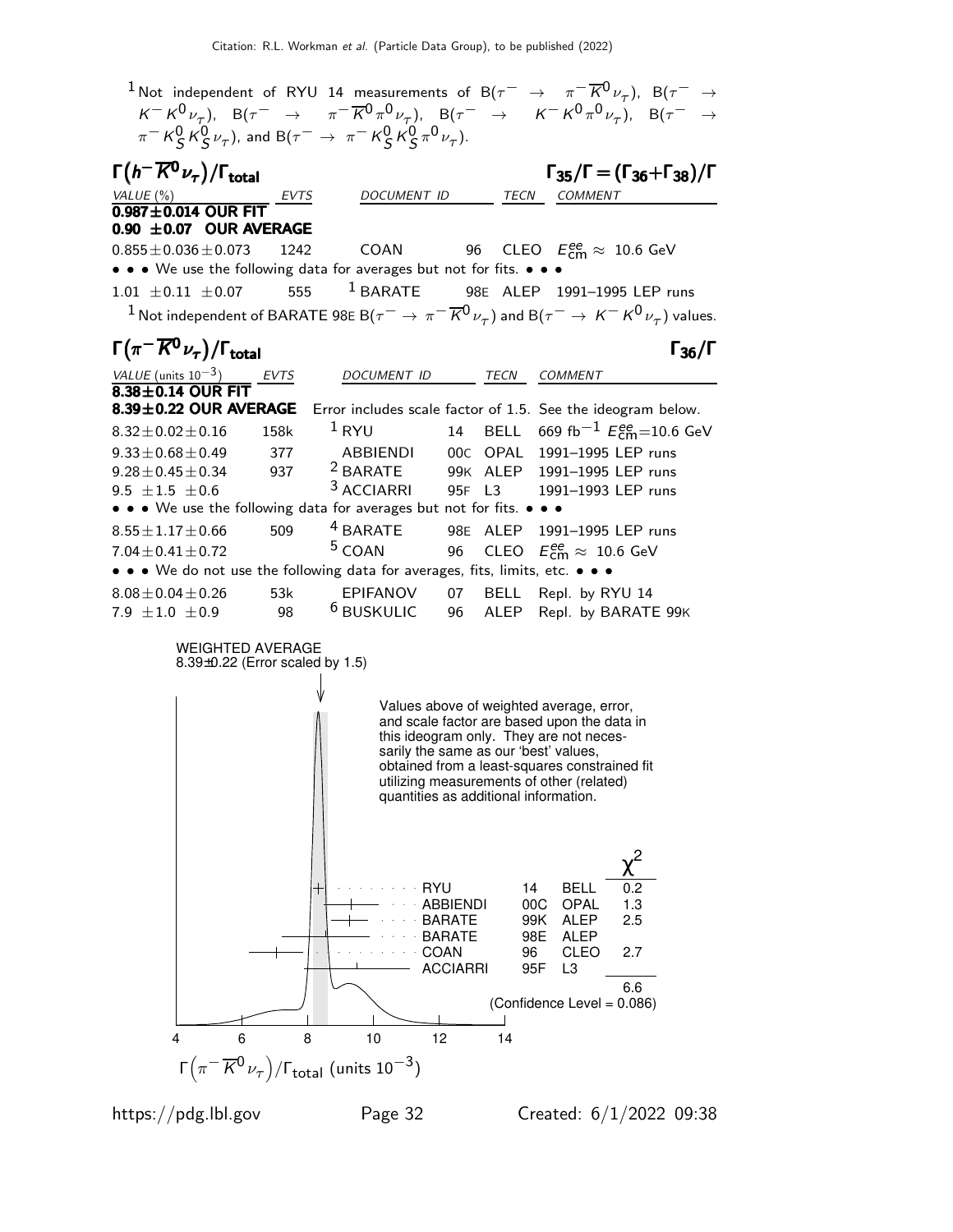$\frac{1}{2}$ RYU 14 reconstruct  $K^0$ 's using  $K^0_S \rightarrow \pi^+ \pi^-$  decays.

<sup>2</sup> BARATE 99K measure  $K^{0}$ 's by detecting  $K^{0}_{L}$ 's in their hadron calorimeter.

<sup>3</sup> ACCIARRI 95F do not identify  $\pi^-/K^-$  and assume B( $K^-K^0\nu_\tau$ ) = (0.29  $\pm$  0.12)%.

<sup>4</sup> BARATE 98E reconstruct  $K^0$ 's using  $K^0_S \rightarrow \pi^+ \pi^-$  decays. Not independent of BARATE 98E B $(K^0$  particles $^-\nu_\tau)$  value.

<sup>5</sup> Not independent of COAN 96 B( $h^- K^0 \nu_\tau$ ) and B( $K^- K^0 \nu_\tau$ ) measurements.

 $^6$ BUSKULIC 96 measure  $K^0$ 's by detecting  $K^0_L$ 's in their hadron calorimeter.

### $\Gamma(\pi^-\overline{K^0}$ (non-K\*(892) $^-)\nu_\tau$ )/Γ<sub>total</sub> Γ<sub>37</sub>/Γ  $\frac{VALUE \text{ (units 10}^{-4})}{5.4 \pm 2.1}$  CL% DOCUMENT ID TECN COMMENT TRANSPORTED TECN COMMENT 5.4±2.1  $^1$  EPIFANOV o7 BELL 351 fb $^{-1}$   $E_{\textsf{cm}}^{ee}$  = 10.6 GeV • • • We do not use the following data for averages, fits, limits, etc. • • • <17 95 ACCIARRI 95F L3 1991–1993 LEP runs  $1$  EPIFANOV 07 quote B $(\tau^- \to K^*(892)^- \nu_\tau)$  B $(K^*(892)^- \to K^0_S \pi^-)$  / B $(\tau^- \to \tau^0)$  $K^0_S \pi^- \nu_\tau) = 0.933 \pm 0.027$ . We multiply their B $(\tau^- \to \overline{K}^0 \pi^- \nu_\tau)$  by  $[1-(0.933 \pm 0.027)$ 0.027)] to obtain this result.  $\Gamma(K^-K^0\nu_\tau)/\Gamma_{\rm total}$  Γ<sub>38</sub>/Γ total38 VALUE (units  $10^{-4}$ ) ) EVTS DOCUMENT ID TECN COMMENT  $14.86 \pm 0.34$  OUR FIT  $14.83 \pm 0.35$  OUR AVERAGE  $14.78 \pm 0.22 \pm 0.40$  29k 1 LEES 18B BABR 468 fb<sup>-1</sup>  $E_{\text{cm}}^{\text{ee}}$ =10.6 GeV 14.80 $\pm$ 0.14 $\pm$ 0.54 33k  $^2$  RYU 14 BELL 669 fb $^{-1}$   $E_{\rm cm}^{\rm ee}$ =10.6 GeV  $16.2 \pm 2.1 \pm 1.1$  150 <sup>3</sup> BARATE 99K ALEP 1991–1995 LEP runs<br>15.8  $\pm$  4.2  $\pm$ 1.7 46 <sup>4</sup> BARATE 98E ALEP 1991–1995 LEP runs 15.8  $\pm$  4.2  $\pm$  1.7 46 <sup>4</sup> BARATE 98E ALEP 1991–1995 LEP runs<br>15.1  $\pm$  2.1  $\pm$  2.2 111 COAN 96 CLEO  $E_{\rm cm}^{\rm gen} \approx 10.6$  GeV 15.1  $\pm$  2.1  $\pm$  2.2 111 COAN 96 CLEO  $E_{\text{cm}}^{\text{ee}} \approx 10.6 \text{ GeV}$ • • • We do not use the following data for averages, fits, limits, etc. • • • •  $26 + 9 + 2 = 13$  • 5 BUSKULIC • 96 • ALEP Repl. by B  $26 \pm 9 \pm 2$  13 <sup>5</sup> BUSKULIC 96 ALEP Repl. by BARATE 99K <sup>1</sup>LEES 18B reconstructs  $K_S^0$ 's using  $K_S^0 \rightarrow \pi^+ \pi^-$  decays. <sup>2</sup> RYU 14 reconstruct  $K^0$ 's using  $K^0_S \rightarrow \pi^+ \pi^-$  decays. <sup>3</sup> BARATE 99K measure  $K^0$ 's by detecting  $K^0_L$ 's in their hadron calorimeter. <sup>4</sup> BARATE 98E reconstruct  $K^0$ 's using  $K^0_S \rightarrow \pi^+ \pi^-$  decays. <sup>5</sup> BUSKULIC 96 measure  $K^0$ 's by detecting  $K^0_L$ 's in their hadron calorimeter. Γ K − K <sup>0</sup> ≥ 0π <sup>0</sup> ν<sup>τ</sup> Γ /Γtotal Γ39/Γ = (Γ38+Γ43)/Γ − <sup>0</sup>≥ 0π <sup>0</sup>ντ Γ /ΓtotalΓ39/Γ = (Γ38+Γ43)/Γ K K<sup>0</sup> ≥0π<sup>0</sup> ν<sup>τ</sup> Γ /Γtotal Γ39/Γ = 38+Γ43)/Γ <sup>0</sup>≥0π0ντ/ΓtotalΓ39/Γ = 38+Γ43)/Γ VALUE (%) **EVTS** DOCUMENT ID TECN COMMENT  $\overline{0.299 \pm 0.007}$  OUR FIT 0.330  $\pm$  0.055  $\pm$  0.039 124 ABBIENDI 00C OPAL 1991-1995 LEP runs  $\Gamma(h^-\overline{K^0}\pi^0\nu_{\tau})/\Gamma_{\rm total}$   $\Gamma_{40}/\Gamma = (\Gamma_{41}+\Gamma_{43})$  $(h^-\overline{K^0}\pi^0\nu_\tau)/\Gamma_{\text{total}}$   $\Gamma_{40}/\Gamma = (\Gamma_{41}+\Gamma_{43})/\Gamma$ VALUE (%) **EVTS** DOCUMENT ID TECN COMMENT  $0.532 \pm 0.013$  OUR FIT<br>0.50  $\pm 0.06$  OUR AVERAGE 0.50 ±0.06 OUR AVERAGE 06 OUR AVERAGE 06 OUR AVERAGE 06 OUR AVERAGE Error includes scale factor of 1.2.  $0.562 \pm 0.050 \pm 0.048$  $_{\rm cm}^{ee} \approx 10.6 \,\text{GeV}$ • • • We use the following data for averages but not for fits. • • •

 $0.446 \pm 0.052 \pm 0.046$  157 <sup>1</sup> BARATE 98E ALEP 1991-1995 LEP runs  $^1$ Not independent of BARATE 98E B( $\tau^-\to~\pi^-\overline{K}{}^0\pi^0\tau)$  and B( $\tau^-\to~$  K $^-$  K $^0\pi^0\overline{\nu_\tau})$ 

values.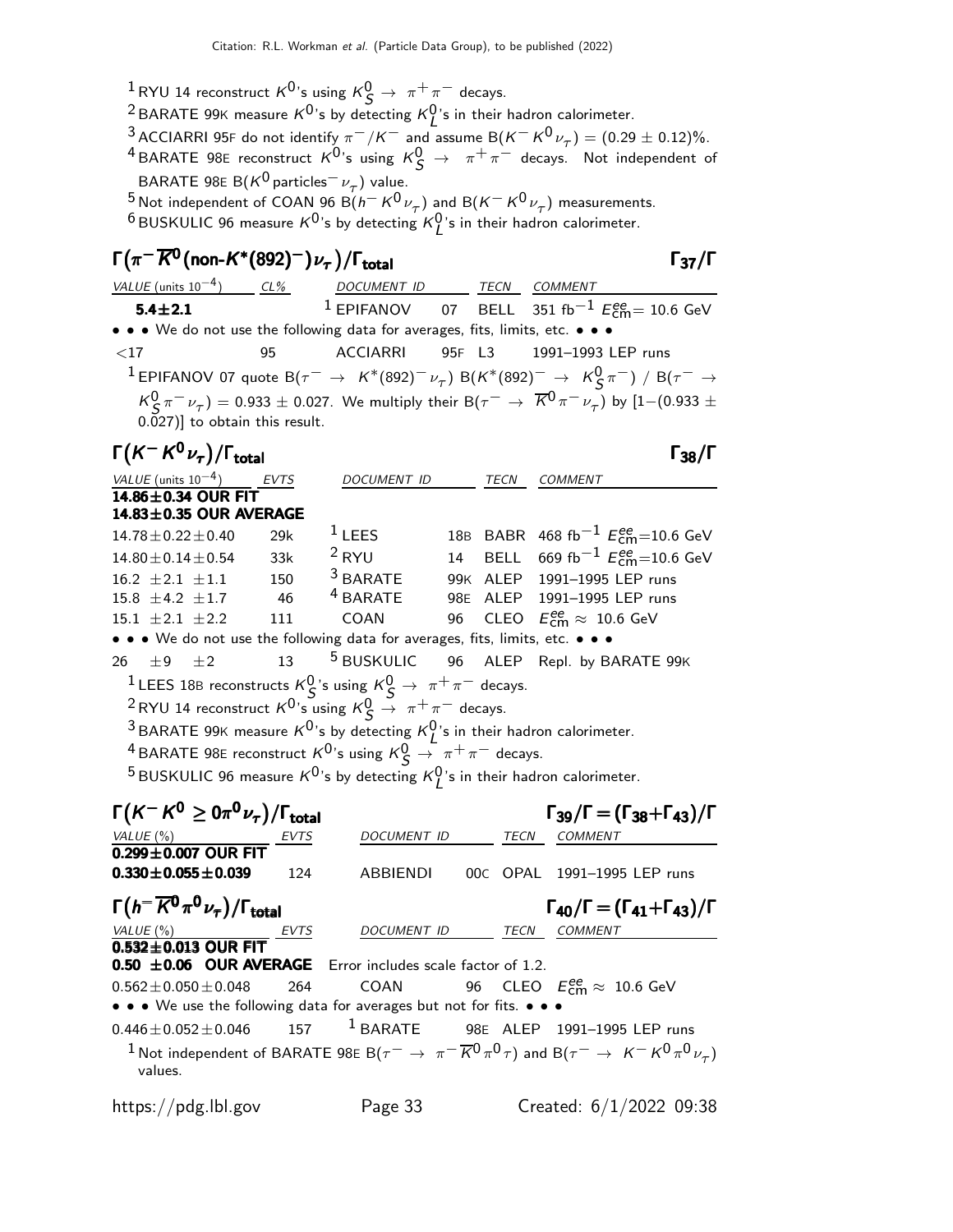| $\Gamma(\pi^- \overline{K}{}^0\pi^0\nu_\tau)/\Gamma_{\rm total}$                             |      |                                                                                                   |        |          | $\Gamma_{41}/\Gamma$                                                                                                               |
|----------------------------------------------------------------------------------------------|------|---------------------------------------------------------------------------------------------------|--------|----------|------------------------------------------------------------------------------------------------------------------------------------|
| VALUE $(\%)$                                                                                 | EVTS | <i>DOCUMENT ID</i>                                                                                |        | TECN     | <b>COMMENT</b>                                                                                                                     |
| $0.382 \pm 0.013$ OUR FIT                                                                    |      |                                                                                                   |        |          |                                                                                                                                    |
| $0.383 \pm 0.014$ OUR AVERAGE                                                                |      |                                                                                                   |        |          |                                                                                                                                    |
| $0.386 \pm 0.004 \pm 0.014$                                                                  | 27k  | $1$ RYU                                                                                           | 14     |          | BELL 669 fb <sup>-1</sup> $E_{\text{cm}}^{ee}$ =10.6 GeV                                                                           |
| $0.347 \pm 0.053 \pm 0.037$                                                                  | 299  |                                                                                                   |        |          | <sup>2</sup> BARATE 99K ALEP 1991-1995 LEP runs                                                                                    |
| $0.294 \pm 0.073 \pm 0.037$                                                                  | 142  | $3$ BARATE                                                                                        |        | 98E ALEP | 1991-1995 LEP runs                                                                                                                 |
| $0.41 \pm 0.12 \pm 0.03$                                                                     |      | <sup>4</sup> ACCIARRI                                                                             | 95F L3 |          | 1991-1993 LEP runs                                                                                                                 |
| • • • We use the following data for averages but not for fits. • • •                         |      |                                                                                                   |        |          |                                                                                                                                    |
| $0.417 \pm 0.058 \pm 0.044$                                                                  |      | <sup>5</sup> COAN                                                                                 |        |          | 96 CLEO $E_{\text{cm}}^{\text{ee}} \approx 10.6 \text{ GeV}$                                                                       |
| • • • We do not use the following data for averages, fits, limits, etc. • • •                |      |                                                                                                   |        |          |                                                                                                                                    |
| $0.32 \pm 0.11 \pm 0.05$                                                                     | 23   |                                                                                                   |        |          | <sup>6</sup> BUSKULIC 96 ALEP Repl. by BARATE 99K                                                                                  |
| <sup>1</sup> RYU 14 reconstruct $K^0$ 's using $K^0_S \rightarrow \pi^+ \pi^-$ decays.       |      |                                                                                                   |        |          |                                                                                                                                    |
| <sup>2</sup> BARATE 99K measure $K^0$ 's by detecting $K^0$ 's in their hadron calorimeter.  |      |                                                                                                   |        |          |                                                                                                                                    |
| <sup>3</sup> BARATE 98E reconstruct $K^0$ 's using $K^0_S \rightarrow \pi^+ \pi^-$ decays.   |      |                                                                                                   |        |          |                                                                                                                                    |
|                                                                                              |      |                                                                                                   |        |          | <sup>4</sup> ACCIARRI 95F do not identify $\pi^-/K^-$ and assume B( $K^- K^0 \pi^0 \nu_\tau$ ) = (0.05 ± 0.05)%.                   |
|                                                                                              |      |                                                                                                   |        |          | <sup>5</sup> Not independent of COAN 96 B( $h^- K^0 \pi^0 \nu_\tau$ ) and B( $K^- K^0 \pi^0 \nu_\tau$ ) measurements.              |
| $^6$ BUSKULIC 96 measure $K^{0}$ 's by detecting $K^{0}_{I}$ 's in their hadron calorimeter. |      |                                                                                                   |        |          |                                                                                                                                    |
|                                                                                              |      |                                                                                                   |        |          |                                                                                                                                    |
| $\Gamma(\overline{K}^0\rho^-\nu_\tau)/\Gamma_{\rm total}$                                    |      |                                                                                                   |        |          | $\Gamma_{42}/\Gamma$                                                                                                               |
| VALUE $(\% )$                                                                                |      | DOCUMENT ID                                                                                       |        | TECN     | <b>COMMENT</b>                                                                                                                     |
| $0.22 \pm 0.05$ OUR AVERAGE                                                                  |      |                                                                                                   |        |          |                                                                                                                                    |
| $0.250 \pm 0.057 \pm 0.044$                                                                  |      |                                                                                                   |        |          | <sup>1</sup> BARATE 99K ALEP 1991-1995 LEP runs                                                                                    |
| $0.188 \pm 0.054 \pm 0.038$                                                                  |      |                                                                                                   |        |          | <sup>2</sup> BARATE 98E ALEP 1991-1995 LEP runs                                                                                    |
|                                                                                              |      |                                                                                                   |        |          | <sup>1</sup> BARATE 99K measure $K^0$ 's by detecting $K^0_I$ 's in hadron calorimeter. They determine                             |
|                                                                                              |      |                                                                                                   |        |          | the $\overline{K}^0\rho^-$ fraction in $\tau^ \to \pi^- \overline{K}{}^0\pi^0\nu_\tau$ decays to be $(0.72 \pm 0.12 \pm 0.10)$ and |
|                                                                                              |      |                                                                                                   |        |          | multiply their B( $\pi^{-} \overline{K}^{0} \pi^{0} \nu_{\tau}$ ) measurement by this fraction to obtain the quoted result.        |
|                                                                                              |      |                                                                                                   |        |          | <sup>2</sup> BARATE 98E reconstruct $K^0$ 's using $K^0_S \to \pi^+ \pi^-$ decays. They determine the $\overline{K}{}^0 \rho^-$    |
|                                                                                              |      |                                                                                                   |        |          | fraction in $\tau^ \rightarrow \pi^- \overline{K}^0 \pi^0 \nu_\tau$ decays to be (0.64 $\pm$ 0.09 $\pm$ 0.10) and multiply their   |
|                                                                                              |      | $B(\pi^-\overline{K}{}^0\pi^0\nu_\tau)$ measurement by this fraction to obtain the quoted result. |        |          |                                                                                                                                    |

| $\Gamma(K^-K^0\pi^0\nu_\tau)/\Gamma_{\rm total}$ |                 |      |                                                                                                                                                                                           |      |                                                                                              |
|--------------------------------------------------|-----------------|------|-------------------------------------------------------------------------------------------------------------------------------------------------------------------------------------------|------|----------------------------------------------------------------------------------------------|
| VALUE (units $10^{-4}$ ) EVTS                    |                 |      | DOCUMENT ID                                                                                                                                                                               | TECN | <b>COMMENT</b>                                                                               |
| 15.0 $\pm$ 0.7 OUR FIT                           |                 |      |                                                                                                                                                                                           |      |                                                                                              |
| 14.9 ±0.7 OUR AVERAGE                            |                 |      |                                                                                                                                                                                           |      |                                                                                              |
| $14.96 \pm 0.20 \pm 0.74$                        |                 | 8.3k | $1$ RYU                                                                                                                                                                                   |      | 14 BELL 669 fb <sup>-1</sup> $E_{cm}^{ee}$ =10.6 GeV                                         |
| $14.3 \pm 2.5 \pm 1.5$ 78                        |                 |      | $2$ BARATE                                                                                                                                                                                |      | 99K ALEP 1991-1995 LEP runs                                                                  |
| $15.2 \pm 7.6 \pm 2.1$                           | 15              |      |                                                                                                                                                                                           |      | <sup>3</sup> BARATE 98E ALEP 1991-1995 LEP runs                                              |
| 14.5 $\pm 3.6 \pm 2.0$                           | $\overline{32}$ |      |                                                                                                                                                                                           |      | COAN 96 CLEO $E_{cm}^{ee} \approx 10.6$ GeV                                                  |
|                                                  |                 |      | • • • We do not use the following data for averages, fits, limits, etc. • • •                                                                                                             |      |                                                                                              |
|                                                  |                 |      |                                                                                                                                                                                           |      | 10 $\pm$ 5 $\pm$ 3 5 <sup>4</sup> BUSKULIC 96 ALEP Repl. by BARATE 99K                       |
|                                                  |                 |      | <sup>1</sup> RYU 14 reconstruct $K^0$ 's using $K^0_S \rightarrow \pi^+ \pi^-$ decays.                                                                                                    |      |                                                                                              |
|                                                  |                 |      |                                                                                                                                                                                           |      |                                                                                              |
|                                                  |                 |      |                                                                                                                                                                                           |      |                                                                                              |
|                                                  |                 |      |                                                                                                                                                                                           |      |                                                                                              |
|                                                  |                 |      |                                                                                                                                                                                           |      |                                                                                              |
|                                                  |                 |      |                                                                                                                                                                                           |      |                                                                                              |
|                                                  |                 |      | <sup>2</sup> BARATE 99K measure $K^0$ 's by detecting $K^0$ 's in their hadron calorimeter.<br><sup>3</sup> BARATE 98E reconstruct $K^0$ 's using $K^0_S \rightarrow \pi^+ \pi^-$ decays. |      | <sup>4</sup> BUSKULIC 96 measure $K^0$ 's by detecting $K^0$ 's in their hadron calorimeter. |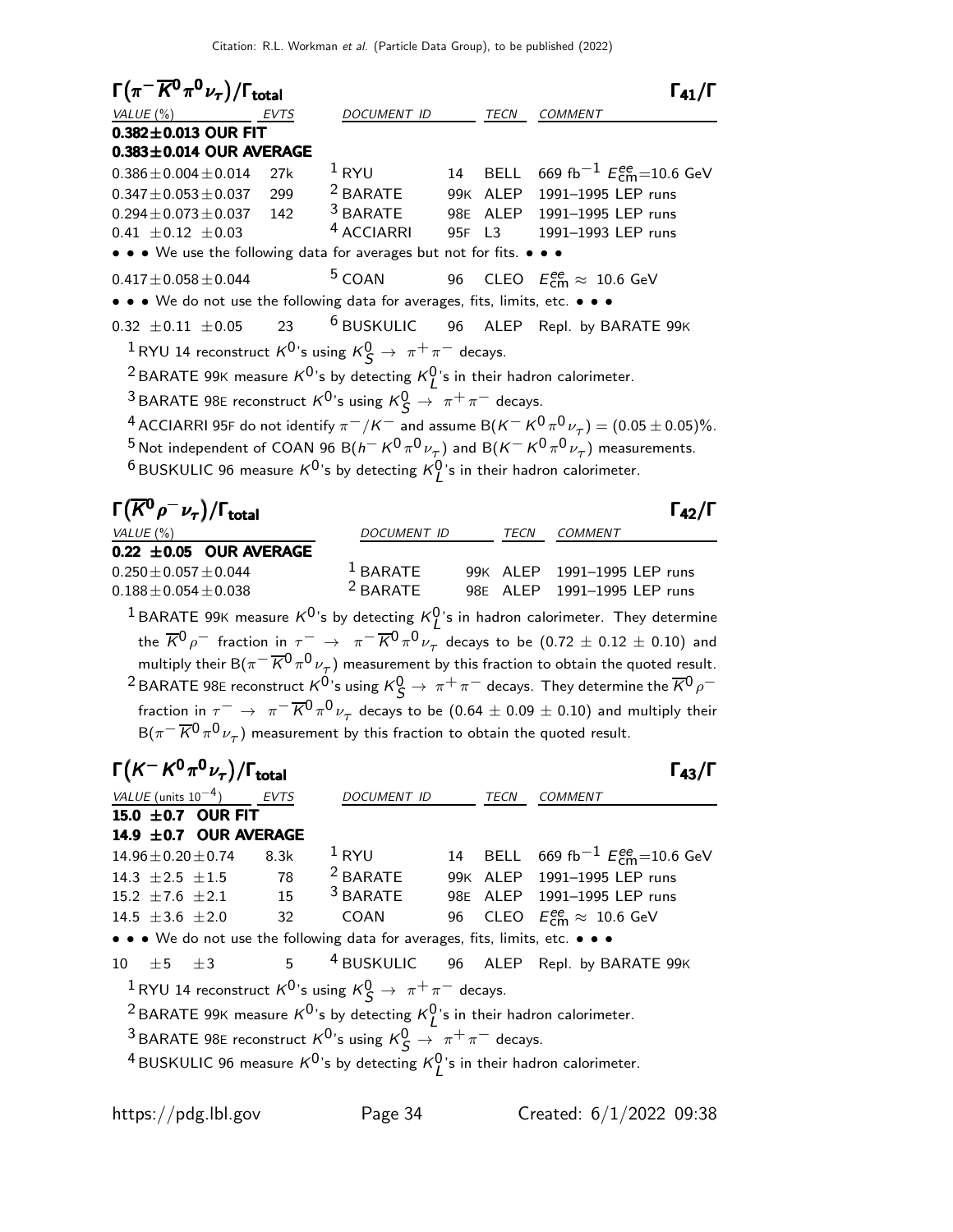| $\Gamma(\pi^- \overline{K^0} \geq 1 \pi^0 \nu_\tau)/\Gamma_{\rm total}$                                      |        |                          |    |        | $\Gamma_{44}/\Gamma = (\Gamma_{41} + \Gamma_{45})/\Gamma$                                                                                                                                                          |
|--------------------------------------------------------------------------------------------------------------|--------|--------------------------|----|--------|--------------------------------------------------------------------------------------------------------------------------------------------------------------------------------------------------------------------|
| VALUE(%)                                                                                                     | EVTS   | DOCUMENT ID              |    |        | TECN COMMENT                                                                                                                                                                                                       |
| $0.408 \pm 0.025$ OUR FIT                                                                                    |        |                          |    |        |                                                                                                                                                                                                                    |
| $0.324 \pm 0.074 \pm 0.066$                                                                                  | 148    | ABBIENDI                 |    |        | 00C OPAL 1991-1995 LEP runs                                                                                                                                                                                        |
| $\Gamma(\pi^-\overline{K^0}\pi^0\pi^0\nu_\tau(\mathrm{ex.}K^0))/\Gamma_{\mathrm{total}}$                     |        |                          |    |        | $\Gamma_{45}/\Gamma$                                                                                                                                                                                               |
| $\frac{\text{VALUE (units 10}^{-3})}{0.26 \pm 0.23} \frac{\text{CL\%}}{\text{OUR FIT}}$ EVTS                 |        | DOCUMENT ID              |    |        | TECN COMMENT                                                                                                                                                                                                       |
| $0.26 \pm 0.24$                                                                                              |        | $^1$ BARATE              |    |        | 99R ALEP 1991-1995 LEP runs                                                                                                                                                                                        |
| • • • We do not use the following data for averages, fits, limits, etc. • • •                                |        |                          |    |        |                                                                                                                                                                                                                    |
| < 0.66<br>95                                                                                                 | 17     | <sup>2</sup> BARATE      |    |        | 99K ALEP 1991-1995 LEP runs                                                                                                                                                                                        |
| $0.58 \pm 0.33 \pm 0.14$                                                                                     | 5      | <sup>3</sup> BARATE      |    |        | 98E ALEP 1991-1995 LEP runs                                                                                                                                                                                        |
|                                                                                                              |        |                          |    |        | $1$ BARATE 99R combine the BARATE 98E and BARATE 99K measurements to obtain this                                                                                                                                   |
| value.                                                                                                       |        |                          |    |        |                                                                                                                                                                                                                    |
| <sup>2</sup> BARATE 99K measure $K^0$ 's by detecting $K^0$ 's in their hadron calorimeter.                  |        |                          |    |        |                                                                                                                                                                                                                    |
| <sup>3</sup> BARATE 98E reconstruct $K^0$ 's using $K^0_S \rightarrow \pi^+ \pi^-$ decays.                   |        |                          |    |        |                                                                                                                                                                                                                    |
| $\Gamma(K^-K^0\pi^0\pi^0\nu_{\tau})/\Gamma_{\rm total}$                                                      |        |                          |    |        | $\Gamma_{46}/\Gamma$                                                                                                                                                                                               |
| <i>VALUE</i>                                                                                                 | $CL\%$ | DOCUMENT ID TECN COMMENT |    |        |                                                                                                                                                                                                                    |
| $< 0.16 \times 10^{-3}$                                                                                      | 95     |                          |    |        | <sup>1</sup> BARATE 99R ALEP 1991-1995 LEP runs                                                                                                                                                                    |
| • • We do not use the following data for averages, fits, limits, etc. • • •                                  |        |                          |    |        |                                                                                                                                                                                                                    |
| $<$ 0.18 $\times$ 10 $^{-3}$                                                                                 | 95     | $2$ BARATE               |    |        | 99K ALEP 1991-1995 LEP runs                                                                                                                                                                                        |
| ${<}0.39\times10^{-3}$                                                                                       | 95     | $3$ BARATE               |    |        | 98E ALEP 1991-1995 LEP runs                                                                                                                                                                                        |
|                                                                                                              |        |                          |    |        | <sup>1</sup> BARATE 99R combine the BARATE 98E and BARATE 99K bounds to obtain this value.<br><sup>2</sup> BARATE 99K measure K <sup>0</sup> 's by detecting K <sup>0</sup> 's in hadron calorimeter.              |
| <sup>3</sup> BARATE 98E reconstruct $K^0$ 's by using $K^0$ <sup>-</sup> $\rightarrow \pi^+\pi^-$ decays.    |        |                          |    |        |                                                                                                                                                                                                                    |
|                                                                                                              |        |                          |    |        |                                                                                                                                                                                                                    |
| $\Gamma(\pi^- K^0 \overline{K}{}^0 \nu_\tau)/\Gamma_{\rm total}$                                             |        |                          |    |        | $\Gamma_{47}/\Gamma = (\Gamma_{48} + \Gamma_{49} + \Gamma_{50})/\Gamma$                                                                                                                                            |
| VALUE (%)<br>$\frac{VALUE (%)}{0.155 \pm 0.024}$ OUR FIT $\frac{EVTS}{1}$                                    |        | DOCUMENT ID              |    |        | TECN COMMENT                                                                                                                                                                                                       |
|                                                                                                              |        |                          |    |        |                                                                                                                                                                                                                    |
| • • • We use the following data for averages but not for fits. • • •                                         |        |                          |    |        |                                                                                                                                                                                                                    |
| $0.153 \pm 0.030 \pm 0.016$<br>• • • We do not use the following data for averages, fits, limits, etc. • • • | 74     | $1$ BARATE               |    |        | 98E ALEP 1991-1995 LEP runs                                                                                                                                                                                        |
| $0.31 \pm 0.12 \pm 0.04$                                                                                     |        | <sup>2</sup> ACCIARRI    |    | 95F L3 | 1991-1993 LEP runs                                                                                                                                                                                                 |
|                                                                                                              |        |                          |    |        |                                                                                                                                                                                                                    |
|                                                                                                              |        |                          |    |        | <sup>1</sup> BARATE 98E obtain this value by adding twice their B( $\pi^-$ K $^0_S$ K $^0_S$ $\nu_{\tau}$ ) value to their                                                                                         |
| $B(\pi^- K_S^0 K_I^0 \nu_\tau)$ value.                                                                       |        |                          |    |        |                                                                                                                                                                                                                    |
|                                                                                                              |        |                          |    |        | <sup>2</sup> ACCIARRI 95F assume B( $\pi^-$ K <sup>0</sup> S K <sup>0</sup> S $\nu$ )= B( $\pi^-$ K <sup>0</sup> S K <sup>0</sup> <sub>I</sub> V) = 1/2B( $\pi^-$ K <sup>0</sup> S K <sup>0</sup> <sub>I</sub> V). |
| $\Gamma(\pi^- K^0_S K^0_S \nu_\tau)/\Gamma_{\rm total}$                                                      |        |                          |    |        | $\Gamma_{48}/\Gamma$                                                                                                                                                                                               |
|                                                                                                              |        |                          |    |        | Bose-Einstein correlations might make the mixing fraction different than $1/4$ .                                                                                                                                   |
| $\frac{VALUE \text{(units 10}^{-4})}{2.35 \pm 0.06 \text{ OUR FIT}}$ EVTS                                    |        | DOCUMENT ID TECN COMMENT |    |        |                                                                                                                                                                                                                    |
|                                                                                                              |        |                          |    |        |                                                                                                                                                                                                                    |
| $2.32 \pm 0.06$ OUR AVERAGE                                                                                  | 6.7k   | RYU                      |    |        | 14 BELL 669 fb <sup>-1</sup> $E_{\text{cm}}^{ee}$ =10.6 GeV                                                                                                                                                        |
| $2.33 \pm 0.03 \pm 0.09$<br>$2.31 \pm 0.04 \pm 0.08$                                                         | 5.0k   | $1$ LEES                 |    |        | 12Y BABR 468 fb <sup>-1</sup> $E_{\text{cm}}^{ee}$ =10.6 GeV                                                                                                                                                       |
| $2.6 \pm 1.0 \pm 0.5$ 6                                                                                      |        | BARATE                   |    |        | 98E ALEP 1991-1995 LEP runs                                                                                                                                                                                        |
| 2.3 $\pm$ 0.5 $\pm$ 0.3                                                                                      | 42     | <b>COAN</b>              | 96 |        | CLEO $E_{\text{cm}}^{ee} \approx 10.6 \text{ GeV}$                                                                                                                                                                 |
|                                                                                                              |        |                          |    |        |                                                                                                                                                                                                                    |
|                                                                                                              |        |                          |    |        | $^{-1}$ The correlation coefficient between this measurement and the LEES 12Y $\Gamma(\tau^-\rightarrow\tau^+)$                                                                                                    |
| $\pi^- K^0_S K^0_S \pi^0 \nu_\tau) / \Gamma_{\text{total}}$ one is 0.0828.                                   |        |                          |    |        |                                                                                                                                                                                                                    |

https://pdg.lbl.gov Page 35 Created: 6/1/2022 09:38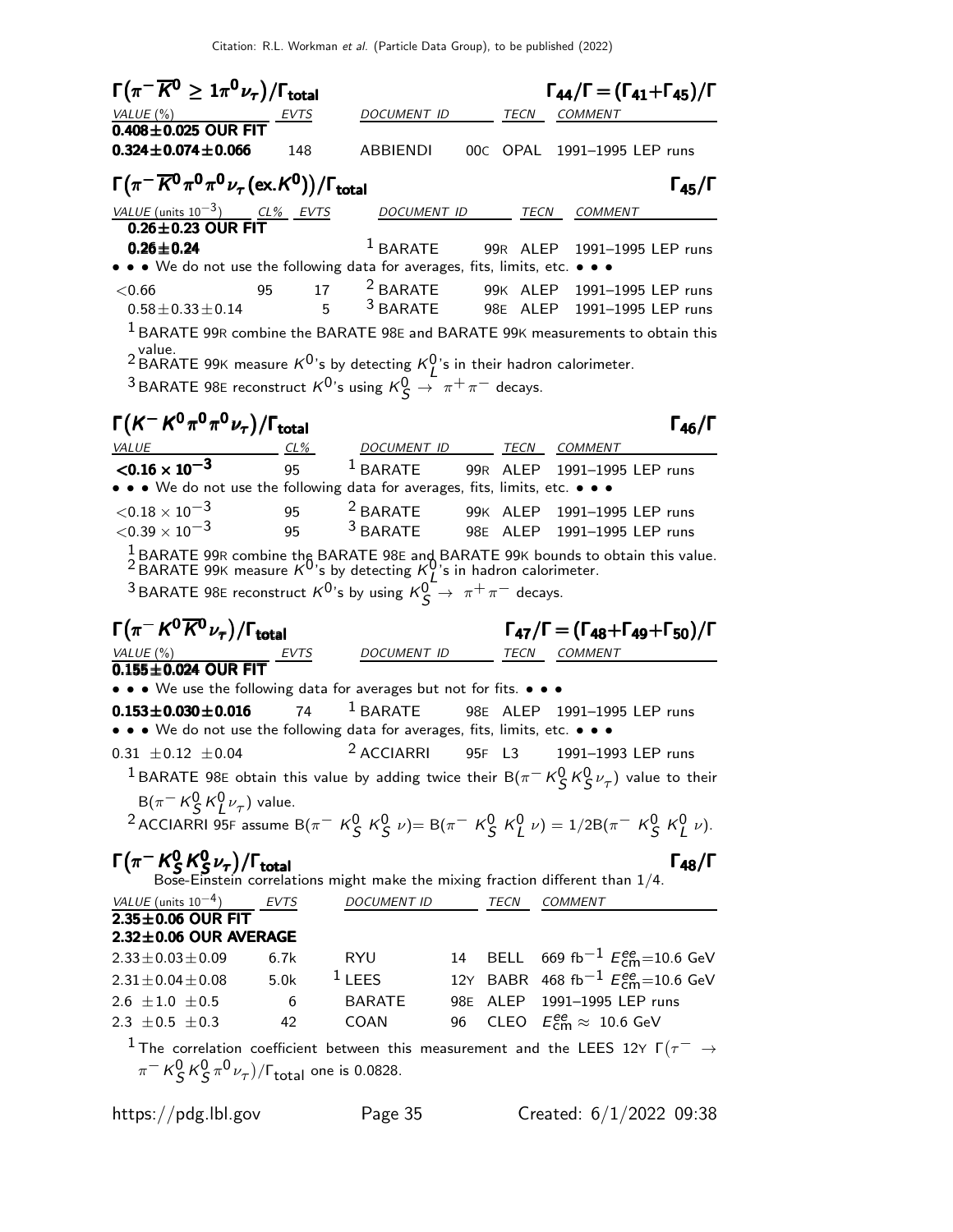| $\Gamma(\pi^- K^0_S K^0_L \nu_\tau)/\Gamma_{\rm total}$                                                                                                                                                                               |               |                                                 |    |                             | $\Gamma_{49}/\Gamma$                                                                                                                                |
|---------------------------------------------------------------------------------------------------------------------------------------------------------------------------------------------------------------------------------------|---------------|-------------------------------------------------|----|-----------------------------|-----------------------------------------------------------------------------------------------------------------------------------------------------|
| VALUE (units $10^{-4}$ )                                                                                                                                                                                                              | $\equiv$ EVTS | DOCUMENT ID TECN COMMENT                        |    |                             |                                                                                                                                                     |
| 10.8±2.4 OUR FIT<br>$10.1 \pm 2.3 \pm 1.3$                                                                                                                                                                                            | 68            | <b>BARATE</b>                                   |    |                             | 98E ALEP 1991-1995 LEP runs                                                                                                                         |
| $\Gamma(\pi^- K^0_L K^0_L \nu_\tau)/\Gamma_{\rm total}$                                                                                                                                                                               |               |                                                 |    |                             | $\Gamma_{50}/\Gamma = \Gamma_{48}/\Gamma$                                                                                                           |
| VALUE (units $10^{-4}$ )                                                                                                                                                                                                              |               | DOCUMENT ID                                     |    |                             |                                                                                                                                                     |
| $2.35\pm0.06$ OUR FIT                                                                                                                                                                                                                 |               |                                                 |    |                             |                                                                                                                                                     |
| $\Gamma(\pi^- K^0 \overline{K}{}^0 \pi^0 \nu_\tau)/\Gamma_{\rm total}$                                                                                                                                                                |               |                                                 |    |                             | $\Gamma_{51}/\Gamma = (\Gamma_{52} + \Gamma_{56} + \Gamma_{57})/\Gamma$                                                                             |
| VALUE (units $10^{-4}$ )                                                                                                                                                                                                              |               | DOCUMENT ID TECN COMMENT                        |    |                             |                                                                                                                                                     |
| $3.6 \pm 1.2$ OUR FIT                                                                                                                                                                                                                 |               |                                                 |    |                             |                                                                                                                                                     |
| • • • We use the following data for averages but not for fits. • • •                                                                                                                                                                  |               |                                                 |    |                             |                                                                                                                                                     |
| $3.1 \pm 2.3$                                                                                                                                                                                                                         |               | <sup>1</sup> BARATE 99R ALEP 1991-1995 LEP runs |    |                             |                                                                                                                                                     |
| <sup>1</sup> BARATE 99R combine BARATE 98E $\Gamma(\pi^- K^0_S K^0_S \pi^0 \nu_\tau)/\Gamma_{\rm total}$                                                                                                                              |               |                                                 |    |                             | and                                                                                                                                                 |
| $\Gamma(\pi^- K^0_S K^0_I \pi^0 \nu_\tau)/\Gamma_{\text{total}}$ measurements to obtain this value.                                                                                                                                   |               |                                                 |    |                             |                                                                                                                                                     |
| $\Gamma(\pi^- K^0_S K^0_S \pi^0 \nu_\tau)/\Gamma_{\rm total}$                                                                                                                                                                         |               |                                                 |    |                             | $\Gamma_{52}/\Gamma$                                                                                                                                |
| VALUE (units $10^{-5}$ ) CL% EVTS                                                                                                                                                                                                     |               | DOCUMENT ID TECN                                |    | <i>COMMENT</i>              |                                                                                                                                                     |
| $1.82 \pm 0.21$ OUR FIT                                                                                                                                                                                                               |               |                                                 |    |                             |                                                                                                                                                     |
| $1.80 \pm 0.21$ OUR AVERAGE                                                                                                                                                                                                           |               |                                                 |    |                             |                                                                                                                                                     |
| $2.00 \pm 0.22 \pm 0.20$                                                                                                                                                                                                              | 303           |                                                 |    |                             | $\mathsf{RYU} \qquad \quad \mathsf{14} \quad \mathsf{BELL} \quad \mathsf{669~fb}^{-1} \mathrel{E_{\mathsf{C}}^{ee}}\mathsf{m}{=} \mathsf{10.6~GeV}$ |
| $1.60 \pm 0.20 \pm 0.22$ 409                                                                                                                                                                                                          |               |                                                 |    |                             | <sup>1</sup> LEES 12Y BABR 468 fb <sup>-1</sup> $E_{\text{cm}}^{ee}$ =10.6 GeV                                                                      |
| • • • We do not use the following data for averages, fits, limits, etc. • • •                                                                                                                                                         |               |                                                 |    |                             |                                                                                                                                                     |
| $<$ 20                                                                                                                                                                                                                                | 95            | BARATE                                          |    | 98E ALEP 1991-1995 LEP runs |                                                                                                                                                     |
| $^1$ The correlation coefficient between this measurement and the LEES 12Y $\Gamma(\tau^-\rightarrow\tau^+$<br>$\pi^-$ K <sup>O</sup> <sub>S</sub> K <sup>O</sup> <sub>S</sub> $\nu_{\tau}$ )/ $\Gamma_{\text{total}}$ one is 0.0828. |               |                                                 |    |                             |                                                                                                                                                     |
| $\Gamma(K^{*-} K^0 \pi^0 \nu_\tau \to \pi^- K^0_S K^0_S \pi^0 \nu_\tau)/\Gamma_{\rm total}$                                                                                                                                           |               |                                                 |    |                             | $\Gamma_{53}/\Gamma$                                                                                                                                |
| VALUE (units $10^{-6}$ )                                                                                                                                                                                                              |               | DOCUMENT ID                                     |    | TECN COMMENT                |                                                                                                                                                     |
| $10.8 \pm 1.4 \pm 1.5$                                                                                                                                                                                                                |               | <b>RYU</b>                                      | 14 |                             | BELL 669 fb <sup>-1</sup> $E_{cm}^{ee}$ =10.6 GeV                                                                                                   |
| $\Gamma(f_1(1285)\pi^-\nu_\tau\to\pi^-K^0_S K^0_S\pi^0\nu_\tau)/\Gamma_{\rm total}$                                                                                                                                                   |               |                                                 |    |                             | $\Gamma_{54}/\Gamma$                                                                                                                                |
| $\frac{VALUE \text{ (units 10}^{-6})}{0.8 \pm 1.3 \pm 0.7}$ DOCUMENT ID TECN COMMENT<br>RYU 14 BELL 669 fb <sup>-1</sup> $E_{\text{cm}}^{\text{ee}}$ =10.6 GeV                                                                        |               |                                                 |    |                             |                                                                                                                                                     |
|                                                                                                                                                                                                                                       |               |                                                 |    |                             |                                                                                                                                                     |
| $\Gamma(f_1(1420)\pi^-\nu_\tau\to\pi^-K^0_S K^0_S\pi^0\nu_\tau)/\Gamma_{\rm total}$                                                                                                                                                   |               |                                                 |    |                             | $\Gamma_{55}/\Gamma$                                                                                                                                |
| $VALUE$ (units $10^{-6}$ )                                                                                                                                                                                                            |               | DOCUMENT ID TECN COMMENT                        |    |                             |                                                                                                                                                     |
| $2.4 \pm 0.5 \pm 0.6$                                                                                                                                                                                                                 |               |                                                 |    |                             | RYU 14 BELL 669 fb <sup>-1</sup> $E_{\text{cm}}^{ee}$ =10.6 GeV                                                                                     |
|                                                                                                                                                                                                                                       |               |                                                 |    |                             | $\Gamma_{56}/\Gamma$                                                                                                                                |
|                                                                                                                                                                                                                                       |               |                                                 |    |                             |                                                                                                                                                     |
|                                                                                                                                                                                                                                       |               | DOCUMENT ID TECN COMMENT                        |    |                             |                                                                                                                                                     |
| $\Gamma(\pi^- K^0_S K^0_I \pi^0 \nu_\tau)/\Gamma_{\rm total}$<br>$\frac{\text{VALUE (units 10}^{-4})}{\text{3.2} \pm \text{1.2 OUR FIT}}$<br>$3.1 \pm 1.1 \pm 0.5$                                                                    | 11            |                                                 |    |                             | BARATE 98E ALEP 1991-1995 LEP runs                                                                                                                  |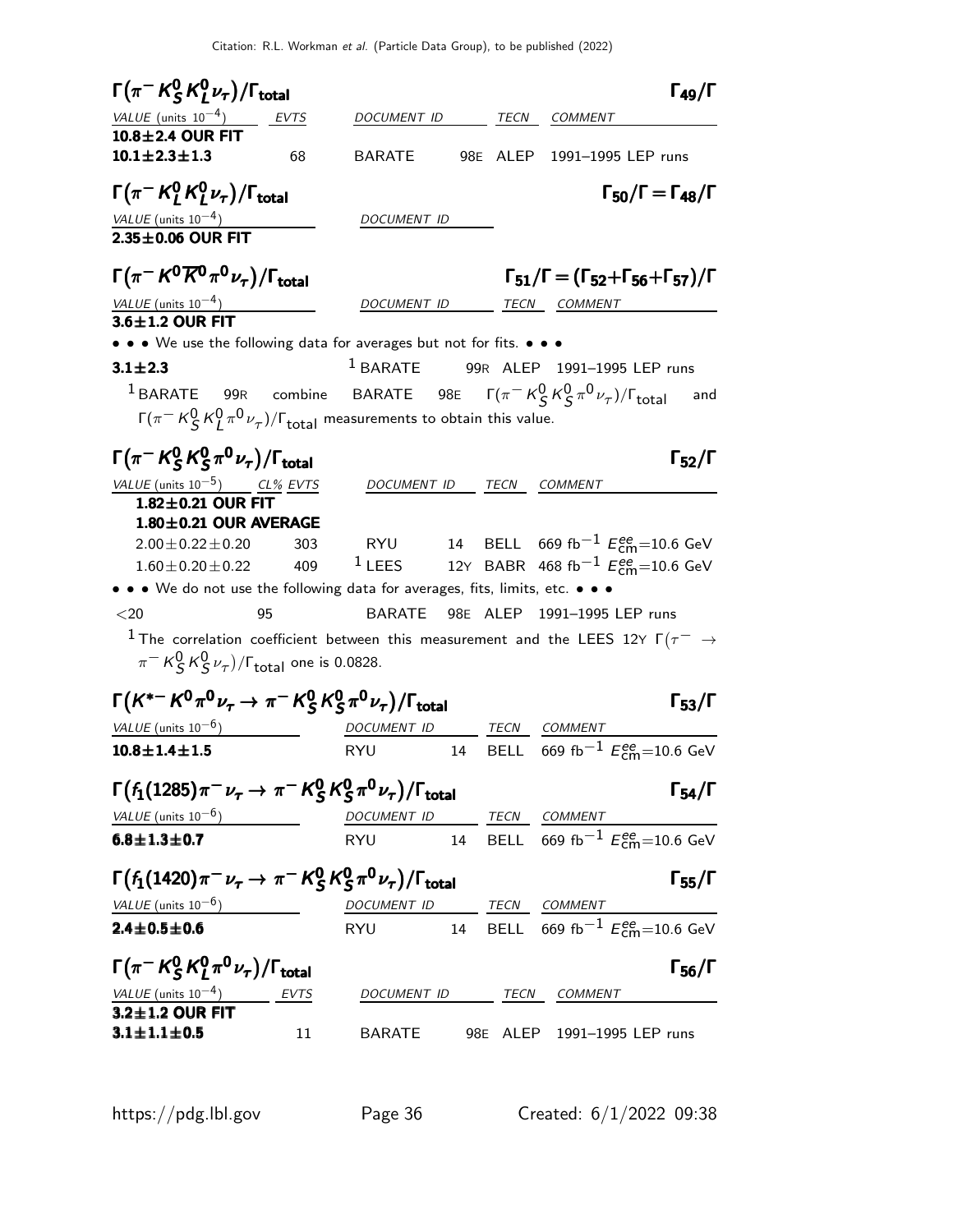| $\Gamma(\pi^- K^0_L K^0_L \pi^0 \nu_\tau)/\Gamma_{\rm total}$                                                                                                        |           |                                                                                                                                                                                                                                                                                                                                                                                                                                                                         |     |                                                     | $\Gamma_{57}/\Gamma = \Gamma_{52}/\Gamma$                    |                      |
|----------------------------------------------------------------------------------------------------------------------------------------------------------------------|-----------|-------------------------------------------------------------------------------------------------------------------------------------------------------------------------------------------------------------------------------------------------------------------------------------------------------------------------------------------------------------------------------------------------------------------------------------------------------------------------|-----|-----------------------------------------------------|--------------------------------------------------------------|----------------------|
|                                                                                                                                                                      |           | DOCUMENT ID                                                                                                                                                                                                                                                                                                                                                                                                                                                             |     |                                                     |                                                              |                      |
| $\frac{VALUE \text{(units 10}^{-5})}{1.82 \pm 0.21 \text{ OUR FIT}}$                                                                                                 |           |                                                                                                                                                                                                                                                                                                                                                                                                                                                                         |     |                                                     |                                                              |                      |
| $\Gamma(K^-K^0_SK^0_S\nu_\tau)/\Gamma_{\rm total}$                                                                                                                   |           |                                                                                                                                                                                                                                                                                                                                                                                                                                                                         |     |                                                     |                                                              | $\Gamma_{58}/\Gamma$ |
| VALUE                                                                                                                                                                |           | DOCUMENT ID                                                                                                                                                                                                                                                                                                                                                                                                                                                             |     | <u>TECN COMMENT</u>                                 |                                                              |                      |
| $< 6.3 \times 10^{-7}$                                                                                                                                               | 90        | <b>LEES</b>                                                                                                                                                                                                                                                                                                                                                                                                                                                             |     |                                                     | 12Y BABR 468 fb <sup>-1</sup> $E_{\text{cm}}^{ee}$ =10.6 GeV |                      |
| $\Gamma(K^-K^0_S K^0_S \pi^0 \nu_\tau)/\Gamma_{\rm total}$                                                                                                           |           | DOCUMENT ID                                                                                                                                                                                                                                                                                                                                                                                                                                                             |     | <u>TECN COMMENT</u>                                 |                                                              | $\Gamma_{59}/\Gamma$ |
| $VALU E$ CL%<br>$< 4.0 \times 10^{-7}$                                                                                                                               | 90        | <b>LEES</b>                                                                                                                                                                                                                                                                                                                                                                                                                                                             |     |                                                     | 12Y BABR 468 fb <sup>-1</sup> $E_{cm}^{ee}$ =10.6 GeV        |                      |
|                                                                                                                                                                      |           |                                                                                                                                                                                                                                                                                                                                                                                                                                                                         |     |                                                     |                                                              |                      |
| $\Gamma(K^0 h^+ h^- h^- \geq 0$ neutrals $\nu_{\tau})/\Gamma_{\rm total}$                                                                                            |           |                                                                                                                                                                                                                                                                                                                                                                                                                                                                         |     |                                                     |                                                              | $\Gamma_{60}/\Gamma$ |
| VALUE (%)                                                                                                                                                            | $CL\%$    | DOCUMENT ID TECN COMMENT                                                                                                                                                                                                                                                                                                                                                                                                                                                |     |                                                     |                                                              |                      |
| < 0.17                                                                                                                                                               | 95        | <b>TSCHIRHART 88 HRS</b> $E_{\text{cm}}^{\text{ee}} = 29 \text{ GeV}$                                                                                                                                                                                                                                                                                                                                                                                                   |     |                                                     |                                                              |                      |
| • • • We do not use the following data for averages, fits, limits, etc. • • •                                                                                        |           |                                                                                                                                                                                                                                                                                                                                                                                                                                                                         |     |                                                     |                                                              |                      |
| < 0.27                                                                                                                                                               | 90        | BELTRAMI                                                                                                                                                                                                                                                                                                                                                                                                                                                                |     | 85 HRS $E_{\text{cm}}^{\text{ee}} = 29 \text{ GeV}$ |                                                              |                      |
| $\Gamma(K^0 h^+ h^- h^- \nu_\tau)/\Gamma_{\rm total}$                                                                                                                |           |                                                                                                                                                                                                                                                                                                                                                                                                                                                                         |     |                                                     |                                                              | $\Gamma_{61}/\Gamma$ |
| VALUE (units $10^{-4}$ ) EVTS                                                                                                                                        |           | DOCUMENT ID TECN COMMENT                                                                                                                                                                                                                                                                                                                                                                                                                                                |     |                                                     |                                                              |                      |
| $2.5 \pm 2.0$ OUR FIT                                                                                                                                                |           |                                                                                                                                                                                                                                                                                                                                                                                                                                                                         |     |                                                     |                                                              |                      |
| $2.3 \pm 1.9 \pm 0.7$                                                                                                                                                | $6 \quad$ | <sup>1</sup> BARATE 98E ALEP 1991-1995 LEP runs                                                                                                                                                                                                                                                                                                                                                                                                                         |     |                                                     |                                                              |                      |
| <sup>1</sup> BARATE 98E reconstruct $K^0$ 's using $K^0_S \rightarrow \pi^+ \pi^-$ decays.                                                                           |           |                                                                                                                                                                                                                                                                                                                                                                                                                                                                         |     |                                                     |                                                              |                      |
| $\Gamma(h^- h^- h^+ \geq 0$ neutrals $\geq 0 K^0_L \nu_\tau$ )/ $\Gamma_{\text{total}}$<br>0.9078 $\Gamma_{178}$ + 0.9078 $\Gamma_{179}$ + 0.9078 $\Gamma_{180}$ )/F |           | $\Gamma_{62}/\Gamma = (0.34598\Gamma_{36} + 0.34598\Gamma_{38} + 0.34598\Gamma_{41} + 0.34598\Gamma_{43} + 0.4247\Gamma_{48} +$<br>$0.6920\Gamma_{49} + 0.4247\Gamma_{52} + 0.6920\Gamma_{56} + 0.6534\Gamma_{61} + \Gamma_{70} + \Gamma_{78} + \Gamma_{85} + \Gamma_{86} + \Gamma_{97} + \Gamma_{103} + \Gamma_{104}$<br>$\Gamma_{106} + \Gamma_{107} + 0.2804 \Gamma_{150} + 0.2804 \Gamma_{152} + 0.2804 \Gamma_{154} + 0.2628 \Gamma_{156} + 0.7259 \Gamma_{170} +$ |     |                                                     |                                                              | $\Gamma_{62}/\Gamma$ |
| VALUE(%)                                                                                                                                                             | EVTS      | <i>DOCUMENT ID</i>                                                                                                                                                                                                                                                                                                                                                                                                                                                      |     | TECN COMMENT                                        |                                                              |                      |
| 15.20± 0.06 OUR FIT                                                                                                                                                  |           |                                                                                                                                                                                                                                                                                                                                                                                                                                                                         |     |                                                     |                                                              |                      |
| 14.8 $\pm$ 0.4 OUR AVERAGE                                                                                                                                           |           |                                                                                                                                                                                                                                                                                                                                                                                                                                                                         |     |                                                     |                                                              |                      |
| $14.4 \pm 0.6 \pm 0.3$                                                                                                                                               |           | ADEVA                                                                                                                                                                                                                                                                                                                                                                                                                                                                   |     |                                                     | 91F L3 $E_{\text{cm}}^{ee} = 88.3 - 94.3 \text{ GeV}$        |                      |
| $15.0 \pm 0.4 \pm 0.3$                                                                                                                                               |           | BEHREND                                                                                                                                                                                                                                                                                                                                                                                                                                                                 |     |                                                     | 89B CELL $E_{\text{cm}}^{ee} = 14-47 \text{ GeV}$            |                      |
| $15.1 \pm 0.8 \pm 0.6$                                                                                                                                               |           | AIHARA                                                                                                                                                                                                                                                                                                                                                                                                                                                                  |     | 87B TPC $E_{\text{cm}}^{ee} = 29 \text{ GeV}$       |                                                              |                      |
| • • • We do not use the following data for averages, fits, limits, etc. • • •                                                                                        |           |                                                                                                                                                                                                                                                                                                                                                                                                                                                                         |     |                                                     |                                                              |                      |
| $13.5 \pm 0.3 \pm 0.3$                                                                                                                                               |           | ABACHI                                                                                                                                                                                                                                                                                                                                                                                                                                                                  |     | 89B HRS $E_{\text{cm}}^{ee} = 29 \text{ GeV}$       |                                                              |                      |
| $12.8 \pm 1.0 \pm 0.7$                                                                                                                                               |           | <sup>1</sup> BURCHAT 87 MRK2 $E_{\text{cm}}^{\text{ee}}$ = 29 GeV                                                                                                                                                                                                                                                                                                                                                                                                       |     |                                                     |                                                              |                      |
| $12.1 \pm 0.5 \pm 1.2$                                                                                                                                               |           | RUCKSTUHL 86                                                                                                                                                                                                                                                                                                                                                                                                                                                            |     | DLCO $E_{\text{cm}}^{ee}$ = 29 GeV                  |                                                              |                      |
| $12.8 \pm 0.5 \pm 0.8$                                                                                                                                               | 1420      | <b>SCHMIDKE</b>                                                                                                                                                                                                                                                                                                                                                                                                                                                         | 86  | MRK2 $E_{\text{cm}}^{ee}$ = 29 GeV                  |                                                              |                      |
| $15.3 \pm 1.1 \begin{array}{c} +1.3 \\ -1.6 \end{array}$                                                                                                             | 367       | ALTHOFF                                                                                                                                                                                                                                                                                                                                                                                                                                                                 | 85  |                                                     | TASS $E_{\text{cm}}^{ee}$ = 34.5 GeV                         |                      |
| $13.6 \pm 0.5 \pm 0.8$                                                                                                                                               |           | BARTEL                                                                                                                                                                                                                                                                                                                                                                                                                                                                  | 85F |                                                     | JADE $E_{\text{cm}}^{ee}$ = 34.6 GeV                         |                      |
| $12.2 \pm 1.3 \pm 3.9$                                                                                                                                               |           | <sup>2</sup> BERGER                                                                                                                                                                                                                                                                                                                                                                                                                                                     | 85  |                                                     | PLUT $E_{\text{cm}}^{ee}$ = 34.6 GeV                         |                      |
| $13.3 \pm 0.3 \pm 0.6$                                                                                                                                               |           | FERNANDEZ 85                                                                                                                                                                                                                                                                                                                                                                                                                                                            |     | MAC $E_{\text{cm}}^{ee} = 29 \text{ GeV}$           |                                                              |                      |
| 24<br>± 6                                                                                                                                                            | 35        | BRANDELIK                                                                                                                                                                                                                                                                                                                                                                                                                                                               | 80  | TASS $E_{\text{cm}}^{ee} = 30 \text{ GeV}$          |                                                              |                      |
| 32 $\pm$ 5                                                                                                                                                           | 692       | <sup>3</sup> BACINO                                                                                                                                                                                                                                                                                                                                                                                                                                                     | 78B |                                                     | DLCO $E_{\text{cm}}^{ee} = 3.1 - 7.4 \text{ GeV}$            |                      |
| https://pdg.lbl.gov                                                                                                                                                  |           | Page 37                                                                                                                                                                                                                                                                                                                                                                                                                                                                 |     |                                                     | Created: $6/1/2022$ 09:38                                    |                      |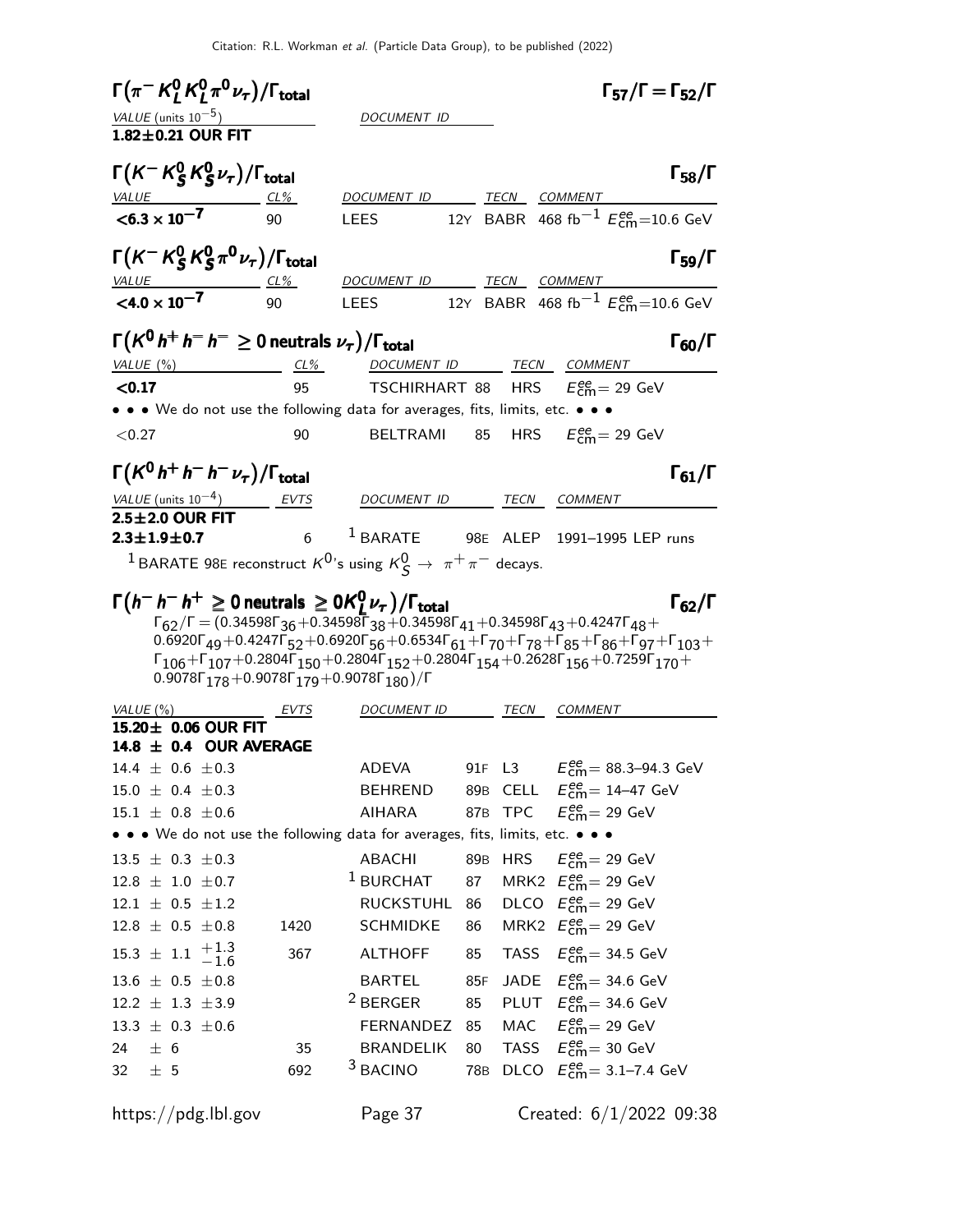| 35 $\pm 11$  |                                                                   |  | <sup>3</sup> BRANDELIK 78 DASP Assumes $V-A$ decay |
|--------------|-------------------------------------------------------------------|--|----------------------------------------------------|
| $18 \pm 6.5$ | 33 $\frac{3}{3}$ JAROS 78 LGW $E_{\text{cm}}^{\text{ee}} > 6$ GeV |  |                                                    |

 $1$  BURCHAT 87 value is not independent of SCHMIDKE 86 value.

 $^2$ Not independent of BERGER 85 Γ $(\mu^-\,\overline{\nu}_\mu\,\nu_\tau)/$ Γ $_{\rm total}$ , Γ $(e^-\,\overline{\nu}_e\,\nu_\tau)/$ Γ $_{\rm total}$ , Γ $(h^-\geq1)$ neutrals $\nu_\tau) / \Gamma_{\rm total}$ , and  $\Gamma(h^+ \geq 0 {\cal K}_{L^-}^0 \nu_\tau) / \Gamma_{\rm total}$ , and therefore not used in the fit. <sup>3</sup> Low energy experiments are not in average or fit because the systematic errors in background subtraction are judged to be large.

|               |                             |                                                     |      | $\Gamma(h^{-} h^{-} h^{+} \ge 0$ neutrals $\nu_{\tau}$ (ex. $K_S^0 \to \pi^{+} \pi^{-}$ ) ("3-prong")) / $\Gamma_{total}$<br>$\Gamma_{63}/\Gamma = (\Gamma_{70} + \Gamma_{78} + \Gamma_{85} + \Gamma_{86} + \Gamma_{97} + \Gamma_{103} + \Gamma_{106} + \Gamma_{107} + 0.2804 \Gamma_{150} +$ |             | $\Gamma_{63}/\Gamma$                                                                                                                 |
|---------------|-----------------------------|-----------------------------------------------------|------|-----------------------------------------------------------------------------------------------------------------------------------------------------------------------------------------------------------------------------------------------------------------------------------------------|-------------|--------------------------------------------------------------------------------------------------------------------------------------|
|               |                             |                                                     |      |                                                                                                                                                                                                                                                                                               |             | $0.2804\Gamma_{152} + 0.2804\Gamma_{154} + 0.491\Gamma_{170} + 0.9078\Gamma_{178} + 0.9078\Gamma_{179} + 0.9078\Gamma_{180})/\Gamma$ |
| VALUE $(\% )$ |                             |                                                     | EVTS | DOCUMENT ID                                                                                                                                                                                                                                                                                   | <b>TECN</b> | <b>COMMENT</b>                                                                                                                       |
|               |                             | 14.55 $\pm 0.06$ OUR FIT<br>14.61 ±0.06 OUR AVERAGE |      |                                                                                                                                                                                                                                                                                               |             |                                                                                                                                      |
|               |                             | $14.556 \pm 0.105 \pm 0.076$                        |      | $1$ ACHARD                                                                                                                                                                                                                                                                                    |             | 01D L3 1992-1995 LEP runs                                                                                                            |
|               |                             |                                                     |      |                                                                                                                                                                                                                                                                                               |             | $14.96 \pm 0.09 \pm 0.22$ 10.4k AKERS 95Y OPAL 1991-1994 LEP runs                                                                    |
|               |                             |                                                     |      | • • • We use the following data for averages but not for fits. • • •                                                                                                                                                                                                                          |             |                                                                                                                                      |
|               |                             | $14.652 \pm 0.067 \pm 0.086$                        |      | SCHAEL                                                                                                                                                                                                                                                                                        |             | 05C ALEP 1991-1995 LEP runs                                                                                                          |
|               |                             | $14.569 \pm 0.093 \pm 0.048$                        | 23k  | <sup>2</sup> ABREU                                                                                                                                                                                                                                                                            |             | 01M DLPH 1992-1995 LEP runs                                                                                                          |
|               | 14.22 $\pm$ 0.10 $\pm$ 0.37 |                                                     |      | $3$ BAI FST                                                                                                                                                                                                                                                                                   |             | 95C CLEO $E_{\text{cm}}^{\text{ee}} \approx 10.6 \text{ GeV}$                                                                        |
|               |                             |                                                     |      | • • • We do not use the following data for averages, fits, limits, etc. • • •                                                                                                                                                                                                                 |             |                                                                                                                                      |
|               | $15.26 \pm 0.26 \pm 0.22$   |                                                     |      | ACTON                                                                                                                                                                                                                                                                                         |             | 92H OPAL Repl. by AKERS 95Y                                                                                                          |
|               | $13.3 + 0.3 + 0.8$          |                                                     |      | <sup>4</sup> ALBRECHT                                                                                                                                                                                                                                                                         |             | 92D ARG $E_{cm}^{ee} = 9.4 - 10.6$ GeV                                                                                               |
|               | 14.35 $+0.40$ $\pm$ 0.24    |                                                     |      | <b>DECAMP</b>                                                                                                                                                                                                                                                                                 |             | 92C ALEP 1989-1990 LEP runs                                                                                                          |

 $^{\rm 1}$  The correlation coefficients between this measurement and the ACHARD 01D measurements of B( $\tau$  → "1-prong") and B( $\tau$  → "5-prong") are  $-0.978$  and  $-0.19$  respectively. <sup>2</sup> The correlation coefficients between this measurement and the ABREU 01M measurements of B( $\tau$  → 1-prong) and B( $\tau$  → 5-prong) are  $-0.98$  and  $-0.08$  respectively.

 $^3$ Not independent of BALEST 95 $c$  B $(h^-h^-h^+\nu_\tau)$  and B $(h^-h^-h^+\pi^0\nu_\tau)$  values, and  $\mathsf{BORTOLETTO\ 93}\ \mathsf{B}(h^-\,h^-\,h^+ \, 2\pi^0\,\nu_{_{\cal T}})/\mathsf{B}(h^-\,h^-\,h^+ \geq 0\ \mathsf{neutrals}\,\,\nu_{_{\cal T}})$  value.

<sup>4</sup> This ALBRECHT 92D value is not independent of their  $\Gamma(\mu^-\,\overline{\nu}_\mu\,\nu_\tau) \Gamma(e^-\,\overline{\nu}_e\,\nu_\tau) / \Gamma_\text{total}^2$ value.

| $\Gamma(h^- h^- h^+ \nu_\tau)/\Gamma_{\rm total}$<br>F <sub>64</sub> /F = (0.34598F <sub>36</sub> +0.34598F <sub>38</sub> +F <sub>70</sub> +F <sub>97</sub> +F <sub>106</sub> +0.491F <sub>170</sub> +0.0153F <sub>178</sub> + |             |                        |    |             | $\Gamma_{64}/\Gamma$                              |
|--------------------------------------------------------------------------------------------------------------------------------------------------------------------------------------------------------------------------------|-------------|------------------------|----|-------------|---------------------------------------------------|
| $0.0153\Gamma_{179})/\Gamma$                                                                                                                                                                                                   |             |                        |    |             |                                                   |
| VALUE $(\%)$                                                                                                                                                                                                                   | <b>EVTS</b> | <b>DOCUMENT ID</b>     |    | <b>TECN</b> | <b>COMMENT</b>                                    |
| $9.80 \pm 0.05$ OUR FIT                                                                                                                                                                                                        |             |                        |    |             |                                                   |
| • • • We use the following data for averages but not for fits. • • •                                                                                                                                                           |             |                        |    |             |                                                   |
| 7.6 $\pm$ 0.1 $\pm$ 0.5                                                                                                                                                                                                        | 7.5k        | $1$ ALBRECHT           |    |             | 96E ARG $E_{cm}^{ee} = 9.4 - 10.6$ GeV            |
| • • • We do not use the following data for averages, fits, limits, etc. • • •                                                                                                                                                  |             |                        |    |             |                                                   |
| $9.92 \pm 0.10 \pm 0.09$                                                                                                                                                                                                       | 11.2k       | <sup>2</sup> BUSKULIC  | 96 |             | ALEP Repl. by SCHAEL 05C                          |
| $9.49 \pm 0.36 \pm 0.63$                                                                                                                                                                                                       |             | <b>DECAMP</b>          |    |             | 92C ALEP Repl. by SCHAEL 05C                      |
| 8.7 $\pm$ 0.7 $\pm$ 0.3                                                                                                                                                                                                        | 694         | $3$ BEHREND            | 90 |             | CELL $E_{cm}^{ee} = 35$ GeV                       |
| 7.0 $\pm$ 0.3 $\pm$ 0.7                                                                                                                                                                                                        | 1566        | <sup>4</sup> BAND      | 87 |             | MAC $E_{\text{cm}}^{\text{ee}} = 29 \text{ GeV}$  |
| 6.7 $\pm$ 0.8 $\pm$ 0.9                                                                                                                                                                                                        |             | $5$ BURCHAT            | 87 |             | MRK2 $E_{\text{cm}}^{\text{ee}}$ = 29 GeV         |
| 6.4 $\pm$ 0.4 $\pm$ 0.9                                                                                                                                                                                                        |             | <sup>6</sup> RUCKSTUHL | 86 |             | DLCO $E_{\text{cm}}^{\text{ee}} = 29 \text{ GeV}$ |
| 7.8 $\pm$ 0.5 $\pm$ 0.8                                                                                                                                                                                                        | 890         | <b>SCHMIDKE</b>        | 86 |             | MRK2 $E_{\text{cm}}^{\text{ee}}$ = 29 GeV         |
| 8.4 $\pm$ 0.4 $\pm$ 0.7                                                                                                                                                                                                        | 1255        | $6$ FERNANDEZ          | 85 |             | MAC $E_{cm}^{ee}$ = 29 GeV                        |
| 9.7 $\pm 2.0 \pm 1.3$                                                                                                                                                                                                          |             | <b>BEHREND</b>         | 84 |             | CELL $E_{cm}^{ee} = 14,22$ GeV                    |
| https://pdg.lbl.gov                                                                                                                                                                                                            |             | Page 38                |    |             | Created: 6/1/2022 09:38                           |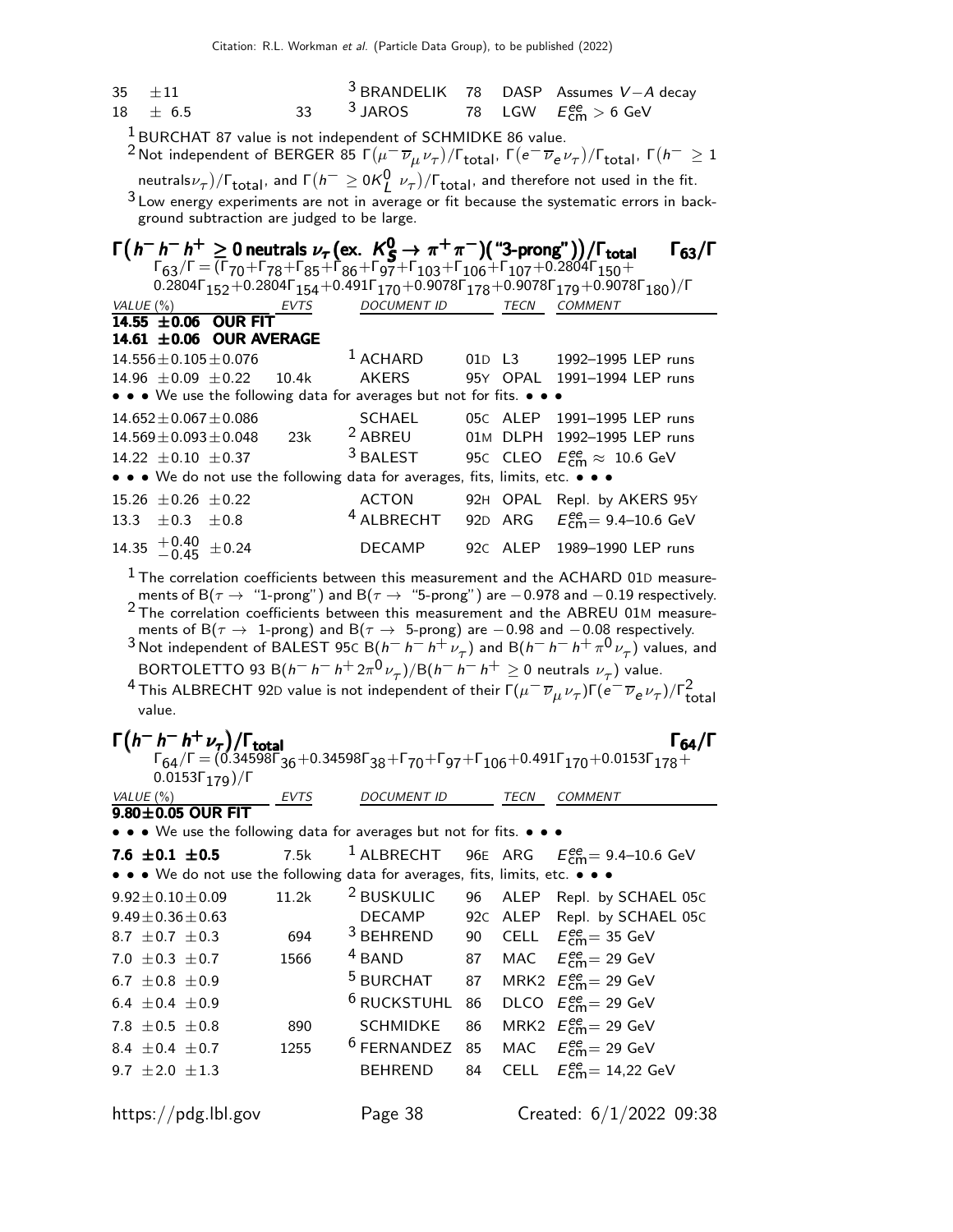- <sup>1</sup> ALBRECHT 96E not independent of ALBRECHT 93C  $\Gamma(h^{-} h^{-} h^{+} \nu_{\tau} (\text{ex.} K^{0}) \times$  $Γ$ (particle $^- \geq 0$  neutrals  $\geq$  0 K $^0_{L,^{\prime}'}$  )/ $Γ^2_{total}$  value.
- <sup>2</sup> BUSKULIC 96 quote B $(h-h-h^+ \nu_\tau~(\text{ex. } K^0)) = 9.50 \pm 0.10 \pm 0.11$ . We add 0.42 to remove their  $K^0$  correction and reduce the systematic error accordingly.
- 3 BEHREND 90 subtract 0.3% to account for the  $\tau^ \rightarrow$   $K^*(892)^{-\nu}$  contribution to

measured events.<br>- BAND 87 subtract for charged kaon modes; not independent of FERNANDEZ 85 value. 5 BURCHAT 87 value is not independent of SCHMIDKE 86 value.

 $^6$  Value obtained by multiplying paper's  $R = \mathsf{B} (h^- \, h^- \, h^+ \, \nu_\tau) / \mathsf{B} (3\text{-prong})$  by  $\mathsf{B} (3\text{-prong})$  $= 0.143$  and subtracting 0.3% for  $K^*(892)$  background.



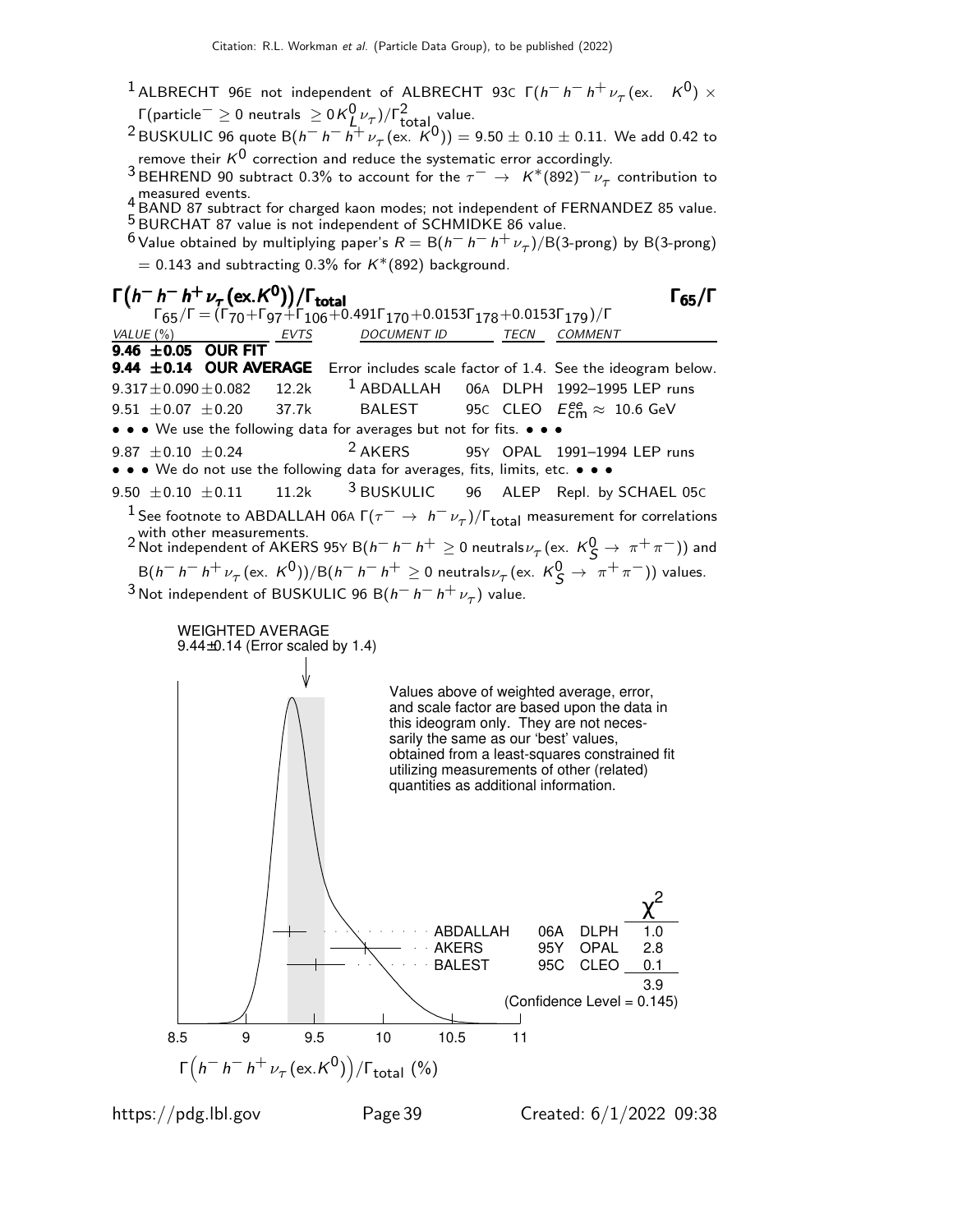Γ h − h − h <sup>+</sup> ν<sup>τ</sup> (ex.K 0 ) /Γ h − h − h <sup>+</sup> ≥ 0 neutrals ν<sup>τ</sup> (ex. K 0 <sup>S</sup> → π <sup>+</sup> π −) Γ h − h − h <sup>+</sup> ντ(ex.K 0 ) /Γh − h − h <sup>+</sup> 0 neutrals ντ(ex. K 0 <sup>S</sup> π <sup>+</sup> π −) 6563<sup>Γ</sup> h − h − h <sup>+</sup> ντ(ex.K<sup>0</sup> ) /Γh − h − h <sup>+</sup> 0 ντ(ex. <sup>0</sup> <sup>S</sup>π π )("3-prong")Γ65/ΓΓ h − h − h <sup>+</sup> ντ(ex.K<sup>0</sup> ) /Γh − h − h <sup>+</sup> 0 ντ(ex. <sup>0</sup> <sup>S</sup>π π )("3-prong") Γ65/Γ63  $\Gamma_{65}/\Gamma_{63} = (\Gamma_{70} + \Gamma_{97} + \Gamma_{106} + 0.491 \Gamma_{170} + 0.0153 \Gamma_{178} + 0.0153 \Gamma_{179})/(0.4247 \Gamma_{52} +$  $\Gamma$ 70+Γ78+Γ85+Γ89+Γ97+Γ103+Γ106+Γ107+0.2804Γ150+0.2302Γ151+  $0.2804\Gamma_{152} + 0.2804\Gamma_{154} + 0.1131\Gamma_{156} + 0.3257\Gamma_{160} + 0.491\Gamma_{170} + 0.9078\Gamma_{178} +$  $0.9078$ Γ<sub>179</sub> + 0.9078Γ<sub>180</sub> + 0.892Γ<sub>182</sub>) VALUE (units  $10^{-2}$ ) DOCUMENT ID TECN COMMENT  $\overline{64.98 \pm 0.31}$  OUR FIT<br>66.0  $\pm$  0.4  $\pm$  1.4 AKERS 95Y OPAL 1991-1994 LEP runs  $\Gamma(h^- h^- h^+ \nu_\tau(\text{ex.} K^0,\omega))/\Gamma_{\text{total}}$ Γ<sub>66</sub>/Γ  $\Gamma_{66}/\Gamma = (\Gamma_{70} + \Gamma_{97} + \Gamma_{106} + 0.491\Gamma_{170})/\Gamma$ VALUE (%) DOCUMENT ID  $9.43\pm0.05$  OUR FIT  $\Gamma(\pi^{-}\pi^{+}\pi^{-}\nu_{\tau})$ Γ $(\pi^- \pi^+ \pi^- \nu_\tau)/\Gamma_{\rm total}$  Γ<sub>67</sub>/Γ = (0.34598Γ<sub>36</sub>+Γ<sub>70</sub>+0.0153Γ<sub>178</sub>)/Γ VALUE (%) DOCUMENT ID  $9.31\pm0.05$  OUR FIT  $\Gamma(\pi^-\pi^+\pi^-\nu_\tau(\text{ex.}K^0))/\Gamma_{\text{total}}$  Γ<sub>68</sub>/Γ = (Γ<sub>70</sub>+0.0153Γ<sub>178</sub>)/Γ  $\Gamma_{68}/\Gamma = (\Gamma_{70} + 0.0153\Gamma_{178})/\Gamma$ VALUE (%) **EVTS** DOCUMENT ID TECN COMMENT  $9.02 \pm 0.05$  OUR FIT  $8.77\pm0.13$  OUR AVERAGE Error includes scale factor of 1.1.  $8.42\pm0.00\genfrac{}{}{0pt}{}{+0.26}{-0.25}$  $^{+0.26}_{-0.25}$  8.9M  $^{1}$  LEE 10 BELL 666 fb $^{-1}$  Eee = 10.6 GeV  $8.83 \pm 0.01 \pm 0.13$  1.6M <sup>2</sup> AUBERT 08 BABR 342 fb<sup>-1</sup>  $E_{\text{cm}}^{ee} = 10.6$  GeV  $9.13 \pm 0.05 \pm 0.46$  43k <sup>3</sup> BRIERE 03 CLE3  $E_{\text{cm}}^{ee} = 10.6 \text{ GeV}$  $1$  Quoted statistical error is 0.003%. Correlation matrix for LEE 10 branching fractions: (1)  $\Gamma(\tau^- \to \pi^- \pi^+ \pi^- \nu_\tau (\text{ex.} K^0)) / \Gamma_{\text{total}}$ (2)  $\Gamma(\tau^- \to K^- \pi^+ \pi^- \nu_\tau (\text{ex.} K^0))/\Gamma_{\text{total}}$ (3)  $\Gamma(\tau^- \to K^- K^+ \pi^- \nu_\tau)/\Gamma_{\text{total}}$ (4)  $\Gamma(\tau^- \to K^- K^+ K^- \nu_\tau)/\Gamma_{\text{total}}$  $(1)$   $(2)$   $(3)$ (2) 0.175 (3) 0.049 0.080 (4) -0.053 0.035 -0.008  $2$  Correlation matrix for AUBERT 08 branching fractions: (1)  $\Gamma(\tau^- \to \pi^- \pi^+ \pi^- \nu_\tau (\text{ex.} K^0)) / \Gamma_{\text{total}}$ (2)  $\Gamma(\tau^- \to K^- \pi^+ \pi^- \nu_\tau (\text{ex.} K^0))/\Gamma_{\text{total}}$ (3)  $\Gamma(\tau^- \to K^- K^+ \pi^- \nu_\tau)/\Gamma_{\text{total}}$ (4)  $\Gamma(\tau^- \to K^- K^+ K^- \nu_\tau)/\Gamma_{\text{total}}$  $(1)$   $(2)$   $(3)$ (2) 0.544 (3) 0.390 0.177 (4) 0.031 0.093 0.087  $^3$ 47% correlated with BRIERE 03  $\tau^-\to~$  K $^-\pi^+\pi^-\nu_\tau^{}$  and 71% correlated with  $\tau^-\to$  $K^- K^+ \pi^- \nu_\tau$  because of a common 5% normalization error.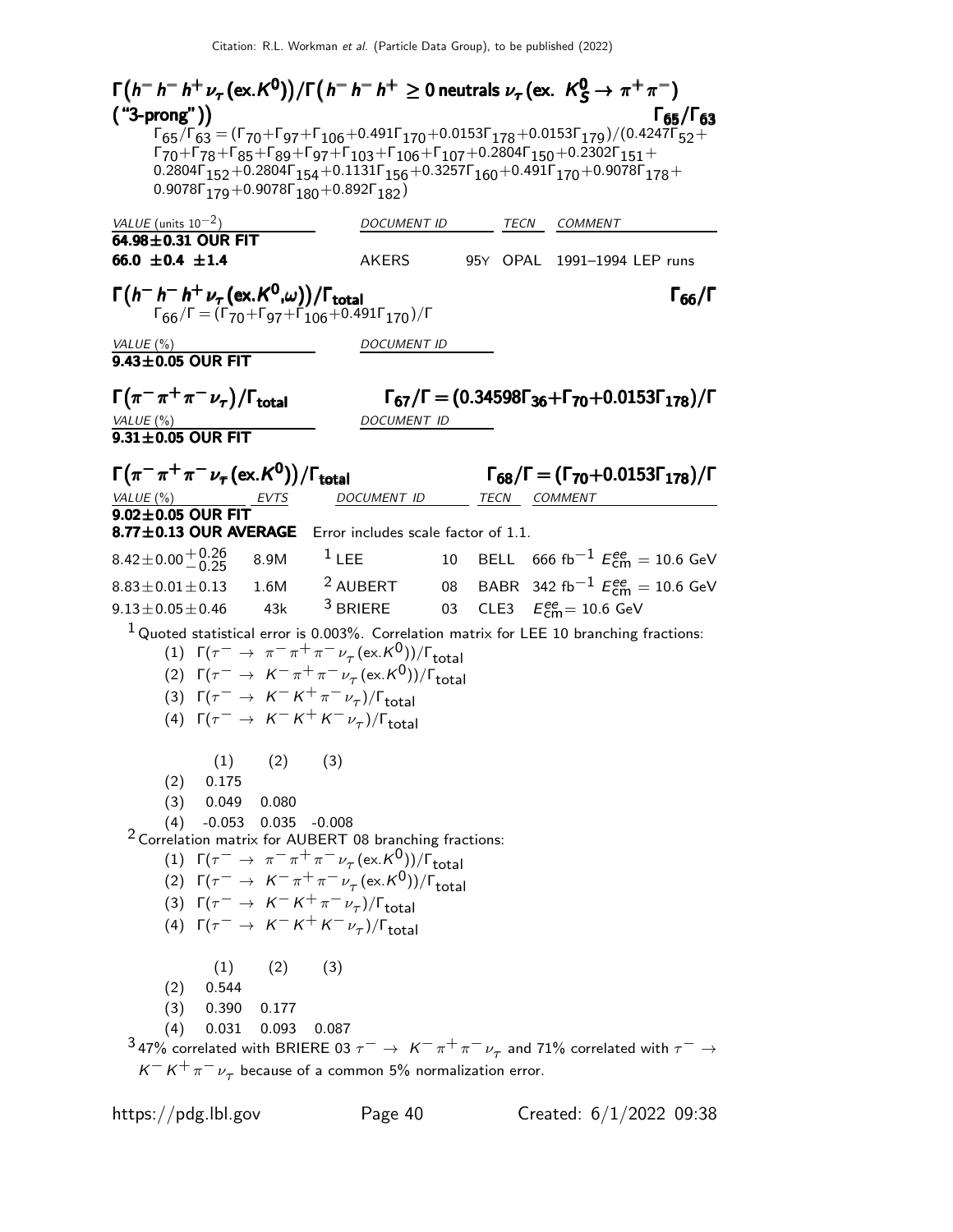$\Gamma(\pi^-\pi^+\pi^-\nu_\tau$  (ex. ${\sf K^0})$ , non-axial vector) / $\Gamma(\pi^-\pi^+\pi^-\nu_\tau$  (ex. ${\sf K^0})$ )  $\qquad \Gamma_{69}/\Gamma_{68}$  $\Gamma_{69}/\Gamma_{68}$  $\Gamma_{69}/\Gamma_{68} = \Gamma_{69}/(\Gamma_{70}+0.0153\Gamma_{177})$ VALUE CL% DOCUMENT ID TECN COMMENT  $\leq$ 0.261 95  $^1$  ACKERSTAFF 97R OPAL 1992–1994 LEP runs <sup>1</sup> Model-independent limit from structure function analysis on contribution to B( $\tau$ <sup>−</sup> →  $\pi^-\pi^+\pi^-\nu^{}_\tau$  (ex.  $\rm{\it K^{0}}$ )) from non-axial vectors.  $\Gamma(\pi^-\pi^+\pi^-\nu_\tau\,(ex.K^0,\omega))/\Gamma_{\text{total}}$  Γ<sub>70</sub>/Γ VALUE (%) EVTS DOCUMENT ID TECN COMMENT  $8.99 \pm 0.05$  OUR FIT<br> $9.041 \pm 0.060 \pm 0.076$ 29 $k = 1$  SCHAEL 05C ALEP 1991-1995 LEP runs <sup>1</sup> See footnote to SCHAEL 05C  $\Gamma(\tau^- \to e^- \overline{\nu}_e \nu_\tau)/\Gamma_{\text{total}}$  measurement for correlations with other measurements.  $\Gamma(h^{-} h^{+} \geq 1$  neutrals  $\nu_{\tau})/\Gamma_{\text{total}}$  Γ<sub>71</sub>/Γ  $\Gamma_{71}/\Gamma = (0.34598\Gamma_{41} + 0.34598\Gamma_{43} + 0.4247\Gamma_{48} + 0.4247\Gamma_{52} + \Gamma_{78} + \Gamma_{85} + \Gamma_{86} + \Gamma_{10}$  $\Gamma_{103} + \Gamma_{107} +$ 0.2804 $\Gamma_{150} +$ 0.2804 $\Gamma_{152} +$ 0.2804 $\Gamma_{154} +$ 0.2926 $\Gamma_{156} +$ 0.892 $\Gamma_{178} +$  $0.892\Gamma_{179}+0.9078\Gamma_{180})/\Gamma$ VALUE (%) **EVTS** DOCUMENT ID TECN COMMENT  $5.29\pm 0.05$  OUR FIT • • • We do not use the following data for averages, fits, limits, etc. • • • 5.6  $\pm$  0.7  $\pm$  0.3 352 <sup>1</sup> BEHREND ee<br>cm= 35 GeV  $4.2 \pm 0.5 \pm 0.9$  203 <sup>2</sup> ALBRECHT<br>6.1  $\pm$  0.8  $\pm$  0.9 <sup>3</sup> BURCHAT  $_{\text{cm}}^{\text{ee}}$ = 10 GeV  $6.1 \pm 0.8 \pm 0.9$  $3$  BURCHAT 87 MRK2  $E_{\text{cm}}^{ee}$  = 29 GeV 7.6  $\pm$  0.4  $\pm$  0.9  $4.5$  RUCKSTUHL 86 DLCO  $E_{\text{cm}}^{ee} = 29$  GeV  $4.7 \pm 0.5 \pm 0.8$  530  $\frac{6}{5}$  SCHMIDKE 86 MRK2  $E_{\text{cm}}^{ee} = 29$  GeV 5.6  $\pm$  0.4  $\pm$  0.7<br>6.2  $\pm$  2.3  $\pm$  1.7 <sup>5</sup> FERNANDEZ 85 MAC  $E_{\rm{cm}}^{\rm{ee}}$  = 29 GeV 6.2  $\pm$  2.3  $\pm$  1.7 BEHREND 84 CELL  $E_{\text{cm}}^{ee}$  = 14,22 GeV <sup>1</sup> BEHREND 90 value is not independent of BEHREND 90 B( $3h\nu_{\tau} \geq 1$  neutrals) + B(5-prong). 2 ALBRECHT 87<sup>L</sup> measure the product of branching ratios B $(3\pi^{\pm}\pi^{0}\nu_{\tau})$  B $((e\overline{\nu}\sigma\mu\overline{\nu}\sigma\pi\sigma\kappa\sigma\sigma)\nu_{\tau})=0.029$  and use the PDG 86 values for the second branching ratio which sum to  $0.69 \pm 0.03$  to get the quoted value. 3 BURCHAT 87 value is not independent of SCHMIDKE 86 value.  $^4$  Contributions from kaons and from  $>\!1\pi^0$  are subtracted. Not independent of (3-prong  $+$  0 $\pi^0)$  and (3-prong  $+~\geq$  0 $\pi^0)$  values. <sup>5</sup> Value obtained using paper's  $R = B(h^{-} h^{-} h^{+} \nu_{\tau})/B(3\text{-prong})$  and current B(3-prong)  $= 0.143.$  $^6$ Not independent of SCHMIDKE 86  $h^ h^ h^+$   $\nu_\tau$  and  $h^ h^ h^+$  (  $\geq 0\pi^0)\nu_\tau$  values.  $\Gamma(h^{-} h^{-} h^{+} \geq 1 \pi^{0} \nu_{\tau} (\text{ex. } K^{0})) / \Gamma_{\text{total}}$  Γ<sub>72</sub>/Γ total and the contract of  $\sim$  1  $72/1$  $\Gamma_{72}/\Gamma = (\Gamma_{78}+\Gamma_{85}+\Gamma_{86}+\Gamma_{103}+\Gamma_{107}+0.2302\Gamma_{150}+0.2302\Gamma_{152}+0.2302\Gamma_{154}+$  $0.892\Gamma_{178} + 0.892\Gamma_{179} + 0.9078\Gamma_{180})/\Gamma$ <br>VALUE (%) EVTS DOCUMENT ID TECN COMMENT 5.09  $\pm$  0.05 OUR FIT 5.10  $\pm$  0.12 OUR AVERAGE • • • We use the following data for averages but not for fits. • • •  $5.106 \pm 0.083 \pm 0.103$  10.1k <sup>1</sup> ABDALLAH 06A DLPH 1992-1995 LEP runs

https://pdg.lbl.gov Page 41 Created: 6/1/2022 09:38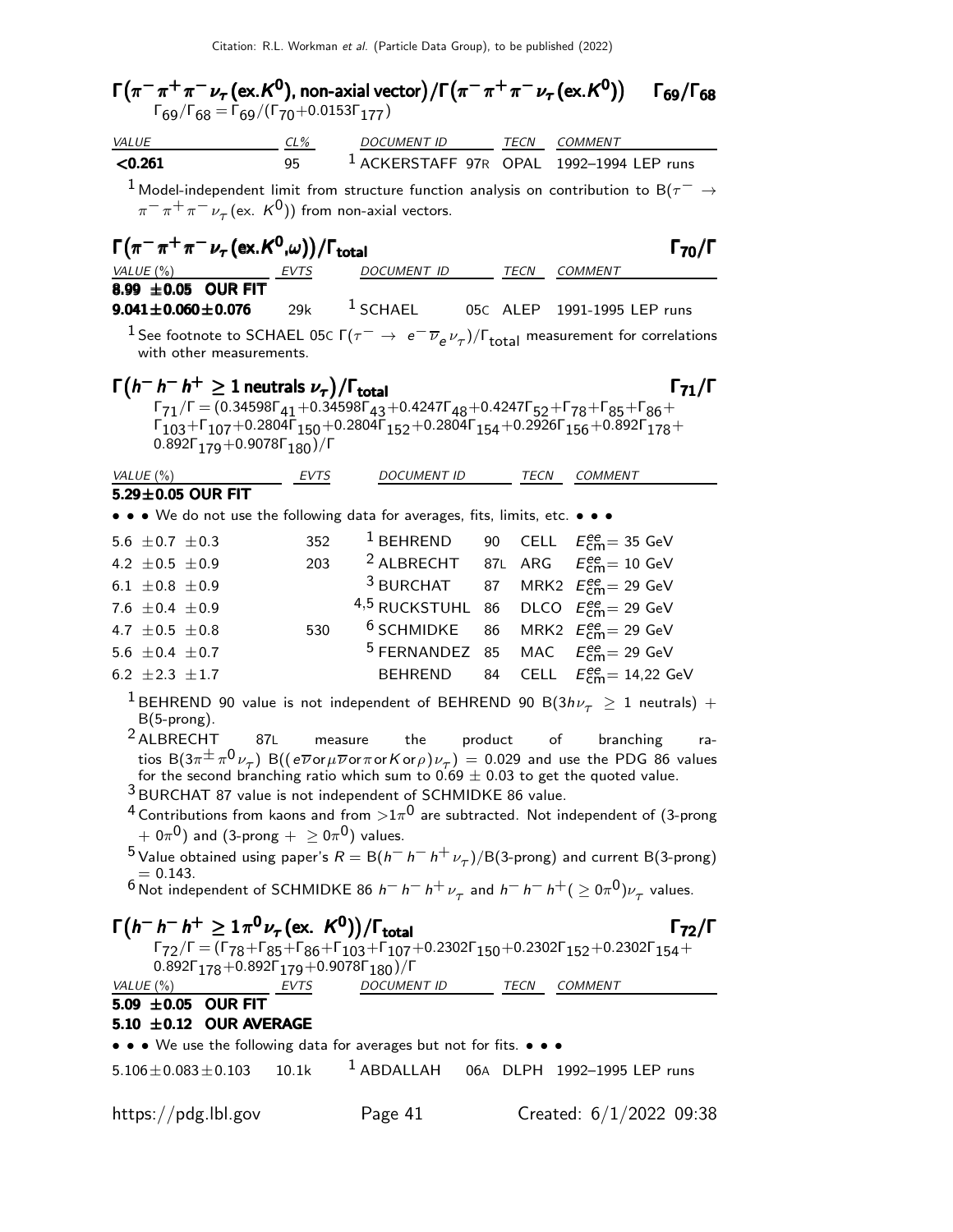5.09  $\pm$  0.10  $\pm$  0.23 <sup>2</sup> AKERS 95Y OPAL 1991-1994 LEP runs • • • We do not use the following data for averages, fits, limits, etc. • • • 4.95 ±0.29 ±0.65 570 DECAMP 92<sup>C</sup> ALEP Repl. by SCHAEL 05<sup>C</sup> <sup>1</sup> See footnote to ABDALLAH 06A  $\Gamma(\tau^- \to h^- \nu_\tau)/\Gamma_{\rm total}$  measurement for correlations with other measurements.<br><sup>2</sup> Not independent of AKERS 95Y B( $h^- h^+ \ge 0$  neutrals $\nu_\tau$ (ex.  $K^0_S \to \pi^+ \pi^-$ )) and  $\mathsf{B}(h^{-}h^{-}h^{+}\geq 0$  neutrals $\nu_{\tau}(\mathsf{ex.}~~\mathsf{K}^{\mathsf{0}}))/\mathsf{B}(h^{-}h^{-}h^{+}\geq 0$  neutrals $\nu_{\tau}(\mathsf{ex.}~~\mathsf{K}^{\mathsf{0}}_{\mathsf{S}}\rightarrow$  $\pi^+\pi^-$ )) values.  $\Gamma(h^{-} h^{+} \pi^{0} \nu_{\tau})/\Gamma_{\text{total}}$  Γ<sub>73</sub>/Γ  $\nu_{\tau})/\Gamma_{\text{total}}$  Γ<sub>73</sub>/Γ  $\Gamma_{73}/\Gamma = (0.34598\Gamma_{41}+0.34598\Gamma_{43}+\Gamma_{78}+\Gamma_{103}+\Gamma_{107}+0.2302\Gamma_{152}+0.892\Gamma_{178}+$  $0.892$ Γ<sub>170</sub> + 0.0153Γ<sub>180</sub>)/Γ VALUE (%) EVTS DOCUMENT ID TECN COMMENT  $\overline{4.76\pm 0.05}$  OUR FIT • • • We do not use the following data for averages, fits, limits, etc. • • •  $4.45\pm0.09\pm0.07$  6.1k <sup>1</sup> BUSKULIC 96 ALEP Repl. by SCHAEL 05C  $1$ BUSKULIC 96 quote B $(h^- h^- h^+ \pi^0 \nu_\tau$ (ex. K<sup>0</sup>)) = 4.30 ± 0.09 ± 0.09. We add 0.15 to remove their  $K^0$  correction and reduce the systematic error accordingly.  $\Gamma(h^{-} h^{+} \pi^{0} \nu_{\tau} (\text{ex. K}^{0})) / \Gamma_{\text{total}}$  Γ<sub>74</sub>/Γ  $174/1$  $\Gamma_{74}/\Gamma=(\Gamma_{78}+\Gamma_{103}+\Gamma_{107}+0.2302\Gamma_{152}+0.892\Gamma_{178}+0.892\Gamma_{179}+0.0153\Gamma_{180})/\Gamma$ VALUE (%) TECN EVTS DOCUMENT ID TECN COMMENT  $4.57 \pm 0.05$  OUR FIT **4.45**  $\pm$ **0.14 OUR AVERAGE** Error includes scale factor of 1.2.<br>4.545 $\pm$ 0.106 $\pm$ 0.103 8.9k <sup>1</sup> ABDALLAH 06A DLPH 8.9k <sup>1</sup> ABDALLAH 06A DLPH 1992–1995 LEP runs<br>7.2k BALEST 95c CLEO  $E_{\text{em}}^{\text{ee}} \approx 10.6 \text{ GeV}$ 4.23  $\pm$  0.06  $\pm$  0.22  $_{\rm cm}^{ee} \approx 10.6$  GeV <sup>1</sup> See footnote to ABDALLAH 06A  $\Gamma(\tau^- \to h^- \nu_\tau)/\Gamma_{\rm total}$  measurement for correlations with other measurements.  $\Gamma\big(h^- \, h^- \, h^+ \, \pi^0 \, \nu_\tau \, (\text{ex. } \, K^0,\omega) \big) / \Gamma_{\text{total}}$ Γ75/Γ = (Γ78+Γ103+Γ107+0.2302Γ152)/Γ Γ75/Γ = (Γ78+Γ103+Γ107+0.2302Γ152)/Γ Γ75/Γ = (Γ78+Γ103+Γ107+0.2302Γ152)/Γ Γ75/Γ = (Γ78+Γ103+Γ107+0.2302Γ152)/Γ VALUE (%) DOCUMENT ID  $2.79 \pm 0.07$  OUR FIT  $\Gamma(\pi^-\pi^+\pi^-\pi^0\nu_{\tau})/\Gamma_{\mathrm{total}}$  $\Gamma_{76}/\Gamma = (0.34598\Gamma_{41} + \Gamma_{78} + 0.892\Gamma_{178} + 0.0153\Gamma_{180})/\Gamma$ VALUE (%) DOCUMENT ID  $4.62 + 0.05$  OUR FIT  $\Gamma(\pi^-\pi^+\pi^-\pi^0\nu_\tau(\text{ex. K}^0))/\Gamma_{\text{total}}$  Γ<sub>77</sub>/Γ Γ<sub>77</sub>/Γ  $=($  Γ<sub>78</sub>  $+$ 0.892Γ $_{178}$   $+$ 0.0153Γ $_{180}$ )/Γ VALUE (%) **EVTS** DOCUMENT ID TECN COMMENT 4.49  $\pm$  0.05 OUR FIT **4.55**  $\pm$ **0.13 OUR AVERAGE** Error includes scale factor of 1.6.<br>4.598 $\pm$ 0.057 $\pm$ 0.064 16k <sup>1</sup> SCHAEL 05C ALEP 199  $4.598 \pm 0.057 \pm 0.064$  16k  $1$  SCHAEL 05c ALEP 1991-1995 LEP runs<br>4.19  $\pm$  0.10  $\pm$  0.21  $2$  EDWARDS 00A CLEO 4.7 fb<sup>-1</sup>  $E_{\text{cm}}^{\text{e}} = 10$ . 4.19  $\pm$ 0.10  $\pm$ 0.21 <sup>2</sup> EDWARDS 00A CLEO 4.7 fb<sup>−1</sup>  $E_{\text{cm}}^{ee}$ = 10.6 GeV

https://pdg.lbl.gov Page 42 Created: 6/1/2022 09:38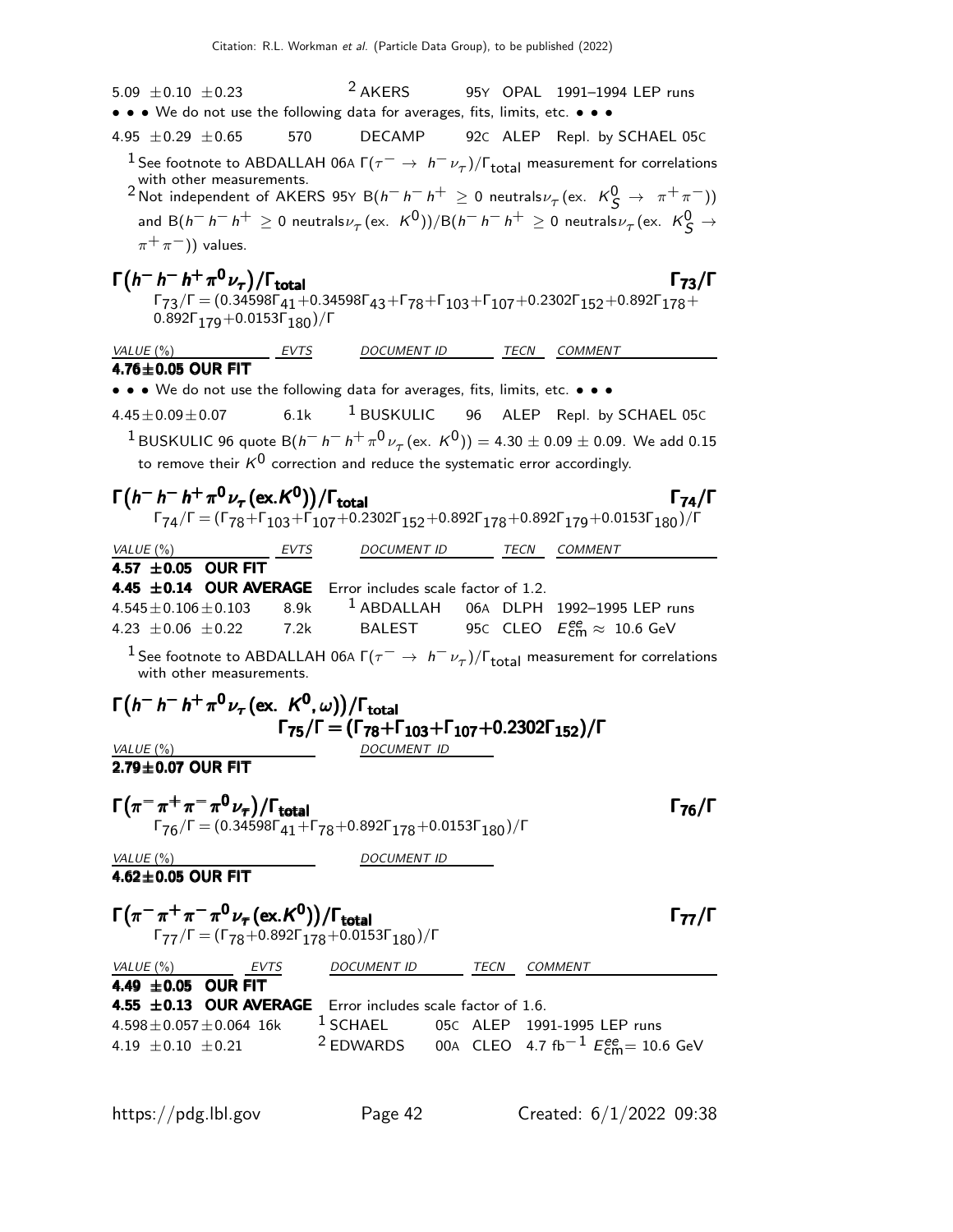<sup>1</sup> SCHAEL 05C quote  $(4.590\pm0.057\pm0.064)\%$ . We add 0.008% to remove their correction for  $\tau^-\,\to\,\,\,\pi^-\pi^0$   $\omega\nu_\tau\,\to\,\,\,\pi^-\pi^0\pi^+\pi^-\,\nu_\tau$  decays. See footnote to SCHAEL 05c  $\Gamma(\tau^-$  →  $e^-\overline{\nu}_e \nu_{\tau})/\Gamma_{\text{total}}$  measurement for correlations with other measurements. <sup>2</sup> EDWARDS 00A quote (4.19  $\pm$  0.10) × 10<sup>-2</sup> with a 5% systematic error.  $\Gamma(\pi^-\pi^+\pi^-\pi^0\nu_\tau(\text{ex.}K^0,\omega))/\Gamma_{\text{total}}$  Γ<sub>78</sub>/Γ VALUE  $\frac{6}{6}$  $2.74 \pm 0.07$  OUR FIT  $\Gamma(h^-\rho\pi^0\nu_{\tau})/\Gamma(h^-\hbar^+\pi^0\nu_{\tau})$  Γ<sub>79</sub>/Γ<sub>73</sub> Γ<sub>79</sub>/Γ<sub>73</sub> VALUE EVTS DOCUMENT ID TECN COMMENT • • • We do not use the following data for averages, fits, limits, etc. • • •  $0.30 \pm 0.04 \pm 0.02$  393 ALBRECHT  $_{cm}^{ee}$ = 9.4–10.6 GeV  $\Gamma(h^-\rho^+h^-\nu_\tau)/\Gamma(h^-h^-\hbar^+\pi^0\nu_\tau)$  Γ<sub>80</sub>/Γ<sub>73</sub> Γ<sub>80</sub>/Γ<sub>73</sub> VALUE EVTS DOCUMENT ID TECN COMMENT • • • We do not use the following data for averages, fits, limits, etc. • • •  $0.10 \pm 0.03 \pm 0.04$  142 ALBRECHT 91D ARG  $E_{\text{cm}}^{ee} = 9.4{\text{--}}10.6 \text{ GeV}$  $\Gamma(h^-\rho^-h^+\nu_\tau)/\Gamma(h^-\,h^+\,\pi^0\,\nu_\tau)$  Γ<sub>81</sub>/Γ<sub>73</sub>  $\Gamma_{81}/\Gamma_{73}$ VALUE  $\begin{array}{ccc} \cdot & \cdot & \cdot & \cdot \\ \hline \text{VALU E} & \text{EVTS} & \text{DOCUMENT ID} & \text{TECN} & \text{COMMENT} \end{array}$ • • • We do not use the following data for averages, fits, limits, etc. • • •  $0.26 \pm 0.05 \pm 0.01$  370 ALBRECHT 91D ARG  $E_{\text{cm}}^{ee} = 9.4{\text{--}}10.6 \text{ GeV}$  $\Gamma(h^- h^- h^+ \geq 2\pi^0 \nu_\tau (\text{ex. } K^0))/\Gamma_{\text{total}}$  Γ<sub>82</sub>/Γ  $\Gamma_{82}/\Gamma$  = ( $\Gamma_{85}$ + $\Gamma_{86}$ +0.2302 $\Gamma_{150}$ +0.2302 $\Gamma_{154}$ +0.892 $\Gamma_{180}$ )/ $\Gamma$ VALUE (%) **EVTS** DOCUMENT ID **TECN** COMMENT  $\overline{0.517 \pm 0.031}$  OUR FIT  $0.561 \pm 0.068 \pm 0.095$  $1.3k$   $1$  ABDALLAH 06A DLPH 1992-1995 LEP runs <sup>1</sup> See footnote to ABDALLAH 06A  $\Gamma(\tau^- \to h^- \nu_\tau)/\Gamma_{\rm total}$  measurement for correlations with other measurements.  $\Gamma(h^- h^+ 2\pi^0 \nu_\tau)/\Gamma_{\text{total}}$  Γ<sub>83</sub>/Γ  $\Gamma_{83}/\Gamma = (0.4247\Gamma_{48} + \Gamma_{85} + 0.2302\Gamma_{150} + 0.2302\Gamma_{154} + 0.892\Gamma_{180})/\Gamma$ VALUE  $(\%)$  DOCUMENT ID  $0.505 \pm 0.031$  OUR FIT  $\Gamma(h^- h^- h^+ 2\pi^0 \nu_\tau (\text{ex. } K^0)) / \Gamma_{\text{total}}$  Γ<sub>84</sub>/Γ  $\Gamma_{84}/\Gamma=(\Gamma_{85}+0.2302\Gamma_{150}+0.2302\Gamma_{154}+0.892\Gamma_{180})/\Gamma$ VALUE (%) **EVTS** DOCUMENT ID TECN COMMENT  $0.495 \pm 0.031$  OUR FIT  $0.435 \pm 0.030 \pm 0.035$  $2.6k$  <sup>1</sup> SCHAEL 05C ALEP 1991-1995 LEP runs • • • We do not use the following data for averages, fits, limits, etc. • • •  $0.50 \pm 0.07 \pm 0.07$  1.8k BUSKULIC 96 ALEP Repl. by SCHAEL 05C <sup>1</sup> SCHAEL 05C quote (0.392  $\pm$  0.030  $\pm$  0.035)%. We add 0.043% to remove their correction for  $\tau^ \rightarrow \pi^- \eta \pi^0 \nu_\tau \rightarrow \pi^- \pi^+ \pi^- 2 \pi^0 \nu_\tau$  and  $\tau^ \rightarrow$   $K^*(892)^- \eta \nu_\tau \rightarrow$  $K^-\pi^+\pi^-2\pi^0\nu_\tau$  decays. See footnote to SCHAEL 05c Γ( $\tau^-\to e^-\overline{\nu}_e\nu_\tau$ )/Γ<sub>total</sub> measurement for correlations with other measurements.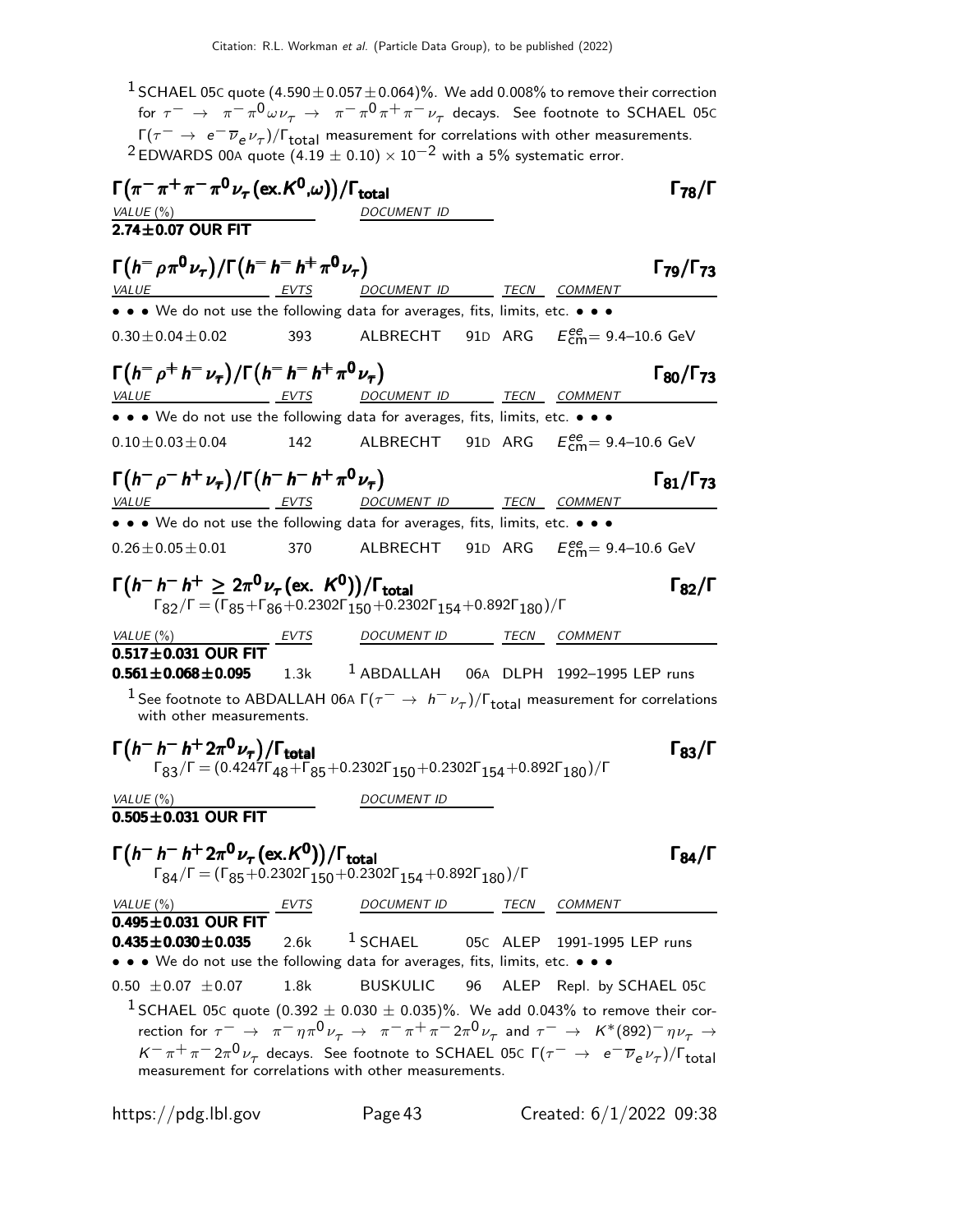| $\Gamma(h^- \, h^- \, h^+ \, 2\pi^0 \nu_\tau (\text{ex.}\, K^0))/\Gamma(h^- \, h^- \, h^+ \geq 0$ neutrals $\geq 0$ K $^0_I \nu_\tau)$                                                                                                                                                                          |          |                                                                                                                                                                                      |                      |              |                                                                                      | $\Gamma_{84}/\Gamma_{62}$ |
|-----------------------------------------------------------------------------------------------------------------------------------------------------------------------------------------------------------------------------------------------------------------------------------------------------------------|----------|--------------------------------------------------------------------------------------------------------------------------------------------------------------------------------------|----------------------|--------------|--------------------------------------------------------------------------------------|---------------------------|
| $\Gamma_{84}/\Gamma_{62} = (\Gamma_{85} + 0.2302\Gamma_{150} + 0.2302\Gamma_{154} + 0.892\Gamma_{180})/(0.34598\Gamma_{36} +$                                                                                                                                                                                   |          |                                                                                                                                                                                      |                      |              |                                                                                      |                           |
| 0.34598 $\Gamma_{38}$ +0.34598 $\Gamma_{41}$ +0.34598 $\Gamma_{43}$ +0.4247 $\Gamma_{48}$ +0.6920 $\Gamma_{49}$ +0.8494 $\Gamma_{52}$ +                                                                                                                                                                         |          |                                                                                                                                                                                      |                      |              |                                                                                      |                           |
| $0.6920\Gamma_{56} + 0.6534\Gamma_{61} + \Gamma_{70} + \Gamma_{78} + \Gamma_{85} + \Gamma_{89} + \Gamma_{97} + \Gamma_{103} + \Gamma_{106} + \Gamma_{107} +$<br>0.2804 $\Gamma_{150}$ + 0.2302 $\Gamma_{151}$ + 0.2804 $\Gamma_{152}$ + 0.2804 $\Gamma_{154}$ + 0.3759 $\Gamma_{156}$ + 0.3257 $\Gamma_{160}$ + |          |                                                                                                                                                                                      |                      |              |                                                                                      |                           |
| 0.7259 $\Gamma_{170}$ +0.9078 $\Gamma_{178}$ +0.9078 $\Gamma_{179}$ +0.9078 $\Gamma_{180}$ +0.892 $\Gamma_{182}$ )                                                                                                                                                                                              |          |                                                                                                                                                                                      |                      |              |                                                                                      |                           |
| VALUE (units $10^{-2}$ )                                                                                                                                                                                                                                                                                        | EVTS     | DOCUMENT ID                                                                                                                                                                          |                      |              | TECN COMMENT                                                                         |                           |
| 3.26±0.20 OUR FIT                                                                                                                                                                                                                                                                                               |          |                                                                                                                                                                                      |                      |              |                                                                                      |                           |
| 3.4 $\pm$ 0.2 $\pm$ 0.3                                                                                                                                                                                                                                                                                         | 668      |                                                                                                                                                                                      |                      |              | BORTOLETTO93 CLEO $E_{\text{cm}}^{\text{ee}} \approx 10.6 \text{ GeV}$               |                           |
| $\Gamma\big(h^- \, h^- \, h^+ \, 2\pi^{\mathbf{0}} \nu_\tau \, (\mathrm{ex.} \, K^{\mathbf{0}}, \omega, \eta)\big)/\Gamma_{\mathrm{total}}$                                                                                                                                                                     |          |                                                                                                                                                                                      | $\Gamma_{85}/\Gamma$ |              |                                                                                      |                           |
| VALUE (units $10^{-4}$ )                                                                                                                                                                                                                                                                                        |          | DOCUMENT ID                                                                                                                                                                          |                      |              |                                                                                      |                           |
| 10±4 OUR FIT                                                                                                                                                                                                                                                                                                    |          |                                                                                                                                                                                      |                      |              |                                                                                      |                           |
| $\Gamma(h^- h^- h^+ 3\pi^0 \nu_\tau)/\Gamma_{\rm total}$                                                                                                                                                                                                                                                        |          |                                                                                                                                                                                      |                      |              | $\Gamma_{86}/\Gamma = (0.4247\Gamma_{52} + \Gamma_{87} + 0.1131\Gamma_{156})/\Gamma$ |                           |
| VALUE (units $10^{-4}$ ) CL% EVTS                                                                                                                                                                                                                                                                               |          | DOCUMENT ID                                                                                                                                                                          |                      |              | TECN COMMENT                                                                         |                           |
| $2.13\pm0.30$ OUR FIT                                                                                                                                                                                                                                                                                           |          |                                                                                                                                                                                      |                      |              |                                                                                      |                           |
| 2.2 $\pm$ 0.3 $\pm$ 0.4                                                                                                                                                                                                                                                                                         |          | 139 ANASTASSOV 01 CLEO $E_{\text{cm}}^{\text{ee}}$ = 10.6 GeV                                                                                                                        |                      |              |                                                                                      |                           |
| • • • We do not use the following data for averages, fits, limits, etc. • • •                                                                                                                                                                                                                                   |          |                                                                                                                                                                                      |                      |              |                                                                                      |                           |
| < 4.9<br>95                                                                                                                                                                                                                                                                                                     |          | <b>SCHAEL</b>                                                                                                                                                                        |                      |              | 05C ALEP 1991-1995 LEP runs                                                          |                           |
| $2.85 \pm 0.56 \pm 0.51$                                                                                                                                                                                                                                                                                        | 57       | ANDERSON                                                                                                                                                                             |                      |              | 97 CLEO Repl. by ANAS-<br>TASSOV 01                                                  |                           |
| $+4$ $+5$<br>11 -                                                                                                                                                                                                                                                                                               | 440      | BUSKULIC 96 ALEP                                                                                                                                                                     |                      |              | Repl. by SCHAEL 05C                                                                  |                           |
| <sup>1</sup> BUSKULIC 96 state their measurement is for B( $h^ h^ h^+$ $\geq$ 3 $\pi^0$ $\nu_{\tau}$ ). We assume that                                                                                                                                                                                          |          |                                                                                                                                                                                      |                      |              |                                                                                      |                           |
| $B(h^-h^-h^+\geq 4\pi^0\nu_\tau)$ is very small.                                                                                                                                                                                                                                                                |          |                                                                                                                                                                                      |                      |              |                                                                                      |                           |
| $\Gamma(2\pi^-\pi^+3\pi^0\nu_{\tau}$ (ex. K <sup>0</sup> ))/ $\Gamma_{\rm total}$                                                                                                                                                                                                                               |          |                                                                                                                                                                                      |                      |              |                                                                                      | $\Gamma_{87}/\Gamma$      |
| $\Gamma_{87}/\Gamma = (\Gamma_{89} + 0.2302\Gamma_{151} + 0.3257\Gamma_{160} + 0.892\Gamma_{182})/\Gamma$                                                                                                                                                                                                       |          |                                                                                                                                                                                      |                      |              |                                                                                      |                           |
| VALUE (units $10^{-4}$ )                                                                                                                                                                                                                                                                                        |          | DOCUMENT ID                                                                                                                                                                          |                      | TECN COMMENT |                                                                                      |                           |
| $1.95 \pm 0.30$ OUR FIT                                                                                                                                                                                                                                                                                         |          |                                                                                                                                                                                      |                      |              |                                                                                      |                           |
| • • • We use the following data for averages but not for fits. • • •                                                                                                                                                                                                                                            |          |                                                                                                                                                                                      |                      |              |                                                                                      |                           |
| $2.07 \pm 0.18 \pm 0.37$                                                                                                                                                                                                                                                                                        |          | $1$ LEES                                                                                                                                                                             |                      |              | 12X BABR 468 fb <sup>-1</sup> $E_{cm}^{ee}$ = 10.6 GeV                               |                           |
| $^{-1}$ Not independent of LEES 12X $\Gamma(\tau^-\rightarrow \eta\pi^-\pi^+\pi^-\nu_{\tau}(\mathrm{ex.}\mathcal{K}^0))/\Gamma$ , $\Gamma(\tau^-\rightarrow \tau^+\pi^-\nu_{\tau}(\mathrm{ex.}\mathcal{K}^0))/\Gamma$                                                                                           |          |                                                                                                                                                                                      |                      |              |                                                                                      |                           |
| $(\eta\pi^-\pi^0\pi^0\nu_\tau)/\Gamma$ , $\Gamma(\tau^-\to\pi^-\omega 2\pi^0\nu_\tau)/\Gamma$ , and $\Gamma(\tau^-\to\ell_1(1285)\pi^-\nu_\tau\to\ell_1(1285))$                                                                                                                                                 |          |                                                                                                                                                                                      |                      |              |                                                                                      |                           |
| $\eta \pi^- \pi^+ \pi^- \nu_\tau$ )/ $\Gamma$ values.                                                                                                                                                                                                                                                           |          |                                                                                                                                                                                      |                      |              |                                                                                      |                           |
| $\Gamma(2\pi^-\pi^+3\pi^0\nu_\tau$ (ex. K <sup>0</sup> , $\eta$ , $f_1(1285))$ )/ $\Gamma_{\rm total}$                                                                                                                                                                                                          |          |                                                                                                                                                                                      |                      |              |                                                                                      | $\Gamma_{88}/\Gamma$      |
| $VALUE$ (units $10^{-4}$ )                                                                                                                                                                                                                                                                                      |          |                                                                                                                                                                                      |                      |              |                                                                                      |                           |
| $1.69 \pm 0.08 \pm 0.43$                                                                                                                                                                                                                                                                                        |          | $\frac{DOCUMENT \; ID}{\text{LEES}} \quad \frac{TECN}{12 \times} \; \frac{COMMENT}{\text{BABR}} \; \frac{COMMENT}{468 \; \text{fb}^{-1} \; E_{\text{cm}}^{ee}} = 10.6 \; \text{GeV}$ |                      |              |                                                                                      |                           |
|                                                                                                                                                                                                                                                                                                                 |          |                                                                                                                                                                                      |                      |              |                                                                                      |                           |
| $\Gamma(2\pi^-\pi^+3\pi^0\nu_\tau$ (ex. K <sup>0</sup> , $\eta$ , $\omega$ , $f_1(1285))$ ) / $\Gamma_{\rm total}$                                                                                                                                                                                              |          |                                                                                                                                                                                      |                      |              |                                                                                      | $\Gamma_{89}/\Gamma$      |
| $\frac{VALUE \text{ (units 10}^{-5})}{1.4 \pm 2.7 \text{ OUR FIT}}$ DOCUMENT ID TECN COMMENT                                                                                                                                                                                                                    |          |                                                                                                                                                                                      |                      |              |                                                                                      |                           |
| $1.0 \pm 0.8 \pm 3.0$                                                                                                                                                                                                                                                                                           | $1$ LEES |                                                                                                                                                                                      |                      |              | 12X BABR 468 fb <sup>-1</sup> $E_{\text{cm}}^{ee}$ = 10.6 GeV                        |                           |
|                                                                                                                                                                                                                                                                                                                 |          |                                                                                                                                                                                      |                      |              |                                                                                      |                           |
| <sup>1</sup> LEES 12X meaurement corresponds to the lower limit of $< 5.8 \times 10^{-5}$ at 90% CL.                                                                                                                                                                                                            |          |                                                                                                                                                                                      |                      |              |                                                                                      |                           |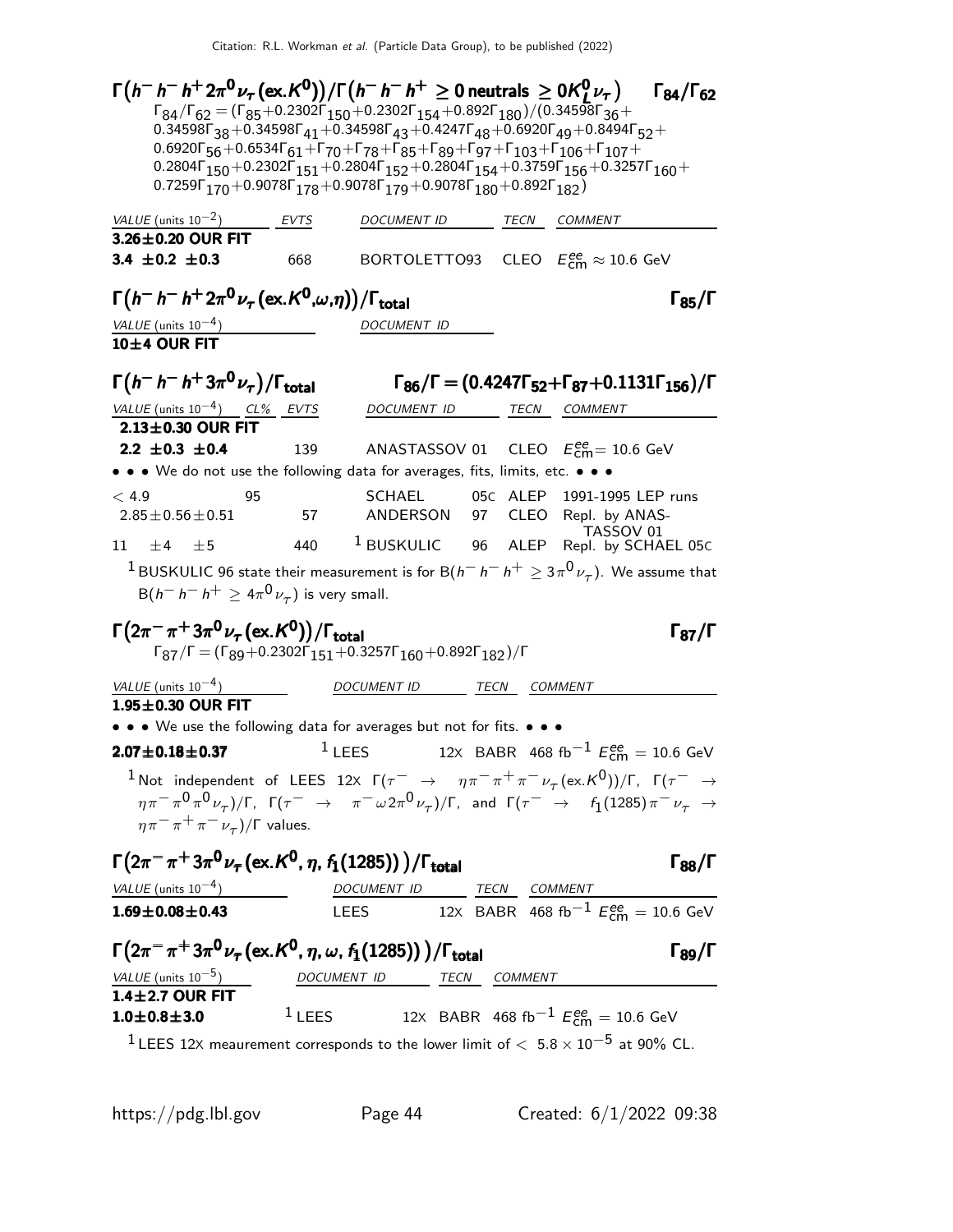Γ K − h <sup>+</sup> h <sup>−</sup> ≥ 0 neutrals ν<sup>τ</sup> /Γtotal Γ90/Γ K<sup>−</sup> h<sup>+</sup> h<sup>−</sup> ≥<sup>τ</sup> Γ total <sup>90</sup> K h≥ 0 neutrals <sup>τ</sup> /ΓΓ90/Γ Kh≥<sup>τ</sup>  $\Gamma_{90}/\Gamma$  $\Gamma_{90}/\Gamma = (0.34598\Gamma_{38}+0.34598\Gamma_{43}+\Gamma_{97}+\Gamma_{103}+\Gamma_{106}+\Gamma_{107}+0.2804\Gamma_{152}+$  $0.491\Gamma_{170} + 0.9078\Gamma_{179})/\Gamma$ VALUE (%) CL% DOCUMENT ID TECN COMMENT  $0.629 \pm 0.014$  OUR FIT<br><0.6  $\leq$ 0.6 90 AIHARA 84C TPC  $E_{\text{cm}}^{ee} = 29 \text{ GeV}$  $\Gamma\bigl(\mathcal{K}^-\,h^+\,\pi^-\,\nu_\tau\,(\mathrm{ex.}\,\mathcal{K}^0)\bigr)$ Γ $(K^- h^+ \pi^- \nu_\tau(\textsf{ex.} K^0))/\Gamma_{\textsf{total}}$  Γg1/Γ = (Γg7+Γ106+0.0153Γ179)/Γ VALUE (%) DOCUMENT ID  $0.437 + 0.007$  OUR FIT Γ $(K^- h^+ \pi^- \nu_\tau (\text{ex. } K^0)) / \Gamma(\pi^- \pi^+ \pi^- \nu_\tau (\text{ex. } K^0))$  Γ91/Γ<sub>68</sub> Γο1/Γ<sub>68</sub>  $\Gamma_{91}/\Gamma_{68} = (\Gamma_{97} + \Gamma_{106} + 0.0153 \Gamma_{179})/(\Gamma_{70} + 0.0153 \Gamma_{178})$ VALUE (%) EVTS DOCUMENT ID TECN COMMENT  $\frac{4.85 \pm 0.08}{4.85 \pm 0.21 \pm 0.53}$ **5.44** $\pm$ **0.21** $\pm$ **0.53** 7.9k RICHICHI 99 CLEO  $E_{\text{cm}}^{ee} = 10.6 \text{ GeV}$ Γ $(K-h^+\pi^-\pi^0\nu_\tau~(ex.K^0))/\Gamma_{\text{total}}$  Γg2/Γ  $\Gamma_{92}/\Gamma$  = ( $\Gamma_{103}$ + $\Gamma_{107}$ +0.2302 $\Gamma_{152}$ +0.892 $\Gamma_{179}$ )/ $\Gamma$  $VALUE$  (units 10<sup>-4</sup>) DOCUMENT ID  $8.6 \pm 1.2$  OUR FIT  $\Gamma(K^-\ h^+\pi^-\pi^0\nu_{\tau}$  (ex. K<sup>0</sup>))  $/ \Gamma(\pi^-\pi^+\pi^-\pi^0\nu_{\tau}$  (ex. K<sup>0</sup>)) [92/ $\Gamma_{77}$  $\Gamma_{92}/\Gamma_{77} = (\Gamma_{103} + \Gamma_{107} + 0.2302 \Gamma_{152} + 0.892 \Gamma_{179})/(\Gamma_{78} + 0.892 \Gamma_{178} + 0.0153 \Gamma_{180})$ VALUE (%) **EVTS** DOCUMENT ID **TECN** COMMENT  $1.91 \pm 0.26$  OUR FIT<br> $2.61 \pm 0.45 \pm 0.42$ **2.61** $\pm$ **0.45** $\pm$ **0.42** 719 RICHICHI 99 CLEO  $E_{\text{cm}}^{ee} = 10.6 \text{ GeV}$ Γ K − π <sup>+</sup> π <sup>−</sup> ≥ 0 neutrals ν<sup>τ</sup> /Γtotal Γ93/Γ K<sup>−</sup> <sup>+</sup> <sup>−</sup> ≥<sup>τ</sup> Γ total <sup>93</sup> K π π 0 ντ /Γtotal Γ93/Γ Kτ total 93  $\Gamma_{93}/\Gamma = (0.34598\Gamma_{38}+0.34598\Gamma_{43}+\Gamma_{97}+\Gamma_{103}+0.2804\Gamma_{152}+0.9078\Gamma_{179})/\Gamma$ VALUE (%) **EVTS** DOCUMENT ID TECN COMMENT  $\frac{EVTS}{0.477 \pm 0.014}$  OUR FIT  $-0.58$   $+0.15$   $\pm 0.12$ <br>-0.13  $+0.15$   $\pm$  0.12 20 <sup>1</sup> BAUER 94 TPC  $E_{\text{cm}}^{\text{ee}}$  = 29 GeV • • • We do not use the following data for averages, fits, limits, etc. • • •  $0.22 \begin{array}{c} +0.16 \\ -0.13 \end{array} \pm 0.05$  $^{+0.16}_{-0.13}$   $\pm$  0.05 9 <sup>2</sup> MILLS 85 DLCO  $E_{\text{cm}}^{ee}$  = 29 GeV  $<sup>1</sup>$  We multiply 0.58% by 0.20, the relative systematic error quoted by BAUER 94, to obtain</sup> the systematic error. <sup>2</sup> Error correlated with MILLS 85 ( $KK \pi \nu$ ) value. We multiply 0.22% by 0.23, the relative systematic error quoted by MILLS 85, to obtain the systematic error.  $\Gamma(K^-\pi^+\pi^-\geq 0\pi^0\nu_\tau(\mathrm{ex.}K^0))/\Gamma_{\mathrm{total}}$  Γg4/Γ  $\Gamma$ <sub>94</sub>/Γ = (Γ<sub>97</sub>+Γ<sub>103</sub>+0.2302Γ΄<sub>152</sub>+0.9078Γ<sub>179</sub>)/Γ VALUE (%)  $OCUMENT$  ID TECN COMMENT  $0.373 \pm 0.013$  OUR FIT  $0.30 \pm 0.05$  OUR AVERAGE • • • We use the following data for averages but not for fits. • • •  $0.343 \pm 0.073 \pm 0.031$ <br> $0.275 \pm 0.064$  ABBIENDI 00D OPAL 1990-1995 LEP runs<br> $1$  BARATE 98 ALEP 1991-1995 LEP runs 98 ALEP 1991-1995 LEP runs https://pdg.lbl.gov Page 45 Created: 6/1/2022 09:38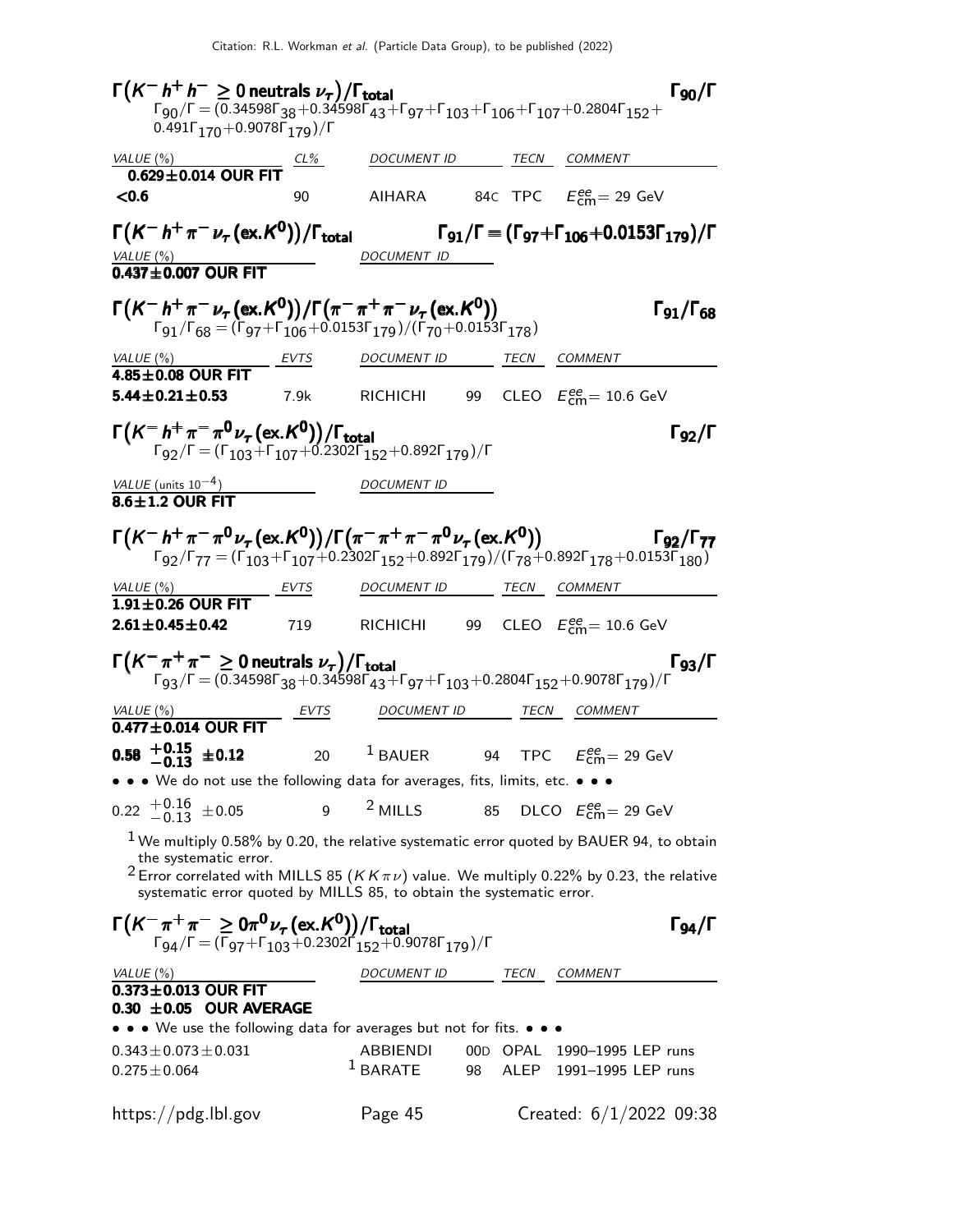



 $^1$  See footnote to LEE 10 Г $(\tau^-\;\to\;\;\pi^-\pi^+\pi^-\nu_\tau(\mathrm{ex.}K^0))/\Gamma_{\mathrm{total}}$  measurement for correlations with other measurements. Not independent of LEE 10  $\Gamma(\tau^- \rightarrow$  $K^-\pi^+\pi^-\nu_\tau(\mathrm{ex.}K^0))/\Gamma(\tau^-\rightarrow\pi^-\pi^+\pi^-\nu_\tau(\mathrm{ex.}K^0))$  value.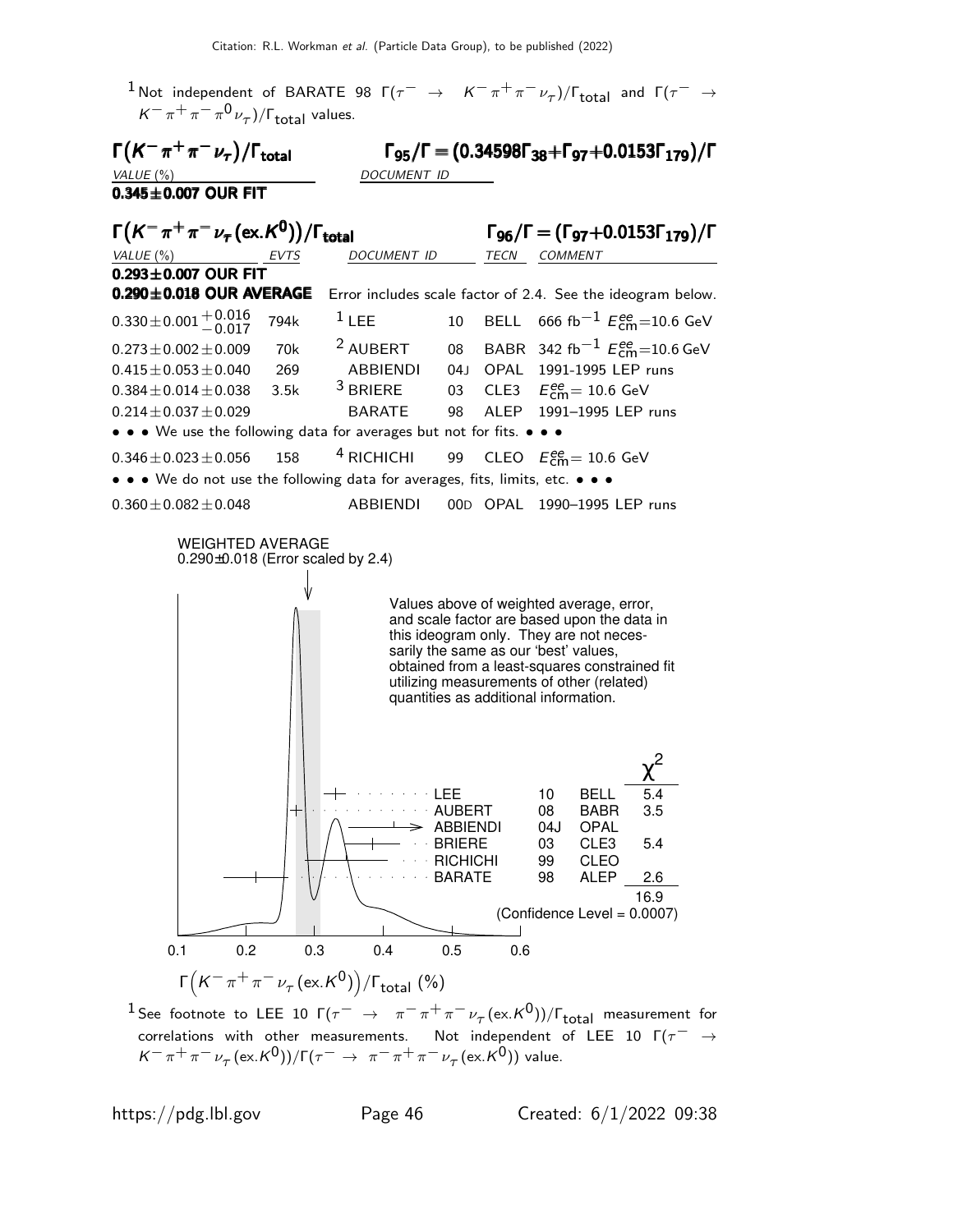<sup>2</sup> See footnote to AUBERT 08 Г( $\tau^- \to \pi^-\pi^+\pi^-\nu_\tau(\mathrm{ex.}K^0))/\Gamma_{\text{total}}$  measurement for correlations with other measurements.<br>347% correlated with BRIERE 03  $\tau^- \to \pi^- \pi^+ \pi^- \nu_\tau$  and 34% correlated with  $\tau^- \to$  $K^-K^+\pi^-\nu_\tau$  because of a common 5% normalization error. 4 Not independent of RICHICHI 99  $\Gamma(\tau^- \rightarrow K^- h^+ \pi^- \nu_\tau (\text{ex.} K^0))/\Gamma(\tau^- \rightarrow \pi^- \pi^+ \pi^- \nu_\tau (\text{ex.} K^0)), \Gamma(\tau^- \rightarrow \tau^+ \nu_\tau)$  $K^- K^+ \pi^- \nu_\tau) / \Gamma(\tau^- \rightarrow \pi^- \pi^+ \pi^- \nu_\tau (\text{ex.} K^0))$  and BALEST 95 $\text{C}$   $\Gamma(\tau^- \rightarrow \tau^+ \nu_\tau)$  $h^- h^- h^+ \nu_\tau \, (\mathrm{ex.} K^0))/\Gamma_{\mathrm{total}}$  values. Γ $(K^-\pi^+\pi^-\nu_\tau(\textsf{ex}.K^0))/\Gamma(\pi^-\pi^+\pi^-\nu_\tau(\textsf{ex}.K^0))$  Γ96/Γ68  $\Gamma$ <sub>96</sub>/ $\Gamma$ <sub>68</sub>  $\Gamma_{96}/\Gamma_{68} = (\Gamma_{97}+0.0153 \Gamma_{179})/(\Gamma_{70}+0.0153 \Gamma_{178})$ VALUE (units  $10^{-2}$ ) EVTS DOCUMENT ID TECN COMMENT  $3.25 \pm 0.07$  OUR FIT • • • We use the following data for averages but not for fits. • • •  $3.92\pm0.02\begin{array}{l}\n+0.15 \\
-0.16\n\end{array}$ **3.92±0.02<sup>+0.15</sup>** 794k <sup>1</sup> LEE 10 BELL 666 fb<sup>-1</sup>  $E_{\text{cm}}^{ee} = 10.6 \text{ GeV}$ <sup>1</sup> Not independent of LEE 10 Γ( $\tau^-$  →  $K^-\pi^+\pi^-\nu_\tau(\text{ex.}K^0))/\Gamma_{\text{total}}$  and Γ( $\tau^-\to$  $\pi^-\pi^+\pi^-\nu_\tau$  (ex. $\kappa^0$ ))/ $\Gamma_{\rm total}$  values.  $\Gamma(K^-\pi^+\pi^-\nu_\tau(\textsf{ex}.K^0,\omega))/\Gamma_{\textsf{total}}$  Γg7/Γ VALUE (units  $10^{-3}$ ) DOCUMENT ID  $2.93\pm0.07$  OUR FIT  $\Gamma(K^-\rho^0\nu_\tau\to K^-\pi^+\pi^-\nu_\tau)/\Gamma\bigl(K^-\pi^+\pi^-\nu_\tau\bigl(\textrm{ex}.K^0)\bigr)$  Γg<sub>8</sub>/Γg<sub>6</sub> Γ98/Γας VALUE **DOCUMENT ID TECN COMMENT 0.48** $\pm$ **0.14** $\pm$ **0.10** 1 ASNER 00B CLEO  $E_{\rm cm}^{\rm ee}$  = 10.6 GeV • • • We do not use the following data for averages, fits, limits, etc. • • •  $0.39\pm0.14$   $2$  BARATE 99R ALEP 1991-1995 LEP runs  $^1$  ASNER 00B assume  $\tau^-\to\,$  K $^-\pi^+\pi^-\,\nu_\tau$  (ex.  $\,{\sf K}^0)$  decays proceed only through  $\cal K\,\rho$  and  $K^* \pi$  intermediate states. They assume the resonance structure of  $\tau^- \to K^- \pi^+ \pi^- \nu_\tau$ (ex.  $\kappa^0$ ) decays is dominated by  $\kappa_1$ (1270) $^-$  and  $\kappa_1$ (1400) $^-$  resonances, and assume  $B(K_1(1270) → K*(892)π) = (16 ± 5)%$ ,  $B(K_1(1270) → Kρ) = (42 ± 6)%$ , and  $B(K_1(1400) \to K \rho) = 0.$  $^2$ BARATE 99R assume  $\tau^-\rightarrow~$  K $^-\pi^+\pi^-\nu_\tau^{}$  (ex.  $\rm\mathit{K}^{0})$  decays proceed only through  $\rm\mathit{K}\rho$ and  $K^* \pi$  intermediate states. The quoted error is statistical only.  $\Gamma(K^-\pi^+\pi^-\pi^0\nu_{\tau})/\Gamma_{\text{total}}$  $\nu_{\tau})/\Gamma_{\rm total}$  Γ<sub>99</sub>/Γ  $\Gamma_{99}/\Gamma = (0.34598\Gamma_{43} + \Gamma_{103} + 0.2302\Gamma_{152} + 0.892\Gamma_{179})/\Gamma$ VALUE (units  $10^{-4}$ ) DOCUMENT ID

 $13.1 + 1.2$  OUR FIT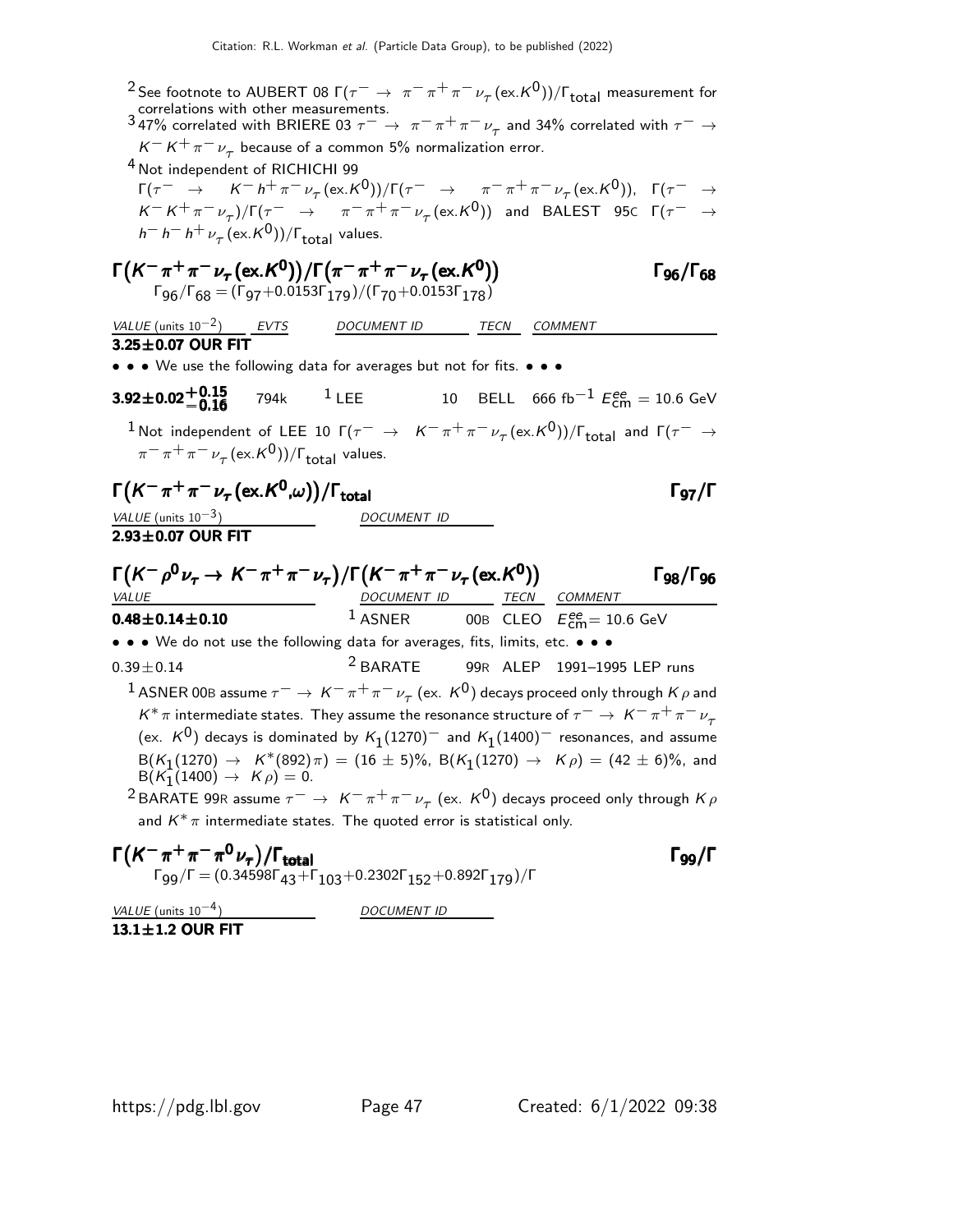$\Gamma(K^-\pi^+\pi^-\pi^0\nu_\tau(\text{ex.}K^0))/\Gamma_{\text{total}}$  Γ<sub>100</sub>/Γ  $\Gamma_{100}/\Gamma$  $\Gamma_{100}/\Gamma = (\Gamma_{103} + 0.2302\Gamma_{152} + 0.892\Gamma_{179})/\Gamma$  $VALUE$  (units 10<sup>-4</sup>) CL% DOCUMENT ID TECN COMMENT  $7.9 \pm 1.2$  OUR FIT  $7.3 \pm 1.2$  OUR AVERAGE  $7.4 \pm 0.8 \pm 1.1$  $1$  ARMS 05 CLE3 7.6 fb $^{-1}$ ,  $E_{\textsf{cm}}^{ee}$  = 10.6 GeV  $6.1 \pm 3.9 \pm 1.8$  BARATE 98 ALEP 1991–1995 LEP runs • • • We use the following data for averages but not for fits. • • •  $7.5 \pm 2.6 \pm 1.8$ 2 RICHICHI 99 CLEO E ee cm= 10.6 GeV • • • We do not use the following data for averages, fits, limits, etc. • • • <17 95 ABBIENDI 00D OPAL 1990–1995 LEP runs  $^1$ Not independent of ARMS 05 Г $(\tau^-\ \rightarrow\ \ K^-\ \pi^+\pi^-\pi^0\nu_\tau\, (\mathrm{ex.}\ K^0\!,\omega))$  /  $\Gamma_\mathrm{total}$  and  $\Gamma(\tau^- \to K^- \omega \nu_\tau) / \Gamma_{\text{total}}$  values. 2 Not independent of RICHICHI 99  $\Gamma(\tau^- \rightarrow K^- h^+ \pi^- \nu_\tau (\text{ex.} K^0))/\Gamma(\tau^- \rightarrow \pi^- \pi^+ \pi^- \nu_\tau (\text{ex.} K^0)), \Gamma(\tau^- \rightarrow \tau^+ \nu_\tau)$  $K^- K^+ \pi^- \nu_\tau) / \Gamma(\tau^- \rightarrow \pi^- \pi^+ \pi^- \nu_\tau (\text{ex.} K^0))$  and BALEST 95 $\text{C}$   $\Gamma(\tau^- \rightarrow \tau^+ \pi^- \nu_\tau)$  $h^- h^- h^+ \nu_\tau (\mathrm{ex.} K^0))/\Gamma_{\mathrm{total}}$  values. Γ $(K^-\pi^+\pi^-\pi^0\nu_\tau$  (ex. $K^0,\eta)$ ) / Γ<sub>total</sub> Γ $_{101}$  / Γ = (Γ $_{103}+0.892$  Γ $_{179}$ ) / Γ  $\Gamma_{101}/\Gamma$  = (Γ<sub>103</sub>+0.892Γ<sub>179</sub>)/Γ VALUE (units  $10^{-4}$ ) DOCUMENT ID  $7.6 \pm 1.2$  OUR FIT  $\Gamma(K^-\pi^+\pi^-\pi^0\nu_\tau(\text{ex.}K^0,\omega))/\Gamma_{\text{total}}$  Γ<sub>102</sub>/Γ  $\Gamma_{102}/\Gamma$ VALUE (units  $10^{-4}$ ) EVTS DOCUMENT ID TECN COMMENT **3.7** $\pm$ **0.5** $\pm$ **0.8** 833 ARMS 05 CLE3 7.6 fb $^{-1}$ ,  $E_{\text{cm}}^{ee} = 10.6$  GeV  $\Gamma\bigl(\mathcal{K}^-\pi^+\pi^-\pi^0\,\nu_\tau\,(\mathrm{ex.}\mathcal{K}^0\!,\!\omega,\!\eta)\bigr)/\Gamma_{\mathrm{total}}$  Γ $_{103}/\Gamma$ VALUE (units  $10^{-4}$ ) DOCUMENT ID  $3.9\pm1.4$  OUR FIT  $\Gamma(K^-\pi^+K^-\geq 0$  neut.  $\nu_\tau)/\Gamma_{\rm total}$  Γ<sub>104</sub>/Γ  $\Gamma_{104}/\Gamma$ VALUE (%) CL% DOCUMENT ID TECN COMMENT <0.09 95 BAUER 94 TPC E ee cm= 29 GeV  $\Gamma(K^- K^+ \pi^- \geq 0$  neut.  $\nu_\tau)/\Gamma_{\text{total}}$   $\Gamma_{105}/\Gamma = (\Gamma_{106} + \Gamma_{107})/\Gamma$  $\Gamma_{105}/\Gamma = (\Gamma_{106} + \Gamma_{107})/\Gamma$ VALUE (%) **EVTS** DOCUMENT ID TECN COMMENT  $0.1496 \pm 0.0033$  OUR FIT **0.203**  $\pm$ **0.031 OUR AVERAGE** 0.159  $\pm$ 0.053  $\pm$ 0.020 ABBIENDI 00D OPAL 1990-1995 LEP runs  $0.15$   $+0.09$ <br>-0.07  $^{+0.09}_{-0.07}$  ±0.03 4 <sup>1</sup> BAUER 94 TPC  $E_{\text{cm}}^{ee}$  = 29 GeV • • • We use the following data for averages but not for fits. • • •  $0.238 \pm 0.042$  2 BARATE 98 ALEP 1991-1995 LEP runs  $1$  We multiply 0.15% by 0.20, the relative systematic error quoted by BAUER 94, to obtain the systematic error.  $^2$ Not independent of BARATE 98  $\Gamma(\tau^- \rightarrow K^- K^+ \pi^- \nu_\tau)/\Gamma_{\rm total}$  and  $\Gamma(\tau^- \rightarrow \tau)$  $K^- K^+ \pi^- \pi^0 \nu_\tau$ )/ $\Gamma_{\rm total}$  values. https://pdg.lbl.gov Page 48 Created: 6/1/2022 09:38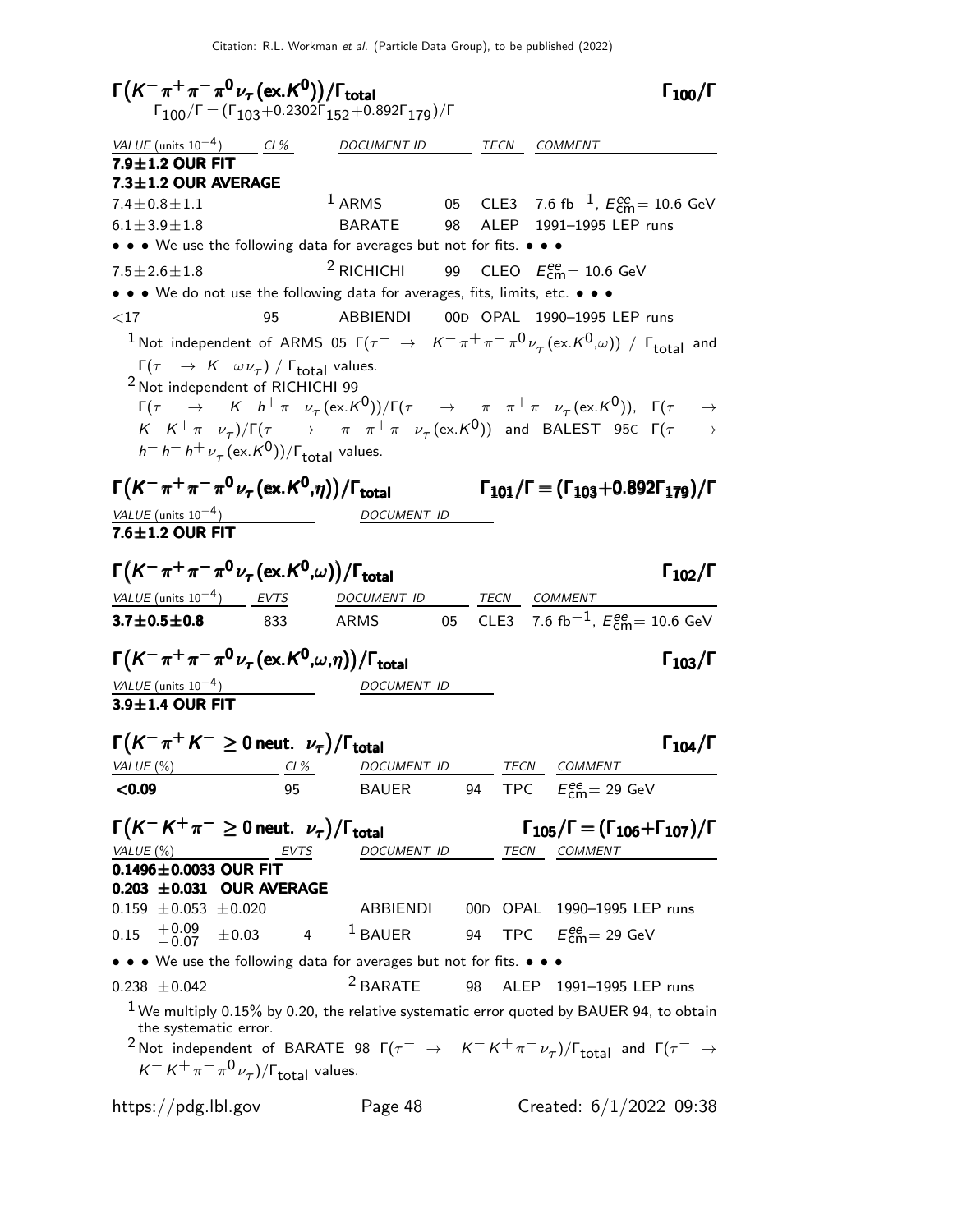| $\Gamma(K^-K^+\pi^-\nu_\tau)/\Gamma_{\rm total}$                                                                                                                                                                                                                                                                                                                                                                                                                                                                                                                                                                                                                                                                                                                                                                                                                                                                                                                                                                                                                                                                                                                                                                                                                 |                                                             |                                                     |                                                                                                                                                                                                                                                                                                                                                                            | $\Gamma_{106}/\Gamma$ |
|------------------------------------------------------------------------------------------------------------------------------------------------------------------------------------------------------------------------------------------------------------------------------------------------------------------------------------------------------------------------------------------------------------------------------------------------------------------------------------------------------------------------------------------------------------------------------------------------------------------------------------------------------------------------------------------------------------------------------------------------------------------------------------------------------------------------------------------------------------------------------------------------------------------------------------------------------------------------------------------------------------------------------------------------------------------------------------------------------------------------------------------------------------------------------------------------------------------------------------------------------------------|-------------------------------------------------------------|-----------------------------------------------------|----------------------------------------------------------------------------------------------------------------------------------------------------------------------------------------------------------------------------------------------------------------------------------------------------------------------------------------------------------------------------|-----------------------|
| $\frac{VALUE \text{(units 10}^{-3})}{1.435 \pm 0.027 \text{ OUR FIT}}$<br><b>EVTS</b>                                                                                                                                                                                                                                                                                                                                                                                                                                                                                                                                                                                                                                                                                                                                                                                                                                                                                                                                                                                                                                                                                                                                                                            | DOCUMENT ID                                                 |                                                     | TECN COMMENT                                                                                                                                                                                                                                                                                                                                                               |                       |
| 1.43 ±0.07 OUR AVERAGE                                                                                                                                                                                                                                                                                                                                                                                                                                                                                                                                                                                                                                                                                                                                                                                                                                                                                                                                                                                                                                                                                                                                                                                                                                           | Error includes scale factor of 2.4. See the ideogram below. |                                                     |                                                                                                                                                                                                                                                                                                                                                                            |                       |
| $1.55 \pm 0.01 + 0.06$<br>108k                                                                                                                                                                                                                                                                                                                                                                                                                                                                                                                                                                                                                                                                                                                                                                                                                                                                                                                                                                                                                                                                                                                                                                                                                                   | $1$ LEE                                                     | 10                                                  | BELL 666 fb <sup>-1</sup> $E_{\text{cm}}^{ee}$ =10.6 GeV                                                                                                                                                                                                                                                                                                                   |                       |
| $1.346 \pm 0.010 \pm 0.036$<br>18k<br>$1.55 \pm 0.06 \pm 0.09$<br>932<br>$1.63 \pm 0.21 \pm 0.17$<br>• • • We use the following data for averages but not for fits. • • •                                                                                                                                                                                                                                                                                                                                                                                                                                                                                                                                                                                                                                                                                                                                                                                                                                                                                                                                                                                                                                                                                        | <sup>2</sup> AUBERT<br>$3$ BRIERE<br><b>BARATE</b>          | 98                                                  | 08 BABR 342 fb <sup>-1</sup> $E_{\text{cm}}^{ee}$ = 10.6 GeV<br>03 CLE3 $E_{\text{cm}}^{ee} = 10.6 \text{ GeV}$<br>ALEP 1991-1995 LEP runs                                                                                                                                                                                                                                 |                       |
| $0.87 \pm 0.56 \pm 0.40$<br>1.45 $\pm$ 0.13 $\pm$ 0.28 2.3k <sup>4</sup> RICHICHI<br>• • • We do not use the following data for averages, fits, limits, etc. • • •                                                                                                                                                                                                                                                                                                                                                                                                                                                                                                                                                                                                                                                                                                                                                                                                                                                                                                                                                                                                                                                                                               | ABBIENDI                                                    | 99                                                  | 00D OPAL 1990-1995 LEP runs<br>CLEO $E_{\text{cm}}^{\text{ee}} = 10.6 \text{ GeV}$                                                                                                                                                                                                                                                                                         |                       |
| 2.2 $\frac{+1.7}{-1.1}$ $\pm 0.5$                                                                                                                                                                                                                                                                                                                                                                                                                                                                                                                                                                                                                                                                                                                                                                                                                                                                                                                                                                                                                                                                                                                                                                                                                                | 9 $5$ MILLS 85 DLCO $E_{\text{cm}}^{ee} = 29$ GeV           |                                                     |                                                                                                                                                                                                                                                                                                                                                                            |                       |
| <sup>1</sup> See footnote to LEE 10 $\Gamma(\tau^- \to \pi^-\pi^+\pi^-\nu_\tau(\text{ex.}K^0))/\Gamma_{\text{total}}$ measurement for<br>correlations with other measurements. Not independent of LEE 10 $\Gamma(\tau^- \rightarrow$<br>$K^- K^+ \pi^- \nu_\tau)/\Gamma(\tau^- \to \pi^- \pi^+ \pi^- \nu_\tau (\text{ex.} K^0))$ value.<br><sup>2</sup> See footnote to AUBERT 08 $\Gamma(\tau^- \to \pi^-\pi^+\pi^-\nu_\tau(\text{ex.}K^0))/\Gamma_{\text{total}}$ measurement for<br>3 correlations with other measurements.<br>371% correlated with BRIERE 03 $\tau^- \to \pi^- \pi^+ \pi^- \nu_\tau$ and 34% correlated with $\tau \to$<br>$K^-\pi^+\pi^-\nu_\tau$ because of a common 5% normalization error.<br><sup>4</sup> Not independent of RICHICHI 99 $\Gamma(\tau^- \to K^- K^+ \pi^- \nu_\tau)/\Gamma(\tau^- \to$<br>$\pi^-\pi^+\pi^-\nu_\tau(\mathrm{ex.}K^0))$ and BALEST 95 $\in$ $\Gamma(\tau^-\rightarrow~h^-h^-h^+\nu_\tau(\mathrm{ex.}K^0))/\Gamma_{\mathrm{total}}$ val-<br><sup>5</sup> Error correlated with MILLS 85 $(K \pi \pi \pi^0 \nu)$ value. We multiply 0.22% by 0.23, the<br>relative systematic error quoted by MILLS 85, to obtain the systematic error.<br><b>WEIGHTED AVERAGE</b><br>1.43 $\pm$ 0.07 (Error scaled by 2.4) |                                                             |                                                     |                                                                                                                                                                                                                                                                                                                                                                            |                       |
| ╈                                                                                                                                                                                                                                                                                                                                                                                                                                                                                                                                                                                                                                                                                                                                                                                                                                                                                                                                                                                                                                                                                                                                                                                                                                                                |                                                             | LEE<br>AUBERT<br><b>BRIERE</b>                      | Values above of weighted average, error,<br>and scale factor are based upon the data in<br>this ideogram only. They are not neces-<br>sarily the same as our 'best' values,<br>obtained from a least-squares constrained fit<br>utilizing measurements of other (related)<br>quantities as additional information.<br><b>BELL</b><br>10<br>08<br><b>BABR</b><br>03<br>CLE3 | 5.7<br>4.9<br>1.3     |
|                                                                                                                                                                                                                                                                                                                                                                                                                                                                                                                                                                                                                                                                                                                                                                                                                                                                                                                                                                                                                                                                                                                                                                                                                                                                  |                                                             | <b>ABBIENDI</b><br><b>RICHICHI</b><br><b>BARATE</b> | 00D<br><b>OPAL</b><br><b>CLEO</b><br>99<br>98<br><b>ALEP</b><br>(Confidence Level = 0.0027)                                                                                                                                                                                                                                                                                | 11.8                  |
| 1.2<br>1.4<br>1                                                                                                                                                                                                                                                                                                                                                                                                                                                                                                                                                                                                                                                                                                                                                                                                                                                                                                                                                                                                                                                                                                                                                                                                                                                  | 1.6<br>1.8                                                  | $\overline{c}$<br>2.2                               |                                                                                                                                                                                                                                                                                                                                                                            |                       |
| $\Gamma\left(K^-K^+\pi^-\nu_\tau\right)/\Gamma_{\rm total}$ (units $10^{-3}$ )                                                                                                                                                                                                                                                                                                                                                                                                                                                                                                                                                                                                                                                                                                                                                                                                                                                                                                                                                                                                                                                                                                                                                                                   |                                                             |                                                     |                                                                                                                                                                                                                                                                                                                                                                            |                       |
|                                                                                                                                                                                                                                                                                                                                                                                                                                                                                                                                                                                                                                                                                                                                                                                                                                                                                                                                                                                                                                                                                                                                                                                                                                                                  |                                                             |                                                     |                                                                                                                                                                                                                                                                                                                                                                            |                       |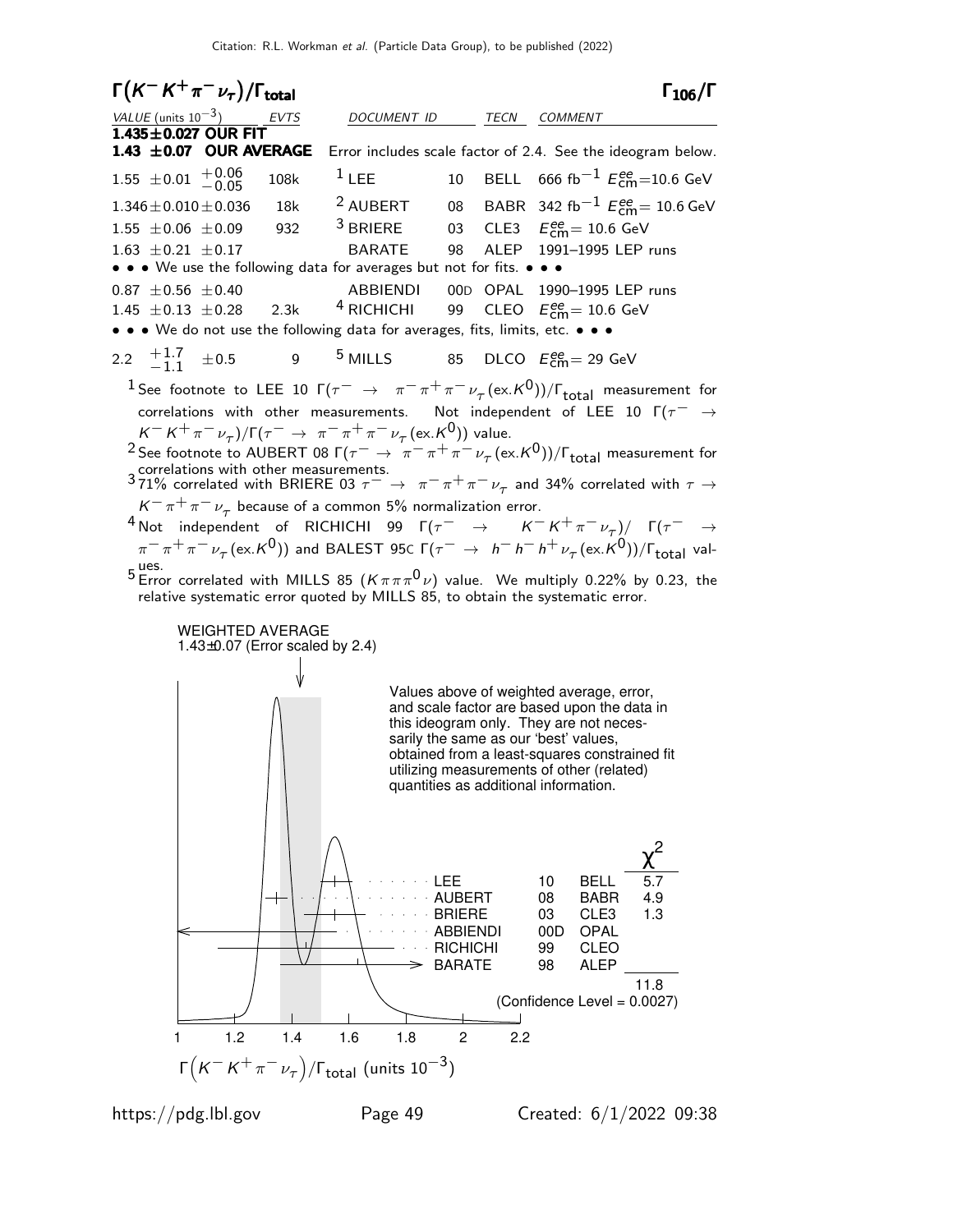Citation: R.L. Workman et al. (Particle Data Group), to be published (2022)

 $\Gamma(K^-K^+\pi^-\nu_\tau)/\Gamma(\pi^-\pi^+\pi^-\nu_\tau(\text{ex.}K^0))$   $\Gamma_{106}/\Gamma_{68}$  $\Gamma_{106}/\Gamma_{68}$  $\Gamma_{106}/\Gamma_{68} = \Gamma_{106}/(\Gamma_{70}+0.0153\Gamma_{178})$ VALUE (%) **EVTS** DOCUMENT ID TECN COMMENT  $1.592\pm0.030$  OUR FIT  $1.83 \pm 0.05$  OUR AVERAGE  $1.60 \pm 0.15 \pm 0.30$  2.3k RICHICHI  $_{\text{cm}}^{\text{ee}}$  = 10.6 GeV • • • We use the following data for averages but not for fits. • • • 1.84  $\pm$ 0.01  $\pm$ 0.05 108k <sup>1</sup> LEE 10 BELL 666 fb<sup>-1</sup>  $E_{\text{cm}}^{ee}$  = 10.6 GeV  $1$ Not independent of LEE 10 Γ( $\tau^-$  →  $K^- K^+ \pi^- \nu_\tau$ )/Γ<sub>total</sub> and Γ( $\tau^-$  →  $\pi^-\pi^+\pi^-\nu_\tau$  (ex. $\kappa^0$ ))/ $\Gamma_{\rm total}$  values.  $\Gamma(K^-K^+\pi^-\pi^0\nu_\tau)/\Gamma_{\rm total}$ Γ VALUE (units 10<sup>-4</sup>) CL% EVTS DOCUMENT <u>ID</u> TECN COMMENT  $0.61 \pm 0.18$  OUR FIT  $0.60\pm0.18$  OUR AVERAGE 0.55 $\pm$ 0.14 $\pm$ 0.12 48 ARMS 05 CLE3 7.6 fb $^{-1}$ , $E_{\rm cm}^{\rm ee}$ =10.6 GeV 7.5 ±2.9 ±1.5 BARATE 98 ALEP 1991–1995 LEP runs • • • We use the following data for averages but not for fits. • • • 3.3  $\pm$ 1.8  $\pm$ 0.7 158 <sup>1</sup> RICHICHI  $_{\text{cm}}^{\text{ee}}$ = 10.6 GeV • • • We do not use the following data for averages, fits, limits, etc. • • • <27 95 ABBIENDI 00D OPAL 1990–1995 LEP runs <sup>1</sup> Not independent of RICHICHI 99  $\Gamma(\tau^-\to~$  Κ $^-$  Κ $^+\pi^-\nu_\tau)$ /Γ $(\tau^-\to~\pi^-\pi^+\pi^-\nu_\tau$  (ex.Κ $^0$ )) and BALEST 95c Γ $(\tau^-\to$  $h^- h^- h^+ \nu_\tau \, (\mathrm{ex.} K^0))/\Gamma_{\mathrm{total}}$  values.  $\Gamma(K^-K^+\pi^-\pi^0\nu_\tau)/\Gamma(\pi^-\pi^+\pi^-\pi^0\nu_\tau(\text{ex.}K^0))$  [107/۲ $_{77}$  $Γ_{107}/Γ_{77}$  $\Gamma_{107}/\Gamma_{77} = \Gamma_{107}/(\Gamma_{78} + 0.892\Gamma_{178} + 0.0153\Gamma_{180})$ VALUE (%) **EVTS** DOCUMENT ID TECN COMMENT  $0.14\pm0.04$  OUR FIT  $0.79\pm0.44\pm0.16$ **0.79** $\pm$ **0.44** $\pm$ **0.16** 158 <sup>1</sup> RICHICHI 99 CLEO  $E_{\rm{cm}}^{\rm{ee}}$ = 10.6 GeV  $1$  RICHICHI 99 also quote a 95%CL upper limit of 0.0157 for this measurement.  $\Gamma(K^-K^+K^-\nu_\tau)/\Gamma_{\rm total}$  Γ<sub>108</sub>/Γ = 0.491Γ<sub>170</sub>/Γ  $\Gamma_{108}/\Gamma = 0.491\Gamma_{170}/\Gamma$ VALUE (units 10<sup>-5</sup>) CL% EVTS DOCUMENT ID TECN COMMENT 2.2  $\pm$  0.8 OUR FIT Error includes scale factor of 5.4. 2.1  $\pm$ 0.8 OUR AVERAGE Error includes scale factor of 5.4.  $3.29 \pm 0.17 + 0.19$ <br>-0.20  $^{+0.19}_{-0.20}$  3.2k  $^{1}$  LEE 10 BELL 666 fb $^{-1}$  Eee = 10.6 GeV 1.58 $\pm$ 0.13 $\pm$ 0.12 275 <sup>2</sup> AUBERT 08 BABR 342 fb<sup>-1</sup>  $E_{\rm{cm}}^{\rm{ee}}$  = 10.6 GeV • • • We do not use the following data for averages, fits, limits, etc. • • •  $<$  3.7  $\qquad$  90 BRIERE 03 CLE3  $E_{\text{cm}}^{ee}$  = 10.6 GeV < 19 90 BARATE 98 ALEP 1991–1995 LEP runs  $^1$  See footnote to LEE 10 Г $(\tau^-\;\to\;\;\pi^-\pi^+\pi^-\nu_\tau(\mathrm{ex.}K^0))/\Gamma_{\mathrm{total}}$  measurement for correlations with other measurements. Not independent of LEE 10  $\Gamma(\tau^- \rightarrow$  $K^- K^+ K^- \nu_\tau)/\Gamma(\tau^- \to \pi^- \pi^+ \pi^- \nu_\tau (\text{ex.} K^0))$  value. <sup>2</sup> See footnote to AUBERT 08 Γ( $\tau^-\to~\pi^-\pi^+\pi^-\nu_\tau$  (ex. K<sup>0</sup>))/Γ<sub>total</sub> measurement for correlations with other measurements. https://pdg.lbl.gov Page 50 Created: 6/1/2022 09:38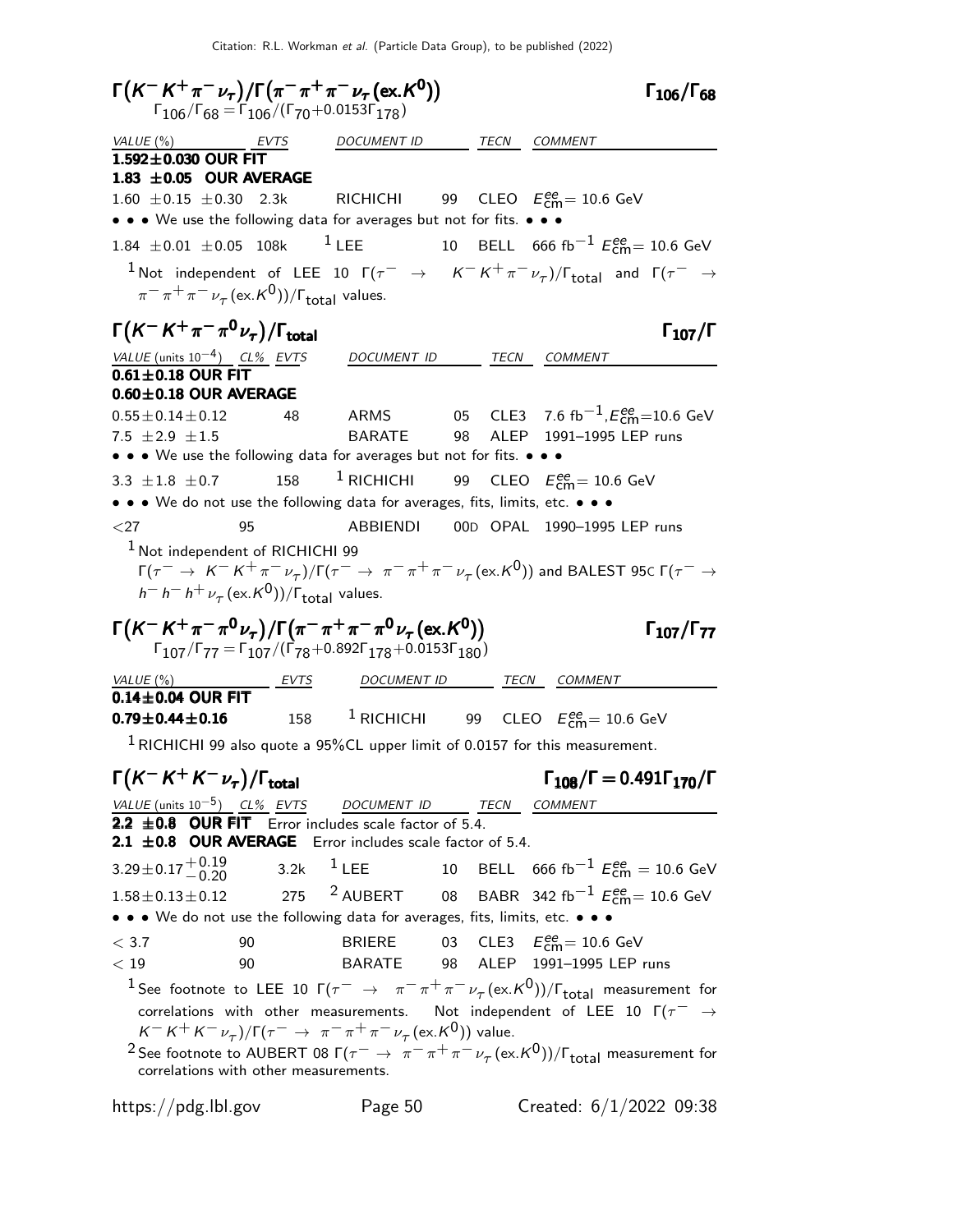| $\Gamma(K^-K^+K^-\nu_\tau)/\Gamma(\pi^-\pi^+\pi^-\nu_\tau(\text{ex.}K^0))$                                                                                                                                                                                                                                                   |              |          |                                                                             |    |             |      |                                                                          | $\Gamma_{108}/\Gamma_{68}$ |
|------------------------------------------------------------------------------------------------------------------------------------------------------------------------------------------------------------------------------------------------------------------------------------------------------------------------------|--------------|----------|-----------------------------------------------------------------------------|----|-------------|------|--------------------------------------------------------------------------|----------------------------|
| VALUE (units $10^{-4}$ ) EVTS                                                                                                                                                                                                                                                                                                |              |          | DOCUMENT ID                                                                 |    |             |      | TECN COMMENT                                                             |                            |
| • • • We do not use the following data for averages, fits, limits, etc. • • •                                                                                                                                                                                                                                                |              |          |                                                                             |    |             |      |                                                                          |                            |
| $3.90 \pm 0.02 \begin{array}{c} +0.22 \\ -0.23 \end{array}$                                                                                                                                                                                                                                                                  |              |          | 3.2 $k$ <sup>1</sup> LEE                                                    |    |             |      | 10 BELL 666 fb <sup>-1</sup> $E_{\text{cm}}^{ee}$ = 10.6 GeV             |                            |
| $^{-1}$ Not independent of LEE 10 $\Gamma(\tau^-\rightarrow K^-K^+K^-\nu_{\tau})/\Gamma_{\rm total}$ and $\Gamma(\tau^-\rightarrow \tau)$<br>$\pi^{-} \pi^{+} \pi^{-} \nu_{\tau}$ (ex. K <sup>0</sup> ))/ $\Gamma_{\text{total}}$ values.                                                                                    |              |          |                                                                             |    |             |      |                                                                          |                            |
| $\Gamma(K^-K^+K^-\nu_\tau(\text{ex. }\phi))/\Gamma_{\text{total}}$                                                                                                                                                                                                                                                           |              |          |                                                                             |    |             |      |                                                                          | $\Gamma_{109}/\Gamma$      |
| $VALUE$ $CL\%$<br>${<}2.5 \times 10^{-6}$                                                                                                                                                                                                                                                                                    | 90           |          | DOCUMENT ID<br>AUBERT 08 BABR 342 fb <sup>-1</sup> $E_{cm}^{ee}$ = 10.6 GeV |    |             |      | TECN COMMENT                                                             |                            |
| $\Gamma(K^-K^+K^-\pi^0\nu_\tau)/\Gamma_{\rm total}$<br>$VALU E$ $CL\%$                                                                                                                                                                                                                                                       |              |          | DOCUMENT ID TECN COMMENT                                                    |    |             |      |                                                                          | $\Gamma_{110}/\Gamma$      |
| $<$ 4.8 $\times$ 10 <sup>-6</sup>                                                                                                                                                                                                                                                                                            | 90           |          | ARMS<br>$\overline{05}$                                                     |    |             |      | CLE3 7.6 fb <sup>-1</sup> , $E_{\text{cm}}^{ee}$ = 10.6 GeV              |                            |
| $\Gamma(\pi^- K^+ \pi^- \geq 0$ neut. $\nu_{\tau})/\Gamma_{\text{total}}$                                                                                                                                                                                                                                                    |              |          |                                                                             |    |             |      |                                                                          | $\Gamma_{111}/\Gamma$      |
| VALUE $(\%)$<br>< 0.25                                                                                                                                                                                                                                                                                                       | $CL\%$<br>95 |          | DOCUMENT ID TECN COMMENT<br><b>BAUER</b>                                    |    |             |      | 94 TPC $E_{\text{cm}}^{ee}$ = 29 GeV                                     |                            |
|                                                                                                                                                                                                                                                                                                                              |              |          |                                                                             |    |             |      |                                                                          |                            |
| $\Gamma(e^-e^-e^+\overline{\nu}_e\nu_\tau)/\Gamma_{\rm total}$                                                                                                                                                                                                                                                               |              |          |                                                                             |    |             |      |                                                                          | $\Gamma_{112}/\Gamma$      |
| VALUE (units $10^{-5}$ ) EVTS                                                                                                                                                                                                                                                                                                |              |          | DOCUMENT ID                                                                 |    |             | TECN | COMMENT                                                                  |                            |
| $2.8 \pm 1.4 \pm 0.4$                                                                                                                                                                                                                                                                                                        |              |          | <b>ALAM</b>                                                                 |    | 96          |      | CLEO $E_{\text{cm}}^{\text{ee}} = 10.6 \text{ GeV}$                      |                            |
| $\Gamma(\mu^- e^- e^+ \overline{\nu}_{\mu} \nu_{\tau})/\Gamma_{\text{total}}$                                                                                                                                                                                                                                                |              |          |                                                                             |    |             |      |                                                                          | $\Gamma_{113}/\Gamma$      |
| $VALUE$ (units $10^{-5}$ ) CL%                                                                                                                                                                                                                                                                                               |              |          | DOCUMENT ID TECN COMMENT                                                    |    |             |      |                                                                          |                            |
| $<$ 3.2                                                                                                                                                                                                                                                                                                                      | 90           |          | ALAM                                                                        |    | 96          |      | CLEO $E_{\text{cm}}^{ee} = 10.6 \text{ GeV}$                             |                            |
| $\Gamma(\pi^-e^-e^+\nu_\tau)/\Gamma_{\rm total}$                                                                                                                                                                                                                                                                             |              |          |                                                                             |    |             |      |                                                                          | $\Gamma_{114}/\Gamma$      |
| VALUE (units $10^{-5}$ ) EVTS                                                                                                                                                                                                                                                                                                |              |          | DOCUMENT ID                                                                 |    | TECN        |      | COMMENT                                                                  |                            |
| seen<br>• • • We do not use the following data for averages, fits, limits, etc. • • •                                                                                                                                                                                                                                        | 400          | $1$ JIN  |                                                                             | 19 |             |      | BELL 562 fb <sup>-1</sup> , $E_{cm}^{ee} = 10.6$ GeV                     |                            |
| $1.46 \pm 0.13 \pm 0.21$                                                                                                                                                                                                                                                                                                     | 400          | $^1$ JIN |                                                                             | 19 | <b>BELL</b> |      | axial-vector, 562 fb $^{-1}$ , $E_{cm}^{ee}$                             |                            |
| $3.01 \pm 0.27 \pm 0.43$                                                                                                                                                                                                                                                                                                     | 400          | $1$ JIN  |                                                                             | 19 | <b>BELL</b> |      | = 10.6 GeV<br>vector, 562 fb <sup>-1</sup> , $E_{cm}^{ee}$ =<br>10.6 GeV |                            |
| $^1$ JIN 19 measures B( $\tau^ \rightarrow$ $~\pi^ e^ e^+$ $\nu_\tau$ ( $~m_{\pi^ e^ e^+$                                                                                                                                                                                                                                    |              |          |                                                                             |    |             |      | $> 1.05$ GeV/c <sup>2</sup> )) = (5.90 $\pm$                             |                            |
| $0.53 \pm 0.86$ ) $\times$ $10^{-6}$ , which is only sensitive to the structure-dependent contribution,<br>and assumes that the decay proceeds with either a pure axial-vector current or a pure<br>vector current to obtain the two respective branching fraction measurements for this<br>mode, which are 100% correlated. |              |          |                                                                             |    |             |      |                                                                          |                            |

| $\Gamma(\pi^-\mu^-\mu^+\nu_{\tau})/\Gamma_{\rm total}$ |     |             |      | $\Gamma_{115}/\Gamma$                                   |
|--------------------------------------------------------|-----|-------------|------|---------------------------------------------------------|
| <i>VALUE</i>                                           | CL% | DOCUMENT ID | TECN | COMMENT                                                 |
| ${<}1.14 \times 10^{-5}$                               | ۹N  | JIN         |      | 19 BELL 562 fb <sup>-1</sup> , $E_{cm}^{ee} = 10.6$ GeV |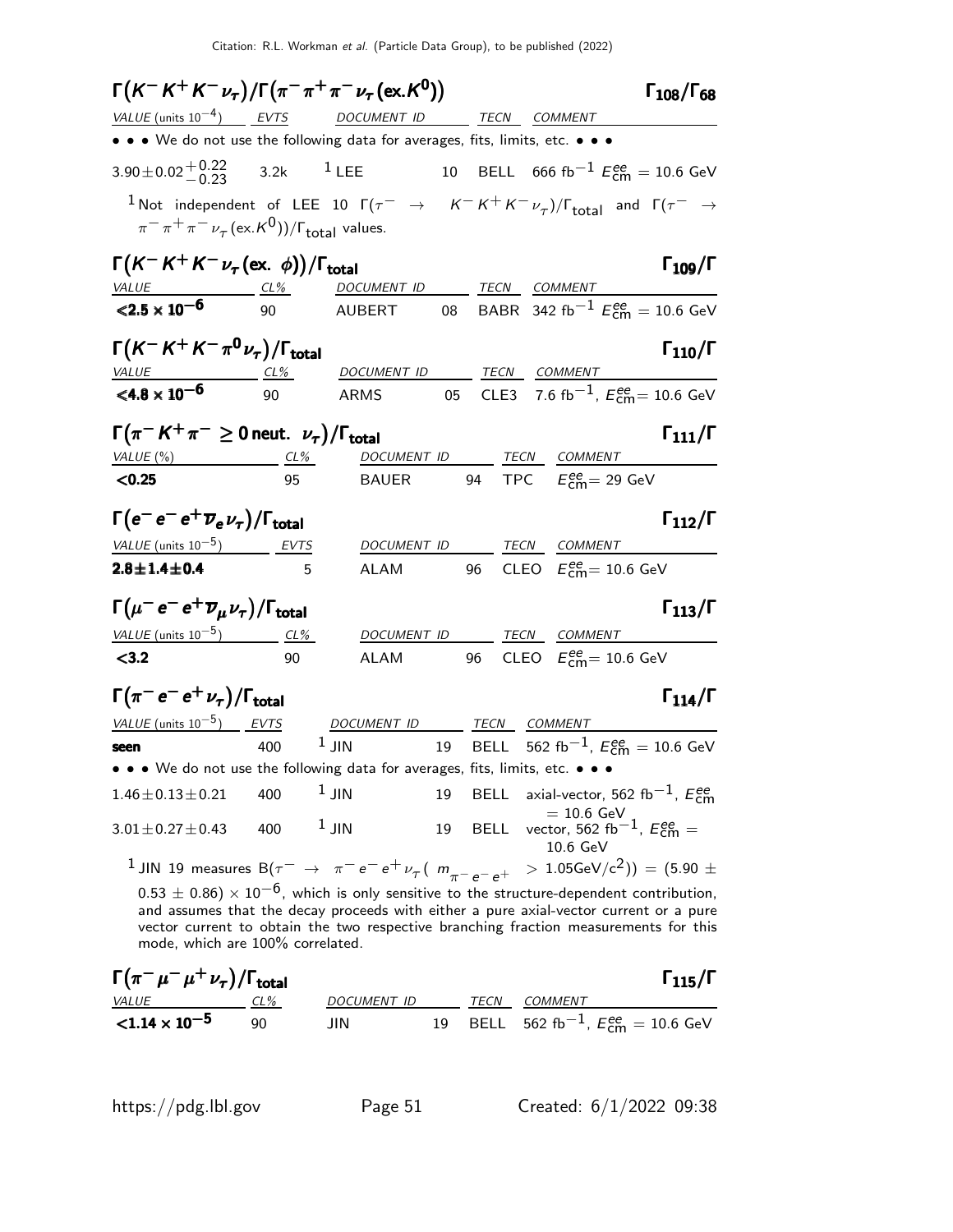| $\Gamma(3h^-2h^+\geq 0$ neutrals $\nu_\tau$ (ex. $K^0_S\to\pi^-\pi^+)$ ("5-prong"))/ $\Gamma_{\rm total}$ |      |                     |    |             | $\Gamma_{116}/\Gamma$                                                                                                                                                                                           |
|-----------------------------------------------------------------------------------------------------------|------|---------------------|----|-------------|-----------------------------------------------------------------------------------------------------------------------------------------------------------------------------------------------------------------|
| $\Gamma_{116}/\Gamma = (\Gamma_{117} + \Gamma_{123})/\Gamma$                                              |      |                     |    |             |                                                                                                                                                                                                                 |
| VALUE $(\%)$                                                                                              | EVTS | <b>DOCUMENT ID</b>  |    | <b>TECN</b> | <b>COMMENT</b>                                                                                                                                                                                                  |
| $0.099 \pm 0.004$ OUR FIT                                                                                 |      |                     |    |             |                                                                                                                                                                                                                 |
| 0.107±0.007 OUR AVERAGE Error includes scale factor of 1.1.                                               |      |                     |    |             |                                                                                                                                                                                                                 |
| $0.170$ $\pm$ 0.022 $\pm$ 0.026                                                                           |      | <sup>1</sup> ACHARD |    |             | 01D L3 1992-1995 LEP runs                                                                                                                                                                                       |
| $0.097 \pm 0.005 \pm 0.011$ 419                                                                           |      |                     |    |             | GIBAUT 94B CLEO $E_{\text{cm}}^{\text{ee}} = 10.6 \text{ GeV}$                                                                                                                                                  |
| $0.102 + 0.029$                                                                                           | 13   | BYLSMA 87           |    |             | HRS $E_{cm}^{ee} = 29$ GeV                                                                                                                                                                                      |
| • • • We use the following data for averages but not for fits. • • •                                      |      |                     |    |             |                                                                                                                                                                                                                 |
| $0.093 \pm 0.009 \pm 0.012$                                                                               |      | SCHAEL              |    |             | 05C ALEP 1991-1995 LEP runs                                                                                                                                                                                     |
| $0.115 \pm 0.013 \pm 0.006$                                                                               | 112  | <sup>2</sup> ABREU  |    |             | 01M DLPH 1992-1995 LEP runs                                                                                                                                                                                     |
| $0.119 \pm 0.013 \pm 0.008$                                                                               | 119  |                     |    |             | 3 ACKERSTAFF 99E OPAL 1991-1995 LEP runs                                                                                                                                                                        |
| • • • We do not use the following data for averages, fits, limits, etc. • • •                             |      |                     |    |             |                                                                                                                                                                                                                 |
| $0.26 \pm 0.06 \pm 0.05$                                                                                  |      | <b>ACTON</b>        |    |             | 92H OPAL $E_{\text{cm}}^{ee} = 88.2 - 94.2 \text{ GeV}$                                                                                                                                                         |
| $0.10 \begin{array}{c} +0.05 \\ -0.04 \end{array} \pm 0.03$                                               |      | DECAMP              |    |             | 92C ALEP 1989-1990 LEP runs                                                                                                                                                                                     |
| $0.16 \pm 0.13 \pm 0.04$                                                                                  |      | BEHREND             |    |             | 89B CELL $E_{\text{cm}}^{\text{ee}} = 14-47 \text{ GeV}$                                                                                                                                                        |
| $0.3 \pm 0.1 \pm 0.2$                                                                                     |      | <b>BARTEL</b>       |    |             | 85F JADE $E_{\text{cm}}^{\text{ee}}$ = 34.6 GeV                                                                                                                                                                 |
| $0.13 + 0.04$                                                                                             | 10   | <b>BELTRAMI</b>     | 85 | <b>HRS</b>  | Repl. by BYLSMA 87                                                                                                                                                                                              |
| $0.16 \pm 0.08 \pm 0.04$                                                                                  | 4    | BURCHAT             | 85 |             | MRK2 $E_{\text{cm}}^{\text{ee}} = 29 \text{ GeV}$                                                                                                                                                               |
| ±0.4<br>1.0                                                                                               | 10   | <b>BEHREND</b>      | 82 | <b>CELL</b> | Repl. by BEHREND 89B                                                                                                                                                                                            |
|                                                                                                           |      |                     |    |             | $^1$ The correlation coefficients between this measurement and the ACHARD 01D measure-<br>ments of B( $\tau \rightarrow$ "1-prong") and B( $\tau \rightarrow$ "3-prong") are $-0.082$ and $-0.19$ respectively. |

ments of B $(\tau \rightarrow$  "1-prong") and B $(\tau \rightarrow$  "3-prong") are  $-$  0.082 and  $-$  0.19 respectively.  $2$  The correlation coefficients between this measurement and the ABREU 01M measurements of B( $\tau \rightarrow 1$ -prong) and B( $\tau \rightarrow 3$ -prong) are  $-0.08$  and  $-0.08$  respectively.  $^3$ Not independent of ACKERSTAFF 99E B $(\tau^-\to\ 3h^-2h^+\nu_\tau$ (ex.  $K^0)$ ) and B $(\tau^-\to\tau^0)$ 

3h $^-$  2h $^+\pi^0\nu_\tau$  (ex.  $\,$  K $^0)$ ) measurements.

### $\Gamma\big(3h^-2h^+\nu_\tau\big(\text{ex.}\mathcal{K}^0\big)\big)$

Γ $(3h^- 2h^+ \nu_\tau$ (ex.K<sup>0</sup>))/Γ<sub>total</sub> Γ<sub>117</sub>/Γ = (Γ<sub>118</sub>+Γ<sub>120</sub>+0.0153Γ<sub>185</sub>)/Γ

| VALUE (units $10^{-4}$ ) EVTS                                                                                                                           |                | DOCUMENT ID           |  | TECN   | <b>COMMENT</b>                                                                                                                                |  |  |
|---------------------------------------------------------------------------------------------------------------------------------------------------------|----------------|-----------------------|--|--------|-----------------------------------------------------------------------------------------------------------------------------------------------|--|--|
| 8.29 $\pm$ 0.31 OUR FIT                                                                                                                                 |                |                       |  |        |                                                                                                                                               |  |  |
| $8.32 \pm 0.35$ OUR AVERAGE                                                                                                                             |                |                       |  |        |                                                                                                                                               |  |  |
| 9.7 $\pm 1.5 \pm 0.5$                                                                                                                                   | 96             | $^1$ ABDALLAH         |  |        | 06A DLPH 1992-1995 LEP runs                                                                                                                   |  |  |
| 7.2 $\pm$ 0.9 $\pm$ 1.2                                                                                                                                 | 165            | <sup>2</sup> SCHAEL   |  |        | 05C ALEP 1991-1995 LEP runs                                                                                                                   |  |  |
| 9.1 $\pm$ 1.4 $\pm$ 0.6                                                                                                                                 | 97             |                       |  |        | ACKERSTAFF 99E OPAL 1991-1995 LEP runs                                                                                                        |  |  |
| 7.7 $\pm$ 0.5 $\pm$ 0.9                                                                                                                                 | 295            | GIBAUT                |  |        | 94B CLEO $E_{cm}^{ee}$ = 10.6 GeV                                                                                                             |  |  |
| $6.4 \pm 2.3 \pm 1.0$ 12                                                                                                                                |                | ALBRECHT              |  |        | 88B ARG $E_{\text{cm}}^{\text{ee}} = 10 \text{ GeV}$                                                                                          |  |  |
| 5.1 $\pm 2.0$                                                                                                                                           | $\overline{7}$ | BYLSMA                |  |        | 87 HRS $E_{\text{cm}}^{\text{ee}}$ = 29 GeV                                                                                                   |  |  |
| • • • We use the following data for averages but not for fits. • • •                                                                                    |                |                       |  |        |                                                                                                                                               |  |  |
| $8.56 \pm 0.05 \pm 0.42$                                                                                                                                |                |                       |  |        | 34k AUBERT,B 05w BABR 232 fb $^{-1}$ , $E_{\rm cm}^{\rm ee}$ = 10.6 GeV                                                                       |  |  |
| $\bullet \bullet \bullet$ We do not use the following data for averages, fits, limits, etc. $\bullet \bullet \bullet$                                   |                |                       |  |        |                                                                                                                                               |  |  |
| $8.0 \pm 1.1 \pm 1.3$ 58                                                                                                                                |                |                       |  |        | BUSKULIC 96 ALEP Repl. by SCHAEL 05C                                                                                                          |  |  |
| 6.7 $\pm 3.0$                                                                                                                                           | $5^{\circ}$    | <sup>3</sup> BELTRAMI |  | 85 HRS | Repl. by BYLSMA 87                                                                                                                            |  |  |
| <sup>1</sup> See footnote to ABDALLAH 06A $\Gamma(\tau^- \to h^- \nu_\tau)/\Gamma_{\rm total}$ measurement for correlations<br>with other measurements. |                |                       |  |        |                                                                                                                                               |  |  |
| with other measurements.                                                                                                                                |                |                       |  |        | <sup>2</sup> See footnote to SCHAEL 05C $\Gamma(\tau^- \to e^- \overline{\nu}_e \nu_\tau)/\Gamma_{\text{total}}$ measurement for correlations |  |  |
| $3\overline{1}$ The error quoted is statistical only.                                                                                                   |                |                       |  |        |                                                                                                                                               |  |  |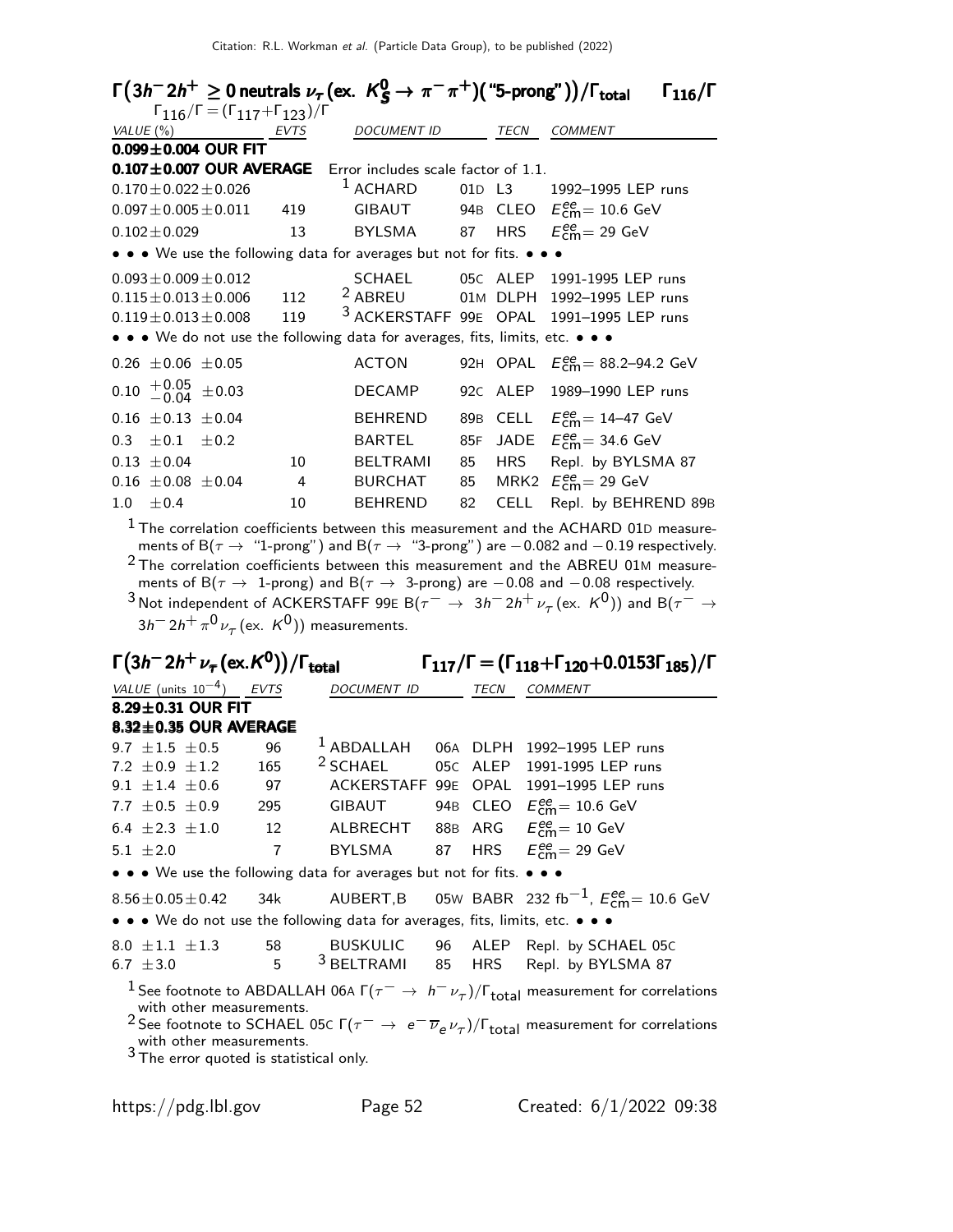$\Gamma(3\pi^{-} 2\pi^{+} \nu_{\tau} (\text{ex.} K^0, \omega)) / \Gamma_{\text{total}}$  Γ<sub>118</sub>/Γ = (Γ<sub>119</sub>+Γ<sub>173</sub>)/Γ  $\Gamma_{118}/\Gamma = (\Gamma_{119} + \Gamma_{173})/\Gamma$ VALUE (units  $10^{-4}$ ) DOCUMENT ID TECN COMMENT  $8.27 \pm 0.31$  OUR FIT • • • We use the following data for averages but not for fits. • • • **8.33±0.04±0.43** <sup>1</sup> LEES 12x BABR 468 fb<sup>-1</sup>  $E_{\text{cm}}^{ee} = 10.6 \text{ GeV}$  $^1$  Not independent of LEES 12x Γ( $\tau^-\to\,f_1(1285)\,\pi^-\,\nu_\tau\to\,3\pi^-\,2\pi^+\,\nu_\tau)$ /Γ and Γ( $\tau^-\to$  $3\pi^-2\pi^+\,\nu_\tau^{}(\mathrm{ex.}K^0\!,\,\omega,\,f_1^{}(1285)))/\Gamma$  values.  $\Gamma(3\pi^- 2\pi^+ \nu_\tau$  (ex.K<sup>0</sup>, ω, f<sub>1</sub>(1285)))/Γ<sub>total</sub> Γ<sub>119</sub>/Γ VALUE (units  $10^{-4}$ ) EVTS DOCUMENT ID TECN COMMENT  $7.75 \pm 0.30$  OUR FIT<br> $7.68 \pm 0.04 \pm 0.40$ **7.68** $\pm$ **0.04** $\pm$ **0.40** 69k LEES 12x BABR 468 fb<sup>-1</sup>  $E_{\text{cm}}^{\text{ee}} = 10.6 \text{ GeV}$  $\Gamma(K^- 2\pi^- 2\pi^+ \nu_\tau(\text{ex.} K^0))/\Gamma_{\text{total}}$  Γ<sub>120</sub>/Γ  $VALU E$  (units 10<sup>-6</sup>) DOCUMENT ID TECN COMMENT  $0.6\pm1.2$  OUR FIT  $0.6 \pm 0.5 \pm 1.1$  $1$  LEES 12X BABR 468 fb $^{-1}$   $E_{\text{cm}}^{ee} = 10.6$  GeV <sup>1</sup> LEES 12X meaurement corresponds to the lower limit of  $< 2.4 \times 10^{-6}$  at 90% CL.  $\Gamma(K^+3\pi^-\pi^+\nu_\tau)/\Gamma_{\rm total}$  Γ<sub>121</sub>/Γ VALUE CL% DOCUMENT ID TECN COMMENT  $<$ 5.0  $\times$  10 $^{-6}$ 90 LEES 12x BABR 468 fb $^{-1}$   $E_{\textsf{cm}}^{ee} = 10.6$  GeV  $\Gamma(K^+K^-2\pi^-\pi^+\nu_\tau)/\Gamma_{\rm total}$  Γ<sub>122</sub>/Γ  $\Gamma_{122}/\Gamma$ DOCUMENT ID TECN COMMENT  $<$ 4.5  $\times$  10<sup>-7</sup> 90 LEES 12x BABR 468 fb $^{-1}$   $E_{\textsf{cm}}^{ee} = 10.6$  GeV Γ(3h<sup>-</sup> 2h<sup>+</sup> π<sup>0</sup> ν<sub>τ</sub> (ex.K<sup>0</sup>))/Γ<sub>total</sub> Γ<sub>123</sub>/Γ = (Γ<sub>124</sub>+Γ<sub>127</sub>)/Γ  $\Gamma_{123}/\Gamma = (\Gamma_{124} + \Gamma_{127})/\Gamma$ VALUE (units  $10^{-4}$ ) EVTS DOCUMENT ID TECN COMMENT  $1.65\pm0.11$  OUR FIT **1.74±0.27 OUR AVERAGE**  $1.6 \pm 1.2 \pm 0.6$  13 1.6  $\pm$ 1.2  $\pm$ 0.6 13 <sup>1</sup> ABDALLAH 06A DLPH 1992-1995 LEP runs<br>2.1  $\pm$ 0.7  $\pm$ 0.9 95 <sup>2</sup> SCHAEL 05C ALEP 1991-1995 LEP runs 2.1  $\pm$  0.7  $\pm$  0.9 95 <sup>2</sup> SCHAEL 05C ALEP 1991-1995 LEP runs<br>1.7  $\pm$  0.2  $\pm$  0.2 231 ANASTASSOV 01 CLEO  $E_{cm}^{ee}$  = 10.6 GeV 1.7  $\pm$  0.2  $\pm$  0.2 231 ANASTASSOV 01 CLEO  $E_{\text{cm}}^{ee}$  = 10.6 GeV  $2.7 \pm 1.8 \pm 0.9$  23 ACKERSTAFF 99E OPAL 1991-1995 LEP runs • • • We do not use the following data for averages, fits, limits, etc. • • •  $1.8 \pm 0.7 \pm 1.2$  18 BUSKULIC 96 ALEP Repl. by SCHAEL 05C<br> $1.9 \pm 0.4 \pm 0.4$  31 GIBAUT 94B CLEO Repl. by ANASTASSO 1.9  $\pm$  0.4  $\pm$  0.4 31 GIBAUT 94B CLEO Repl. by ANASTASSOV 01<br>5.1  $\pm$  2.2 6 BYLSMA 87 HRS  $E_{cm}^{ee}$  = 29 GeV  $5.1 \pm 2.2$  6 BYLSMA 87 HRS<br>  $6.7 \pm 3.0$  5 <sup>3</sup> BELTRAMI 85 HRS  $_{\text{cm}}^{\text{ee}}$  = 29 GeV Repl. by BYLSMA 87 <sup>1</sup> See footnote to ABDALLAH 06A  $\Gamma(\tau^- \to h^- \nu_\tau)/\Gamma_{\rm total}$  measurement for correlations with other measurements. 2 SCHAEL 05C quote  $(1.4 \pm 0.7 \pm 0.9) \times 10^{-4}$ . We add 0.7  $\times 10^{-4}$  to remove their correction for  $\tau^-\to\eta\pi^-\pi^+\pi^-\nu_\tau\to 3\pi^-2\pi^+\pi^0\overline{\nu_\tau}$  and  $\tau^-\to K^*(892)^-\eta\overline{\nu_\tau}\to 0$ 3π $^{-}$ 2π $^{+}$ π $^{0}$ ν $^{-}$  decays. See footnote to SCHAEL 05c Γ( $\tau^{-}$   $\rightarrow$   $\,$  e $^{-}$   $\overline{\nu}_{e}$   $\nu_{\tau})$ /Γ<sub>total</sub> measurement for correlations with other measurements. <sup>3</sup> The error quoted is statistical only.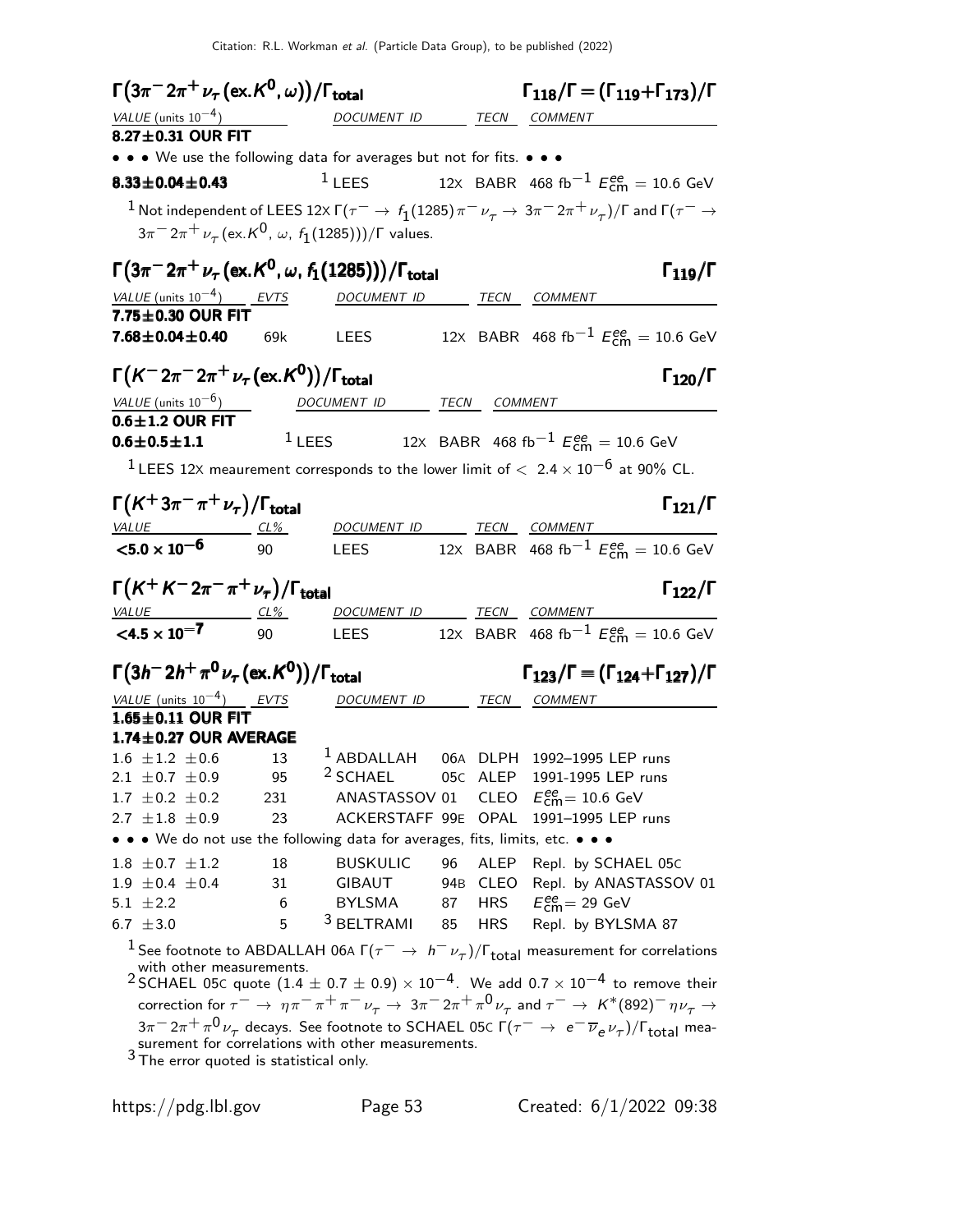Citation: R.L. Workman et al. (Particle Data Group), to be published (2022)

| $\Gamma(3\pi^{-}2\pi^{+}\pi^{0}\nu_{\tau}(\text{ex.}\mathcal{K}^{0}))/\Gamma_{\text{total}}$                                                                                                                   |                 | $\Gamma_{124}/\Gamma = (\Gamma_{126} + 0.2302\Gamma_{160} + 0.892\Gamma_{185})/\Gamma$                                                                                                                           |  |                                                               | $\Gamma_{124}/\Gamma$                                                 |
|----------------------------------------------------------------------------------------------------------------------------------------------------------------------------------------------------------------|-----------------|------------------------------------------------------------------------------------------------------------------------------------------------------------------------------------------------------------------|--|---------------------------------------------------------------|-----------------------------------------------------------------------|
| VALUE (units $10^{-4}$ )                                                                                                                                                                                       |                 | DOCUMENT ID TECN COMMENT                                                                                                                                                                                         |  |                                                               |                                                                       |
| $1.63 \pm 0.11$ OUR FIT                                                                                                                                                                                        |                 |                                                                                                                                                                                                                  |  |                                                               |                                                                       |
| • • • We use the following data for averages but not for fits. • • •                                                                                                                                           |                 |                                                                                                                                                                                                                  |  |                                                               |                                                                       |
| $1.65 \pm 0.05 \pm 0.09$                                                                                                                                                                                       |                 | <sup>1</sup> LEES 12x BABR 468 fb <sup>-1</sup> $E_{\text{cm}}^{ee} = 10.6 \text{ GeV}$                                                                                                                          |  |                                                               |                                                                       |
| <sup>1</sup> Not independent of LEES 12X measurements of $\Gamma(\tau^- \to 2\pi^-\pi^+\omega\nu_\tau(\text{ex.}K^0))/\Gamma$ ,                                                                                |                 |                                                                                                                                                                                                                  |  |                                                               |                                                                       |
| $f_1(1285)))/\Gamma$ .                                                                                                                                                                                         |                 | $\Gamma(\tau^-\to\eta\pi^-\pi^+\pi^-\nu_\tau\text{(ex.}\mathsf{K}^0))/\Gamma$ , and $\Gamma(\tau^-\to\mathsf{3}\pi^-\mathsf{2}\pi^+\pi^0\nu_\tau\text{(ex.}\mathsf{K}^0,\eta,\omega,$                            |  |                                                               |                                                                       |
| $\Gamma(3\pi^-2\pi^+\pi^0\nu_\tau$ (ex. ${\cal K}^0$ , $\eta$ , $f_1(1285)))/\Gamma_{\rm total}$                                                                                                               |                 |                                                                                                                                                                                                                  |  |                                                               | $\Gamma_{125}/\Gamma$                                                 |
| $\frac{VALUE \text{ (units 10}^{-4})}{1.11 \pm 0.04 \pm 0.09}$ $\frac{DOCUMENT \text{ ID}}{1 \text{ LEES}}$ $\frac{TECN}{12 \times BABR}$ $\frac{COMMENT}{468 \text{ fb}^{-1} E_{cm}^{ee}} = 10.6 \text{ GeV}$ |                 |                                                                                                                                                                                                                  |  |                                                               |                                                                       |
|                                                                                                                                                                                                                |                 |                                                                                                                                                                                                                  |  |                                                               |                                                                       |
| <sup>1</sup> Not independent of LEES 12x $\Gamma(\tau^-\to 2\pi^-\pi^+\omega\nu_\tau(\text{ex.}K^0))/\Gamma$ and $\Gamma(\tau^-\to 1)$                                                                         |                 |                                                                                                                                                                                                                  |  |                                                               |                                                                       |
|                                                                                                                                                                                                                |                 | $3\pi^{-} 2\pi^{+} \pi^{0} \nu_{\tau}$ (ex. K <sup>0</sup> , $\eta$ , $\omega$ , $f_1(1285))$ )/F values.                                                                                                        |  |                                                               |                                                                       |
| $\Gamma(3\pi^{-}2\pi^{+}\pi^{0}\nu_{\tau}$ (ex. K <sup>0</sup> , $\eta$ , $\omega$ , $f_{1}(1285))$ )/ $\Gamma_{\text {total}}$                                                                                |                 |                                                                                                                                                                                                                  |  |                                                               | $\Gamma_{126}/\Gamma$                                                 |
| VALUE (units $10^{-4}$ ) EVTS                                                                                                                                                                                  |                 | DOCUMENT ID _______ TECN COMMENT                                                                                                                                                                                 |  |                                                               |                                                                       |
| $0.38\pm0.09$ OUR FIT<br>$0.36 \pm 0.03 \pm 0.09$ 7.3k                                                                                                                                                         |                 | <b>LEES</b>                                                                                                                                                                                                      |  |                                                               | 12X BABR 468 fb <sup>-1</sup> $E_{\text{cm}}^{ee} = 10.6 \text{ GeV}$ |
| $\Gamma(K^- 2\pi^- 2\pi^+ \pi^0 \nu_\tau (\text{ex.} K^0))/\Gamma_{\text{total}}$                                                                                                                              |                 |                                                                                                                                                                                                                  |  |                                                               | $\Gamma_{127}/\Gamma$                                                 |
| <i>VALUE</i> (units $10^{-6}$ )                                                                                                                                                                                |                 | DOCUMENT ID TECN COMMENT                                                                                                                                                                                         |  |                                                               |                                                                       |
| $1.1 \pm 0.6$ OUR FIT                                                                                                                                                                                          |                 |                                                                                                                                                                                                                  |  |                                                               |                                                                       |
| $1.1 \pm 0.4 \pm 0.4$                                                                                                                                                                                          |                 | $1$ LEES                                                                                                                                                                                                         |  | 12x BABR 468 fb <sup>-1</sup> $E_{\text{cm}}^{ee}$ = 10.6 GeV |                                                                       |
| $^1$ LEES 12X meaurement corresponds to the lower limit of $<~1.9\times10^{-6}$ at 90% CL.                                                                                                                     |                 |                                                                                                                                                                                                                  |  |                                                               |                                                                       |
| $\Gamma(K^+3\pi^-\pi^+\pi^0\nu_\tau)/\Gamma_{\rm total}$                                                                                                                                                       |                 |                                                                                                                                                                                                                  |  |                                                               | $\Gamma_{128}/\Gamma$                                                 |
| <i>VALUE</i>                                                                                                                                                                                                   | $\frac{CL\%}{}$ | DOCUMENT ID TECN COMMENT                                                                                                                                                                                         |  |                                                               |                                                                       |
| $< 8 \times 10^{-7}$                                                                                                                                                                                           | 90              | <b>LEES</b>                                                                                                                                                                                                      |  |                                                               | 12X BABR 468 fb <sup>-1</sup> $E_{\text{cm}}^{ee}$ = 10.6 GeV         |
| $\Gamma(3h^-2h^+2\pi^0\nu_\tau)/\Gamma_{\rm total}$                                                                                                                                                            |                 |                                                                                                                                                                                                                  |  |                                                               | $\Gamma_{129}/\Gamma$                                                 |
| $VALUE 2 2$                                                                                                                                                                                                    |                 | DOCUMENT ID TECN COMMENT                                                                                                                                                                                         |  |                                                               |                                                                       |
| $<$ 3.4 $\times$ 10 <sup>-6</sup>                                                                                                                                                                              | 90              | AUBERT,B 06 BABR 232 fb $^{-1}$ $E_{\text{cm}}^{ee} = 10.6$ GeV                                                                                                                                                  |  |                                                               |                                                                       |
| • • • We do not use the following data for averages, fits, limits, etc. • • •                                                                                                                                  |                 |                                                                                                                                                                                                                  |  |                                                               |                                                                       |
| ${<}1.1\times10^{-4}$                                                                                                                                                                                          | 90              | GIBAUT 94B CLEO $E_{\text{cm}}^{ee} = 10.6 \text{ GeV}$                                                                                                                                                          |  |                                                               |                                                                       |
| $\Gamma((5\pi)^{-}\nu_{\tau})/\Gamma_{\mathrm{total}}$                                                                                                                                                         |                 | $\Gamma_{130}/\Gamma = (\Gamma_{30} + \frac{1}{2}\Gamma_{45} + \Gamma_{48} + \frac{1}{2}\Gamma_{61} + \Gamma_{85} + \Gamma_{117} + 0.5559\Gamma_{150} + 0.892\Gamma_{180})/\Gamma$                               |  |                                                               | $\Gamma_{130}/\Gamma$                                                 |
| VALUE (%)                                                                                                                                                                                                      |                 |                                                                                                                                                                                                                  |  | DOCUMENT ID TECN COMMENT                                      |                                                                       |
| $0.78\pm0.05$ OUR FIT<br>• • • We use the following data for averages but not for fits. • • •                                                                                                                  |                 |                                                                                                                                                                                                                  |  |                                                               |                                                                       |
|                                                                                                                                                                                                                |                 |                                                                                                                                                                                                                  |  |                                                               |                                                                       |
| $0.61 \pm 0.06 \pm 0.08$                                                                                                                                                                                       |                 |                                                                                                                                                                                                                  |  | <sup>1</sup> GIBAUT 94B CLEO $E_{\text{cm}}^{ee}$ = 10.6 GeV  |                                                                       |
| for $\eta$ contributions.                                                                                                                                                                                      |                 | <sup>1</sup> Not independent of GIBAUT 94B B $(3h^- 2h^+ \nu_\tau)$ , PROCARIO 93 B $(h^- 4\pi^0 \nu_\tau)$ , and<br>BORTOLETTO 93 B( $2h^- h^+ 2\pi^0 \nu_\tau$ )/B("3prong") measurements. Result is corrected |  |                                                               |                                                                       |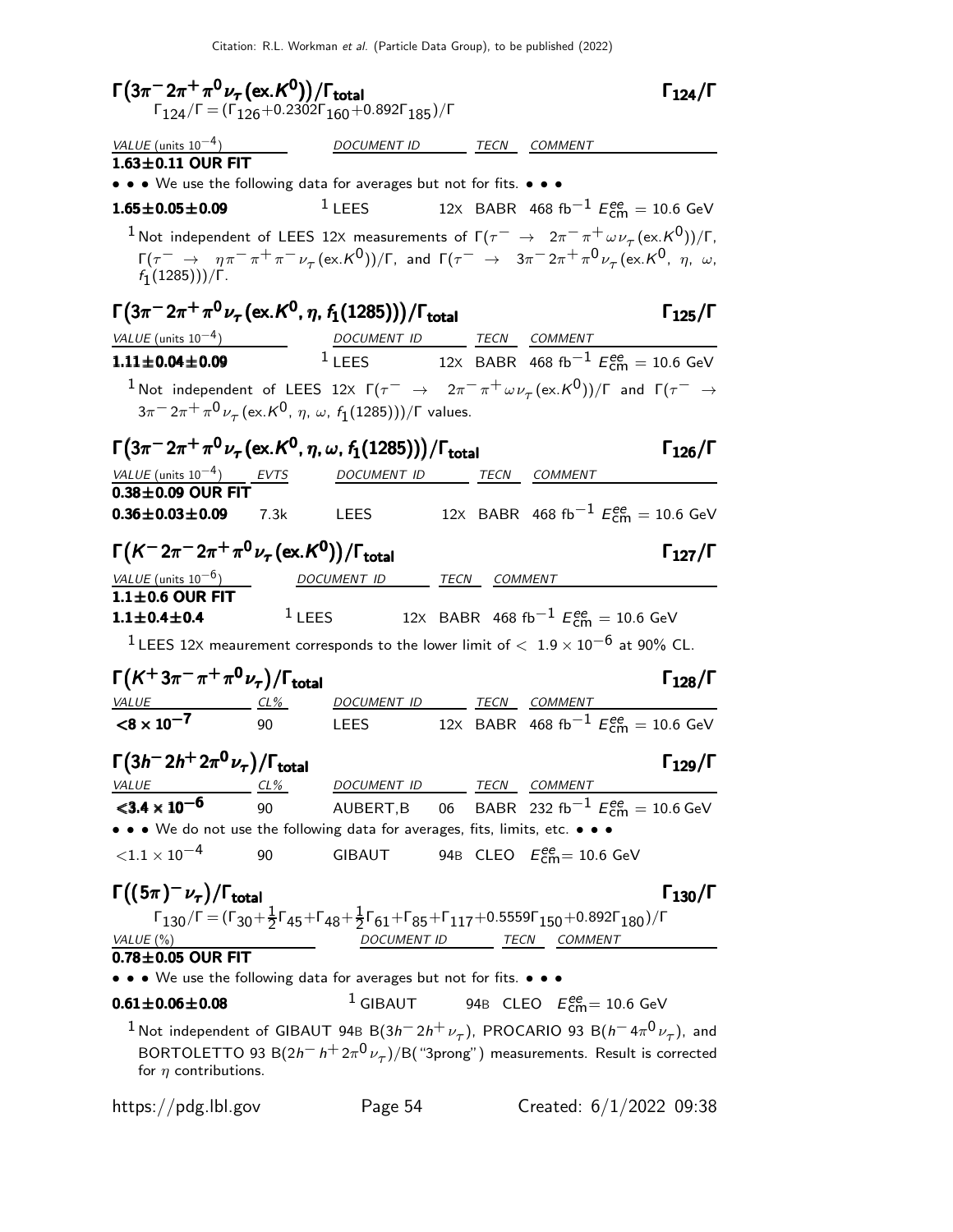| $\Gamma(4h^-3h^+\geq 0$ neutrals $\nu_{\tau}$ ("7-prong"))/ $\Gamma_{\text{total}}$                                                                                                                                                                                                                                                                                                                                                                                                                                                                                                               |            |                          |  |  | $\Gamma_{131}/\Gamma$                                                                                                                                                             |  |  |  |
|---------------------------------------------------------------------------------------------------------------------------------------------------------------------------------------------------------------------------------------------------------------------------------------------------------------------------------------------------------------------------------------------------------------------------------------------------------------------------------------------------------------------------------------------------------------------------------------------------|------------|--------------------------|--|--|-----------------------------------------------------------------------------------------------------------------------------------------------------------------------------------|--|--|--|
| VALUE<br>$CL\%$                                                                                                                                                                                                                                                                                                                                                                                                                                                                                                                                                                                   |            | DOCUMENT ID              |  |  | TECN COMMENT                                                                                                                                                                      |  |  |  |
| $<$ 3.0 $\times$ 10 <sup>-7</sup>                                                                                                                                                                                                                                                                                                                                                                                                                                                                                                                                                                 | 90         |                          |  |  | AUBERT,B 05F BABR 232 fb $^{-1}$ , $E_{\rm CMB}^{\rm ee}$ = 10.6 GeV                                                                                                              |  |  |  |
| • • • We do not use the following data for averages, fits, limits, etc. • • •                                                                                                                                                                                                                                                                                                                                                                                                                                                                                                                     |            |                          |  |  |                                                                                                                                                                                   |  |  |  |
| ${<}1.8\times10^{-5}$                                                                                                                                                                                                                                                                                                                                                                                                                                                                                                                                                                             | 95         |                          |  |  | ACKERSTAFF 97J OPAL 1990-1995 LEP runs                                                                                                                                            |  |  |  |
| ${<}2.4\times10^{-6}$                                                                                                                                                                                                                                                                                                                                                                                                                                                                                                                                                                             | 90         | <b>EDWARDS</b>           |  |  | 97B CLEO $E_{\text{cm}}^{ee} = 10.6 \text{ GeV}$                                                                                                                                  |  |  |  |
| ${<}2.9\times10^{-4}$                                                                                                                                                                                                                                                                                                                                                                                                                                                                                                                                                                             | 90         |                          |  |  | BYLSMA 87 HRS $E_{\text{cm}}^{ee} = 29 \text{ GeV}$                                                                                                                               |  |  |  |
| $\Gamma(4h^-3h^+\nu_\tau)/\Gamma_{\rm total}$                                                                                                                                                                                                                                                                                                                                                                                                                                                                                                                                                     |            |                          |  |  | $\Gamma_{132}/\Gamma$                                                                                                                                                             |  |  |  |
| $\frac{VALUE}{<}$<br><4.3 × 10 <sup>-7</sup>                                                                                                                                                                                                                                                                                                                                                                                                                                                                                                                                                      | <u>CL%</u> | DOCUMENT ID TECN COMMENT |  |  |                                                                                                                                                                                   |  |  |  |
|                                                                                                                                                                                                                                                                                                                                                                                                                                                                                                                                                                                                   | 90         |                          |  |  | AUBERT, B 05F BABR 232 fb <sup>-1</sup> , $E_{\text{cm}}^{ee}$ = 10.6<br>GeV                                                                                                      |  |  |  |
| $\Gamma(4h^-3h^+\pi^0\nu_{\tau})/\Gamma_{\text{total}}$                                                                                                                                                                                                                                                                                                                                                                                                                                                                                                                                           |            |                          |  |  | $\Gamma_{133}/\Gamma$                                                                                                                                                             |  |  |  |
| $VALU E$ CL%                                                                                                                                                                                                                                                                                                                                                                                                                                                                                                                                                                                      |            | DOCUMENT ID TECN COMMENT |  |  |                                                                                                                                                                                   |  |  |  |
| $< 2.5 \times 10^{-7}$                                                                                                                                                                                                                                                                                                                                                                                                                                                                                                                                                                            | 90         |                          |  |  | AUBERT, B 05F BABR 232 fb <sup>-1</sup> , $E_{\text{cm}}^{ee}$ = 10.6 GeV                                                                                                         |  |  |  |
| $\Gamma(X^-(S=-1)\nu_\tau)/\Gamma_{\rm total}$<br>$\Gamma_{134}/\Gamma$<br>$\Gamma_{134}/\Gamma$ = $(\Gamma_{10}+\Gamma_{16}+\Gamma_{23}+\Gamma_{28}+\Gamma_{36}+\Gamma_{41}+\Gamma_{45}+\Gamma_{61}+\Gamma_{97}+\Gamma_{103}+\Gamma_{120}+\Gamma_{127}+\Gamma_{121}+\Gamma_{121}+\Gamma_{122}+\Gamma_{123}+\Gamma_{123}+\Gamma_{124}+\Gamma_{125}+\Gamma_{126}+\Gamma_{127}+\Gamma_{128}+\Gamma_{128}+\Gamma_{129}+\Gamma_{120}+\Gamma_{120}+\Gamma_{121}+\Gamma_{121}+\Gamma_{123}+\Gamma_{123}+\Gamma_{12$<br>$\Gamma_{152}+\Gamma_{154}+\Gamma_{156}+0.8312\Gamma_{170}+\Gamma_{179})/\Gamma$ |            |                          |  |  |                                                                                                                                                                                   |  |  |  |
| VALUE (%)                                                                                                                                                                                                                                                                                                                                                                                                                                                                                                                                                                                         |            | <b>DOCUMENT ID</b>       |  |  | TECN COMMENT                                                                                                                                                                      |  |  |  |
| 2.92±0.04 OUR FIT                                                                                                                                                                                                                                                                                                                                                                                                                                                                                                                                                                                 |            |                          |  |  |                                                                                                                                                                                   |  |  |  |
| • • • We use the following data for averages but not for fits. • • •                                                                                                                                                                                                                                                                                                                                                                                                                                                                                                                              |            |                          |  |  |                                                                                                                                                                                   |  |  |  |
| $2.87 \pm 0.12$                                                                                                                                                                                                                                                                                                                                                                                                                                                                                                                                                                                   |            |                          |  |  | <sup>1</sup> BARATE 99R ALEP 1991-1995 LEP runs                                                                                                                                   |  |  |  |
|                                                                                                                                                                                                                                                                                                                                                                                                                                                                                                                                                                                                   |            |                          |  |  | <sup>1</sup> BARATE 99R perform a combined analysis of all ALEPH LEP 1 data on $\tau$ branching<br>fraction measurements for decay modes having total strangeness equal to $-1$ . |  |  |  |
| $\Gamma(K^*(892)^-\geq 0$ neutrals $\geq 0K_L^0\nu_\tau)/\Gamma_{\rm total}$<br>VALUE (%)                                                                                                                                                                                                                                                                                                                                                                                                                                                                                                         | EVTS       |                          |  |  | $\Gamma_{135}/\Gamma$<br>DOCUMENT ID TECN COMMENT                                                                                                                                 |  |  |  |
|                                                                                                                                                                                                                                                                                                                                                                                                                                                                                                                                                                                                   |            |                          |  |  | <b>1.42 + 0.18 OUR AVERAGE</b> Error includes scale factor of $1.4$ See the ideogram below                                                                                        |  |  |  |

| <b>1.42±0.18 OUR AVERAGE</b> Error includes scale factor of 1.4. See the ideogram below. |     |                |  |                                                                          |
|------------------------------------------------------------------------------------------|-----|----------------|--|--------------------------------------------------------------------------|
| $1.19\pm0.15\frac{+0.13}{-0.18}$                                                         | 104 |                |  | ALBRECHT 95H ARG $E_{cm}^{ee} = 9.4 - 10.6$ GeV                          |
| $1.94 \pm 0.27 \pm 0.15$                                                                 |     | $74$ $1$ AKERS |  | 94G OPAL $E_{cm}^{ee}$ = 88–94 GeV                                       |
| $1.43 \pm 0.11 \pm 0.13$                                                                 | 475 |                |  | <sup>2</sup> GOLDBERG 90 CLEO $E_{\text{cm}}^{\text{ee}}$ = 9.4–10.9 GeV |
|                                                                                          |     |                |  |                                                                          |

<sup>1</sup> AKERS 94G reject events in which a  $K_S^0$  accompanies the  $K^*(892)^-$ . We do not correct

for them.<br><sup>2</sup> GOLDBERG 90 estimates that 10% of observed K\*(892) are accompanied by a  $\pi^{0}$ .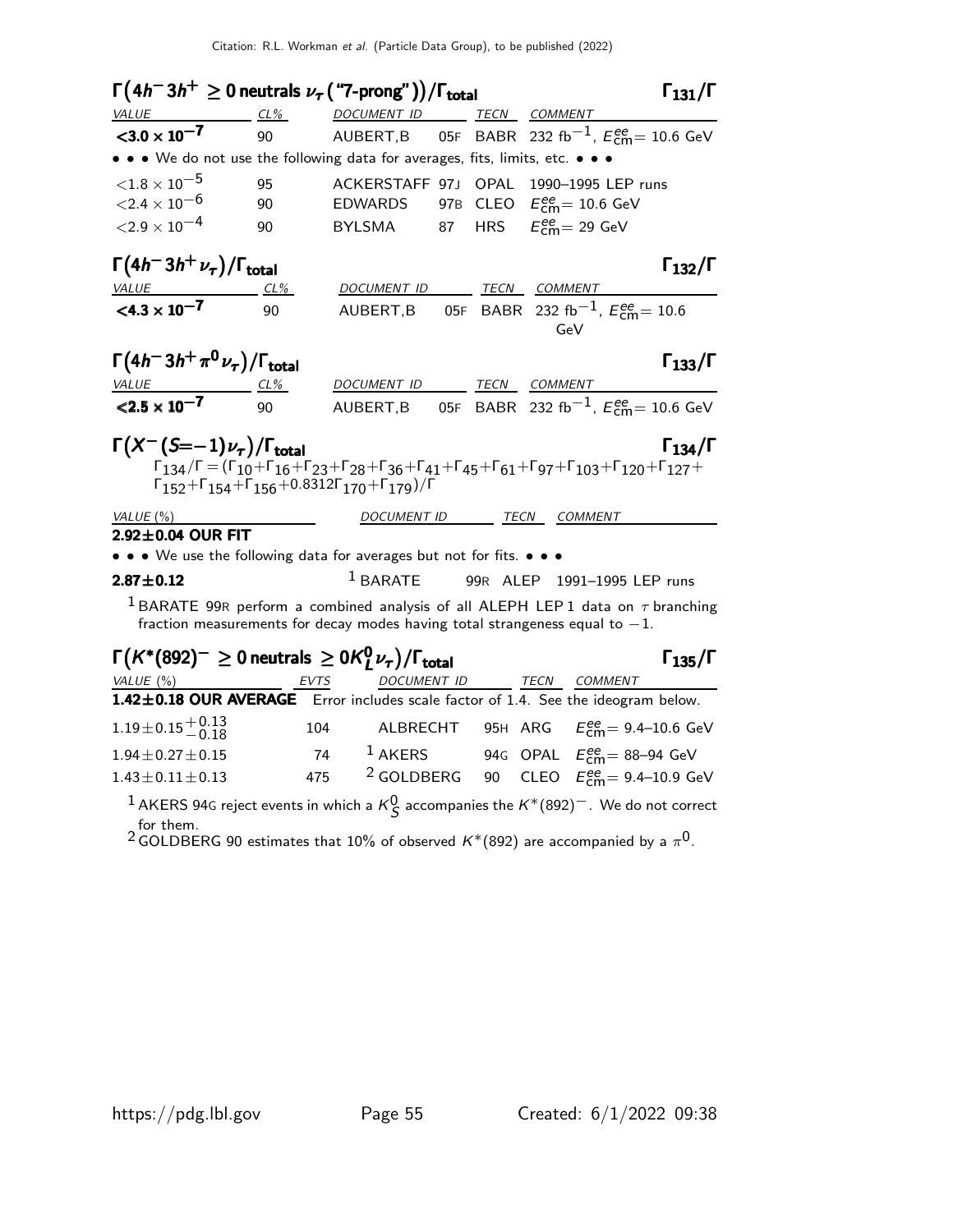

Γ $(K^*(892)^-\nu_{\tau})/\Gamma_{\text{total}}$  Γ<sub>136</sub>/Γ

total 136

| VALUE $(\%)$ |                                       |                             | <b>EVTS</b> | DOCUMENT ID                                                                   | <b>TECN</b> | <b>COMMENT</b>                                                                 |
|--------------|---------------------------------------|-----------------------------|-------------|-------------------------------------------------------------------------------|-------------|--------------------------------------------------------------------------------|
|              |                                       | $1.20 \pm 0.07$ OUR AVERAGE |             |                                                                               |             | Error includes scale factor of 1.8. See the ideogram below.                    |
|              |                                       | $1.131 \pm 0.006 \pm 0.051$ | 49k         | $1$ EPIFANOV                                                                  |             | 07 BELL 351 fb <sup>-1</sup> $E_{\rm cm}^{ee}$ =10.6 GeV                       |
|              | $1.326 \pm 0.063$                     |                             |             | BARATE                                                                        |             | 99R ALEP 1991-1995 LEP runs                                                    |
|              | $1.11 \pm 0.12$                       |                             |             |                                                                               |             | <sup>2</sup> COAN 96 CLEO $E_{\text{cm}}^{\text{ee}} \approx 10.6 \text{ GeV}$ |
|              | $1.42 \pm 0.22 \pm 0.09$              |                             |             | <sup>3</sup> ACCIARRI                                                         | 95F L3      | 1991-1993 LEP runs                                                             |
|              |                                       |                             |             | • • • We do not use the following data for averages, fits, limits, etc. • • • |             |                                                                                |
|              | $1.39 \pm 0.09 \pm 0.10$              |                             |             |                                                                               |             | <sup>4</sup> BUSKULIC 96 ALEP Repl. by BARATE 99R                              |
|              | $1.45 \pm 0.13 \pm 0.11$              |                             | 273         |                                                                               |             | <sup>5</sup> BUSKULIC 94F ALEP Repl. by BUSKULIC 96                            |
|              | 1.23 $\pm$ 0.21 $\frac{+0.11}{-0.21}$ |                             | 54          | $6$ ALBRECHT                                                                  |             | 88L ARG $E_{\text{cm}}^{ee} = 10 \text{ GeV}$                                  |
|              | $1.9 \pm 0.3 \pm 0.4$                 |                             | 44          | <sup>7</sup> TSCHIRHART 88 HRS $E_{\text{cm}}^{ee}$ = 29 GeV                  |             |                                                                                |
| 1.5          | $\pm 0.4 \pm 0.4$                     |                             | 15          | <sup>8</sup> AIHARA                                                           |             | 87C TPC $E_{\text{cm}}^{ee} = 29 \text{ GeV}$                                  |
| 1.3          | $\pm 0.3$                             | $\pm 0.3$                   | 31          | YELTON                                                                        |             | 86 MRK2 $E_{\text{cm}}^{ee}$ = 29 GeV                                          |
| 1.7          | ±0.7                                  |                             | 11          | DORFAN                                                                        |             | 81 MRK2 $E_{\text{cm}}^{ee}$ = 4.2–6.7 GeV                                     |
|              |                                       |                             |             |                                                                               |             |                                                                                |

 $^1$ EPIFANOV 07 quote B $(\tau^-\,\rightarrow\,\,$   $\mathcal{K}^*(892)^-\,\nu_{\tau}^-)$  B $(\mathcal{K}^*(892)^-\,\rightarrow\,\,\,\mathcal{K}^0_S\,\pi^-)=(3.77\,\pm\,$  $0.02$ (stat)  $\pm 0.12$ (syst)  $\pm 0.12$ (mod)) ×  $10^{-3}$ . We add the systematic and model uncertainties in quadrature and divide by B $(K^*(892)^-\rightarrow K^0_S\pi^-)=0.3333.$ 

 $^2$ Not independent of COAN 96 B $(\pi^-\overline{K^0}\nu_\tau)$  and BATTLE 94 B $(K^-\pi^0\nu_\tau)$  measurements. K $\pi$  final states are consistent with and assumed to originate from  $K^*(892)$ <sup>-</sup> production.

 $^3$ This result is obtained from their B $(\pi^-\overline{K^0}\nu_\tau)$  assuming all those decays originate in  $K^*(892)^-$  decays.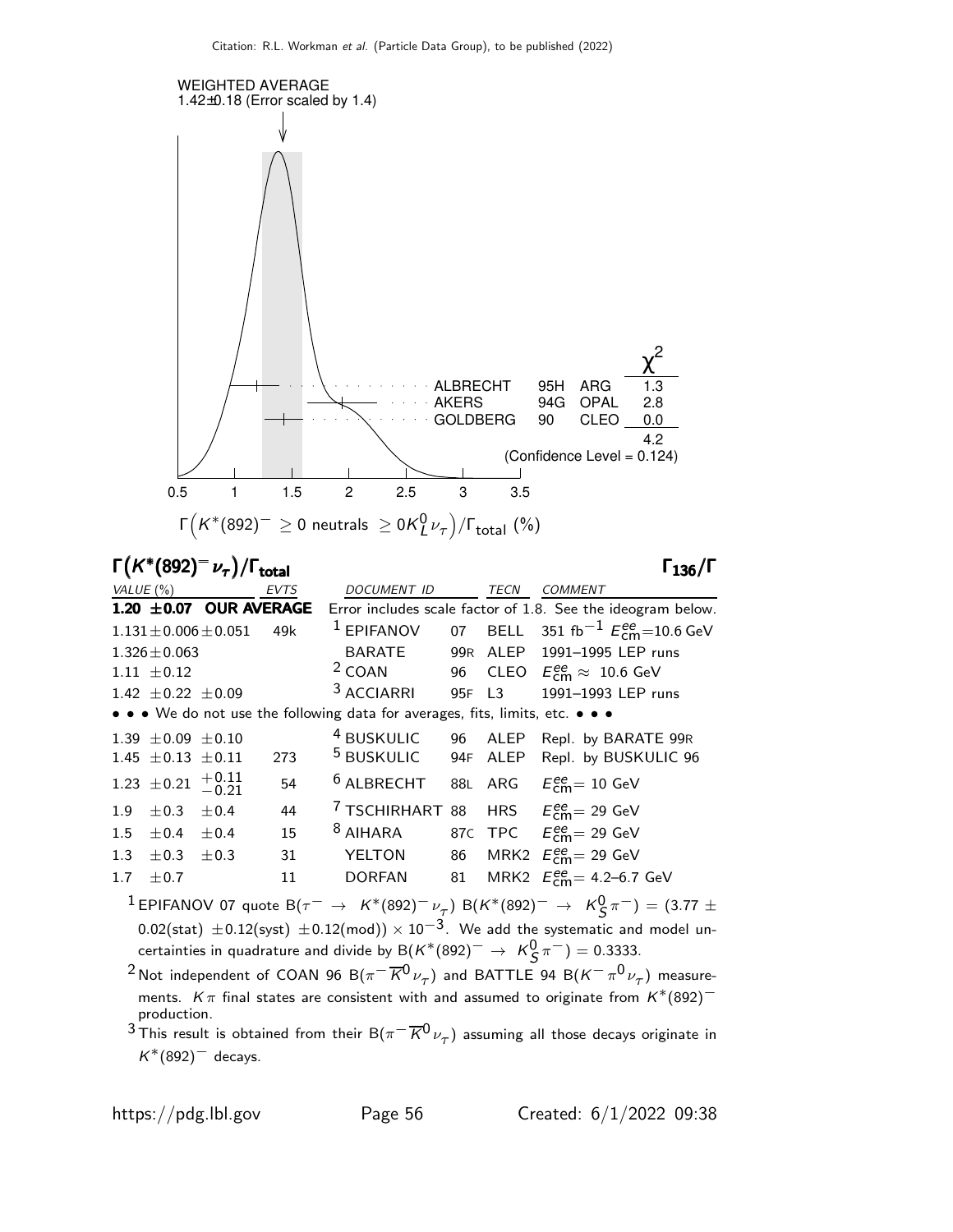<sup>4</sup> Not independent of BUSKULIC 96 B( $\pi^- \overline{K}{}^0 \nu_\tau$ ) and B( $\underline{K^-} \pi^0 \nu_\tau$ ) measurements. <sup>5</sup> BUSKULIC 94F obtain this result from BUSKULIC 94F B $(\overline{K}^0 \pi^- \nu_\tau)$  and BUSKULIC 94E  ${\sf B}({\sf K}^-\,\pi^0\,\nu_\tau)$  assuming all of those decays originate in  ${\sf K}^*(892)^-$  decays. <sup>6</sup> The authors divide by  $\Gamma_2/\Gamma = 0.865$  to obtain this result. <sup>7</sup> Not independent of TSCHIRHART 88 Γ( $\tau^-\,\rightarrow\,$  h $^-\,\overline{K}^0\geq$  0 neutrals  $\,\geq$  0K $^0_L$ ν $^-\tau)$  / Γ.  $8$  Decay  $\pi^-$  identified in this experiment, is assumed in the others.

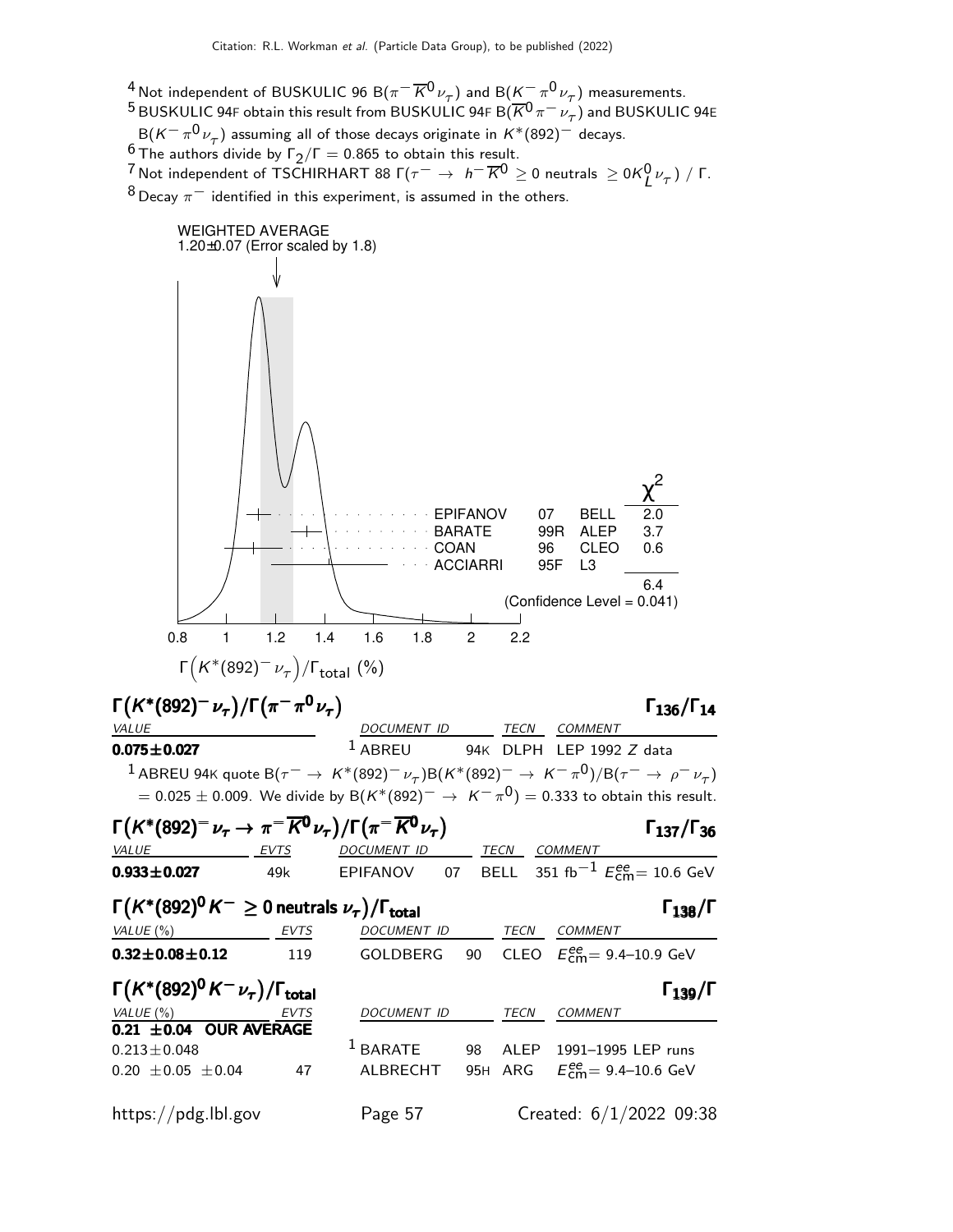$^1$ BARATE 98 measure the  $K^ (\rho^0 \rightarrow \pi^+ \pi^-)$  fraction in  $\tau^- \rightarrow \ K^- \pi^+ \pi^- \nu_\tau$  decays to be  $(35 \pm 11)$ % and derive this result from their measurement of  $\Gamma(\tau^- \rightarrow$  $K^-\,\pi^+\,\pi^-\,\nu_\tau)$ / $\Gamma_{\rm total}$  assuming the intermediate states are all  $K^-\,\rho$  and  $K^-\,K^*(892)^0$ .

| $\Gamma(\overline{K}^*(892)^0 \pi^- \geq 0$ neutrals $\nu_{\tau})/\Gamma_{\rm total}$      |             |                  |  | $\Gamma_{140}/\Gamma$                                                                                           |
|--------------------------------------------------------------------------------------------|-------------|------------------|--|-----------------------------------------------------------------------------------------------------------------|
| $VALUE(%)$ EVTS                                                                            |             | DOCUMENT ID TECN |  | COMMENT                                                                                                         |
| $0.38 \pm 0.11 \pm 0.13$                                                                   | 105         |                  |  | GOLDBERG 90 CLEO $E_{cm}^{ee} = 9.4 - 10.9$ GeV                                                                 |
| $\Gamma(\overline{K}^*(892)^0 \pi^- \nu_\tau)/\Gamma_{\rm total}$                          |             |                  |  | $\Gamma_{141}/\Gamma$                                                                                           |
| VALUE(%)                                                                                   | <b>EVTS</b> | DOCUMENT ID TECN |  | <b>COMMENT</b>                                                                                                  |
| 0.22 $\pm$ 0.05 OUR AVERAGE                                                                |             |                  |  |                                                                                                                 |
| $0.209 \pm 0.058$                                                                          |             |                  |  | $1$ BARATE 98 ALEP 1991-1995 LEP runs                                                                           |
| $0.25 \pm 0.10 \pm 0.05$ 27 ALBRECHT 95H ARG $E_{\text{cm}}^{ee} = 9.4 - 10.6 \text{ GeV}$ |             |                  |  |                                                                                                                 |
|                                                                                            |             |                  |  | <sup>1</sup> BARATE 98 measure the $K^- K^*(892)^0$ fraction in $\tau^- \rightarrow K^- K^+ \pi^- \nu_\tau$ de- |
|                                                                                            |             |                  |  | cays to be $(87 \pm 13)\%$ and derive this result from their measurement of $\Gamma(\tau^- \rightarrow$         |

 $K^- K^+ \pi^- \nu_\tau) / \Gamma_{\text{total}}$ .

| $\Gamma((\overline{K}^*(892)\pi)^-\nu_\tau\to\pi^-\overline{K^0}\pi^0\nu_\tau)/\Gamma_{\rm total}$ |                    |      |                             | $\Gamma_{142}/\Gamma$ |
|----------------------------------------------------------------------------------------------------|--------------------|------|-----------------------------|-----------------------|
| VALUE (%)                                                                                          | <b>DOCUMENT ID</b> | TECN | COMMENT                     |                       |
| $0.10 \pm 0.04$ OUR AVERAGE                                                                        |                    |      |                             |                       |
| $0.097 + 0.044 + 0.036$                                                                            | $1$ BARATE         |      | 99K ALEP 1991-1995 LEP runs |                       |
| $0.106 \pm 0.037 \pm 0.032$                                                                        | $2$ BARATE         |      | 98E ALEP 1991-1995 LEP runs |                       |

 $^1$ BARATE 99K measure  $K^0$ 's by detecting  $K^0_I$ 's in their hadron calorimeter. They de-BAINATE 99K measure K is by detecting  $R_L$  is in their nation calorimeter. They de-<br>termine the  $\overline{K}^0 \rho^-$  fraction in  $\tau^- \to \pi^- \overline{K}^0 \pi^0 \nu_\tau$  decays to be  $(0.72 \pm 0.12 \pm 0.10)$ and multiply their  $\text{B}(\pi^-\overline{K^0}\pi^0\nu_\tau)$  measurement by one minus this fraction to obtain the quoted result.

<sup>2</sup> BARATE 98E reconstruct  $K^0$ 's using  $K^0_S \to \pi^+ \pi^-$  decays. They determine the  $\overline{K}{}^0 \rho^$ fraction in  $\tau^-\,\to\,\,\pi^-\,\overline{K}{}^0\pi^0\,\nu_\tau$  decays to be  $(0.64\pm0.09\pm0.10)$  and multiply their  ${\sf B}(\pi^-\, \overline{K}{}^0\, \pi^0\, \nu_\tau)$  measurement by one minus this fraction to obtain the quoted result.

| $\Gamma(K_1(1270)^{-}\nu_{\tau})/\Gamma_{\rm total}$ |      |               |             | $\Gamma_{143}/\Gamma$                               |
|------------------------------------------------------|------|---------------|-------------|-----------------------------------------------------|
| VALUE (%)                                            | EVTS | DOCUMENT ID   | <i>TECN</i> | COMMENT                                             |
| $0.47 \pm 0.11$ OUR AVERAGE                          |      |               |             |                                                     |
| $0.48 + 0.11$                                        |      | <b>BARATE</b> |             | 99R ALEP 1991-1995 LEP runs                         |
| $0.41 + 0.41 + 0.10$                                 | .5.  | $1$ BAUER     |             | 94 TPC $E_{\text{cm}}^{\text{ee}} = 29 \text{ GeV}$ |

 $1$  We multiply 0.41% by 0.25, the relative systematic error quoted by BAUER 94, to obtain the systematic error.

| $\Gamma(K_1(1400)^{-1} \nu_{\tau})/\Gamma_{\rm total}$    |      |             |      | $\Gamma_{144}/\Gamma$         |
|-----------------------------------------------------------|------|-------------|------|-------------------------------|
| VALUE (%)                                                 | EVTS | DOCUMENT ID | TECN | COMMENT                       |
| 0.17±0.26 OUR AVERAGE Error includes scale factor of 1.7. |      |             |      |                               |
| $0.05\pm0.17$                                             |      | BARATE      |      | 99R ALEP 1991-1995 LEP runs   |
| $0.76^{+0.40}_{-0.33}$ ± 0.20                             | 11   | $1$ BAUER   |      | 94 TPC $E_{cm}^{ee}$ = 29 GeV |

 $1$  We multiply 0.76% by 0.25, the relative systematic error quoted by BAUER 94, to obtain the systematic error.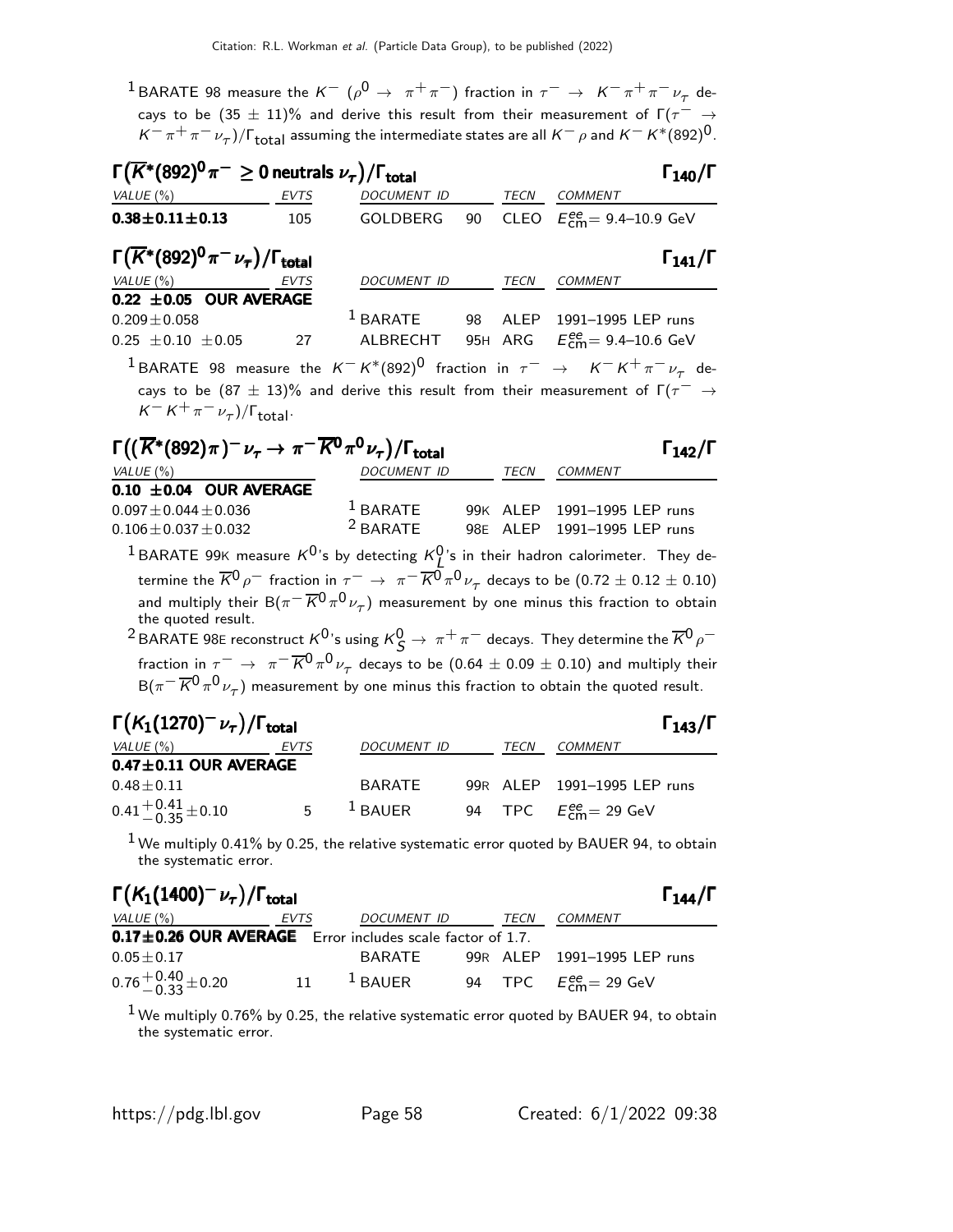| $\left[\Gamma(K_1(1270)^{-}\nu_{\tau})+\Gamma(K_1(1400)^{-}\nu_{\tau})\right]/\Gamma_{\text{total}}$<br>VALUE $(\%)$<br><u>EVTS</u>                                                                                                                                                                                                                                             |                               | DOCUMENT ID                                                                                  |    | TECN | COMMENT                                                                         | $(\Gamma_{143} + \Gamma_{144})/\Gamma$ |
|---------------------------------------------------------------------------------------------------------------------------------------------------------------------------------------------------------------------------------------------------------------------------------------------------------------------------------------------------------------------------------|-------------------------------|----------------------------------------------------------------------------------------------|----|------|---------------------------------------------------------------------------------|----------------------------------------|
| $1.17^{+0.41}_{-0.37}$ ±0.29                                                                                                                                                                                                                                                                                                                                                    | 16                            | $1$ BAUER                                                                                    | 94 |      | TPC $E_{\text{cm}}^{ee} = 29 \text{ GeV}$                                       |                                        |
| $^1$ We multiply 1.17% by 0.25, the relative systematic error quoted by BAUER 94, to obtain<br>the systematic error. Not independent of BAUER 94 B( $K_1(1270)^{-1} \nu_{\tau}$ ) and BAUER 94<br>$B(K_1(1400)^{-1}\nu_{\tau})$ measurements.                                                                                                                                   |                               |                                                                                              |    |      |                                                                                 |                                        |
| $\Gamma(K_1(1270)^{-}\nu_{\tau})/\lceil \Gamma(K_1(1270)^{-}\nu_{\tau}) + \Gamma(K_1(1400)^{-}\nu_{\tau})\rceil$ $\Gamma_{143}/(\Gamma_{143}+\Gamma_{144})$<br>VALUE                                                                                                                                                                                                            |                               | DOCUMENT ID TECN COMMENT                                                                     |    |      |                                                                                 |                                        |
| $0.69 \pm 0.15$ OUR AVERAGE                                                                                                                                                                                                                                                                                                                                                     |                               |                                                                                              |    |      |                                                                                 |                                        |
| $0.71 \pm 0.16 \pm 0.11$<br>$0.66 \pm 0.19 \pm 0.13$                                                                                                                                                                                                                                                                                                                            |                               | $1$ ABBIENDI<br><sup>2</sup> ASNER                                                           |    |      | 00D OPAL 1990-1995 LEP runs<br>00B CLEO $E_{\text{cm}}^{ee} = 10.6 \text{ GeV}$ |                                        |
| <sup>1</sup> ABBIENDI 00D assume the resonance structure of $\tau^ \rightarrow$ $K^-\pi^+\pi^-\nu_\tau$ decays is<br>dominated by the $K_1(1270)^-$ and $K_1(1400)^-$ resonances.<br><sup>2</sup> ASNER 00B assume the resonance structure of $\tau^- \to K^- \pi^+ \pi^- \nu_\tau$ (ex. K <sup>0</sup> ) decays<br>is dominated by $K_1(1270)^-$ and $K_1(1400)^-$ resonances. |                               |                                                                                              |    |      |                                                                                 |                                        |
| $\Gamma\bigl(\mathsf{K}^*(1410)^-\nu_\tau\bigr)/\Gamma_\mathsf{total}$                                                                                                                                                                                                                                                                                                          |                               |                                                                                              |    |      |                                                                                 | $\Gamma_{145}/\Gamma$                  |
| VALUE (units $10^{-3}$ )                                                                                                                                                                                                                                                                                                                                                        |                               | DOCUMENT ID                                                                                  |    | TECN | COMMENT                                                                         |                                        |
| $1.5^{+1.4}_{-1.0}$                                                                                                                                                                                                                                                                                                                                                             |                               | <b>BARATE</b>                                                                                |    |      | 99R ALEP 1991-1995 LEP runs                                                     |                                        |
| $\Gamma(K_0^*(1430)^-\nu_\tau)/\Gamma_{\rm total}$                                                                                                                                                                                                                                                                                                                              |                               |                                                                                              |    |      |                                                                                 | $\Gamma_{146}/\Gamma$                  |
| VALUE (units $10^{-3}$ ) CL%                                                                                                                                                                                                                                                                                                                                                    |                               | DOCUMENT ID                                                                                  |    |      | TECN COMMENT                                                                    |                                        |
| < 0.5                                                                                                                                                                                                                                                                                                                                                                           | 95                            | BARATE                                                                                       |    |      | 99R ALEP 1991-1995 LEP runs                                                     |                                        |
| $\Gamma(K_2^*(1430)^{-}\nu_\tau)/\Gamma_{\rm total}$                                                                                                                                                                                                                                                                                                                            |                               |                                                                                              |    |      |                                                                                 | $\Gamma_{147}/\Gamma$                  |
| <u>VALUE (%) CL% EVTS</u>                                                                                                                                                                                                                                                                                                                                                       |                               | DOCUMENT ID                                                                                  |    |      | TECN COMMENT                                                                    |                                        |
| < 0.3<br>• • • We do not use the following data for averages, fits, limits, etc. • • •                                                                                                                                                                                                                                                                                          | 95                            | TSCHIRHART 88 HRS                                                                            |    |      | $E_{\text{cm}}^{\text{ee}}$ = 29 GeV                                            |                                        |
| < 0.33<br>$<$ 0.9                                                                                                                                                                                                                                                                                                                                                               | 95<br>95<br>$\sim$ 0          | $1$ ACCIARRI<br>DORFAN $81$ MRK2 $E_{\text{cm}}^{\text{ee}} = 4.2 \text{--} 6.7 \text{ GeV}$ |    |      | 95F L3 1991-1993 LEP runs                                                       |                                        |
| <sup>1</sup> ACCIARRI 95F quote B $(\tau^- \to K^*(1430)^- \to \pi^- \overline{K}^0 \nu_\tau) < 0.11\%$ . We divide by<br>$B(K^*(1430)^-\rightarrow \pi^-\overline{K}^0)=0.33$ to obtain the limit shown.                                                                                                                                                                       |                               |                                                                                              |    |      |                                                                                 |                                        |
| $\Gamma(a_0(980)^{-} \geq 0$ neutrals $\nu_{\tau})/\Gamma_{\rm total} \times {\sf B}(a_0(980) \to K^0 K^{-})$ $\Gamma_{148}/\Gamma \times {\sf B}$                                                                                                                                                                                                                              |                               |                                                                                              |    |      |                                                                                 |                                        |
| $VALUE$ (units $10^{-4}$ ) $CL\%$ DOCUMENT ID TECN COMMENT<br>< 2.8                                                                                                                                                                                                                                                                                                             | 90                            | GOLDBERG 90 CLEO $E_{\text{cm}}^{ee}$ = 9.4–10.9 GeV                                         |    |      |                                                                                 |                                        |
|                                                                                                                                                                                                                                                                                                                                                                                 |                               |                                                                                              |    |      |                                                                                 |                                        |
| $\Gamma(\eta\pi^-\nu_\tau)/\Gamma_{\rm total}$                                                                                                                                                                                                                                                                                                                                  |                               |                                                                                              |    |      |                                                                                 | $\Gamma_{149}/\Gamma$                  |
| $\frac{VALUE \text{ (units 10}^{-4})}{VALUE \text{ (units 10}^{-4})}$ $\frac{CL\%}{95}$ $\frac{EVTS}{1}$ $\frac{DOCUMENT \text{ ID}}{DEL-AMO-SA11E}$ $\frac{TECN}{BABR}$ $\frac{COMMENT}{470 \text{ fb}^{-1} E_{cm}^{ee}}$                                                                                                                                                      |                               |                                                                                              |    |      |                                                                                 |                                        |
| • • • We do not use the following data for averages, fits, limits, etc. • • •                                                                                                                                                                                                                                                                                                   |                               |                                                                                              |    |      | 10.6 GeV                                                                        |                                        |
| < 6.2                                                                                                                                                                                                                                                                                                                                                                           | 95                            |                                                                                              |    |      | BUSKULIC 97c ALEP 1991-1994 LEP runs                                            |                                        |
| $\rm <$ 1.4                                                                                                                                                                                                                                                                                                                                                                     | $\overline{\mathbf{0}}$<br>95 |                                                                                              |    |      | BARTELT 96 CLEO $E_{\text{cm}}^{ee} \approx 10.6 \text{ GeV}$                   |                                        |
| https://pdg.lbl.gov                                                                                                                                                                                                                                                                                                                                                             |                               | Page 59                                                                                      |    |      | Created: $6/1/2022$ 09:38                                                       |                                        |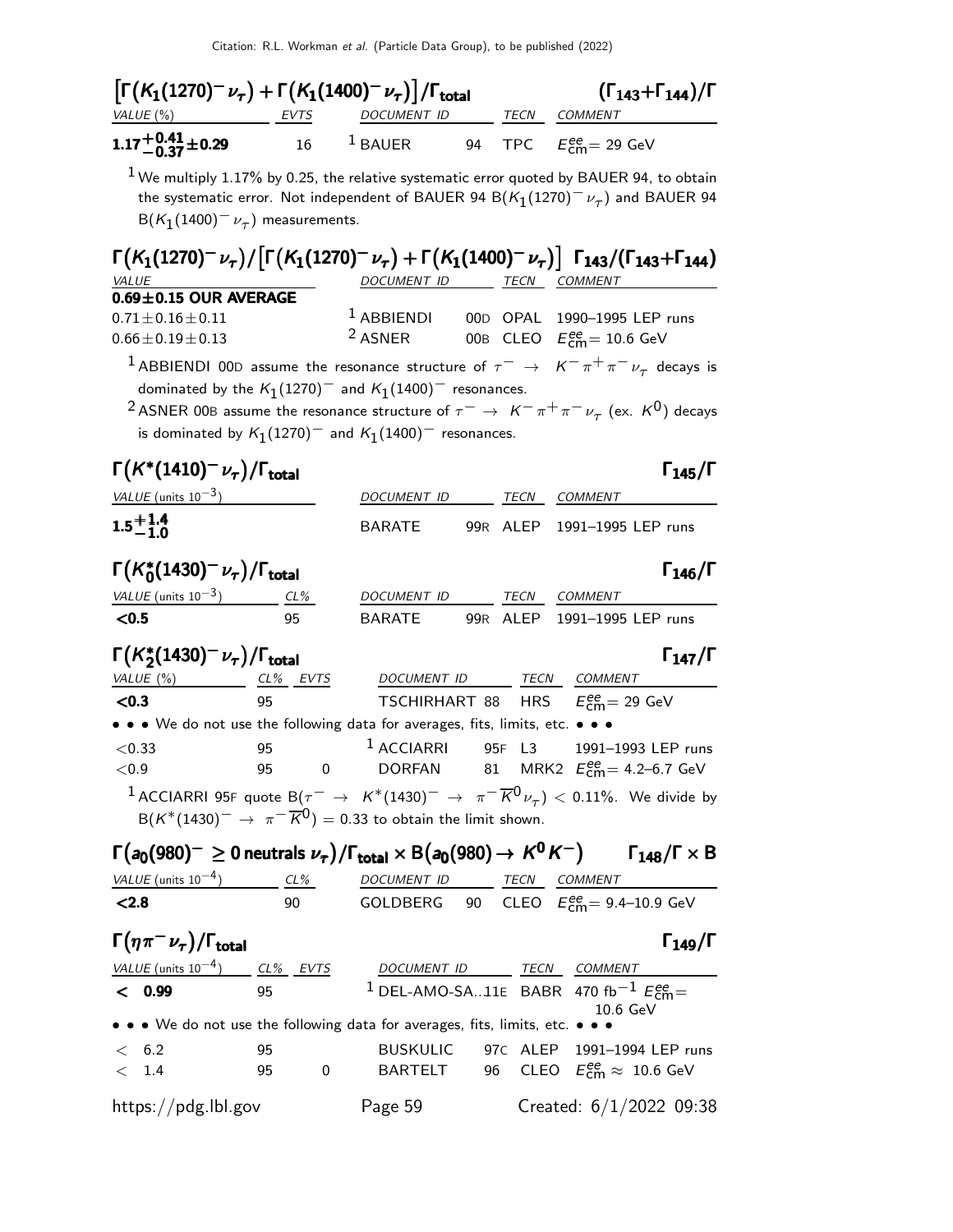| < 3.4   | 95                  |          | ARTUSO         |  | 92 CLEO $E_{\text{cm}}^{\text{ee}} \approx 10.6 \text{ GeV}$ |
|---------|---------------------|----------|----------------|--|--------------------------------------------------------------|
| < 90    | 95                  |          | ALBRECHT       |  | 88M ARG $E_{\text{cm}}^{\text{ee}} \approx 10 \text{ GeV}$   |
| $<$ 140 | 90                  |          | <b>BEHREND</b> |  | 88 CELL $E_{\text{cm}}^{ee} = 14 - 46.8 \text{ GeV}$         |
| $<$ 180 | 95                  |          |                |  | BARINGER 87 CLEO $E_{cm}^{ee} = 10.5$ GeV                    |
| $<$ 250 | 90                  | $\Omega$ |                |  | COFFMAN 87 MRK3 $E_{cm}^{ee} = 3.77$ GeV                     |
| 510     | $\pm$ 100 $\pm$ 120 | 65       | <b>DERRICK</b> |  | 87 HRS $E_{cm}^{ee} = 29$ GeV                                |
| $<$ 100 | 95                  |          | GAN            |  | 87B MRK2 $E_{\text{cm}}^{\text{ee}}$ = 29 GeV                |
|         |                     |          |                |  |                                                              |

 $^1$  DEL-AMO-SANCHEZ 11E also quote  ${\sf B}(\tau^-\to\ \eta\pi^-\nu_\tau)=(3.4\pm3.4\pm2.1)\times10^{-5}$ .

# Γ $(\eta \pi^- \pi^0 \nu_\tau)/\Gamma_{\text{total}}$  Γ<sub>150</sub>/Γ

| VALUE (units $10^{-3}$ ) CL% EVTS DOCUMENT ID                                 |    |         | TECN | <i>COMMENT</i>                                                                      |
|-------------------------------------------------------------------------------|----|---------|------|-------------------------------------------------------------------------------------|
| $1.39\pm$ 0.07 OUR FIT                                                        |    |         |      |                                                                                     |
| 1.38± 0.09 OUR AVERAGE Error includes scale factor of 1.2.                    |    |         |      |                                                                                     |
|                                                                               |    |         |      | $1.35\pm 0.03\pm 0.07$ 6.0k INAMI 09 BELL 490 fb <sup>-1</sup> $E_{cm}^{ee}$ = 10.6 |
| $1.8 \pm 0.4 \pm 0.2$                                                         |    |         |      | GeV<br>BUSKULIC 97c ALEP 1991-1994 LEP runs                                         |
| $1.7 \pm 0.2 \pm 0.2$ 125 ARTUSO 92 CLEO $E_{cm}^{ee} \approx 10.6$ GeV       |    |         |      |                                                                                     |
| • • • We do not use the following data for averages, fits, limits, etc. • • • |    |         |      |                                                                                     |
| < 11.0                                                                        | 95 |         |      | ALBRECHT 88M ARG $E_{\text{cm}}^{ee} \approx 10 \text{ GeV}$                        |
| < 21.0                                                                        | 95 |         |      | BARINGER 87 CLEO $E_{\text{cm}}^{ee}$ = 10.5 GeV                                    |
| 42.0 $\pm$ $\frac{7.0}{12.0}$ $\pm$ 16.0                                      |    | $1$ GAN |      | 87 MRK2 $E_{cm}^{ee}$ = 29 GeV                                                      |

 $^1$ Highly correlated with GAN 87 Γ $(\pi^- \, 3 \pi^0 \nu_\tau)/$ Γ $($ total) value.

| $\Gamma(\eta\pi^-\pi^0\pi^0\nu_{\tau})/\Gamma_{\rm total}$                    |    |     |                                                           |             | $\Gamma$ <sub>151</sub> / $\Gamma$                                                                                                                                                                                                                                                                                                 |
|-------------------------------------------------------------------------------|----|-----|-----------------------------------------------------------|-------------|------------------------------------------------------------------------------------------------------------------------------------------------------------------------------------------------------------------------------------------------------------------------------------------------------------------------------------|
| VALUE (units $10^{-4}$ ) CL% EVTS                                             |    |     | <b>DOCUMENT ID</b>                                        | <b>TECN</b> | <b>COMMENT</b>                                                                                                                                                                                                                                                                                                                     |
| 2.0 $\pm$ 0.4 OUR FIT                                                         |    |     |                                                           |             |                                                                                                                                                                                                                                                                                                                                    |
| $1.81 \pm 0.31$ OUR AVERAGE                                                   |    |     |                                                           |             |                                                                                                                                                                                                                                                                                                                                    |
| $2.01 \pm 0.34 \pm 0.22$                                                      |    | 381 | LEES                                                      |             | 12X BABR 468 fb <sup>-1</sup> $E_{cm}^{ee}$ =<br>$10.6\ GeV$                                                                                                                                                                                                                                                                       |
| • • • We use the following data for averages but not for fits. • • •          |    |     |                                                           |             |                                                                                                                                                                                                                                                                                                                                    |
| $1.5 \pm 0.5$                                                                 |    |     | 30 $1$ ANASTASSOV 01 CLEO $E_{\text{cm}}^{ee}$ = 10.6 GeV |             |                                                                                                                                                                                                                                                                                                                                    |
| • • • We do not use the following data for averages, fits, limits, etc. • • • |    |     |                                                           |             |                                                                                                                                                                                                                                                                                                                                    |
| 1.4 $\pm$ 0.6 $\pm$ 0.3                                                       |    |     | 15 <sup>2</sup> BERGFELD 97 CLEO Repl. by ANAS-           |             | TASSOV 01                                                                                                                                                                                                                                                                                                                          |
| < 4.3                                                                         | 95 |     | ARTUSO                                                    |             | 92 CLEO $E_{\text{cm}}^{ee} \approx 10.6 \text{ GeV}$                                                                                                                                                                                                                                                                              |
| $<$ 120                                                                       | 95 |     |                                                           |             | ALBRECHT 88M ARG $E_{\text{cm}}^{\text{ee}} \approx 10 \text{ GeV}$                                                                                                                                                                                                                                                                |
|                                                                               |    |     |                                                           |             | $\mathbf{1}$ $\mathbf{1}$ $\mathbf{1}$ $\mathbf{2}$ $\mathbf{3}$ $\mathbf{3}$ $\mathbf{4}$ $\mathbf{5}$ $\mathbf{4}$ $\mathbf{5}$ $\mathbf{5}$ $\mathbf{6}$ $\mathbf{1}$ $\mathbf{5}$ $\mathbf{5}$ $\mathbf{6}$ $\mathbf{1}$ $\mathbf{5}$ $\mathbf{6}$ $\mathbf{1}$ $\mathbf{5}$ $\mathbf{6}$ $\mathbf{1}$ $\mathbf{5}$ $\mathbf{$ |

 $^1$  Weighted average of BERGFELD 97 and ANASTASSOV 01 value of  $(1.5\pm 0.6\pm 0.3)\,\times$  $10^{-4}$  obtained using  $\eta$ 's reconstructed from  $\eta \rightarrow \; \pi^+ \pi^- \pi^0$  decays.  $^2$ BERGFELD 97 reconstruct  $\eta$ 's using  $\eta \rightarrow \gamma \gamma$  decays.

| $\Gamma(\eta K^-\nu_\tau)/\Gamma_{\rm total}$ |      |             |      |                                                                  | $\Gamma_{152}/\Gamma$ |
|-----------------------------------------------|------|-------------|------|------------------------------------------------------------------|-----------------------|
| VALUE (units $10^{-4}$ ) CL% EVTS             |      | DOCUMENT ID | TECN | <b>COMMENT</b>                                                   |                       |
| $1.55 \pm 0.08$ OUR FIT                       |      |             |      |                                                                  |                       |
| $1.54 \pm 0.08$ OUR AVERAGE                   |      |             |      |                                                                  |                       |
| $1.42 + 0.11 + 0.07$                          | 690  |             |      | DEL-AMO-SA11E BABR 470 fb <sup>-1</sup> $E_{cm}^{ee}$ = 10.6 GeV |                       |
| $1.58 \pm 0.05 \pm 0.09$                      | 1.6k | INAMI       |      | 09 BELL 490 fb <sup>-1</sup> $E_{cm}^{ee}$ = 10.6 GeV            |                       |
|                                               |      |             |      |                                                                  |                       |
|                                               |      |             |      |                                                                  |                       |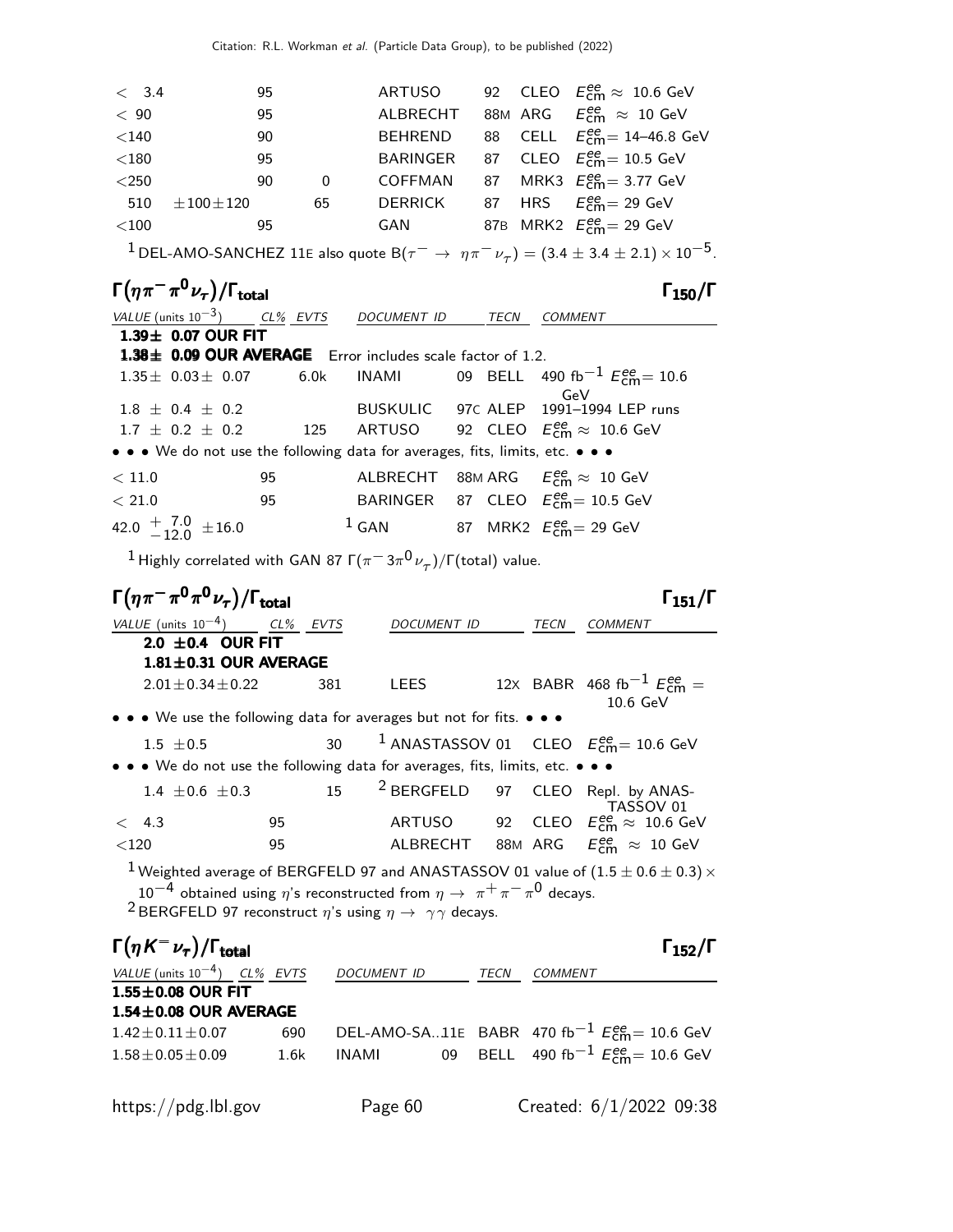| 2.9 $\frac{+1.3}{-1.2}$ ± 0.7                                                                      |                             | <b>BUSKULIC</b>                                                                                                                                    |    |      | 97C ALEP 1991-1994 LEP runs                                                                                                                                                                                                                                                                                                                                                    |
|----------------------------------------------------------------------------------------------------|-----------------------------|----------------------------------------------------------------------------------------------------------------------------------------------------|----|------|--------------------------------------------------------------------------------------------------------------------------------------------------------------------------------------------------------------------------------------------------------------------------------------------------------------------------------------------------------------------------------|
| $2.6 \pm 0.5 \pm 0.5$                                                                              | 85                          | BARTELT                                                                                                                                            | 96 |      | CLEO $E_{\text{cm}}^{\text{ee}} \approx 10.6 \text{ GeV}$                                                                                                                                                                                                                                                                                                                      |
| • • • We do not use the following data for averages, fits, limits, etc. • • •                      |                             |                                                                                                                                                    |    |      |                                                                                                                                                                                                                                                                                                                                                                                |
| < 4.7                                                                                              | 95                          | ARTUSO                                                                                                                                             | 92 |      | CLEO $E_{\text{cm}}^{\text{ee}} \approx 10.6 \text{ GeV}$                                                                                                                                                                                                                                                                                                                      |
| $\Gamma(\eta K^*(892)^{-}\nu_{\tau})/\Gamma_{\rm total}$                                           |                             |                                                                                                                                                    |    |      | $\Gamma_{153}/\Gamma$                                                                                                                                                                                                                                                                                                                                                          |
| VALUE (units $10^{-4}$ ) EVTS                                                                      |                             | <b>DOCUMENT ID</b>                                                                                                                                 |    | TECN | COMMENT                                                                                                                                                                                                                                                                                                                                                                        |
| 1.38±0.15 OUR AVERAGE<br>$1.34 \pm 0.12 \pm 0.09$                                                  | 245                         | $1$ INAMI                                                                                                                                          |    |      | 09 BELL 490 fb <sup>-1</sup> $E_{\text{cm}}^{ee}$ = 10.6                                                                                                                                                                                                                                                                                                                       |
| $2.90 \pm 0.80 \pm 0.42$                                                                           | $\overline{\phantom{1}}$ 25 | <b>BISHAI</b>                                                                                                                                      |    |      | 99 CLEO $E_{\text{cm}}^{ee}$ = 10.6 GeV                                                                                                                                                                                                                                                                                                                                        |
|                                                                                                    |                             |                                                                                                                                                    |    |      | <sup>1</sup> Not independent of INAMI 09 B( $\tau^ \to \eta K^- \pi^0 \nu_\tau$ ) and B( $\tau^ \to \eta \overline{K}^0 \pi^- \nu_\tau$ ) values.                                                                                                                                                                                                                              |
|                                                                                                    |                             |                                                                                                                                                    |    |      |                                                                                                                                                                                                                                                                                                                                                                                |
| $\Gamma(\eta\,K^-\pi^0\,\nu_{\tau})/\Gamma_{\rm total}$                                            |                             |                                                                                                                                                    |    |      | $\Gamma_{154}/\Gamma$                                                                                                                                                                                                                                                                                                                                                          |
| VALUE (units $10^{-4}$ ) EVTS<br>$0.48\pm0.12$ OUR FIT                                             |                             | DOCUMENT ID                                                                                                                                        |    | TECN | <b>COMMENT</b>                                                                                                                                                                                                                                                                                                                                                                 |
| $0.48 \pm 0.12$ OUR AVERAGE                                                                        |                             |                                                                                                                                                    |    |      |                                                                                                                                                                                                                                                                                                                                                                                |
| $0.46 \pm 0.11 \pm 0.04$                                                                           | 270                         | INAMI                                                                                                                                              | 09 |      | BELL 490 fb <sup>-1</sup> $E_{\text{cm}}^{ee}$ = 10.6 GeV                                                                                                                                                                                                                                                                                                                      |
| $1.77 \pm 0.56 \pm 0.71$                                                                           | 36                          | <b>BISHAI</b>                                                                                                                                      | 99 |      | CLEO $E_{\text{cm}}^{ee} = 10.6 \text{ GeV}$                                                                                                                                                                                                                                                                                                                                   |
| $\Gamma(\eta K^-\pi^0 \text{(non-}K^*(892))\nu_\tau)/\Gamma_\text{total}$                          |                             |                                                                                                                                                    |    |      | $\Gamma_{155}/\Gamma$                                                                                                                                                                                                                                                                                                                                                          |
|                                                                                                    |                             |                                                                                                                                                    |    |      |                                                                                                                                                                                                                                                                                                                                                                                |
|                                                                                                    |                             |                                                                                                                                                    |    |      |                                                                                                                                                                                                                                                                                                                                                                                |
| VALUE CL%<br>$<$ 3.5 $\times$ 10 <sup>-5</sup>                                                     | 90                          | DOCUMENT ID TECN COMMENT<br><b>INAMI</b>                                                                                                           | 09 |      | BELL 490 fb <sup>-1</sup> $E_{\text{cm}}^{ee}$ = 10.6 GeV                                                                                                                                                                                                                                                                                                                      |
|                                                                                                    |                             |                                                                                                                                                    |    |      | $\Gamma_{156}/\Gamma$                                                                                                                                                                                                                                                                                                                                                          |
| $\Gamma(\eta \overline{K}{}^0\pi^-\nu_\tau)/\Gamma_{\rm total}$<br>$VALUE$ (units $10^{-4}$ ) EVTS |                             | <i>DOCUMENT ID</i>                                                                                                                                 |    | TECN | <b>COMMENT</b>                                                                                                                                                                                                                                                                                                                                                                 |
| $0.94 \pm 0.15$ OUR FIT                                                                            |                             |                                                                                                                                                    |    |      |                                                                                                                                                                                                                                                                                                                                                                                |
| $0.93 \pm 0.15$ OUR AVERAGE<br>$0.88 \pm 0.14 \pm 0.06$                                            | 161                         | $1$ INAMI                                                                                                                                          |    |      |                                                                                                                                                                                                                                                                                                                                                                                |
| $2.20 \pm 0.70 \pm 0.22$                                                                           | 15                          | <sup>2</sup> BISHAI                                                                                                                                |    |      | 09 BELL 490 fb <sup>-1</sup> $E_{\text{cm}}^{ee}$ = 10.6<br>99 CLEO $E_{cm}^{ee} = 10.6$ GeV                                                                                                                                                                                                                                                                                   |
|                                                                                                    |                             |                                                                                                                                                    |    |      |                                                                                                                                                                                                                                                                                                                                                                                |
|                                                                                                    |                             |                                                                                                                                                    |    |      | $^1$ We multiply the INAMI 09 measurement B( $\tau^-\,\rightarrow\,\,\eta\,{\sf K}^0_{\sf S}\,\pi^-\,\nu_\tau)$ = (0.44 $\pm$ 0.07 $\pm$                                                                                                                                                                                                                                       |
|                                                                                                    |                             | $(0.03) \times 10^{-4}$ by 2 to obtain the listed value.                                                                                           |    |      |                                                                                                                                                                                                                                                                                                                                                                                |
|                                                                                                    |                             |                                                                                                                                                    |    |      | <sup>2</sup> We multiply the BISHAI 99 measurement B( $\tau^ \rightarrow$ $\eta K^0_S \pi^- \nu_\tau) = (1.10 \pm 0.35 \pm 0.35)$                                                                                                                                                                                                                                              |
|                                                                                                    |                             | $(0.11) \times 10^{-4}$ by 2 to obtain the listed value.                                                                                           |    |      |                                                                                                                                                                                                                                                                                                                                                                                |
| $\Gamma(\eta \overline{K}{}^0\pi^-\pi^0\nu_\tau)/\Gamma_{\rm total}$                               |                             |                                                                                                                                                    |    |      | $\Gamma_{157}/\Gamma$                                                                                                                                                                                                                                                                                                                                                          |
| VALUE<br><u>VALUE CL%</u><br>$\leq 5.0 \times 10^{-5}$ 90                                          | 90                          | $\begin{array}{c cc}\n & \text{DOCUMENT ID} & \text{TECN} & \text{COMMENT} \\ \hline\n1 NAMI & 09 & \text{BEL} & 490 \text{ fb}^{-1}\n\end{array}$ |    |      | $\frac{16 \text{ C}}{100 \text{ E}}$ $\frac{16 \text{ C}}{100 \text{ E}}$ $\frac{160 \text{ C}}{100 \text{ E}}$ $\frac{160 \text{ E}}{100 \text{ E}}$ $\frac{160 \text{ E}}{100 \text{ E}}$ $\frac{160 \text{ E}}{100 \text{ E}}$ $\frac{160 \text{ E}}{100 \text{ E}}$ $\frac{160 \text{ E}}{100 \text{ E}}$ $\frac{160 \text{ E}}{100 \text{ E}}$ $\frac{160 \text{ E}}{100$ |

2 to obtain the listed value.

| $\Gamma(\eta K^- K^0 \nu_\tau)/\Gamma_{\rm total}$ |        |                                                                                                                                             |      |                | $\Gamma_{158}/\Gamma$                                 |
|----------------------------------------------------|--------|---------------------------------------------------------------------------------------------------------------------------------------------|------|----------------|-------------------------------------------------------|
| <i>VALUE</i>                                       | $CL\%$ | DOCUMENT ID                                                                                                                                 | TECN | <b>COMMENT</b> |                                                       |
| $<$ 9.0 $\times$ 10 $^{-6}$                        | -90    | $1$ INAMI                                                                                                                                   |      |                | 09 BELL 490 fb <sup>-1</sup> $E_{cm}^{ee}$ = 10.6 GeV |
| to obtain the listed value.                        |        | <sup>1</sup> We multiply the INAMI 09 measurement B( $\tau^ \rightarrow$ $\eta K^- K^0_S \nu_\tau$ ) $<$ 4.5 $\times$ 10 <sup>-6</sup> by 2 |      |                |                                                       |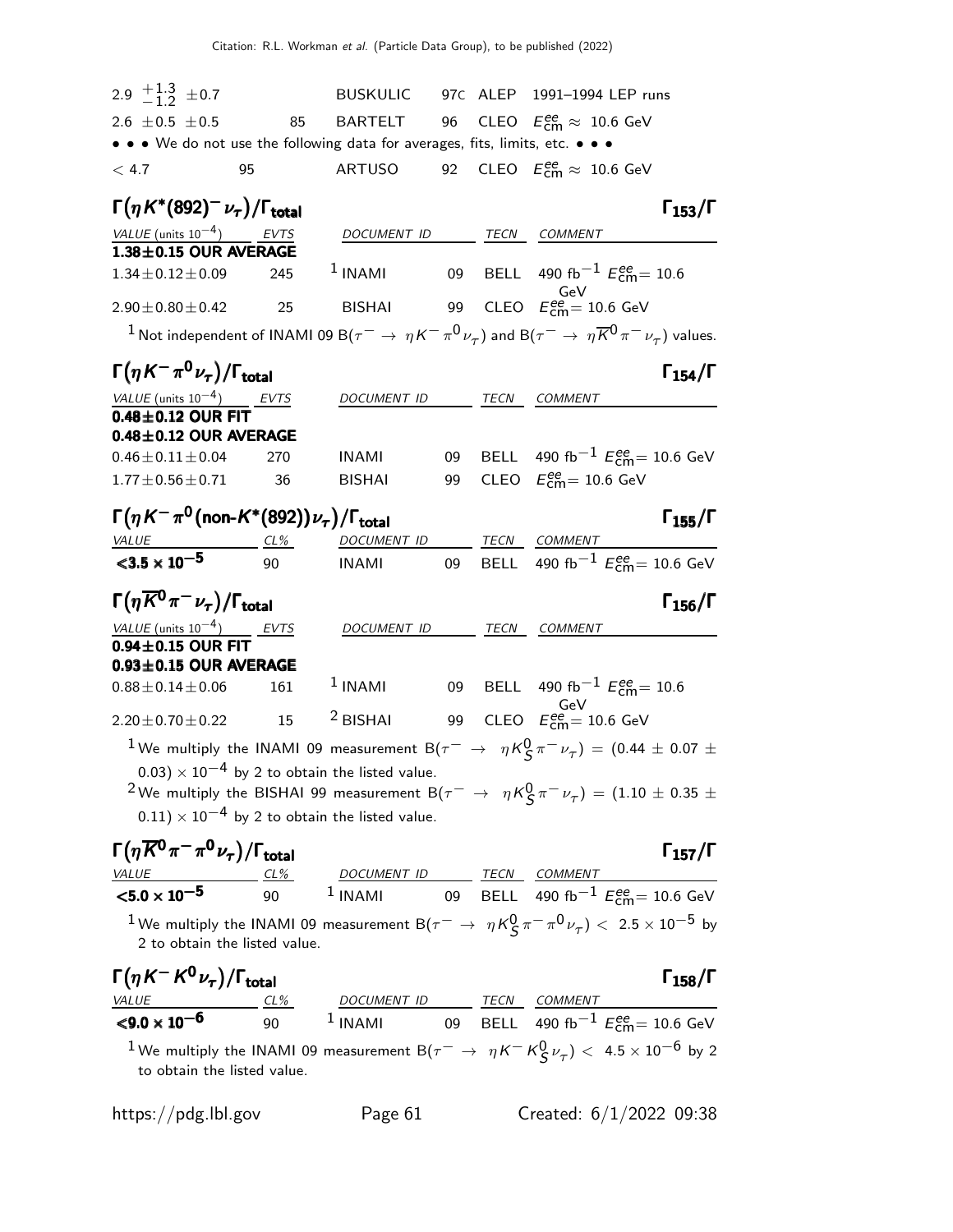| $\Gamma(\eta \pi^+ \pi^- \pi^- \geq 0$ neutrals $\nu_{\tau})/\Gamma_{\rm total}$                                                                                                                                                                                                                                                                                                                                                                                                     |                  |                                                                                                                                                                                                                                                                                                    |                                           |      |                                                              | $\Gamma_{159}/\Gamma$ |
|--------------------------------------------------------------------------------------------------------------------------------------------------------------------------------------------------------------------------------------------------------------------------------------------------------------------------------------------------------------------------------------------------------------------------------------------------------------------------------------|------------------|----------------------------------------------------------------------------------------------------------------------------------------------------------------------------------------------------------------------------------------------------------------------------------------------------|-------------------------------------------|------|--------------------------------------------------------------|-----------------------|
| VALUE (%)                                                                                                                                                                                                                                                                                                                                                                                                                                                                            | CL%              | DOCUMENT ID                                                                                                                                                                                                                                                                                        |                                           | TECN | COMMENT                                                      |                       |
| < 0.3                                                                                                                                                                                                                                                                                                                                                                                                                                                                                | 90               | ABACHI                                                                                                                                                                                                                                                                                             |                                           |      | 87B HRS $E_{\text{cm}}^{\text{ee}}$ = 29 GeV                 |                       |
| $\Gamma(\eta\pi^-\pi^+\pi^-\nu_\tau(\mathrm{ex.}K^0))/\Gamma_\mathrm{total}$                                                                                                                                                                                                                                                                                                                                                                                                         |                  |                                                                                                                                                                                                                                                                                                    |                                           |      |                                                              | $\Gamma_{160}/\Gamma$ |
| VALUE (units $10^{-4}$ ) EVTS                                                                                                                                                                                                                                                                                                                                                                                                                                                        |                  | DOCUMENT ID                                                                                                                                                                                                                                                                                        | TECN                                      |      | COMMENT                                                      |                       |
| 2.20±0.13 OUR FIT                                                                                                                                                                                                                                                                                                                                                                                                                                                                    |                  |                                                                                                                                                                                                                                                                                                    |                                           |      |                                                              |                       |
| $2.23 \pm 0.12$ OUR AVERAGE                                                                                                                                                                                                                                                                                                                                                                                                                                                          |                  | $1$ LEES                                                                                                                                                                                                                                                                                           |                                           |      |                                                              |                       |
| $2.10\pm0.09\pm0.13$<br>$2.37 \pm 0.12 \pm 0.18$                                                                                                                                                                                                                                                                                                                                                                                                                                     | 2.9k<br>1.4k     | $1$ LEES                                                                                                                                                                                                                                                                                           | 12X BABR $\eta \rightarrow \gamma \gamma$ |      | 12X BABR $\eta \rightarrow \pi^+ \pi^- \pi^0$                |                       |
| $2.54 \pm 0.27 \pm 0.25$                                                                                                                                                                                                                                                                                                                                                                                                                                                             | 315              | $1$ LEES                                                                                                                                                                                                                                                                                           | 12X BABR $\eta \rightarrow 3\pi^0$        |      |                                                              |                       |
| • • • We use the following data for averages but not for fits. • • •                                                                                                                                                                                                                                                                                                                                                                                                                 |                  |                                                                                                                                                                                                                                                                                                    |                                           |      |                                                              |                       |
| 2.3 $\pm 0.5$                                                                                                                                                                                                                                                                                                                                                                                                                                                                        | 170              | <sup>2</sup> ANASTASSOV 01 CLEO $E_{\text{cm}}^{ee}$ = 10.6 GeV                                                                                                                                                                                                                                    |                                           |      |                                                              |                       |
| • • • We do not use the following data for averages, fits, limits, etc. • • •                                                                                                                                                                                                                                                                                                                                                                                                        |                  |                                                                                                                                                                                                                                                                                                    |                                           |      |                                                              |                       |
| $1.60 \pm 0.05 \pm 0.11$                                                                                                                                                                                                                                                                                                                                                                                                                                                             | 1.8 <sub>k</sub> | AUBERT                                                                                                                                                                                                                                                                                             |                                           |      | 08AE BABR Repl. by LEES 12X                                  |                       |
| 3.4 $^{+0.6}_{-0.5}$ ±0.6                                                                                                                                                                                                                                                                                                                                                                                                                                                            |                  | 89 <sup>3</sup> BERGFELD 97 CLEO Repl. by ANASTASSOV 01                                                                                                                                                                                                                                            |                                           |      |                                                              |                       |
|                                                                                                                                                                                                                                                                                                                                                                                                                                                                                      |                  | $^1$ LEES 12X uses 468 fb $^{-1}$ of data taken at $E_{\rm cm}^{ee} =$ 10.6 GeV. It gives the average of the                                                                                                                                                                                       |                                           |      |                                                              |                       |
|                                                                                                                                                                                                                                                                                                                                                                                                                                                                                      |                  | $2$ Weighted average of BERGFELD 97 and ANASTASSOV 01 measurements using $\eta$ 's<br>reconstructed from $\eta \to \pi^+ \pi^- \pi^0$ and $\eta \to 3\pi^0$ decays.<br><sup>3</sup> BERGFELD 97 reconstruct $\eta$ 's using $\eta \rightarrow \gamma \gamma$ and $\eta \rightarrow 3\pi^0$ decays. |                                           |      |                                                              |                       |
|                                                                                                                                                                                                                                                                                                                                                                                                                                                                                      |                  |                                                                                                                                                                                                                                                                                                    |                                           |      |                                                              |                       |
|                                                                                                                                                                                                                                                                                                                                                                                                                                                                                      |                  |                                                                                                                                                                                                                                                                                                    |                                           |      |                                                              | $\Gamma_{161}/\Gamma$ |
|                                                                                                                                                                                                                                                                                                                                                                                                                                                                                      |                  |                                                                                                                                                                                                                                                                                                    |                                           |      |                                                              |                       |
|                                                                                                                                                                                                                                                                                                                                                                                                                                                                                      |                  | DOCUMENT ID TECN COMMENT<br><sup>1</sup> LEES 12X BABR 468 fb <sup>-1</sup> $E_{cm}^{ee} = 10.6$ GeV                                                                                                                                                                                               |                                           |      |                                                              |                       |
| $\Gamma(\eta \pi^- \pi^+ \pi^- \nu_\tau (\text{ex.}\mathcal{K}^0, f_1(1285))) / \Gamma_{\text{total}}$<br>VALUE (units $10^{-4}$ )<br>$0.99 \pm 0.09 \pm 0.13$<br>ment.                                                                                                                                                                                                                                                                                                              |                  | $^1$ LEES 12X obtain this result by subtracting their B $(\tau^-\;\rightarrow\;\;f_1(1285)\,\pi^-\,\nu_\tau\;\rightarrow\;$<br>$\eta \pi^- \pi^+ \pi^- \nu_\tau$ ) measurement from their B( $\tau^- \to \eta \pi^- \pi^+ \pi^- \nu_\tau$ (ex.K <sup>0</sup> )) measure-                           |                                           |      |                                                              |                       |
|                                                                                                                                                                                                                                                                                                                                                                                                                                                                                      |                  |                                                                                                                                                                                                                                                                                                    |                                           |      |                                                              | $\Gamma_{162}/\Gamma$ |
|                                                                                                                                                                                                                                                                                                                                                                                                                                                                                      |                  | DOCUMENT ID TECN COMMENT                                                                                                                                                                                                                                                                           |                                           |      |                                                              |                       |
|                                                                                                                                                                                                                                                                                                                                                                                                                                                                                      | 90               | <b>BERGFELD</b>                                                                                                                                                                                                                                                                                    |                                           |      | 97 CLEO $E_{\text{cm}}^{ee} = 10.6 \text{ GeV}$              |                       |
|                                                                                                                                                                                                                                                                                                                                                                                                                                                                                      |                  |                                                                                                                                                                                                                                                                                                    |                                           |      |                                                              |                       |
|                                                                                                                                                                                                                                                                                                                                                                                                                                                                                      |                  | DOCUMENT ID TECN COMMENT                                                                                                                                                                                                                                                                           |                                           |      |                                                              |                       |
|                                                                                                                                                                                                                                                                                                                                                                                                                                                                                      |                  | <b>INAMI</b>                                                                                                                                                                                                                                                                                       |                                           |      | 09 BELL 490 fb <sup>-1</sup> $E_{\text{cm}}^{ee}$ = 10.6 GeV |                       |
|                                                                                                                                                                                                                                                                                                                                                                                                                                                                                      |                  |                                                                                                                                                                                                                                                                                                    |                                           |      |                                                              | $\Gamma_{163}/\Gamma$ |
|                                                                                                                                                                                                                                                                                                                                                                                                                                                                                      | 95               | ARTUSO                                                                                                                                                                                                                                                                                             |                                           |      | 92 CLEO $E_{\text{cm}}^{\text{ee}} \approx 10.6 \text{ GeV}$ |                       |
|                                                                                                                                                                                                                                                                                                                                                                                                                                                                                      | 95               | ALBRECHT 88M ARG $E_{\text{cm}}^{ee} \approx 10 \text{ GeV}$                                                                                                                                                                                                                                       |                                           |      |                                                              |                       |
|                                                                                                                                                                                                                                                                                                                                                                                                                                                                                      |                  |                                                                                                                                                                                                                                                                                                    |                                           |      |                                                              |                       |
| $\Gamma(\eta a_1(1260)^-\nu_\tau\rightarrow\eta\pi^-\rho^0\nu_\tau)/\Gamma_{\rm total}$<br><b>VALUE</b><br>$<$ 3.9 $\times$ 10 <sup>-4</sup><br>$\Gamma(\eta\eta\pi^-\nu_{\tau})/\Gamma_{\rm total}$<br><u>VALUE</u> CL%<br>$\frac{CL}{8}$ Cl%<br>• • • We do not use the following data for averages, fits, limits, etc. • • •<br>${<}1.1 \times 10^{-4}$<br>$<$ 8.3 $\times$ 10 $^{-3}$<br>$\Gamma(\eta\eta\pi^-\pi^0\nu_\tau)/\Gamma_{\rm total}$<br>VALUE (units $10^{-4}$ ) CL% |                  | DOCUMENT ID TECN COMMENT                                                                                                                                                                                                                                                                           |                                           |      |                                                              | $\Gamma_{164}/\Gamma$ |
|                                                                                                                                                                                                                                                                                                                                                                                                                                                                                      | 95               | ARTUSO 92 CLEO $E_{\text{cm}}^{ee} \approx 10.6 \text{ GeV}$                                                                                                                                                                                                                                       |                                           |      |                                                              |                       |
| < 2.0<br>• • • We do not use the following data for averages, fits, limits, etc. • • •                                                                                                                                                                                                                                                                                                                                                                                               |                  |                                                                                                                                                                                                                                                                                                    |                                           |      |                                                              |                       |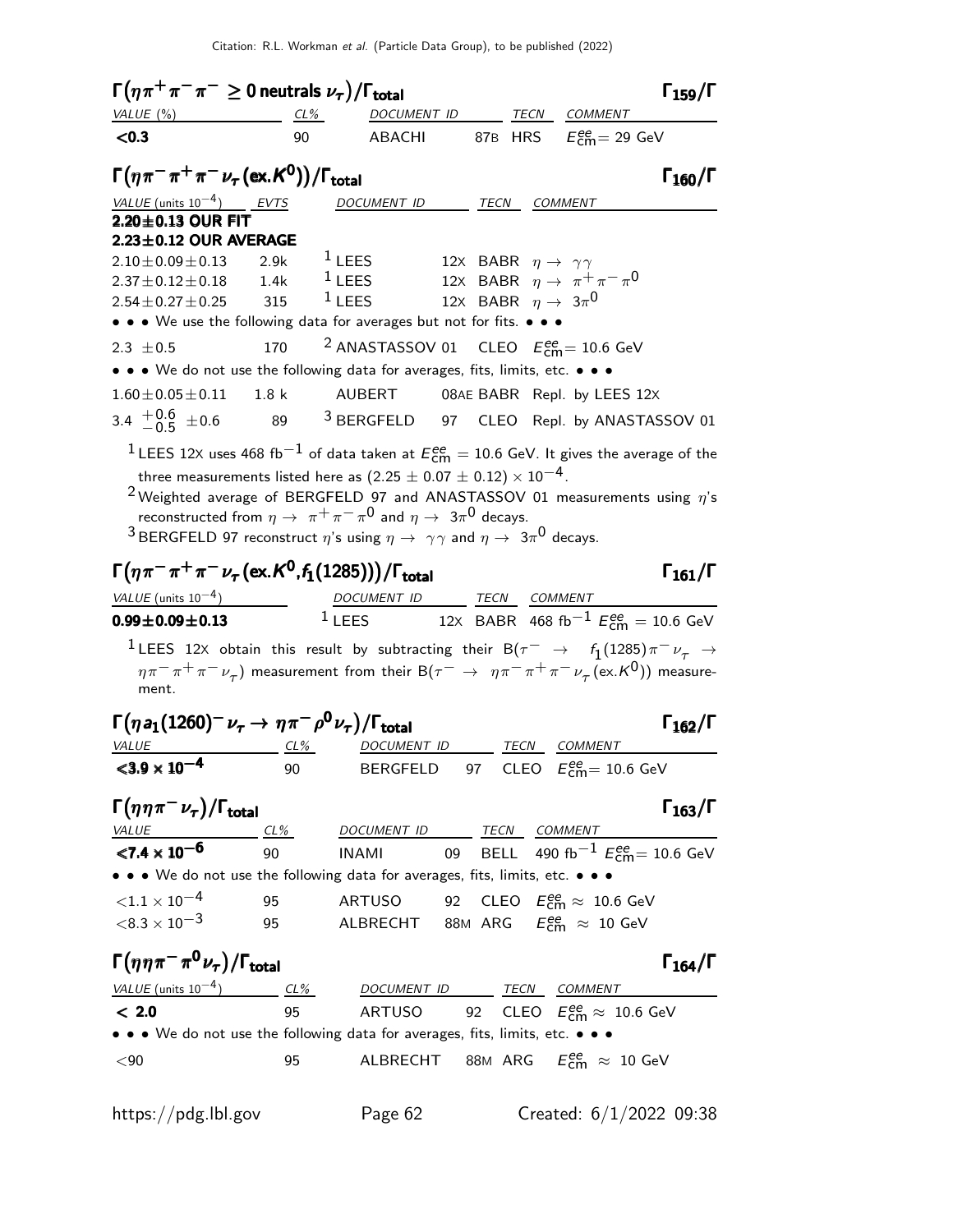| $\Gamma(\eta\eta K^-\nu_\tau)/\Gamma_{\rm total}$    |                                                                                                                                   |               |    |      |                                                                                                                   | $\Gamma_{165}/\Gamma$ |
|------------------------------------------------------|-----------------------------------------------------------------------------------------------------------------------------------|---------------|----|------|-------------------------------------------------------------------------------------------------------------------|-----------------------|
| <b>VALUE</b>                                         | CL%                                                                                                                               |               |    |      | DOCUMENT ID TECN COMMENT                                                                                          |                       |
| $3.0 \times 10^{-6}$                                 | 90                                                                                                                                | <b>INAMI</b>  | 09 |      | BELL 490 fb <sup>-1</sup> $E_{\text{cm}}^{ee}$ = 10.6 GeV                                                         |                       |
| $\Gamma(\eta'(958)\pi^-\nu_\tau)/\Gamma_{\rm total}$ |                                                                                                                                   |               |    |      |                                                                                                                   | $\Gamma_{166}/\Gamma$ |
| $VALU E$ CL%                                         |                                                                                                                                   |               |    |      | DOCUMENT ID ______ TECN ___ COMMENT _______                                                                       |                       |
| $<$ 4.0 $\times$ 10 <sup>-6</sup>                    | 90                                                                                                                                | <b>LEES</b>   |    |      | 12X BABR 468 fb <sup>-1</sup> $E_{\text{cm}}^{ee} = 10.6 \text{ GeV}$                                             |                       |
|                                                      | • • • We do not use the following data for averages, fits, limits, etc. • • •                                                     |               |    |      |                                                                                                                   |                       |
| ${<}7.2 \times 10^{-6}$                              | 90                                                                                                                                | <b>AUBERT</b> |    |      | 08AE BABR 384 fb <sup>-1</sup> , $E_{\text{cm}}^{ee}$ = 10.6 GeV                                                  |                       |
| ${<}7.4\times10^{-5}$                                | 90                                                                                                                                |               |    |      | BERGFELD 97 CLEO $E_{\text{cm}}^{ee}$ = 10.6 GeV                                                                  |                       |
|                                                      | $\Gamma(\eta^\prime(958)\pi^-\pi^0\nu_\tau)/\Gamma_{\rm total}$                                                                   |               |    |      |                                                                                                                   | $\Gamma_{167}/\Gamma$ |
|                                                      |                                                                                                                                   |               |    |      | $VALUE — CL% DOCUMENT ID TECN COMMENT$                                                                            |                       |
|                                                      |                                                                                                                                   |               |    |      | <b>&lt;1.2 x 10<sup>-5</sup></b> 90 LEES 12X BABR 468 fb <sup>-1</sup> $E_{cm}^{ee} = 10.6$ GeV                   |                       |
|                                                      | • • • We do not use the following data for averages, fits, limits, etc. • • •                                                     |               |    |      |                                                                                                                   |                       |
| ${<}8.0\times10^{-5}$                                | 90                                                                                                                                |               |    |      | BERGFELD 97 CLEO $E_{\text{cm}}^{\text{ee}}$ = 10.6 GeV                                                           |                       |
| $\Gamma(\eta'(958)K^-\nu_\tau)/\Gamma_{\rm total}$   |                                                                                                                                   |               |    |      |                                                                                                                   | $\Gamma_{168}/\Gamma$ |
| $VALUE$ $CL\%$                                       |                                                                                                                                   |               |    |      | DOCUMENT ID TECN COMMENT                                                                                          |                       |
| $<$ 2.4 $\times$ 10 <sup>-6</sup>                    | 90                                                                                                                                |               |    |      | LEES 12x BABR 468 fb <sup>-1</sup> $E_{\text{cm}}^{ee} = 10.6 \text{ GeV}$                                        |                       |
| $\Gamma(\phi\pi^-\nu_\tau)/\Gamma_{\rm total}$       |                                                                                                                                   |               |    |      |                                                                                                                   | $\Gamma_{169}/\Gamma$ |
|                                                      | $VALUE$ (units $10^{-5}$ ) CL% EVTS DOCUMENT ID TECN COMMENT                                                                      |               |    |      |                                                                                                                   |                       |
|                                                      |                                                                                                                                   |               |    |      | <b>3.42±0.55±0.25</b> 344 AUBERT 08 BABR 342 fb <sup>-1</sup> $E_{\text{cm}}^{ee} = 10.6 \text{ GeV}$             |                       |
|                                                      | • • • We do not use the following data for averages, fits, limits, etc. • • •                                                     |               |    |      |                                                                                                                   |                       |
| $<\,20$                                              | 90                                                                                                                                |               |    |      | <sup>1</sup> AVERY 97 CLEO $E_{\text{cm}}^{ee}$ = 10.6 GeV                                                        |                       |
| $<\,35$                                              | 90                                                                                                                                |               |    |      | ALBRECHT 95H ARG $E_{\text{cm}}^{\text{ee}}$ = 9.4–10.6 GeV                                                       |                       |
|                                                      |                                                                                                                                   |               |    |      | <sup>1</sup> AVERY 97 limit varies from (1.2–2.0) $\times$ 10 <sup>-4</sup> depending on decay model assumptions. |                       |
| $\Gamma(\phi K^-\nu_\tau)/\Gamma_{\rm total}$        |                                                                                                                                   |               |    |      |                                                                                                                   | $\Gamma_{170}/\Gamma$ |
|                                                      | VALUE (units $10^{-5}$ ) CL% EVTS                                                                                                 | DOCUMENT ID   |    | TECN | COMMENT                                                                                                           |                       |
| 4.4 $\pm 1.6$ OUR FIT                                |                                                                                                                                   |               |    |      |                                                                                                                   |                       |
|                                                      | 3.70±0.33 OUR AVERAGE Error includes scale factor of 1.3.<br>• • • We use the following data for averages but not for fits. • • • |               |    |      |                                                                                                                   |                       |
| $3.39 \pm 0.20 \pm 0.28$                             | 274                                                                                                                               | AUBERT        |    |      | 08 BABR 342 fb <sup>-1</sup> $E_{\text{cm}}^{ee}$ = 10.6 GeV                                                      |                       |
| $4.05 \pm 0.25 \pm 0.26$                             | 551                                                                                                                               | <b>INAMI</b>  |    |      | 06 BELL 401 fb <sup>-1</sup> $E_{\text{cm}}^{ee}$ =10.6 GeV                                                       |                       |
|                                                      | • • • We do not use the following data for averages, fits, limits, etc. • • •                                                     |               |    |      |                                                                                                                   |                       |
| < 6.7                                                | 90                                                                                                                                |               |    |      | <sup>1</sup> AVERY 97 CLEO $E_{\text{cm}}^{ee}$ = 10.6 GeV                                                        |                       |
|                                                      |                                                                                                                                   |               |    |      | $^1$ AVERY 97 limit varies from (5.4–6.7) $\times$ $10^{-5}$ depending on decay model assumptions.                |                       |
| $\Gamma(f_1(1285)\pi^-\nu_\tau)/\Gamma_{\rm total}$  |                                                                                                                                   |               |    |      |                                                                                                                   | $\Gamma_{171}/\Gamma$ |
|                                                      |                                                                                                                                   |               |    |      |                                                                                                                   |                       |

| <i>VALUE</i> (units $10^{-4}$ ) EVTS                          | DOCUMENT ID TECN COMMENT |  |                                                        |  |
|---------------------------------------------------------------|--------------------------|--|--------------------------------------------------------|--|
| 3.9 $\pm$ 0.5 OUR AVERAGE Error includes scale factor of 1.9. |                          |  |                                                        |  |
| $4.73 \pm 0.28 \pm 0.45$ 3.7k $1$ LEES                        |                          |  | 12X BABR 468 fb <sup>-1</sup> $E_{cm}^{ee}$ = 10.6 GeV |  |
| $3.60 \pm 0.18 \pm 0.23$ 2.5k <sup>2</sup> LEES               |                          |  | 12X BABR 468 fb <sup>-1</sup> $E_{cm}^{ee}$ = 10.6 GeV |  |
|                                                               |                          |  |                                                        |  |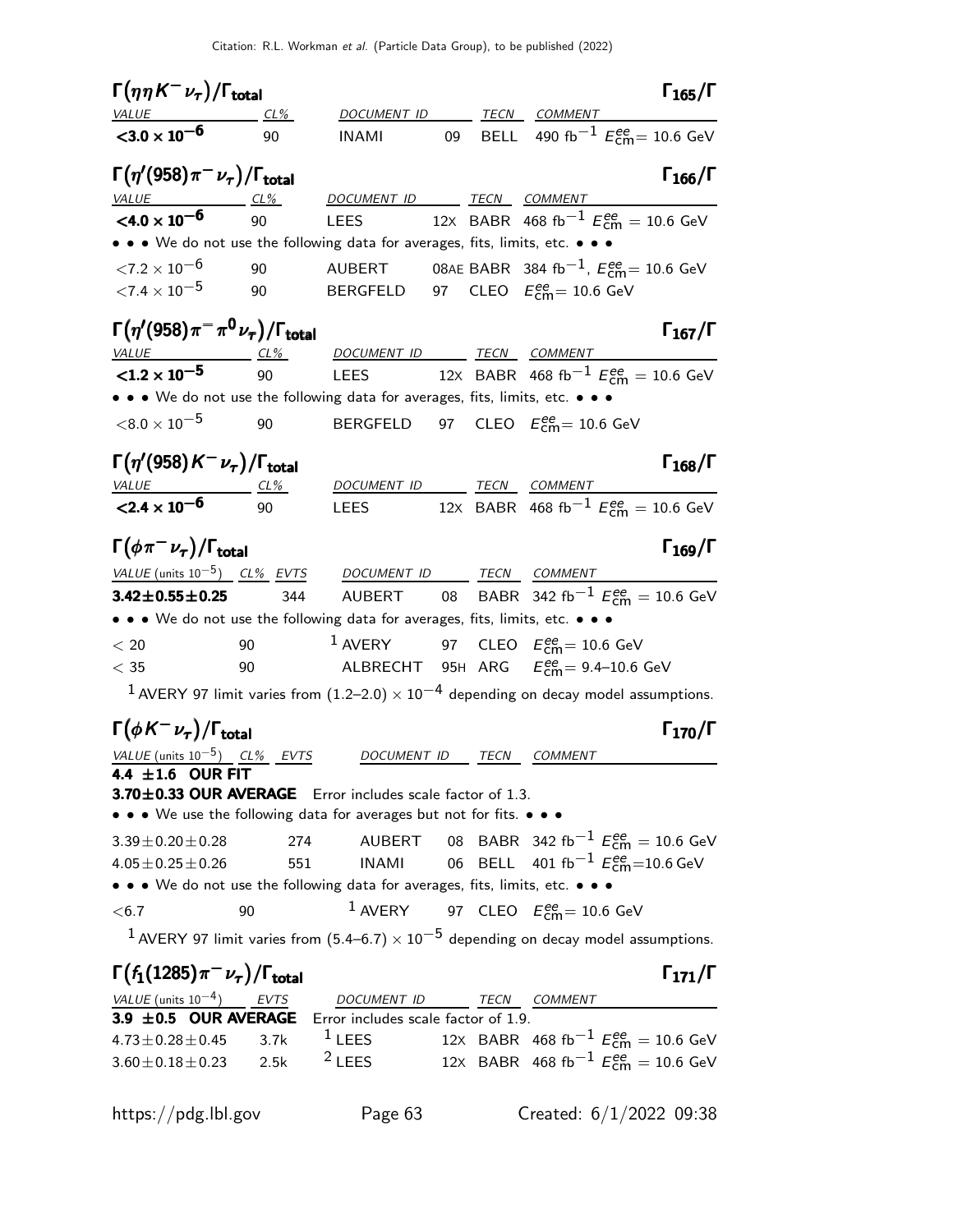• • • We do not use the following data for averages, fits, limits, etc. • • •

| $3.19 \pm 0.18 \pm 1.00$ 1.3 k $^3$ AUBERT<br>3.9 $\pm$ 0.7 $\pm$ 0.5 | $1.4 \text{ k}$ |                                                           | 08AE BABR Repl. by LEES 12X<br><sup>4</sup> AUBERT, B 05W BABR Repl. by LEES 12X |
|-----------------------------------------------------------------------|-----------------|-----------------------------------------------------------|----------------------------------------------------------------------------------|
| 5.8 $\frac{+1.4}{-1.3}$ $\pm 1.8$                                     |                 | 54 <sup>5</sup> BERGFELD 97 CLEO $E_{cm}^{ee}$ = 10.6 GeV |                                                                                  |

- $1$  LEES 12X obtain this value by dividing their B $(\tau^-\to f_1(1285)\pi^-\nu_\tau\to 3\pi^-2\pi^+\nu_\tau)$ measurement by the PDG 12 value of B $(f_1(1285) \rightarrow 2\pi^+ 2\pi^-) = 0.111^{+0.007}_{-0.006}$
- $^2$ LEES 12X obtain this value by dividing their B $(\tau^-\;\;\rightarrow\;\;\;\; f_1(1285)\,\pi^-\,\nu_\tau\;\;\rightarrow\;\;$  $\eta \pi^- \pi^+ \pi^- \nu_{\tau}$ ) measurement by 2/3 of the PDG 12 value of B( $f_1(1285) \to \eta \pi \pi$ )  $= 0.524_{ -0.021}^{ +0.019}.$
- $^3$ AUBERT 08AE obtain this value by dividing their B $(\tau^-\;\to\;\;f_1(1285)\,\pi^-\,\nu_\tau\;\to\;f_2(1285))$  $\eta\pi^-\pi^+\pi^-\nu_\tau)$  measurement by the PDG 06 value of B $(f_1(1285)\,\rightarrow\,\,\,\eta\pi^-\pi^+) =$  $0.35 \pm 0.11$ . The quote  $(3.19 \pm 0.18 \pm 0.16 \pm 0.99) \times 10^{-4}$  where the final error is due to the uncertainty on B $(f_1(1285) \rightarrow~\eta \pi^- \pi^+)$ . We combine the two systematic errors in quadrature.
- $^4$  AUBERT,B 05W use the  $f_1(1285) \rightarrow 2\pi^+ 2\pi^-$  decay mode and the PDG 04 value of  $B(f_1(1285) \rightarrow 2\pi^+ 2\pi^-) = 0.110^{+0.007}_{-0.006}$

 $^5$ BERGFELD 97 use the  $f_1(1285)\rightarrow~\eta\pi^+\pi^-$  decay mode.

# $\Gamma(f_1(1285)\pi^-\nu_\tau\to\eta\pi^-\pi^+\pi^-\nu_\tau)/\Gamma_{\text{total}}$  Γ<sub>172</sub>/Γ

VALUE (units  $10^{-4}$ ) EVTS DOCUMENT ID TECN COMMENT **1.18** $\pm$ **0.07 OUR AVERAGE** Error includes scale factor of 1.3.<br>1.26 $\pm$ 0.06 $\pm$ 0.06 2.5k LEES 12X BABR 4 1.26±0.06±0.06 2.5k LEES 12x BABR 468 fb<sup>-1</sup>  $E_{\text{cm}}^{\text{ee}} = 10.6 \text{ GeV}$ <sup>1</sup>.11±0.06±0.05 1.3 k AUBERT 08AE BABR 384 fb−1, <sup>E</sup> ee cm= 10.6 GeV

 $\Gamma(f_1(1285)\pi^-\nu_\tau\to\eta\pi^-\pi^+\pi^-\nu_\tau)/\Gamma(\eta\pi^-\pi^+\pi^-\nu_\tau(\text{ex.}\mathcal{K}^0))$   $\Gamma_{172}/\Gamma_{160}$ Γ172/Γ160 VALUE **DOCUMENT ID TECN COMMENT** 0.69±0.01±0.05 <sup>1</sup> AUBERT 08AE BABR 384 fb $^{-1}$ ,  $E_{\rm cm}^{ee}$ = 10.6 GeV • • • We do not use the following data for averages, fits, limits, etc. • • •  $0.55 \pm 0.14$  BERGFELD 97 CLEO  $E_{\text{cm}}^{ee} = 10.6 \text{ GeV}$  $^1$ Not independent of AUBERT 08AE B( $\tau^-\,\rightarrow\,\,$  f<sub>1</sub>(1285) $\pi^-\,\nu_\tau^{}\,\rightarrow\,\,$   $\eta\pi^-\,\pi^+\,\pi^-\,\nu_\tau^{}$ ) and

 $B(\tau^-\,\rightarrow\, \eta\pi^-\pi^+\pi^-\nu_{\tau}$  (ex. ${\sf K^0})$ ) values.

| $\Gamma(f_1(1285)\pi^-\nu_\tau\to 3\pi^-2\pi^+\nu_\tau)/\Gamma_{\rm total}$ | $\Gamma_{173}/\Gamma$ |      |                                                       |
|-----------------------------------------------------------------------------|-----------------------|------|-------------------------------------------------------|
| <i>VALUE</i> (units $10^{-4}$ ) EVTS                                        | <i>DOCUMENT ID</i>    | TECN | COMMENT                                               |
| $0.52 \pm 0.04$ OUR FIT                                                     |                       |      |                                                       |
| $0.520 \pm 0.031 \pm 0.037$ 3.7k                                            | LEES.                 |      | 12X BABR 468 fb <sup>-1</sup> $E_{cm}^{ee}$ =10.6 GeV |
|                                                                             |                       |      |                                                       |

| $\Gamma(\pi(1300)^{-}\nu_{\tau}\rightarrow(\rho\pi)^{-}\nu_{\tau}\rightarrow(3\pi)^{-}\nu_{\tau})/\Gamma_{\text{total}}$              |            |                    |      |                                                | $\Gamma_{174}/\Gamma$ |
|---------------------------------------------------------------------------------------------------------------------------------------|------------|--------------------|------|------------------------------------------------|-----------------------|
| <i>VALUE</i>                                                                                                                          | CL%        | <b>DOCUMENT ID</b> | TECN | COMMENT                                        |                       |
| $<$ 1.0 $\times$ 10 <sup>-4</sup>                                                                                                     | 90         | ASNER              |      | 00 CLEO $E_{\text{cm}}^{\text{ee}}$ = 10.6 GeV |                       |
|                                                                                                                                       |            |                    |      |                                                |                       |
| $\Gamma(\pi(1300)^{-}\nu_{\tau}\rightarrow((\pi\pi)_{S-wave}\pi)^{-}\nu_{\tau}\rightarrow(3\pi)^{-}\nu_{\tau})/\Gamma_{\text{total}}$ |            |                    |      |                                                | $\Gamma_{175}/\Gamma$ |
| <i>VALUE</i>                                                                                                                          | <u>CL%</u> | <i>DOCUMENT ID</i> | TECN | COMMENT                                        |                       |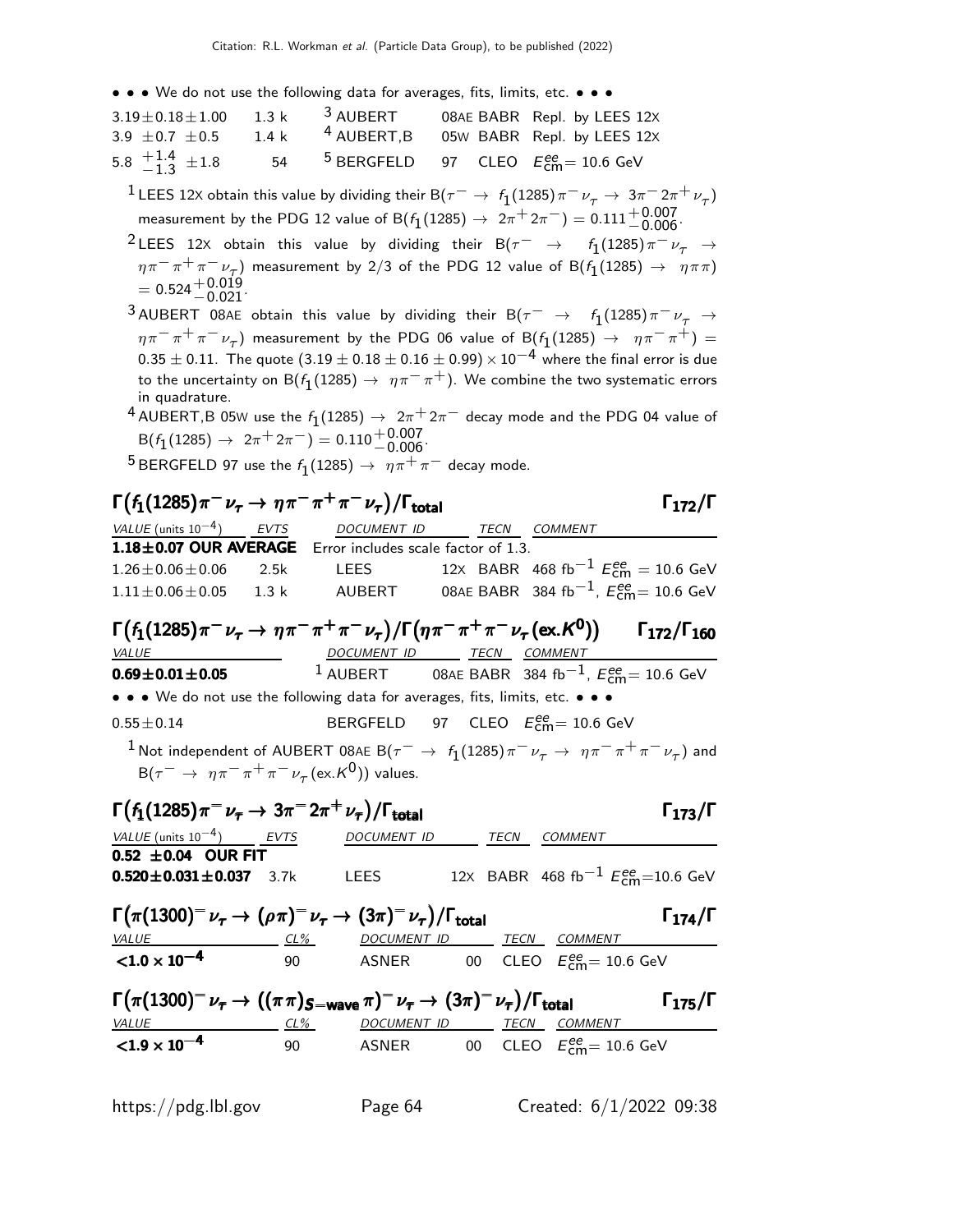| $\Gamma(h^-\omega\geq 0$ neutrals $\nu_\tau)/\Gamma_{\rm total}$                                                                                      |             |                    |      | $\Gamma_{176}/\Gamma$                                                                                                                                                                                                                                                                                                                                                                                                                                                                                                                                                                                                                                                                                       |
|-------------------------------------------------------------------------------------------------------------------------------------------------------|-------------|--------------------|------|-------------------------------------------------------------------------------------------------------------------------------------------------------------------------------------------------------------------------------------------------------------------------------------------------------------------------------------------------------------------------------------------------------------------------------------------------------------------------------------------------------------------------------------------------------------------------------------------------------------------------------------------------------------------------------------------------------------|
| $\Gamma_{176}/\Gamma = (\Gamma_{178} + \Gamma_{179} + \Gamma_{180})/\Gamma$<br>VALUE (%)<br>EVTS                                                      |             | DOCUMENT ID        |      | TECN COMMENT                                                                                                                                                                                                                                                                                                                                                                                                                                                                                                                                                                                                                                                                                                |
| $2.40\pm0.08$ OUR FIT                                                                                                                                 |             |                    |      |                                                                                                                                                                                                                                                                                                                                                                                                                                                                                                                                                                                                                                                                                                             |
| • • • We use the following data for averages but not for fits. • • •                                                                                  |             |                    |      |                                                                                                                                                                                                                                                                                                                                                                                                                                                                                                                                                                                                                                                                                                             |
| $1.65 \pm 0.3 \pm 0.2$                                                                                                                                | 1513        |                    |      | ALBRECHT 88M ARG $E_{\text{cm}}^{ee} \approx 10 \text{ GeV}$                                                                                                                                                                                                                                                                                                                                                                                                                                                                                                                                                                                                                                                |
| $\Gamma(h^-\,\omega\,\nu_\tau)/\Gamma_{\rm total}$<br>VALU E (%)                                                                                      | <b>EVTS</b> | DOCUMENT ID        |      | $\Gamma_{177}/\Gamma = (\Gamma_{178} + \Gamma_{179})/\Gamma$<br>TECN COMMENT                                                                                                                                                                                                                                                                                                                                                                                                                                                                                                                                                                                                                                |
| $1.99\pm0.06$ OUR FIT                                                                                                                                 |             |                    |      |                                                                                                                                                                                                                                                                                                                                                                                                                                                                                                                                                                                                                                                                                                             |
| $1.92 \pm 0.07$ OUR AVERAGE                                                                                                                           |             |                    |      |                                                                                                                                                                                                                                                                                                                                                                                                                                                                                                                                                                                                                                                                                                             |
| $1.91 \pm 0.07 \pm 0.06$                                                                                                                              | 5803        |                    |      | BUSKULIC 97c ALEP 1991-1994 LEP runs                                                                                                                                                                                                                                                                                                                                                                                                                                                                                                                                                                                                                                                                        |
| $1.60 \pm 0.27 \pm 0.41$<br>• • • We use the following data for averages but not for fits. • • •                                                      | 139         |                    |      | BARINGER 87 CLEO $E_{\rm cm}^{\rm ee}\!=10.5$ GeV                                                                                                                                                                                                                                                                                                                                                                                                                                                                                                                                                                                                                                                           |
| $1.95 \pm 0.07 \pm 0.11$                                                                                                                              |             | 2223 $1$ BALEST    |      | 95C CLEO $E_{\text{cm}}^{\text{ee}} \approx 10.6 \text{ GeV}$                                                                                                                                                                                                                                                                                                                                                                                                                                                                                                                                                                                                                                               |
|                                                                                                                                                       |             |                    |      | <sup>1</sup> Not independent of BALEST 95C B $(\tau^-\rightarrow\,h^-\,\omega\nu_\tau)/$ B $(\tau^-\rightarrow\,h^-\,h^-\,h^+\,\pi^0\,\nu_\tau)$ value.                                                                                                                                                                                                                                                                                                                                                                                                                                                                                                                                                     |
| $0.892\Gamma_{179} + 0.0153\Gamma_{180}$<br>VALUE (units $10^{-2}$ )                                                                                  | <b>EVTS</b> | <b>DOCUMENT ID</b> |      | $\left[\Gamma(\pi^-\omega\nu_{\tau}) + \Gamma(K^-\omega\nu_{\tau})\right] / \Gamma(h^-\,h^-\,h^+\,\pi^0\nu_{\tau}$ (ex. K <sup>0</sup> )) ( $\Gamma_{178}$ + $\Gamma_{179}$ )/ $\Gamma_{74}$<br>$(\Gamma_{178} + \Gamma_{179})$ / $\Gamma_{74} = (\Gamma_{178} + \Gamma_{179})$ / $(\Gamma_{78} + \Gamma_{103} + \Gamma_{107} + 0.2302\Gamma_{152} + 0.892\Gamma_{178} +$<br>TECN<br><b>COMMENT</b>                                                                                                                                                                                                                                                                                                         |
| 43.5±1.4 OUR FIT                                                                                                                                      |             |                    |      |                                                                                                                                                                                                                                                                                                                                                                                                                                                                                                                                                                                                                                                                                                             |
| 45.3±1.9 OUR AVERAGE                                                                                                                                  |             |                    |      |                                                                                                                                                                                                                                                                                                                                                                                                                                                                                                                                                                                                                                                                                                             |
| $43.1 \pm 3.3$<br>$46.4 \pm 1.6 \pm 1.7$                                                                                                              | 2223        |                    |      | 2350 <sup>1</sup> BUSKULIC 96 ALEP LEP 1991-1993 data<br>$^2$ BALEST 950 CLEO $E_{\rm cm}^{\rm ee} \approx 10.6$ GeV                                                                                                                                                                                                                                                                                                                                                                                                                                                                                                                                                                                        |
| • • • We do not use the following data for averages, fits, limits, etc. • • •                                                                         |             |                    |      |                                                                                                                                                                                                                                                                                                                                                                                                                                                                                                                                                                                                                                                                                                             |
| 37 $\pm$ 5 $\pm$ 2                                                                                                                                    | 458         |                    |      | <sup>3</sup> ALBRECHT 91D ARG $E_{\text{cm}}^{ee}$ = 9.4-10.6 GeV                                                                                                                                                                                                                                                                                                                                                                                                                                                                                                                                                                                                                                           |
| $\pi^+\pi^-\pi^0$ branching fraction (0.888).<br>$\omega(782) \rightarrow \pi^+\pi^-\pi^0$ branching fraction (0.888).<br>branching fraction (0.888). |             |                    |      | <sup>1</sup> BUSKULIC 96 quote the fraction of $\tau \to h^-h^-h^+\pi^0\nu_\tau$ (ex. $K^0$ ) decays which<br>originate in a $h^-\omega$ final state = 0.383 $\pm$ 0.029. We divide this by the $\omega(782) \rightarrow$<br><sup>2</sup> BALEST 95C quote the fraction of $\tau^ \rightarrow$ $h^-h^-h^+\pi^0\nu_\tau$ (ex. $K^0$ ) decays which<br>originate in a $h^{-}$ $\omega$ final state equals 0.412 $\pm$ 0.014 $\pm$ 0.015. We divide this by the<br><sup>3</sup> ALBRECHT 91D quote the fraction of $\tau^- \to h^- h^- h^+ \pi^0 \nu_\tau$ decays which originate in<br>a $\pi^ \omega$ final state equals 0.33 $\pm$ 0.04 $\pm$ 0.02. We divide this by the $\omega(782)\to\ \pi^+\pi^-\pi^0$ |
| $\Gamma(\pi^- \omega \nu_\tau)/\Gamma_{\rm total}$<br>VALUE $(\%)$<br>$1.95 \pm 0.06$ OUR FIT                                                         |             | DOCUMENT ID        |      | $\Gamma_{178}/\Gamma$                                                                                                                                                                                                                                                                                                                                                                                                                                                                                                                                                                                                                                                                                       |
| $\Gamma(K^-\omega\nu_\tau)/\Gamma_{\rm total}$<br>VALUE (units $10^{-4}$ )                                                                            | <b>EVTS</b> | DOCUMENT ID        | TECN | $\Gamma_{179}/\Gamma$<br><i>COMMENT</i>                                                                                                                                                                                                                                                                                                                                                                                                                                                                                                                                                                                                                                                                     |
| $4.1 \pm 0.9$ OUR FIT                                                                                                                                 |             |                    |      |                                                                                                                                                                                                                                                                                                                                                                                                                                                                                                                                                                                                                                                                                                             |
| $4.1 \pm 0.6 \pm 0.7$                                                                                                                                 | 500         | ARMS               | 05   | CLE3 7.6 fb <sup>-1</sup> , $E_{\text{cm}}^{ee}$ = 10.6 GeV                                                                                                                                                                                                                                                                                                                                                                                                                                                                                                                                                                                                                                                 |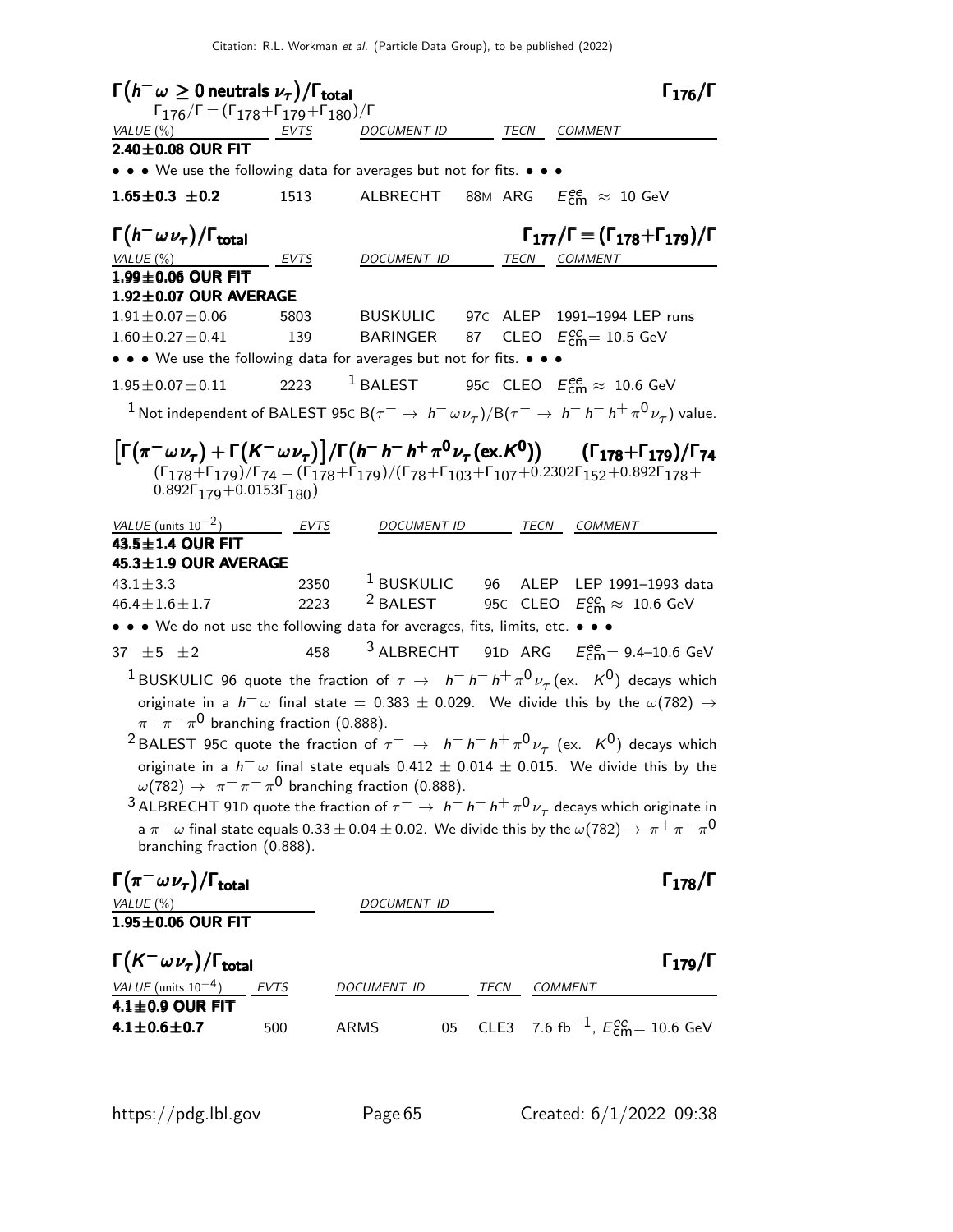| $\Gamma\bigl(\,h^-\omega\,\pi^0\,\nu_{\tau}\,\bigr)/\Gamma_{\rm total}$                                                                                                                                                                                                           |      |                                                                                                                                                                                                                                                                                                                                                                                                                                                                                                                                                                                                            |              |                                                        | $\Gamma_{180}/\Gamma$      |
|-----------------------------------------------------------------------------------------------------------------------------------------------------------------------------------------------------------------------------------------------------------------------------------|------|------------------------------------------------------------------------------------------------------------------------------------------------------------------------------------------------------------------------------------------------------------------------------------------------------------------------------------------------------------------------------------------------------------------------------------------------------------------------------------------------------------------------------------------------------------------------------------------------------------|--------------|--------------------------------------------------------|----------------------------|
| VALUE $(\%)$                                                                                                                                                                                                                                                                      | EVTS | DOCUMENT ID                                                                                                                                                                                                                                                                                                                                                                                                                                                                                                                                                                                                | TECN         | <b>COMMENT</b>                                         |                            |
| $0.41 \pm 0.04$ OUR FIT                                                                                                                                                                                                                                                           |      |                                                                                                                                                                                                                                                                                                                                                                                                                                                                                                                                                                                                            |              |                                                        |                            |
| $0.43 \pm 0.06 \pm 0.05$                                                                                                                                                                                                                                                          | 7283 | BUSKULIC                                                                                                                                                                                                                                                                                                                                                                                                                                                                                                                                                                                                   |              | 97C ALEP 1991-1994 LEP runs                            |                            |
| $\Gamma(h^-\omega\pi^0\nu_{\tau})/\Gamma(h^-\,h^-\,h^+\geq 0$ neutrals $\geq 0$ K $^0_1\nu_{\tau})$<br>0.892 $\Gamma_{182}$ )                                                                                                                                                     |      | $\Gamma_{180}/\Gamma_{62} = \Gamma_{180}/(0.34598 \Gamma_{36} + 0.34598 \Gamma_{38} + 0.34598 \Gamma_{41} + 0.34598 \Gamma_{43} +$<br>$0.4247\Gamma_{48} + 0.6920\Gamma_{49} + 0.8494\Gamma_{52} + 0.6920\Gamma_{56} + 0.6534\Gamma_{61} + \Gamma_{70} + \Gamma_{78} + \Gamma_{85} + \Gamma_{89} + \Gamma_{10}$<br>$\Gamma_{97} + \Gamma_{103} + \Gamma_{106} + \Gamma_{107} + 0.2804 \Gamma_{150} + 0.2302 \Gamma_{151} + 0.2804 \Gamma_{152} + 0.2804 \Gamma_{154} +$<br>$0.3759\Gamma_{156} + 0.3257\Gamma_{160} + 0.7259\Gamma_{170} + 0.9078\Gamma_{178} + 0.9078\Gamma_{179} + 0.9078\Gamma_{180} +$ |              |                                                        | $\Gamma_{180}/\Gamma_{62}$ |
| <i>VALUE</i>                                                                                                                                                                                                                                                                      |      | <u>EVTS DOCUMENT ID TECN COMMENT</u>                                                                                                                                                                                                                                                                                                                                                                                                                                                                                                                                                                       |              |                                                        |                            |
| $(2.69 \pm 0.28) \times 10^{-2}$ OUR FIT                                                                                                                                                                                                                                          |      |                                                                                                                                                                                                                                                                                                                                                                                                                                                                                                                                                                                                            |              |                                                        |                            |
| • • We use the following data for averages but not for fits. • • •                                                                                                                                                                                                                |      |                                                                                                                                                                                                                                                                                                                                                                                                                                                                                                                                                                                                            |              |                                                        |                            |
| $0.028\!\pm\!0.003\!\pm\!0.003$                                                                                                                                                                                                                                                   | 430  | <sup>1</sup> BORTOLETTO 93 CLEO $E_{\text{cm}}^{ee} \approx 10.6$ GeV                                                                                                                                                                                                                                                                                                                                                                                                                                                                                                                                      |              |                                                        |                            |
| $^{-1}$ Not independent of BORTOLETTO 93 $\Gamma(\tau^-\rightarrow h^-\omega\pi^0\nu_{\tau})/\Gamma(\tau^-\rightarrow$<br>$h^- h^- h^+ 2\pi^0 \nu_\tau (\text{ex.} K^0)$ ) value.                                                                                                 |      |                                                                                                                                                                                                                                                                                                                                                                                                                                                                                                                                                                                                            |              |                                                        |                            |
| $\Gamma(h^-\omega\pi^0\nu_{\tau})/\Gamma(h^-\,h^-\,h^+2\pi^0\nu_{\tau}$ (ex. K <sup>0</sup> ))                                                                                                                                                                                    |      | $\Gamma_{180}/\Gamma_{84} = \Gamma_{180}/(\Gamma_{85} + 0.2302\Gamma_{150} + 0.2302\Gamma_{154} + 0.892\Gamma_{180})$                                                                                                                                                                                                                                                                                                                                                                                                                                                                                      |              |                                                        | $\Gamma_{180}/\Gamma_{84}$ |
| VALUE (units $10^{-2}$ )                                                                                                                                                                                                                                                          |      | DOCUMENT ID                                                                                                                                                                                                                                                                                                                                                                                                                                                                                                                                                                                                | TECN         | <b>COMMENT</b>                                         |                            |
| $82 \pm 8$ OUR FIT<br>$81 \pm 6 \pm 6$                                                                                                                                                                                                                                            |      | BORTOLETTO93 CLEO $E_{\text{cm}}^{\text{ee}} \approx 10.6 \text{ GeV}$                                                                                                                                                                                                                                                                                                                                                                                                                                                                                                                                     |              |                                                        |                            |
| $\Gamma(h^-\omega2\pi^0\nu_\tau)/\Gamma_{\rm total}$                                                                                                                                                                                                                              |      |                                                                                                                                                                                                                                                                                                                                                                                                                                                                                                                                                                                                            |              |                                                        | $\Gamma_{181}/\Gamma$      |
| VALUE (units $10^{-4}$ ) EVTS                                                                                                                                                                                                                                                     |      | DOCUMENT ID                                                                                                                                                                                                                                                                                                                                                                                                                                                                                                                                                                                                | TECN COMMENT |                                                        |                            |
| 1.4 $\pm$ 0.4 $\pm$ 0.3                                                                                                                                                                                                                                                           | 53   | ANASTASSOV 01 CLEO $E_{\text{cm}}^{ee}$ = 10.6 GeV                                                                                                                                                                                                                                                                                                                                                                                                                                                                                                                                                         |              |                                                        |                            |
| • • We do not use the following data for averages, fits, limits, etc. • • •                                                                                                                                                                                                       |      |                                                                                                                                                                                                                                                                                                                                                                                                                                                                                                                                                                                                            |              |                                                        |                            |
| $1.89^{+0.74}_{-0.67}$ ± 0.40                                                                                                                                                                                                                                                     | 19   | ANDERSON<br>97                                                                                                                                                                                                                                                                                                                                                                                                                                                                                                                                                                                             |              | CLEO Repl. by ANASTASSOV 01                            |                            |
| $\Gamma(\pi^-\omega 2\pi^0\nu_\tau)/\Gamma_{\rm total}$                                                                                                                                                                                                                           |      |                                                                                                                                                                                                                                                                                                                                                                                                                                                                                                                                                                                                            |              |                                                        | $\Gamma_{182}/\Gamma$      |
| VALUE (units $10^{-4}$ ) EVTS                                                                                                                                                                                                                                                     |      | DOCUMENT ID                                                                                                                                                                                                                                                                                                                                                                                                                                                                                                                                                                                                | TECN COMMENT |                                                        |                            |
| $0.72 \pm 0.16$ OUR FIT<br><b>0.73±0.12±0.12</b> 1.1k LEES 12x BABR 468 fb <sup>-1</sup> $E_{cm}^{ee} = 10.6$ GeV                                                                                                                                                                 |      |                                                                                                                                                                                                                                                                                                                                                                                                                                                                                                                                                                                                            |              |                                                        |                            |
| $\Gamma(h^-2\omega \nu_\tau)/\Gamma_{\rm total}$                                                                                                                                                                                                                                  |      |                                                                                                                                                                                                                                                                                                                                                                                                                                                                                                                                                                                                            |              |                                                        | $\Gamma_{183}/\Gamma$      |
|                                                                                                                                                                                                                                                                                   |      |                                                                                                                                                                                                                                                                                                                                                                                                                                                                                                                                                                                                            |              |                                                        |                            |
| $\begin{array}{lllllll} \hline \text{VALU E} & \text{CL\%} & \text{DOCUMENT ID} & \text{TECN} & \text{COMMENT} \\ \textbf{<5.4}\times\textbf{10}^{-7} & 90 & \text{AUBERT,B} & 06 & \text{BABR} & 232 \text{ fb}^{-1} \text{ } E_{\text{cm}}^{ee} = 10.6 \text{ GeV} \end{array}$ |      |                                                                                                                                                                                                                                                                                                                                                                                                                                                                                                                                                                                                            |              |                                                        |                            |
| $\Gamma(2h^- h^+ \omega \nu_\tau)/\Gamma_{\rm total}$                                                                                                                                                                                                                             |      |                                                                                                                                                                                                                                                                                                                                                                                                                                                                                                                                                                                                            |              |                                                        | $\Gamma_{184}/\Gamma$      |
| $VALUE$ (units $10^{-4}$ ) EVTS DOCUMENT ID TECN COMMENT                                                                                                                                                                                                                          |      |                                                                                                                                                                                                                                                                                                                                                                                                                                                                                                                                                                                                            |              |                                                        |                            |
| $1.2 \pm 0.2 \pm 0.1$ 110                                                                                                                                                                                                                                                         |      | ANASTASSOV 01 $\,$ CLEO $\,$ $E_{\rm cm}^{\rm ee}$ $= 10.6$ GeV                                                                                                                                                                                                                                                                                                                                                                                                                                                                                                                                            |              |                                                        |                            |
| $\Gamma(2\pi^-\pi^+\omega\nu_\tau(\text{ex.}\mathcal{K}^0))/\Gamma_{\text{total}}$                                                                                                                                                                                                |      |                                                                                                                                                                                                                                                                                                                                                                                                                                                                                                                                                                                                            |              |                                                        | $\Gamma_{185}/\Gamma$      |
| $\frac{VALUE \text{(units 10}^{-4})}{0.84 \pm 0.06 \text{ OUR FIT}}$                                                                                                                                                                                                              |      | DOCUMENT ID TECN COMMENT                                                                                                                                                                                                                                                                                                                                                                                                                                                                                                                                                                                   |              |                                                        |                            |
| $0.84 \pm 0.04 \pm 0.06$ 2.4k                                                                                                                                                                                                                                                     |      | <b>LEES</b>                                                                                                                                                                                                                                                                                                                                                                                                                                                                                                                                                                                                |              | 12X BABR 468 fb <sup>-1</sup> $E_{cm}^{ee}$ = 10.6 GeV |                            |
| https://pdg.lbl.gov                                                                                                                                                                                                                                                               |      | Page 66                                                                                                                                                                                                                                                                                                                                                                                                                                                                                                                                                                                                    |              | Created: $6/1/2022$ 09:38                              |                            |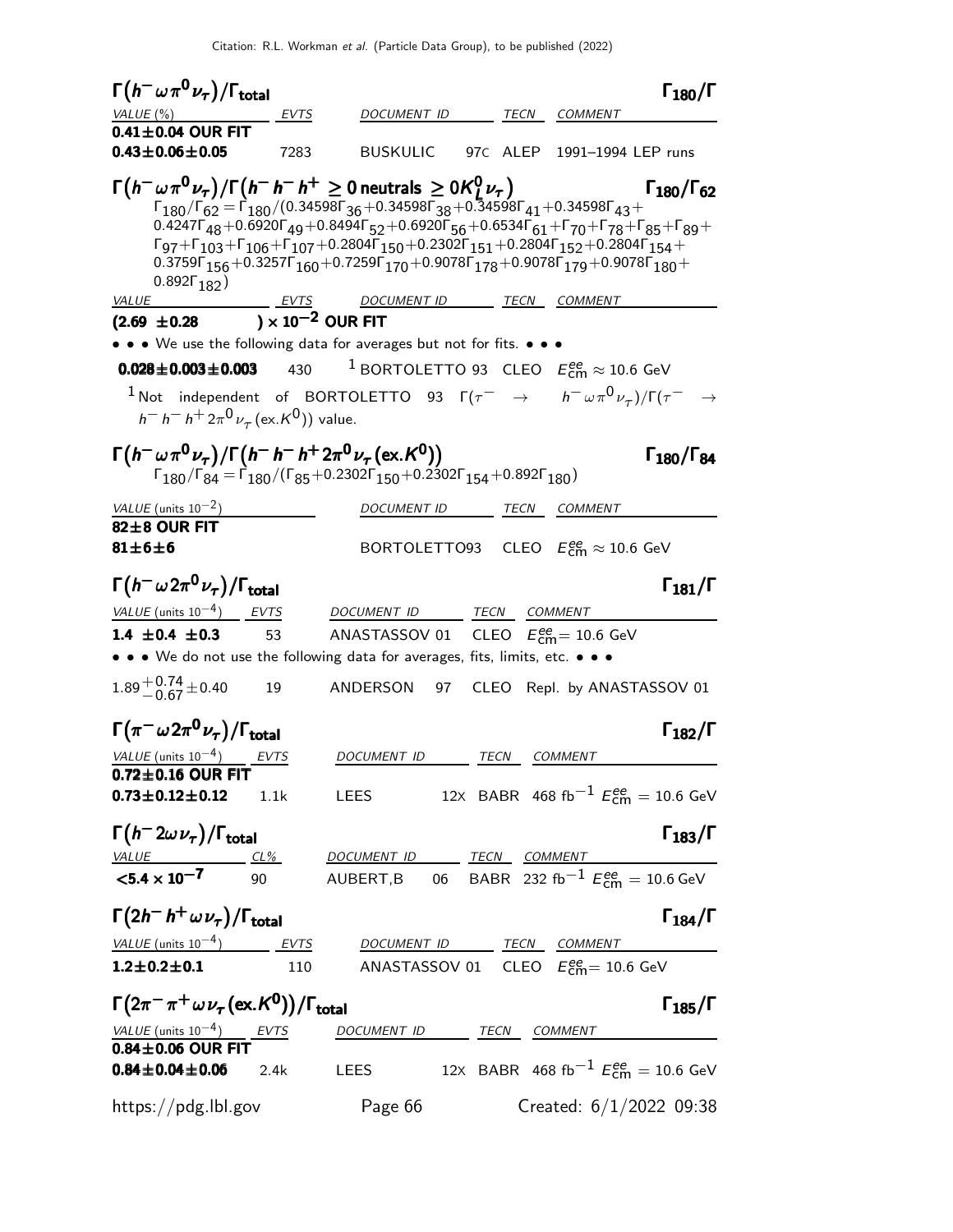### Γ $(e<sup>-</sup>γ)/Γ$ <sub>total</sub> Γ<sub>186</sub>/Γ

Π

|                                                                               |         | Test of lepton family number conservation. |     |             |                                                             |
|-------------------------------------------------------------------------------|---------|--------------------------------------------|-----|-------------|-------------------------------------------------------------|
| VALUE                                                                         | CL%     | <b>DOCUMENT ID</b>                         |     | TECN        | <b>COMMENT</b>                                              |
| $<$ 3.3 $\times$ 10 <sup>-8</sup>                                             | 90      | AUBERT                                     |     |             | 10B BABR 516 fb <sup>-1</sup> , $E_{cm}^{ee} = 10.6$        |
|                                                                               |         |                                            |     |             | GeV                                                         |
| • • • We do not use the following data for averages, fits, limits, etc. • • • |         |                                            |     |             |                                                             |
| ${<}5.6\times10^{-8}$                                                         | 90      | <b>UNO</b>                                 |     |             | 21 BELL 988 fb <sup>-1</sup> , $E_{cm}^{ee} = 10.6$         |
| ${<}1.2 \times 10^{-7}$                                                       | 90      | HAYASAKA                                   | 08  |             | GeV<br>BELL 535 fb <sup>-1</sup> , $E_{cm}^{ee} = 10.6$     |
| ${<}1.1 \times 10^{-7}$                                                       | 90      | <b>AUBERT</b>                              |     |             | GeV<br>06C BABR 232 fb <sup>-1</sup> , $E_{cm}^{ee} = 10.6$ |
| ${<}3.9\times10^{-7}$                                                         | 90      | HAYASAKA                                   | 05  |             | GeV<br>BELL 86.7 fb <sup>-1</sup> , $E_{cm}^{ee} = 10.6$    |
| ${<}2.7\times10^{-6}$                                                         | 90      | <b>EDWARDS</b>                             | 97  | <b>CLEO</b> | GeV                                                         |
| ${<}1.1\times10^{-4}$                                                         | 90      | <b>ABREU</b>                               | 95U | DLPH        | 1990-1993 LEP runs                                          |
| ${<}1.2\times10^{-4}$                                                         | 90      | ALBRECHT                                   | 92K |             | ARG $E_{\text{cm}}^{\text{ee}} = 10 \text{ GeV}$            |
| ${<}2.0\times10^{-4}$                                                         | 90      | KEH                                        | 88  |             | CBAL $E_{\text{cm}}^{\text{ee}} = 10 \text{ GeV}$           |
| $<$ 6.4 $\times$ 10 $^{-4}$                                                   | 90      | HAYES                                      | 82  |             | MRK2 $E_{cm}^{ee} = 3.8 - 6.8$ GeV                          |
| $\Gamma(e^-\gamma\gamma)/\Gamma_{\rm total}$                                  |         |                                            |     |             | $\Gamma_{187}/\Gamma$                                       |
| <b>VALUE</b>                                                                  | CL%     | DOCUMENT ID                                |     | TECN        | <b>COMMENT</b>                                              |
| $< 2.5 \times 10^{-4}$                                                        | T<br>90 | <b>BRYMAN</b>                              |     |             | 21 RVUE 516 fb <sup>-1</sup> , $E_{cm}^{ee} = 10.6$ GeV     |

<sup>1</sup> BRYMAN 21 reinterprets the upper limit result on B( $\tau$ <sup>−</sup> → e<sup>−</sup>  $\gamma$ ) and B( $\tau$ <sup>−</sup> →  $\mu$ <sup>−</sup>  $\gamma$ ) by AUBERT 10B, estimating with a simulation the efficiency for this decay mode to be detected as the corresponding AUBERT 10B decay mode.

### Γ $(\mu^- \gamma)$ /Γ<sub>total</sub> Γ $_{188}$ /Γ

|                                                                               |               | Test of lepton family number conservation. |        |             |                                                                                                                                          |
|-------------------------------------------------------------------------------|---------------|--------------------------------------------|--------|-------------|------------------------------------------------------------------------------------------------------------------------------------------|
| VALUE                                                                         | CL%           | <u>DOCUMENT ID</u>                         |        | <b>TECN</b> | <b>COMMENT</b>                                                                                                                           |
| $< 4.2 \times 10^{-8}$                                                        | 90            | <b>UNO</b>                                 |        |             | 21 BELL 988 fb <sup>-1</sup> , $E_{cm}^{ee} = 10.6$ GeV                                                                                  |
| • • • We do not use the following data for averages, fits, limits, etc. • • • |               |                                            |        |             |                                                                                                                                          |
| $< 4.4 \times 10^{-8}$                                                        | 90            | <b>AUBERT</b>                              |        |             | 10B BABR 516 fb <sup>-1</sup> , $E_{cm}^{ee} = 10.6$ GeV                                                                                 |
| $< 4.5 \times 10^{-8}$                                                        | 90            | HAYASAKA                                   | 08     |             | BELL 535 fb <sup>-1</sup> , $E_{cm}^{ee} = 10.6$ GeV                                                                                     |
| $< 6.8~\times 10^{-8}$                                                        | 90            | AUBERT, B                                  |        |             | 05A BABR 232 fb <sup>-1</sup> , $E_{cm}^{ee} = 10.6$ GeV                                                                                 |
| $< 3.1 \times 10^{-7}$                                                        | 90            | <b>ABE</b>                                 |        |             | 04B BELL 86.3 fb <sup>-1</sup> , $E_{cm}^{ee} = 10.6$ GeV                                                                                |
| $< 1.1 \times 10^{-6}$                                                        | 90            | AHMED                                      | $00\,$ |             | CLEO $E_{cm}^{ee} = 10.6$ GeV                                                                                                            |
| $< 3.0 \times 10^{-6}$                                                        | 90            | <b>EDWARDS</b>                             | 97     | <b>CLEO</b> |                                                                                                                                          |
| $< 6.2 \times 10^{-5}$                                                        | 90            | <b>ABREU</b>                               | 95U    |             | DLPH 1990-1993 LEP runs                                                                                                                  |
| $< 0.42 \times 10^{-5}$                                                       | 90            | <b>BEAN</b>                                | 93     |             | CLEO $E_{\text{cm}}^{\text{ee}} = 10.6 \text{ GeV}$                                                                                      |
| $< 3.4 \times 10^{-5}$                                                        | 90            | ALBRECHT                                   |        |             | 92K ARG $E_{cm}^{ee} = 10$ GeV                                                                                                           |
| $<$ 55 $\times 10^{-5}$                                                       | 90            | <b>HAYES</b>                               | 82     |             | MRK2 $E_{cm}^{ee} = 3.8 - 6.8$ GeV                                                                                                       |
| $\Gamma(\mu^-\gamma\gamma)/\Gamma_{\rm total}$                                |               |                                            |        |             | $\Gamma_{189}/\Gamma$                                                                                                                    |
| VALUE                                                                         | <u>__ CL%</u> | DOCUMENT ID                                |        | TECN        | COMMENT                                                                                                                                  |
| $< 5.8 \times 10^{-4}$                                                        | 90            |                                            |        |             | <sup>1</sup> BRYMAN 21 RVUE 516 fb <sup>-1</sup> , $E_{cm}^{ee} = 10.6$ GeV                                                              |
|                                                                               |               |                                            |        |             | $^{-1}$ BRYMAN 21 reinterprets the upper limit result on B $(\tau^-\rightarrow\,e^-\,\gamma)$ and B $(\tau^-\rightarrow\,\mu^-\,\gamma)$ |

<sup>1</sup> BRYMAN 21 reinterprets the upper limit result on B( $\tau$ <sup>−</sup> → e<sup>−</sup>  $\gamma$ ) and B( $\tau$ <sup>−</sup> →  $\mu$ <sup>−</sup>  $\gamma$ ) by AUBERT 10B, estimating with a simulation the efficiency for this decay mode to be detected as the corresponding AUBERT 10B decay mode.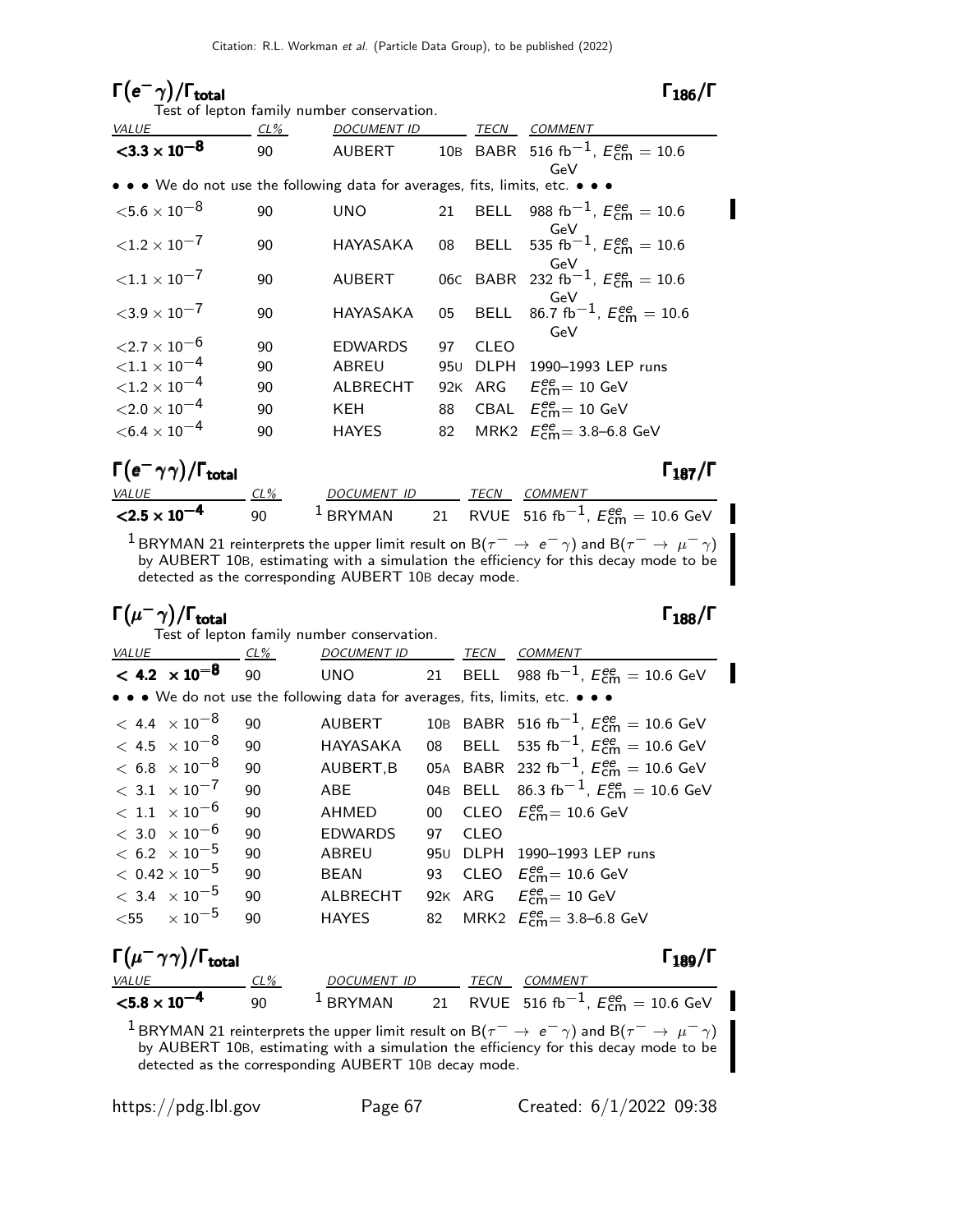### $\Gamma(e^-\pi^0)/\Gamma_{\rm total}$  Γ<sub>190</sub>/Γ total 190

|              |                             |      | Test of lepton family number conservation.                                                                            |      |                                                                 |
|--------------|-----------------------------|------|-----------------------------------------------------------------------------------------------------------------------|------|-----------------------------------------------------------------|
| <b>VALUE</b> |                             | CL%  | <b>DOCUMENT ID</b>                                                                                                    | TECN | COMMENT                                                         |
|              | $< 8.0 \times 10^{-8}$      | 90 — |                                                                                                                       |      | MIYAZAKI 07 BELL 401 fb <sup>-1</sup> , $E_{cm}^{ee}$ =10.6 GeV |
|              |                             |      | $\bullet \bullet \bullet$ We do not use the following data for averages, fits, limits, etc. $\bullet \bullet \bullet$ |      |                                                                 |
|              | $< 1.3 \times 10^{-7}$      | 90   | AUBERT                                                                                                                |      | 071 BABR 339 fb <sup>-1</sup> , $E_{cm}^{ee}$ =10.6 GeV         |
|              | $< 1.9 \times 10^{-7}$      | 90   | ENARI                                                                                                                 |      | 05 BELL 154 fb <sup>-1</sup> , $E_{cm}^{ee}$ = 10.6 GeV         |
|              | $< 3.7 \times 10^{-6}$      | 90   | <b>BONVICINI</b>                                                                                                      |      | 97 CLEO $E_{\text{cm}}^{ee} = 10.6$ GeV                         |
|              | $< 17 \times 10^{-5}$       | 90   | <b>ALBRECHT</b>                                                                                                       |      | 92K ARG $E_{\text{cm}}^{\text{ee}} = 10 \text{ GeV}$            |
|              | $< 14$ $\times 10^{-5}$     | 90   | KEH                                                                                                                   |      | 88 CBAL $E_{\text{cm}}^{ee} = 10 \text{ GeV}$                   |
|              | ${<}210$ $\times$ $10^{-5}$ | 90   | HAYES                                                                                                                 |      | 82 MRK2 $E_{cm}^{ee} = 3.8 - 6.8$ GeV                           |
|              |                             |      |                                                                                                                       |      |                                                                 |

# $\Gamma(\mu^-\pi^0)/\Gamma_{\rm total}$  Γ<sub>191</sub>/Γ

Test of lepton family number conservation.

|                                                                               |    | rest of reprofit family manuscritoriservation. |             |                                                         |
|-------------------------------------------------------------------------------|----|------------------------------------------------|-------------|---------------------------------------------------------|
| <i>VALUE</i><br>$CL\%$                                                        |    | <b>DOCUMENT ID</b>                             | <b>TECN</b> | <i>COMMENT</i>                                          |
| $< 1.1 \times 10^{-7}$                                                        | 90 | <b>AUBERT</b>                                  |             | 071 BABR 339 fb <sup>-1</sup> , $E_{cm}^{ee}$ =10.6 GeV |
| • • • We do not use the following data for averages, fits, limits, etc. • • • |    |                                                |             |                                                         |
| $< 1.2 \times 10^{-7}$                                                        | 90 | MIYAZAKI                                       |             | 07 BELL 401 fb <sup>-1</sup> , $E_{cm}^{ee}$ =10.6 GeV  |
| $< 4.1 \times 10^{-7}$                                                        | 90 | ENARI                                          |             | 05 BELL 154 fb <sup>-1</sup> , $E_{cm}^{ee}$ = 10.6 GeV |
| $<\,$ 4.0 $\times$ 10 $^{-6}$                                                 | 90 | <b>BONVICINI</b>                               |             | 97 CLEO $E_{cm}^{ee}$ = 10.6 GeV                        |
| $< 4.4 \times 10^{-5}$                                                        | 90 | <b>ALBRECHT</b>                                |             | 92K ARG $E_{cm}^{ee} = 10$ GeV                          |
| ${<}82 \times 10^{-5}$                                                        | 90 | HAYES                                          |             | 82 MRK2 $E_{cm}^{ee} = 3.8 - 6.8$ GeV                   |

### Γ $(e^ \mathcal{K}^0_S$  $\Gamma(e^{-}K_{S}^{0})/\Gamma_{\text{total}}$  Γ<sub>192</sub>/Γ

| Test of lepton family number conservation.                                    |    |                 |  |      |                                                                    |  |  |
|-------------------------------------------------------------------------------|----|-----------------|--|------|--------------------------------------------------------------------|--|--|
| VALUE CL%                                                                     |    | DOCUMENT ID     |  | TECN | COMMENT                                                            |  |  |
| $<$ 2.6 $\times$ 10 $^{-8}$                                                   |    |                 |  |      | 90 MIYAZAKI 10A BELL 671 fb <sup>-1</sup> $E_{cm}^{ee} = 10.6$ GeV |  |  |
| • • • We do not use the following data for averages, fits, limits, etc. • • • |    |                 |  |      |                                                                    |  |  |
| $<$ 3.3 $\times$ 10 $^{-8}$                                                   | 90 | AUBERT          |  |      | 09D BABR 469 fb <sup>-1</sup> $E_{cm}^{ee}$ = 10.6 GeV             |  |  |
| ${<}5.6\times10^{-8}$                                                         | 90 | <b>MIYAZAKI</b> |  |      | 06A BELL 281 fb <sup>-1</sup> $E_{cm}^{ee} = 10.6$ GeV             |  |  |
| ${<}9.1 \times 10^{-7}$                                                       | 90 | <b>CHEN</b>     |  |      | 02C CLEO $E_{cm}^{ee}$ = 10.6 GeV                                  |  |  |
| ${<}1.3\times10^{-3}$                                                         | 90 | <b>HAYES</b>    |  |      | 82 MRK2 $E_{cm}^{ee} = 3.8 - 6.8$ GeV                              |  |  |

### Γ $(\mu^-$  K $^0_S$  $\Gamma(\mu - K_S^0)/\Gamma_{\rm total}$  [193/Γ

| Test of lepton family number conservation.                                                                            |        |                    |  |             |                                                                        |  |  |
|-----------------------------------------------------------------------------------------------------------------------|--------|--------------------|--|-------------|------------------------------------------------------------------------|--|--|
| <i>VALUE</i>                                                                                                          | $CL\%$ | <b>DOCUMENT ID</b> |  | <b>TECN</b> | <b>COMMENT</b>                                                         |  |  |
| $<$ 2.3 $\times$ 10 <sup>-8</sup>                                                                                     | 90     |                    |  |             | MIYAZAKI 10A BELL 671 fb <sup>-1</sup> $E_{\text{cm}}^{ee}$ = 10.6 GeV |  |  |
| $\bullet \bullet \bullet$ We do not use the following data for averages, fits, limits, etc. $\bullet \bullet \bullet$ |        |                    |  |             |                                                                        |  |  |
| ${<}4.0\times10^{-8}$                                                                                                 | 90     | AUBERT             |  |             | 09D BABR 469 fb <sup>-1</sup> $E_{cm}^{ee}$ = 10.6 GeV                 |  |  |
| ${<}4.9\times10^{-8}$                                                                                                 | 90     | <b>MIYAZAKI</b>    |  |             | 06A BELL 281 fb <sup>-1</sup> $E_{cm}^{ee} = 10.6$ GeV                 |  |  |
| ${<}9.5\times10^{-7}$                                                                                                 | 90     | <b>CHEN</b>        |  |             | 02C CLEO $E_{\text{cm}}^{\text{ee}} = 10.6 \text{ GeV}$                |  |  |
| ${<}1.0\times10^{-3}$                                                                                                 | 90     | <b>HAYES</b>       |  |             | 82 MRK2 $E_{cm}^{ee} = 3.8 - 6.8$ GeV                                  |  |  |

### $\Gamma(e^-\eta)/\Gamma_{\rm total}$   $\Gamma_{194}/\Gamma$

|                        |     | Test of lepton family number conservation. |      |                                                                 |
|------------------------|-----|--------------------------------------------|------|-----------------------------------------------------------------|
| <i>VALUE</i>           | CL% | <b>DOCUMENT ID</b>                         | TECN | <i>COMMENT</i>                                                  |
| $< 9.2 \times 10^{-8}$ | 90  |                                            |      | MIYAZAKI 07 BELL 401 fb <sup>-1</sup> , $E_{cm}^{ee}$ =10.6 GeV |
| https://pdg.lbl.gov    |     | Page 68                                    |      | Created: $6/1/2022$ 09:38                                       |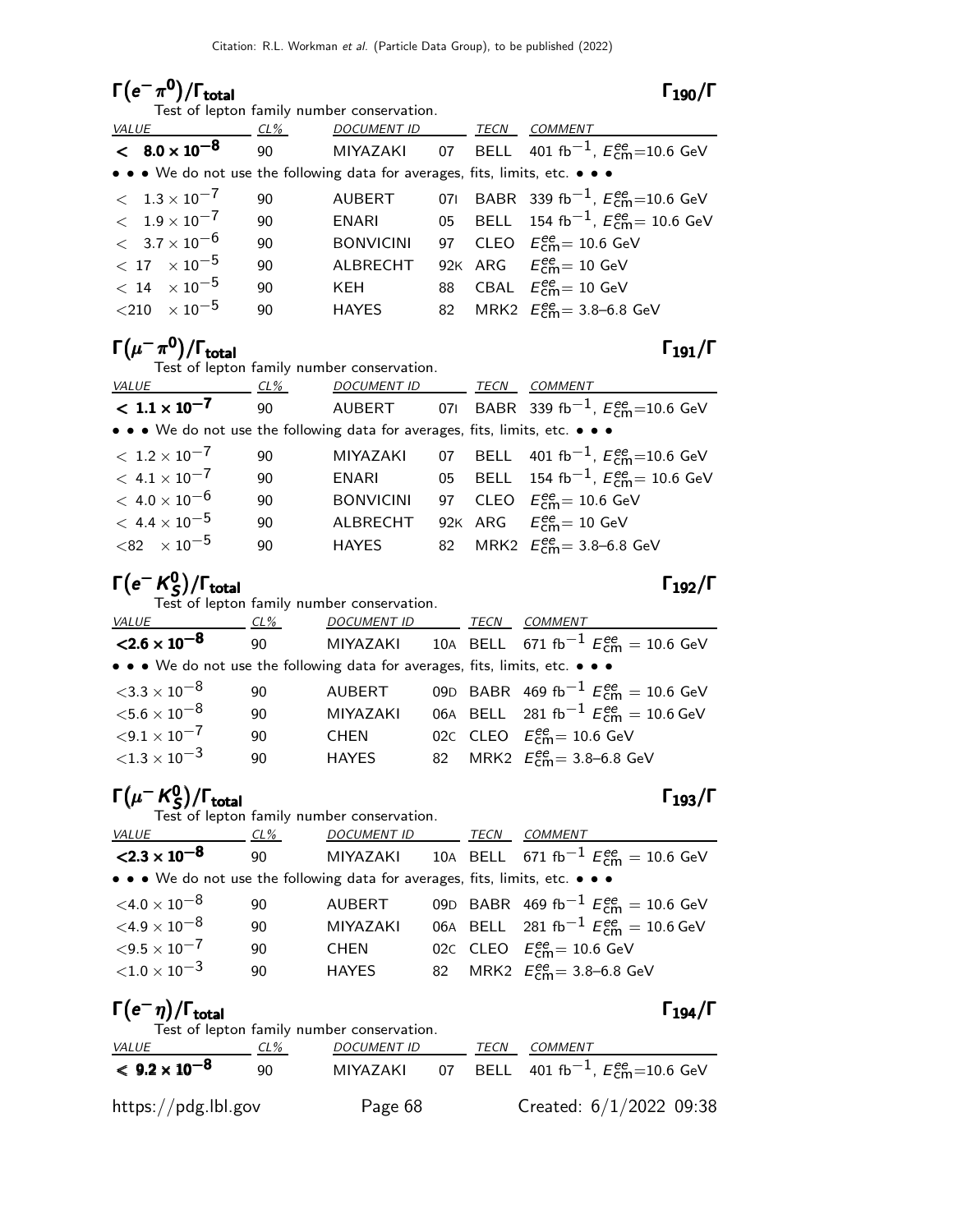• • • We do not use the following data for averages, fits, limits, etc. • • •

| $<\,1.6\times10^{-7}$   | 90 | AUBERT |  | 071 BABR 339 fb <sup>-1</sup> , $E_{cm}^{ee}$ =10.6 GeV |
|-------------------------|----|--------|--|---------------------------------------------------------|
| $< 2.4 \times 10^{-7}$  | 90 | ENARI  |  | 05 BELL 154 fb <sup>-1</sup> , $E_{cm}^{ee}$ = 10.6 GeV |
| $<\,8.2\times10^{-6}$   | 90 |        |  | BONVICINI 97 CLEO $E_{cm}^{ee} = 10.6$ GeV              |
| $<\rm~6.3\times10^{-5}$ | 90 |        |  | ALBRECHT 92K ARG $E_{cm}^{ee} = 10$ GeV                 |
| ${<}24 \times 10^{-5}$  | 90 | KFH    |  | 88 CBAL $E_{\text{cm}}^{\text{ee}} = 10 \text{ GeV}$    |

### $\Gamma(\mu^-\eta)/\Gamma_{\rm total}$  Γ<sub>195</sub>/Γ

Test of lepton family number conservation.

|  | -<br>٧<br>× |  |
|--|-------------|--|
|--|-------------|--|

|                             | rest or repton rammy number conservation.                                     |                    |      |                                                                 |
|-----------------------------|-------------------------------------------------------------------------------|--------------------|------|-----------------------------------------------------------------|
| <i>VALUE</i>                | CL%                                                                           | <b>DOCUMENT ID</b> | TECN | <b>COMMENT</b>                                                  |
| $<$ 6.5 $\times$ 10 $^{-8}$ | 90                                                                            |                    |      | MIYAZAKI 07 BELL 401 fb <sup>-1</sup> , $E_{cm}^{ee}$ =10.6 GeV |
|                             | • • • We do not use the following data for averages, fits, limits, etc. • • • |                    |      |                                                                 |
| ${<}1.5\times10^{-7}$       | 90                                                                            | <b>AUBERT</b>      |      | 071 BABR 339 fb <sup>-1</sup> , $E_{cm}^{ee}$ =10.6 GeV         |
| ${<}1.5\times10^{-7}$       | 90                                                                            | ENARI              |      | 05 BELL 154 fb <sup>-1</sup> , $E_{cm}^{ee}$ = 10.6 GeV         |
| ${<}3.4\times10^{-7}$       | 90                                                                            | ENARI              |      | 04 BELL 84.3 fb <sup>-1</sup> , $E_{cm}^{ee}$ =10.6 GeV         |
| ${<}9.6\times10^{-6}$       | 90                                                                            | <b>BONVICINI</b>   |      | 97 CLEO $E_{\text{cm}}^{\text{ee}} = 10.6 \text{ GeV}$          |
| ${<}7.3\times10^{-5}$       | 90                                                                            | ALBRECHT           |      | 92K ARG $E_{cm}^{ee} = 10$ GeV                                  |
|                             |                                                                               |                    |      |                                                                 |

# $\Gamma(e^-\rho^0)/\Gamma_{\rm total}$  Γ<sub>196</sub>/Γ

| Test of lepton family number conservation.                                    |      |                    |    |      |                                                                |  |  |  |
|-------------------------------------------------------------------------------|------|--------------------|----|------|----------------------------------------------------------------|--|--|--|
| <b>VALUE</b>                                                                  | CL % | <b>DOCUMENT ID</b> |    | TECN | COMMENT                                                        |  |  |  |
| $< 1.8 \times 10^{-8}$                                                        | 90   |                    |    |      | MIYAZAKI 11 BELL 854 fb <sup>-1</sup> $E_{cm}^{ee} = 10.6$ GeV |  |  |  |
| • • • We do not use the following data for averages, fits, limits, etc. • • • |      |                    |    |      |                                                                |  |  |  |
| $<\,$ 4.6 $\times$ 10 $^{-8}$                                                 | 90   | <b>AUBERT</b>      |    |      | 09W BABR 451 fb <sup>-1</sup> $E_{cm}^{ee}$ = 10.6 GeV         |  |  |  |
| $< 6.3 \times 10^{-8}$                                                        | 90   | <b>NISHIO</b>      |    |      | 08 BELL 543 fb <sup>-1</sup> $E_{cm}^{ee}$ = 10.6 GeV          |  |  |  |
| $< 6.5 \times 10^{-7}$                                                        | 90   | YUSA               |    |      | 06 BELL 158 fb <sup>-1</sup> $E_{cm}^{ee} = 10.6$ GeV          |  |  |  |
| $<\,2.0\times10^{-6}$                                                         | 90   | <b>BLISS</b>       |    |      | 98 CLEO $E_{cm}^{ee}$ = 10.6 GeV                               |  |  |  |
| $< 4.2 \times 10^{-6}$                                                        | 90   | $1$ BARTELT        | 94 |      | CLEO Repl. by BLISS 98                                         |  |  |  |
| $<\rm~1.9\times 10^{-5}$                                                      | 90   | <b>ALBRECHT</b>    |    |      | 92K ARG $E_{\text{cm}}^{ee} = 10 \text{ GeV}$                  |  |  |  |
| ${<}37$ $\times$ 10 <sup>-5</sup>                                             | 90   | <b>HAYES</b>       |    |      | 82 MRK2 $E_{cm}^{ee} = 3.8 - 6.8$ GeV                          |  |  |  |
|                                                                               |      |                    |    |      |                                                                |  |  |  |

1 BARTELT 94 assume phase space decays.

# $\Gamma(\mu^-\rho^{\mathbf{0}})/\Gamma_{\text{total}}$  Γ<sub>197</sub>/Γ

| Test of lepton family number conservation.                                    |      |                    |    |      |                                                                |  |  |
|-------------------------------------------------------------------------------|------|--------------------|----|------|----------------------------------------------------------------|--|--|
| VALUE                                                                         | CL % | <b>DOCUMENT ID</b> |    | TECN | <b>COMMENT</b>                                                 |  |  |
| $< 1.2 \times 10^{-8}$                                                        | 90   |                    |    |      | MIYAZAKI 11 BELL 854 fb <sup>-1</sup> $E_{cm}^{ee} = 10.6$ GeV |  |  |
| • • • We do not use the following data for averages, fits, limits, etc. • • • |      |                    |    |      |                                                                |  |  |
| $< 2.6 \times 10^{-8}$                                                        | 90   | <b>AUBERT</b>      |    |      | 09W BABR 451 fb <sup>-1</sup> $E_{cm}^{ee}$ = 10.6 GeV         |  |  |
| $< 6.8 \times 10^{-8}$                                                        | 90   | <b>NISHIO</b>      |    |      | 08 BELL 543 fb <sup>-1</sup> $E_{cm}^{ee}$ = 10.6 GeV          |  |  |
| $< 2.0 \times 10^{-7}$                                                        | 90   | YUSA               |    |      | 06 BELL 158 fb <sup>-1</sup> $E_{cm}^{ee}$ = 10.6 GeV          |  |  |
| $< 6.3 \times 10^{-6}$                                                        | 90   | <b>BLISS</b>       |    |      | 98 CLEO $E_{cm}^{ee}$ = 10.6 GeV                               |  |  |
| $< 5.7 \times 10^{-6}$                                                        | 90   | $1$ BARTELT        | 94 |      | CLEO Repl. by BLISS 98                                         |  |  |
| $< 2.9 \times 10^{-5}$                                                        | 90   | <b>ALBRECHT</b>    |    |      | 92K ARG $E_{\text{cm}}^{ee} = 10 \text{ GeV}$                  |  |  |
| $<$ 44 $\times 10^{-5}$                                                       | 90   | <b>HAYES</b>       |    |      | 82 MRK2 $E_{cm}^{ee} = 3.8 - 6.8$ GeV                          |  |  |

1 BARTELT 94 assume phase space decays.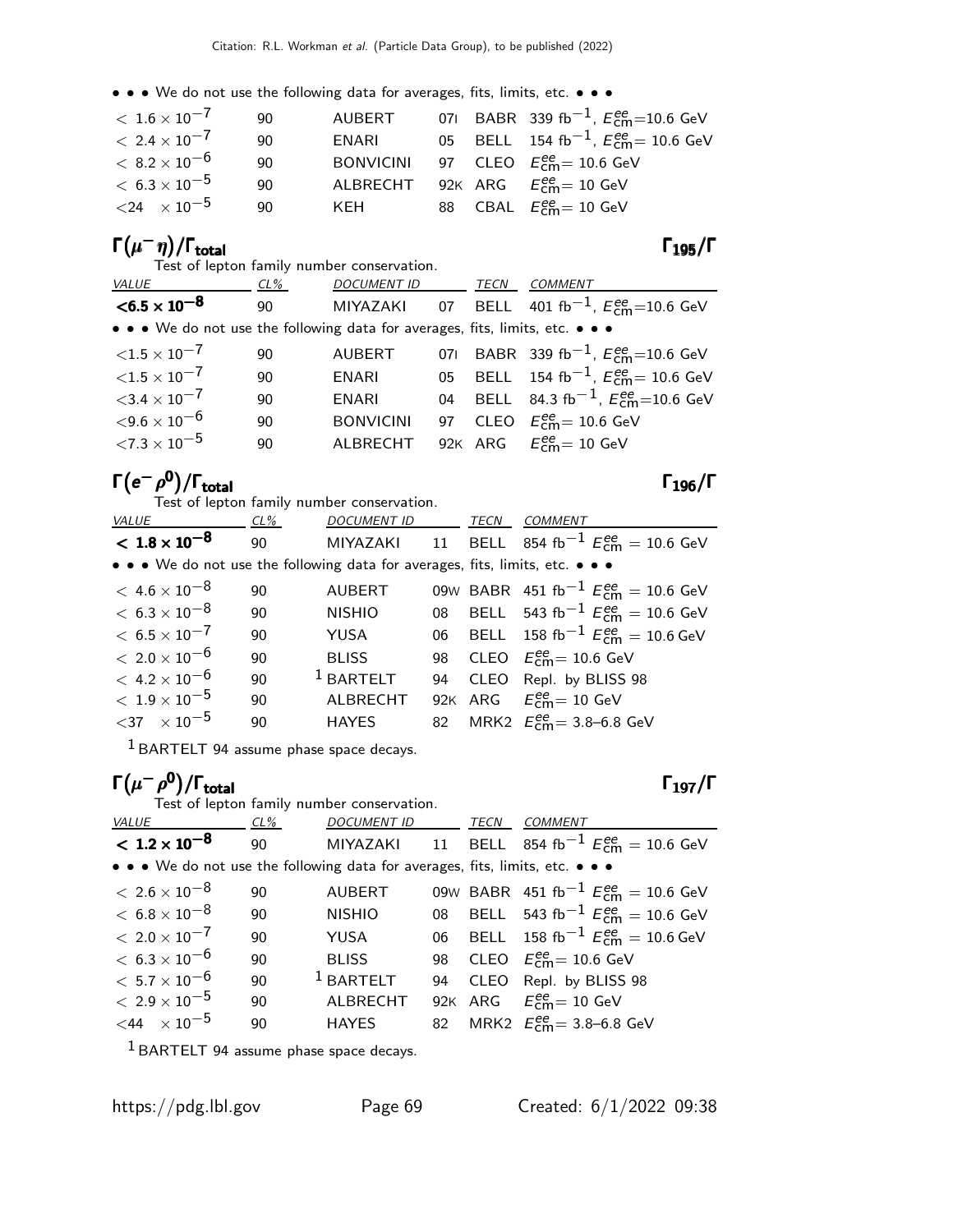| $\Gamma(e^-\omega)/\Gamma_{\rm total}$                                        |     |               |      | $\Gamma_{198}/\Gamma$                                                         |
|-------------------------------------------------------------------------------|-----|---------------|------|-------------------------------------------------------------------------------|
| VALUE                                                                         | CL% | DOCUMENT ID   | TECN | <b>COMMENT</b>                                                                |
| $<$ 4.8 $\times$ 10 <sup>-8</sup>                                             | 90  |               |      | MIYAZAKI 11 BELL 854 fb <sup>-1</sup> $E_{\text{cm}}^{ee} = 10.6 \text{ GeV}$ |
| • • • We do not use the following data for averages, fits, limits, etc. • • • |     |               |      |                                                                               |
| ${<}1.1 \times 10^{-7}$                                                       | 90  | <b>AUBERT</b> |      | 08K BABR 384 fb <sup>-1</sup> $E_{cm}^{ee}$ = 10.6 GeV                        |
| ${<}1.8\times10^{-7}$                                                         | 90  | NISHIO        |      | 08 BELL 543 fb <sup>-1</sup> $E_{cm}^{ee}$ = 10.6 GeV                         |
| $\Gamma(\mu^-\omega)/\Gamma_{\rm total}$                                      |     |               |      | $\Gamma_{199}/\Gamma$                                                         |
| VALUE                                                                         | CL% | DOCUMENT ID   | TECN | <b>COMMENT</b>                                                                |
| $<$ 4.7 $\times$ 10 <sup>-8</sup>                                             | 90  |               |      | MIYAZAKI 11 BELL 854 fb <sup>-1</sup> $E_{cm}^{ee} = 10.6$ GeV                |
| • • • We do not use the following data for averages, fits, limits, etc. • • • |     |               |      |                                                                               |

| ${<}1.0\times10^{-7}$ | 90. | AUBERT |  | 08K BABR 384 fb <sup>-1</sup> $E_{cm}^{ee} = 10.6$ GeV |
|-----------------------|-----|--------|--|--------------------------------------------------------|
| ${<}8.9\times10^{-8}$ | 90  | NISHIO |  | 08 BELL 543 fb <sup>-1</sup> $E_{cm}^{ee} = 10.6$ GeV  |

# $\Gamma(e^- K^*(892)^0)/\Gamma_{\rm total}$  Γ<sub>200</sub>/Γ

Test of lepton family number conservation.

| <i>VALUE</i>                                                                  | CL % | <b>DOCUMENT ID</b> | TECN | <b>COMMENT</b>                                         |
|-------------------------------------------------------------------------------|------|--------------------|------|--------------------------------------------------------|
| $<$ 3.2 $\times$ 10 <sup>-8</sup>                                             | 90   | MIYAZAKI           |      | 11 BELL 854 fb <sup>-1</sup> $E_{cm}^{ee}$ = 10.6 GeV  |
| • • • We do not use the following data for averages, fits, limits, etc. • • • |      |                    |      |                                                        |
| $<$ 5.9 $\times$ 10 $^{-8}$                                                   | 90   | <b>AUBERT</b>      |      | 09W BABR 451 fb <sup>-1</sup> $E_{cm}^{ee}$ = 10.6 GeV |
| ${<}7.8\times10^{-8}$                                                         | 90   | <b>NISHIO</b>      |      | 08 BELL 543 fb <sup>-1</sup> $E_{cm}^{ee}$ = 10.6 GeV  |
| ${<}3.0\times10^{-7}$                                                         | 90   | YUSA               |      | 06 BELL 158 fb <sup>-1</sup> $E_{cm}^{ee}$ = 10.6 GeV  |
| ${<}5.1\times10^{-6}$                                                         | 90   | <b>BLISS</b>       |      | 98 CLEO $E_{\text{cm}}^{\text{ee}} = 10.6 \text{ GeV}$ |
| $<$ 6.3 $\times$ 10 $^{-6}$                                                   | 90   | $1$ BARTELT        |      | 94 CLEO Repl. by BLISS 98                              |
| ${<}3.8\times10^{-5}$                                                         | 90   | ALBRECHT           |      | 92K ARG $E_{cm}^{ee} = 10$ GeV                         |
|                                                                               |      |                    |      |                                                        |

1 BARTELT 94 assume phase space decays.

# Γ $(\mu^- K^*(892)^0)/\Gamma_{\rm total}$ Γ $_{201}/\Gamma$

Test of lepton family number conservation.

| <b>VALUE</b>                                                                  | CL % | <b>DOCUMENT ID</b> |    | TECN | COMMENT                                                |
|-------------------------------------------------------------------------------|------|--------------------|----|------|--------------------------------------------------------|
| ${<}5.9\times10^{-8}$                                                         | 90   | <b>NISHIO</b>      |    |      | 08 BELL 543 fb <sup>-1</sup> $E_{cm}^{ee}$ = 10.6 GeV  |
| • • • We do not use the following data for averages, fits, limits, etc. • • • |      |                    |    |      |                                                        |
| $\langle 7.2\times10^{-8}$                                                    | 90   | MIYAZAKI           |    |      | 11 BELL 854 fb <sup>-1</sup> $E_{cm}^{ee}$ = 10.6 GeV  |
| ${<}1.7\times10^{-7}$                                                         | 90   | <b>AUBERT</b>      |    |      | 09W BABR 451 fb <sup>-1</sup> $E_{cm}^{ee}$ = 10.6 GeV |
| ${<}3.9\times10^{-7}$                                                         | 90   | YUSA               |    |      | 06 BELL 158 fb <sup>-1</sup> $E_{cm}^{ee}$ = 10.6 GeV  |
| ${<}7.5\times10^{-6}$                                                         | 90   | <b>BLISS</b>       |    |      | 98 CLEO $E_{\text{cm}}^{ee}$ = 10.6 GeV                |
| $<$ 9.4 $\times$ 10 $^{-6}$                                                   | 90   | $1$ BARTELT        | 94 | CLEO | Repl. by BLISS 98                                      |
| $\leq 4.5 \times 10^{-5}$                                                     | 90   | <b>ALBRECHT</b>    |    |      | 92K ARG $E_{cm}^{ee} = 10$ GeV                         |

1 BARTELT 94 assume phase space decays.

# $\Gamma(e^{-} \overline{K}^{*}(892)^{0})/\Gamma_{\mathrm{total}}$

| Test of lepton family number conservation. |        |             |  |      |                                                       |  |  |  |
|--------------------------------------------|--------|-------------|--|------|-------------------------------------------------------|--|--|--|
| <i>VALUE</i>                               | $CL\%$ | DOCUMENT ID |  | TECN | COMMENT                                               |  |  |  |
| ${<}3.4 \times 10^{-8}$                    | ۹N     | MIYAZAKI    |  |      | 11 BELL 854 fb <sup>-1</sup> $E_{cm}^{ee}$ = 10.6 GeV |  |  |  |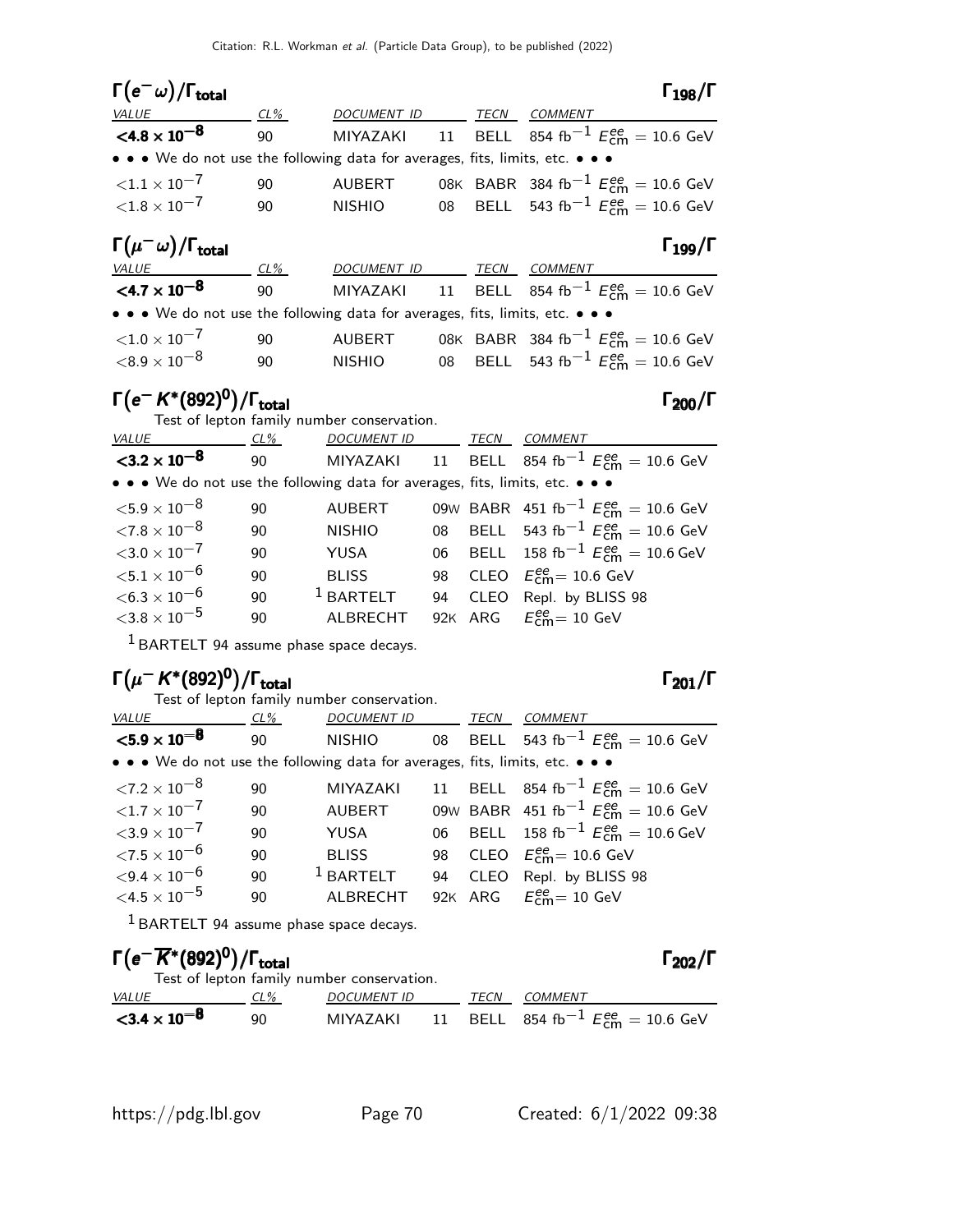• • • We do not use the following data for averages, fits, limits, etc. • • •

| $<$ 4.6 $\times$ 10 $^{-8}$ | -90 | AUBERT        |  | 09W BABR 451 fb <sup>-1</sup> $E_{cm}^{ee}$ = 10.6 GeV |
|-----------------------------|-----|---------------|--|--------------------------------------------------------|
| $<$ 7.7 $\times$ 10 $^{-8}$ | 90  | <b>NISHIO</b> |  | 08 BELL 543 fb <sup>-1</sup> $E_{cm}^{ee}$ = 10.6 GeV  |
| $<$ 4.0 $\times$ 10 $^{-7}$ | 90  | <b>YUSA</b>   |  | 06 BELL 158 fb <sup>-1</sup> $E_{cm}^{ee}$ = 10.6 GeV  |
| $<$ 7.4 $\times$ 10 $^{-6}$ | 90  | <b>BLISS</b>  |  | 98 CLEO $E_{\text{cm}}^{ee} = 10.6$ GeV                |
| ${<}1.1 \times 10^{-5}$     | 90  | $1$ BARTELT   |  | 94 CLEO Repl. by BLISS 98                              |

1 BARTELT 94 assume phase space decays.

# Γ $(\mu^-\overline{K}{}^*(892)^0)/\Gamma_{\text{total}}$

Test of lepton family number conservation.

| VALUE                                                                         | CL% | <b>DOCUMENT ID</b> | TECN | <b>COMMENT</b>                                                       |
|-------------------------------------------------------------------------------|-----|--------------------|------|----------------------------------------------------------------------|
| ${<}7.0 \times 10^{-8}$                                                       | 90  | MIYAZAKI           |      | 11 BELL 854 fb <sup>-1</sup> $E_{cm}^{ee}$ = 10.6 GeV                |
| • • • We do not use the following data for averages, fits, limits, etc. • • • |     |                    |      |                                                                      |
| $\langle 7.3\times10^{-8}$                                                    | 90  | <b>AUBERT</b>      |      | 09W BABR 451 fb <sup>-1</sup> $E_{cm}^{ee}$ = 10.6 GeV               |
| ${<}1.0\times10^{-7}$                                                         | 90  | <b>NISHIO</b>      |      | 08 BELL 543 fb <sup>-1</sup> $E_{cm}^{ee}$ = 10.6 GeV                |
| $<$ 4.0 $\times$ 10 $^{-7}$                                                   | 90  | YUSA               |      | 06 BELL 158 fb <sup>-1</sup> $E_{\text{cm}}^{ee} = 10.6 \text{ GeV}$ |
| ${<}7.5\times10^{-6}$                                                         | 90  | <b>BLISS</b>       |      | 98 CLEO $E_{\text{cm}}^{ee} = 10.6 \text{ GeV}$                      |
| $<$ 8.7 $\times$ 10 $^{-6}$                                                   | 90  | $1$ BARTELT        |      | 94 CLEO Repl. by BLISS 98                                            |
| 1 2 . 2 2 2 2 3 3 4 5 6 7 8                                                   |     |                    |      |                                                                      |

1 BARTELT 94 assume phase space decays.

### Γ $(e<sup>-</sup> η'(958))$ /Γ<sub>total</sub> Γ<sub>204</sub>/Γ  $\Gamma_{204}/\Gamma$ VALUE CL<sup>%</sup> DOCUMENT ID TECN COMMENT  $< 1.6 \times 10^{-7}$ 90 MIYAZAKI 07 BELL 401 fb $^{-1}$ ,  $E_{\rm cm}^{\rm ee}{=}$ 10.6 GeV • • • We do not use the following data for averages, fits, limits, etc. • • •  $\leq 2.4 \times 10^{-7}$  90 AUBERT 071 BABR 339 fb<sup>-1</sup>, E  $< 2.4 \times 10^{-7}$  90 AUBERT 07I BABR 339 fb $^{-1}$ ,  $E_{\rm cm}^{\rm ee}$ =10.6 GeV  $\langle 10. \times 10^{-7}$  90 ENARI 05 BELL 154 fb $^{-1}$ ,  $E_{\rm cm}^{\rm ee}$ = 10.6 GeV

| $\Gamma(\mu^-\eta'(958))/\Gamma_{\rm total}$                                  |     |                    |  |      | $\Gamma_{205}/\Gamma$                                                  |  |  |
|-------------------------------------------------------------------------------|-----|--------------------|--|------|------------------------------------------------------------------------|--|--|
| <i>VALUE</i>                                                                  | CL% | <b>DOCUMENT ID</b> |  | TECN | COMMENT                                                                |  |  |
| $< 1.3 \times 10^{-7}$                                                        | -90 |                    |  |      | MIYAZAKI 07 BELL 401 fb <sup>-1</sup> , $E_{\text{cm}}^{ee}$ =10.6 GeV |  |  |
| • • • We do not use the following data for averages, fits, limits, etc. • • • |     |                    |  |      |                                                                        |  |  |
| ${<}1.4\times10^{-7}$                                                         | 90  | AUBERT             |  |      | 071 BABR 339 fb <sup>-1</sup> , $E_{cm}^{ee}$ =10.6 GeV                |  |  |
| $<$ 4.7 $\times$ 10 $^{-7}$                                                   | 90  | ENARI              |  |      | 05 BELL 154 fb <sup>-1</sup> , $E_{cm}^{ee}$ = 10.6 GeV                |  |  |

|  |  | $\Gamma(e^ f_0(980) \rightarrow e^- \pi^+ \pi^-)/\Gamma_{\rm total}$ |  | $\Gamma_{206}/\Gamma$ |
|--|--|----------------------------------------------------------------------|--|-----------------------|
|--|--|----------------------------------------------------------------------|--|-----------------------|

 $\mathbf{A}$ 

| VALUE                             | CL% | <i>DOCUMENT ID</i> | TECN | <i>COMMENT</i>                                               |
|-----------------------------------|-----|--------------------|------|--------------------------------------------------------------|
| $<$ 3.2 $\times$ 10 <sup>-8</sup> | ۹N  |                    |      | MIYAZAKI 09 BELL 671 fb $^{-1}$ $E_{\rm cm}^{ee}$ = 10.6 GeV |

| $\Gamma(\mu^- \, \hbar (980) \to \mu^- \, \pi^+ \, \pi^-)/\Gamma_{\rm total}$ |             |              | $\Gamma_{207}/\Gamma$ |
|-------------------------------------------------------------------------------|-------------|--------------|-----------------------|
| 1/AIII                                                                        | DOCHMENT ID | TECN COMMENT |                       |

| <i>VALUE</i>            | CL% | DOCUMENT ID |  | <i>TECN COMMENT</i>                                            |
|-------------------------|-----|-------------|--|----------------------------------------------------------------|
| ${<}3.4 \times 10^{-8}$ | 90  |             |  | MIYAZAKI 09 BELL 671 fb <sup>-1</sup> $E_{cm}^{ee}$ = 10.6 GeV |

### Γ $(\rm{e}^{-}\,\rm{\phi})$ /Γ<sub>total</sub> επιτείται του προσπαθεί της προσπαθείας της προσπαθείας της προσπαθείας της προσπαθείας

| Test of lepton family number conservation. |        |                    |  |      |                                                        |  |
|--------------------------------------------|--------|--------------------|--|------|--------------------------------------------------------|--|
| <i>VALUE</i>                               | $CL\%$ | <b>DOCUMENT ID</b> |  | TECN | <i>COMMENT</i>                                         |  |
| $3.1 \times 10^{-8}$                       | 90     | MIYAZAKI           |  |      | 11 BELL 854 fb <sup>-1</sup> $E_{cm}^{ee}$ = 10.6 GeV  |  |
| ${<}3.1 \times 10^{-8}$                    | 90     | AUBERT             |  |      | 09W BABR 451 fb <sup>-1</sup> $E_{cm}^{ee}$ = 10.6 GeV |  |
|                                            |        |                    |  |      |                                                        |  |

https://pdg.lbl.gov Page 71 Created: 6/1/2022 09:38

### **al** Γ<sub>206</sub>/Γ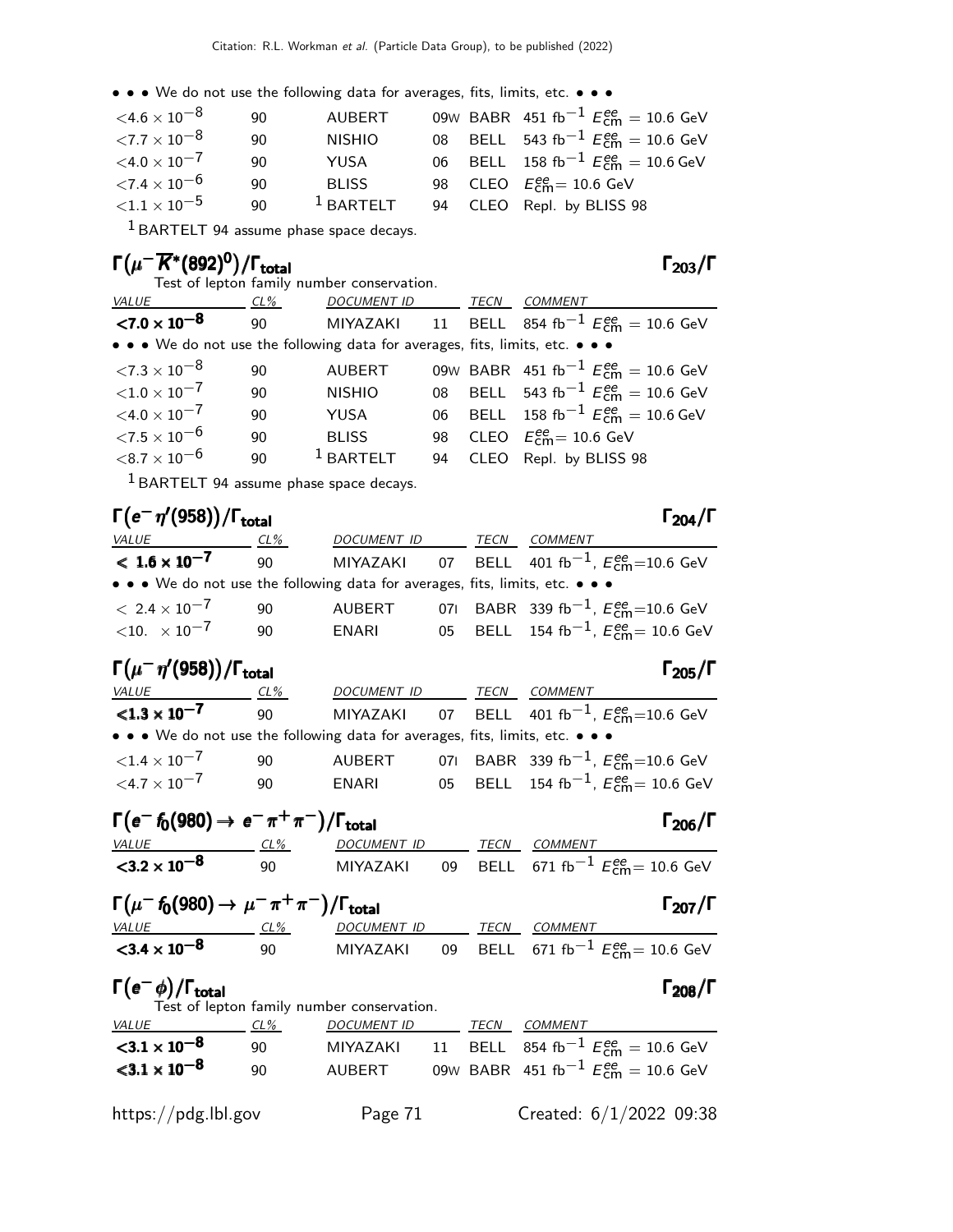• • • We do not use the following data for averages, fits, limits, etc. • • •

| $<$ 7.3 $\times$ 10 $^{-8}$          | ۹O | <b>NISHIO</b> |  | 08 BELL 543 fb <sup>-1</sup> $E_{cm}^{ee}$ = 10.6 GeV  |
|--------------------------------------|----|---------------|--|--------------------------------------------------------|
| $\langle 7.3 \times 10^{-7} \rangle$ | 90 | YUSA          |  | 06 BELL 158 fb <sup>-1</sup> $E_{cm}^{ee}$ = 10.6 GeV  |
| ${<}6.9\times10^{-6}$                | 90 | <b>BLISS</b>  |  | 98 CLEO $E_{\text{cm}}^{\text{ee}} = 10.6 \text{ GeV}$ |

### Γ $(\mu^-\phi)/\Gamma_{\rm total}$  Γ $_{209}/\Gamma$

|                                                                               |     | Test of lepton family number conservation. |  |      |                                                                 |
|-------------------------------------------------------------------------------|-----|--------------------------------------------|--|------|-----------------------------------------------------------------|
| <i>VALUE</i>                                                                  | CL% | <b>DOCUMENT ID</b>                         |  | TECN | <b>COMMENT</b>                                                  |
| $< 8.4 \times 10^{-8}$                                                        | 90  |                                            |  |      | MIYAZAKI 11 BELL 854 fb $^{-1}$ $E_{\text{cm}}^{ee}$ = 10.6 GeV |
| • • • We do not use the following data for averages, fits, limits, etc. • • • |     |                                            |  |      |                                                                 |
| ${<}1.9\times10^{-7}$                                                         | 90  | <b>AUBERT</b>                              |  |      | 09W BABR 451 fb <sup>-1</sup> $E_{cm}^{ee}$ = 10.6 GeV          |
| ${<}1.3\times10^{-7}$                                                         | 90  | <b>NISHIO</b>                              |  |      | 08 BELL 543 fb <sup>-1</sup> $E_{cm}^{ee}$ = 10.6 GeV           |
| ${<}7.7\times10^{-7}$                                                         | 90  | <b>YUSA</b>                                |  |      | 06 BELL 158 fb <sup>-1</sup> $E_{cm}^{ee}$ = 10.6 GeV           |
| ${<}7.0\times10^{-6}$                                                         | 90  | <b>BLISS</b>                               |  |      | 98 CLEO $E_{\text{cm}}^{\text{ee}} = 10.6 \text{ GeV}$          |

# $\Gamma(e^-\,e^+e^-)/\Gamma_{\rm total}$  Γ<sub>210</sub>/Γ

Test of lepton family number conservation.

| VALUE |                         | $CL\%$ | <b>DOCUMENT ID</b>                                                            |    | TECN | <b>COMMENT</b>                                                 |
|-------|-------------------------|--------|-------------------------------------------------------------------------------|----|------|----------------------------------------------------------------|
|       | $< 2.7 \times 10^{-8}$  | 90     | HAYASAKA                                                                      |    |      | 10 BELL 782 fb <sup>-1</sup> $E_{cm}^{ee}$ = 10.6 GeV          |
|       |                         |        | • • • We do not use the following data for averages, fits, limits, etc. • • • |    |      |                                                                |
|       | $< 2.9 \times 10^{-8}$  | 90     | <b>LEES</b>                                                                   |    |      | 10A BABR 468 fb <sup>-1</sup> $E_{cm}^{ee}$ = 10.6 GeV         |
|       | $< 3.6 \times 10^{-8}$  | 90     | MIYAZAKI                                                                      |    |      | 08 BELL 535 fb <sup>-1</sup> $E_{\text{cm}}^{ee}$ = 10.6 GeV   |
|       | $< 4.3 \times 10^{-8}$  | 90     | <b>AUBERT</b>                                                                 |    |      | 07BK BABR 376 fb <sup>-1</sup> $E_{\text{cm}}^{ee}$ = 10.6 GeV |
|       | $< 2.0 \times 10^{-7}$  | 90     | <b>AUBERT</b>                                                                 |    |      | 04J BABR 91.5 fb <sup>-1</sup> $E_{cm}^{ee}$ = 10.6 GeV        |
|       | $< 3.5 \times 10^{-7}$  | 90     | YUSA                                                                          |    |      | 04 BELL 87.1 fb <sup>-1</sup> $E_{cm}^{ee}$ = 10.6 GeV         |
|       | $< 2.9 \times 10^{-6}$  | 90     | <b>BLISS</b>                                                                  | 98 |      | CLEO $E_{\text{cm}}^{\text{ee}} = 10.6 \text{ GeV}$            |
|       | $< 0.33 \times 10^{-5}$ | 90     | $1$ BARTELT                                                                   | 94 |      | CLEO Repl. by BLISS 98                                         |
|       | $< 1.3 \times 10^{-5}$  | 90     | <b>ALBRECHT</b>                                                               |    |      | 92K ARG $E_{cm}^{ee} = 10$ GeV                                 |
|       | $< 2.7 \times 10^{-5}$  | 90     | <b>BOWCOCK</b>                                                                | 90 |      | CLEO $E_{cm}^{ee} = 10.4 - 10.9$                               |
|       | $<$ 40 $\times 10^{-5}$ | 90     | <b>HAYES</b>                                                                  |    |      | 82 MRK2 $E_{cm}^{ee} = 3.8 - 6.8$ GeV                          |
|       |                         |        |                                                                               |    |      |                                                                |

<sup>1</sup> BARTELT 94 assume phase space decays.

# $\Gamma(e^-\mu^+\mu^-)/\Gamma_{\rm total}$  Γ<sub>211</sub>/Γ

Test of lepton family number conservation.

| VALUE                                                                         |                                   | CL% | <b>DOCUMENT ID</b> |    | TECN | <b>COMMENT</b>                                                 |  |  |  |  |  |  |
|-------------------------------------------------------------------------------|-----------------------------------|-----|--------------------|----|------|----------------------------------------------------------------|--|--|--|--|--|--|
|                                                                               | $< 2.7 \times 10^{-8}$            | 90  |                    |    |      | HAYASAKA 10 BELL 782 fb <sup>-1</sup> $E_{cm}^{ee}$ = 10.6 GeV |  |  |  |  |  |  |
| • • • We do not use the following data for averages, fits, limits, etc. • • • |                                   |     |                    |    |      |                                                                |  |  |  |  |  |  |
|                                                                               | $< 3.2 \times 10^{-8}$            | 90  | <b>LEES</b>        |    |      | 10A BABR 468 fb <sup>-1</sup> $E_{cm}^{ee}$ = 10.6 GeV         |  |  |  |  |  |  |
|                                                                               | $< 4.1 \times 10^{-8}$            | 90  | <b>MIYAZAKI</b>    |    |      | 08 BELL 535 fb <sup>-1</sup> $E_{cm}^{ee}$ = 10.6 GeV          |  |  |  |  |  |  |
|                                                                               | $<$ 3.7 $\times$ 10 <sup>-8</sup> | 90  | <b>AUBERT</b>      |    |      | 07BK BABR 376 fb <sup>-1</sup> $E_{cm}^{ee}$ = 10.6 GeV        |  |  |  |  |  |  |
|                                                                               | $< 3.3 \times 10^{-7}$            | 90  | <b>AUBERT</b>      |    |      | 04J BABR 91.5 fb <sup>-1</sup> $E_{\text{cm}}^{ee}$ = 10.6 GeV |  |  |  |  |  |  |
|                                                                               | $< 2.0 \times 10^{-7}$            | 90  | YUSA               |    |      | 04 BELL 87.1 fb <sup>-1</sup> $E_{\text{cm}}^{ee}$ = 10.6 GeV  |  |  |  |  |  |  |
|                                                                               | $<\,1.8\phantom{0}\times 10^{-6}$ | 90  | <b>BLISS</b>       | 98 |      | CLEO $E_{\text{cm}}^{\text{ee}} = 10.6 \text{ GeV}$            |  |  |  |  |  |  |
|                                                                               | $<\,0.36\times10^{-5}$            | 90  | $1$ BARTELT        | 94 |      | CLEO Repl. by BLISS 98                                         |  |  |  |  |  |  |
|                                                                               | $<\,1.9\phantom{0}\times10^{-5}$  | 90  | <b>ALBRECHT</b>    |    |      | 92K ARG $E_{\text{cm}}^{ee} = 10 \text{ GeV}$                  |  |  |  |  |  |  |
|                                                                               | $< 2.7 \times 10^{-5}$            | 90  | <b>BOWCOCK</b>     | 90 |      | CLEO $E_{cm}^{ee} = 10.4 - 10.9$                               |  |  |  |  |  |  |
|                                                                               | $<$ 33 $\times 10^{-5}$           | 90  | <b>HAYES</b>       | 82 |      | MRK2 $E_{cm}^{ee} = 3.8 - 6.8$ GeV                             |  |  |  |  |  |  |
|                                                                               |                                   |     |                    |    |      |                                                                |  |  |  |  |  |  |

https://pdg.lbl.gov Page 72 Created: 6/1/2022 09:38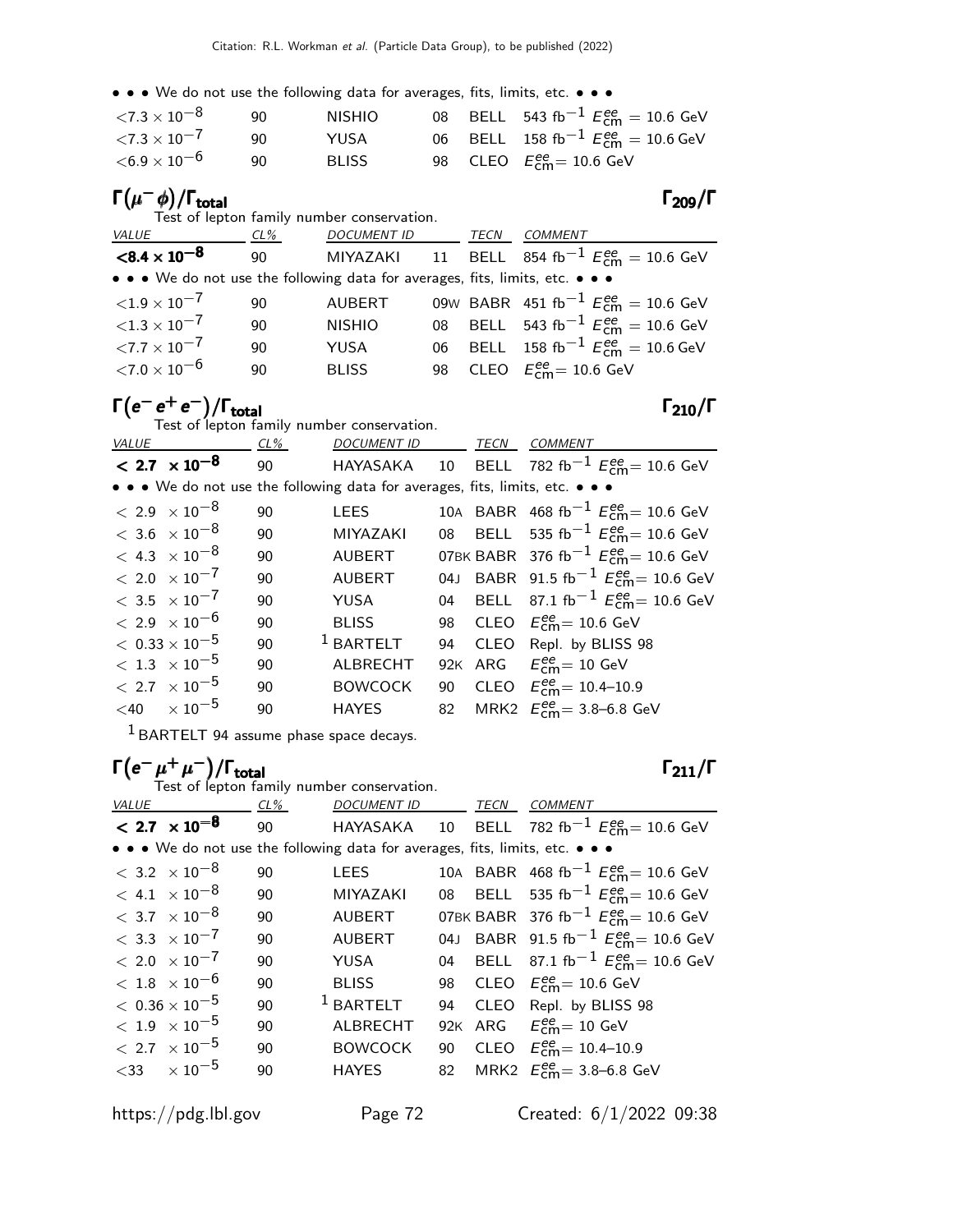1 BARTELT 94 assume phase space decays.

| $\Gamma(e^+\mu^-\mu^-)/\Gamma_{\rm total}$                                    |     | Test of lepton family number conservation. |     |      | $\Gamma_{212}/\Gamma$                                          |
|-------------------------------------------------------------------------------|-----|--------------------------------------------|-----|------|----------------------------------------------------------------|
| VALUE                                                                         | CL% | <b>DOCUMENT ID</b>                         |     | TECN | <i>COMMENT</i>                                                 |
| $< 1.7 \times 10^{-8}$                                                        | 90  |                                            |     |      | HAYASAKA 10 BELL 782 fb <sup>-1</sup> $E_{cm}^{ee}$ = 10.6 GeV |
| • • • We do not use the following data for averages, fits, limits, etc. • • • |     |                                            |     |      |                                                                |
| $\langle 2.6 \times 10^{-8}$                                                  | 90  | <b>LEES</b>                                |     |      | 10A BABR 468 fb <sup>-1</sup> $E_{cm}^{ee}$ = 10.6 GeV         |
| $\langle 2.3 \times 10^{-8} \rangle$                                          | 90  | <b>MIYAZAKI</b>                            |     |      | 08 BELL 535 fb <sup>-1</sup> $E_{cm}^{ee}$ = 10.6 GeV          |
| ${<}5.6 \times 10^{-8}$                                                       | 90  | <b>AUBERT</b>                              |     |      | 07BK BABR 376 fb <sup>-1</sup> $E_{cm}^{ee}$ = 10.6 GeV        |
| ${1.3 \times 10^{-7}}$                                                        | 90  | <b>AUBERT</b>                              |     |      | 04J BABR 91.5 fb <sup>-1</sup> $E_{cm}^{ee}$ = 10.6 GeV        |
| $\langle 2.0 \times 10^{-7}$                                                  | 90  | YUSA                                       |     |      | 04 BELL 87.1 fb <sup>-1</sup> $E_{cm}^{ee}$ = 10.6 GeV         |
| ${<}1.5 \times 10^{-6}$                                                       | 90  | <b>BLISS</b>                               | 98  |      | CLEO $E_{\text{cm}}^{\text{ee}} = 10.6 \text{ GeV}$            |
| $<$ 0.35 $\times$ 10 $^{-5}$                                                  | 90  | $1$ BARTELT                                | 94  | CLEO | Repl. by BLISS 98                                              |
| ${<}1.8$ $\times$ 10 <sup>-5</sup>                                            | 90  | ALBRECHT                                   | 92K |      | ARG $E_{cm}^{ee} = 10$ GeV                                     |
| ${<}1.6 \times 10^{-5}$                                                       | 90  | <b>BOWCOCK</b>                             | 90  |      | CLEO $E_{cm}^{ee} = 10.4 - 10.9$                               |
|                                                                               |     |                                            |     |      |                                                                |

 $<sup>1</sup>$  BARTELT 94 assume phase space decays.</sup>

## $\Gamma(\mu^- \, {\sf e}^+ \, {\sf e}^-)/\Gamma_{\sf total}$

Test of lepton family number conservation.

|                                                                               |     | rest or repton raminy number conservation. |    |      |                                                         |
|-------------------------------------------------------------------------------|-----|--------------------------------------------|----|------|---------------------------------------------------------|
| VALUE                                                                         | CL% | <b>DOCUMENT ID</b>                         |    | TECN | <b>COMMENT</b>                                          |
| $< 1.8 \times 10^{-8}$                                                        | 90  | HAYASAKA                                   |    |      | 10 BELL 782 fb <sup>-1</sup> $E_{cm}^{ee}$ = 10.6 GeV   |
| • • • We do not use the following data for averages, fits, limits, etc. • • • |     |                                            |    |      |                                                         |
| $< 2.2 \times 10^{-8}$                                                        | 90  | LEES                                       |    |      | 10A BABR 468 fb <sup>-1</sup> $E_{cm}^{ee}$ = 10.6 GeV  |
| $< 2.7 \times 10^{-8}$                                                        | 90  | <b>MIYAZAKI</b>                            |    |      | 08 BELL 535 fb <sup>-1</sup> $E_{cm}^{ee}$ = 10.6 GeV   |
| $< 8.0 \times 10^{-8}$                                                        | 90  | <b>AUBERT</b>                              |    |      | 07BK BABR 376 fb <sup>-1</sup> $E_{cm}^{ee}$ = 10.6 GeV |
| $< 2.7 \times 10^{-7}$                                                        | 90  | <b>AUBERT</b>                              |    |      | 04J BABR 91.5 fb <sup>-1</sup> $E_{cm}^{ee}$ = 10.6 GeV |
| $< 1.9 \times 10^{-7}$                                                        | 90  | YUSA                                       |    |      | 04 BELL 87.1 fb <sup>-1</sup> $E_{cm}^{ee}$ = 10.6 GeV  |
| $<\,1.7\phantom{0}\times 10^{-6}$                                             | 90  | <b>BLISS</b>                               |    |      | 98 CLEO $E_{\text{cm}}^{ee}$ = 10.6 GeV                 |
| $< 0.34 \times 10^{-5}$                                                       | 90  | $1$ BARTELT                                | 94 |      | CLEO Repl. by BLISS 98                                  |
| $<\,1.4\phantom{0}\times10^{-5}$                                              | 90  | <b>ALBRECHT</b>                            |    |      | 92K ARG $E_{\text{cm}}^{ee} = 10 \text{ GeV}$           |
| $< 2.7 \times 10^{-5}$                                                        | 90  | <b>BOWCOCK</b>                             | 90 |      | CLEO $E_{\text{cm}}^{\text{ee}} = 10.4 - 10.9$          |
| $<$ 44 $\times 10^{-5}$                                                       | 90  | <b>HAYES</b>                               | 82 |      | MRK2 $E_{cm}^{ee} = 3.8 - 6.8$ GeV                      |
|                                                                               |     |                                            |    |      |                                                         |

1 BARTELT 94 assume phase space decays.

## $\Gamma(\mu^+e^-e^-)/\Gamma_{\rm total}$  Γ<sub>214</sub>/Γ

|              |                                   |     | Test of lepton family number conservation.                                    |    |      |                                                                       |
|--------------|-----------------------------------|-----|-------------------------------------------------------------------------------|----|------|-----------------------------------------------------------------------|
| <b>VALUE</b> |                                   | CL% | <b>DOCUMENT ID</b>                                                            |    | TECN | <b>COMMENT</b>                                                        |
|              | $< 1.5 \times 10^{-8}$            | 90  |                                                                               |    |      | HAYASAKA 10 BELL 782 fb <sup>-1</sup> $E_{\text{cm}}^{ee}$ = 10.6 GeV |
|              |                                   |     | • • • We do not use the following data for averages, fits, limits, etc. • • • |    |      |                                                                       |
|              | $< 1.8$ $\times 10^{-8}$          | 90  | <b>LEES</b>                                                                   |    |      | 10A BABR 468 fb <sup>-1</sup> $E_{cm}^{ee}$ = 10.6 GeV                |
|              | ${<}2.0 \times 10^{-8}$           | 90  | <b>MIYAZAKI</b>                                                               |    |      | 08 BELL 535 fb <sup>-1</sup> $E_{\text{cm}}^{ee}$ = 10.6 GeV          |
|              | $<$ 5.8 $\times$ 10 $^{-8}$       | 90  | <b>AUBERT</b>                                                                 |    |      | 07BK BABR 376 fb <sup>-1</sup> $E_{\text{cm}}^{ee}$ = 10.6 GeV        |
|              | ${<}1.1 \times 10^{-7}$           | 90  | <b>AUBERT</b>                                                                 |    |      | 04J BABR 91.5 fb <sup>-1</sup> $E_{cm}^{ee}$ = 10.6 GeV               |
|              | $< 2.0 \times 10^{-7}$            | 90  | YUSA                                                                          | 04 |      | BELL 87.1 fb <sup>-1</sup> $E_{\text{cm}}^{ee}$ = 10.6 GeV            |
|              | $<$ 1.5 $\times$ 10 <sup>-6</sup> | 90  | <b>BLISS</b>                                                                  |    |      | 98 CLEO $E_{\text{cm}}^{ee}$ = 10.6 GeV                               |
|              | ${<}0.34\times10^{-5}$            | 90  | $1$ BARTELT                                                                   | 94 |      | CLEO Repl. by BLISS 98                                                |
|              | https://pdg.lbl.gov               |     | Page 73                                                                       |    |      | Created: 6/1/2022 09:38                                               |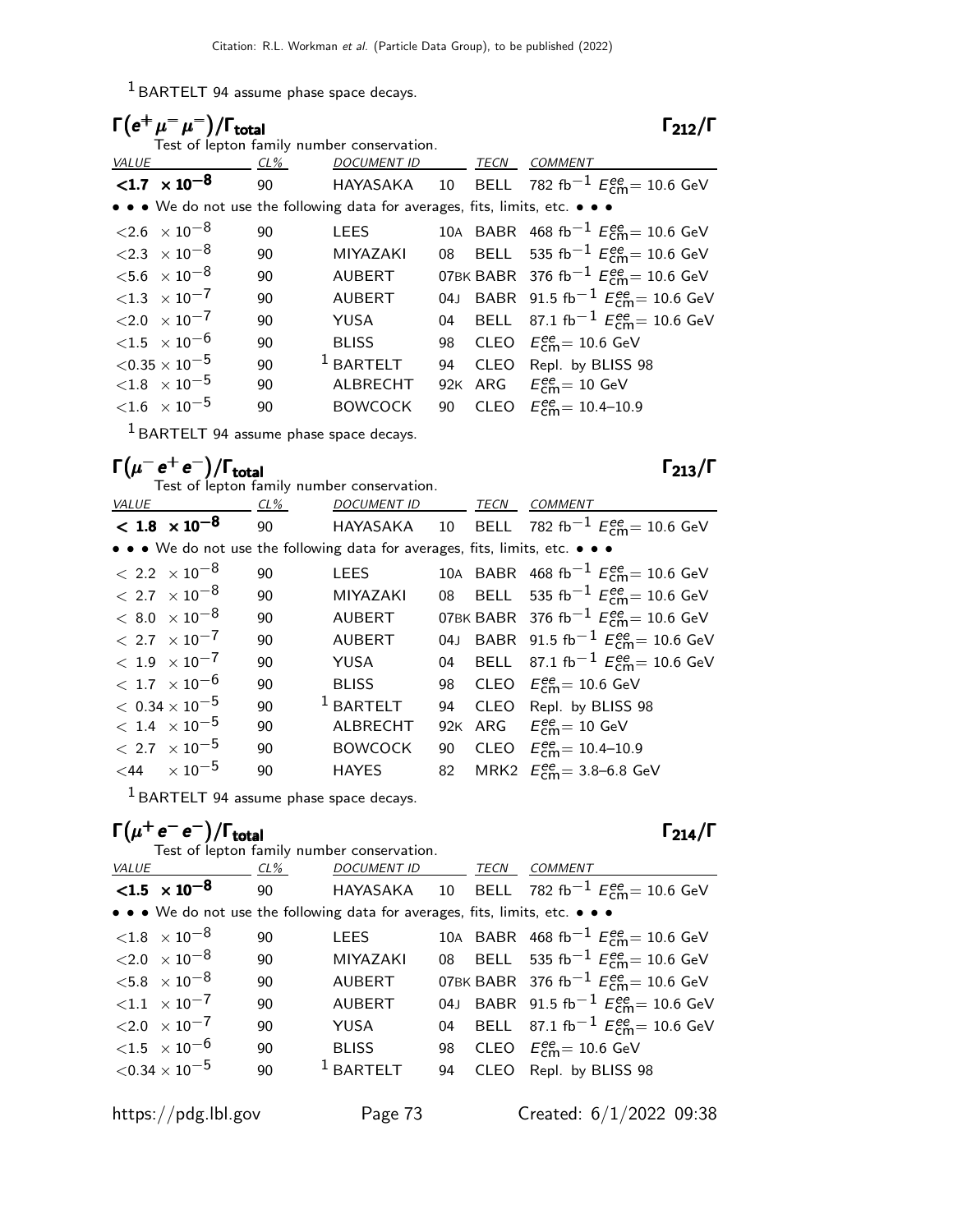| $<$ 1.4 $\,\times$ 10 $^{-5}$ | 90 |  | ALBRECHT 92K ARG $E_{cm}^{ee} = 10$ GeV    |
|-------------------------------|----|--|--------------------------------------------|
| $<$ 1.6 $\,\times$ 10 $^{-5}$ | 90 |  | BOWCOCK 90 CLEO $E_{cm}^{ee} = 10.4$ -10.9 |

1 BARTELT 94 assume phase space decays.

|              | $\Gamma(\mu^-\mu^+\mu^-)/\Gamma_{\rm total}$ |     |                                                                                                                                      |                 |             | $\Gamma_{215}/\Gamma$                                 |
|--------------|----------------------------------------------|-----|--------------------------------------------------------------------------------------------------------------------------------------|-----------------|-------------|-------------------------------------------------------|
| <b>VALUE</b> |                                              | CL% | Test of lepton family number conservation.<br><b>DOCUMENT ID</b>                                                                     |                 | TECN        | <b>COMMENT</b>                                        |
|              | $< 2.1 \times 10^{-8}$                       | 90  | HAYASAKA                                                                                                                             | 10 <sup>1</sup> |             | BELL 782 fb <sup>-1</sup> $E_{cm}^{ee}$ = 10.6 GeV    |
|              |                                              |     | $\bullet\,\bullet\,\bullet\,$ We do not use the following data for averages, fits, limits, etc. $\bullet\,\bullet\,\bullet\,\bullet$ |                 |             |                                                       |
|              | $< 8.0 \times 10^{-8}$                       | 90  | SIRUNYAN                                                                                                                             |                 | 21D CMS     | 33.2 fb <sup>-1</sup> , pp at 13 TeV                  |
|              | $< 3.8 \times 10^{-7}$                       | 90  | AAD                                                                                                                                  |                 |             | 16BA ATLS 20.3 fb <sup>-1</sup> , pp at 8 TeV         |
|              | $< 4.6 \times 10^{-8}$                       | 90  | AAIJ                                                                                                                                 |                 |             | 15AI LHCB 3.0 fb <sup>-1</sup> , pp at 7, 8 TeV       |
|              | $< 8.0 \times 10^{-8}$                       | 90  | $1$ AAIJ                                                                                                                             |                 |             | 13AH LHCB 1.0 fb <sup>-1</sup> , pp at 7 TeV          |
|              | $< 3.3 \times 10^{-8}$                       | 90  | LEES                                                                                                                                 |                 | 10A BABR    | 468 fb <sup>-1</sup> $E_{cm}^{ee}$ = 10.6 GeV         |
|              | $<\,$ 3.2 $\,\times 10^{-8}$                 | 90  | <b>MIYAZAKI</b>                                                                                                                      | 08              | <b>BELL</b> | 535 fb <sup>-1</sup> $E_{cm}^{ee}$ = 10.6 GeV         |
|              | $<\,5.3\phantom{0}\times 10^{-8}$            | 90  | <b>AUBERT</b>                                                                                                                        |                 | 07BK BABR   | 376 fb <sup>-1</sup> $E_{cm}^{ee}$ = 10.6 GeV         |
|              | $<\,1.9\phantom{0}\times 10^{-7}$            | 90  | <b>AUBERT</b>                                                                                                                        | 04J             | <b>BABR</b> | 91.5 fb <sup>-1</sup> $E_{cm}^{ee}$ = 10.6 GeV        |
|              | $< 2.0 \times 10^{-7}$                       | 90  | YUSA                                                                                                                                 | 04              | <b>BELL</b> | 87.1 fb <sup>-1</sup> $E_{\text{cm}}^{ee}$ = 10.6 GeV |
|              | $<\,1.9\phantom{0}\times10^{-6}$             | 90  | <b>BLISS</b>                                                                                                                         | 98              |             | CLEO $E_{cm}^{ee}$ = 10.6 GeV                         |
|              | $< 0.43 \times 10^{-5}$                      | 90  | <sup>2</sup> BARTELT                                                                                                                 | 94              |             | CLEO Repl. by BLISS 98                                |
|              | $<\,1.9\phantom{0}\times10^{-5}$             | 90  | <b>ALBRECHT</b>                                                                                                                      | 92K             | ARG         | $E_{\rm cm}^{\rm ee}$ = 10 GeV                        |
|              | $<\rm~1.7~\times 10^{-5}$                    | 90  | <b>BOWCOCK</b>                                                                                                                       | 90              |             | CLEO $E_{cm}^{ee} = 10.4 - 10.9$                      |
| $~<$ 49      | $\times$ 10 $^{-5}$                          | 90  | <b>HAYES</b>                                                                                                                         | 82              |             | MRK2 $E_{\text{cm}}^{ee} = 3.8 - 6.8 \text{ GeV}$     |

 $1$  Repl. by AAIJ 15AI.

 $2$  BARTELT 94 assume phase space decays.

| $\Gamma(e^-\pi^+\pi^-)/\Gamma_{\rm total}$ |        |                                                                               |    |             | $\Gamma_{216}/\Gamma$                                          |
|--------------------------------------------|--------|-------------------------------------------------------------------------------|----|-------------|----------------------------------------------------------------|
|                                            |        | Test of lepton family number conservation.                                    |    |             |                                                                |
| <b>VALUE</b>                               | $CL\%$ | <b>DOCUMENT ID</b>                                                            |    | TECN        | <b>COMMENT</b>                                                 |
| $<$ 2.3 $\times$ 10 <sup>-8</sup>          | 90     |                                                                               |    |             | MIYAZAKI 13 BELL 854 fb <sup>-1</sup> $E_{cm}^{ee} = 10.6$ GeV |
|                                            |        | • • • We do not use the following data for averages, fits, limits, etc. • • • |    |             |                                                                |
| $\leq 4.4 \times 10^{-8}$                  | 90     | <b>MIYAZAKI</b>                                                               | 10 | BELL        | Repl. by MIYAZAKI 13                                           |
| $\langle 7.3 \times 10^{-7} \rangle$       | 90     | YUSA                                                                          |    |             | 06 BELL 158 fb <sup>-1</sup> $E_{cm}^{ee}$ = 10.6 GeV          |
| ${<}1.2 \times 10^{-7}$                    | 90     | AUBERT, BE                                                                    |    |             | 05D BABR 221 fb <sup>-1</sup> , $E_{cm}^{ee}$ = 10.6 GeV       |
| ${<}2.2\times10^{-6}$                      | 90     | <b>BLISS</b>                                                                  | 98 |             | CLEO $E_{\text{cm}}^{ee} = 10.6 \text{ GeV}$                   |
| $\leq 4.4 \times 10^{-6}$                  | 90     | $1$ BARTELT                                                                   | 94 | <b>CLEO</b> | Repl. by BLISS 98                                              |
| ${<}2.7\times10^{-5}$                      | 90     | <b>ALBRECHT</b>                                                               |    |             | 92K ARG $E_{\text{cm}}^{\text{ee}} = 10 \text{ GeV}$           |
| ${<}6.0\times10^{-5}$                      | 90     | <b>BOWCOCK</b>                                                                | 90 |             | CLEO $E_{cm}^{ee} = 10.4 - 10.9$                               |

1 BARTELT 94 assume phase space decays.

| $\Gamma(e^+\pi^-\pi^-)/\Gamma_{\rm total}$                                    |        |                                     |    |      | $\Gamma_{217}/\Gamma$                                                         |
|-------------------------------------------------------------------------------|--------|-------------------------------------|----|------|-------------------------------------------------------------------------------|
|                                                                               |        | Test of lepton number conservation. |    |      |                                                                               |
| <i>VALUE</i>                                                                  | $CL\%$ | <b>DOCUMENT ID</b>                  |    | TECN | COMMENT                                                                       |
| $<$ 2.0 $\times$ 10 <sup>-8</sup>                                             | 90     |                                     |    |      | MIYAZAKI 13 BELL 854 fb <sup>-1</sup> $E_{\text{cm}}^{ee} = 10.6 \text{ GeV}$ |
| • • • We do not use the following data for averages, fits, limits, etc. • • • |        |                                     |    |      |                                                                               |
| ${<}8.8\times10^{-8}$                                                         | 90     | <b>MIYAZAKI</b>                     | 10 | BELL | Repl. by MIYAZAKI 13                                                          |
| ${<}2.0\times10^{-7}$                                                         | 90     | YUSA                                |    |      | 06 BELL 158 fb <sup>-1</sup> $E_{cm}^{ee}$ = 10.6 GeV                         |
| $\frac{https://pdg.1b1.gov}{%$                                                |        | Page 74                             |    |      | Created: $6/1/2022$ 09:38                                                     |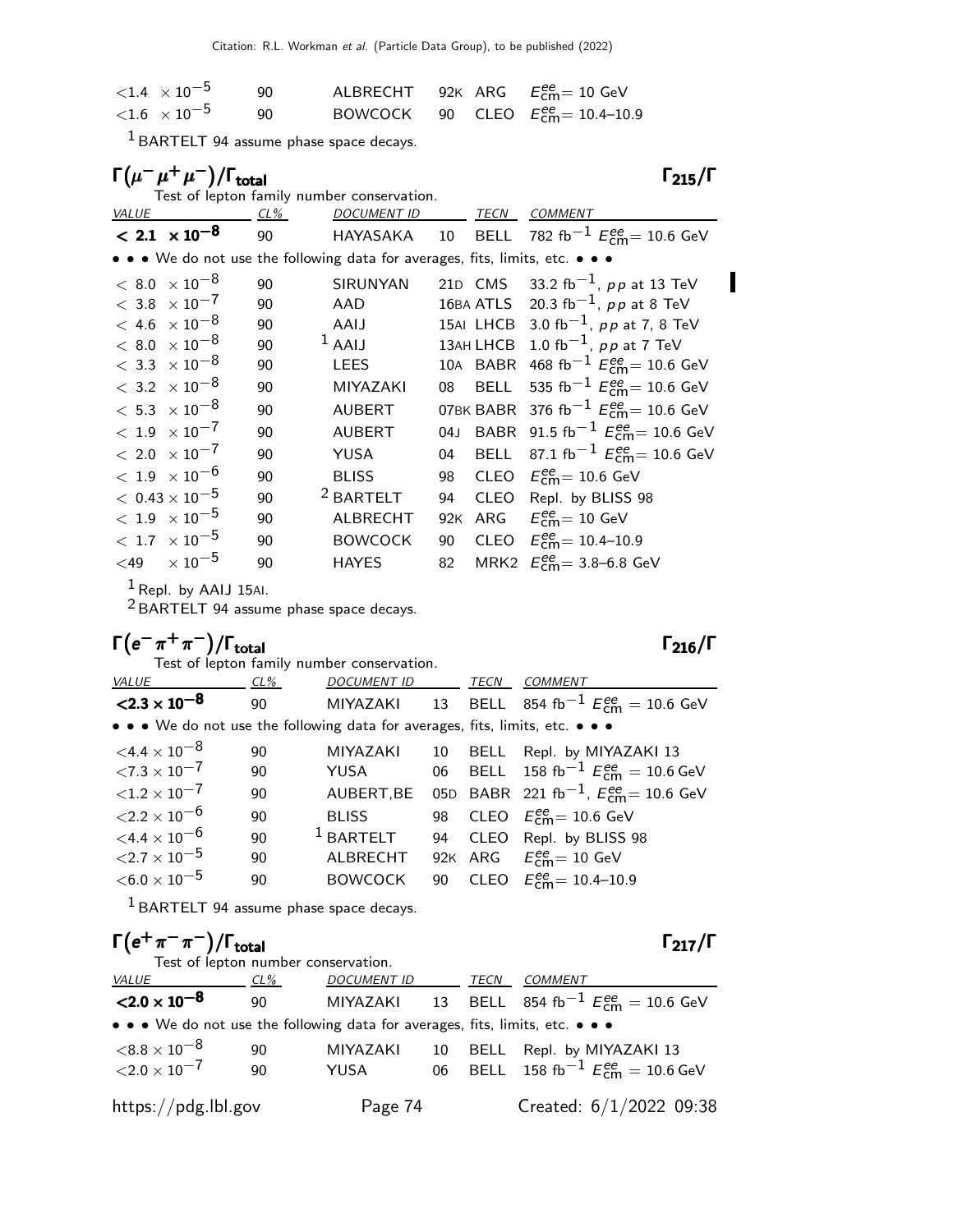| ${<}2.7\times10^{-7}$ | 90 |              |  | AUBERT, BE 05D BABR 221 fb <sup>-1</sup> , $E_{cm}^{ee}$ = 10.6 GeV |
|-----------------------|----|--------------|--|---------------------------------------------------------------------|
| ${<}1.9\times10^{-6}$ | 90 | <b>BLISS</b> |  | 98 CLEO $E_{\text{cm}}^{ee}$ = 10.6 GeV                             |
| ${<}4.4\times10^{-6}$ | 90 | $1$ BARTELT  |  | 94 CLEO Repl. by BLISS 98                                           |
| ${<}1.8\times10^{-5}$ | 90 |              |  | ALBRECHT 92K ARG $E_{cm}^{ee} = 10$ GeV                             |
| ${<}1.7\times10^{-5}$ | 90 |              |  | BOWCOCK 90 CLEO $E_{cm}^{ee} = 10.4 - 10.9$                         |

1 BARTELT 94 assume phase space decays.

## $\Gamma(\mu^-\pi^+\pi^-)/\Gamma_{\rm total}$  Γ<sub>218</sub>/Γ

Test of lepton family number conservation.

| <i>VALUE</i>                         | $CL\%$ | <b>DOCUMENT ID</b>                                                            |    | TECN | <b>COMMENT</b>                                                 |
|--------------------------------------|--------|-------------------------------------------------------------------------------|----|------|----------------------------------------------------------------|
| $\langle 2.1 \times 10^{-8} \rangle$ | 90     |                                                                               |    |      | MIYAZAKI 13 BELL 854 fb <sup>-1</sup> $E_{cm}^{ee} = 10.6$ GeV |
|                                      |        | • • • We do not use the following data for averages, fits, limits, etc. • • • |    |      |                                                                |
| $<$ 3.3 $\times$ 10 $^{-8}$          | 90     | <b>MIYAZAKI</b>                                                               | 10 |      | BELL Repl. by MIYAZAKI 13                                      |
| $\leq 4.8 \times 10^{-7}$            | 90     | YUSA                                                                          |    |      | 06 BELL 158 fb <sup>-1</sup> $E_{cm}^{ee} = 10.6$ GeV          |
| $<$ 2.9 $\times$ 10 $^{-7}$          | 90     | AUBERT, BE                                                                    |    |      | 05D BABR 221 fb <sup>-1</sup> , $E_{cm}^{ee}$ = 10.6 GeV       |
| $<$ 8.2 $\times$ 10 $^{-6}$          | 90     | <b>BLISS</b>                                                                  |    |      | 98 CLEO $E_{\text{cm}}^{\text{ee}} = 10.6 \text{ GeV}$         |
| ${<}7.4\times10^{-6}$                | 90     | $1$ BARTELT                                                                   |    |      | 94 CLEO Repl. by BLISS 98                                      |
| ${<}3.6\times10^{-5}$                | 90     | <b>ALBRECHT</b>                                                               |    |      | 92K ARG $E_{cm}^{ee} = 10$ GeV                                 |
| ${<}3.9\times10^{-5}$                | 90     | <b>BOWCOCK</b>                                                                |    |      | 90 CLEO $E_{cm}^{ee} = 10.4 - 10.9$                            |
|                                      |        |                                                                               |    |      |                                                                |

1 BARTELT 94 assume phase space decays.

## $\Gamma(\mu^+\pi^-\pi^-)/\Gamma_{\rm total}$  Γ<sub>219</sub>/Γ

Test of lepton number conservation.

| <b>VALUE</b>                                                                  | CL% | <b>DOCUMENT ID</b> |    | <b>TECN</b> | COMMENT                                                         |
|-------------------------------------------------------------------------------|-----|--------------------|----|-------------|-----------------------------------------------------------------|
| ${<}3.9\times10^{-8}$                                                         | 90  | MIYAZAKI           |    |             | 13 BELL 854 fb <sup>-1</sup> $E_{cm}^{ee}$ = 10.6 GeV           |
| • • • We do not use the following data for averages, fits, limits, etc. • • • |     |                    |    |             |                                                                 |
| $<$ 3.7 $\times$ 10 $^{-8}$                                                   | 90  | <b>MIYAZAKI</b>    | 10 |             | BELL Repl. by MIYAZAKI 13                                       |
| ${<}3.4\times10^{-7}$                                                         | 90  | YUSA               |    |             | 06 BELL 158 fb <sup>-1</sup> $E_{cm}^{ee}$ = 10.6 GeV           |
| $\langle 7 \times 10^{-8} \rangle$                                            | 90  | AUBERT, BE         |    |             | 05D BABR 221 fb <sup>-1</sup> , $E_{\text{cm}}^{ee}$ = 10.6 GeV |
| ${<}3.4\times10^{-6}$                                                         | 90  | <b>BLISS</b>       |    |             | 98 CLEO $E_{\text{cm}}^{\text{ee}} = 10.6 \text{ GeV}$          |
| $<$ 6.9 $\times$ 10 <sup>-6</sup>                                             | 90  | $1$ BARTELT        | 94 |             | CLEO Repl. by BLISS 98                                          |
| $<$ 6.3 $\times$ 10 $^{-5}$                                                   | 90  | ALBRECHT           |    |             | 92K ARG $E_{cm}^{ee} = 10$ GeV                                  |
| ${<}3.9\times10^{-5}$                                                         | 90  | <b>BOWCOCK</b>     | 90 |             | CLEO $E_{cm}^{ee} = 10.4 - 10.9$                                |

1 BARTELT 94 assume phase space decays.

## $\Gamma(e^{-}\pi^{+} K^{-})/\Gamma_{\text{total}}$  Γ<sub>220</sub>/Γ

|                                      |      | Test of lepton family number conservation.                                    |    |      |                                                                |
|--------------------------------------|------|-------------------------------------------------------------------------------|----|------|----------------------------------------------------------------|
| <b>VALUE</b>                         | CL % | <b>DOCUMENT ID</b>                                                            |    | TECN | <b>COMMENT</b>                                                 |
| ${<}3.7\times10^{-8}$                | 90   |                                                                               |    |      | MIYAZAKI 13 BELL 854 fb <sup>-1</sup> $E_{cm}^{ee} = 10.6$ GeV |
|                                      |      | • • • We do not use the following data for averages, fits, limits, etc. • • • |    |      |                                                                |
| ${<}5.8\times10^{-8}$                | 90   | <b>MIYAZAKI</b>                                                               | 10 |      | BELL Repl. by MIYAZAKI 13                                      |
| $\langle 7.2 \times 10^{-7} \rangle$ | 90   | YUSA                                                                          |    |      | 06 BELL 158 fb <sup>-1</sup> $E_{cm}^{ee}$ = 10.6 GeV          |
| $3.2 \times 10^{-7}$                 | 90   | AUBERT, BE                                                                    |    |      | 05D BABR 221 fb <sup>-1</sup> , $E_{cm}^{ee}$ = 10.6 GeV       |
| $<$ 6.4 $\times$ 10 $^{-6}$          | 90   | <b>BLISS</b>                                                                  |    |      | 98 CLEO $E_{\text{cm}}^{ee} = 10.6$ GeV                        |
| ${<}7.7\times10^{-6}$                | 90   | $1$ BARTELT                                                                   |    |      | 94 CLEO Repl. by BLISS 98                                      |
| ${<}2.9\times10^{-5}$                | 90   | ALBRECHT                                                                      |    |      | 92K ARG $E_{cm}^{ee} = 10$ GeV                                 |
| ${<}5.8\times10^{-5}$                | 90   | <b>BOWCOCK</b>                                                                | 90 |      | CLEO $E_{cm}^{ee} = 10.4 - 10.9$                               |
|                                      |      | $1$ RARTELT 04 accume phase space decays                                      |    |      |                                                                |

BARTELT 94 assume phase space decays.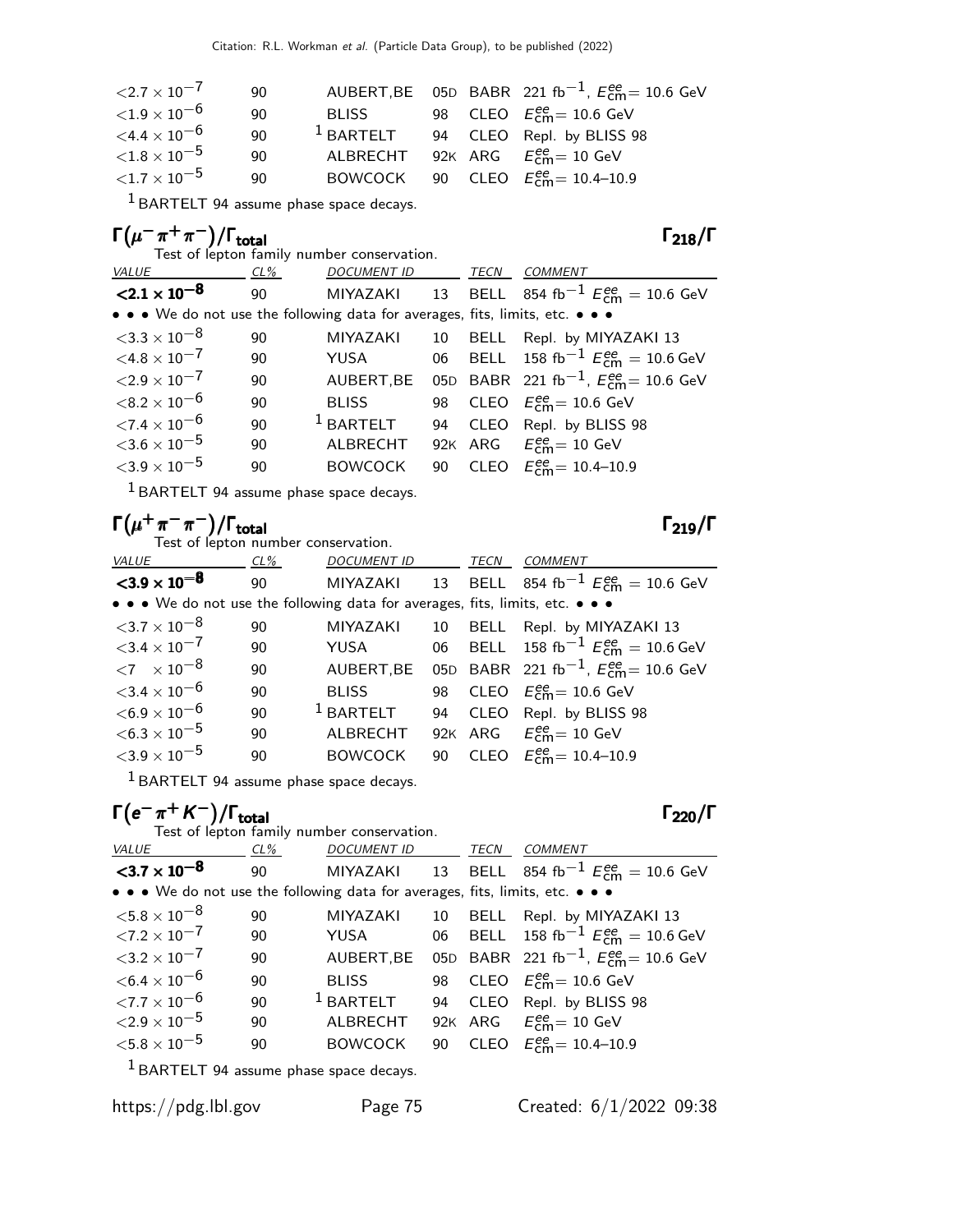# $\Gamma(e^-\pi^-K^+)/\Gamma_{\text{total}}$   $\Gamma_{221}/\Gamma$

Test of lepton family number conservation.

| <b>VALUE</b>                | $CL\%$ | DOCUMENT ID                                                                   |    | TECN | <b>COMMENT</b>                                                  |
|-----------------------------|--------|-------------------------------------------------------------------------------|----|------|-----------------------------------------------------------------|
| ${<}3.1 \times 10^{-8}$     | 90     |                                                                               |    |      | MIYAZAKI 13 BELL 854 fb <sup>-1</sup> $E_{cm}^{ee}$ = 10.6 GeV  |
|                             |        | • • • We do not use the following data for averages, fits, limits, etc. • • • |    |      |                                                                 |
| $<$ 5.2 $\times$ 10 $^{-8}$ | 90     | <b>MIYAZAKI</b>                                                               | 10 |      | BELL Repl. by MIYAZAKI 13                                       |
| ${<}1.6\times10^{-7}$       | 90     | YUSA                                                                          |    |      | 06 BELL 158 fb <sup>-1</sup> $E_{cm}^{ee}$ = 10.6 GeV           |
| ${<}1.7\times10^{-7}$       | 90     | AUBERT, BE                                                                    |    |      | 05D BABR 221 fb <sup>-1</sup> , $E_{\text{cm}}^{ee}$ = 10.6 GeV |
| ${<}3.8\times10^{-6}$       | 90     | <b>BLISS</b>                                                                  |    |      | 98 CLEO $E_{\text{cm}}^{ee}$ = 10.6 GeV                         |
| $\leq 4.6 \times 10^{-6}$   | 90     | $1$ BARTELT                                                                   |    |      | 94 CLEO Repl. by BLISS 98                                       |
| ${<}5.8\times10^{-5}$       | 90     | <b>BOWCOCK</b>                                                                | 90 |      | CLEO $E_{\text{cm}}^{\text{ee}} = 10.4 - 10.9$                  |
|                             |        |                                                                               |    |      |                                                                 |

 $^{1}$  BARTELT 94 assume phase space decays.

## $\Gamma(e^+\pi^- K^-)/\Gamma_{\rm total}$  Γ<sub>222</sub>/Γ

Test of lepton number conservation.

| <b>VALUE</b>                                                                  | $CL\%$ | <b>DOCUMENT ID</b> |    | <b>TECN</b> | <b>COMMENT</b>                                           |
|-------------------------------------------------------------------------------|--------|--------------------|----|-------------|----------------------------------------------------------|
| $<$ 3.2 $\times$ 10 <sup>-8</sup>                                             | 90     | MIYAZAKI           |    |             | 13 BELL 854 fb <sup>-1</sup> $E_{cm}^{ee}$ = 10.6 GeV    |
| • • • We do not use the following data for averages, fits, limits, etc. • • • |        |                    |    |             |                                                          |
| $<$ 6.7 $\times$ 10 $^{-8}$                                                   | 90     | <b>MIYAZAKI</b>    | 10 | BELL        | Repl. by MIYAZAKI 13                                     |
| ${<}1.9\times10^{-7}$                                                         | 90     | YUSA               | 06 |             | BELL 158 fb <sup>-1</sup> $E_{cm}^{ee} = 10.6$ GeV       |
| ${<}1.8\times10^{-7}$                                                         | 90     | AUBERT, BE         |    |             | 05D BABR 221 fb <sup>-1</sup> , $E_{cm}^{ee}$ = 10.6 GeV |
| ${<}2.1\times10^{-6}$                                                         | 90     | <b>BLISS</b>       |    |             | 98 CLEO $E_{\text{cm}}^{\text{ee}} = 10.6 \text{ GeV}$   |
| $\leq 4.5 \times 10^{-6}$                                                     | 90     | $1$ BARTELT        | 94 |             | CLEO Repl. by BLISS 98                                   |
| ${<}2.0\times10^{-5}$                                                         | 90     | <b>ALBRECHT</b>    |    |             | 92K ARG $E_{\text{cm}}^{ee} = 10 \text{ GeV}$            |
| $\leq 4.9 \times 10^{-5}$                                                     | 90     | <b>BOWCOCK</b>     | 90 |             | CLEO $E_{cm}^{ee} = 10.4 - 10.9$                         |

1 BARTELT 94 assume phase space decays.

### Γ $(e^-$  K $^0_S$  $^{\mathsf{0}}$  K  $^{\mathsf{0}}$ Γ $(e - K_S^0 K_S^0)/\Gamma_{\text{total}}$  Γ<sub>223</sub>/Γ

|                                                                                                                       |     | Test of lepton family number conservation. |      |                                                                 |
|-----------------------------------------------------------------------------------------------------------------------|-----|--------------------------------------------|------|-----------------------------------------------------------------|
| <i>VALUE</i>                                                                                                          | CL% | DOCUMENT ID                                | TECN | COMMENT                                                         |
| ${<}7.1 \times 10^{-8}$                                                                                               | 90. |                                            |      | MIYAZAKI 10A BELL 671 fb <sup>-1</sup> $E_{cm}^{ee}$ = 10.6 GeV |
| $\bullet \bullet \bullet$ We do not use the following data for averages, fits, limits, etc. $\bullet \bullet \bullet$ |     |                                            |      |                                                                 |
| $<$ 2.2 $\times$ 10 $^{-6}$                                                                                           | -90 | CHEN                                       |      | 02C CLEO $E_{\text{cm}}^{\text{ee}} = 10.6 \text{ GeV}$         |

## $\Gamma(e^- K^+ K^-)/\Gamma_{\text{total}}$  Γ<sub>224</sub>/Γ

| Test of lepton family number conservation.                                    |    |                    |    |      |                                                                |  |  |
|-------------------------------------------------------------------------------|----|--------------------|----|------|----------------------------------------------------------------|--|--|
| <i>VALUE</i><br>$CL\%$                                                        |    | <b>DOCUMENT ID</b> |    | TECN | <b>COMMENT</b>                                                 |  |  |
| ${<}3.4 \times 10^{-8}$                                                       | 90 |                    |    |      | MIYAZAKI 13 BELL 854 fb <sup>-1</sup> $E_{cm}^{ee}$ = 10.6 GeV |  |  |
| • • • We do not use the following data for averages, fits, limits, etc. • • • |    |                    |    |      |                                                                |  |  |
| ${<}5.4\times10^{-8}$                                                         | 90 | MIYAZAKI           | 10 |      | BELL Repl. by MIYAZAKI 13                                      |  |  |
| ${<}3.0\times10^{-7}$                                                         | 90 | YUSA               |    |      | 06 BELL 158 fb <sup>-1</sup> $E_{cm}^{ee}$ = 10.6 GeV          |  |  |
| ${<}1.4 \times 10^{-7}$                                                       | 90 | AUBERT, BE         |    |      | 05D BABR 221 fb <sup>-1</sup> , $E_{cm}^{ee}$ = 10.6 GeV       |  |  |
| $<$ 6.0 $\times$ 10 $^{-6}$                                                   | 90 | <b>BLISS</b>       |    |      | 98 CLEO $E_{\text{cm}}^{\text{ee}} = 10.6 \text{ GeV}$         |  |  |
|                                                                               |    |                    |    |      |                                                                |  |  |

## $\Gamma(e^+ K^- K^-)/\Gamma_{\rm total}$  Γ<sub>225</sub>/Γ

| Test of lepton number conservation. |     |                    |             |                                                       |
|-------------------------------------|-----|--------------------|-------------|-------------------------------------------------------|
| <i>VALUE</i>                        | CL% | <b>DOCUMENT ID</b> | <i>TECN</i> | COMMENT                                               |
| $<$ 3.3 $\times$ 10 <sup>-8</sup>   | 90  | MIYAZAKI           |             | 13 BELL 854 fb <sup>-1</sup> $E_{cm}^{ee}$ = 10.6 GeV |
| https://pdg.lbl.gov                 |     | Page 76            |             | Created: $6/1/2022$ 09:38                             |

### $\Gamma_{221}/\Gamma$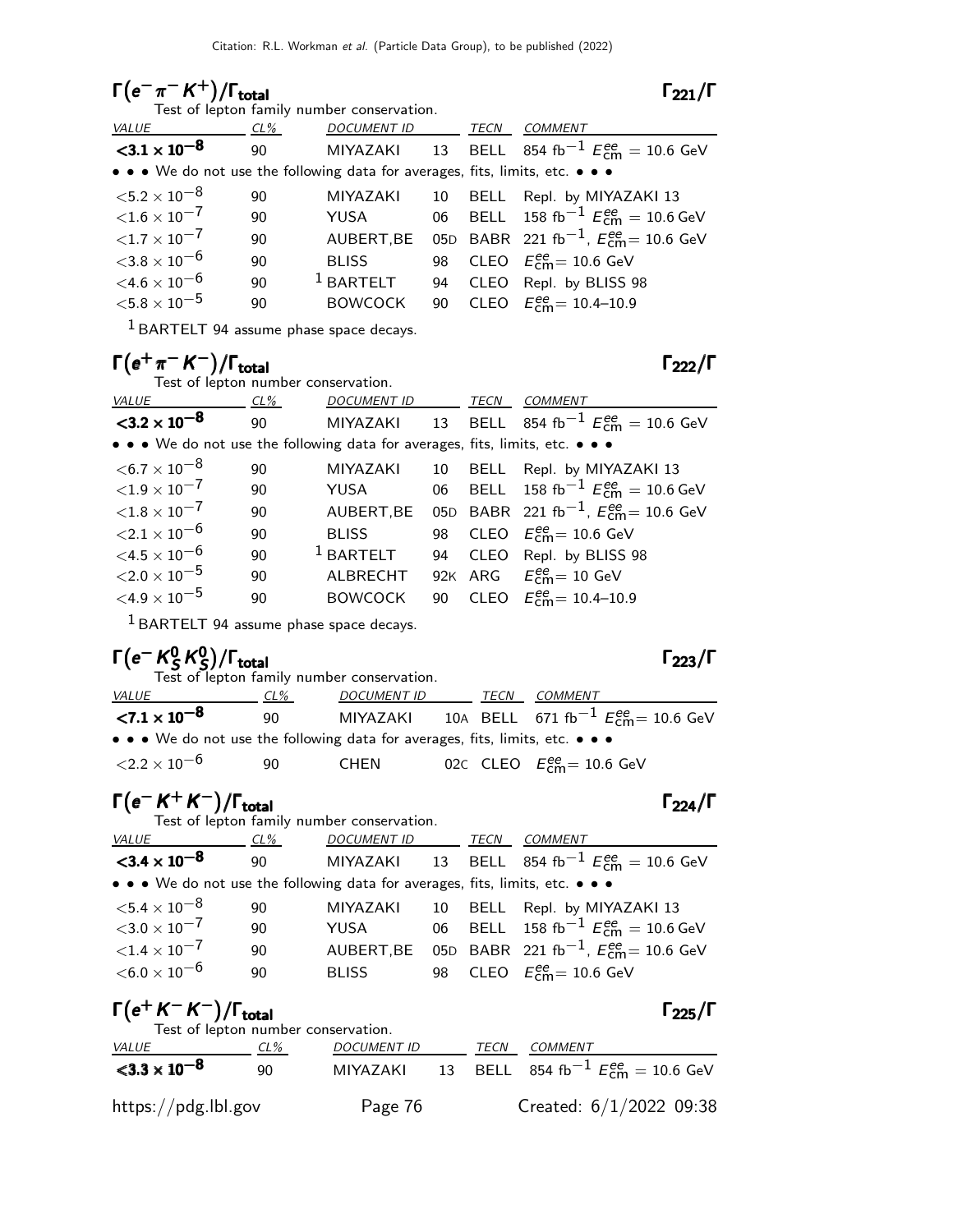• • • We do not use the following data for averages, fits, limits, etc. • • •

| ${<}6.0\times10^{-8}$ | 90 | MIYAZAKI     |  | 10 BELL Repl. by MIYAZAKI 13                                        |
|-----------------------|----|--------------|--|---------------------------------------------------------------------|
| ${<}3.1\times10^{-7}$ | 90 | YUSA         |  | 06 BELL 158 fb <sup>-1</sup> $E_{cm}^{ee}$ = 10.6 GeV               |
| ${<}1.5\times10^{-7}$ | 90 |              |  | AUBERT, BE 05D BABR 221 fb <sup>-1</sup> , $E_{cm}^{ee}$ = 10.6 GeV |
| ${<}3.8\times10^{-6}$ | 90 | <b>BLISS</b> |  | 98 CLEO $E_{\text{cm}}^{\text{ee}}$ = 10.6 GeV                      |

## $\Gamma(\mu^-\pi^+ K^-)/\Gamma_{\rm total}$  Γ<sub>226</sub>/Γ

Test of lepton family number conservation.

| <b>VALUE</b>                                                                  | CL% | <b>DOCUMENT ID</b> |    | TECN | <b>COMMENT</b>                                           |
|-------------------------------------------------------------------------------|-----|--------------------|----|------|----------------------------------------------------------|
| $< 8.6 \times 10^{-8}$                                                        | 90  | MIYAZAKI           |    |      | 13 BELL 854 fb <sup>-1</sup> $E_{cm}^{ee}$ = 10.6 GeV    |
| • • • We do not use the following data for averages, fits, limits, etc. • • • |     |                    |    |      |                                                          |
| $<\,1.6\times10^{-7}$                                                         | 90  | <b>MIYAZAKI</b>    | 10 | BELL | Repl. by MIYAZAKI 13                                     |
| $< 2.7 \times 10^{-7}$                                                        | 90  | YUSA               |    |      | 06 BELL 158 fb <sup>-1</sup> $E_{cm}^{ee}$ = 10.6 GeV    |
| $< 2.6 \times 10^{-7}$                                                        | 90  | AUBERT, BE         |    |      | 05D BABR 221 fb <sup>-1</sup> , $E_{cm}^{ee}$ = 10.6 GeV |
| $< 7.5 \times 10^{-6}$                                                        | 90  | <b>BLISS</b>       |    |      | 98 CLEO $E_{\text{cm}}^{ee} = 10.6$ GeV                  |
| $< 8.7 \times 10^{-6}$                                                        | 90  | $1$ BARTELT        |    |      | 94 CLEO Repl. by BLISS 98                                |
| ${11 \times 10^{-5}}$                                                         | 90  | <b>ALBRECHT</b>    |    |      | 92K ARG $E_{\text{cm}}^{ee} = 10 \text{ GeV}$            |
| $< 7.7 \times 10^{-5}$                                                        | 90  | <b>BOWCOCK</b>     |    |      | 90 CLEO $E_{cm}^{ee} = 10.4 - 10.9$                      |

 $<sup>1</sup>$  BARTELT 94 assume phase space decays.</sup>

## $\Gamma(\mu^-\pi^-K^+) / \Gamma_{\text{total}}$  Γ<sub>227</sub>/Γ

Test of lepton family number conservation.

| VALUE                                                                         | CL% | <b>DOCUMENT ID</b> |    | TECN | COMMENT                                                              |
|-------------------------------------------------------------------------------|-----|--------------------|----|------|----------------------------------------------------------------------|
| $\leq 4.5 \times 10^{-8}$                                                     | 90  | MIYAZAKI           |    |      | 13 BELL 854 fb <sup>-1</sup> $E_{cm}^{ee}$ = 10.6 GeV                |
| • • • We do not use the following data for averages, fits, limits, etc. • • • |     |                    |    |      |                                                                      |
| ${<}1.0\times10^{-7}$                                                         | 90  | <b>MIYAZAKI</b>    | 10 |      | BELL Repl. by MIYAZAKI 13                                            |
| $\langle 7.3 \times 10^{-7} \rangle$                                          | 90  | YUSA               |    |      | 06 BELL 158 fb <sup>-1</sup> $E_{\text{cm}}^{ee} = 10.6 \text{ GeV}$ |
| $3.2 \times 10^{-7}$                                                          | 90  | AUBERT, BE         |    |      | 05D BABR 221 fb <sup>-1</sup> , $E_{cm}^{ee}$ = 10.6 GeV             |
| ${<}7.4\times10^{-6}$                                                         | 90  | <b>BLISS</b>       |    |      | 98 CLEO $E_{\text{cm}}^{ee}$ = 10.6 GeV                              |
| ${<}1.5\times10^{-5}$                                                         | 90  | $1$ BARTELT        | 94 |      | CLEO Repl. by BLISS 98                                               |
| ${<}7.7\times10^{-5}$                                                         | 90  | <b>BOWCOCK</b>     | 90 |      | CLEO $E_{cm}^{ee} = 10.4 - 10.9$                                     |

1 BARTELT 94 assume phase space decays.

## $\Gamma(\mu^+\pi^- K^-)/\Gamma_{\rm total}$  Γ<sub>228</sub>/Γ

Test of lepton number conservation.<br>VALUE CL% DOCUMENT CL% DOCUMENT ID TECN COMMENT  $<$ 4.8  $\times$  10<sup>-8</sup> 90 MIYAZAKI 13 BELL 854 fb $^{-1}$   $E_{\textsf{cm}}^{ee} = 10.6 \text{ GeV}$ • • • We do not use the following data for averages, fits, limits, etc. • • •  $\leq 9.4 \times 10^{-8}$  90 MIYAZAKI 10 BELL Repl. by MIY  $\langle 9.4 \times 10^{-8}$  90 MIYAZAKI 10 BELL Repl. by MIYAZAKI 13<br> $\langle 2.9 \times 10^{-7}$  90 YUSA 06 BELL 158 fb<sup>-1</sup> E<sup>e</sup>m = 10.6 (  $\angle 2.9 \times 10^{-7}$  90 YUSA 06 BELL 158 fb<sup>-1</sup>  $E_{\text{cm}}^{ee} = 10.6$  GeV  $\langle 2.2 \times 10^{-7}$  90 AUBERT,BE 05D BABR 221 fb $^{-1}$ ,  $E_{\text{cm}}^{ee} = 10.6$  GeV  $\langle 7.0 \times 10^{-6}$  90 BLISS 98<br> $\langle 2.0 \times 10^{-5}$  90 <sup>1</sup> BARTELT 94  $_{\text{cm}}^{ee}$ = 10.6 GeV 90  $\,$   $\,$  1 BARTELT 94  $\,$  CLEO Repl. by BLISS 98<br>90  $\,$  ALBRECHT 92K ARG  $E_{cm}^{ee} = 10 \,$  GeV  $<\!\!5.8\times10^{-5}$ ee<br>cm= 10 GeV  $<$ 4.0  $\times$  10<sup>-5</sup> 90 BOWCOCK 90  $_{cm}^{ee}$  = 10.4–10.9

 $<sup>1</sup>$  BARTELT 94 assume phase space decays.</sup>

total228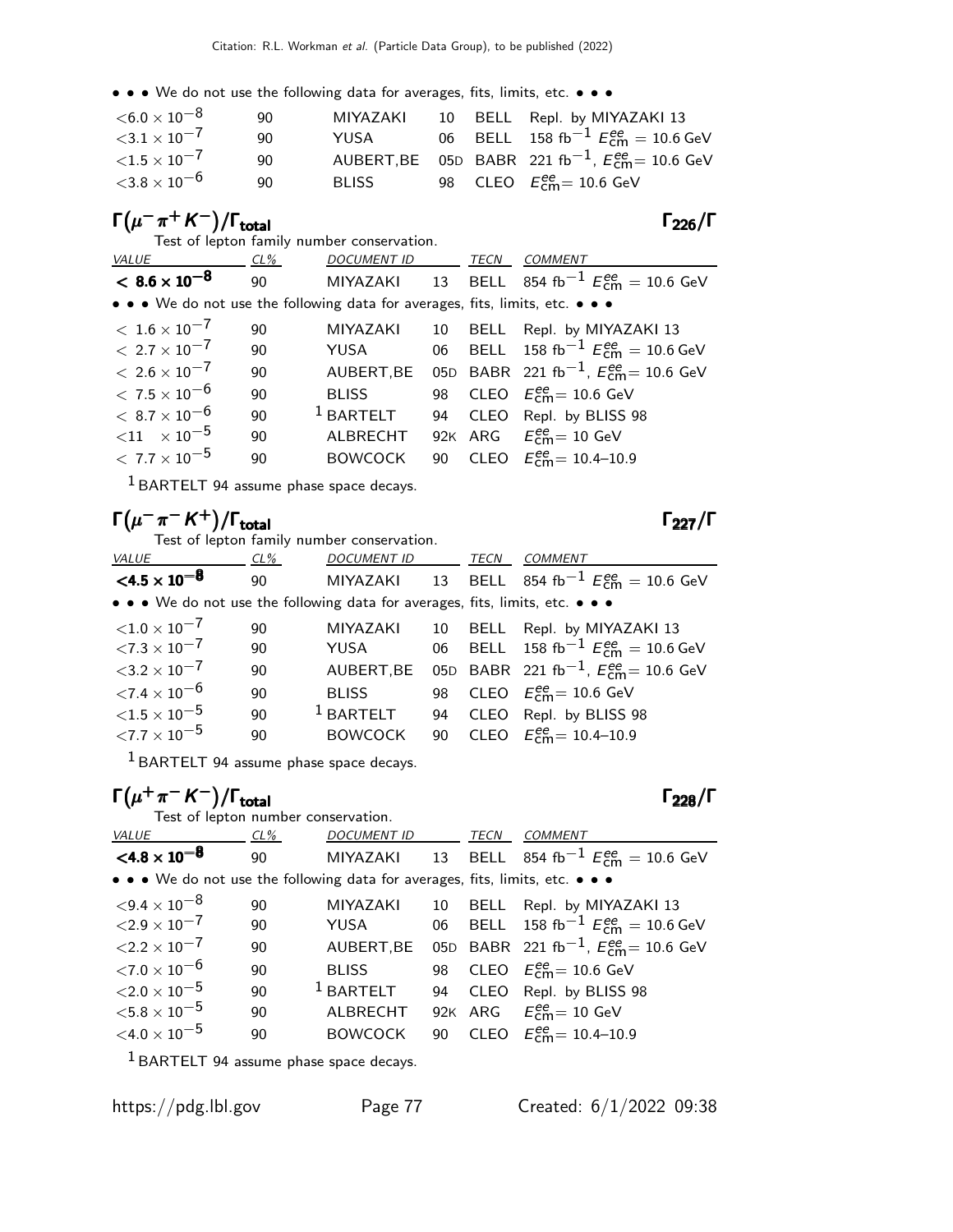| $\Gamma(\mu^ K^0_S$ $K^0_S)$ / $\Gamma_{\rm total}$                               |              |                                            |    |             | $\Gamma_{229}/\Gamma$                                                      |
|-----------------------------------------------------------------------------------|--------------|--------------------------------------------|----|-------------|----------------------------------------------------------------------------|
| <i>VALUE</i><br>$< 8.0 \times 10^{-8}$                                            | $CL\%$<br>90 | DOCUMENT ID TECN COMMENT                   |    |             |                                                                            |
| • • • We do not use the following data for averages, fits, limits, etc. • • •     |              |                                            |    |             | MIYAZAKI 10A BELL 671 $\text{fb}^{-1}$ $E_{\text{cm}}^{ee}$ = 10.6 GeV     |
|                                                                                   |              |                                            |    |             |                                                                            |
| ${<}3.4\times10^{-6}$                                                             | 90           | <b>CHEN</b>                                |    |             | 02c CLEO $E_{\text{cm}}^{ee}$ = 10.6 GeV                                   |
| $\Gamma(\mu^-$ K <sup>+</sup> K <sup>-</sup> )/ $\Gamma_{\rm total}$              |              | Test of lepton family number conservation. |    |             | $\Gamma_{230}/\Gamma$                                                      |
| $VALUE$ CL%                                                                       |              | DOCUMENT ID TECN COMMENT                   |    |             |                                                                            |
| $< 4.4 \times 10^{-8}$                                                            | 90           |                                            |    |             | MIYAZAKI 13 BELL 854 fb $^{-1}$ $E_\mathsf{cm}^{ee} =$ 10.6 GeV            |
| • • • We do not use the following data for averages, fits, limits, etc. • • •     |              |                                            |    |             |                                                                            |
| $<\,6.8\times10^{-8}$                                                             | 90           | MIYAZAKI                                   | 10 |             | BELL Repl. by MIYAZAKI 13                                                  |
| $< 8.0 \times 10^{-7}$                                                            | 90           | YUSA                                       | 06 | <b>BELL</b> | 158 fb <sup>-1</sup> $E_{\text{cm}}^{ee}$ = 10.6 GeV                       |
| $< 2.5 \times 10^{-7}$                                                            | 90           |                                            |    |             | AUBERT, BE 05D BABR 221 fb <sup>-1</sup> , $E_{\text{cm}}^{ee}$ = 10.6 GeV |
| $<$ 15 $\times$ 10 <sup>-6</sup>                                                  | 90           | <b>BLISS</b>                               | 98 |             | CLEO $E_{\text{cm}}^{\text{ee}} = 10.6 \text{ GeV}$                        |
| $\Gamma(\mu^+ K^- K^-)/\Gamma_{\rm total}$<br>Test of lepton number conservation. |              |                                            |    |             | $\Gamma_{231}/\Gamma$                                                      |
| $VALUE$ $CL\%$                                                                    |              | DOCUMENT ID TECN COMMENT                   |    |             |                                                                            |
| $<$ 4.7 $\times$ 10 $^{-8}$                                                       | 90           | MIYAZAKI                                   | 13 | <b>BELL</b> | 854 fb <sup>-1</sup> $E_{\text{cm}}^{ee}$ = 10.6 GeV                       |
| • • • We do not use the following data for averages, fits, limits, etc. • • •     |              |                                            |    |             |                                                                            |
| ${<}9.6 \times 10^{-8}$                                                           | 90           | MIYAZAKI                                   | 10 |             | BELL Repl. by MIYAZAKI 13                                                  |
| $<$ 4.4 $\times$ 10 <sup>-7</sup>                                                 | 90           | YUSA                                       | 06 |             | BELL 158 fb <sup>-1</sup> $E_{\text{cm}}^{ee} = 10.6 \text{ GeV}$          |
| $< 4.8 \times 10^{-7}$                                                            | 90           | AUBERT, BE                                 |    |             | 05D BABR 221 fb <sup>-1</sup> , $E_{\text{cm}}^{ee}$ = 10.6 GeV            |
| $<$ 6.0 $\times$ 10 $^{-6}$                                                       | 90           | <b>BLISS</b>                               | 98 |             | CLEO $E_{\text{cm}}^{ee} = 10.6 \text{ GeV}$                               |
| $\Gamma(e^-\pi^0\pi^0)/\Gamma_{\rm total}$                                        |              |                                            |    |             | $\Gamma_{232}/\Gamma$                                                      |
|                                                                                   |              | Test of lepton family number conservation. |    |             |                                                                            |
| $CL\%$<br><i>VALUE</i>                                                            |              | <b>DOCUMENT ID</b>                         |    |             | <b>TECN COMMENT</b>                                                        |
| $<$ 6.5 $\times$ 10 <sup>-6</sup>                                                 | 90           | <b>BONVICINI</b>                           |    | 97          | CLEO $E_{\text{cm}}^{\text{ee}} = 10.6 \text{ GeV}$                        |
| $\Gamma(\mu^-\pi^0\pi^0)/\Gamma_{\rm total}$                                      |              | Test of lepton family number conservation. |    |             | $\Gamma_{233}/\Gamma$                                                      |
| <i>VALUE</i>                                                                      | CL%          | <b>DOCUMENT ID</b>                         |    |             | <b>TECN COMMENT</b>                                                        |
| ${<}14 \times 10^{-6}$                                                            | 90           | <b>BONVICINI</b>                           | 97 |             | CLEO $E_{\text{cm}}^{\text{ee}} = 10.6 \text{ GeV}$                        |
| $\Gamma(e^-\eta\eta)/\Gamma_{\rm total}$                                          |              | Test of lepton family number conservation. |    |             | $\Gamma_{234}/\Gamma$                                                      |
| <i>VALUE</i>                                                                      | $CL\%$       | <u>DOCUMENT ID</u>                         |    |             | <b>TECN COMMENT</b>                                                        |
| $<$ 35 $\times$ 10 <sup>-6</sup>                                                  | 90           | <b>BONVICINI</b>                           |    |             | 97 CLEO $E_{\text{cm}}^{\text{ee}} = 10.6 \text{ GeV}$                     |
| $\Gamma(\mu^-\eta\eta)/\Gamma_{\rm total}$                                        |              | Test of lepton family number conservation. |    |             | $\Gamma_{235}/\Gamma$                                                      |
| <b>VALUE</b>                                                                      | $CL\%$       | <b>DOCUMENT ID</b>                         |    |             | <u>___ TECN COMMENT</u>                                                    |
| $<$ 60 $\times$ 10 <sup>-6</sup>                                                  | 90           | <b>BONVICINI</b>                           |    | 97          | CLEO $E_{\text{cm}}^{ee} = 10.6 \text{ GeV}$                               |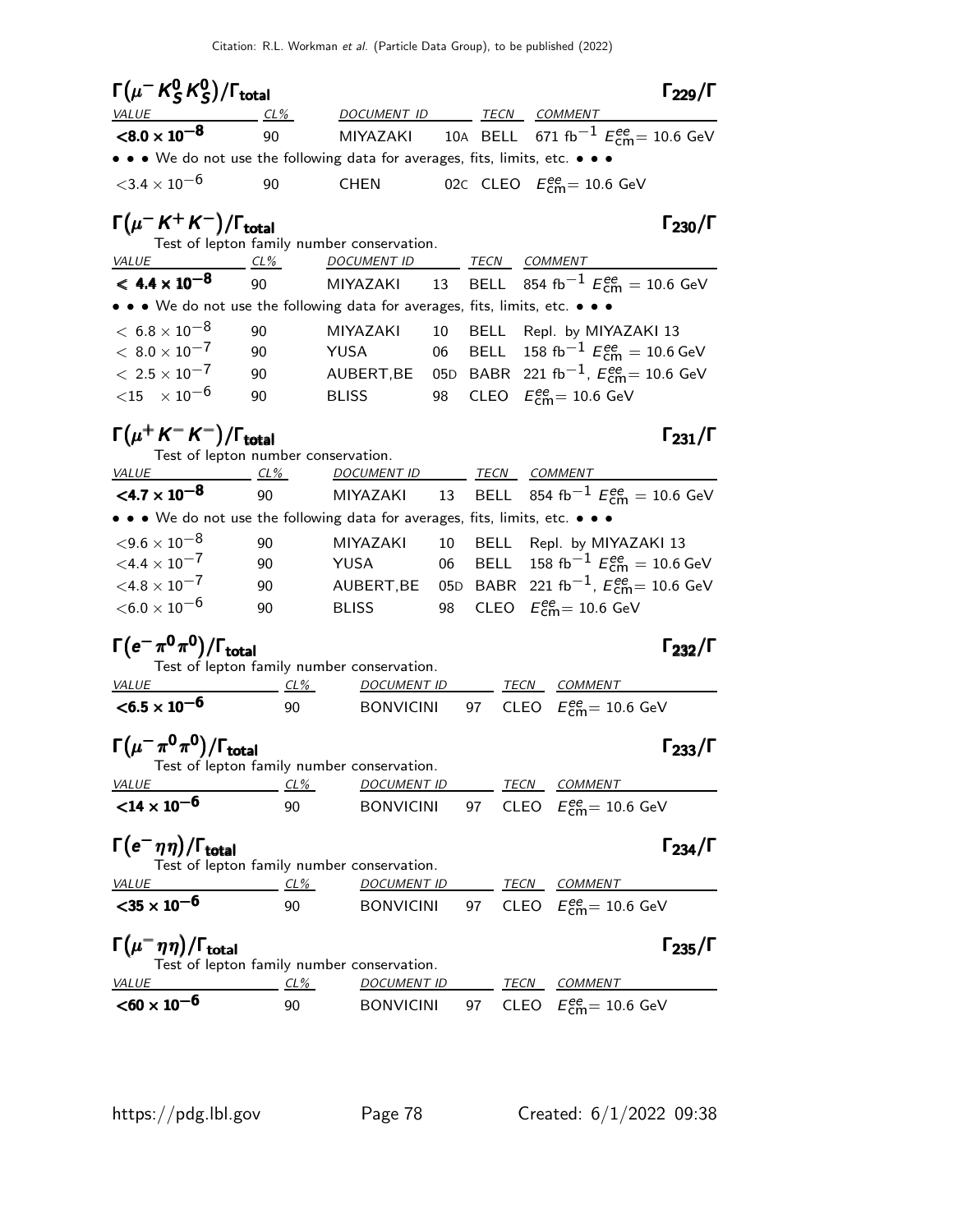| $\Gamma(e^-\pi^0\eta)/\Gamma_{\rm total}$                                     |                      |                                                           |    |             |                                                     | $\Gamma_{236}/\Gamma$                                                |
|-------------------------------------------------------------------------------|----------------------|-----------------------------------------------------------|----|-------------|-----------------------------------------------------|----------------------------------------------------------------------|
| VALUE                                                                         | $CL\%$               | Test of lepton family number conservation.<br>DOCUMENT ID |    |             | TECN COMMENT                                        |                                                                      |
| $<$ 24 $\times$ 10 <sup>-6</sup>                                              | 90                   | <b>BONVICINI</b>                                          |    | 97          | CLEO $E_{\text{cm}}^{ee}$ = 10.6 GeV                |                                                                      |
| $\Gamma(\mu^-\pi^0\eta)/\Gamma_{\rm total}$                                   |                      | Test of lepton family number conservation.                |    |             |                                                     | $\Gamma_{237}/\Gamma$                                                |
| $CL\%$<br><i>VALUE</i>                                                        |                      |                                                           |    |             | DOCUMENT ID TECN COMMENT                            |                                                                      |
| $<$ 22 $\times$ 10 <sup>-6</sup>                                              | 90                   | <b>BONVICINI</b>                                          |    |             | 97 CLEO $E_{\text{cm}}^{ee}$ = 10.6 GeV             |                                                                      |
| $\Gamma(\rho e^- e^-)/\Gamma_{\rm total}$                                     |                      | DOCUMENT ID TECN COMMENT                                  |    |             |                                                     | $\Gamma_{238}/\Gamma$                                                |
| <u>VALUE</u><br>$\sqrt{3.0 \times 10^{-8}}$                                   | <u>_ CL% _</u><br>90 | SAHOO                                                     |    |             |                                                     | 20 BELL 921 fb <sup>-1</sup> $E_{\text{cm}}^{ee} = 10.6 \text{ GeV}$ |
|                                                                               |                      |                                                           |    |             |                                                     |                                                                      |
| $\Gamma(\overline{\rho}e^+e^-)/\Gamma_{\rm total}$                            |                      | <b>DOCUMENT ID</b>                                        |    | TECN        | <b>COMMENT</b>                                      | $\Gamma_{239}/\Gamma$                                                |
| $\frac{VALUE}{< 3.0 \times 10^{-8}}$ $\frac{CL\%}{90}$                        |                      | SAHOO                                                     | 20 |             |                                                     | BELL 921 fb <sup>-1</sup> $E_{cm}^{ee}$ = 10.6 GeV                   |
| $\Gamma(\overline{\rho}e^+\mu^-)/\Gamma_{\rm total}$                          |                      |                                                           |    |             |                                                     | $\Gamma_{240}/\Gamma$                                                |
| $\frac{VALUE}{<}$ 2.0 $\times$ 10 <sup>-8</sup>                               | CL%                  | <b>DOCUMENT ID</b>                                        |    |             | TECN COMMENT                                        |                                                                      |
|                                                                               | 90                   | SAHOO                                                     | 20 |             |                                                     | BELL 921 fb <sup>-1</sup> $E_{\text{cm}}^{ee} = 10.6 \text{ GeV}$    |
| $\Gamma(\overline{\rho}e^-\mu^+)/\Gamma_{\rm total}$                          |                      | <b>DOCUMENT ID</b>                                        |    |             | TECN COMMENT                                        | $\Gamma_{241}/\Gamma$                                                |
| $\frac{VALUE}{<1.8 \times 10^{-8}}$ $\frac{CL\%}{90}$                         |                      | SAHOO                                                     | 20 |             |                                                     | BELL 921 fb <sup>-1</sup> $E_{cm}^{ee}$ = 10.6 GeV                   |
| $\Gamma(p\mu^-\mu^-)/\Gamma_{\rm total}$<br>$VALU E$ $CL\%$                   |                      | DOCUMENT ID TECN COMMENT                                  |    |             |                                                     | $\Gamma_{242}/\Gamma$                                                |
| $<$ 4.0 $\times$ 10 $^{-8}$                                                   | 90                   | SAHOO                                                     |    |             |                                                     | 20 BELL 921 fb <sup>-1</sup> $E_{\text{cm}}^{ee} = 10.6 \text{ GeV}$ |
| • • • We do not use the following data for averages, fits, limits, etc. • • • |                      |                                                           |    |             |                                                     |                                                                      |
| $<$ 4.4 $\times$ 10 $^{-7}$                                                   | 90                   | AAIJ                                                      |    |             | 13AH LHCB $\,$ 1.0 fb $^{-1}$ , pp at 7 TeV         |                                                                      |
| $\Gamma\big(\overline\rho\mu^+\mu^-\big)/\Gamma_{\rm total}$                  |                      |                                                           |    |             |                                                     | $\Gamma_{243}/\Gamma$                                                |
| <i>VALUE</i>                                                                  | CL%                  | DOCUMENT ID                                               |    | <b>TECN</b> | COMMENT                                             |                                                                      |
| ${<}1.8\times10^{-8}$                                                         | 90                   | SAHOO                                                     |    |             |                                                     | 20 BELL 921 fb <sup>-1</sup> $E_{\text{cm}}^{ee} = 10.6 \text{ GeV}$ |
| • • • We do not use the following data for averages, fits, limits, etc. • • • |                      |                                                           |    |             |                                                     |                                                                      |
| $<$ 3.3 $\times$ 10 <sup>-7</sup>                                             | 90                   | AAIJ                                                      |    |             | 13AH LHCB 1.0 fb <sup>-1</sup> , $pp$ at 7 TeV      |                                                                      |
| $\Gamma(\overline{\rho}\gamma)/\Gamma_{\rm total}$                            |                      | Test of lepton number and baryon number conservation.     |    |             |                                                     | $\Gamma_{244}/\Gamma$                                                |
| <i>VALUE</i>                                                                  | $CL\%$               | <b>DOCUMENT ID</b>                                        |    |             | TECN COMMENT                                        |                                                                      |
| $< 3.5 \times 10^{-6}$                                                        | 90                   | GODANG                                                    |    | 99          | CLEO $E_{\text{cm}}^{\text{ee}} = 10.6 \text{ GeV}$ |                                                                      |
| • • • We do not use the following data for averages, fits, limits, etc. • • • |                      |                                                           |    |             |                                                     |                                                                      |
| ${<}29 \times 10^{-5}$                                                        | 90                   | ALBRECHT                                                  |    |             | 92K $\rm{ARG}$ $E_{\rm{cm}}^{\rm{ee}}$ = 10 GeV     |                                                                      |
| $\Gamma(\overline{p}\pi^0)/\Gamma_{\rm total}$                                |                      | Test of lepton number and baryon number conservation.     |    |             |                                                     | $\Gamma_{245}/\Gamma$                                                |
| VALUE                                                                         | <u>__ CL% _</u>      | <u>DOCUMENT ID</u>                                        |    |             | <u>TECN COMMENT</u>                                 |                                                                      |
| ${<}15 \times 10^{-6}$                                                        | 90                   | GODANG                                                    |    |             | 99 CLEO $E_{\text{cm}}^{ee}$ = 10.6 GeV             |                                                                      |
| https://pdg.lbl.gov                                                           |                      | Page 79                                                   |    |             | Created: $6/1/2022$ 09:38                           |                                                                      |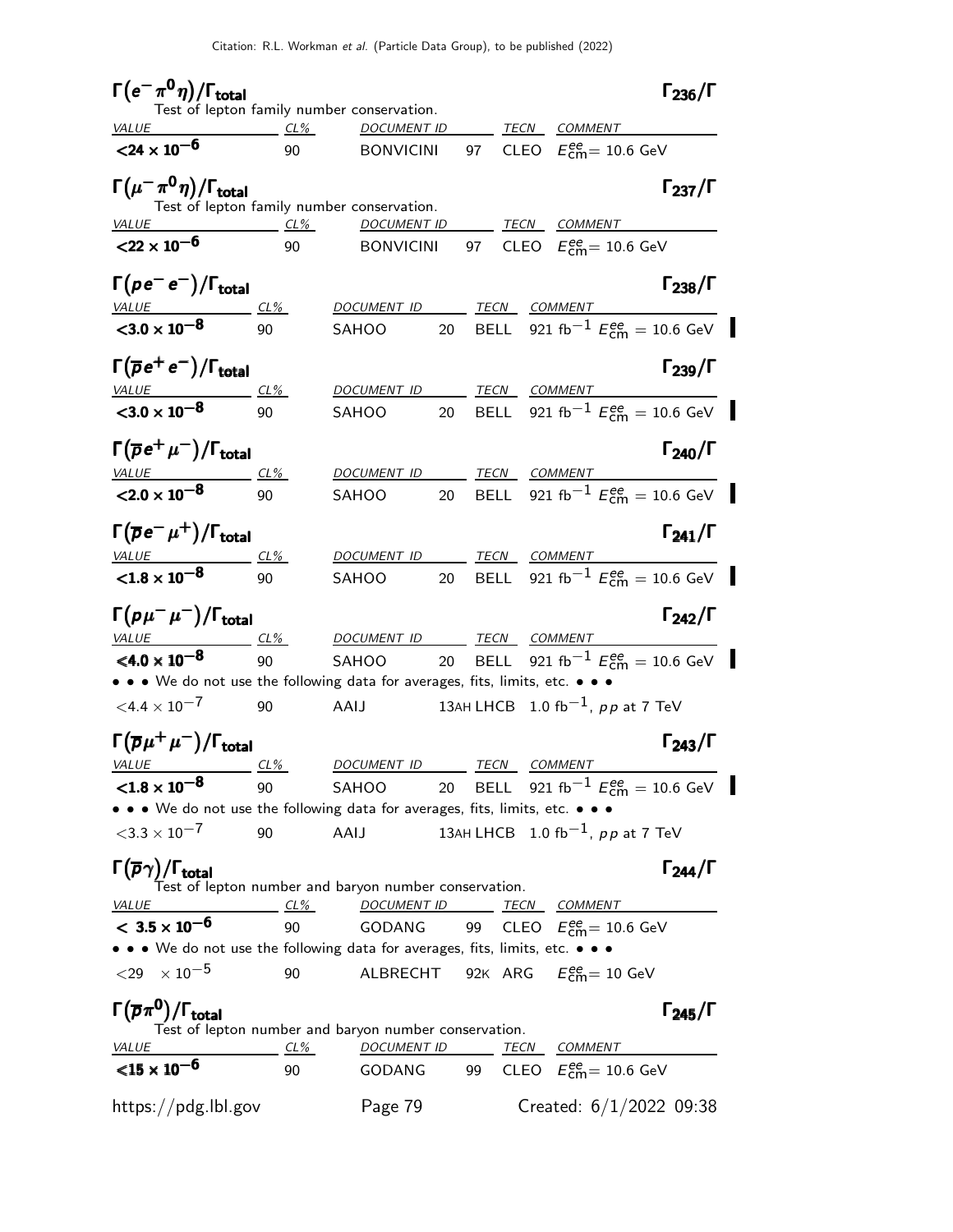|                                                                                    |           | • • • We do not use the following data for averages, fits, limits, etc. • • •                                                                           |    |             |                                                                                                                                                                                                                                                                                                                                                                                                                                                                                                                                     |
|------------------------------------------------------------------------------------|-----------|---------------------------------------------------------------------------------------------------------------------------------------------------------|----|-------------|-------------------------------------------------------------------------------------------------------------------------------------------------------------------------------------------------------------------------------------------------------------------------------------------------------------------------------------------------------------------------------------------------------------------------------------------------------------------------------------------------------------------------------------|
| $<$ 66 $\times$ 10 <sup>-5</sup>                                                   | 90        | ALBRECHT                                                                                                                                                |    |             | 92K $\rm{ARG}$ $E_{\rm{cm}}^{\rm{ee}}$ = 10 GeV                                                                                                                                                                                                                                                                                                                                                                                                                                                                                     |
| $\Gamma(\overline{\rho}2\pi^0)/\Gamma_{\rm total}$                                 |           |                                                                                                                                                         |    |             | $\Gamma_{246}/\Gamma$                                                                                                                                                                                                                                                                                                                                                                                                                                                                                                               |
| <b>VALUE</b>                                                                       | $CL\%$    | Test of lepton number and baryon number conservation.<br><u>DOCUMENT ID ________ TECN ___COMMENT</u>                                                    |    |             |                                                                                                                                                                                                                                                                                                                                                                                                                                                                                                                                     |
| $<$ 33 $\times$ 10 <sup>-6</sup>                                                   | 90        | GODANG 99 CLEO $E_{\text{cm}}^{\text{ee}} = 10.6 \text{ GeV}$                                                                                           |    |             |                                                                                                                                                                                                                                                                                                                                                                                                                                                                                                                                     |
| $\Gamma(\overline{p}\eta)/\Gamma_{\rm total}$                                      |           | Test of lepton number and baryon number conservation.                                                                                                   |    |             | $\Gamma_{247}/\Gamma$                                                                                                                                                                                                                                                                                                                                                                                                                                                                                                               |
| $VALUE$ $CL\%$                                                                     |           | DOCUMENT ID TECN COMMENT                                                                                                                                |    |             |                                                                                                                                                                                                                                                                                                                                                                                                                                                                                                                                     |
| $< 8.9 \times 10^{-6}$                                                             | 90        | GODANG 99 CLEO $E_{\rm cm}^{\rm ee}$ = 10.6 GeV                                                                                                         |    |             |                                                                                                                                                                                                                                                                                                                                                                                                                                                                                                                                     |
|                                                                                    |           | • • • We do not use the following data for averages, fits, limits, etc. • • •                                                                           |    |             |                                                                                                                                                                                                                                                                                                                                                                                                                                                                                                                                     |
| $<$ 130 $\times$ 10 $^{-5}$                                                        | 90        | ALBRECHT 92 $\kappa$ ARG $E_{\rm cm}^{\rm ee}$ = 10 GeV                                                                                                 |    |             |                                                                                                                                                                                                                                                                                                                                                                                                                                                                                                                                     |
| $\Gamma(\overline{p}\pi^0\eta)/\Gamma_{\rm total}$                                 |           |                                                                                                                                                         |    |             | $\Gamma_{248}/\Gamma$                                                                                                                                                                                                                                                                                                                                                                                                                                                                                                               |
| $VALUE$ $CL\%$                                                                     |           | Test of lepton number and baryon number conservation.<br><u>DOCUMENT ID ________ TECN __ COMMENT _</u>                                                  |    |             |                                                                                                                                                                                                                                                                                                                                                                                                                                                                                                                                     |
| ${27 \times 10^{-6}}$                                                              | $\sim$ 90 | GODANG 99 CLEO $E_{\text{cm}}^{\text{ee}}$ = 10.6 GeV                                                                                                   |    |             |                                                                                                                                                                                                                                                                                                                                                                                                                                                                                                                                     |
| $\Gamma(\Lambda\pi^-)/\Gamma_{\rm total}$<br>VALUE CL%                             |           | Test of lepton number and baryon number conservation.<br>DOCUMENT ID TECN COMMENT                                                                       |    |             | $\Gamma_{249}/\Gamma$                                                                                                                                                                                                                                                                                                                                                                                                                                                                                                               |
| $<$ 0.72 $\times$ 10 <sup>-7</sup>                                                 |           |                                                                                                                                                         |    |             | 90 MIYAZAKI 06 BELL 154 fb $^{-1}$ , $E_{\rm cm}^{ee}$ = 10.6 GeV                                                                                                                                                                                                                                                                                                                                                                                                                                                                   |
| $\Gamma(\overline{\Lambda}\pi^-)/\Gamma_{\rm total}$                               |           | Test of lepton number and baryon number conservation.                                                                                                   |    |             | $\Gamma_{250}/\Gamma$                                                                                                                                                                                                                                                                                                                                                                                                                                                                                                               |
|                                                                                    |           | VALUE CL% DOCUMENT ID TECN COMMENT                                                                                                                      |    |             |                                                                                                                                                                                                                                                                                                                                                                                                                                                                                                                                     |
| $< 1.4 \times 10^{-7}$                                                             |           |                                                                                                                                                         |    |             |                                                                                                                                                                                                                                                                                                                                                                                                                                                                                                                                     |
| $\Gamma(e^{-}$ light boson) / $\Gamma(e^{-}\overline{\nu}_{e}\nu_{\tau})$<br>VALUE | $CL\%$    | Test of lepton family number conservation.<br>DOCUMENT ID TECN COMMENT                                                                                  |    |             | $\Gamma_{251}/\Gamma_{5}$                                                                                                                                                                                                                                                                                                                                                                                                                                                                                                           |
| < 0.015                                                                            |           |                                                                                                                                                         |    |             | 95 <sup>1</sup> ALBRECHT 95G ARG $E_{cm}^{ee} = 9.4$ –10.6 GeV                                                                                                                                                                                                                                                                                                                                                                                                                                                                      |
|                                                                                    |           | • • We do not use the following data for averages, fits, limits, etc. • • •                                                                             |    |             |                                                                                                                                                                                                                                                                                                                                                                                                                                                                                                                                     |
| < 0.008                                                                            | 95        | <sup>2</sup> BRYMAN                                                                                                                                     | 21 | <b>RVUE</b> |                                                                                                                                                                                                                                                                                                                                                                                                                                                                                                                                     |
| < 0.018                                                                            | 95        | $3$ ALBRECHT                                                                                                                                            |    |             | 90E ARG $E_{\text{cm}}^{ee} = 9.4 - 10.6 \text{ GeV}$                                                                                                                                                                                                                                                                                                                                                                                                                                                                               |
| < 0.040                                                                            | 95        | <sup>4</sup> BALTRUSAIT85                                                                                                                               |    |             | MRK3 $E_{\text{cm}}^{ee}$ = 3.77 GeV                                                                                                                                                                                                                                                                                                                                                                                                                                                                                                |
|                                                                                    |           | for a mass of 1.0 GeV, then falls to 0.006 at the upper mass limit of 1.6 GeV.<br>modes to be detected as the corresponding Standard Model decay modes. |    |             | $^1$ ALBRECHT 95G limit holds for bosons with mass $<$ 0.4 GeV. The limit rises to 0.036<br><sup>2</sup> BRYMAN 21 reports indirect limits obtained from the consistency of the world averages<br>of B $(\tau^-\to e^-\overline{\nu}_e\nu_\tau)$ and B $(\tau^-\to \mu^-\overline{\nu}_\mu\nu_\tau)$ with their Standard Model predictions,<br>without a simulation of the efficiency as a function of the $X$ mass for the searched decay<br>$3$ ALBRECHT 90E limit applies for spinless boson with mass $<$ 100 MeV, and rises to |

0.050 for mass  $= 500$  MeV.<br><sup>4</sup> BALTRUSAITIS 85 limit applies for spinless boson with mass  $< 100$  MeV.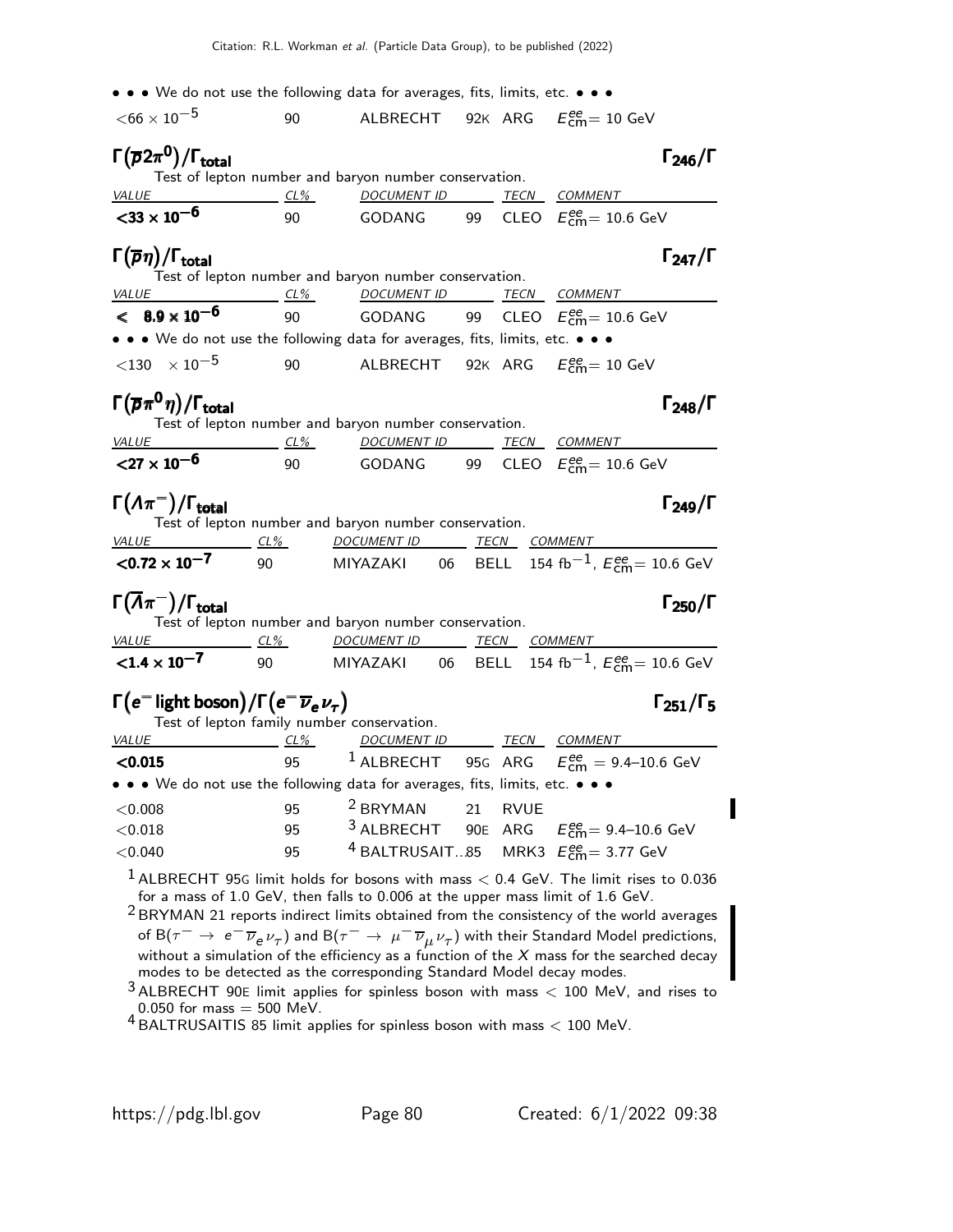| $\Gamma(\mu^-)$ light boson) / $\Gamma(e^-\overline{\nu}_e\nu_\tau)$          |     |                             |      | $\Gamma_{252}/\Gamma_5$                                         |
|-------------------------------------------------------------------------------|-----|-----------------------------|------|-----------------------------------------------------------------|
| Test of lepton family number conservation.                                    |     |                             |      |                                                                 |
| VALUE                                                                         | CL% | DOCUMENT ID                 | TECN | COMMENT                                                         |
| < 0.026                                                                       |     |                             |      | 95 <sup>1</sup> ALBRECHT 95G ARG $E_{cm}^{ee} = 9.4 - 10.6$ GeV |
| • • • We do not use the following data for averages, fits, limits, etc. • • • |     |                             |      |                                                                 |
| $<$ 0.011                                                                     | 95  | <sup>2</sup> BRYMAN 21 RVUE |      |                                                                 |
| < 0.033                                                                       | 95  |                             |      | <sup>3</sup> ALBRECHT 90E ARG $E_{cm}^{ee}$ = 9.4–10.6 GeV      |
| < 0.125                                                                       | 95  |                             |      | <sup>4</sup> BALTRUSAIT85 MRK3 $E_{cm}^{ee}$ = 3.77 GeV         |

 $1$  ALBRECHT 95G limit holds for bosons with mass  $< 1.3$  GeV. The limit rises to 0.034 for a mass of 1.4 GeV, then falls to 0.003 at the upper mass limit of 1.6 GeV.

2 BRYMAN 21 reports indirect limits obtained from the consistency of the world averages of B $(\tau^-\to\,e^-\,\overline{\nu}_e\,\nu_\tau)$  and B $(\tau^-\to\,\mu^-\,\overline{\nu}_\mu\,\nu_\tau)$  with their Standard Model predictions, without a simulation of the efficiency as a function of the  $X$  mass for the searched decay modes to be detected as the corresponding Standard Model decay modes.

 $3$  ALBRECHT 90E limit applies for spinless boson with mass  $<$  100 MeV, and rises to  $0.071$  for mass  $= 500$  MeV.

 $4$  BALTRUSAITIS 85 limit applies for spinless boson with mass  $<$  100 MeV.

## $\tau$ -DECAY PARAMETERS

See the related review(s):

 $\tau$ [-Lepton Decay Parameters](http://pdg.lbl.gov/2022/reviews/rpp2021-rev-tau-lepton-decay-param.pdf)

### $\rho$ (e or  $\mu$ ) PARAMETER

| $(V-A)$ theory predicts $\rho = 0.75$ .                                       |      |                       |                 |                |                                                                                         |
|-------------------------------------------------------------------------------|------|-----------------------|-----------------|----------------|-----------------------------------------------------------------------------------------|
| <b>VALUE</b><br><b>EVTS</b>                                                   |      | <b>DOCUMENT ID</b>    |                 | TECN           | <b>COMMENT</b>                                                                          |
| $0.745 \pm 0.008$ OUR FIT                                                     |      |                       |                 |                |                                                                                         |
| $0.749 \pm 0.008$ OUR AVERAGE                                                 |      |                       |                 |                |                                                                                         |
| $0.742 \pm 0.014 \pm 0.006$                                                   | 81k  | <b>HEISTER</b>        | 01E             | <b>ALEP</b>    | 1991-1995 LEP runs                                                                      |
| $0.775 \pm 0.023 \pm 0.020$                                                   | 36k  | ABREU                 | 00L             | <b>DLPH</b>    | 1992-1995 runs                                                                          |
| $0.781 \pm 0.028 \pm 0.018$                                                   | 46k  | ACKERSTAFF 99D        |                 | <b>OPAL</b>    | 1990-1995 LEP runs                                                                      |
| $0.762 \pm 0.035$                                                             | 54k  | <b>ACCIARRI</b>       | 98 <sub>R</sub> | L <sub>3</sub> | 1991-1995 LEP runs                                                                      |
| $0.731 \pm 0.031$                                                             |      | <sup>1</sup> ALBRECHT | 98              | ARG            | $E_{cm}^{ee}$ = 9.5-10.6 GeV                                                            |
| $0.72 \pm 0.09 \pm 0.03$                                                      |      | $2$ ABE               |                 | 970 SLD        | 1993-1995 SLC runs                                                                      |
| $0.747 \pm 0.010 \pm 0.006$                                                   | 55k  | ALEXANDER             | 97F             | <b>CLEO</b>    | $E_{cm}^{ee}$ = 10.6 GeV                                                                |
| $0.79 \pm 0.10 \pm 0.10$                                                      | 3732 | <b>FORD</b>           | 87B             | MAC            | $E_{\text{cm}}^{\text{ee}}$ = 29 GeV                                                    |
| $0.71 \pm 0.09 \pm 0.03$                                                      | 1426 | BEHRENDS              | 85              | <b>CLEO</b>    | $e^+e^-$ near $\Upsilon(4S)$                                                            |
| • • • We do not use the following data for averages, fits, limits, etc. • • • |      |                       |                 |                |                                                                                         |
| $0.735 \pm 0.013 \pm 0.008$                                                   | 31k  | AMMAR                 |                 | 97B CLEO       | Repl. by ALEXAN-<br><b>DER 97F</b>                                                      |
| $0.794 \pm 0.039 \pm 0.031$                                                   | 18k  | <b>ACCIARRI</b>       | 96H L3          |                | Repl. by ACCIARRI 98R                                                                   |
| $0.732 + 0.034 + 0.020$                                                       | 8.2k | <sup>3</sup> ALBRECHT | 95              | ARG            | $E_{cm}^{ee}$ = 9.5–10.6 GeV                                                            |
| $0.738 \pm 0.038$                                                             |      | <sup>4</sup> ALBRECHT | 95 <sub>C</sub> | ARG            | Repl. by ALBRECHT 98                                                                    |
| $0.751 \pm 0.039 \pm 0.022$                                                   |      | <b>BUSKULIC</b>       | 95 <sub>D</sub> | ALEP           | Repl. by HEISTER 01E                                                                    |
| $0.742 \pm 0.035 \pm 0.020$                                                   | 8000 | ALBRECHT              | 90E             | ARG            | $E_{cm}^{ee}$ = 9.4–10.6 GeV                                                            |
|                                                                               |      |                       |                 |                | <sup>1</sup> Combined fit to ARGUS tau decay parameter measurements in ALBRECHT 98, AL- |

BRECHT 95C, ALBRECHT 93G, and ALBRECHT 94E. ALBRECHT 98 use tau pair events of the type  $\tau^-\tau^+\to(\ell^-\overline{\nu}_\ell\nu_\tau)(\pi^+\pi^0\overline{\nu}_\tau)$ , and their charged conjugates.

<sup>2</sup> ABE 970 assume  $\eta = 0$  in their fit. Letting  $\eta$  vary in the fit gives a  $\rho$  value of 0.69  $\pm$  $0.13 \pm 0.05$ .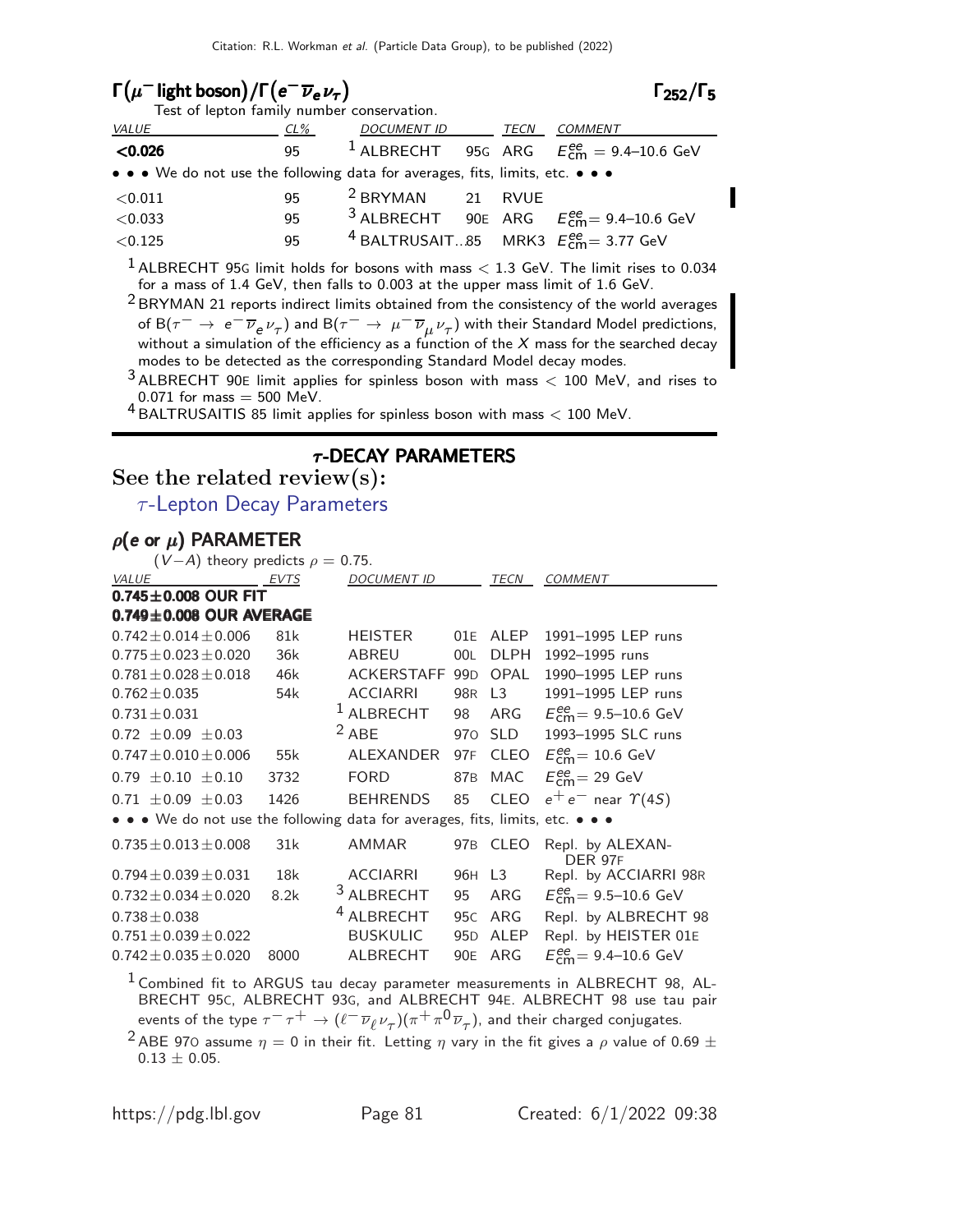- $^3$ Value is from a simultaneous fit for the  $\rho$  and  $\eta$  decay parameters to the lepton energy spectrum. Not independent of ALBRECHT 90E  $\rho($ e or  $\mu)$  value which assumes  $\eta=$  0. Result is strongly correlated with ALBRECHT 95C.
- 4 Combined fit to ARGUS tau decay parameter measurements in ALBRECHT 95C, AL-BRECHT 93G, and ALBRECHT 94E.

### $ρ(e)$  PARAMETER

 $(V - A)$  theory predicts  $\rho = 0.75$ .

| VALUE                                                                         | <b>EVTS</b> | <i>DOCUMENT ID</i>                                                          |     | TECN        | COMMENT                                                                                                                                              |
|-------------------------------------------------------------------------------|-------------|-----------------------------------------------------------------------------|-----|-------------|------------------------------------------------------------------------------------------------------------------------------------------------------|
| $0.747 \pm 0.010$ OUR FIT                                                     |             |                                                                             |     |             |                                                                                                                                                      |
| $0.744 \pm 0.010$ OUR AVERAGE                                                 |             |                                                                             |     |             |                                                                                                                                                      |
| $0.747 \pm 0.019 \pm 0.014$                                                   | 44k         | <b>HEISTER</b>                                                              |     | 01E ALEP    | 1991-1995 LEP runs                                                                                                                                   |
| $0.744 \pm 0.036 \pm 0.037$                                                   | 17k         | <b>ABREU</b>                                                                | 00L | <b>DLPH</b> | 1992-1995 runs                                                                                                                                       |
| $0.779 \pm 0.047 \pm 0.029$                                                   | 25k         | ACKERSTAFF 99D OPAL                                                         |     |             | 1990-1995 LEP runs                                                                                                                                   |
| $0.68 \pm 0.04 \pm 0.07$                                                      |             | $^1$ ALBRECHT                                                               | 98  | ARG         | $E_{\text{cm}}^{\text{ee}} = 9.5 - 10.6 \text{ GeV}$                                                                                                 |
| $0.71 \pm 0.14 \pm 0.05$                                                      |             | ABE                                                                         |     | 970 SLD     | 1993-1995 SLC runs                                                                                                                                   |
| $0.747 \pm 0.012 \pm 0.004$                                                   | 34k         | ALEXANDER                                                                   | 97F | CLEO        | $E_{\text{cm}}^{\text{ee}} = 10.6 \text{ GeV}$                                                                                                       |
| $0.735 \pm 0.036 \pm 0.020$                                                   | 4.7k        | <sup>2</sup> ALBRECHT                                                       | 95  | ARG         | $E_{cm}^{ee}$ = 9.5–10.6 GeV                                                                                                                         |
| $0.79 \pm 0.08 \pm 0.06$                                                      | 3230        | <sup>3</sup> ALBRECHT                                                       | 93G | ARG         | $E_{cm}^{ee}$ = 9.4–10.6 GeV                                                                                                                         |
| $0.64 \pm 0.06 \pm 0.07$                                                      | 2753        | <b>JANSSEN</b>                                                              | 89  | CBAL        | $E_{\text{cm}}^{\text{ee}} = 9.4 - 10.6 \text{ GeV}$                                                                                                 |
| $0.62 \pm 0.17 \pm 0.14$                                                      | 1823        | <b>FORD</b>                                                                 |     | 87B MAC     | $E_{\text{cm}}^{\text{ee}}$ = 29 GeV                                                                                                                 |
| $0.60 \pm 0.13$                                                               | 699         | <b>BEHRENDS</b>                                                             | 85  | CLEO        | $e^+e^-$ near $\Upsilon(4S)$                                                                                                                         |
| $0.72 \pm 0.10 \pm 0.11$                                                      | 594         | <b>BACINO</b>                                                               |     |             | 79B DLCO $E_{\text{cm}}^{ee} = 3.5 - 7.4 \text{ GeV}$                                                                                                |
| • • • We do not use the following data for averages, fits, limits, etc. • • • |             |                                                                             |     |             |                                                                                                                                                      |
| $0.732 \pm 0.014 \pm 0.009$                                                   | 19k         | AMMAR                                                                       |     | 97B CLEO    | Repl. by ALEXAN-<br><b>DER 97F</b>                                                                                                                   |
| $0.793 \pm 0.050 \pm 0.025$                                                   |             | <b>BUSKULIC</b>                                                             |     | 95D ALEP    | Repl. by HEISTER 01E                                                                                                                                 |
| $0.747 \pm 0.045 \pm 0.028$                                                   | 5106        | ALBRECHT                                                                    |     | 90E ARG     | Repl. by ALBRECHT 95                                                                                                                                 |
| their charged conjugates.                                                     |             |                                                                             |     |             | $^1$ ALBRECHT 98 use tau pair events of the type $\tau^-\tau^+\to(\ell^-\overline{\nu}_\ell \nu_\tau)(\pi^+\pi^0\overline{\nu}_\tau)$ , and          |
|                                                                               |             |                                                                             |     |             | <sup>2</sup> ALBRECHT 95 use tau pair events of the type $\tau^- \tau^+ \to (\ell^- \overline{\nu}_\ell \nu_\tau)$                                   |
|                                                                               |             | $(h^+ h^- h^+ (\pi^0) \overline{\nu}_{\tau})$ and their charged conjugates. |     |             |                                                                                                                                                      |
|                                                                               |             |                                                                             |     |             | <sup>3</sup> ALBRECHT 93G use tau pair events of the type $\tau^-\tau^+\to (\mu^-\overline{\nu}_\mu \nu_\tau)$ ( $e^+\nu_e\overline{\nu}_\tau$ ) and |
| their charged conjugates.                                                     |             |                                                                             |     |             |                                                                                                                                                      |
| $\rho(\mu)$ PARAMETER<br>$(V-A)$ theory predicts $\rho = 0.75$ .              |             |                                                                             |     |             |                                                                                                                                                      |

| $\mathbf{v}$ , $\mathbf{v}$ and $\mathbf{v}$ predicts $\mathbf{v} = \mathbf{v} \cdot \mathbf{v} \cdot \mathbf{v}$ . |             |                    |                 |             |                                        |
|---------------------------------------------------------------------------------------------------------------------|-------------|--------------------|-----------------|-------------|----------------------------------------|
| VALUE                                                                                                               | <b>EVTS</b> | <b>DOCUMENT ID</b> |                 | TECN        | <b>COMMENT</b>                         |
| $0.763 \pm 0.020$ OUR FIT                                                                                           |             |                    |                 |             |                                        |
| $0.770 \pm 0.022$ OUR AVERAGE                                                                                       |             |                    |                 |             |                                        |
| $0.776 + 0.045 + 0.019$                                                                                             | 46k         | <b>HEISTER</b>     | 01E             | <b>ALEP</b> | 1991-1995 LEP runs                     |
| $0.999 \pm 0.098 \pm 0.045$                                                                                         | 22k         | ABREU              | 00L             | <b>DLPH</b> | 1992-1995 runs                         |
| $0.777 \pm 0.044 \pm 0.016$                                                                                         | 27k         | ACKERSTAFF         | 99 <sub>D</sub> | OPAL        | 1990-1995 LEP runs                     |
| $0.69 \pm 0.06 \pm 0.06$                                                                                            |             | $1$ ALBRECHT       | 98              | ARG         | $E_{cm}^{ee}$ = 9.5–10.6 GeV           |
| $0.54 + 0.28 + 0.14$                                                                                                |             | ABE                |                 | 970 SLD     | 1993-1995 SLC runs                     |
| $0.750 \pm 0.017 \pm 0.045$                                                                                         | 22k         | ALEXANDER          |                 | 97F CLEO    | $E_{\text{cm}}^{\text{ee}}$ = 10.6 GeV |
| $0.76 \pm 0.07 \pm 0.08$                                                                                            | 3230        | ALBRECHT           |                 | 93G ARG     | $E_{cm}^{ee}$ = 9.4–10.6 GeV           |
| $0.734 \pm 0.055 \pm 0.027$                                                                                         | 3041        | ALBRECHT           | 90E             | ARG         | $E_{cm}^{ee}$ = 9.4–10.6 GeV           |
| $0.89 \pm 0.14 \pm 0.08$                                                                                            | 1909        | FORD               | 87 <sub>B</sub> | MAC         | $E_{\text{cm}}^{\text{ee}}$ = 29 GeV   |
| $0.81 \pm 0.13$                                                                                                     | 727         | <b>BEHRENDS</b>    | 85              | <b>CLEO</b> | $e^+e^-$ near $\Upsilon(4S)$           |
| https://pdg.lbl.gov                                                                                                 |             | Page 82            |                 |             | Created: $6/1/2022$ 09:38              |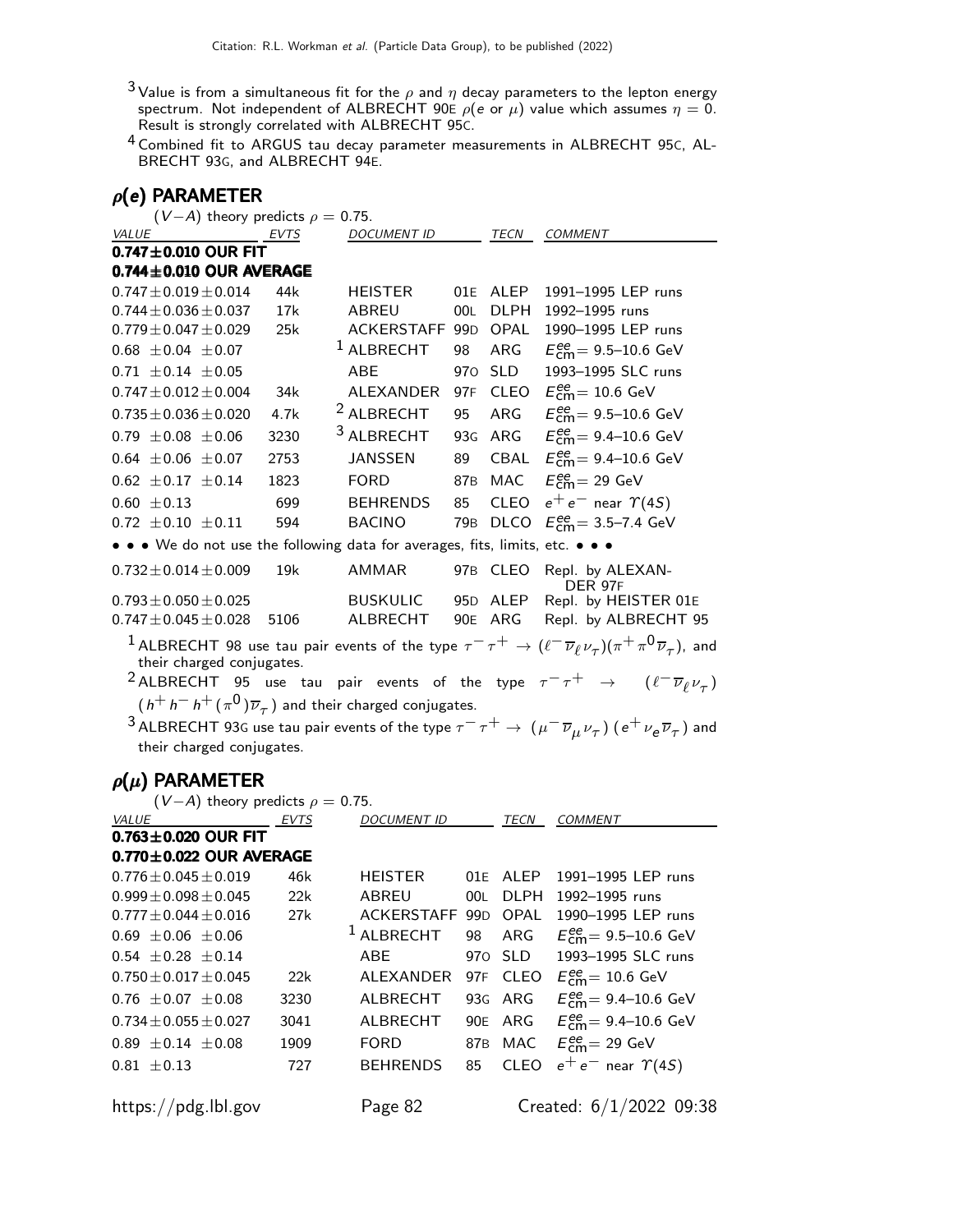• • • We do not use the following data for averages, fits, limits, etc. • • •

| $0.747 \pm 0.048 \pm 0.044$ | 13k | AMMAR           | 97B CLEO Repl. by ALEXAN-     |
|-----------------------------|-----|-----------------|-------------------------------|
|                             |     |                 | DER 97F                       |
| $0.693 \pm 0.057 \pm 0.028$ |     | <b>BUSKULIC</b> | 95D ALEP Repl. by HEISTER 01E |
|                             |     |                 |                               |

 $^1$  ALBRECHT 98 use tau pair events of the type  $\tau^-\tau^+\to(\ell^-\overline{\nu}_\ell \nu_\tau)(\pi^+\pi^0\overline{\nu}_\tau)$ , and their charged conjugates.

### ξ(e or  $\mu$ ) PARAMETER

| $(V-A)$ theory predicts $\xi = 1$ . |                          |                               |      |  |                                                                               |        |             |                                                      |
|-------------------------------------|--------------------------|-------------------------------|------|--|-------------------------------------------------------------------------------|--------|-------------|------------------------------------------------------|
| <i>VALUE</i>                        |                          | <b>EVTS</b>                   |      |  | DOCUMENT ID                                                                   |        | TECN        | <i>COMMENT</i>                                       |
|                                     |                          | $0.985 \pm 0.030$ OUR FIT     |      |  |                                                                               |        |             |                                                      |
|                                     |                          | $0.981 \pm 0.031$ OUR AVERAGE |      |  |                                                                               |        |             |                                                      |
|                                     |                          | $0.986 \pm 0.068 \pm 0.031$   | 81k  |  | HEISTER                                                                       | 01F    | ALEP        | 1991-1995 LEP runs                                   |
|                                     |                          | $0.929 \pm 0.070 \pm 0.030$   | 36k  |  | ABREU                                                                         | 00L    | <b>DLPH</b> | 1992-1995 runs                                       |
|                                     | $0.98 + 0.22 + 0.10$     |                               | 46k  |  | ACKERSTAFF 99D                                                                |        | OPAL        | 1990-1995 LEP runs                                   |
|                                     | $0.70 + 0.16$            |                               | 54k  |  | <b>ACCIARRI</b>                                                               |        | 98R L3      | 1991-1995 LEP runs                                   |
|                                     | $1.03 \pm 0.11$          |                               |      |  | $1$ ALBRECHT                                                                  |        | 98 ARG      | $E_{cm}^{ee}$ = 9.5–10.6 GeV                         |
|                                     | $1.05 \pm 0.35 \pm 0.04$ |                               |      |  | $2$ ABE                                                                       |        | 970 SLD     | 1993-1995 SLC runs                                   |
|                                     |                          | $1.007 + 0.040 + 0.015$       | 55k  |  | ALEXANDER                                                                     |        | 97F CLEO    | $E_{\text{cm}}^{\text{ee}} = 10.6 \text{ GeV}$       |
|                                     |                          |                               |      |  | • • • We do not use the following data for averages, fits, limits, etc. • • • |        |             |                                                      |
|                                     | $0.94 + 0.21 + 0.07$     |                               | 18k  |  | <b>ACCIARRI</b>                                                               | 96H L3 |             | Repl. by ACCIARRI 98R                                |
|                                     | $0.97 + 0.14$            |                               |      |  | <sup>3</sup> ALBRECHT                                                         |        | 95C ARG     | Repl. by ALBRECHT 98                                 |
|                                     | $1.18 \pm 0.15 \pm 0.16$ |                               |      |  | BUSKULIC                                                                      |        | 95D ALEP    | Repl. by HEISTER 01E                                 |
|                                     | $0.90 \pm 0.15 \pm 0.10$ |                               | 3230 |  | <b>ALBRECHT</b>                                                               |        | 93G ARG     | $E_{\text{cm}}^{\text{ee}} = 9.4 - 10.6 \text{ GeV}$ |

 $1$  Combined fit to ARGUS tau decay parameter measurements in ALBRECHT 98, AL-BRECHT 95C, ALBRECHT 93G, and ALBRECHT 94E. ALBRECHT 98 use tau pair events of the type  $\tau^-\tau^+\to(\ell^-\,\overline\nu_\ell\,\nu_\tau)(\pi^+\pi^0\,\overline\nu_\tau)$ , and their charged conjugates.

<sup>2</sup> ABE 970 assume  $\eta = 0$  in their fit. Letting  $\eta$  vary in the fit gives a  $\xi$  value of 1.02  $\pm$  $\frac{1}{3}$ 0.36  $\pm$  0.05.<br> $^3$ Combined fit to ARGUS tau decay parameter measurements in ALBRECHT 95C, AL-

BRECHT 93G, and ALBRECHT 94E. ALBRECHT 95C uses events of the type  $\tau^- \tau^+ \to$  $(\ell^- \overline{\nu}_{\ell} \nu_{\tau})$   $(\,h^+ \,h^- \,h^+ \,\overline{\nu}_{\tau} \,)$  and their charged conjugates.

<sup>4</sup> ALBRECHT 93G measurement determines  $|\xi|$  for the case  $\xi(e) = \xi(\mu)$ , but the authors point out that other LEP experiments determine the sign to be positive.

### ξ(e) PARAMETER (V  $\Delta$ ) theory predicts  $\epsilon$

| $(v - A)$ theory predicts $\zeta = 1$ .                                       |     |                     |          |                                                                                                                                                           |
|-------------------------------------------------------------------------------|-----|---------------------|----------|-----------------------------------------------------------------------------------------------------------------------------------------------------------|
| <i>VALUE</i><br><b>EVTS</b>                                                   |     | DOCUMENT ID         | TECN     | <b>COMMENT</b>                                                                                                                                            |
| $0.994 \pm 0.040$ OUR FIT                                                     |     |                     |          |                                                                                                                                                           |
| $1.00 \pm 0.04$ OUR AVERAGE                                                   |     |                     |          |                                                                                                                                                           |
| $1.011 + 0.094 + 0.038$                                                       | 44k | HEISTER             | 01E ALEP | 1991-1995 LEP runs                                                                                                                                        |
| $1.01 + 0.12 + 0.05$                                                          | 17k | ABREU               | 00L DLPH | 1992-1995 runs                                                                                                                                            |
| 1.13 $\pm$ 0.39 $\pm$ 0.14                                                    | 25k | ACKERSTAFF 99D OPAL |          | 1990-1995 LEP runs                                                                                                                                        |
| $1.11 \pm 0.20 \pm 0.08$                                                      |     | $^1$ ALBRECHT       |          | 98 ARG $E_{\text{cm}}^{ee} = 9.5 - 10.6 \text{ GeV}$                                                                                                      |
| 1.16 $\pm$ 0.52 $\pm$ 0.06                                                    |     | ABE                 |          | 970 SLD 1993-1995 SLC runs                                                                                                                                |
| $0.979 + 0.048 + 0.016$                                                       | 34k |                     |          | ALEXANDER 97F CLEO $E_{\text{cm}}^{\text{ee}} = 10.6 \text{ GeV}$                                                                                         |
| • • • We do not use the following data for averages, fits, limits, etc. • • • |     |                     |          |                                                                                                                                                           |
| $1.03 \pm 0.23 \pm 0.09$                                                      |     |                     |          | BUSKULIC 95D ALEP Repl. by HEISTER 01E                                                                                                                    |
| their charged conjugates.                                                     |     |                     |          | <sup>1</sup> ALBRECHT 98 use tau pair events of the type $\tau^- \tau^+ \to (\ell^- \overline{\nu}_\ell \nu_\tau)(\pi^+ \pi^0 \overline{\nu}_\tau)$ , and |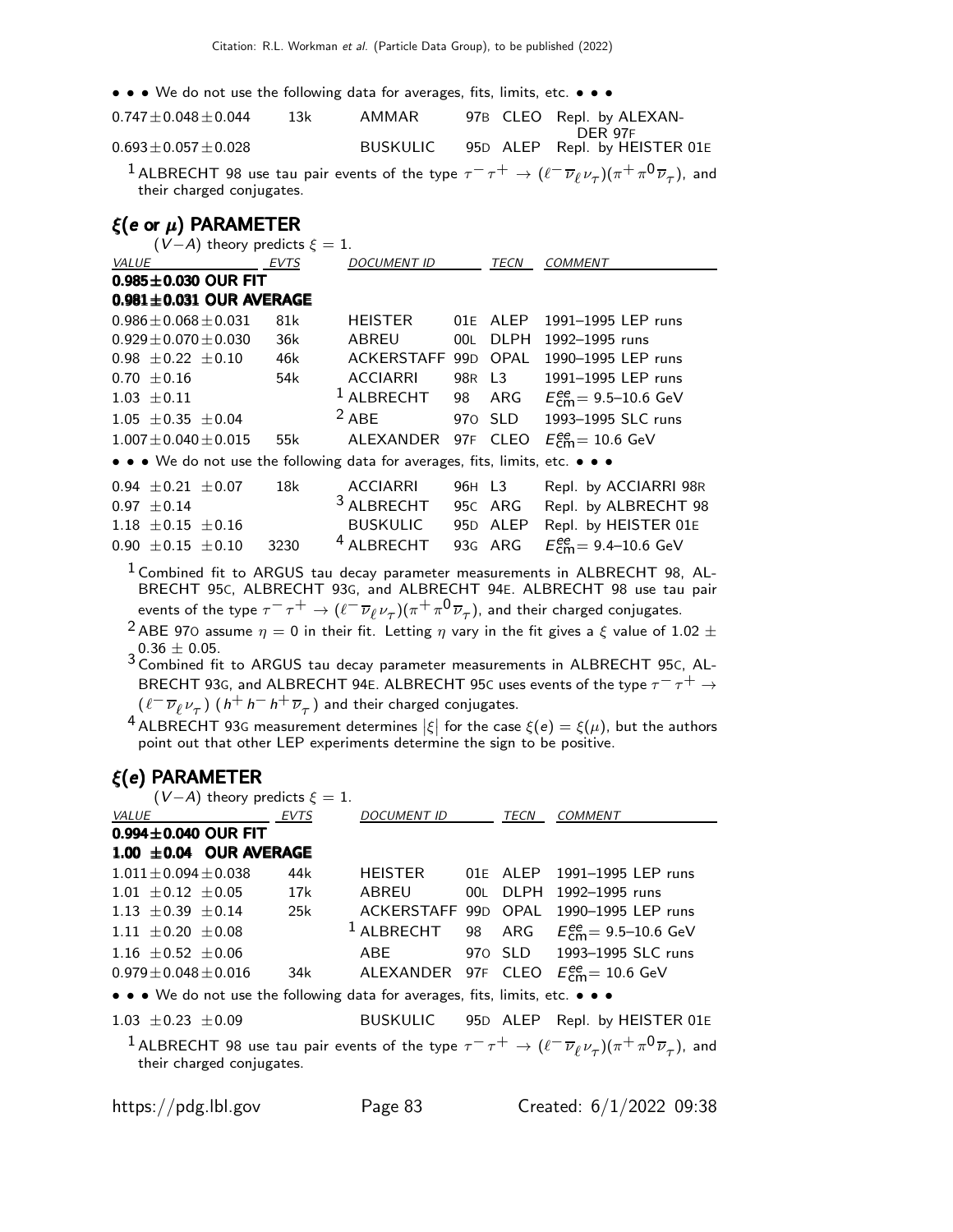# ξ(μ) PARAMETER

| $(V-A)$ theory predicts $\xi = 1$ .                                                 |            |                                        |        |             |                                                                                                                                                    |
|-------------------------------------------------------------------------------------|------------|----------------------------------------|--------|-------------|----------------------------------------------------------------------------------------------------------------------------------------------------|
| VALUE                                                                               | EVTS       | DOCUMENT ID TECN COMMENT               |        |             |                                                                                                                                                    |
| 1.030±0.059 OUR FIT                                                                 |            |                                        |        |             |                                                                                                                                                    |
| $1.06 \pm 0.06$ OUR AVERAGE                                                         |            |                                        |        |             |                                                                                                                                                    |
| $1.030 \pm 0.120 \pm 0.050$                                                         | 46k        | <b>HEISTER</b>                         |        |             | 01E ALEP 1991-1995 LEP runs                                                                                                                        |
| $1.16 \pm 0.19 \pm 0.06$                                                            | 22k        | ABREU                                  | 00L    |             | DLPH 1992-1995 runs                                                                                                                                |
| $0.79 \pm 0.41 \pm 0.09$                                                            | 27k        |                                        |        |             | ACKERSTAFF 99D OPAL 1990-1995 LEP runs                                                                                                             |
| $1.26 \pm 0.27 \pm 0.14$                                                            |            | $1$ ALBRECHT                           | 98     |             | ARG $E_{\text{cm}}^{ee} = 9.5 - 10.6 \text{ GeV}$                                                                                                  |
| $0.75 \pm 0.50 \pm 0.14$                                                            |            | ABE                                    |        | 970 SLD     | 1993-1995 SLC runs                                                                                                                                 |
| $1.054 \pm 0.069 \pm 0.047$                                                         | 22k        |                                        |        |             | ALEXANDER 97F CLEO $E_{\text{cm}}^{\text{ee}} = 10.6 \text{ GeV}$                                                                                  |
| • • • We do not use the following data for averages, fits, limits, etc. • • •       |            |                                        |        |             |                                                                                                                                                    |
| $1.23 \pm 0.22 \pm 0.10$                                                            |            | <b>BUSKULIC</b>                        |        |             | 95D ALEP Repl. by HEISTER 01E                                                                                                                      |
| their charged conjugates.                                                           |            |                                        |        |             | $^1$ ALBRECHT 98 use tau pair events of the type $\tau^-\tau^+\to(\ell^-\,\overline{\nu}_\ell\,\nu_\tau)(\pi^+\,\pi^0\,\overline{\nu}_\tau)$ , and |
| $\eta$ (e or $\mu$ ) PARAMETER                                                      |            |                                        |        |             |                                                                                                                                                    |
| $(V-A)$ theory predicts $\eta = 0$ .                                                |            |                                        |        |             |                                                                                                                                                    |
| <b>VALUE</b><br><b>EVTS</b>                                                         |            | <u>DOCUMENT ID</u>                     |        | TECN        | COMMENT                                                                                                                                            |
| $0.013 \pm 0.020$ OUR FIT                                                           |            |                                        |        |             |                                                                                                                                                    |
| $0.015 \pm 0.021$ OUR AVERAGE                                                       |            |                                        |        |             |                                                                                                                                                    |
| $0.012 \pm 0.026 \pm 0.004$                                                         | 81k        | <b>HEISTER</b>                         |        | 01E ALEP    | 1991-1995 LEP runs                                                                                                                                 |
| $-0.005 \pm 0.036 \pm 0.037$                                                        |            | <b>ABREU</b>                           | 00L    | <b>DLPH</b> | 1992-1995 runs<br>1990-1995 LEP runs                                                                                                               |
| $0.027 \pm 0.055 \pm 0.005$<br>$0.27 \pm 0.14$                                      | 46k<br>54k | ACKERSTAFF 99D OPAL<br><b>ACCIARRI</b> | 98R L3 |             | 1991-1995 LEP runs                                                                                                                                 |
| $-0.13 \pm 0.47 \pm 0.15$                                                           |            | ABE                                    |        | 970 SLD     | 1993-1995 SLC runs                                                                                                                                 |
| $-0.015 \pm 0.061 \pm 0.062$                                                        | 31k        | AMMAR                                  |        |             | 97B CLEO $E_{\text{cm}}^{ee} = 10.6 \text{ GeV}$                                                                                                   |
| $0.03 \pm 0.18 \pm 0.12$                                                            | 8.2k       | ALBRECHT                               | 95     | ARG         | $E_{\text{cm}}^{\text{ee}} = 9.5 - 10.6 \text{ GeV}$                                                                                               |
| • • • We do not use the following data for averages, fits, limits, etc. • • •       |            |                                        |        |             |                                                                                                                                                    |
|                                                                                     |            |                                        |        |             |                                                                                                                                                    |
| $0.25 \pm 0.17 \pm 0.11$                                                            | 18k        | ACCIARRI                               | 96H L3 |             | Repl. by ACCIARRI 98R                                                                                                                              |
| $-0.04 \pm 0.15 \pm 0.11$                                                           |            | <b>BUSKULIC</b>                        |        |             | 95D ALEP Repl. by HEISTER 01E                                                                                                                      |
| $\eta(\mu)$ PARAMETER                                                               |            |                                        |        |             |                                                                                                                                                    |
| $(V-A)$ theory predicts $\eta = 0$ .                                                |            |                                        |        |             |                                                                                                                                                    |
| VALUE<br><b>EVTS</b>                                                                |            | DOCUMENT ID TECN COMMENT               |        |             |                                                                                                                                                    |
| $0.094 \pm 0.073$ OUR FIT                                                           |            |                                        |        |             |                                                                                                                                                    |
| $0.17 \pm 0.15$ OUR AVERAGE Error includes scale factor of 1.2.                     |            |                                        |        |             |                                                                                                                                                    |
| $0.160 \pm 0.150 \pm 0.060$                                                         | 46k        | <b>HEISTER</b>                         |        |             | 01E ALEP 1991-1995 LEP runs                                                                                                                        |
| $0.72 \pm 0.32 \pm 0.15$                                                            |            | ABREU<br>$1$ ABE                       |        |             | 00L DLPH 1992-1995 runs                                                                                                                            |
| $-0.59 \pm 0.82 \pm 0.45$                                                           |            | <sup>2</sup> AMMAR                     |        | 970 SLD     | 1993-1995 SLC runs                                                                                                                                 |
| $0.010 \pm 0.149 \pm 0.171$                                                         | 13k        |                                        |        | 97B CLEO    | $E_{\text{cm}}^{\text{ee}} = 10.6 \text{ GeV}$                                                                                                     |
| • • We do not use the following data for averages, fits, limits, etc. • • •         |            |                                        |        |             |                                                                                                                                                    |
| $0.010 \pm 0.065 \pm 0.001$                                                         | 27k        | 3 ACKERSTAFF 99D OPAL                  |        |             | 1990-1995 LEP runs                                                                                                                                 |
| $-0.24 \pm 0.23 \pm 0.18$                                                           |            | <b>BUSKULIC</b>                        |        | 95D ALEP    | Repl. by HEISTER 01E                                                                                                                               |
| <sup>1</sup> Highly correlated (corr. = 0.92) with ABE 970 $\rho(\mu)$ measurement. |            |                                        |        |             |                                                                                                                                                    |
| <sup>2</sup> Highly correlated (corr. = 0.949) with AMMAR 97B $\rho(\mu)$ value.    |            |                                        |        |             |                                                                                                                                                    |
|                                                                                     |            |                                        |        |             | <sup>3</sup> ACKERSTAFF 99D result is dominated by a constraint on $\eta$ from the OPAL measure-                                                   |
|                                                                                     |            |                                        |        |             | ments of the $\tau$ lifetime and $B(\tau^{-} \to \mu^{-} \overline{\nu}_{\mu} \nu_{\tau})$ assuming lepton universality for the                    |
| total coupling strength.                                                            |            |                                        |        |             |                                                                                                                                                    |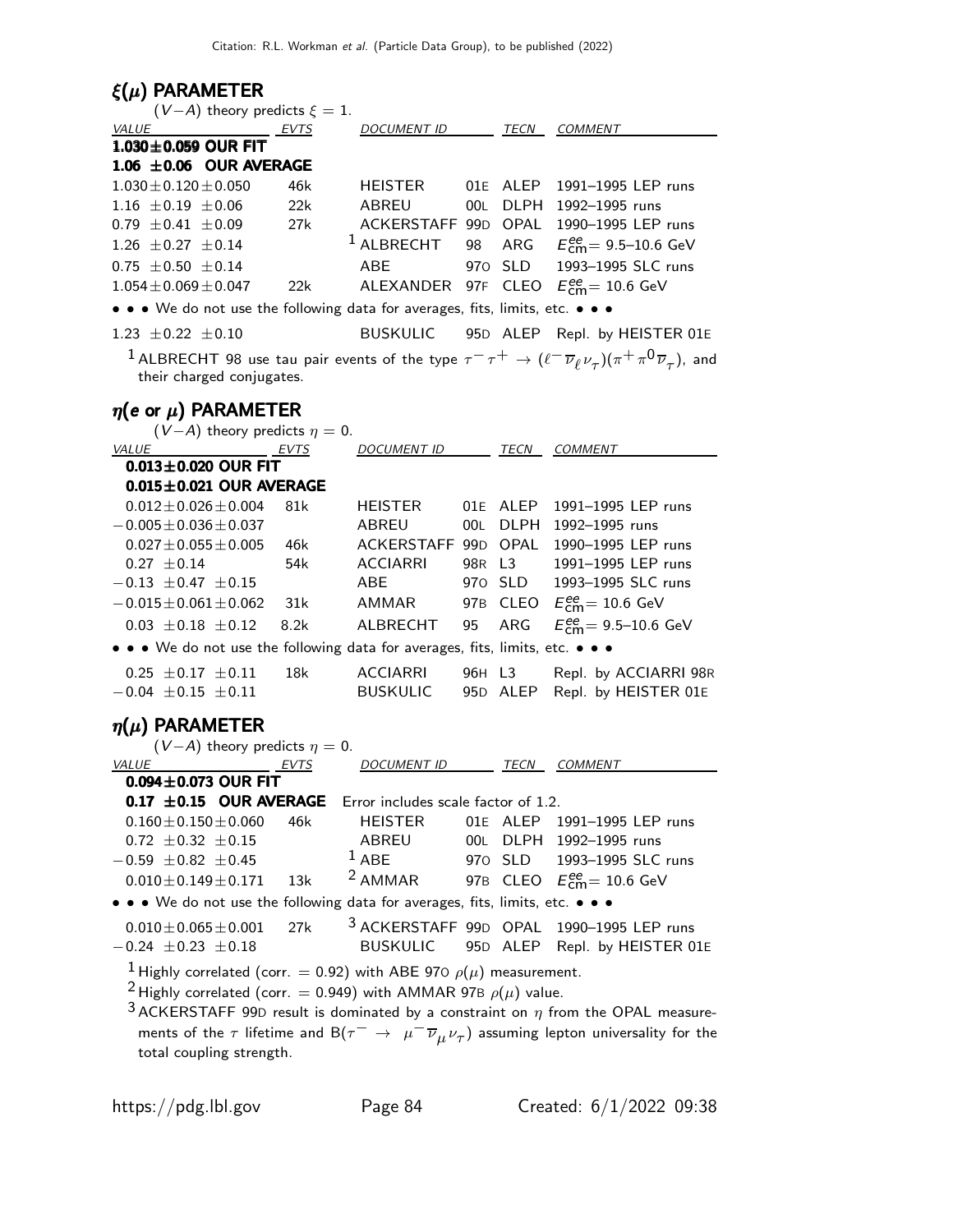### ( $\delta \xi$ )(e or  $\mu$ ) PARAMETER

| $(V-A)$ theory predicts $(\delta \xi) = 0.75$ .                               |     |                       |     |             |                                                                                                                                                                 |
|-------------------------------------------------------------------------------|-----|-----------------------|-----|-------------|-----------------------------------------------------------------------------------------------------------------------------------------------------------------|
| <b>VALUE</b><br>EVTS                                                          |     | DOCUMENT ID           |     | TECN        | <b>COMMENT</b>                                                                                                                                                  |
| $0.746 \pm 0.021$ OUR FIT                                                     |     |                       |     |             |                                                                                                                                                                 |
| $0.744 \pm 0.022$ OUR AVERAGE                                                 |     |                       |     |             |                                                                                                                                                                 |
| $0.776 \pm 0.045 \pm 0.024$                                                   | 81k | <b>HEISTER</b>        | 01E | ALEP        | 1991-1995 LEP runs                                                                                                                                              |
| $0.779 \pm 0.070 \pm 0.028$                                                   | 36k | ABREU                 | 00L | <b>DLPH</b> | 1992-1995 runs                                                                                                                                                  |
| $0.65 \pm 0.14 \pm 0.07$                                                      | 46k | ACKERSTAFF 99D        |     | OPAL        | 1990-1995 LEP runs                                                                                                                                              |
| $0.70 \pm 0.11$                                                               | 54k | <b>ACCIARRI</b>       |     | 98R L3      | 1991-1995 LEP runs                                                                                                                                              |
| $0.63 \pm 0.09$                                                               |     | $1$ ALBRECHT          |     | 98 ARG      | $E_{\text{cm}}^{\text{ee}} = 9.5 - 10.6 \text{ GeV}$                                                                                                            |
| $0.88 \pm 0.27 \pm 0.04$                                                      |     | $2$ ABE               |     | 970 SLD     | 1993-1995 SLC runs                                                                                                                                              |
| $0.745 \pm 0.026 \pm 0.009$                                                   | 55k | ALEXANDER             |     | 97F CLEO    | $E_{\text{cm}}^{\text{ee}} = 10.6 \text{ GeV}$                                                                                                                  |
| • • • We do not use the following data for averages, fits, limits, etc. • • • |     |                       |     |             |                                                                                                                                                                 |
| $0.81 \pm 0.14 \pm 0.06$                                                      | 18k | ACCIARRI              |     | 96H L3      | Repl. by ACCIARRI 98R                                                                                                                                           |
| $0.65 \pm 0.12$                                                               |     | <sup>3</sup> ALBRECHT |     | 95C ARG     | Repl. by ALBRECHT 98                                                                                                                                            |
| $0.88 \pm 0.11 \pm 0.07$                                                      |     | <b>BUSKULIC</b>       |     | 95D ALEP    | Repl. by HEISTER 01E                                                                                                                                            |
|                                                                               |     |                       |     |             | <sup>1</sup> Combined fit to ARGUS tau decay parameter measurements in ALBRECHT 98, AL-<br>BRECHT 95c, ALBRECHT 93G, and ALBRECHT 94E. ALBRECHT 98 use tau pair |
|                                                                               |     |                       |     |             | events of the type $\tau^- \tau^+ \to (\ell^- \overline{\nu}_{\ell} \nu_{\tau})(\pi^+ \pi^0 \overline{\nu}_{\tau})$ , and their charged conjugates.             |
|                                                                               |     |                       |     |             | $2$ ADE 070 accuma $x = 0$ in their fit. Letting $x$ year, in the fit gives a $(\delta t)$ value of                                                             |

ABE 970 assume  $\eta = 0$  in their fit. Letting  $\eta$  vary in the fit gives a  $(\delta \xi)$  value of  $0.87 \pm 0.27 \pm 0.04$ .  $3$  Combined fit to ARGUS tau decay parameter measurements in ALBRECHT 95c, AL-

BRECHT 93G, and ALBRECHT 94E. ALBRECHT 95C uses events of the type  $\tau^- \tau^+ \to$  $(\ell^- \overline{\nu}_{\ell} \nu_{\tau})$   $(\,h^+ \,h^- \,h^+ \, \overline{\nu}_{\tau} \,)$  and their charged conjugates.

### (δξ)(e) PARAMETER

| $(V-A)$ theory predicts $(\delta \xi) = 0.75$ .                                                                                                       |      |                       |  |          |                                                                                                                                                           |  |
|-------------------------------------------------------------------------------------------------------------------------------------------------------|------|-----------------------|--|----------|-----------------------------------------------------------------------------------------------------------------------------------------------------------|--|
| VALUE                                                                                                                                                 | EVTS | DOCUMENT ID           |  | TECN     | COMMENT                                                                                                                                                   |  |
| $0.734 \pm 0.028$ OUR FIT                                                                                                                             |      |                       |  |          |                                                                                                                                                           |  |
| $0.731 \pm 0.029$ OUR AVERAGE                                                                                                                         |      |                       |  |          |                                                                                                                                                           |  |
| $0.778 \pm 0.066 \pm 0.024$                                                                                                                           | 44k  | HEISTER               |  | 01E ALEP | 1991-1995 LEP runs                                                                                                                                        |  |
| $0.85 \pm 0.12 \pm 0.04$                                                                                                                              | 17k  | ABREU                 |  |          | 00L DLPH 1992-1995 runs                                                                                                                                   |  |
| $0.72 \pm 0.31 \pm 0.14$                                                                                                                              | 25k  |                       |  |          | ACKERSTAFF 99D OPAL 1990-1995 LEP runs                                                                                                                    |  |
| $0.56 \pm 0.14 \pm 0.06$                                                                                                                              |      | <sup>1</sup> ALBRECHT |  |          | 98 ARG $E_{\text{cm}}^{\text{ee}} = 9.5 - 10.6 \text{ GeV}$                                                                                               |  |
| $0.85 \pm 0.43 \pm 0.08$                                                                                                                              |      | ABE                   |  |          | 970 SLD 1993-1995 SLC runs                                                                                                                                |  |
| $0.720 \pm 0.032 \pm 0.010$                                                                                                                           | 34k  | ALEXANDER             |  |          | 97F CLEO $E_{\text{cm}}^{\text{ee}} = 10.6 \text{ GeV}$                                                                                                   |  |
| $\bullet \bullet \bullet$ We do not use the following data for averages, fits, limits, etc. $\bullet \bullet \bullet$                                 |      |                       |  |          |                                                                                                                                                           |  |
| $1.11 + 0.17 + 0.07$                                                                                                                                  |      |                       |  |          | BUSKULIC 95D ALEP Repl. by HEISTER 01E                                                                                                                    |  |
| their charged conjugates.                                                                                                                             |      |                       |  |          | <sup>1</sup> ALBRECHT 98 use tau pair events of the type $\tau^- \tau^+ \to (\ell^- \overline{\nu}_\ell \nu_\tau)(\pi^+ \pi^0 \overline{\nu}_\tau)$ , and |  |
| $(\delta \xi)(\mu)$ PARAMETER<br>$(V-A)$ theory predicts $(\delta \xi) = 0.75$ .<br>VALUE<br>$0.778 \pm 0.037$ OUR FIT<br>$0.79 \pm 0.04$ OUR AVERAGE | EVTS | DOCUMENT ID           |  | TECN     | COMMENT                                                                                                                                                   |  |

|                          | U. IY ILU. UM OUR AVERAGE   |     |  |                                                                  |
|--------------------------|-----------------------------|-----|--|------------------------------------------------------------------|
|                          | $0.786 \pm 0.066 \pm 0.028$ | 46k |  | HEISTER 01E ALEP 1991-1995 LEP runs                              |
|                          | $0.86 \pm 0.13 \pm 0.04$    | 22k |  | ABREU 00L DLPH 1992-1995 runs                                    |
|                          | $0.63 \pm 0.23 \pm 0.05$    |     |  | 27k ACKERSTAFF 99D OPAL 1990-1995 LEP runs                       |
| $0.73 \pm 0.18 \pm 0.10$ |                             |     |  | <sup>1</sup> ALBRECHT 98 ARG $E_{\text{cm}}^{ee}$ = 9.5–10.6 GeV |
|                          | $0.82 \pm 0.32 \pm 0.07$    |     |  | ABE 970 SLD 1993-1995 SLC runs                                   |
|                          |                             |     |  |                                                                  |

https://pdg.lbl.gov Page 85 Created: 6/1/2022 09:38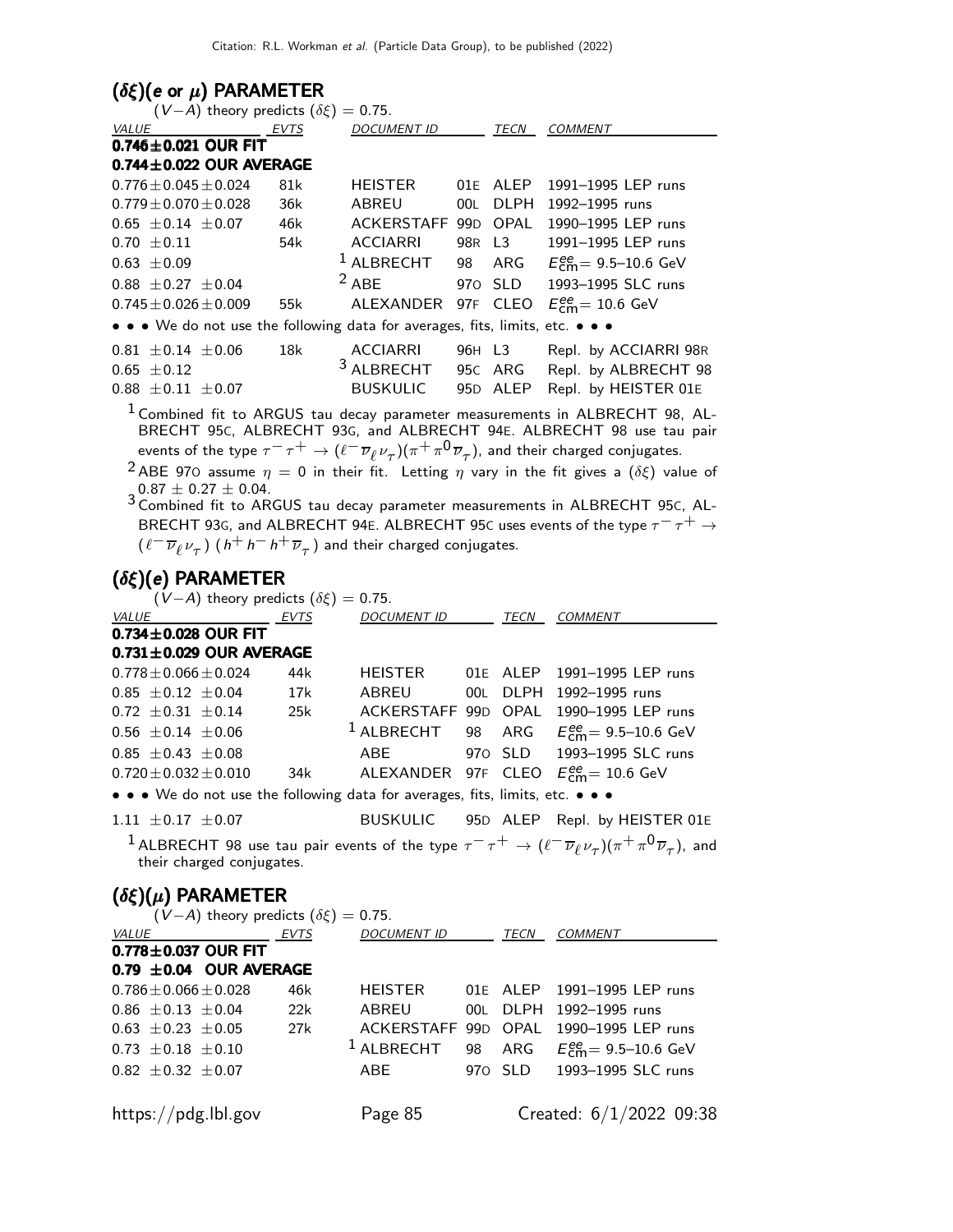$0.786 \pm 0.041 \pm 0.032$  22k ALEXANDER 97F CLEO  $E_{\text{cm}}^{\text{ee}} = 10.6 \text{ GeV}$ 

• • • We do not use the following data for averages, fits, limits, etc. • • •

 $0.71 \pm 0.14 \pm 0.06$  BUSKULIC 95D ALEP Repl. by HEISTER 01E

 $^1$  ALBRECHT 98 use tau pair events of the type  $\tau^-\tau^+\to(\ell^-\overline{\nu}_\ell \nu_\tau)(\pi^+\pi^0\overline{\nu}_\tau)$ , and their charged conjugates.

### ξ(π) PARAMETER

| $(V-A)$ theory predicts $\xi(\pi) = 1$ .                                      |                  |                    |      |                                  |
|-------------------------------------------------------------------------------|------------------|--------------------|------|----------------------------------|
| <i>VALUE</i>                                                                  | EVTS             | <b>DOCUMENT ID</b> | TECN | <b>COMMENT</b>                   |
| $0.993 \pm 0.022$ OUR FIT                                                     |                  |                    |      |                                  |
| $0.994 \pm 0.023$ OUR AVERAGE                                                 |                  |                    |      |                                  |
| $0.994 \pm 0.020 \pm 0.014$                                                   | 27k              | <b>HEISTER</b>     |      | 01E ALEP 1991-1995 LEP runs      |
| $0.81 \pm 0.17 \pm 0.02$                                                      |                  | ABE                |      | 970 SLD 1993-1995 SLC runs       |
| $1.03 \pm 0.06 \pm 0.04$                                                      | 2.0 <sub>k</sub> | COAN               |      | 97 CLEO $E_{cm}^{ee}$ = 10.6 GeV |
| • • • We do not use the following data for averages, fits, limits, etc. • • • |                  |                    |      |                                  |
| $0.987 \pm 0.057 \pm 0.027$                                                   |                  | <b>BUSKULIC</b>    |      | 95D ALEP Repl. by HEISTER 01E    |
| $0.95 \pm 0.11 \pm 0.05$                                                      |                  | $^1$ BUSKULIC      |      | 94D ALEP 1990+1991 LEP run       |
|                                                                               |                  |                    |      |                                  |

1 Superseded by BUSKULIC 95D.

## ξ(ρ) PARAMETER

| $(V-A)$ theory predicts $\xi(\rho) = 1$ .                                     |      |                       |          |                                        |
|-------------------------------------------------------------------------------|------|-----------------------|----------|----------------------------------------|
| <i>VALUE</i>                                                                  | EVTS | <i>DOCUMENT ID</i>    | TECN     | <b>COMMENT</b>                         |
| $0.994 \pm 0.008$ OUR FIT                                                     |      |                       |          |                                        |
| $0.994 \pm 0.009$ OUR AVERAGE                                                 |      |                       |          |                                        |
| $0.987 \pm 0.012 \pm 0.011$                                                   | 59k  | HEISTER               |          | 01E ALEP 1991-1995 LEP runs            |
| $0.99 \pm 0.12 \pm 0.04$                                                      |      | ABF                   |          | 970 SLD 1993-1995 SLC runs             |
| $0.995 \pm 0.010 \pm 0.003$                                                   | 66k  | ALEXANDER 97F CLEO    |          | $E_{\text{cm}}^{\text{ee}}$ = 10.6 GeV |
| $1.022 \pm 0.028 \pm 0.030$                                                   | 1.7k | <sup>1</sup> ALBRECHT |          | 94E ARG $E_{cm}^{ee} = 9.4 - 10.6$ GeV |
| • • • We do not use the following data for averages, fits, limits, etc. • • • |      |                       |          |                                        |
| $1.045 \pm 0.058 \pm 0.032$                                                   |      | <b>BUSKULIC</b>       | 95D ALEP | Repl. by HEISTER 01E                   |
| $1.03 \pm 0.11 \pm 0.05$                                                      |      | <sup>2</sup> BUSKULIC |          | 94D ALEP 1990+1991 LEP run             |
|                                                                               |      |                       |          |                                        |

 $<sup>1</sup>$  ALBRECHT 94E measure the square of this quantity and use the sign determined by</sup> ALBRECHT 90I to obtain the quoted result.

2 Superseded by BUSKULIC 95D.

### ξ(a<sup>1</sup> ) PARAMETER

| $(V-A)$ theory predicts $\xi(a_1)=1$ . |                                           |                               |       |  |                                                                               |      |                                                     |
|----------------------------------------|-------------------------------------------|-------------------------------|-------|--|-------------------------------------------------------------------------------|------|-----------------------------------------------------|
| <b>VALUE</b>                           |                                           |                               | EVTS  |  | <b>DOCUMENT ID</b>                                                            | TECN | <b>COMMENT</b>                                      |
|                                        |                                           | $1.001 \pm 0.027$ OUR FIT     |       |  |                                                                               |      |                                                     |
|                                        |                                           | $1.002 \pm 0.028$ OUR AVERAGE |       |  |                                                                               |      |                                                     |
|                                        | $1.000 \pm 0.016 \pm 0.024$               |                               | 35k   |  |                                                                               |      | <sup>1</sup> HEISTER 01E ALEP 1991-1995 LEP runs    |
|                                        |                                           | $1.02 \pm 0.13 \pm 0.03$      | 17.2k |  |                                                                               |      | ASNER 00 CLEO $E_{cm}^{ee} = 10.6$ GeV              |
|                                        |                                           | $1.29 \pm 0.26 \pm 0.11$ 7.4k |       |  |                                                                               |      | <sup>2</sup> ACKERSTAFF 97R OPAL 1992-1994 LEP runs |
|                                        | $0.85$ $^{+0.15}_{-0.17}$ ±0.05           |                               |       |  | ALBRECHT                                                                      |      | 95C ARG $E_{cm}^{ee} = 9.5 - 10.6$ GeV              |
|                                        | 1.25 $\pm$ 0.23 $+$ 0.15 $-$ 0.08         |                               | 7.5k  |  |                                                                               |      | ALBRECHT 93C ARG $E_{cm}^{ee} = 9.4 - 10.6$ GeV     |
|                                        |                                           |                               |       |  | • • • We do not use the following data for averages, fits, limits, etc. • • • |      |                                                     |
|                                        | $1.08$ $+0.46$ $+0.14$<br>$-0.41$ $-0.25$ |                               | 2.6k  |  | <sup>3</sup> AKERS                                                            |      | 95P OPAL Repl. by ACKER-<br>STAFF 97R               |
|                                        | $0.937 \pm 0.116 \pm 0.064$               |                               |       |  | BUSKULIC                                                                      |      | 95D ALEP Repl. by HEISTER 01E                       |
|                                        |                                           | https://pdg.lbl.gov           |       |  | Page 86                                                                       |      | Created: $6/1/2022$ 09:38                           |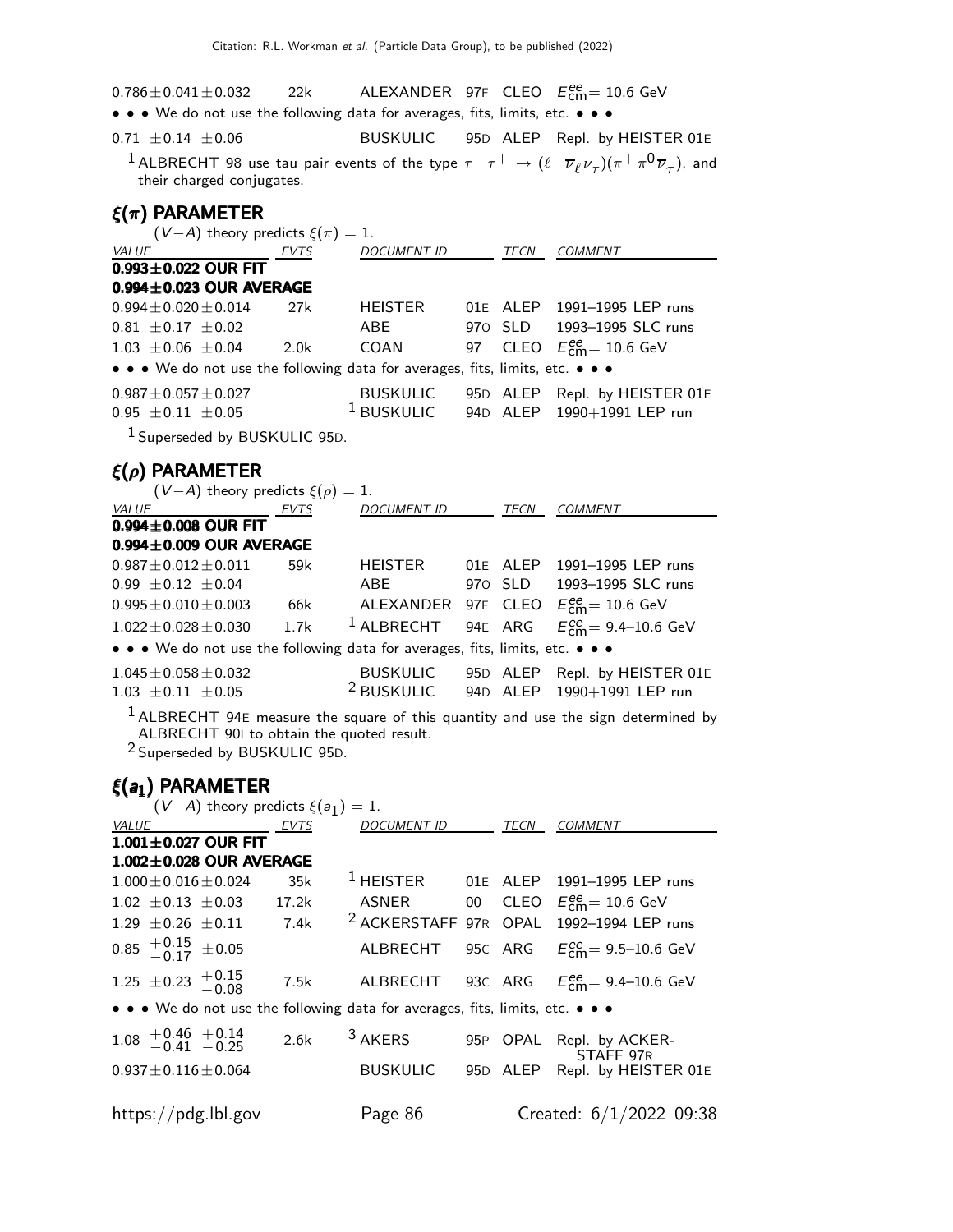- <sup>1</sup> HEISTER 01E quote 1.000  $\pm$  0.016  $\pm$  0.013  $\pm$  0.020 where the errors are statistical, systematic, and an uncertainty due to the final state model. We combine the systematic error and model uncertainty.
- 2 ACKERSTAFF 97<sup>R</sup> obtain this result with a model independent fit to the hadronic structure functions. Fitting with the model of Kuhn and Santamaria (ZPHY C48, 445 (1990)) gives  $0.87 \pm 0.16 \pm 0.04$ , and with the model of of Isgur et al. (PR D39,1357 (1989)) they obtain  $1.20 \pm 0.21 \pm 0.14$ .
- 3 AKERS 95P obtain this result with a model independent fit to the hadronic structure functions. Fitting with the model of Kuhn and Santamaria (ZPHY C48, 445 (1990)) gives  $0.87 \pm 0.27^{+0.05}_{-0.06}$ , and with the model of of Isgur *et al*. (PR **D39**,1357 (1989)) they obtain  $1.10 \pm 0.31_{-0.14}^{+0.13}$ .

### ξ(all hadronic modes) PARAMETER

| $(V-A)$ theory predicts $\xi = 1$ .                                           |                  |                             |                 |                |                                                                                                                                                                                                                                                                                                               |
|-------------------------------------------------------------------------------|------------------|-----------------------------|-----------------|----------------|---------------------------------------------------------------------------------------------------------------------------------------------------------------------------------------------------------------------------------------------------------------------------------------------------------------|
| VALUE                                                                         | EVTS             | <b>DOCUMENT ID</b>          |                 | TECN           | COMMENT                                                                                                                                                                                                                                                                                                       |
| $0.995 \pm 0.007$ OUR FIT                                                     |                  |                             |                 |                |                                                                                                                                                                                                                                                                                                               |
| $0.997 \pm 0.007$ OUR AVERAGE                                                 |                  |                             |                 |                |                                                                                                                                                                                                                                                                                                               |
| $0.992 \pm 0.007 \pm 0.008$                                                   | 102k             | $1$ HEISTER                 |                 | 01E ALEP       | 1991-1995 LEP runs                                                                                                                                                                                                                                                                                            |
| $0.997 \pm 0.027 \pm 0.011$                                                   | 39k              | <sup>2</sup> ABREU          | 00L             | <b>DLPH</b>    | 1992-1995 runs                                                                                                                                                                                                                                                                                                |
| $1.02 \pm 0.13 \pm 0.03$                                                      | 17.2k            | $3$ ASNER                   | 00              | <b>CLEO</b>    | $E_{\text{cm}}^{\text{ee}}$ = 10.6 GeV                                                                                                                                                                                                                                                                        |
| $1.032 \pm 0.031$                                                             | 37k              | <sup>4</sup> ACCIARRI       | 98 <sub>R</sub> | L <sub>3</sub> | 1991-1995 LEP runs                                                                                                                                                                                                                                                                                            |
| $0.93 \pm 0.10 \pm 0.04$                                                      |                  | ABF                         | 970             | SLD            | 1993-1995 SLC runs                                                                                                                                                                                                                                                                                            |
| $1.29 \pm 0.26 \pm 0.11$                                                      | 7.4k             | <sup>5</sup> ACKERSTAFF 97R |                 | OPAL           | 1992-1994 LEP runs                                                                                                                                                                                                                                                                                            |
| $0.995 \pm 0.010 \pm 0.003$                                                   | 66k              | <sup>6</sup> ALEXANDER      | 97F             | <b>CLEO</b>    | $E_{\text{cm}}^{\text{ee}}$ = 10.6 GeV                                                                                                                                                                                                                                                                        |
| $1.03 \pm 0.06 \pm 0.04$                                                      | 2.0 <sub>k</sub> | <sup>7</sup> COAN           | 97              | <b>CLEO</b>    | $E_{\text{cm}}^{\text{ee}} = 10.6 \text{ GeV}$                                                                                                                                                                                                                                                                |
| $1.017 \pm 0.039$                                                             |                  | <sup>8</sup> ALBRECHT       |                 | 95C ARG        | $E_{\text{cm}}^{\text{ee}} = 9.5 - 10.6 \text{ GeV}$                                                                                                                                                                                                                                                          |
| 1.25 $\pm$ 0.23 $+$ 0.15 $-$ 0.08                                             | 7.5k             | <sup>9</sup> ALBRECHT       |                 | 93C ARG        | $E_{cm}^{ee}$ = 9.4–10.6 GeV                                                                                                                                                                                                                                                                                  |
| • • • We do not use the following data for averages, fits, limits, etc. • • • |                  |                             |                 |                |                                                                                                                                                                                                                                                                                                               |
| $0.970 \pm 0.053 \pm 0.011$                                                   | 14k              | <sup>10</sup> ACCIARRI      | 96H L3          |                | Repl. by ACCIARRI 98R                                                                                                                                                                                                                                                                                         |
| $+0.46$ +0.14<br>-0.41 -0.25<br>1.08                                          | 2.6k             | $^{11}$ AKERS               | 95P             | <b>OPAL</b>    | Repl. by ACKER-<br>STAFF 97R                                                                                                                                                                                                                                                                                  |
| $1.006 \pm 0.032 \pm 0.019$                                                   |                  | <sup>12</sup> BUSKULIC      | 95 <sub>D</sub> | ALEP           | Repl. by HEISTER 01E                                                                                                                                                                                                                                                                                          |
| $1.022 \pm 0.028 \pm 0.030$                                                   | 1.7k             | 13 ALBRECHT                 | 94E             | ARG            | $E_{cm}^{ee}$ = 9.4–10.6 GeV                                                                                                                                                                                                                                                                                  |
| $0.99 \pm 0.07 \pm 0.04$                                                      |                  | <sup>14</sup> BUSKULIC      | 94 <sub>D</sub> | <b>ALEP</b>    | 1990+1991 LEP run                                                                                                                                                                                                                                                                                             |
| 1.14 $\pm$ 0.34 $+$ 0.34<br>-0.17                                             | 3.9k             | <sup>9</sup> ALBRECHT       | 901             | ARG            | Repl. by AL-<br>BRECHT 93C                                                                                                                                                                                                                                                                                    |
|                                                                               |                  |                             |                 |                | <sup>1</sup> HEISTER 01E quote 0.992 $\pm$ 0.007 $\pm$ 0.006 $\pm$ 0.005 where the errors are statistical,<br>systematic, and an uncertainty due to the final state model. We combine the systematic<br>. الموجد التاريخية التي تكان التاريخية التاريخية التي تتم المستمركة المستخدمات الملاحمة الموجد الموجد |

- systematic, and an uncertainty due to the final state model. We combine the systematic error and model uncertainty. They use  $\tau \to \pi \nu_\tau$ ,  $\tau \to K \nu_\tau$ ,  $\tau \to \rho \nu_\tau$ , and  $\tau \to \rho \nu_\tau$  $a_1 \nu_\tau$  decays.
- <sup>2</sup> ABREU 00L use  $\tau^ \rightarrow$   $h^ \geq$  0 $\pi^0 \nu_\tau$  decays.

 $\frac{3}{4}$  ASNER 00 use  $\tau^ \rightarrow \pi^- 2\pi^0 \nu_\tau$  decays.

 $^4$  ACCIARRI 98R use  $\tau \rightarrow \pi \nu_{\tau}, \tau \rightarrow \ K \nu_{\tau},$  and  $\tau \rightarrow \ \rho \nu_{\tau}$  decays.

<sup>5</sup> ACKERSTAFF 97R use  $\tau \rightarrow a_1 \nu_\tau$  decays.

<sup>6</sup> ALEXANDER 97F use  $\tau \rightarrow \rho \nu_{\tau}$  decays.

<sup>7</sup> COAN 97 use  $h^+ h^-$  energy correlations.

8 Combined fit to ARGUS tau decay parameter measurements in ALBRECHT 95C, AL-BRECHT 93G, and ALBRECHT 94E.

 $\frac{9}{2}$ Uses  $\tau \to a_1 \nu_\tau$  decays. Replaced by ALBRECHT 95c.

 $^{10}$  ACCIARRI 96H use  $\tau \to \; \pi \nu_\tau^{}, \tau \to \; K \nu_\tau^{},$  and  $\tau \to \; \rho \nu_\tau^{}$  decays.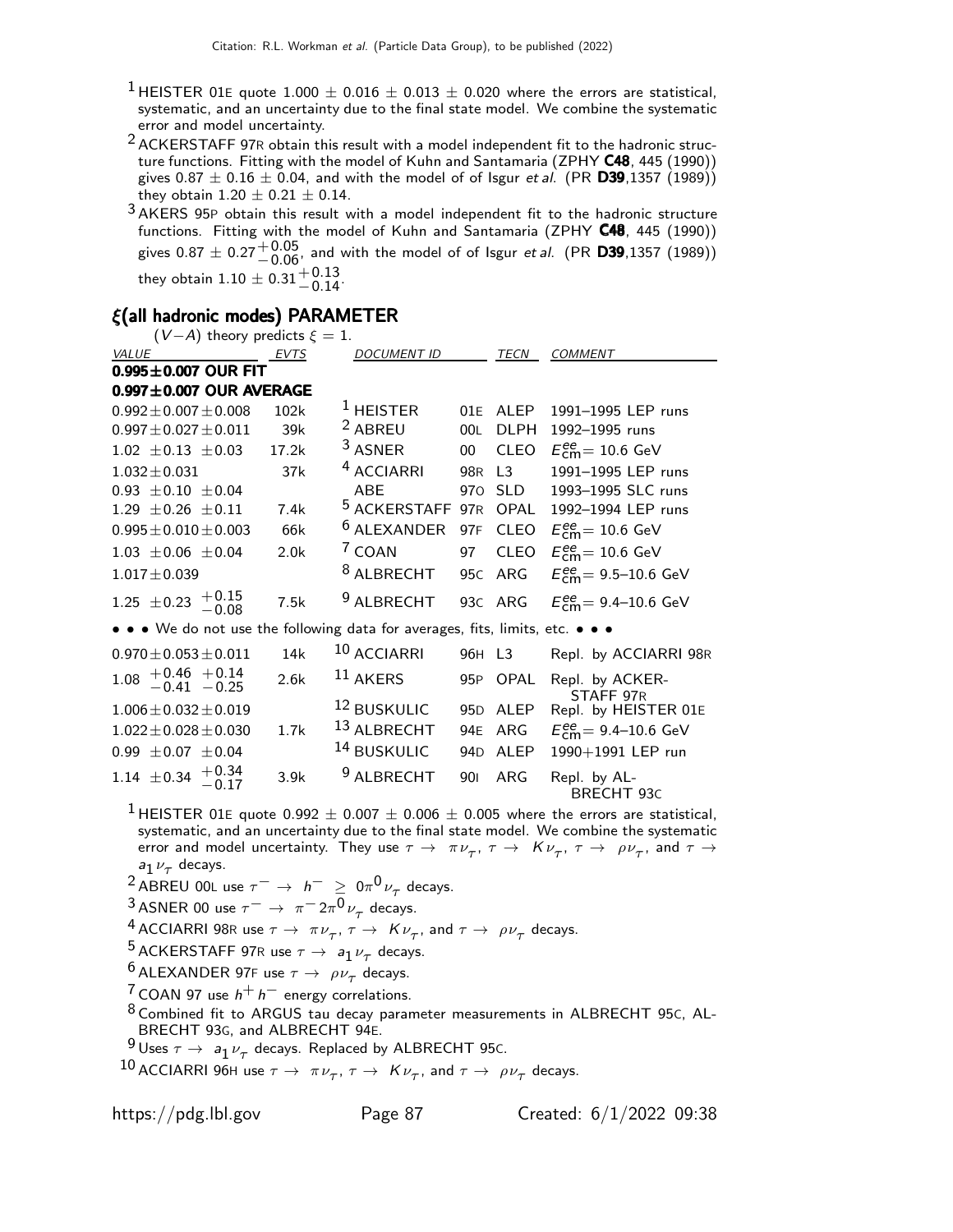$\frac{11}{2}$ AKERS 95P use  $\tau \rightarrow a_1 \nu_\tau$  decays.

12 BUSKULIC 95D use  $\tau \to \pi \nu_{\tau}$ ,  $\tau \to \rho \nu_{\tau}$ , and  $\tau \to a_1 \nu_{\tau}$  decays.

 $13$  ALBRECHT 94E measure the square of this quantity and use the sign determined by ALBRECHT 901 to obtain the quoted result. Uses  $\tau \rightarrow a_1 \nu_\tau$  decays. Replaced by ALBRECHT 95C.

 $^{14}$ BUSKULIC 94D use  $\tau \to~\pi \nu_\tau$  and  $\tau \to~\rho \nu_\tau$  decays. Superseded by BUSKULIC 95D.

### $\overline{\eta}(\mu)$  PARAMETER

| $(V-A)$ theory predicts $\overline{\eta}(\mu)=0.$ |      |                      |      |                                                                             |
|---------------------------------------------------|------|----------------------|------|-----------------------------------------------------------------------------|
| <i>VALUE</i>                                      | EVTS | DOCUMENT ID          | TECN | <i>COMMENT</i>                                                              |
| $-1.3 \!\pm\! 1.5 \!\pm\! 0.8$                    | 71k  | <sup>1</sup> SHIMIZU |      | 18A BELL $\tau^ \rightarrow$ $\nu_{\tau} \mu^- \overline{\nu}_{\mu} \gamma$ |

<sup>1</sup> SHIMIZU 18A measurement procedure fits a distribution affected by  $\overline{\eta}(\mu)$ ,  $\xi \kappa(\mu)$  and  $\eta''(\mu)$ , floating  $\overline{\eta}(\mu)$  and  $\xi\kappa(\mu)$  and fixing  $\eta''(\mu)=0.$  The contribution of  $\eta''(\mu)$  is suppressed by  $m_\mu/m_\tau$ .

### $(\xi \kappa)(e \text{ or } \mu)$  PARAMETER

(V-A) theory predicts  $(\xi \kappa)(e \text{ or } \mu) = 0$ .<br>VALUE EVTS DOCUMENT ID <u>VALUE EVTS DOCUMENT ID TECN COMMENT</u>  ${\bf 0.5\pm 0.4\pm 0.2} \hspace{1cm}$  149k  $\hspace{1cm}$   $^{1,2}$  SHIMIZU  $\hspace{1cm}$  18A BELL  $\hspace{1cm} \tau^- \rightarrow \hspace{1cm} \nu_\tau \hspace{1cm} e^- \overline{\nu}_e \gamma$  and  $\tau^ \rightarrow$   $\nu_{\tau} \mu^- \overline{\nu}_{\mu} \gamma$ 

 $<sup>1</sup>$  SHIMIZU 18A measurement procedure fits a distribution of radiative tau decays into both</sup> electrons and muons affected by  $\overline\eta(e$  or  $\mu)$ ,  $\xi\kappa(e$  or  $\mu)$  and  $\eta''(e$  or  $\mu)$ , floating  $\overline\eta(e$  or  $\mu)$ and  $\xi \kappa (e \text{ or } \mu)$  and fixing  $\eta''(e \text{ or } \mu) = 0$ . The contribution of  $\eta''(e \text{ or } \mu)$  is suppressed by  $m_{e}/m_{\tau}$  for tau decaying to electrons and by  $m_{\mu}/m_{\tau}$  for tau decaying to muons.

<sup>2</sup> Error correlated with SHIMIZU 18A ( $\xi \kappa$ )( $e$ ) and ( $\xi \kappa$ )( $\mu$ ) values.

### $(\xi \kappa)(e)$  PARAMETER

$$
(V-A) \text{ theory predicts } (\xi \kappa)(e) = 0.
$$

| <i>VALUE</i>           | EVTS | DOCUMENT ID          |  | <i>TECN COMMENT</i>                                                  |
|------------------------|------|----------------------|--|----------------------------------------------------------------------|
| $-0.4 \pm 0.8 \pm 0.9$ |      | 78 $k = 1,2$ SHIMIZU |  | 18A BELL $\tau^ \rightarrow$ $\nu_{\tau} e^ \overline{\nu}_e \gamma$ |

<sup>1</sup> SHIMIZU 18A measurement procedure fits a distribution affected by  $\overline{\eta}(e)$ ,  $(\xi \kappa)(e)$  and  $\eta''(e)$ , floating  $(\xi \kappa)(e)$  and fixing  $\overline{\eta}(e)=0$  and  $\eta''(e)=0.$  The contribution of  $\eta''(e)$ is suppressed by  $m_e/m_\tau$ .

<sup>2</sup> Error correlated with SHIMIZU 18A ( $\xi \kappa$ )(e or  $\mu$ ) value.

## $(\xi \kappa)(\mu)$  PARAMETER

 $(V-A)$  theory predicts  $(\xi \kappa)(\mu) = 0$ .

| <i>VALUE</i>              | <i>FVTS</i> | DOCUMENT ID         |  | <i>TECN COMMENT</i>                                            |
|---------------------------|-------------|---------------------|--|----------------------------------------------------------------|
| $0.8\!\pm\!0.5\!\pm\!0.3$ |             | $71k$ $1,2$ SHIMIZU |  | 18A BELL $\tau^- \to \nu_\tau \mu^- \overline{\nu}_\mu \gamma$ |

<sup>1</sup> SHIMIZU 18A measurement procedure fits a distribution affected by  $\overline{\eta}(\mu)$ ,  $\xi \kappa(\mu)$  and  $\eta''(\mu)$ , floating  $\overline{\eta}(\mu)$  and  $\xi\kappa(\mu)$  and fixing  $\eta''(\mu)=0.$  The contribution of  $\eta''(\mu)$  is suppressed by  $m_\mu/m_\tau$ .

<sup>2</sup> Error correlated with SHIMIZU 18A ( $\xi \kappa$ )(e or  $\mu$ ) value.

I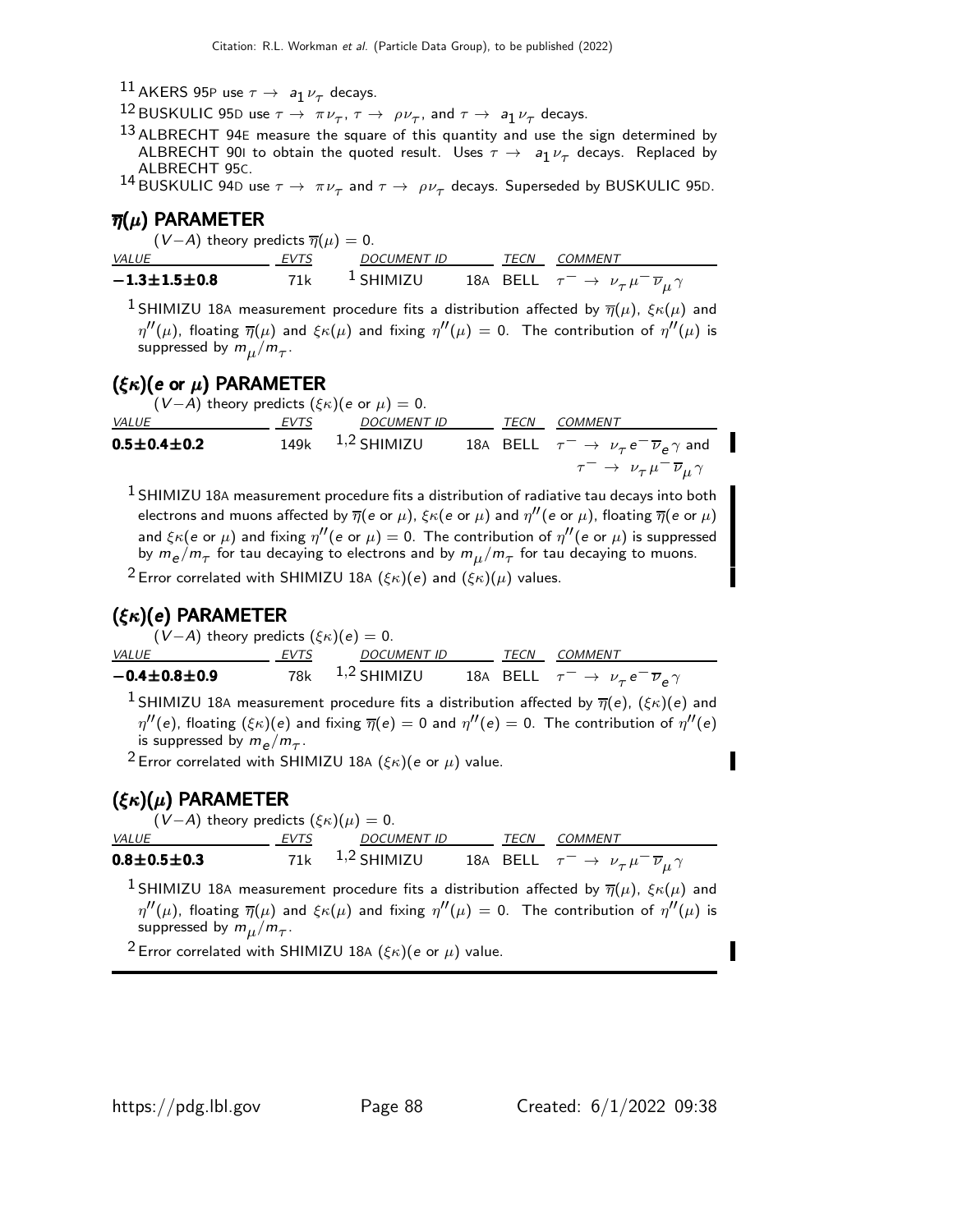### $\tau$  REFERENCES

| BRYMAN                    | 21        | PR D104 075032                   | D.A. Bryman, S. Ito, R. Shrock                    | $(BRCO, TRIU+)$                    |
|---------------------------|-----------|----------------------------------|---------------------------------------------------|------------------------------------|
| SIRUNYAN                  | 21D       | JHEP 2101 163                    | A.M. Sirunyan et al.                              | (CMS Collab.)                      |
| UNO.                      | 21        | JHEP 2110 019                    | K. Uno et al.                                     | (BELLE Collab.)                    |
| SAHOO<br>JIN              | 20<br>19  | PR D102 111101<br>PR D100 071101 | D. Sahoo et al.<br>Y. Jin et al.                  | (BELLE Collab.)<br>(BELLE Collab.) |
| LEES                      | 18B       | PR D98 032010                    | J.P. Lees et al.                                  | (BABAR Collab.)                    |
| SHIMIZU                   | 18A       | PTEP 2018 023C01                 | N. Shimizu et al.                                 | (BELLE Collab.)                    |
| AAD                       |           | 16BA EPJ C76 232                 | G.Aad et al.                                      | (ATLAS Collab.)                    |
| AAIJ                      | 15AI      | JHEP 1502 121                    | R. Aaij et al.                                    | (LHCb Collab.)                     |
| LEES                      | 15G       | PR D91 051103                    | J.P. Lees et al.                                  | (BABAR Collab.)                    |
| ABLIKIM                   | 14D       | PR D90 012001                    | M. Ablikim et al.                                 | (BESIII Collab.)                   |
| <b>BELOUS</b>             | 14        | PRL 112 031801                   | K. Belous <i>et al.</i>                           | (BELLE Collab.)                    |
| RYU                       | 14        | PR D89 072009                    | S. Ryu et al.                                     | (BELLE Collab.)                    |
| AAIJ                      |           | 13AH PL B724 36                  | R. Aaij et al.                                    | (LHCb Collab.)                     |
| MIYAZAKI                  | 13        | PL B719 346                      | Y. Miyazaki <i>et al.</i>                         | (BELLE Collab.)                    |
| LEES                      | 12M       | PR D85 031102                    | J.P. Lees et al.                                  | (BABAR Collab.)                    |
| Also                      |           | PR D85 099904 (errat.)           | J.P. Lees <i>et al.</i>                           | (BABAR Collab.)                    |
| LEES                      | 12X       | PR D86 092010                    | J.P. Lees et al.                                  | (BABAR Collab.)                    |
| LEES                      | 12Y       | PR D86 092013                    | J.P. Lees et al.                                  | (BABAR Collab.)                    |
| PDG<br>DEL-AMO-SA 11E     | 12        | PR D86 010001<br>PR D83 032002   | J. Beringer et al.<br>P. del Amo Sanchez et al.   | (PDG Collab.)                      |
| MIYAZAKI                  | 11        | PL B699 251                      | Y. Miyazaki <i>et al.</i>                         | (BABAR Collab.)<br>(BELLE Collab.) |
| AUBERT                    | 10B       | PRL 104 021802                   | B. Aubert et al.                                  | (BABAR Collab.)                    |
| AUBERT                    | 10F       | PRL 105 051602                   | B. Aubert et al.                                  | (BABAR Collab.)                    |
| HAYASAKA                  | 10        | PL B687 139                      | K. Hayasaka et al.                                | (BELLE Collab.)                    |
| LEE                       | 10        | PR D81 113007                    | M.J. Lee et al.                                   | (BELLE Collab.)                    |
| LEES                      | 10A       | PR D81 111101                    | J.P. Lees et al.                                  | (BABAR Collab.)                    |
| MIYAZAKI                  | 10        | PL B682 355                      | Y. Miyazaki <i>et al.</i>                         | (BELLE Collab.)                    |
| <b>MIYAZAKI</b>           | 10A       | PL B692 4                        | Y. Miyazaki et al.                                | (BELLE Collab.)                    |
| AUBERT                    |           | 09AK PR D80 092005               | B. Aubert et al.                                  | (BABAR Collab.)                    |
| AUBERT                    | 09D       | PR D79 012004                    | B. Aubert et al.                                  | (BABAR Collab.)                    |
| AUBERT                    |           | 09W PRL 103 021801               | B. Aubert et al.                                  | (BABAR Collab.)                    |
| <b>GROZIN</b>             | 09A       | PAN 72 1203                      | A.G. Grozin, I.B. Khriplovich, A.S. Rudenko       | (NOVO)                             |
| <b>INAMI</b>              | 09        |                                  | K. Inami et al.                                   |                                    |
|                           |           | PL B672 209                      |                                                   | (BELLE Collab.)                    |
| MIYAZAKI                  | 09        | PL B672 317                      | Y. Miyazaki et al.                                | (BELLE Collab.)                    |
| AUBERT                    | 08        | PRL 100 011801                   | B. Aubert et al.                                  | (BABAR Collab.)                    |
| AUBERT                    |           | 08AE PR D77 112002               | B. Aubert et al.                                  | (BABAR Collab.)                    |
| AUBERT                    | 08K       | PRL 100 071802                   | B. Aubert et al.                                  | (BABAR Collab.)                    |
| FUJIKAWA                  | 08        | PR D78 072006                    | M. Fujikawa et al.                                | (BELLE Collab.)                    |
| HAYASAKA                  | 08        | PL B666 16                       | K. Hayasaka <i>et al.</i>                         | (BELLE Collab.)                    |
| MIYAZAKI<br><b>NISHIO</b> | 08<br>08  | PL B660 154                      | Y. Miyazaki et al.                                | (BELLE Collab.)                    |
| ANASHIN                   | 07        | PL B664 35<br>JETPL 85 347       | Y. Nishio et al.<br>V.V. Anashin et al.           | (BELLE Collab.)                    |
|                           |           | Translated from ZETFP 85 429.    |                                                   | (KEDR Collab.)                     |
| AUBERT                    |           | 07AP PR D76 051104               | B. Aubert et al.                                  | (BABAR Collab.)                    |
| AUBERT                    |           | 07BK PRL 99 251803               | B. Aubert et al.                                  | (BABAR Collab.)                    |
| AUBERT                    | 071       | PRL 98 061803                    | B. Aubert et al.                                  | (BABAR Collab.)                    |
| <b>BELOUS</b>             | 07        | PRL 99 011801                    | K. Belous et al.                                  | (BELLE Collab.)                    |
| EIDELMAN                  | 07        | MPL A22 159                      | S. Eidelman, M. Passera                           | (NOVO, PADO)                       |
| EPIFANOV                  | 07        | PL B654 65                       | D. Epifanov et al.                                | (BELLE Collab.)                    |
| MIYAZAKI                  | 07        | PL B648 341                      | Y. Miyazaki <i>et al.</i>                         | (BELLE Collab.)                    |
| ABDALLAH                  | 06A       | EPJ C46 1                        | J. Abdallah <i>et al.</i>                         | (DELPHI Collab.)                   |
| AUBERT                    | 06C<br>06 | PRL 96 041801<br>PR D73 112003   | B. Aubert et al.                                  | (BABAR Collab.)                    |
| AUBERT,B<br>INAMI         | 06        | PL B643 5                        | B. Aubert <i>et al.</i><br>K. Inami <i>et al.</i> | (BABAR Collab.)<br>(BELLE Collab.) |
| MIYAZAKI                  | 06        | PL B632 51                       | Y. Miyazaki <i>et al.</i>                         | (BELLE Collab.)                    |
| MIYAZAKI                  | 06A       | PL B639 159                      | Y. Miyazaki et al.                                | (BELLE Collab.)                    |
| PDG                       | 06        | JP G33 1                         | W.-M. Yao et al.                                  | (PDG Collab.)                      |
| YUSA                      | 06        | PL B640 138                      | Y. Yusa <i>et al.</i>                             | (BELLE Collab.)                    |
| ARMS                      | 05        | PRL 94 241802                    | K. Arms et al.                                    | (CLEO Collab.)                     |
| AUBERT,B                  | 05A       | PRL 95 041802                    | B. Aubert <i>et al.</i>                           | (BABAR Collab.)                    |
| AUBERT,B                  | 05F       | PR D72 012003                    | B. Aubert et al.                                  | (BABAR Collab.)                    |
| AUBERT,B                  | 05W       | PR D72 072001                    | B. Aubert <i>et al.</i>                           | (BABAR Collab.)                    |
| AUBERT,BE                 | 05D       | PRL 95 191801                    | B. Aubert <i>et al.</i>                           | (BABAR Collab.)                    |
| ENARI                     | 05<br>05  | PL B622 218                      | Y. Enari et al.                                   | (BELLE Collab.)                    |
| HAYASAKA<br>SCHAEL        | 05C       | PL B613 20<br>PRPL 421 191       | K. Hayasaka et al.<br>S. Schael <i>et al.</i>     | (BELLE Collab.)<br>(ALEPH Collab.) |
| ABBIENDI                  | 04 J      | EPJ C35 437<br>EPJ C35 159       | G. Abbiendi et al.                                | (OPAL Collab.)<br>(DELPHI Collab.) |

https://pdg.lbl.gov Page 89 Created: 6/1/2022 09:38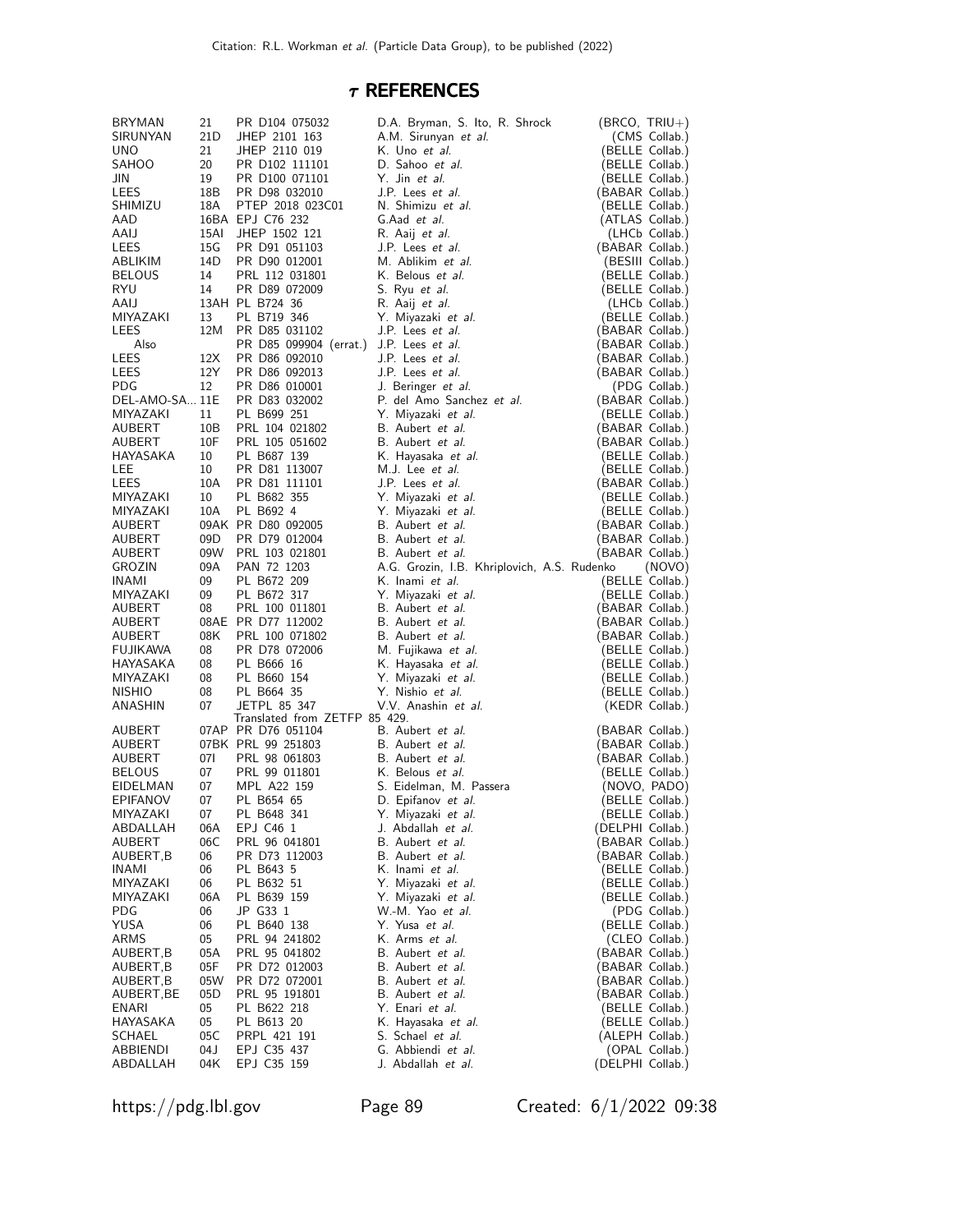| K. Abe et al.<br>(BELLE Collab.)<br>ABE<br>04B<br>PRL 92 171802<br>ACHARD<br>04G<br>PL B585 53<br>P. Achard et al.<br>$(L3$ Collab.)<br>04 J<br>PRL 92 121801<br>B. Aubert et al.<br>(BABAR Collab.)<br>AUBERT<br>Y. Enari et al.<br>ENARI<br>04<br>PRL 93 081803<br>(BELLE Collab.)<br>S. Eidelman et al.<br>PDG<br>04<br>PL B592 1<br>(PDG Collab.)<br>Y. Yusa et al.<br>YUSA<br>04<br>PL B589 103<br>(BELLE Collab.)<br>G. Abbiendi et al.<br>03<br>PL B551 35<br>ABBIENDI<br>(OPAL Collab.)<br>R. A. Briere et al.<br><b>BRIERE</b><br>03<br>PRL 90 181802<br>(CLEO Collab.)<br><b>HEISTER</b><br>03F<br>EPJ C30 291<br>A. Heister <i>et al.</i><br>(ALEPH Collab.)<br>PL B551 16<br>K. Inami et al.<br>INAMI<br>03<br>(BELLE Collab.)<br>CHEN<br>02C<br>PR D66 071101<br>S. Chen et al.<br>(CLEO Collab.)<br>REGAN<br>02<br>PRL 88 071805<br>B.C. Regan et al.<br>01J<br>EPJ C19 653<br>G. Abbiendi et al.<br>ABBIENDI<br>(OPAL Collab.)<br>EPJ C20 617<br>P. Abreu et al.<br>ABREU<br>01M<br>(DELPHI Collab.)<br>PL B507 47<br>M. Acciarri et al.<br>ACCIARRI<br>01F<br>$(L3$ Collab.)<br>ACHARD<br>PL B519 189<br>P. Achard et al.<br>01D<br>(L3 Collab.)<br>ANASTASSOV 01<br>PRL 86 4467<br>A. Anastassov et al.<br>(CLEO Collab.)<br>01E<br>EPJ C22 217<br>A. Heister et al.<br>HEISTER<br>(ALEPH Collab.)<br>ABBIENDI<br>00A<br>PL B492 23<br>G. Abbiendi et al.<br>(OPAL Collab.)<br>G. Abbiendi et al.<br>ABBIENDI<br>00C<br>EPJ C13 213<br>(OPAL Collab.)<br>EPJ C13 197<br>G. Abbiendi et al.<br>ABBIENDI<br>00D<br>(OPAL Collab.)<br>EPJ C16 229<br>P. Abreu et al.<br>ABREU<br>00L<br>(DELPHI Collab.)<br>M. Acciarri et al.<br><b>ACCIARRI</b><br>00B<br>PL B479 67<br>(L3 Collab.)<br>AHMED<br>00<br>PR D61 071101<br>S. Ahmed <i>et al.</i><br>(CLEO Collab.)<br>ALBRECHT<br>00<br>PL B485 37<br>H. Albrecht et al.<br>(ARGUS Collab.)<br>ASNER<br>00<br>PR D61 012002<br>D.M. Asner et al.<br>(CLEO Collab.)<br>D.M. Asner et al.<br>ASNER<br>00B<br>PR D62 072006<br>(CLEO Collab.)<br>PRL 84 830<br>00<br>T. Bergfeld <i>et al.</i><br>(CLEO Collab.)<br>BERGFELD<br>$00\,$<br>PR D61 052004<br>T.E. Browder et al.<br><b>BROWDER</b><br>(CLEO Collab.)<br>00A<br>PR D61 072003<br>K.W. Edwards et al.<br>EDWARDS<br>(CLEO Collab.)<br>GONZALEZ-S00<br>NP B582 3<br>G.A. Gonzalez-Sprinberg et al.<br>PL B447 134<br>G. Abbiendi et al.<br>ABBIENDI<br>99H<br>(OPAL Collab.)<br>99X<br>EPJ C10 201<br>P. Abreu et al.<br>ABREU<br>(DELPHI Collab.)<br>99 <sub>D</sub><br>EPJ C8 3<br>K. Ackerstaff et al.<br>ACKERSTAFF<br>(OPAL Collab.)<br>ACKERSTAFF<br>99E<br>EPJ C8 183<br>K. Ackerstaff et al.<br>(OPAL Collab.)<br>99K<br>EPJ C10 1<br>R. Barate et al.<br>(ALEPH Collab.)<br>BARATE<br>99R<br>EPJ C11 599<br>BARATE<br>R. Barate et al.<br>(ALEPH Collab.)<br>BISHAI<br>99<br>PRL 82 281<br>M. Bishai et al.<br>(CLEO Collab.)<br>GODANG<br>PR D59 091303<br>R. Godang et al.<br>(CLEO Collab.)<br>99<br><b>RICHICHI</b><br>S.J. Richichi et al.<br>(CLEO Collab.)<br>99<br>PR D60 112002<br>98C<br>PL B426 207<br>M. Acciarri et al.<br>ACCIARRI<br>$(L3$ Collab.)<br>ACCIARRI<br>98E<br>PL B434 169<br>M. Acciarri et al.<br>$(L3$ Collab.)<br>M. Acciarri et al.<br><b>ACCIARRI</b><br>98R<br>PL B438 405<br>$(L3$ Collab.)<br>K. Ackerstaff et al.<br>ACKERSTAFF<br>98M<br>EPJ C4 193<br>(OPAL Collab.)<br>K. Ackerstaff et al.<br>98N<br>(OPAL Collab.)<br>ACKERSTAFF<br>PL B431 188<br>PL B431 179<br>H. Albrecht et al.<br>(ARGUS Collab.)<br>ALBRECHT<br>98<br>R. Barate et al.<br>BARATE<br>98<br>EPJ C1 65<br>(ALEPH Collab.)<br><b>BARATE</b><br>98E<br>EPJ C4 29<br>R. Barate et al.<br>(ALEPH Collab.)<br><b>BLISS</b><br>PR D57 5903<br>D.W. Bliss et al.<br>98<br>(CLEO Collab.)<br><b>970</b><br>PRL 78 4691<br>K. Abe et al.<br>(SLD Collab.)<br>ABE<br>ACKERSTAFF<br>K. Ackerstaff et al.<br>(OPAL Collab.)<br>97 J<br>PL B404 213<br>ACKERSTAFF<br>97L<br>ZPHY C74 403<br>K. Ackerstaff et al.<br>(OPAL Collab.)<br>K. Ackerstaff et al.<br>(OPAL Collab.)<br>ACKERSTAFF<br>97R<br>ZPHY C75 593<br>97F<br>J.P. Alexander et al.<br>ALEXANDER<br>PR D56 5320<br>(CLEO Collab.)<br>97B<br>PRL 78 4686<br>R. Ammar et al.<br>(CLEO Collab.)<br>AMMAR<br>ANASTASSOV<br>97<br>PR D55 2559<br>A. Anastassov et al.<br>(CLEO Collab.)<br>Also<br>PR D58 119903 (erratum)A. Anastassov <i>et al.</i><br>(CLEO Collab.)<br>ANDERSON<br>97<br>PRL 79 3814<br>S. Anderson et al.<br>(CLEO Collab.)<br>97<br>AVERY<br>PR D55 1119<br>P. Avery et al.<br>(CLEO Collab.)<br>R. Barate et al.<br>(ALEPH Collab.)<br>BARATE<br>97I<br>ZPHY C74 387<br>PL B414 362<br>R. Barate et al.<br>(ALEPH Collab.)<br>BARATE<br>97R<br>BERGFELD<br>97<br>PRL 79 2406<br>T. Bergfeld <i>et al.</i><br>(CLEO Collab.)<br><b>BONVICINI</b><br>97<br>PRL 79 1221<br>G. Bonvicini et al.<br>(CLEO Collab.)<br>BUSKULIC<br>97 C<br>ZPHY C74 263<br>D. Buskulic et al.<br>(ALEPH Collab.)<br>PR D55 7291<br>T.E. Coan et al.<br>COAN<br>97<br>(CLEO Collab.)<br>K.W. Edwards et al.<br>EDWARDS<br>97<br>PR D55 3919<br>(CLEO Collab.)<br>97B<br>PR D56 5297<br>K.W. Edwards et al.<br>(CLEO Collab.)<br>EDWARDS<br>R. Escribano, E. Masso<br>ESCRIBANO<br>97<br>PL B395 369<br>(BARC, PARIT)<br>ABREU<br>P. Abreu et al.<br>(DELPHI Collab.)<br>96B<br>PL B365 448<br>ACCIARRI<br>PL B377 313<br>M. Acciarri et al.<br>(L3 Collab.)<br>96H | ABDALLAH | 04T | EPJ C36 283 | J. Abdallah et al. | (DELPHI Collab.) |
|------------------------------------------------------------------------------------------------------------------------------------------------------------------------------------------------------------------------------------------------------------------------------------------------------------------------------------------------------------------------------------------------------------------------------------------------------------------------------------------------------------------------------------------------------------------------------------------------------------------------------------------------------------------------------------------------------------------------------------------------------------------------------------------------------------------------------------------------------------------------------------------------------------------------------------------------------------------------------------------------------------------------------------------------------------------------------------------------------------------------------------------------------------------------------------------------------------------------------------------------------------------------------------------------------------------------------------------------------------------------------------------------------------------------------------------------------------------------------------------------------------------------------------------------------------------------------------------------------------------------------------------------------------------------------------------------------------------------------------------------------------------------------------------------------------------------------------------------------------------------------------------------------------------------------------------------------------------------------------------------------------------------------------------------------------------------------------------------------------------------------------------------------------------------------------------------------------------------------------------------------------------------------------------------------------------------------------------------------------------------------------------------------------------------------------------------------------------------------------------------------------------------------------------------------------------------------------------------------------------------------------------------------------------------------------------------------------------------------------------------------------------------------------------------------------------------------------------------------------------------------------------------------------------------------------------------------------------------------------------------------------------------------------------------------------------------------------------------------------------------------------------------------------------------------------------------------------------------------------------------------------------------------------------------------------------------------------------------------------------------------------------------------------------------------------------------------------------------------------------------------------------------------------------------------------------------------------------------------------------------------------------------------------------------------------------------------------------------------------------------------------------------------------------------------------------------------------------------------------------------------------------------------------------------------------------------------------------------------------------------------------------------------------------------------------------------------------------------------------------------------------------------------------------------------------------------------------------------------------------------------------------------------------------------------------------------------------------------------------------------------------------------------------------------------------------------------------------------------------------------------------------------------------------------------------------------------------------------------------------------------------------------------------------------------------------------------------------------------------------------------------------------------------------------------------------------------------------------------------------------------------------------------------------------------------------------------------------------------------------------------------------------------------------------------------------------------------------------------------------------------------------------------------------------------------------------------------------------------------------------------------------------------------------------------------------------------------------------------------|----------|-----|-------------|--------------------|------------------|
|                                                                                                                                                                                                                                                                                                                                                                                                                                                                                                                                                                                                                                                                                                                                                                                                                                                                                                                                                                                                                                                                                                                                                                                                                                                                                                                                                                                                                                                                                                                                                                                                                                                                                                                                                                                                                                                                                                                                                                                                                                                                                                                                                                                                                                                                                                                                                                                                                                                                                                                                                                                                                                                                                                                                                                                                                                                                                                                                                                                                                                                                                                                                                                                                                                                                                                                                                                                                                                                                                                                                                                                                                                                                                                                                                                                                                                                                                                                                                                                                                                                                                                                                                                                                                                                                                                                                                                                                                                                                                                                                                                                                                                                                                                                                                                                                                                                                                                                                                                                                                                                                                                                                                                                                                                                                                                                                                            |          |     |             |                    |                  |
|                                                                                                                                                                                                                                                                                                                                                                                                                                                                                                                                                                                                                                                                                                                                                                                                                                                                                                                                                                                                                                                                                                                                                                                                                                                                                                                                                                                                                                                                                                                                                                                                                                                                                                                                                                                                                                                                                                                                                                                                                                                                                                                                                                                                                                                                                                                                                                                                                                                                                                                                                                                                                                                                                                                                                                                                                                                                                                                                                                                                                                                                                                                                                                                                                                                                                                                                                                                                                                                                                                                                                                                                                                                                                                                                                                                                                                                                                                                                                                                                                                                                                                                                                                                                                                                                                                                                                                                                                                                                                                                                                                                                                                                                                                                                                                                                                                                                                                                                                                                                                                                                                                                                                                                                                                                                                                                                                            |          |     |             |                    |                  |
|                                                                                                                                                                                                                                                                                                                                                                                                                                                                                                                                                                                                                                                                                                                                                                                                                                                                                                                                                                                                                                                                                                                                                                                                                                                                                                                                                                                                                                                                                                                                                                                                                                                                                                                                                                                                                                                                                                                                                                                                                                                                                                                                                                                                                                                                                                                                                                                                                                                                                                                                                                                                                                                                                                                                                                                                                                                                                                                                                                                                                                                                                                                                                                                                                                                                                                                                                                                                                                                                                                                                                                                                                                                                                                                                                                                                                                                                                                                                                                                                                                                                                                                                                                                                                                                                                                                                                                                                                                                                                                                                                                                                                                                                                                                                                                                                                                                                                                                                                                                                                                                                                                                                                                                                                                                                                                                                                            |          |     |             |                    |                  |
|                                                                                                                                                                                                                                                                                                                                                                                                                                                                                                                                                                                                                                                                                                                                                                                                                                                                                                                                                                                                                                                                                                                                                                                                                                                                                                                                                                                                                                                                                                                                                                                                                                                                                                                                                                                                                                                                                                                                                                                                                                                                                                                                                                                                                                                                                                                                                                                                                                                                                                                                                                                                                                                                                                                                                                                                                                                                                                                                                                                                                                                                                                                                                                                                                                                                                                                                                                                                                                                                                                                                                                                                                                                                                                                                                                                                                                                                                                                                                                                                                                                                                                                                                                                                                                                                                                                                                                                                                                                                                                                                                                                                                                                                                                                                                                                                                                                                                                                                                                                                                                                                                                                                                                                                                                                                                                                                                            |          |     |             |                    |                  |
|                                                                                                                                                                                                                                                                                                                                                                                                                                                                                                                                                                                                                                                                                                                                                                                                                                                                                                                                                                                                                                                                                                                                                                                                                                                                                                                                                                                                                                                                                                                                                                                                                                                                                                                                                                                                                                                                                                                                                                                                                                                                                                                                                                                                                                                                                                                                                                                                                                                                                                                                                                                                                                                                                                                                                                                                                                                                                                                                                                                                                                                                                                                                                                                                                                                                                                                                                                                                                                                                                                                                                                                                                                                                                                                                                                                                                                                                                                                                                                                                                                                                                                                                                                                                                                                                                                                                                                                                                                                                                                                                                                                                                                                                                                                                                                                                                                                                                                                                                                                                                                                                                                                                                                                                                                                                                                                                                            |          |     |             |                    |                  |
|                                                                                                                                                                                                                                                                                                                                                                                                                                                                                                                                                                                                                                                                                                                                                                                                                                                                                                                                                                                                                                                                                                                                                                                                                                                                                                                                                                                                                                                                                                                                                                                                                                                                                                                                                                                                                                                                                                                                                                                                                                                                                                                                                                                                                                                                                                                                                                                                                                                                                                                                                                                                                                                                                                                                                                                                                                                                                                                                                                                                                                                                                                                                                                                                                                                                                                                                                                                                                                                                                                                                                                                                                                                                                                                                                                                                                                                                                                                                                                                                                                                                                                                                                                                                                                                                                                                                                                                                                                                                                                                                                                                                                                                                                                                                                                                                                                                                                                                                                                                                                                                                                                                                                                                                                                                                                                                                                            |          |     |             |                    |                  |
|                                                                                                                                                                                                                                                                                                                                                                                                                                                                                                                                                                                                                                                                                                                                                                                                                                                                                                                                                                                                                                                                                                                                                                                                                                                                                                                                                                                                                                                                                                                                                                                                                                                                                                                                                                                                                                                                                                                                                                                                                                                                                                                                                                                                                                                                                                                                                                                                                                                                                                                                                                                                                                                                                                                                                                                                                                                                                                                                                                                                                                                                                                                                                                                                                                                                                                                                                                                                                                                                                                                                                                                                                                                                                                                                                                                                                                                                                                                                                                                                                                                                                                                                                                                                                                                                                                                                                                                                                                                                                                                                                                                                                                                                                                                                                                                                                                                                                                                                                                                                                                                                                                                                                                                                                                                                                                                                                            |          |     |             |                    |                  |
|                                                                                                                                                                                                                                                                                                                                                                                                                                                                                                                                                                                                                                                                                                                                                                                                                                                                                                                                                                                                                                                                                                                                                                                                                                                                                                                                                                                                                                                                                                                                                                                                                                                                                                                                                                                                                                                                                                                                                                                                                                                                                                                                                                                                                                                                                                                                                                                                                                                                                                                                                                                                                                                                                                                                                                                                                                                                                                                                                                                                                                                                                                                                                                                                                                                                                                                                                                                                                                                                                                                                                                                                                                                                                                                                                                                                                                                                                                                                                                                                                                                                                                                                                                                                                                                                                                                                                                                                                                                                                                                                                                                                                                                                                                                                                                                                                                                                                                                                                                                                                                                                                                                                                                                                                                                                                                                                                            |          |     |             |                    |                  |
|                                                                                                                                                                                                                                                                                                                                                                                                                                                                                                                                                                                                                                                                                                                                                                                                                                                                                                                                                                                                                                                                                                                                                                                                                                                                                                                                                                                                                                                                                                                                                                                                                                                                                                                                                                                                                                                                                                                                                                                                                                                                                                                                                                                                                                                                                                                                                                                                                                                                                                                                                                                                                                                                                                                                                                                                                                                                                                                                                                                                                                                                                                                                                                                                                                                                                                                                                                                                                                                                                                                                                                                                                                                                                                                                                                                                                                                                                                                                                                                                                                                                                                                                                                                                                                                                                                                                                                                                                                                                                                                                                                                                                                                                                                                                                                                                                                                                                                                                                                                                                                                                                                                                                                                                                                                                                                                                                            |          |     |             |                    |                  |
|                                                                                                                                                                                                                                                                                                                                                                                                                                                                                                                                                                                                                                                                                                                                                                                                                                                                                                                                                                                                                                                                                                                                                                                                                                                                                                                                                                                                                                                                                                                                                                                                                                                                                                                                                                                                                                                                                                                                                                                                                                                                                                                                                                                                                                                                                                                                                                                                                                                                                                                                                                                                                                                                                                                                                                                                                                                                                                                                                                                                                                                                                                                                                                                                                                                                                                                                                                                                                                                                                                                                                                                                                                                                                                                                                                                                                                                                                                                                                                                                                                                                                                                                                                                                                                                                                                                                                                                                                                                                                                                                                                                                                                                                                                                                                                                                                                                                                                                                                                                                                                                                                                                                                                                                                                                                                                                                                            |          |     |             |                    |                  |
|                                                                                                                                                                                                                                                                                                                                                                                                                                                                                                                                                                                                                                                                                                                                                                                                                                                                                                                                                                                                                                                                                                                                                                                                                                                                                                                                                                                                                                                                                                                                                                                                                                                                                                                                                                                                                                                                                                                                                                                                                                                                                                                                                                                                                                                                                                                                                                                                                                                                                                                                                                                                                                                                                                                                                                                                                                                                                                                                                                                                                                                                                                                                                                                                                                                                                                                                                                                                                                                                                                                                                                                                                                                                                                                                                                                                                                                                                                                                                                                                                                                                                                                                                                                                                                                                                                                                                                                                                                                                                                                                                                                                                                                                                                                                                                                                                                                                                                                                                                                                                                                                                                                                                                                                                                                                                                                                                            |          |     |             |                    |                  |
|                                                                                                                                                                                                                                                                                                                                                                                                                                                                                                                                                                                                                                                                                                                                                                                                                                                                                                                                                                                                                                                                                                                                                                                                                                                                                                                                                                                                                                                                                                                                                                                                                                                                                                                                                                                                                                                                                                                                                                                                                                                                                                                                                                                                                                                                                                                                                                                                                                                                                                                                                                                                                                                                                                                                                                                                                                                                                                                                                                                                                                                                                                                                                                                                                                                                                                                                                                                                                                                                                                                                                                                                                                                                                                                                                                                                                                                                                                                                                                                                                                                                                                                                                                                                                                                                                                                                                                                                                                                                                                                                                                                                                                                                                                                                                                                                                                                                                                                                                                                                                                                                                                                                                                                                                                                                                                                                                            |          |     |             |                    |                  |
|                                                                                                                                                                                                                                                                                                                                                                                                                                                                                                                                                                                                                                                                                                                                                                                                                                                                                                                                                                                                                                                                                                                                                                                                                                                                                                                                                                                                                                                                                                                                                                                                                                                                                                                                                                                                                                                                                                                                                                                                                                                                                                                                                                                                                                                                                                                                                                                                                                                                                                                                                                                                                                                                                                                                                                                                                                                                                                                                                                                                                                                                                                                                                                                                                                                                                                                                                                                                                                                                                                                                                                                                                                                                                                                                                                                                                                                                                                                                                                                                                                                                                                                                                                                                                                                                                                                                                                                                                                                                                                                                                                                                                                                                                                                                                                                                                                                                                                                                                                                                                                                                                                                                                                                                                                                                                                                                                            |          |     |             |                    |                  |
|                                                                                                                                                                                                                                                                                                                                                                                                                                                                                                                                                                                                                                                                                                                                                                                                                                                                                                                                                                                                                                                                                                                                                                                                                                                                                                                                                                                                                                                                                                                                                                                                                                                                                                                                                                                                                                                                                                                                                                                                                                                                                                                                                                                                                                                                                                                                                                                                                                                                                                                                                                                                                                                                                                                                                                                                                                                                                                                                                                                                                                                                                                                                                                                                                                                                                                                                                                                                                                                                                                                                                                                                                                                                                                                                                                                                                                                                                                                                                                                                                                                                                                                                                                                                                                                                                                                                                                                                                                                                                                                                                                                                                                                                                                                                                                                                                                                                                                                                                                                                                                                                                                                                                                                                                                                                                                                                                            |          |     |             |                    |                  |
|                                                                                                                                                                                                                                                                                                                                                                                                                                                                                                                                                                                                                                                                                                                                                                                                                                                                                                                                                                                                                                                                                                                                                                                                                                                                                                                                                                                                                                                                                                                                                                                                                                                                                                                                                                                                                                                                                                                                                                                                                                                                                                                                                                                                                                                                                                                                                                                                                                                                                                                                                                                                                                                                                                                                                                                                                                                                                                                                                                                                                                                                                                                                                                                                                                                                                                                                                                                                                                                                                                                                                                                                                                                                                                                                                                                                                                                                                                                                                                                                                                                                                                                                                                                                                                                                                                                                                                                                                                                                                                                                                                                                                                                                                                                                                                                                                                                                                                                                                                                                                                                                                                                                                                                                                                                                                                                                                            |          |     |             |                    |                  |
|                                                                                                                                                                                                                                                                                                                                                                                                                                                                                                                                                                                                                                                                                                                                                                                                                                                                                                                                                                                                                                                                                                                                                                                                                                                                                                                                                                                                                                                                                                                                                                                                                                                                                                                                                                                                                                                                                                                                                                                                                                                                                                                                                                                                                                                                                                                                                                                                                                                                                                                                                                                                                                                                                                                                                                                                                                                                                                                                                                                                                                                                                                                                                                                                                                                                                                                                                                                                                                                                                                                                                                                                                                                                                                                                                                                                                                                                                                                                                                                                                                                                                                                                                                                                                                                                                                                                                                                                                                                                                                                                                                                                                                                                                                                                                                                                                                                                                                                                                                                                                                                                                                                                                                                                                                                                                                                                                            |          |     |             |                    |                  |
|                                                                                                                                                                                                                                                                                                                                                                                                                                                                                                                                                                                                                                                                                                                                                                                                                                                                                                                                                                                                                                                                                                                                                                                                                                                                                                                                                                                                                                                                                                                                                                                                                                                                                                                                                                                                                                                                                                                                                                                                                                                                                                                                                                                                                                                                                                                                                                                                                                                                                                                                                                                                                                                                                                                                                                                                                                                                                                                                                                                                                                                                                                                                                                                                                                                                                                                                                                                                                                                                                                                                                                                                                                                                                                                                                                                                                                                                                                                                                                                                                                                                                                                                                                                                                                                                                                                                                                                                                                                                                                                                                                                                                                                                                                                                                                                                                                                                                                                                                                                                                                                                                                                                                                                                                                                                                                                                                            |          |     |             |                    |                  |
|                                                                                                                                                                                                                                                                                                                                                                                                                                                                                                                                                                                                                                                                                                                                                                                                                                                                                                                                                                                                                                                                                                                                                                                                                                                                                                                                                                                                                                                                                                                                                                                                                                                                                                                                                                                                                                                                                                                                                                                                                                                                                                                                                                                                                                                                                                                                                                                                                                                                                                                                                                                                                                                                                                                                                                                                                                                                                                                                                                                                                                                                                                                                                                                                                                                                                                                                                                                                                                                                                                                                                                                                                                                                                                                                                                                                                                                                                                                                                                                                                                                                                                                                                                                                                                                                                                                                                                                                                                                                                                                                                                                                                                                                                                                                                                                                                                                                                                                                                                                                                                                                                                                                                                                                                                                                                                                                                            |          |     |             |                    |                  |
|                                                                                                                                                                                                                                                                                                                                                                                                                                                                                                                                                                                                                                                                                                                                                                                                                                                                                                                                                                                                                                                                                                                                                                                                                                                                                                                                                                                                                                                                                                                                                                                                                                                                                                                                                                                                                                                                                                                                                                                                                                                                                                                                                                                                                                                                                                                                                                                                                                                                                                                                                                                                                                                                                                                                                                                                                                                                                                                                                                                                                                                                                                                                                                                                                                                                                                                                                                                                                                                                                                                                                                                                                                                                                                                                                                                                                                                                                                                                                                                                                                                                                                                                                                                                                                                                                                                                                                                                                                                                                                                                                                                                                                                                                                                                                                                                                                                                                                                                                                                                                                                                                                                                                                                                                                                                                                                                                            |          |     |             |                    |                  |
|                                                                                                                                                                                                                                                                                                                                                                                                                                                                                                                                                                                                                                                                                                                                                                                                                                                                                                                                                                                                                                                                                                                                                                                                                                                                                                                                                                                                                                                                                                                                                                                                                                                                                                                                                                                                                                                                                                                                                                                                                                                                                                                                                                                                                                                                                                                                                                                                                                                                                                                                                                                                                                                                                                                                                                                                                                                                                                                                                                                                                                                                                                                                                                                                                                                                                                                                                                                                                                                                                                                                                                                                                                                                                                                                                                                                                                                                                                                                                                                                                                                                                                                                                                                                                                                                                                                                                                                                                                                                                                                                                                                                                                                                                                                                                                                                                                                                                                                                                                                                                                                                                                                                                                                                                                                                                                                                                            |          |     |             |                    |                  |
|                                                                                                                                                                                                                                                                                                                                                                                                                                                                                                                                                                                                                                                                                                                                                                                                                                                                                                                                                                                                                                                                                                                                                                                                                                                                                                                                                                                                                                                                                                                                                                                                                                                                                                                                                                                                                                                                                                                                                                                                                                                                                                                                                                                                                                                                                                                                                                                                                                                                                                                                                                                                                                                                                                                                                                                                                                                                                                                                                                                                                                                                                                                                                                                                                                                                                                                                                                                                                                                                                                                                                                                                                                                                                                                                                                                                                                                                                                                                                                                                                                                                                                                                                                                                                                                                                                                                                                                                                                                                                                                                                                                                                                                                                                                                                                                                                                                                                                                                                                                                                                                                                                                                                                                                                                                                                                                                                            |          |     |             |                    |                  |
|                                                                                                                                                                                                                                                                                                                                                                                                                                                                                                                                                                                                                                                                                                                                                                                                                                                                                                                                                                                                                                                                                                                                                                                                                                                                                                                                                                                                                                                                                                                                                                                                                                                                                                                                                                                                                                                                                                                                                                                                                                                                                                                                                                                                                                                                                                                                                                                                                                                                                                                                                                                                                                                                                                                                                                                                                                                                                                                                                                                                                                                                                                                                                                                                                                                                                                                                                                                                                                                                                                                                                                                                                                                                                                                                                                                                                                                                                                                                                                                                                                                                                                                                                                                                                                                                                                                                                                                                                                                                                                                                                                                                                                                                                                                                                                                                                                                                                                                                                                                                                                                                                                                                                                                                                                                                                                                                                            |          |     |             |                    |                  |
|                                                                                                                                                                                                                                                                                                                                                                                                                                                                                                                                                                                                                                                                                                                                                                                                                                                                                                                                                                                                                                                                                                                                                                                                                                                                                                                                                                                                                                                                                                                                                                                                                                                                                                                                                                                                                                                                                                                                                                                                                                                                                                                                                                                                                                                                                                                                                                                                                                                                                                                                                                                                                                                                                                                                                                                                                                                                                                                                                                                                                                                                                                                                                                                                                                                                                                                                                                                                                                                                                                                                                                                                                                                                                                                                                                                                                                                                                                                                                                                                                                                                                                                                                                                                                                                                                                                                                                                                                                                                                                                                                                                                                                                                                                                                                                                                                                                                                                                                                                                                                                                                                                                                                                                                                                                                                                                                                            |          |     |             |                    |                  |
|                                                                                                                                                                                                                                                                                                                                                                                                                                                                                                                                                                                                                                                                                                                                                                                                                                                                                                                                                                                                                                                                                                                                                                                                                                                                                                                                                                                                                                                                                                                                                                                                                                                                                                                                                                                                                                                                                                                                                                                                                                                                                                                                                                                                                                                                                                                                                                                                                                                                                                                                                                                                                                                                                                                                                                                                                                                                                                                                                                                                                                                                                                                                                                                                                                                                                                                                                                                                                                                                                                                                                                                                                                                                                                                                                                                                                                                                                                                                                                                                                                                                                                                                                                                                                                                                                                                                                                                                                                                                                                                                                                                                                                                                                                                                                                                                                                                                                                                                                                                                                                                                                                                                                                                                                                                                                                                                                            |          |     |             |                    |                  |
|                                                                                                                                                                                                                                                                                                                                                                                                                                                                                                                                                                                                                                                                                                                                                                                                                                                                                                                                                                                                                                                                                                                                                                                                                                                                                                                                                                                                                                                                                                                                                                                                                                                                                                                                                                                                                                                                                                                                                                                                                                                                                                                                                                                                                                                                                                                                                                                                                                                                                                                                                                                                                                                                                                                                                                                                                                                                                                                                                                                                                                                                                                                                                                                                                                                                                                                                                                                                                                                                                                                                                                                                                                                                                                                                                                                                                                                                                                                                                                                                                                                                                                                                                                                                                                                                                                                                                                                                                                                                                                                                                                                                                                                                                                                                                                                                                                                                                                                                                                                                                                                                                                                                                                                                                                                                                                                                                            |          |     |             |                    |                  |
|                                                                                                                                                                                                                                                                                                                                                                                                                                                                                                                                                                                                                                                                                                                                                                                                                                                                                                                                                                                                                                                                                                                                                                                                                                                                                                                                                                                                                                                                                                                                                                                                                                                                                                                                                                                                                                                                                                                                                                                                                                                                                                                                                                                                                                                                                                                                                                                                                                                                                                                                                                                                                                                                                                                                                                                                                                                                                                                                                                                                                                                                                                                                                                                                                                                                                                                                                                                                                                                                                                                                                                                                                                                                                                                                                                                                                                                                                                                                                                                                                                                                                                                                                                                                                                                                                                                                                                                                                                                                                                                                                                                                                                                                                                                                                                                                                                                                                                                                                                                                                                                                                                                                                                                                                                                                                                                                                            |          |     |             |                    |                  |
|                                                                                                                                                                                                                                                                                                                                                                                                                                                                                                                                                                                                                                                                                                                                                                                                                                                                                                                                                                                                                                                                                                                                                                                                                                                                                                                                                                                                                                                                                                                                                                                                                                                                                                                                                                                                                                                                                                                                                                                                                                                                                                                                                                                                                                                                                                                                                                                                                                                                                                                                                                                                                                                                                                                                                                                                                                                                                                                                                                                                                                                                                                                                                                                                                                                                                                                                                                                                                                                                                                                                                                                                                                                                                                                                                                                                                                                                                                                                                                                                                                                                                                                                                                                                                                                                                                                                                                                                                                                                                                                                                                                                                                                                                                                                                                                                                                                                                                                                                                                                                                                                                                                                                                                                                                                                                                                                                            |          |     |             |                    |                  |
|                                                                                                                                                                                                                                                                                                                                                                                                                                                                                                                                                                                                                                                                                                                                                                                                                                                                                                                                                                                                                                                                                                                                                                                                                                                                                                                                                                                                                                                                                                                                                                                                                                                                                                                                                                                                                                                                                                                                                                                                                                                                                                                                                                                                                                                                                                                                                                                                                                                                                                                                                                                                                                                                                                                                                                                                                                                                                                                                                                                                                                                                                                                                                                                                                                                                                                                                                                                                                                                                                                                                                                                                                                                                                                                                                                                                                                                                                                                                                                                                                                                                                                                                                                                                                                                                                                                                                                                                                                                                                                                                                                                                                                                                                                                                                                                                                                                                                                                                                                                                                                                                                                                                                                                                                                                                                                                                                            |          |     |             |                    |                  |
|                                                                                                                                                                                                                                                                                                                                                                                                                                                                                                                                                                                                                                                                                                                                                                                                                                                                                                                                                                                                                                                                                                                                                                                                                                                                                                                                                                                                                                                                                                                                                                                                                                                                                                                                                                                                                                                                                                                                                                                                                                                                                                                                                                                                                                                                                                                                                                                                                                                                                                                                                                                                                                                                                                                                                                                                                                                                                                                                                                                                                                                                                                                                                                                                                                                                                                                                                                                                                                                                                                                                                                                                                                                                                                                                                                                                                                                                                                                                                                                                                                                                                                                                                                                                                                                                                                                                                                                                                                                                                                                                                                                                                                                                                                                                                                                                                                                                                                                                                                                                                                                                                                                                                                                                                                                                                                                                                            |          |     |             |                    |                  |
|                                                                                                                                                                                                                                                                                                                                                                                                                                                                                                                                                                                                                                                                                                                                                                                                                                                                                                                                                                                                                                                                                                                                                                                                                                                                                                                                                                                                                                                                                                                                                                                                                                                                                                                                                                                                                                                                                                                                                                                                                                                                                                                                                                                                                                                                                                                                                                                                                                                                                                                                                                                                                                                                                                                                                                                                                                                                                                                                                                                                                                                                                                                                                                                                                                                                                                                                                                                                                                                                                                                                                                                                                                                                                                                                                                                                                                                                                                                                                                                                                                                                                                                                                                                                                                                                                                                                                                                                                                                                                                                                                                                                                                                                                                                                                                                                                                                                                                                                                                                                                                                                                                                                                                                                                                                                                                                                                            |          |     |             |                    |                  |
|                                                                                                                                                                                                                                                                                                                                                                                                                                                                                                                                                                                                                                                                                                                                                                                                                                                                                                                                                                                                                                                                                                                                                                                                                                                                                                                                                                                                                                                                                                                                                                                                                                                                                                                                                                                                                                                                                                                                                                                                                                                                                                                                                                                                                                                                                                                                                                                                                                                                                                                                                                                                                                                                                                                                                                                                                                                                                                                                                                                                                                                                                                                                                                                                                                                                                                                                                                                                                                                                                                                                                                                                                                                                                                                                                                                                                                                                                                                                                                                                                                                                                                                                                                                                                                                                                                                                                                                                                                                                                                                                                                                                                                                                                                                                                                                                                                                                                                                                                                                                                                                                                                                                                                                                                                                                                                                                                            |          |     |             |                    |                  |
|                                                                                                                                                                                                                                                                                                                                                                                                                                                                                                                                                                                                                                                                                                                                                                                                                                                                                                                                                                                                                                                                                                                                                                                                                                                                                                                                                                                                                                                                                                                                                                                                                                                                                                                                                                                                                                                                                                                                                                                                                                                                                                                                                                                                                                                                                                                                                                                                                                                                                                                                                                                                                                                                                                                                                                                                                                                                                                                                                                                                                                                                                                                                                                                                                                                                                                                                                                                                                                                                                                                                                                                                                                                                                                                                                                                                                                                                                                                                                                                                                                                                                                                                                                                                                                                                                                                                                                                                                                                                                                                                                                                                                                                                                                                                                                                                                                                                                                                                                                                                                                                                                                                                                                                                                                                                                                                                                            |          |     |             |                    |                  |
|                                                                                                                                                                                                                                                                                                                                                                                                                                                                                                                                                                                                                                                                                                                                                                                                                                                                                                                                                                                                                                                                                                                                                                                                                                                                                                                                                                                                                                                                                                                                                                                                                                                                                                                                                                                                                                                                                                                                                                                                                                                                                                                                                                                                                                                                                                                                                                                                                                                                                                                                                                                                                                                                                                                                                                                                                                                                                                                                                                                                                                                                                                                                                                                                                                                                                                                                                                                                                                                                                                                                                                                                                                                                                                                                                                                                                                                                                                                                                                                                                                                                                                                                                                                                                                                                                                                                                                                                                                                                                                                                                                                                                                                                                                                                                                                                                                                                                                                                                                                                                                                                                                                                                                                                                                                                                                                                                            |          |     |             |                    |                  |
|                                                                                                                                                                                                                                                                                                                                                                                                                                                                                                                                                                                                                                                                                                                                                                                                                                                                                                                                                                                                                                                                                                                                                                                                                                                                                                                                                                                                                                                                                                                                                                                                                                                                                                                                                                                                                                                                                                                                                                                                                                                                                                                                                                                                                                                                                                                                                                                                                                                                                                                                                                                                                                                                                                                                                                                                                                                                                                                                                                                                                                                                                                                                                                                                                                                                                                                                                                                                                                                                                                                                                                                                                                                                                                                                                                                                                                                                                                                                                                                                                                                                                                                                                                                                                                                                                                                                                                                                                                                                                                                                                                                                                                                                                                                                                                                                                                                                                                                                                                                                                                                                                                                                                                                                                                                                                                                                                            |          |     |             |                    |                  |
|                                                                                                                                                                                                                                                                                                                                                                                                                                                                                                                                                                                                                                                                                                                                                                                                                                                                                                                                                                                                                                                                                                                                                                                                                                                                                                                                                                                                                                                                                                                                                                                                                                                                                                                                                                                                                                                                                                                                                                                                                                                                                                                                                                                                                                                                                                                                                                                                                                                                                                                                                                                                                                                                                                                                                                                                                                                                                                                                                                                                                                                                                                                                                                                                                                                                                                                                                                                                                                                                                                                                                                                                                                                                                                                                                                                                                                                                                                                                                                                                                                                                                                                                                                                                                                                                                                                                                                                                                                                                                                                                                                                                                                                                                                                                                                                                                                                                                                                                                                                                                                                                                                                                                                                                                                                                                                                                                            |          |     |             |                    |                  |
|                                                                                                                                                                                                                                                                                                                                                                                                                                                                                                                                                                                                                                                                                                                                                                                                                                                                                                                                                                                                                                                                                                                                                                                                                                                                                                                                                                                                                                                                                                                                                                                                                                                                                                                                                                                                                                                                                                                                                                                                                                                                                                                                                                                                                                                                                                                                                                                                                                                                                                                                                                                                                                                                                                                                                                                                                                                                                                                                                                                                                                                                                                                                                                                                                                                                                                                                                                                                                                                                                                                                                                                                                                                                                                                                                                                                                                                                                                                                                                                                                                                                                                                                                                                                                                                                                                                                                                                                                                                                                                                                                                                                                                                                                                                                                                                                                                                                                                                                                                                                                                                                                                                                                                                                                                                                                                                                                            |          |     |             |                    |                  |
|                                                                                                                                                                                                                                                                                                                                                                                                                                                                                                                                                                                                                                                                                                                                                                                                                                                                                                                                                                                                                                                                                                                                                                                                                                                                                                                                                                                                                                                                                                                                                                                                                                                                                                                                                                                                                                                                                                                                                                                                                                                                                                                                                                                                                                                                                                                                                                                                                                                                                                                                                                                                                                                                                                                                                                                                                                                                                                                                                                                                                                                                                                                                                                                                                                                                                                                                                                                                                                                                                                                                                                                                                                                                                                                                                                                                                                                                                                                                                                                                                                                                                                                                                                                                                                                                                                                                                                                                                                                                                                                                                                                                                                                                                                                                                                                                                                                                                                                                                                                                                                                                                                                                                                                                                                                                                                                                                            |          |     |             |                    |                  |
|                                                                                                                                                                                                                                                                                                                                                                                                                                                                                                                                                                                                                                                                                                                                                                                                                                                                                                                                                                                                                                                                                                                                                                                                                                                                                                                                                                                                                                                                                                                                                                                                                                                                                                                                                                                                                                                                                                                                                                                                                                                                                                                                                                                                                                                                                                                                                                                                                                                                                                                                                                                                                                                                                                                                                                                                                                                                                                                                                                                                                                                                                                                                                                                                                                                                                                                                                                                                                                                                                                                                                                                                                                                                                                                                                                                                                                                                                                                                                                                                                                                                                                                                                                                                                                                                                                                                                                                                                                                                                                                                                                                                                                                                                                                                                                                                                                                                                                                                                                                                                                                                                                                                                                                                                                                                                                                                                            |          |     |             |                    |                  |
|                                                                                                                                                                                                                                                                                                                                                                                                                                                                                                                                                                                                                                                                                                                                                                                                                                                                                                                                                                                                                                                                                                                                                                                                                                                                                                                                                                                                                                                                                                                                                                                                                                                                                                                                                                                                                                                                                                                                                                                                                                                                                                                                                                                                                                                                                                                                                                                                                                                                                                                                                                                                                                                                                                                                                                                                                                                                                                                                                                                                                                                                                                                                                                                                                                                                                                                                                                                                                                                                                                                                                                                                                                                                                                                                                                                                                                                                                                                                                                                                                                                                                                                                                                                                                                                                                                                                                                                                                                                                                                                                                                                                                                                                                                                                                                                                                                                                                                                                                                                                                                                                                                                                                                                                                                                                                                                                                            |          |     |             |                    |                  |
|                                                                                                                                                                                                                                                                                                                                                                                                                                                                                                                                                                                                                                                                                                                                                                                                                                                                                                                                                                                                                                                                                                                                                                                                                                                                                                                                                                                                                                                                                                                                                                                                                                                                                                                                                                                                                                                                                                                                                                                                                                                                                                                                                                                                                                                                                                                                                                                                                                                                                                                                                                                                                                                                                                                                                                                                                                                                                                                                                                                                                                                                                                                                                                                                                                                                                                                                                                                                                                                                                                                                                                                                                                                                                                                                                                                                                                                                                                                                                                                                                                                                                                                                                                                                                                                                                                                                                                                                                                                                                                                                                                                                                                                                                                                                                                                                                                                                                                                                                                                                                                                                                                                                                                                                                                                                                                                                                            |          |     |             |                    |                  |
|                                                                                                                                                                                                                                                                                                                                                                                                                                                                                                                                                                                                                                                                                                                                                                                                                                                                                                                                                                                                                                                                                                                                                                                                                                                                                                                                                                                                                                                                                                                                                                                                                                                                                                                                                                                                                                                                                                                                                                                                                                                                                                                                                                                                                                                                                                                                                                                                                                                                                                                                                                                                                                                                                                                                                                                                                                                                                                                                                                                                                                                                                                                                                                                                                                                                                                                                                                                                                                                                                                                                                                                                                                                                                                                                                                                                                                                                                                                                                                                                                                                                                                                                                                                                                                                                                                                                                                                                                                                                                                                                                                                                                                                                                                                                                                                                                                                                                                                                                                                                                                                                                                                                                                                                                                                                                                                                                            |          |     |             |                    |                  |
|                                                                                                                                                                                                                                                                                                                                                                                                                                                                                                                                                                                                                                                                                                                                                                                                                                                                                                                                                                                                                                                                                                                                                                                                                                                                                                                                                                                                                                                                                                                                                                                                                                                                                                                                                                                                                                                                                                                                                                                                                                                                                                                                                                                                                                                                                                                                                                                                                                                                                                                                                                                                                                                                                                                                                                                                                                                                                                                                                                                                                                                                                                                                                                                                                                                                                                                                                                                                                                                                                                                                                                                                                                                                                                                                                                                                                                                                                                                                                                                                                                                                                                                                                                                                                                                                                                                                                                                                                                                                                                                                                                                                                                                                                                                                                                                                                                                                                                                                                                                                                                                                                                                                                                                                                                                                                                                                                            |          |     |             |                    |                  |
|                                                                                                                                                                                                                                                                                                                                                                                                                                                                                                                                                                                                                                                                                                                                                                                                                                                                                                                                                                                                                                                                                                                                                                                                                                                                                                                                                                                                                                                                                                                                                                                                                                                                                                                                                                                                                                                                                                                                                                                                                                                                                                                                                                                                                                                                                                                                                                                                                                                                                                                                                                                                                                                                                                                                                                                                                                                                                                                                                                                                                                                                                                                                                                                                                                                                                                                                                                                                                                                                                                                                                                                                                                                                                                                                                                                                                                                                                                                                                                                                                                                                                                                                                                                                                                                                                                                                                                                                                                                                                                                                                                                                                                                                                                                                                                                                                                                                                                                                                                                                                                                                                                                                                                                                                                                                                                                                                            |          |     |             |                    |                  |
|                                                                                                                                                                                                                                                                                                                                                                                                                                                                                                                                                                                                                                                                                                                                                                                                                                                                                                                                                                                                                                                                                                                                                                                                                                                                                                                                                                                                                                                                                                                                                                                                                                                                                                                                                                                                                                                                                                                                                                                                                                                                                                                                                                                                                                                                                                                                                                                                                                                                                                                                                                                                                                                                                                                                                                                                                                                                                                                                                                                                                                                                                                                                                                                                                                                                                                                                                                                                                                                                                                                                                                                                                                                                                                                                                                                                                                                                                                                                                                                                                                                                                                                                                                                                                                                                                                                                                                                                                                                                                                                                                                                                                                                                                                                                                                                                                                                                                                                                                                                                                                                                                                                                                                                                                                                                                                                                                            |          |     |             |                    |                  |
|                                                                                                                                                                                                                                                                                                                                                                                                                                                                                                                                                                                                                                                                                                                                                                                                                                                                                                                                                                                                                                                                                                                                                                                                                                                                                                                                                                                                                                                                                                                                                                                                                                                                                                                                                                                                                                                                                                                                                                                                                                                                                                                                                                                                                                                                                                                                                                                                                                                                                                                                                                                                                                                                                                                                                                                                                                                                                                                                                                                                                                                                                                                                                                                                                                                                                                                                                                                                                                                                                                                                                                                                                                                                                                                                                                                                                                                                                                                                                                                                                                                                                                                                                                                                                                                                                                                                                                                                                                                                                                                                                                                                                                                                                                                                                                                                                                                                                                                                                                                                                                                                                                                                                                                                                                                                                                                                                            |          |     |             |                    |                  |
|                                                                                                                                                                                                                                                                                                                                                                                                                                                                                                                                                                                                                                                                                                                                                                                                                                                                                                                                                                                                                                                                                                                                                                                                                                                                                                                                                                                                                                                                                                                                                                                                                                                                                                                                                                                                                                                                                                                                                                                                                                                                                                                                                                                                                                                                                                                                                                                                                                                                                                                                                                                                                                                                                                                                                                                                                                                                                                                                                                                                                                                                                                                                                                                                                                                                                                                                                                                                                                                                                                                                                                                                                                                                                                                                                                                                                                                                                                                                                                                                                                                                                                                                                                                                                                                                                                                                                                                                                                                                                                                                                                                                                                                                                                                                                                                                                                                                                                                                                                                                                                                                                                                                                                                                                                                                                                                                                            |          |     |             |                    |                  |
|                                                                                                                                                                                                                                                                                                                                                                                                                                                                                                                                                                                                                                                                                                                                                                                                                                                                                                                                                                                                                                                                                                                                                                                                                                                                                                                                                                                                                                                                                                                                                                                                                                                                                                                                                                                                                                                                                                                                                                                                                                                                                                                                                                                                                                                                                                                                                                                                                                                                                                                                                                                                                                                                                                                                                                                                                                                                                                                                                                                                                                                                                                                                                                                                                                                                                                                                                                                                                                                                                                                                                                                                                                                                                                                                                                                                                                                                                                                                                                                                                                                                                                                                                                                                                                                                                                                                                                                                                                                                                                                                                                                                                                                                                                                                                                                                                                                                                                                                                                                                                                                                                                                                                                                                                                                                                                                                                            |          |     |             |                    |                  |
|                                                                                                                                                                                                                                                                                                                                                                                                                                                                                                                                                                                                                                                                                                                                                                                                                                                                                                                                                                                                                                                                                                                                                                                                                                                                                                                                                                                                                                                                                                                                                                                                                                                                                                                                                                                                                                                                                                                                                                                                                                                                                                                                                                                                                                                                                                                                                                                                                                                                                                                                                                                                                                                                                                                                                                                                                                                                                                                                                                                                                                                                                                                                                                                                                                                                                                                                                                                                                                                                                                                                                                                                                                                                                                                                                                                                                                                                                                                                                                                                                                                                                                                                                                                                                                                                                                                                                                                                                                                                                                                                                                                                                                                                                                                                                                                                                                                                                                                                                                                                                                                                                                                                                                                                                                                                                                                                                            |          |     |             |                    |                  |
|                                                                                                                                                                                                                                                                                                                                                                                                                                                                                                                                                                                                                                                                                                                                                                                                                                                                                                                                                                                                                                                                                                                                                                                                                                                                                                                                                                                                                                                                                                                                                                                                                                                                                                                                                                                                                                                                                                                                                                                                                                                                                                                                                                                                                                                                                                                                                                                                                                                                                                                                                                                                                                                                                                                                                                                                                                                                                                                                                                                                                                                                                                                                                                                                                                                                                                                                                                                                                                                                                                                                                                                                                                                                                                                                                                                                                                                                                                                                                                                                                                                                                                                                                                                                                                                                                                                                                                                                                                                                                                                                                                                                                                                                                                                                                                                                                                                                                                                                                                                                                                                                                                                                                                                                                                                                                                                                                            |          |     |             |                    |                  |
|                                                                                                                                                                                                                                                                                                                                                                                                                                                                                                                                                                                                                                                                                                                                                                                                                                                                                                                                                                                                                                                                                                                                                                                                                                                                                                                                                                                                                                                                                                                                                                                                                                                                                                                                                                                                                                                                                                                                                                                                                                                                                                                                                                                                                                                                                                                                                                                                                                                                                                                                                                                                                                                                                                                                                                                                                                                                                                                                                                                                                                                                                                                                                                                                                                                                                                                                                                                                                                                                                                                                                                                                                                                                                                                                                                                                                                                                                                                                                                                                                                                                                                                                                                                                                                                                                                                                                                                                                                                                                                                                                                                                                                                                                                                                                                                                                                                                                                                                                                                                                                                                                                                                                                                                                                                                                                                                                            |          |     |             |                    |                  |
|                                                                                                                                                                                                                                                                                                                                                                                                                                                                                                                                                                                                                                                                                                                                                                                                                                                                                                                                                                                                                                                                                                                                                                                                                                                                                                                                                                                                                                                                                                                                                                                                                                                                                                                                                                                                                                                                                                                                                                                                                                                                                                                                                                                                                                                                                                                                                                                                                                                                                                                                                                                                                                                                                                                                                                                                                                                                                                                                                                                                                                                                                                                                                                                                                                                                                                                                                                                                                                                                                                                                                                                                                                                                                                                                                                                                                                                                                                                                                                                                                                                                                                                                                                                                                                                                                                                                                                                                                                                                                                                                                                                                                                                                                                                                                                                                                                                                                                                                                                                                                                                                                                                                                                                                                                                                                                                                                            |          |     |             |                    |                  |
|                                                                                                                                                                                                                                                                                                                                                                                                                                                                                                                                                                                                                                                                                                                                                                                                                                                                                                                                                                                                                                                                                                                                                                                                                                                                                                                                                                                                                                                                                                                                                                                                                                                                                                                                                                                                                                                                                                                                                                                                                                                                                                                                                                                                                                                                                                                                                                                                                                                                                                                                                                                                                                                                                                                                                                                                                                                                                                                                                                                                                                                                                                                                                                                                                                                                                                                                                                                                                                                                                                                                                                                                                                                                                                                                                                                                                                                                                                                                                                                                                                                                                                                                                                                                                                                                                                                                                                                                                                                                                                                                                                                                                                                                                                                                                                                                                                                                                                                                                                                                                                                                                                                                                                                                                                                                                                                                                            |          |     |             |                    |                  |
|                                                                                                                                                                                                                                                                                                                                                                                                                                                                                                                                                                                                                                                                                                                                                                                                                                                                                                                                                                                                                                                                                                                                                                                                                                                                                                                                                                                                                                                                                                                                                                                                                                                                                                                                                                                                                                                                                                                                                                                                                                                                                                                                                                                                                                                                                                                                                                                                                                                                                                                                                                                                                                                                                                                                                                                                                                                                                                                                                                                                                                                                                                                                                                                                                                                                                                                                                                                                                                                                                                                                                                                                                                                                                                                                                                                                                                                                                                                                                                                                                                                                                                                                                                                                                                                                                                                                                                                                                                                                                                                                                                                                                                                                                                                                                                                                                                                                                                                                                                                                                                                                                                                                                                                                                                                                                                                                                            |          |     |             |                    |                  |
|                                                                                                                                                                                                                                                                                                                                                                                                                                                                                                                                                                                                                                                                                                                                                                                                                                                                                                                                                                                                                                                                                                                                                                                                                                                                                                                                                                                                                                                                                                                                                                                                                                                                                                                                                                                                                                                                                                                                                                                                                                                                                                                                                                                                                                                                                                                                                                                                                                                                                                                                                                                                                                                                                                                                                                                                                                                                                                                                                                                                                                                                                                                                                                                                                                                                                                                                                                                                                                                                                                                                                                                                                                                                                                                                                                                                                                                                                                                                                                                                                                                                                                                                                                                                                                                                                                                                                                                                                                                                                                                                                                                                                                                                                                                                                                                                                                                                                                                                                                                                                                                                                                                                                                                                                                                                                                                                                            |          |     |             |                    |                  |
|                                                                                                                                                                                                                                                                                                                                                                                                                                                                                                                                                                                                                                                                                                                                                                                                                                                                                                                                                                                                                                                                                                                                                                                                                                                                                                                                                                                                                                                                                                                                                                                                                                                                                                                                                                                                                                                                                                                                                                                                                                                                                                                                                                                                                                                                                                                                                                                                                                                                                                                                                                                                                                                                                                                                                                                                                                                                                                                                                                                                                                                                                                                                                                                                                                                                                                                                                                                                                                                                                                                                                                                                                                                                                                                                                                                                                                                                                                                                                                                                                                                                                                                                                                                                                                                                                                                                                                                                                                                                                                                                                                                                                                                                                                                                                                                                                                                                                                                                                                                                                                                                                                                                                                                                                                                                                                                                                            |          |     |             |                    |                  |
|                                                                                                                                                                                                                                                                                                                                                                                                                                                                                                                                                                                                                                                                                                                                                                                                                                                                                                                                                                                                                                                                                                                                                                                                                                                                                                                                                                                                                                                                                                                                                                                                                                                                                                                                                                                                                                                                                                                                                                                                                                                                                                                                                                                                                                                                                                                                                                                                                                                                                                                                                                                                                                                                                                                                                                                                                                                                                                                                                                                                                                                                                                                                                                                                                                                                                                                                                                                                                                                                                                                                                                                                                                                                                                                                                                                                                                                                                                                                                                                                                                                                                                                                                                                                                                                                                                                                                                                                                                                                                                                                                                                                                                                                                                                                                                                                                                                                                                                                                                                                                                                                                                                                                                                                                                                                                                                                                            |          |     |             |                    |                  |
|                                                                                                                                                                                                                                                                                                                                                                                                                                                                                                                                                                                                                                                                                                                                                                                                                                                                                                                                                                                                                                                                                                                                                                                                                                                                                                                                                                                                                                                                                                                                                                                                                                                                                                                                                                                                                                                                                                                                                                                                                                                                                                                                                                                                                                                                                                                                                                                                                                                                                                                                                                                                                                                                                                                                                                                                                                                                                                                                                                                                                                                                                                                                                                                                                                                                                                                                                                                                                                                                                                                                                                                                                                                                                                                                                                                                                                                                                                                                                                                                                                                                                                                                                                                                                                                                                                                                                                                                                                                                                                                                                                                                                                                                                                                                                                                                                                                                                                                                                                                                                                                                                                                                                                                                                                                                                                                                                            |          |     |             |                    |                  |
|                                                                                                                                                                                                                                                                                                                                                                                                                                                                                                                                                                                                                                                                                                                                                                                                                                                                                                                                                                                                                                                                                                                                                                                                                                                                                                                                                                                                                                                                                                                                                                                                                                                                                                                                                                                                                                                                                                                                                                                                                                                                                                                                                                                                                                                                                                                                                                                                                                                                                                                                                                                                                                                                                                                                                                                                                                                                                                                                                                                                                                                                                                                                                                                                                                                                                                                                                                                                                                                                                                                                                                                                                                                                                                                                                                                                                                                                                                                                                                                                                                                                                                                                                                                                                                                                                                                                                                                                                                                                                                                                                                                                                                                                                                                                                                                                                                                                                                                                                                                                                                                                                                                                                                                                                                                                                                                                                            |          |     |             |                    |                  |
|                                                                                                                                                                                                                                                                                                                                                                                                                                                                                                                                                                                                                                                                                                                                                                                                                                                                                                                                                                                                                                                                                                                                                                                                                                                                                                                                                                                                                                                                                                                                                                                                                                                                                                                                                                                                                                                                                                                                                                                                                                                                                                                                                                                                                                                                                                                                                                                                                                                                                                                                                                                                                                                                                                                                                                                                                                                                                                                                                                                                                                                                                                                                                                                                                                                                                                                                                                                                                                                                                                                                                                                                                                                                                                                                                                                                                                                                                                                                                                                                                                                                                                                                                                                                                                                                                                                                                                                                                                                                                                                                                                                                                                                                                                                                                                                                                                                                                                                                                                                                                                                                                                                                                                                                                                                                                                                                                            |          |     |             |                    |                  |
|                                                                                                                                                                                                                                                                                                                                                                                                                                                                                                                                                                                                                                                                                                                                                                                                                                                                                                                                                                                                                                                                                                                                                                                                                                                                                                                                                                                                                                                                                                                                                                                                                                                                                                                                                                                                                                                                                                                                                                                                                                                                                                                                                                                                                                                                                                                                                                                                                                                                                                                                                                                                                                                                                                                                                                                                                                                                                                                                                                                                                                                                                                                                                                                                                                                                                                                                                                                                                                                                                                                                                                                                                                                                                                                                                                                                                                                                                                                                                                                                                                                                                                                                                                                                                                                                                                                                                                                                                                                                                                                                                                                                                                                                                                                                                                                                                                                                                                                                                                                                                                                                                                                                                                                                                                                                                                                                                            |          |     |             |                    |                  |
|                                                                                                                                                                                                                                                                                                                                                                                                                                                                                                                                                                                                                                                                                                                                                                                                                                                                                                                                                                                                                                                                                                                                                                                                                                                                                                                                                                                                                                                                                                                                                                                                                                                                                                                                                                                                                                                                                                                                                                                                                                                                                                                                                                                                                                                                                                                                                                                                                                                                                                                                                                                                                                                                                                                                                                                                                                                                                                                                                                                                                                                                                                                                                                                                                                                                                                                                                                                                                                                                                                                                                                                                                                                                                                                                                                                                                                                                                                                                                                                                                                                                                                                                                                                                                                                                                                                                                                                                                                                                                                                                                                                                                                                                                                                                                                                                                                                                                                                                                                                                                                                                                                                                                                                                                                                                                                                                                            |          |     |             |                    |                  |
|                                                                                                                                                                                                                                                                                                                                                                                                                                                                                                                                                                                                                                                                                                                                                                                                                                                                                                                                                                                                                                                                                                                                                                                                                                                                                                                                                                                                                                                                                                                                                                                                                                                                                                                                                                                                                                                                                                                                                                                                                                                                                                                                                                                                                                                                                                                                                                                                                                                                                                                                                                                                                                                                                                                                                                                                                                                                                                                                                                                                                                                                                                                                                                                                                                                                                                                                                                                                                                                                                                                                                                                                                                                                                                                                                                                                                                                                                                                                                                                                                                                                                                                                                                                                                                                                                                                                                                                                                                                                                                                                                                                                                                                                                                                                                                                                                                                                                                                                                                                                                                                                                                                                                                                                                                                                                                                                                            |          |     |             |                    |                  |
|                                                                                                                                                                                                                                                                                                                                                                                                                                                                                                                                                                                                                                                                                                                                                                                                                                                                                                                                                                                                                                                                                                                                                                                                                                                                                                                                                                                                                                                                                                                                                                                                                                                                                                                                                                                                                                                                                                                                                                                                                                                                                                                                                                                                                                                                                                                                                                                                                                                                                                                                                                                                                                                                                                                                                                                                                                                                                                                                                                                                                                                                                                                                                                                                                                                                                                                                                                                                                                                                                                                                                                                                                                                                                                                                                                                                                                                                                                                                                                                                                                                                                                                                                                                                                                                                                                                                                                                                                                                                                                                                                                                                                                                                                                                                                                                                                                                                                                                                                                                                                                                                                                                                                                                                                                                                                                                                                            |          |     |             |                    |                  |
|                                                                                                                                                                                                                                                                                                                                                                                                                                                                                                                                                                                                                                                                                                                                                                                                                                                                                                                                                                                                                                                                                                                                                                                                                                                                                                                                                                                                                                                                                                                                                                                                                                                                                                                                                                                                                                                                                                                                                                                                                                                                                                                                                                                                                                                                                                                                                                                                                                                                                                                                                                                                                                                                                                                                                                                                                                                                                                                                                                                                                                                                                                                                                                                                                                                                                                                                                                                                                                                                                                                                                                                                                                                                                                                                                                                                                                                                                                                                                                                                                                                                                                                                                                                                                                                                                                                                                                                                                                                                                                                                                                                                                                                                                                                                                                                                                                                                                                                                                                                                                                                                                                                                                                                                                                                                                                                                                            |          |     |             |                    |                  |
|                                                                                                                                                                                                                                                                                                                                                                                                                                                                                                                                                                                                                                                                                                                                                                                                                                                                                                                                                                                                                                                                                                                                                                                                                                                                                                                                                                                                                                                                                                                                                                                                                                                                                                                                                                                                                                                                                                                                                                                                                                                                                                                                                                                                                                                                                                                                                                                                                                                                                                                                                                                                                                                                                                                                                                                                                                                                                                                                                                                                                                                                                                                                                                                                                                                                                                                                                                                                                                                                                                                                                                                                                                                                                                                                                                                                                                                                                                                                                                                                                                                                                                                                                                                                                                                                                                                                                                                                                                                                                                                                                                                                                                                                                                                                                                                                                                                                                                                                                                                                                                                                                                                                                                                                                                                                                                                                                            |          |     |             |                    |                  |
|                                                                                                                                                                                                                                                                                                                                                                                                                                                                                                                                                                                                                                                                                                                                                                                                                                                                                                                                                                                                                                                                                                                                                                                                                                                                                                                                                                                                                                                                                                                                                                                                                                                                                                                                                                                                                                                                                                                                                                                                                                                                                                                                                                                                                                                                                                                                                                                                                                                                                                                                                                                                                                                                                                                                                                                                                                                                                                                                                                                                                                                                                                                                                                                                                                                                                                                                                                                                                                                                                                                                                                                                                                                                                                                                                                                                                                                                                                                                                                                                                                                                                                                                                                                                                                                                                                                                                                                                                                                                                                                                                                                                                                                                                                                                                                                                                                                                                                                                                                                                                                                                                                                                                                                                                                                                                                                                                            |          |     |             |                    |                  |
|                                                                                                                                                                                                                                                                                                                                                                                                                                                                                                                                                                                                                                                                                                                                                                                                                                                                                                                                                                                                                                                                                                                                                                                                                                                                                                                                                                                                                                                                                                                                                                                                                                                                                                                                                                                                                                                                                                                                                                                                                                                                                                                                                                                                                                                                                                                                                                                                                                                                                                                                                                                                                                                                                                                                                                                                                                                                                                                                                                                                                                                                                                                                                                                                                                                                                                                                                                                                                                                                                                                                                                                                                                                                                                                                                                                                                                                                                                                                                                                                                                                                                                                                                                                                                                                                                                                                                                                                                                                                                                                                                                                                                                                                                                                                                                                                                                                                                                                                                                                                                                                                                                                                                                                                                                                                                                                                                            |          |     |             |                    |                  |
|                                                                                                                                                                                                                                                                                                                                                                                                                                                                                                                                                                                                                                                                                                                                                                                                                                                                                                                                                                                                                                                                                                                                                                                                                                                                                                                                                                                                                                                                                                                                                                                                                                                                                                                                                                                                                                                                                                                                                                                                                                                                                                                                                                                                                                                                                                                                                                                                                                                                                                                                                                                                                                                                                                                                                                                                                                                                                                                                                                                                                                                                                                                                                                                                                                                                                                                                                                                                                                                                                                                                                                                                                                                                                                                                                                                                                                                                                                                                                                                                                                                                                                                                                                                                                                                                                                                                                                                                                                                                                                                                                                                                                                                                                                                                                                                                                                                                                                                                                                                                                                                                                                                                                                                                                                                                                                                                                            |          |     |             |                    |                  |
|                                                                                                                                                                                                                                                                                                                                                                                                                                                                                                                                                                                                                                                                                                                                                                                                                                                                                                                                                                                                                                                                                                                                                                                                                                                                                                                                                                                                                                                                                                                                                                                                                                                                                                                                                                                                                                                                                                                                                                                                                                                                                                                                                                                                                                                                                                                                                                                                                                                                                                                                                                                                                                                                                                                                                                                                                                                                                                                                                                                                                                                                                                                                                                                                                                                                                                                                                                                                                                                                                                                                                                                                                                                                                                                                                                                                                                                                                                                                                                                                                                                                                                                                                                                                                                                                                                                                                                                                                                                                                                                                                                                                                                                                                                                                                                                                                                                                                                                                                                                                                                                                                                                                                                                                                                                                                                                                                            |          |     |             |                    |                  |

https://pdg.lbl.gov Page 90 Created: 6/1/2022 09:38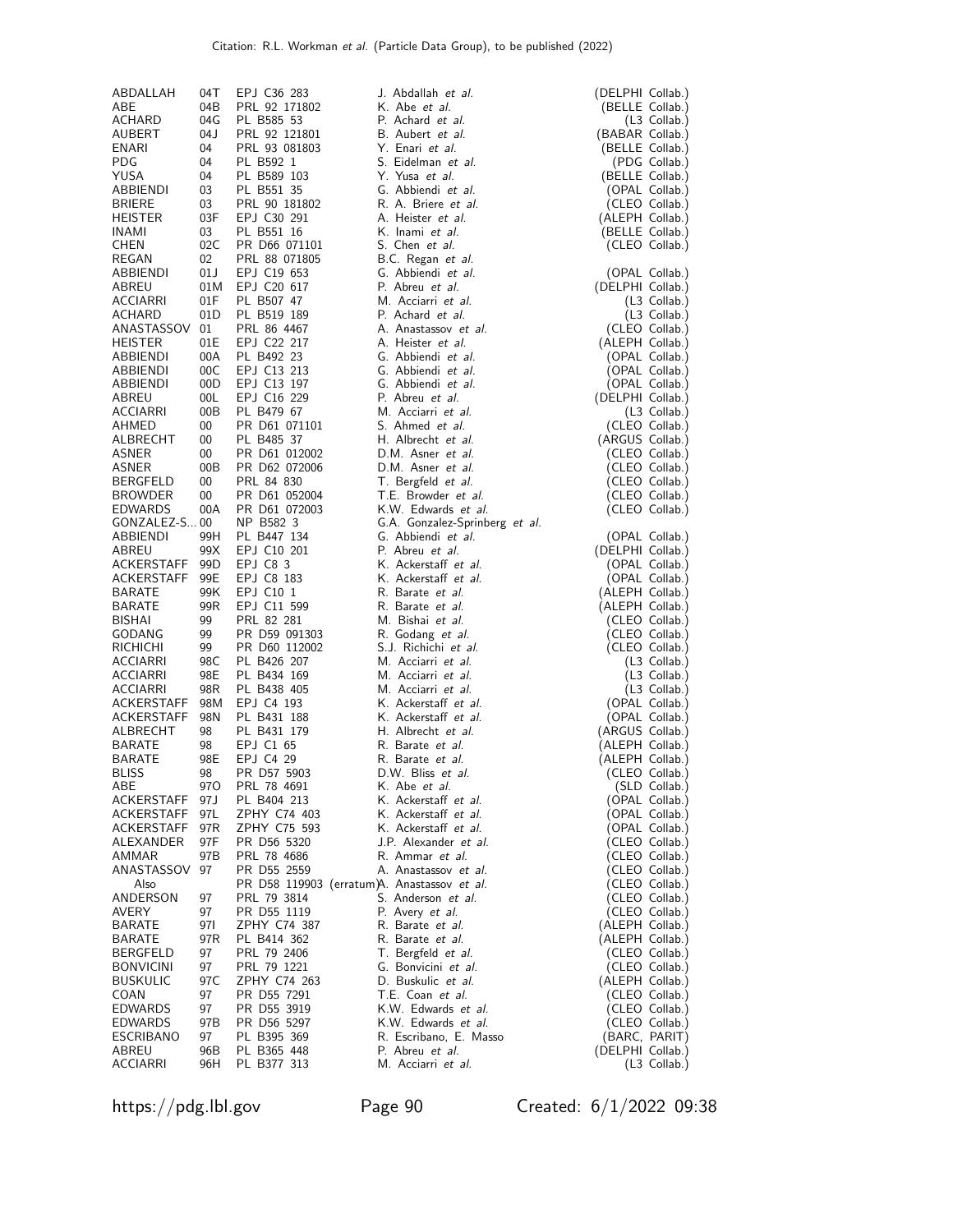| ACCIARRI              | 96K             | PL B389 187                          | M. Acciarri et al.                         | (L3 Collab.)                        |
|-----------------------|-----------------|--------------------------------------|--------------------------------------------|-------------------------------------|
| ALAM                  | 96              | PRL 76 2637                          | M.S. Alam et al.                           | (CLEO Collab.)                      |
| ALBRECHT              | 96E             | PRPL 276 223                         | H. Albrecht et al.                         | (ARGUS Collab.)                     |
| ALEXANDER             | 96 <sub>D</sub> | PL B369 163                          | G. Alexander et al.                        | (OPAL Collab.)                      |
| ALEXANDER             | 96E             | PL B374 341                          | G. Alexander et al.                        | (OPAL Collab.)                      |
| ALEXANDER             | 96S             | PL B388 437                          | G. Alexander et al.                        | (OPAL Collab.)                      |
| BAI                   | 96              | PR D53 20                            | J.Z. Bai et al.                            | (BES Collab.)                       |
| <b>BALEST</b>         | 96              | PL B388 402                          | R. Balest et al.                           | (CLEO Collab.)                      |
| BARTELT               | 96              | PRL 76 4119                          | J.E. Bartelt et al.                        | (CLEO Collab.)                      |
| <b>BUSKULIC</b>       | 96              | ZPHY C70 579                         | D. Buskulic et al.                         | (ALEPH Collab.)                     |
| BUSKULIC              | 96C             | ZPHY C70 561                         | D. Buskulic et al.                         | (ALEPH Collab.)                     |
| COAN<br>ABE           | 96<br>95Y       | PR D53 6037<br>PR D52 4828           | T.E. Coan et al.<br>K. Abe et al.          | (CLEO Collab.)<br>(SLD Collab.)     |
| ABREU                 | 95T             | PL B357 715                          | P. Abreu et al.                            | (DELPHI Collab.)                    |
| ABREU                 | 95U             | PL B359 411                          | P. Abreu et al.                            | (DELPHI Collab.)                    |
| <b>ACCIARRI</b>       | 95              | PL B345 93                           | M. Acciarri et al.                         | (L3 Collab.)                        |
| ACCIARRI              | 95F             | PL B352 487                          | M. Acciarri et al.                         | $(L3$ Collab.)                      |
| AKERS                 | 95F             | ZPHY C66 31                          | R. Akers et al.                            | (OPAL Collab.)                      |
| AKERS                 | 951             | ZPHY C66 543                         | R. Akers et al.                            | (OPAL Collab.)                      |
| AKERS                 | 95P             | ZPHY C67 45                          | R. Akers et al.                            | (OPAL Collab.)                      |
| AKERS                 | 95 Y            | ZPHY C68 555                         | R. Akers et al.                            | (OPAL Collab.)                      |
| ALBRECHT              | 95              | PL B341 441                          | H. Albrecht et al.                         | (ARGUS Collab.)                     |
| ALBRECHT              | 95C             | PL B349 576                          | H. Albrecht et al.                         | (ARGUS Collab.)                     |
| ALBRECHT              | 95G             | ZPHY C68 25                          | H. Albrecht et al.                         | (ARGUS Collab.)                     |
| ALBRECHT              | 95H             | ZPHY C68 215                         | H. Albrecht et al.                         | (ARGUS Collab.)                     |
| <b>BALEST</b>         | 95C             | PRL 75 3809                          | R. Balest et al.                           | (CLEO Collab.)                      |
| BERNABEU              | 95              | NP B436 474                          | J. Bernabeu et al.                         |                                     |
| <b>BUSKULIC</b>       | 95C             | PL B346 371                          | D. Buskulic et al.                         | (ALEPH Collab.)                     |
| <b>BUSKULIC</b>       | 95 <sub>D</sub> | PL B346 379                          | D. Buskulic et al.                         | (ALEPH Collab.)                     |
| Also<br>ABREU         | 94K             | PL B363 265 (erratum)<br>PL B334 435 | D. Buskulic et al.<br>P. Abreu et al.      | (ALEPH Collab.)<br>(DELPHI Collab.) |
| AKERS                 | 94E             | PL B328 207                          | R. Akers et al.                            | (OPAL Collab.)                      |
| <b>AKERS</b>          | 94G             | PL B339 278                          | R. Akers et al.                            | (OPAL Collab.)                      |
| ALBRECHT              | 94E             | PL B337 383                          | H. Albrecht et al.                         | (ARGUS Collab.)                     |
| ARTUSO                | 94              | PRL 72 3762                          | M. Artuso et al.                           | (CLEO Collab.)                      |
| BARTELT               | 94              | PRL 73 1890                          | J.E. Bartelt et al.                        | (CLEO Collab.)                      |
| BATTLE                | 94              | PRL 73 1079                          | M. Battle et al.                           | (CLEO Collab.)                      |
| BAUER                 | 94              | PR D50 13                            | D.A. Bauer et al.                          | (TPC/2gamma Collab.)                |
| <b>BUSKULIC</b>       | 94D             | PL B321 168                          | D. Buskulic et al.                         | (ALEPH Collab.)                     |
| <b>BUSKULIC</b>       | 94E             | PL B332 209                          | D. Buskulic et al.                         | (ALEPH Collab.)                     |
| <b>BUSKULIC</b>       | 94F             | PL B332 219                          | D. Buskulic et al.                         | (ALEPH Collab.)                     |
| GIBAUT                | 94B             | PRL 73 934                           | D. Gibaut et al.                           | (CLEO Collab.)                      |
| ADRIANI               | 93M             | PRPL 236 1                           | O. Adriani et al.                          | (L3 Collab.)                        |
| ALBRECHT              | 93C             | ZPHY C58 61                          | H. Albrecht et al.                         | (ARGUS Collab.)                     |
| ALBRECHT              | 93G<br>93       | PL B316 608<br>PR D47 3671           | H. Albrecht et al.<br>R. Balest et al.     | (ARGUS Collab.)                     |
| <b>BALEST</b><br>BEAN | 93              | PRL 70 138                           | A. Bean et al.                             | (CLEO Collab.)<br>(CLEO Collab.)    |
| BORTOLETTO 93         |                 | PRL 71 1791                          | D. Bortoletto et al.                       | (CLEO Collab.)                      |
| <b>ESCRIBANO</b>      | 93              | PL B301 419                          | R. Escribano, E. Masso                     | (BARC)                              |
| <b>PROCARIO</b>       | 93              | PRL 70 1207                          | M. Procario et al.                         | (CLEO Collab.)                      |
| ABREU                 | 92N             | ZPHY C55 555                         | P. Abreu et al.                            | (DELPHI Collab.)                    |
| ACTON                 | 92F             | PL B281 405                          | D.P. Acton et al.                          | (OPAL Collab.)                      |
| ACTON                 | 92H             | PL B288 373                          | P.D. Acton et al.                          | (OPAL Collab.)                      |
| AKERIB                | 92              | PRL 69 3610                          | D.S. Akerib et al.                         | (CLEO Collab.)                      |
| Also                  |                 | PRL 71 3395 (erratum)                | D.S. Akerib et al.                         | (CLEO Collab.)                      |
| ALBRECHT              | 92D             | ZPHY C53 367                         | H. Albrecht et al.                         | (ARGUS Collab.)                     |
| ALBRECHT              | 92K             | ZPHY C55 179                         | H. Albrecht et al.                         | (ARGUS Collab.)                     |
| ALBRECHT              | 92M             | PL B292 221                          | H. Albrecht et al.                         | (ARGUS Collab.)                     |
| ALBRECHT              | 92Q             | ZPHY C56 339                         | H. Albrecht et al.                         | (ARGUS Collab.)                     |
| AMMAR                 | 92              | PR D45 3976                          | R. Ammar et al.                            | (CLEO Collab.)                      |
| ARTUSO<br>BAI         | 92              | PRL 69 3278                          | M. Artuso <i>et al.</i><br>J.Z. Bai et al. | (CLEO Collab.)                      |
| BATTLE                | 92<br>92        | PRL 69 3021<br>PL B291 488           | M. Battle <i>et al.</i>                    | (BES Collab.)<br>(CLEO Collab.)     |
| <b>BUSKULIC</b>       | 92 J            | PL B297 459                          | D. Buskulic et al.                         | (ALEPH Collab.)                     |
| DECAMP                | 92C             | ZPHY C54 211                         | D. Decamp et al.                           | (ALEPH Collab.)                     |
| ADEVA                 | 91F             | PL B265 451                          | B. Adeva et al.                            | $(L3$ Collab.)                      |
| ALBRECHT              | 91 D            | PL B260 259                          | H. Albrecht et al.                         | (ARGUS Collab.)                     |
| ALEXANDER             | 91 D            | PL B266 201                          | G. Alexander et al.                        | (OPAL Collab.)                      |
| ANTREASYAN 91         |                 | PL B259 216                          | D. Antreasyan et al.                       | (Crystal Ball Collab.)              |
| <b>GRIFOLS</b>        | 91              | PL B255 611                          | J.A. Grifols, A. Mendez                    | (BARC)                              |
| ABACHI                | 90              | PR D41 1414                          | S. Abachi et al.                           | (HRS Collab.)                       |

https://pdg.lbl.gov Page 91 Created: 6/1/2022 09:38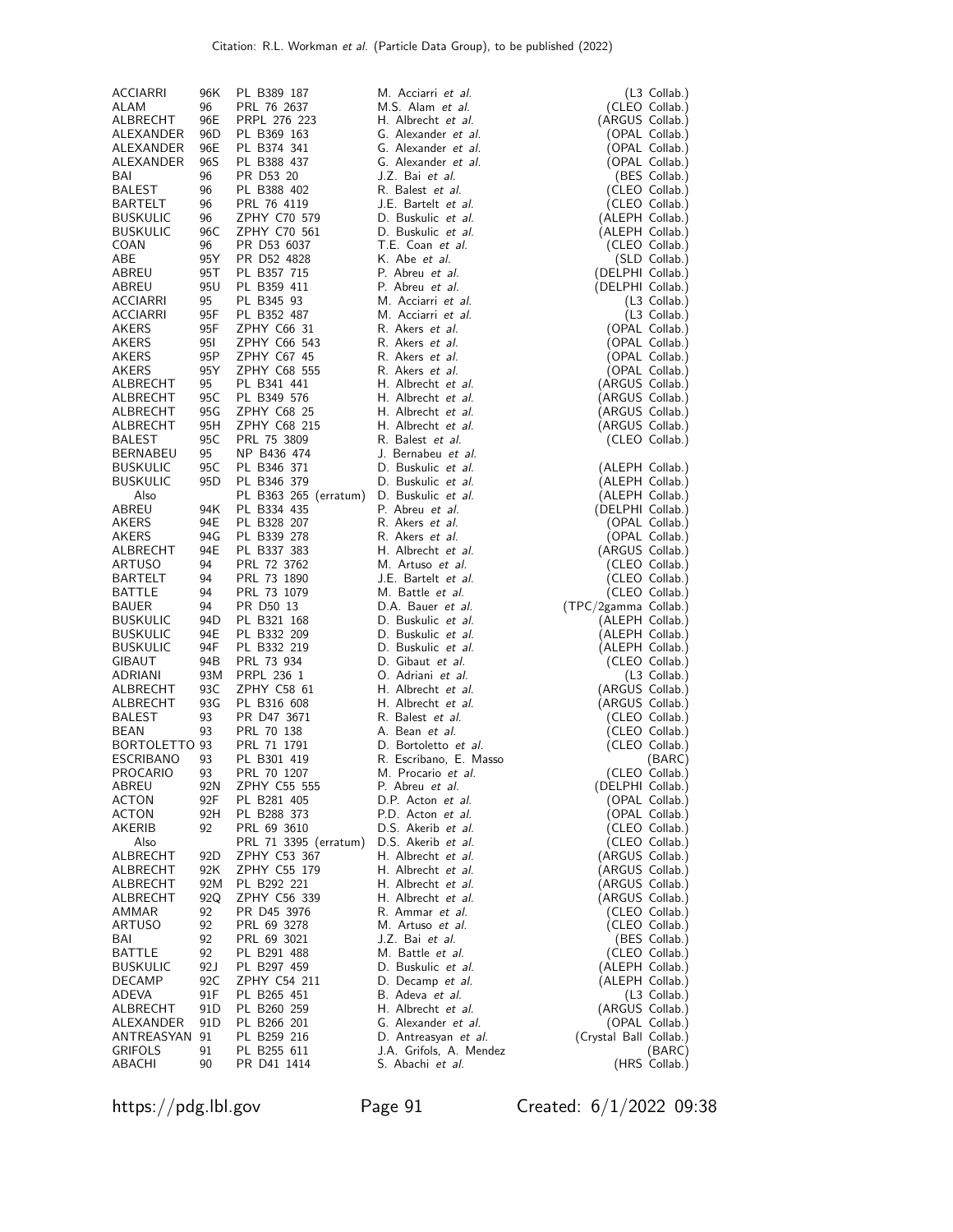| ALBRECHT             | 90E        | PL B246 278                  | H. Albrecht et al.         | (ARGUS Collab.)        |
|----------------------|------------|------------------------------|----------------------------|------------------------|
| ALBRECHT             | <b>901</b> | PL B250 164                  | H. Albrecht et al.         | (ARGUS Collab.)        |
| BEHREND              | 90         | ZPHY C46 537                 | H.J. Behrend et al.        | (CELLO Collab.)        |
| <b>BOWCOCK</b>       | 90         | PR D41 805                   | T.J.V. Bowcock et al.      | (CLEO Collab.)         |
| DELAGUILA            | 90         | PL B252 116                  | F. del Aguila, M. Sher     | (BARC, WILL)           |
| GOLDBERG             | 90         | PL B251 223                  | M. Goldberg et al.         | (CLEO Collab.)         |
|                      |            |                              |                            |                        |
| WU.                  | 90         | PR D41 2339                  | D.Y. Wu et al.             | (Mark II Collab.)      |
| ABACHI               | 89B        | PR D40 902                   | S. Abachi et al.           | (HRS Collab.)          |
| <b>BEHREND</b>       | 89B        | PL B222 163                  | H.J. Behrend et al.        | (CELLO Collab.)        |
| JANSSEN              | 89         | PL B228 273                  | H. Janssen et al.          | (Crystal Ball Collab.) |
| KLEINWORT            | 89         | ZPHY C42 7                   | C. Kleinwort et al.        | (JADE Collab.)         |
| ADEVA                | 88         | PR D38 2665                  | B. Adeva et al.            | (Mark-J Collab.)       |
| ALBRECHT             | 88B        | PL B202 149                  | H. Albrecht et al.         | (ARGUS Collab.)        |
|                      |            |                              |                            |                        |
| ALBRECHT             | 88L        | ZPHY C41 1                   | H. Albrecht et al.         | (ARGUS Collab.)        |
| ALBRECHT             | 88M        | ZPHY C41 405                 | H. Albrecht et al.         | (ARGUS Collab.)        |
| AMIDEI               | 88         | PR D37 1750                  | D. Amidei et al.           | (Mark II Collab.)      |
| <b>BEHREND</b>       | 88         | PL B200 226                  | H.J. Behrend et al.        | (CELLO Collab.)        |
| BRAUNSCH             | 88C        | ZPHY C39 331                 | W. Braunschweig et al.     | (TASSO Collab.)        |
| KEH                  | 88         | PL B212 123                  | S. Keh <i>et al.</i>       | (Crystal Ball Collab.) |
| TSCHIRHART           | 88         | PL B205 407                  | R. Tschirhart et al.       | (HRS Collab.)          |
|                      |            |                              | S. Abachi et al.           |                        |
| ABACHI               | 87B        | PL B197 291                  |                            | (HRS Collab.)          |
| ABACHI               | 87C        | PRL 59 2519                  | S. Abachi et al.           | (HRS Collab.)          |
| ADLER                | 87B        | PRL 59 1527                  | J. Adler et al.            | (Mark III Collab.)     |
| AIHARA               | 87B        | PR D35 1553                  | H. Aihara et al.           | (TPC Collab.)          |
| AIHARA               | 87C        | PRL 59 751                   | H. Aihara et al.           | (TPC Collab.)          |
| ALBRECHT             | 87L        | PL B185 223                  | H. Albrecht et al.         | (ARGUS Collab.)        |
| ALBRECHT             | 87P        | PL B199 580                  | H. Albrecht et al.         | (ARGUS Collab.)        |
| BAND                 | 87         | PL B198 297                  | H.R. Band et al.           | (MAC Collab.)          |
|                      |            |                              |                            |                        |
| BAND                 | 87B        | PRL 59 415                   | H.R. Band et al.           | (MAC Collab.)          |
| <b>BARINGER</b>      | 87         | PRL 59 1993                  | P. Baringer et al.         | (CLEO Collab.)         |
| <b>BEBEK</b>         | 87C        | PR D36 690                   | C. Bebek et al.            | (CLEO Collab.)         |
| <b>BURCHAT</b>       | 87         | PR D35 27                    | P.R. Burchat et al.        | (Mark II Collab.)      |
| <b>BYLSMA</b>        | 87         | PR D35 2269                  | B.G. Bylsma et al.         | (HRS Collab.)          |
| COFFMAN              | 87         | PR D36 2185                  | D.M. Coffman et al.        | (Mark III Collab.)     |
| <b>DERRICK</b>       | 87         | PL B189 260                  | M. Derrick et al.          | (HRS Collab.)          |
| <b>FORD</b>          | 87         |                              | W.T. Ford et al.           |                        |
|                      |            | PR D35 408                   |                            | (MAC Collab.)          |
| <b>FORD</b>          | 87B        | PR D36 1971                  | W.T. Ford et al.           | (MAC Collab.)          |
| GAN                  | 87         | PRL 59 411                   | K.K. Gan et al.            | (Mark II Collab.)      |
| GAN                  | 87B        | PL B197 561                  | K.K. Gan et al.            | (Mark II Collab.)      |
| AIHARA               | 86E        | PRL 57 1836                  | H. Aihara et al.           | (TPC Collab.)          |
| BARTEL               | 86D        | PL B182 216                  | W. Bartel et al.           | (JADE Collab.)         |
| <b>PDG</b>           | 86         | PL 170B 1                    | M. Aguilar-Benitez et al.  | (CERN, $CIT+$ )        |
| RUCKSTUHL            | 86         | PRL 56 2132                  | W. Ruckstuhl et al.        | (DELCO Collab.)        |
| <b>SCHMIDKE</b>      | 86         | PRL 57 527                   | W.B. Schmidke et al.       | (Mark II Collab.)      |
|                      |            |                              |                            |                        |
| <b>YELTON</b>        | 86         | PRL 56 812                   | J.M. Yelton et al.         | (Mark II Collab.)      |
| <b>ALTHOFF</b>       | 85         | ZPHY C26 521                 | M. Althoff et al.          | (TASSO Collab.)        |
| ASH                  | 85B        | PRL 55 2118                  | W.W. Ash et al.            | (MAC Collab.)          |
| <b>BALTRUSAIT 85</b> |            | PRL 55 1842                  | R.M. Baltrusaitis et al.   | (Mark III Collab.)     |
| <b>BARTEL</b>        | 85F        | PL 161B 188                  | W. Bartel et al.           | (JADE Collab.)         |
| <b>BEHRENDS</b>      | 85         | PR D32 2468                  | S. Behrends <i>et al.</i>  | (CLEO Collab.)         |
| BELTRAMI             | 85         | PRL 54 1775                  | I. Beltrami <i>et al.</i>  | (HRS Collab.)          |
| <b>BERGER</b>        | 85         | ZPHY C28 1                   | C. Berger <i>et al.</i>    | (PLUTO Collab.)        |
| <b>BURCHAT</b>       | 85         | PRL 54 2489                  | P.R. Burchat et al.        | (Mark II Collab.)      |
|                      |            |                              | E. Fernandez et al.        |                        |
| FERNANDEZ            | 85         | PRL 54 1624                  |                            | (MAC Collab.)          |
| MILLS                | 85         | PRL 54 624                   | G.B. Mills et al.          | (DELCO Collab.)        |
| AIHARA               | 84C        | PR D30 2436                  | H. Aihara et al.           | (TPC Collab.)          |
| <b>BEHREND</b>       | 84         | ZPHY C23 103                 | H.J. Behrend et al.        | (CELLO Collab.)        |
| MILLS                | 84         | PRL 52 1944                  | G.B. Mills et al.          | (DELCO Collab.)        |
| <b>BEHREND</b>       | 83C        | PL 127B 270                  | H.J. Behrend et al.        | (CELLO Collab.)        |
| SILVERMAN            | 83         | PR D27 1196                  | D.J. Silverman, G.L. Shaw  | (UCI)                  |
| <b>BEHREND</b>       | 82         | PL 114B 282                  | H.J. Behrend et al.        | (CELLO Collab.)        |
| <b>BLOCKER</b>       | 82B        | PRL 48 1586                  | C.A. Blocker et al.        | (Mark II Collab.)      |
|                      |            |                              |                            |                        |
| <b>BLOCKER</b>       | 82D        | PL 109B 119                  | C.A. Blocker et al.        | (Mark II Collab.) J    |
| FELDMAN              | 82         | PRL 48 66                    | G.J. Feldman et al.        | (Mark II Collab.)      |
| HAYES                | 82         | PR D25 2869                  | K.G. Hayes et al.          | (Mark II Collab.)      |
| <b>BERGER</b>        | 81B        | PL 99B 489                   | C. Berger et al.           | (PLUTO Collab.)        |
| DORFAN               | 81         | PRL 46 215                   | J.M. Dorfan et al.         | (Mark II Collab.)      |
| BRANDELIK            | 80         | PL 92B 199                   | R. Brandelik <i>et al.</i> | (TASSO Collab.)        |
| ZHOLENTZ             | 80         | PL 96B 214                   | A.A. Zholents et al.       | (NOVO)                 |
| Also                 |            | SJNP 34 814                  | A.A. Zholents et al.       | (NOVO)                 |
|                      |            | Translated from YAF 34 1471. |                            |                        |

https://pdg.lbl.gov Page 92 Created: 6/1/2022 09:38